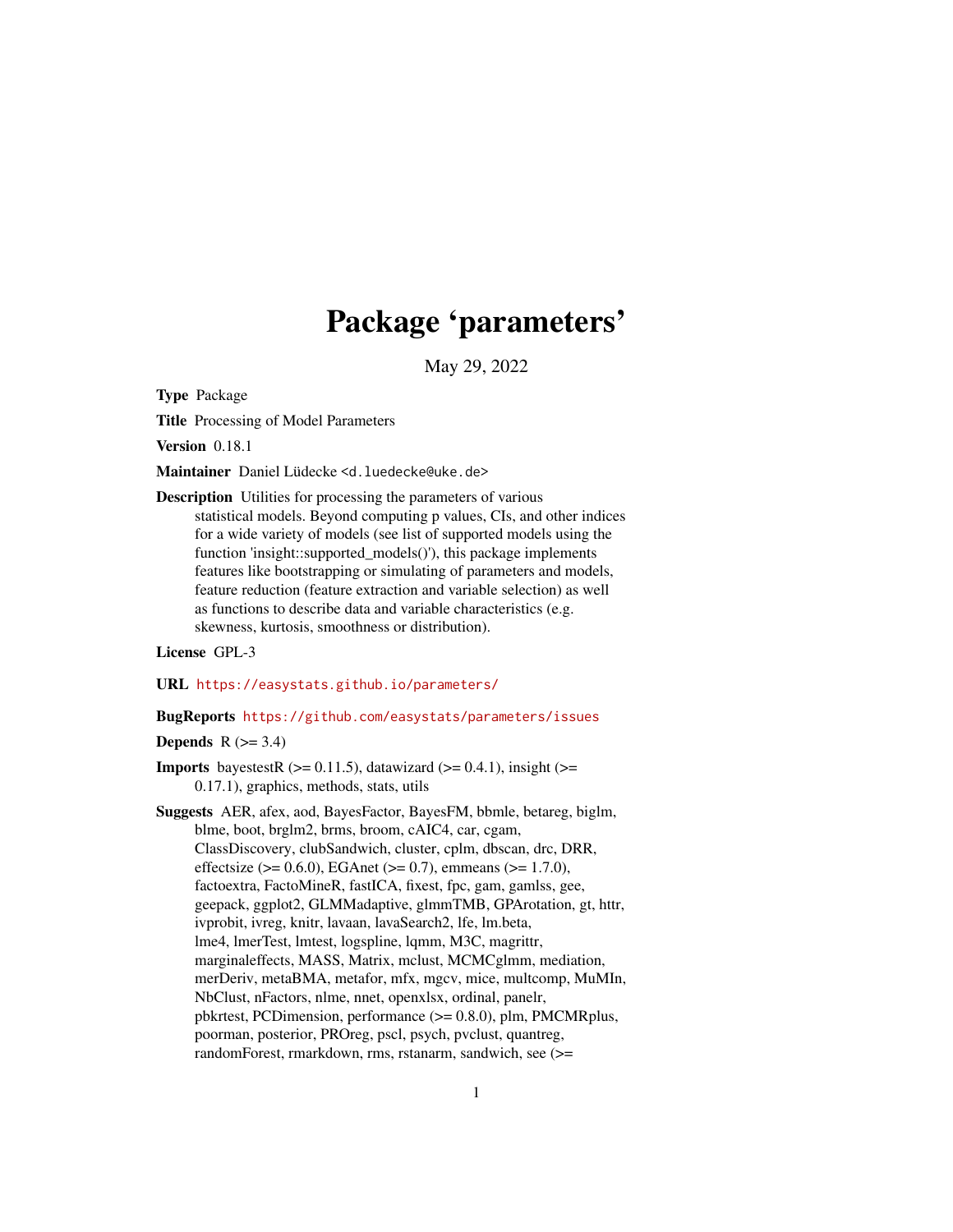0.6.9), sjstats, spelling, survey, survival, testthat, TMB, tripack, truncreg, VGAM, WRS2

# VignetteBuilder knitr

Encoding UTF-8

Language en-US

RoxygenNote 7.2.0

Config/testthat/edition 3

NeedsCompilation no

Author Daniel Lüdecke [aut, cre] (<<https://orcid.org/0000-0002-8895-3206>>, @strengejacke), Dominique Makowski [aut] (<<https://orcid.org/0000-0001-5375-9967>>, @Dom\_Makowski), Mattan S. Ben-Shachar [aut] (<<https://orcid.org/0000-0002-4287-4801>>), Indrajeet Patil [aut] (<<https://orcid.org/0000-0003-1995-6531>>, @patilindrajeets), Søren Højsgaard [aut], Brenton M. Wiernik [aut] (<<https://orcid.org/0000-0001-9560-6336>>, @bmwiernik), Zen J. Lau [ctb], Vincent Arel-Bundock [ctb] (<<https://orcid.org/0000-0003-1995-6531>>, @vincentab), Jeffrey Girard [ctb] (<<https://orcid.org/0000-0002-7359-3746>>, @jeffreymgirard), Christina Maimone [rev], Niels Ohlsen [rev] (@Niels\_Bremen), Douglas Ezra Morrison [ctb] (<<https://orcid.org/0000-0002-7195-830X>>, @demstats1)

Repository CRAN

Date/Publication 2022-05-29 05:50:02 UTC

# R topics documented: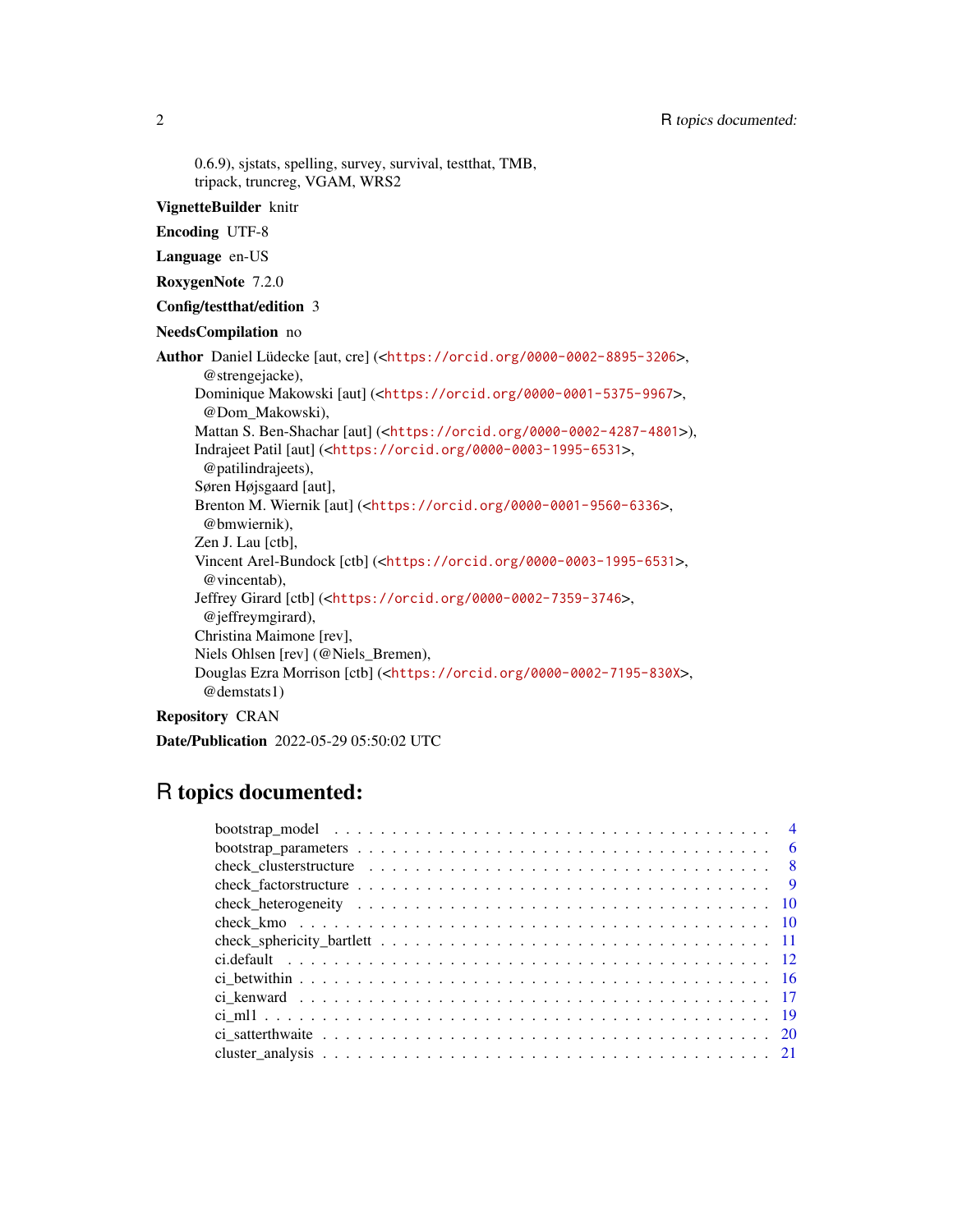|                                                                                                          | 24 |
|----------------------------------------------------------------------------------------------------------|----|
|                                                                                                          | 25 |
|                                                                                                          | 26 |
|                                                                                                          | 27 |
|                                                                                                          | 28 |
|                                                                                                          | 32 |
|                                                                                                          | 33 |
|                                                                                                          | 34 |
|                                                                                                          | 39 |
|                                                                                                          | 42 |
|                                                                                                          | 46 |
| $format\_df\_adjust \dots \dots \dots \dots \dots \dots \dots \dots \dots \dots \dots \dots \dots \dots$ | 46 |
|                                                                                                          | 47 |
|                                                                                                          | 47 |
|                                                                                                          | 48 |
|                                                                                                          | 49 |
|                                                                                                          | 50 |
|                                                                                                          | 55 |
|                                                                                                          | 58 |
|                                                                                                          | 61 |
|                                                                                                          | 62 |
|                                                                                                          | 64 |
|                                                                                                          | 67 |
|                                                                                                          | 76 |
|                                                                                                          | 83 |
|                                                                                                          | 86 |
|                                                                                                          | 93 |
|                                                                                                          |    |
|                                                                                                          |    |
|                                                                                                          |    |
|                                                                                                          |    |
|                                                                                                          |    |
|                                                                                                          |    |
|                                                                                                          |    |
|                                                                                                          |    |
|                                                                                                          |    |
|                                                                                                          |    |
|                                                                                                          |    |
|                                                                                                          |    |
|                                                                                                          |    |
|                                                                                                          |    |
|                                                                                                          |    |
|                                                                                                          |    |
|                                                                                                          |    |
|                                                                                                          |    |
|                                                                                                          |    |
|                                                                                                          |    |
|                                                                                                          |    |
|                                                                                                          |    |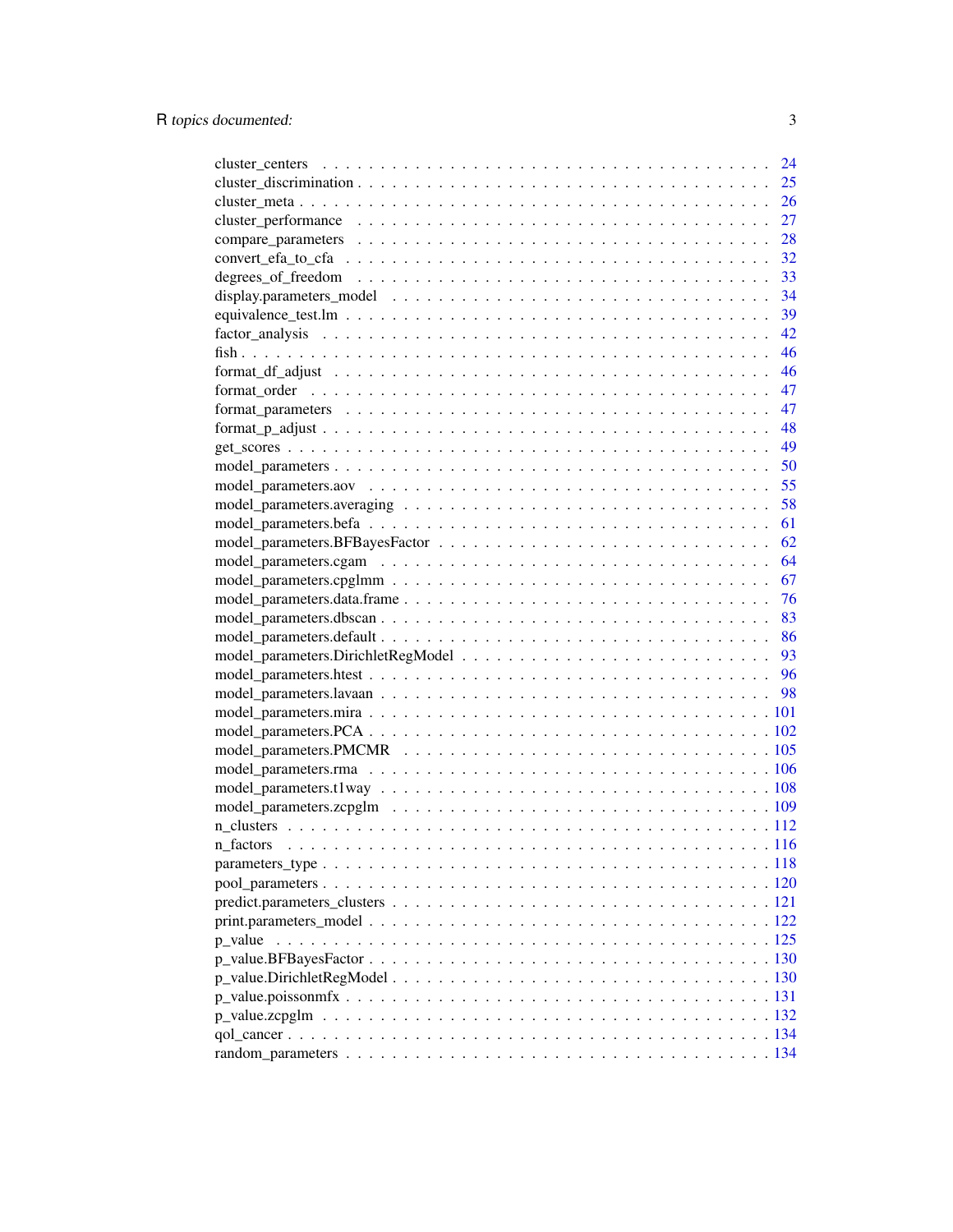# <span id="page-3-0"></span>4 bootstrap\_model

| Index | 153 |
|-------|-----|
|       |     |

<span id="page-3-1"></span>bootstrap\_model *Model bootstrapping*

# Description

Bootstrap a statistical model n times to return a data frame of estimates.

```
bootstrap_model(model, iterations = 1000, ...)
## Default S3 method:
bootstrap_model(
 model,
 iterations = 1000,
  type = "ordinary",
 parallel = c("no", "multicore", "snow"),
 n_cpus = 1,
  verbose = FALSE,
  ...
\mathcal{L}## S3 method for class 'merMod'
bootstrap_model(
 model,
  iterations = 1000,
  type = "parametric",
 parallel = c("no", "multicore", "snow"),
 n_cpus = 1,
 verbose = FALSE,
  ...
\mathcal{L}
```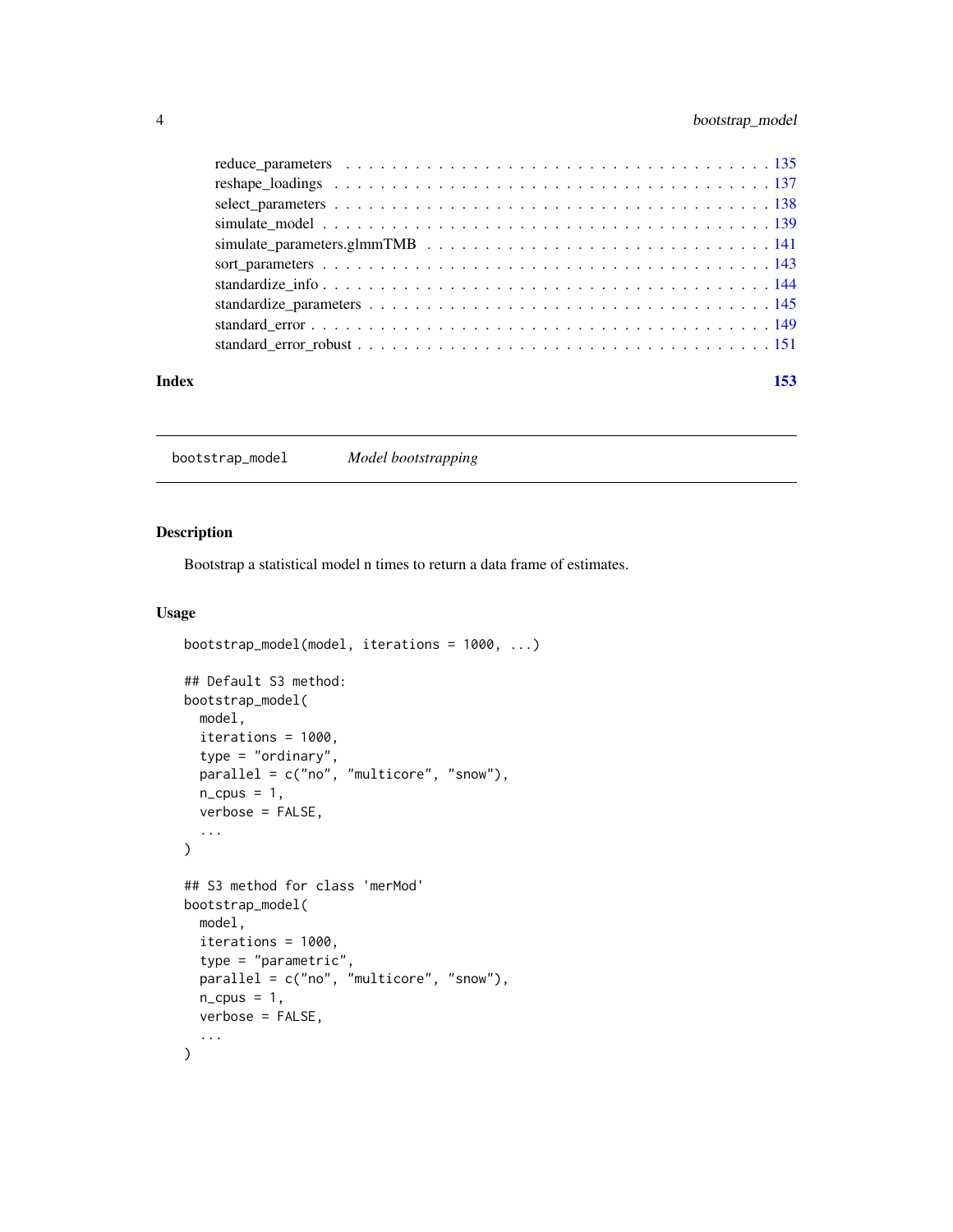# bootstrap\_model 5

#### **Arguments**

| model      | Statistical model.                                                                                                                                                                                                                                                           |
|------------|------------------------------------------------------------------------------------------------------------------------------------------------------------------------------------------------------------------------------------------------------------------------------|
| iterations | The number of draws to simulate/bootstrap.                                                                                                                                                                                                                                   |
| $\ddotsc$  | Arguments passed to or from other methods.                                                                                                                                                                                                                                   |
| type       | Character string specifying the type of bootstrap. For mixed models of class<br>merMod or glmmTMB, may be "parametric" (default) or "semiparametric"<br>(see ?lme4::bootMer for details). For all other models, see argument sim in<br>?boot::boot (defaults to "ordinary"). |
| parallel   | The type of parallel operation to be used (if any).                                                                                                                                                                                                                          |
| $n$ _cpus  | Number of processes to be used in parallel operation.                                                                                                                                                                                                                        |
| verbose    | Toggle warnings and messages.                                                                                                                                                                                                                                                |

#### Details

By default, boot::boot() is used to generate bootstraps from the model data, which are then used to update() the model, i.e. refit the model with the bootstrapped samples. For merMod objects (lme4) or models from glmmTMB, the lme4::bootMer() function is used to obtain bootstrapped samples. bootstrap\_parameters() summarizes the bootstrapped model estimates.

# Value

A data frame of bootstrapped estimates.

#### Using with emmeans

The output can be passed directly to the various functions from the **emmeans** package, to obtain bootstrapped estimates, contrasts, simple slopes, etc. and their confidence intervals. These can then be passed to model\_parameter() to obtain standard errors, p-values, etc. (see example).

Note that that p-values returned here are estimated under the assumption of *translation equivariance*: that shape of the sampling distribution is unaffected by the null being true or not. If this assumption does not hold, p-values can be biased, and it is suggested to use proper permutation tests to obtain non-parametric p-values.

#### See Also

[bootstrap\\_parameters\(\)](#page-5-1), [simulate\\_model\(\)](#page-138-1), [simulate\\_parameters\(\)](#page-140-1)

```
## Not run:
if (require("boot", quietly = TRUE)) {
 model \leq lm(mpg \sim wt + factor(cyl), data = mtcars)
 b <- bootstrap_model(model)
 print(head(b))
 if (require("emmeans", quietly = TRUE)) {
   est <- emmeans(b, consec ~ cyl)
```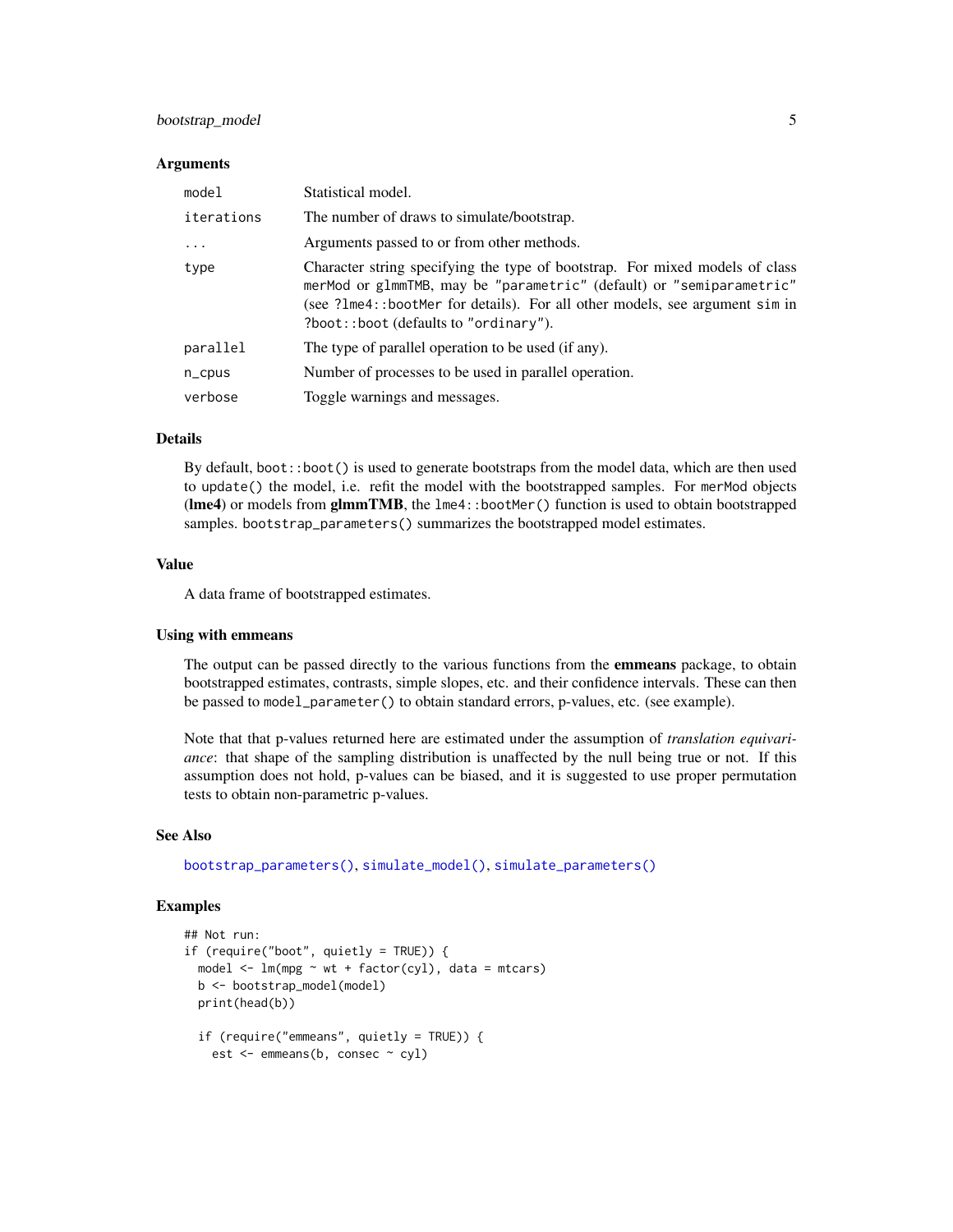```
print(model_parameters(est))
 }
}
## End(Not run)
```
<span id="page-5-1"></span>bootstrap\_parameters *Parameters bootstrapping*

# Description

Compute bootstrapped parameters and their related indices such as Confidence Intervals (CI) and p-values.

# Usage

```
bootstrap_parameters(
  model,
  iterations = 1000,
  centrality = "median",
  ci = 0.95,ci_method = "quantile",
  test = "p-value",...
\mathcal{L}
```
# Arguments

| model       | Statistical model.                                                                                                                                                                                                                                                                                                                                                                                                                      |
|-------------|-----------------------------------------------------------------------------------------------------------------------------------------------------------------------------------------------------------------------------------------------------------------------------------------------------------------------------------------------------------------------------------------------------------------------------------------|
| iterations  | The number of draws to simulate/bootstrap.                                                                                                                                                                                                                                                                                                                                                                                              |
| centrality  | The point-estimates (centrality indices) to compute. Character (vector) or list<br>with one or more of these options: "median", "mean", "MAP" or "all".                                                                                                                                                                                                                                                                                 |
| ci          | Value or vector of probability of the CI (between 0 and 1) to be estimated. De-<br>fault to .95 (95%).                                                                                                                                                                                                                                                                                                                                  |
| $ci$ method | The type of index used for Credible Interval. Can be "ETI" (default, see $eti$ ),<br>"HDI" (see hdi()), "BCI" (see bci()), "SPI" (see spi()), or "SI" (see si()).                                                                                                                                                                                                                                                                       |
| test        | The indices to compute. Character (vector) with one or more of these options:<br>"p-value" (or "p"), "p_direction" (or "pd"), "rope", "p_map", "equivalence_test"<br>(or "equitest"), "bayesfactor" (or "bf") or "all" to compute all tests. For<br>each "test", the corresponding <b>bayestestR</b> function is called (e.g. bayestestR::rope()<br>or bayestestR:: p_direction()) and its results included in the summary out-<br>put. |
| $\ddotsc$   | Arguments passed to or from other methods.                                                                                                                                                                                                                                                                                                                                                                                              |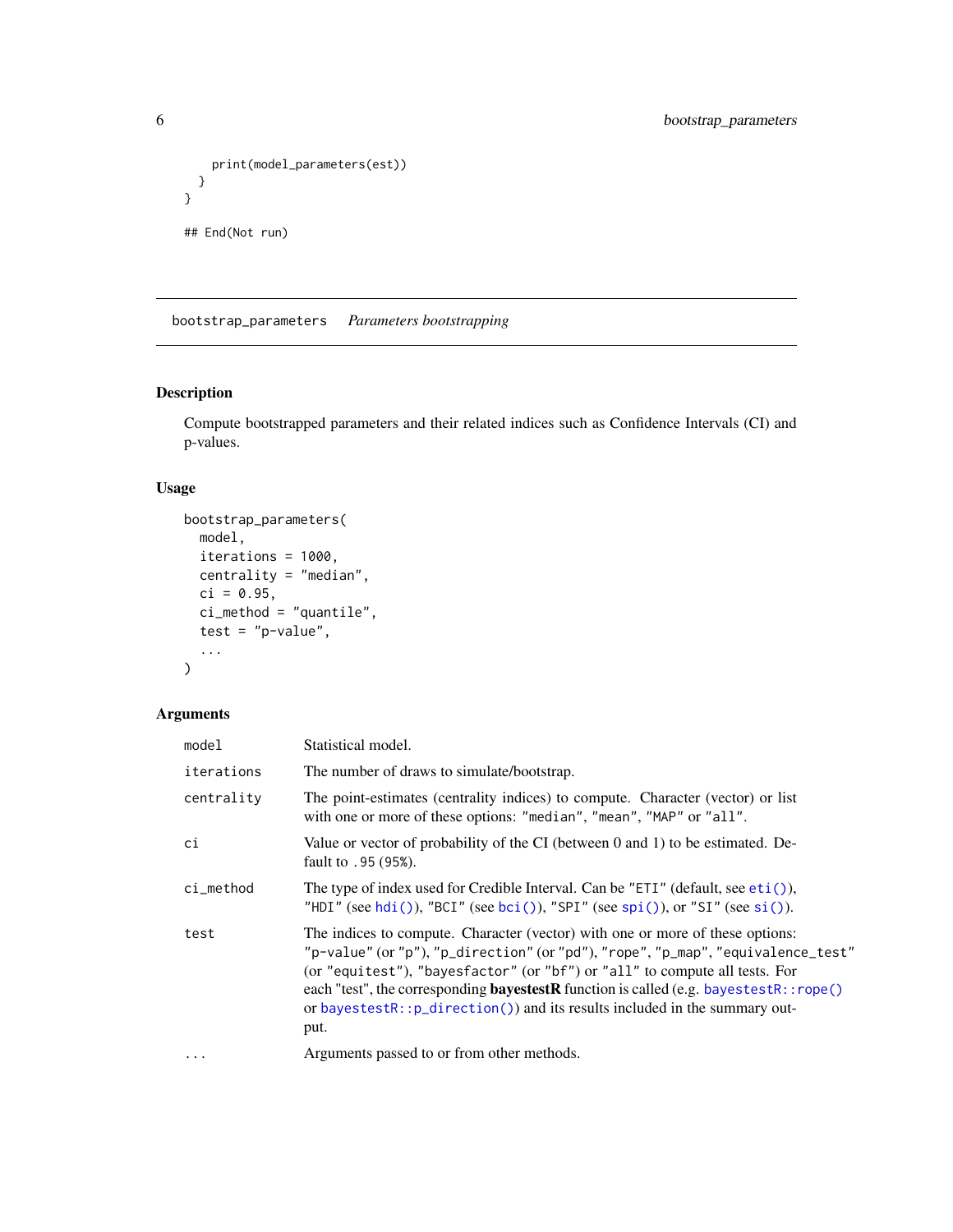#### Details

This function first calls [bootstrap\\_model\(\)](#page-3-1) to generate bootstrapped coefficients. The resulting replicated for each coefficient are treated as "distribution", and is passed to [bayestestR::describe\\_posterior\(\)](#page-0-0) to calculate the related indices defined in the "test" argument.

Note that that p-values returned here are estimated under the assumption of *translation equivariance*: that shape of the sampling distribution is unaffected by the null being true or not. If this assumption does not hold, p-values can be biased, and it is suggested to use proper permutation tests to obtain non-parametric p-values.

#### Value

A data frame summarizing the bootstrapped parameters.

#### Using with emmeans

The output can be passed directly to the various functions from the **emmeans** package, to obtain bootstrapped estimates, contrasts, simple slopes, etc. and their confidence intervals. These can then be passed to model\_parameter() to obtain standard errors, p-values, etc. (see example).

Note that that p-values returned here are estimated under the assumption of *translation equivariance*: that shape of the sampling distribution is unaffected by the null being true or not. If this assumption does not hold, p-values can be biased, and it is suggested to use proper permutation tests to obtain non-parametric p-values.

# References

Davison, A. C., & Hinkley, D. V. (1997). Bootstrap methods and their application (Vol. 1). Cambridge university press.

# See Also

[bootstrap\\_model\(\)](#page-3-1), [simulate\\_parameters\(\)](#page-140-1), [simulate\\_model\(\)](#page-138-1)

```
## Not run:
if (require("boot", quietly = TRUE)) {
 set.seed(2)
 model <- lm(Sepal.Length ~ Species * Petal.Width, data = iris)
 b <- bootstrap_parameters(model)
 print(b)
 if (require("emmeans")) {
   est <- emmeans(b, trt.vs.ctrl ~ Species)
    print(model_parameters(est))
 }
}
## End(Not run)
```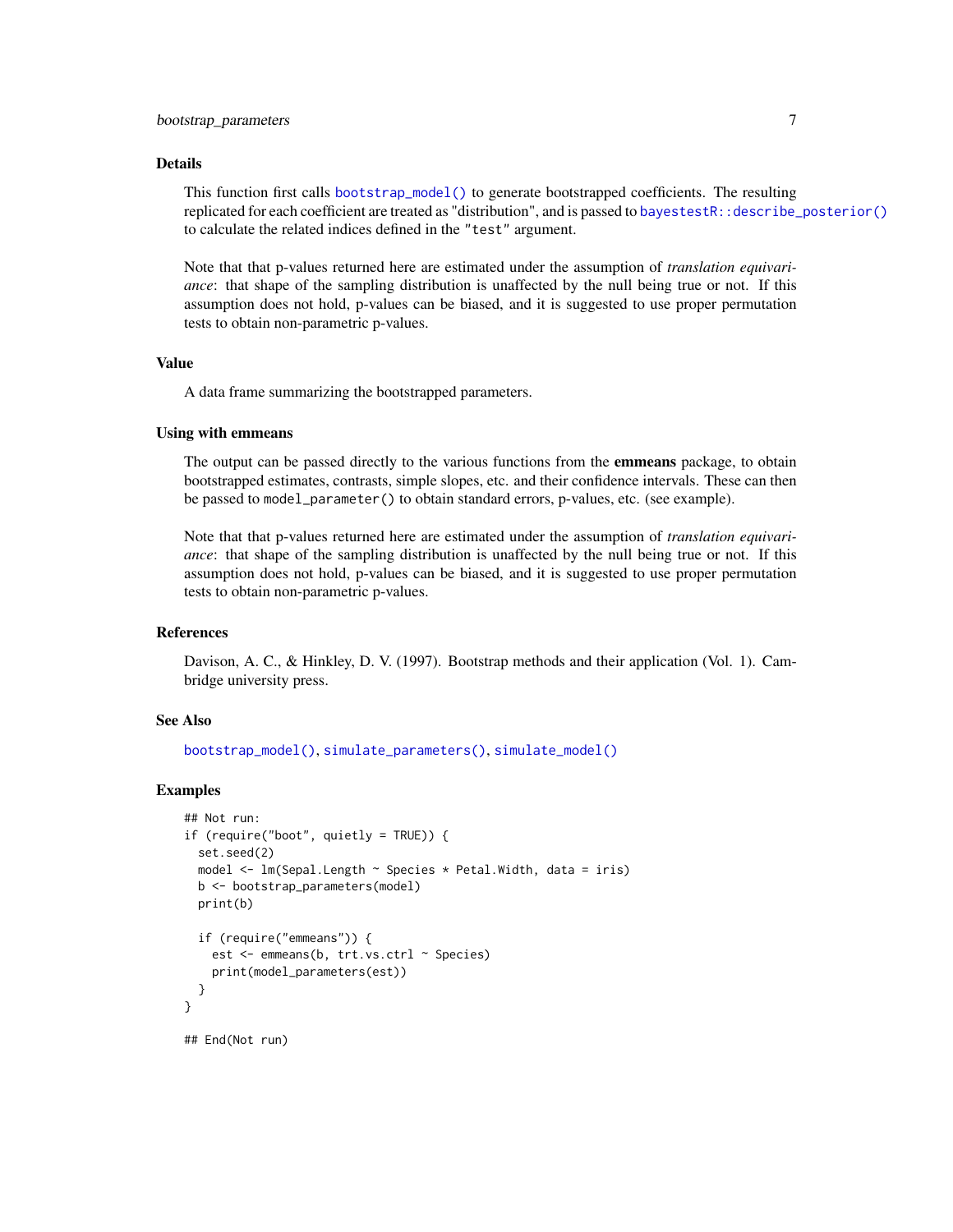```
check_clusterstructure
```
*Check suitability of data for clustering*

#### Description

This checks whether the data is appropriate for clustering using the Hopkins' H statistic of given data. If the value of Hopkins statistic is close to 0 (below 0.5), then we can reject the null hypothesis and conclude that the dataset is significantly clusterable. A value for H lower than 0.25 indicates a clustering tendency at the 90% confidence level. The visual assessment of cluster tendency (VAT) approach (Bezdek and Hathaway, 2002) consists in investigating the heatmap of the ordered dissimilarity matrix. Following this, one can potentially detect the clustering tendency by counting the number of square shaped blocks along the diagonal.

#### Usage

```
check_{\text{clustering}}(x, \text{standardize = TRUE}, \text{distance = "euclidean", ...})
```
#### **Arguments**

| X           | A data frame.                                                                                                                                                                  |
|-------------|--------------------------------------------------------------------------------------------------------------------------------------------------------------------------------|
| standardize | Standardize the dataframe before clustering (default).                                                                                                                         |
| distance    | Distance method used. Other methods than "euclidean" (default) are exploratory<br>in the context of clustering tendency. See stats: $dist()$ for list of available<br>methods. |
|             | Arguments passed to or from other methods.                                                                                                                                     |

#### Value

The H statistic (numeric)

#### References

- Lawson, R. G., & Jurs, P. C. (1990). New index for clustering tendency and its application to chemical problems. Journal of chemical information and computer sciences, 30(1), 36-41.
- Bezdek, J. C., & Hathaway, R. J. (2002, May). VAT: A tool for visual assessment of (cluster) tendency. In Proceedings of the 2002 International Joint Conference on Neural Networks. IJCNN02 (3), 2225-2230. IEEE.

# See Also

[check\\_kmo\(\)](#page-9-1), [check\\_sphericity\\_bartlett\(\)](#page-10-1) and [check\\_factorstructure\(\)](#page-8-1).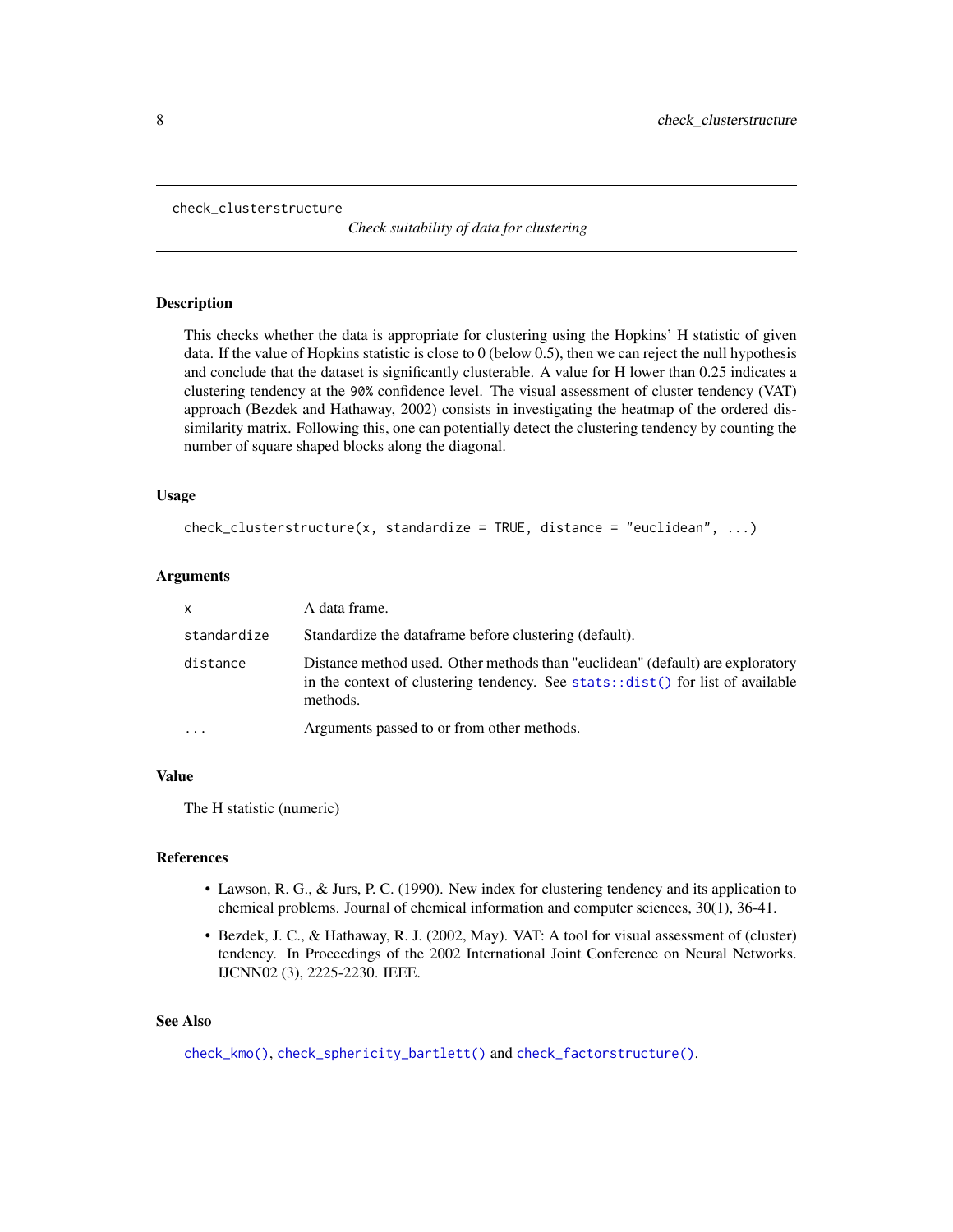# <span id="page-8-0"></span>check\_factorstructure 9

# Examples

```
library(parameters)
check_clusterstructure(iris[, 1:4])
plot(check_clusterstructure(iris[, 1:4]))
```
<span id="page-8-1"></span>check\_factorstructure *Check suitability of data for Factor Analysis (FA)*

# Description

This checks whether the data is appropriate for Factor Analysis (FA) by running the [Bartlett's Test](#page-10-1) [of Sphericity](#page-10-1) and the [Kaiser, Meyer, Olkin \(KMO\) Measure of Sampling Adequacy \(MSA\).](#page-9-1)

# Usage

```
check_factorstructure(x, ...)
```
#### Arguments

|          | A dataframe.                               |
|----------|--------------------------------------------|
| $\cdots$ | Arguments passed to or from other methods. |

# Value

A list of lists of indices related to sphericity and KMO.

# See Also

[check\\_kmo\(\)](#page-9-1), [check\\_sphericity\\_bartlett\(\)](#page-10-1) and [check\\_clusterstructure\(\)](#page-7-1).

```
library(parameters)
check_factorstructure(mtcars)
```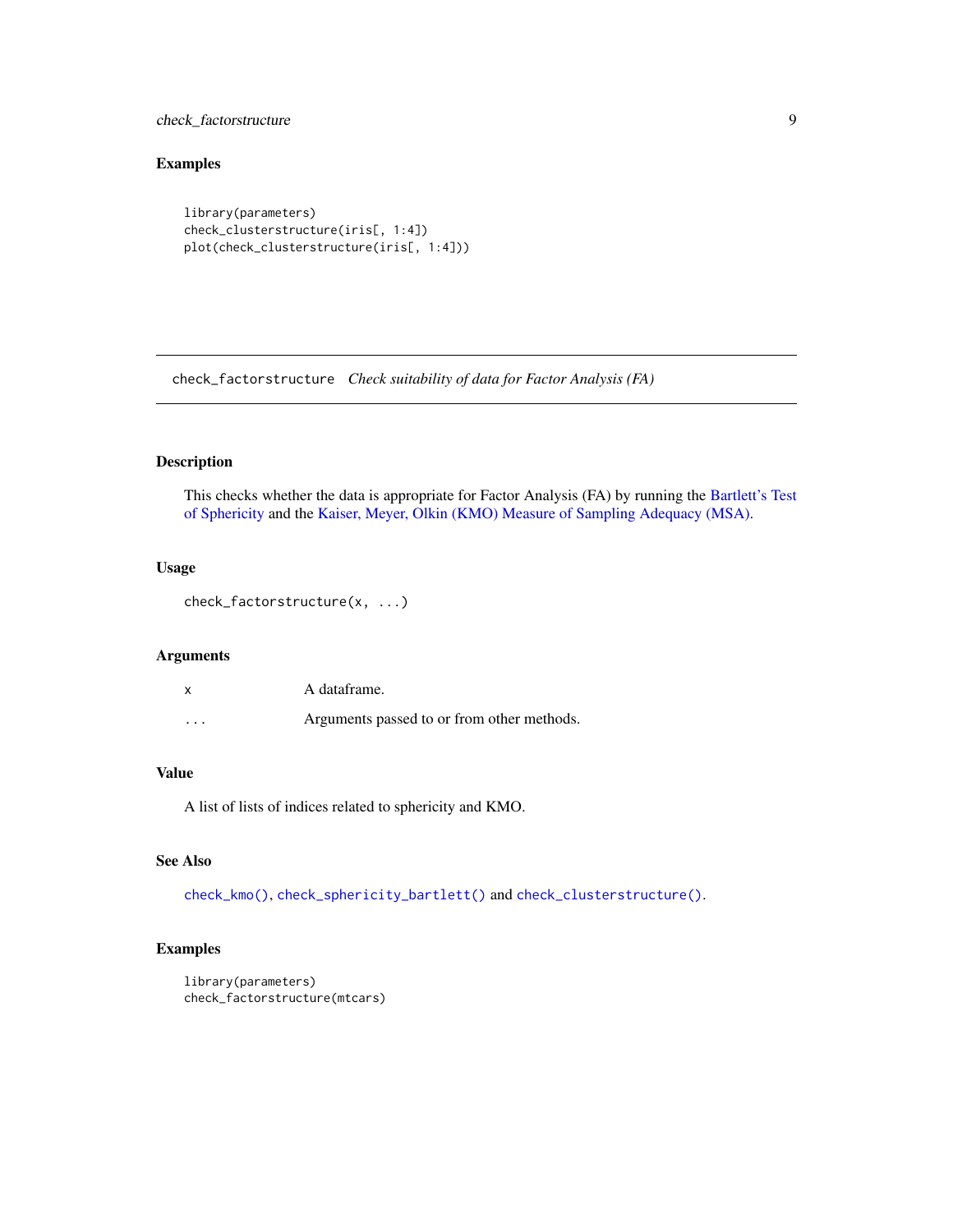<span id="page-9-0"></span>check\_heterogeneity *Check model predictor for heterogeneity bias*

#### Description

check\_heterogeneity() checks if model predictors or variables may cause a heterogeneity bias, i.e. if variables have a within- and/or between-effect.

# Usage

 $check_{h}$ eterogeneity(x, select = NULL, group = NULL)

#### Arguments

| X.     | A data frame or a mixed model object.                                                                                                                          |
|--------|----------------------------------------------------------------------------------------------------------------------------------------------------------------|
| select | Character vector (or formula) with names of variables to select that should be<br>checked. If x is a mixed model object, this argument will be ignored.        |
| group  | Character vector (or formula) with the name of the variable that indicates the<br>group- or cluster-ID. If x is a model object, this argument will be ignored. |

# Note

This function will be removed in a future update. Please use performance::check\_heterogeneity\_bias().

#### See Also

For further details, see documentation for ?datawizard:: demean.

<span id="page-9-1"></span>

| check kmo | Kaiser, Meyer, Olkin (KMO) Measure of Sampling Adequacy (MSA) |
|-----------|---------------------------------------------------------------|
|           | for Factor Analysis                                           |

# Description

Kaiser (1970) introduced a Measure of Sampling Adequacy (MSA), later modified by Kaiser and Rice (1974). The Kaiser-Meyer-Olkin (KMO) statistic, which can vary from 0 to 1, indicates the degree to which each variable in a set is predicted without error by the other variables.

#### Usage

 $check_kmo(x, \ldots)$ 

# Arguments

|                   | A dataframe.                               |
|-------------------|--------------------------------------------|
| $\cdot\cdot\cdot$ | Arguments passed to or from other methods. |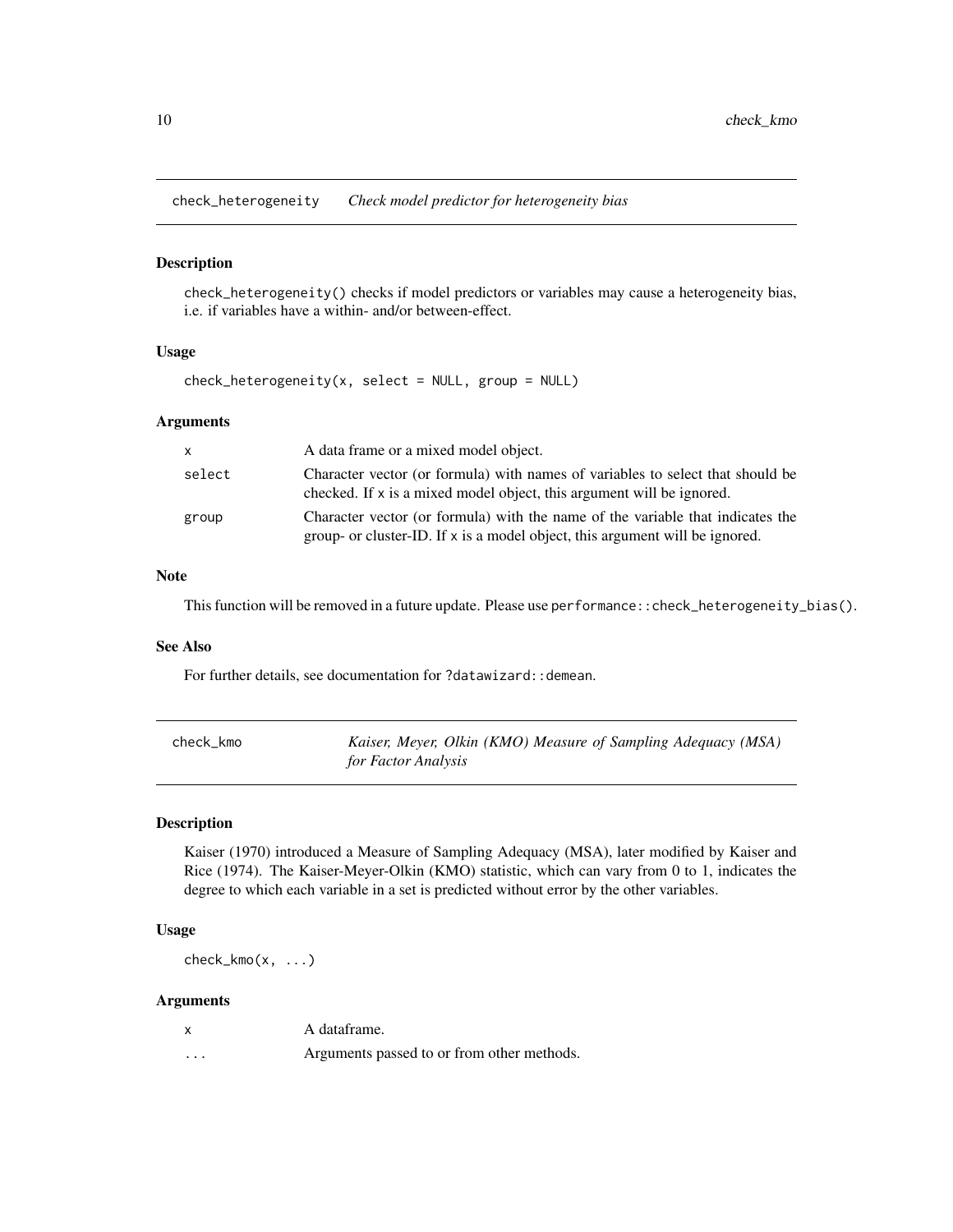#### <span id="page-10-0"></span>Details

A value of 0 indicates that the sum of partial correlations is large relative to the sum correlations, indicating factor analysis is likely to be inappropriate. A KMO value close to 1 indicates that the sum of partial correlations is not large relative to the sum of correlations and so factor analysis should yield distinct and reliable factors.

Kaiser (1974) suggested that KMO > .9 were marvelous, in the .80s, meritorious, in the .70s, middling, in the .60s, mediocre, in the .50s, miserable, and less than .5, unacceptable. Hair et al. (2006) suggest accepting a value > 0.5. Values between 0.5 and 0.7 are mediocre, and values between 0.7 and 0.8 are good.

This function is strongly inspired by the KMO function in the psych package (Revelle, 2016). All credit goes to its author.

#### Value

A list of indices related to KMO.

#### References

- Revelle, W. (2016). How To: Use the psych package for Factor Analysis and data reduction.
- Kaiser, H. F. (1970). A second generation little jiffy. Psychometrika, 35(4), 401-415.
- Kaiser, H. F., & Rice, J. (1974). Little jiffy, mark IV. Educational and psychological measurement, 34(1), 111-117.
- Kaiser, H. F. (1974). An index of factorial simplicity. Psychometrika, 39(1), 31-36.

#### Examples

library(parameters) check\_kmo(mtcars)

<span id="page-10-1"></span>check\_sphericity\_bartlett

*Bartlett's Test of Sphericity*

#### Description

Bartlett's (1951) test of sphericity tests whether a matrix (of correlations) is significantly different from an identity matrix. The test provides probability that the correlation matrix has significant correlations among at least some of the variables in a dataset, a prerequisite for factor analysis to work. In other words, before starting with factor analysis, one needs to check whether Bartlett's test of sphericity is significant.

```
check_sphericity_bartlett(x, ...)
```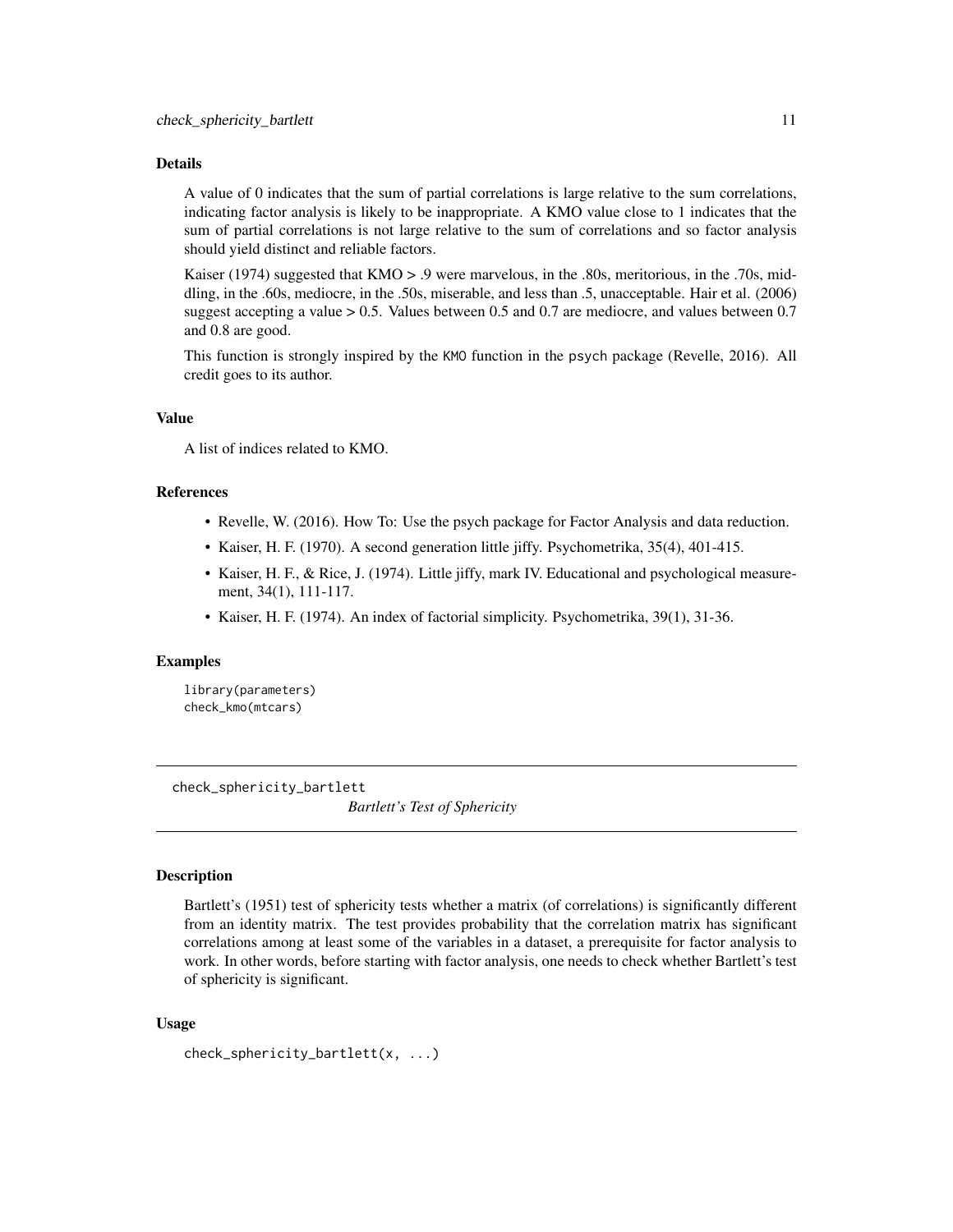12 ci.default

#### **Arguments**

|          | A dataframe.                               |
|----------|--------------------------------------------|
| $\cdots$ | Arguments passed to or from other methods. |

#### Details

This function is strongly inspired by the cortest.bartlett() function in the **psych** package (Revelle, 2016). All credit goes to its author.

# Value

A list of indices related to sphericity.

# References

- Revelle, W. (2016). How To: Use the psych package for Factor Analysis and data reduction.
- Bartlett, M. S. (1951). The effect of standardization on a Chi-square approximation in factor analysis. Biometrika, 38(3/4), 337-344.

#### Examples

library(parameters) check\_sphericity\_bartlett(mtcars)

ci.default *Confidence Intervals (CI)*

#### Description

Compute confidence intervals (CI) for frequentist models.

```
## Default S3 method:
ci(x, ci = 0.95, dof = NULL, method = NULL, ...)## S3 method for class 'glmmTMB'
ci(
  x,
 ci = 0.95,dof = NULL,method = "wald",component = "all",
  verbose = TRUE,
  ...
\lambda## S3 method for class 'merMod'
ci(x, ci = 0.95, dof = NULL, method = "wald", iterations = 500, ...)
```
<span id="page-11-0"></span>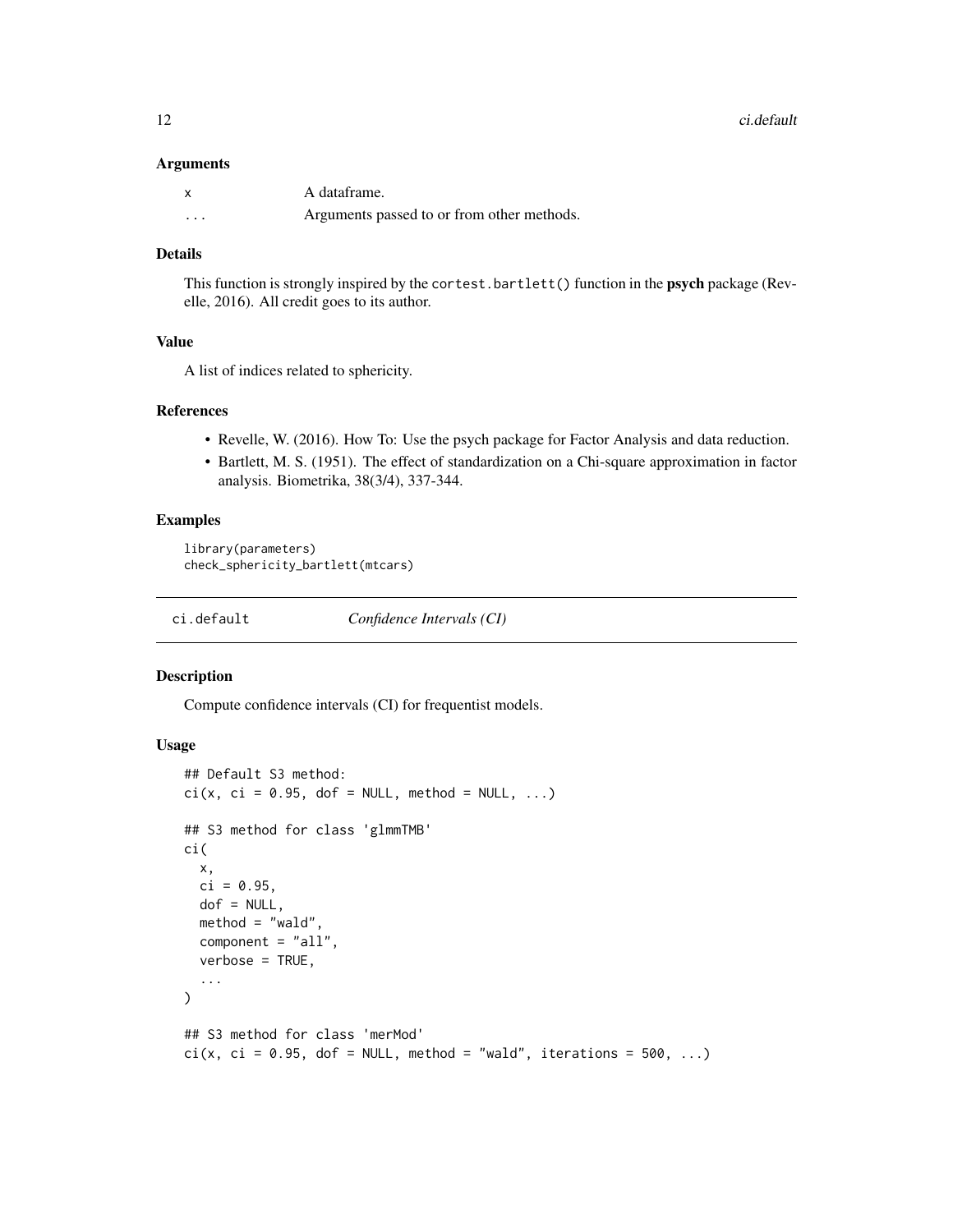#### ci.default 13

#### **Arguments**

| X          | A statistical model.                                                                                                                                                                                                                                                                                                                                                                                                                                                                               |
|------------|----------------------------------------------------------------------------------------------------------------------------------------------------------------------------------------------------------------------------------------------------------------------------------------------------------------------------------------------------------------------------------------------------------------------------------------------------------------------------------------------------|
| ci         | Confidence Interval (CI) level. Default to 0.95 (95%).                                                                                                                                                                                                                                                                                                                                                                                                                                             |
| dof        | Number of degrees of freedom to be used when calculating confidence intervals.<br>If NULL (default), the degrees of freedom are retrieved by calling degrees_of_freedom()<br>with approximation method defined in method. If not NULL, use this argument<br>to override the default degrees of freedom used to compute confidence intervals.                                                                                                                                                       |
| method     | Method for computing degrees of freedom for confidence intervals (CI) and<br>the related p-values. Allowed are following options (which vary depending on<br>the model class): "residual", "normal", "likelihood", "satterthwaite",<br>"kenward", "wald", "profile", "boot", "uniroot", "ml1", "betwithin",<br>"hdi", "quantile", "ci", "eti", "si", "bci", or "bcai". See section Confi-<br>dence intervals and approximation of degrees of freedom in model_parameters()<br>for further details. |
| $\cdots$   | Additional arguments                                                                                                                                                                                                                                                                                                                                                                                                                                                                               |
| component  | Model component for which parameters should be shown. See the documenta-<br>tion for your object's class in model_parameters() or p_value() for further<br>details.                                                                                                                                                                                                                                                                                                                                |
| verbose    | Toggle warnings and messages.                                                                                                                                                                                                                                                                                                                                                                                                                                                                      |
| iterations | The number of bootstrap replicates. Only applies to models of class merMod<br>when method=boot.                                                                                                                                                                                                                                                                                                                                                                                                    |

#### Value

A data frame containing the CI bounds.

#### Confidence intervals and approximation of degrees of freedom

There are different ways of approximating the degrees of freedom depending on different assumptions about the nature of the model and its sampling distribution. The ci\_method argument modulates the method for computing degrees of freedom (df) that are used to calculate confidence intervals (CI) and the related p-values. Following options are allowed, depending on the model class:

#### Classical methods:

Classical inference is generally based on the Wald method. The Wald approach to inference computes a test statistic by dividing the parameter estimate by its standard error (Coefficient / SE), then comparing this statistic against a t- or normal distribution. This approach can be used to compute CIs and p-values.

"wald":

• Applies to *non-Bayesian models*. For *linear models*, CIs computed using the Wald method (SE and a *t-distribution with residual df*); p-values computed using the Wald method with a *tdistribution with residual df*. For other models, CIs computed using the Wald method (SE and a *normal distribution*); p-values computed using the Wald method with a *normal distribution*.

"normal"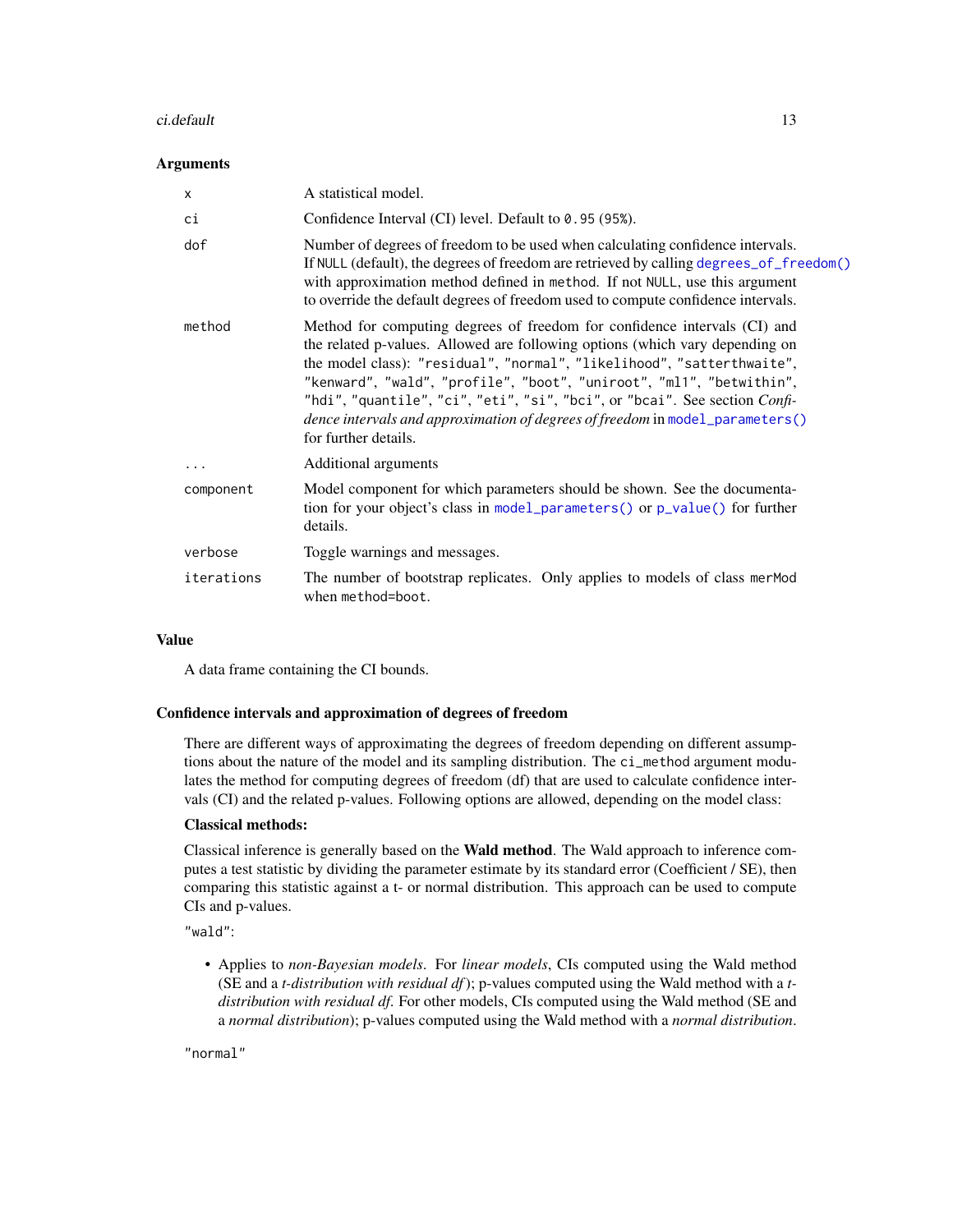• Applies to *non-Bayesian models*. Compute Wald CIs and p-values, but always use a normal distribution.

"residual"

• Applies to *non-Bayesian models*. Compute Wald CIs and p-values, but always use a *t-distribution with residual df* when possible. If the residual df for a model cannot be determined, a normal distribution is used instead.

#### Methods for mixed models:

Compared to fixed effects (or single-level) models, determining appropriate df for Wald-based inference in mixed models is more difficult. See [the R GLMM FAQ](https://bbolker.github.io/mixedmodels-misc/glmmFAQ.html#what-are-the-p-values-listed-by-summaryglmerfit-etc.-are-they-reliable) for a discussion.

Several approximate methods for computing df are available, but you should also consider instead using profile likelihood ("profile") or bootstrap ("boot") CIs and p-values instead.

"satterthwaite"

• Applies to *linear mixed models*. CIs computed using the Wald method (SE and a *t-distribution with Satterthwaite df*); p-values computed using the Wald method with a *t-distribution with Satterthwaite df*.

#### "kenward"

• Applies to *linear mixed models*. CIs computed using the Wald method (*Kenward-Roger SE* and a *t-distribution with Kenward-Roger df*); p-values computed using the Wald method with *Kenward-Roger SE and t-distribution with Kenward-Roger df*.

"ml1"

• Applies to *linear mixed models*. CIs computed using the Wald method (SE and a *t-distribution with m-l-1 approximated df*); p-values computed using the Wald method with a *t-distribution with m-l-1 approximated df.* See [ci\\_ml1\(\)](#page-18-1).

"betwithin"

• Applies to *linear mixed models* and *generalized linear mixed models*. CIs computed using the Wald method (SE and a *t-distribution with between-within df*); p-values computed using the Wald method with a *t-distribution with between-within df*. See [ci\\_betwithin\(\)](#page-15-1).

#### Likelihood-based methods:

Likelihood-based inference is based on comparing the likelihood for the maximum-likelihood estimate to the the likelihood for models with one or more parameter values changed (e.g., set to zero or a range of alternative values). Likelihood ratios for the maximum-likelihood and alternative models are compared to a  $\chi$ -squared distribution to compute CIs and p-values.

"profile"

• Applies to *non-Bayesian models* of class glm, polr or glmmTMB. CIs computed by *profiling the likelihood curve for a parameter*, using linear interpolation to find where likelihood ratio equals a critical value; p-values computed using the Wald method with a *normal-distribution* (note: this might change in a future update!)

"uniroot"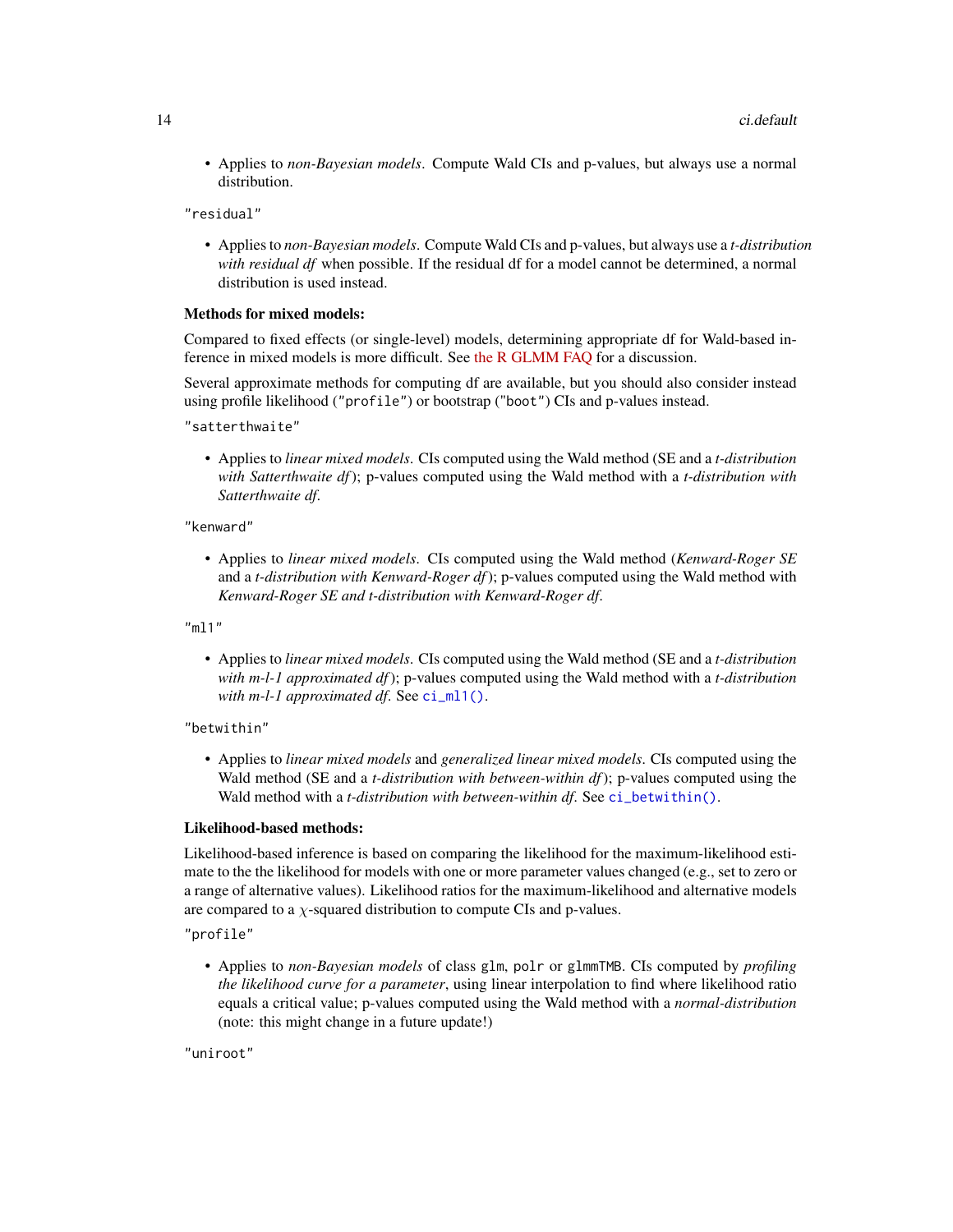#### ci.default 15

• Applies to *non-Bayesian models* of class glmmTMB. CIs computed by *profiling the likelihood curve for a parameter*, using root finding to find where likelihood ratio equals a critical value; p-values computed using the Wald method with a *normal-distribution* (note: this might change in a future update!)

#### Methods for bootstrapped or Bayesian models:

Bootstrap-based inference is based on **resampling** and refitting the model to the resampled datasets. The distribution of parameter estimates across resampled datasets is used to approximate the parameter's sampling distribution. Depending on the type of model, several different methods for bootstrapping and constructing CIs and p-values from the bootstrap distribution are available.

For Bayesian models, inference is based on drawing samples from the model posterior distribution.

"quantile" (or "eti")

• Applies to *all models (including Bayesian models)*. For non-Bayesian models, only applies if bootstrap = TRUE. CIs computed as *equal tailed intervals* using the quantiles of the bootstrap or posterior samples; p-values are based on the *probability of direction*. See [bayestestR::eti\(\)](#page-0-0).

"hdi"

• Applies to *all models (including Bayesian models)*. For non-Bayesian models, only applies if bootstrap = TRUE. CIs computed as *highest density intervals* for the bootstrap or posterior samples; p-values are based on the *probability of direction*. See [bayestestR::hdi\(\)](#page-0-0).

"bci" (or "bcai")

• Applies to *all models (including Bayesian models)*. For non-Bayesian models, only applies if bootstrap = TRUE. CIs computed as *bias corrected and accelerated intervals* for the bootstrap or posterior samples; p-values are based on the *probability of direction*. See [bayestestR::bci\(\)](#page-0-0).

"si"

• Applies to *Bayesian models* with proper priors. CIs computed as *support intervals* comparing the posterior samples against the prior samples; p-values are based on the *probability of direction*. See [bayestestR::si\(\)](#page-0-0).

"boot"

• Applies to *non-Bayesian models* of class merMod. CIs computed using *parametric bootstrapping* (simulating data from the fitted model); p-values computed using the Wald method with a *normal-distribution)* (note: this might change in a future update!).

For all iteration-based methods other than "boot" ("hdi", "quantile", "ci", "eti", "si", "bci", "bcai"), p-values are based on the probability of direction (bayestestR:: $p_d$ direction()), which is converted into a p-value using [bayestestR::pd\\_to\\_p\(\)](#page-0-0).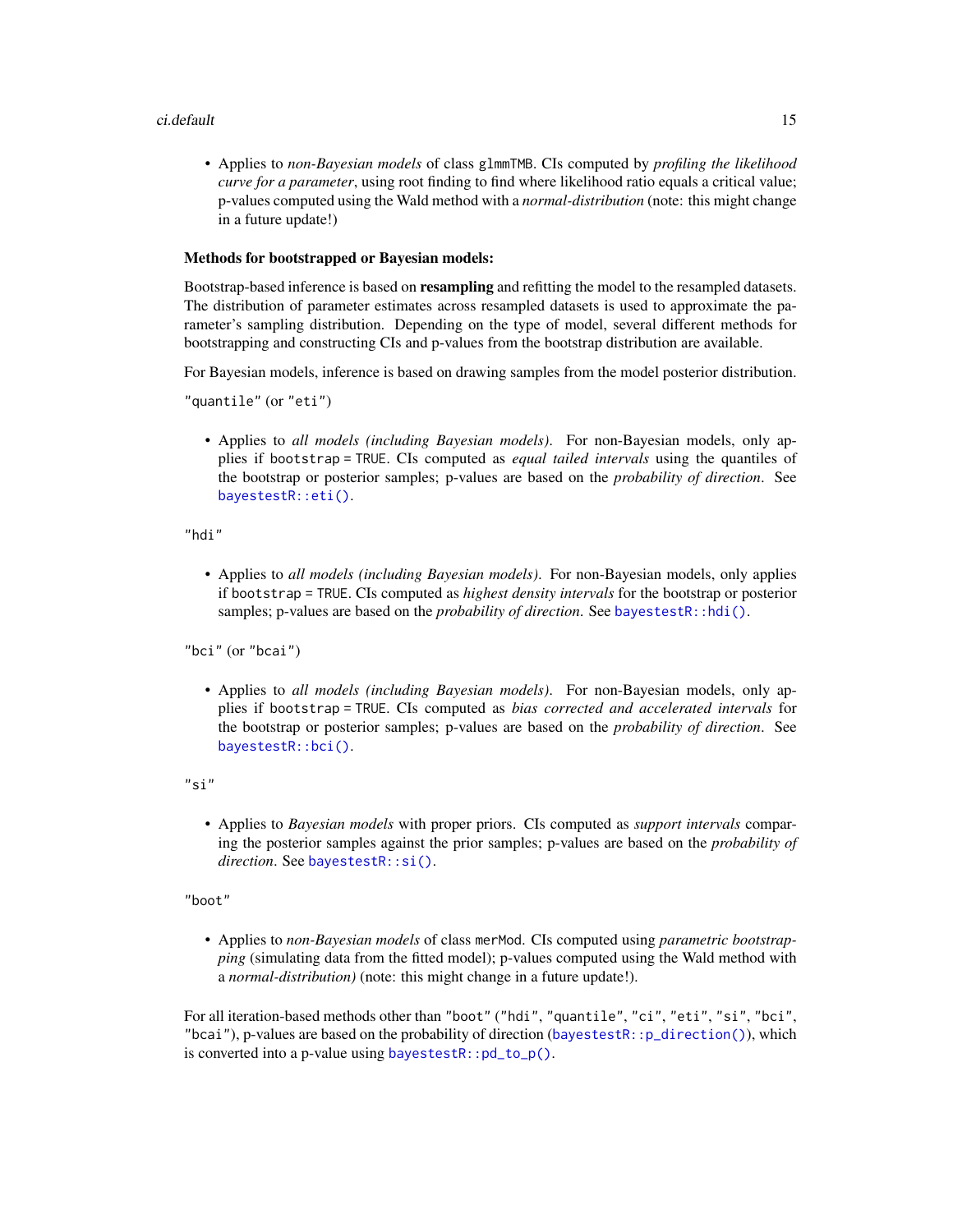### Examples

```
library(parameters)
if (require("glmmTMB")) {
 model <- glmmTMB(
    count \sim spp + mined + (1 | site),
   ziformula = ~~mined,
   family = poisson(),
    data = Salamanders
 )
 ci(model)
 ci(model, component = "zi")
}
```
<span id="page-15-1"></span>ci\_betwithin *Between-within approximation for SEs, CIs and p-values*

#### <span id="page-15-2"></span>Description

Approximation of degrees of freedom based on a "between-within" heuristic.

#### Usage

```
ci_betwithin(model, ci = 0.95, ...)
```
dof\_betwithin(model)

```
p_value_betwithin(model, dof = NULL, ...)
```
#### Arguments

| model   | A mixed model.                                           |
|---------|----------------------------------------------------------|
| сi      | Confidence Interval (CI) level. Default to $0.95$ (95%). |
| $\cdot$ | Additional arguments                                     |
| dof     | Degrees of Freedom.                                      |

#### Details

Small Sample Cluster corrected Degrees of Freedom: Inferential statistics (like p-values, confidence intervals and standard errors) may be biased in mixed models when the number of clusters is small (even if the sample size of level-1 units is high). In such cases it is recommended to approximate a more accurate number of degrees of freedom for such inferential statistics (see Li and Redden 2015). The *Between-within* denominator degrees of freedom approximation is recommended in particular for (generalized) linear mixed models with repeated measurements (longitudinal design). dof\_betwithin() implements a heuristic based on the between-within

<span id="page-15-0"></span>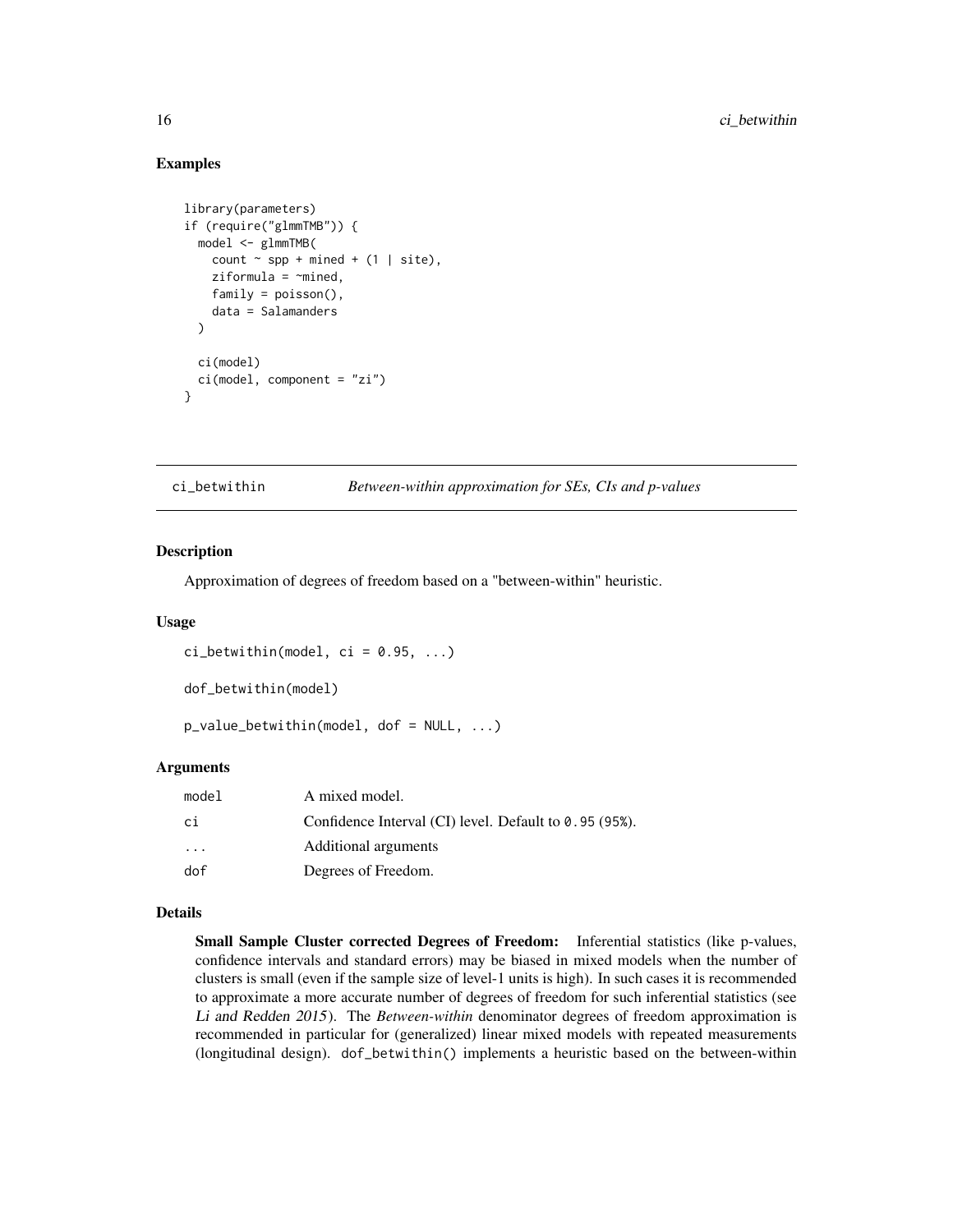# <span id="page-16-0"></span>ci\_kenward 17

approach. Note that this implementation does not return exactly the same results as shown in  $Li$ and Redden 2015, but similar.

Degrees of Freedom for Longitudinal Designs (Repeated Measures): In particular for repeated measure designs (longitudinal data analysis), the *between-within* heuristic is likely to be more accurate than simply using the residual or infinite degrees of freedom, because dof\_betwithin() returns different degrees of freedom for within-cluster and between-cluster effects.

# Value

A data frame.

#### References

- Elff, M.; Heisig, J.P.; Schaeffer, M.; Shikano, S. (2019). Multilevel Analysis with Few Clusters: Improving Likelihood-based Methods to Provide Unbiased Estimates and Accurate Inference, British Journal of Political Science.
- Li, P., Redden, D. T. (2015). Comparing denominator degrees of freedom approximations for the generalized linear mixed model in analyzing binary outcome in small sample clusterrandomized trials. BMC Medical Research Methodology, 15(1), 38. [doi:10.1186/s12874015-](https://doi.org/10.1186/s12874-015-0026-x) [0026x](https://doi.org/10.1186/s12874-015-0026-x)

# See Also

dof\_betwithin() is a small helper-function to calculate approximated degrees of freedom of model parameters, based on the "between-within" heuristic.

# Examples

```
if (require("lme4")) {
 data(sleepstudy)
 model \le - lmer(Reaction \sim Days + (1 + Days | Subject), data = sleepstudy)
 dof_betwithin(model)
 p_value_betwithin(model)
}
```
ci\_kenward *Kenward-Roger approximation for SEs, CIs and p-values*

# <span id="page-16-1"></span>**Description**

An approximate F-test based on the Kenward-Roger (1997) approach.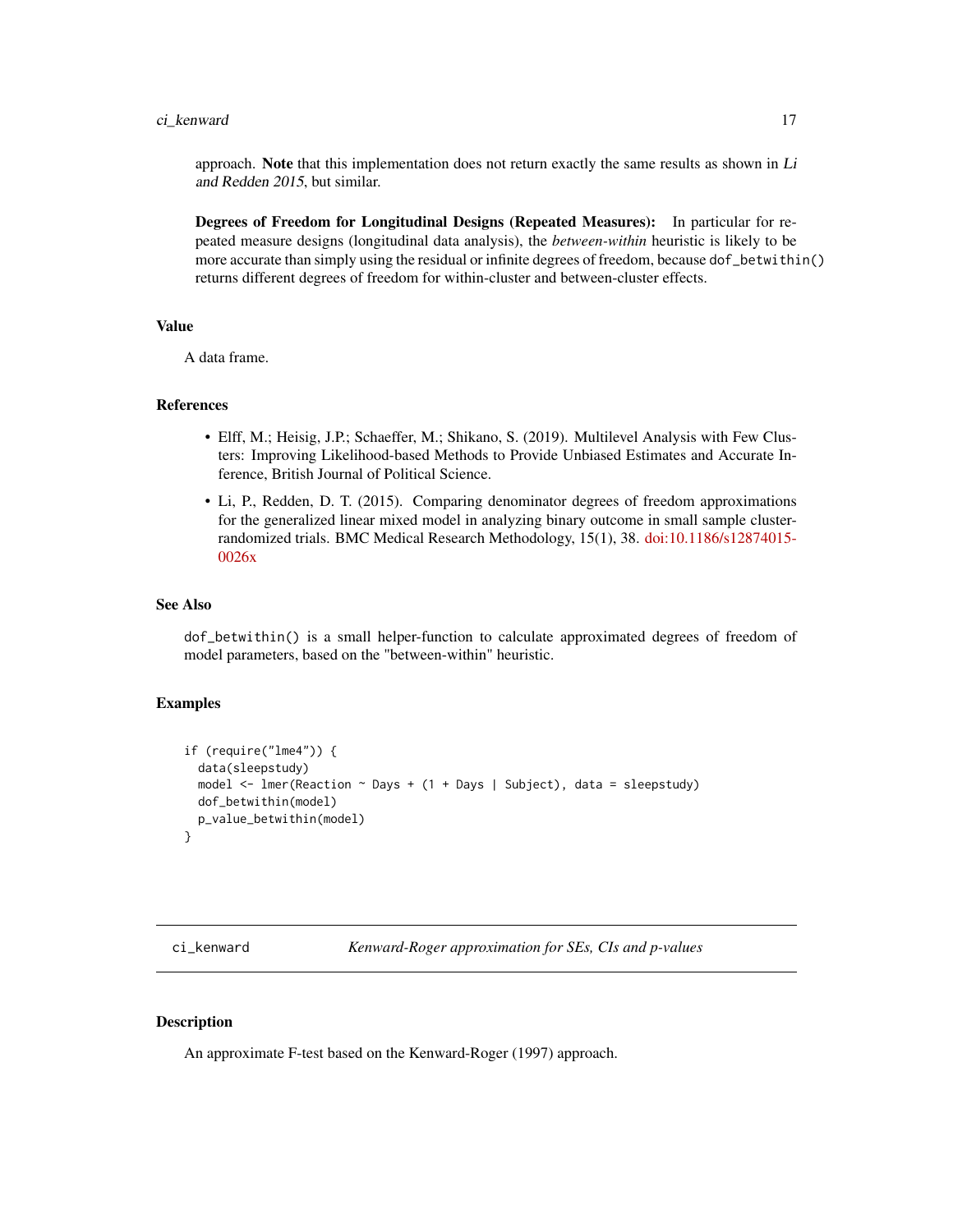#### Usage

```
ci_{\text{kenward}(\text{model}, ci = 0.95)
```
dof\_kenward(model)

p\_value\_kenward(model, dof = NULL)

se\_kenward(model)

#### Arguments

| model | A statistical model.                                   |
|-------|--------------------------------------------------------|
| сi    | Confidence Interval (CI) level. Default to 0.95 (95%). |
| dof   | Degrees of Freedom.                                    |

#### Details

Inferential statistics (like p-values, confidence intervals and standard errors) may be biased in mixed models when the number of clusters is small (even if the sample size of level-1 units is high). In such cases it is recommended to approximate a more accurate number of degrees of freedom for such inferential statistics. Unlike simpler approximation heuristics like the "m-l-1" rule (dof\_ml1), the Kenward-Roger approximation is also applicable in more complex multilevel designs, e.g. with cross-classified clusters. However, the "m-l-1" heuristic also applies to generalized mixed models, while approaches like Kenward-Roger or Satterthwaite are limited to linear mixed models only.

#### Value

A data frame.

#### References

Kenward, M. G., & Roger, J. H. (1997). Small sample inference for fixed effects from restricted maximum likelihood. Biometrics, 983-997.

#### See Also

dof\_kenward() and se\_kenward() are small helper-functions to calculate approximated degrees of freedom and standard errors for model parameters, based on the Kenward-Roger (1997) approach.

[dof\\_satterthwaite\(\)](#page-19-1) and [dof\\_ml1\(\)](#page-18-2) approximate degrees of freedom based on Satterthwaite's method or the "m-l-1" rule.

```
if (require("lme4", quietly = TRUE)) {
 model <- lmer(Petal.Length ~ Sepal.Length + (1 | Species), data = iris)
 p_value_kenward(model)
}
```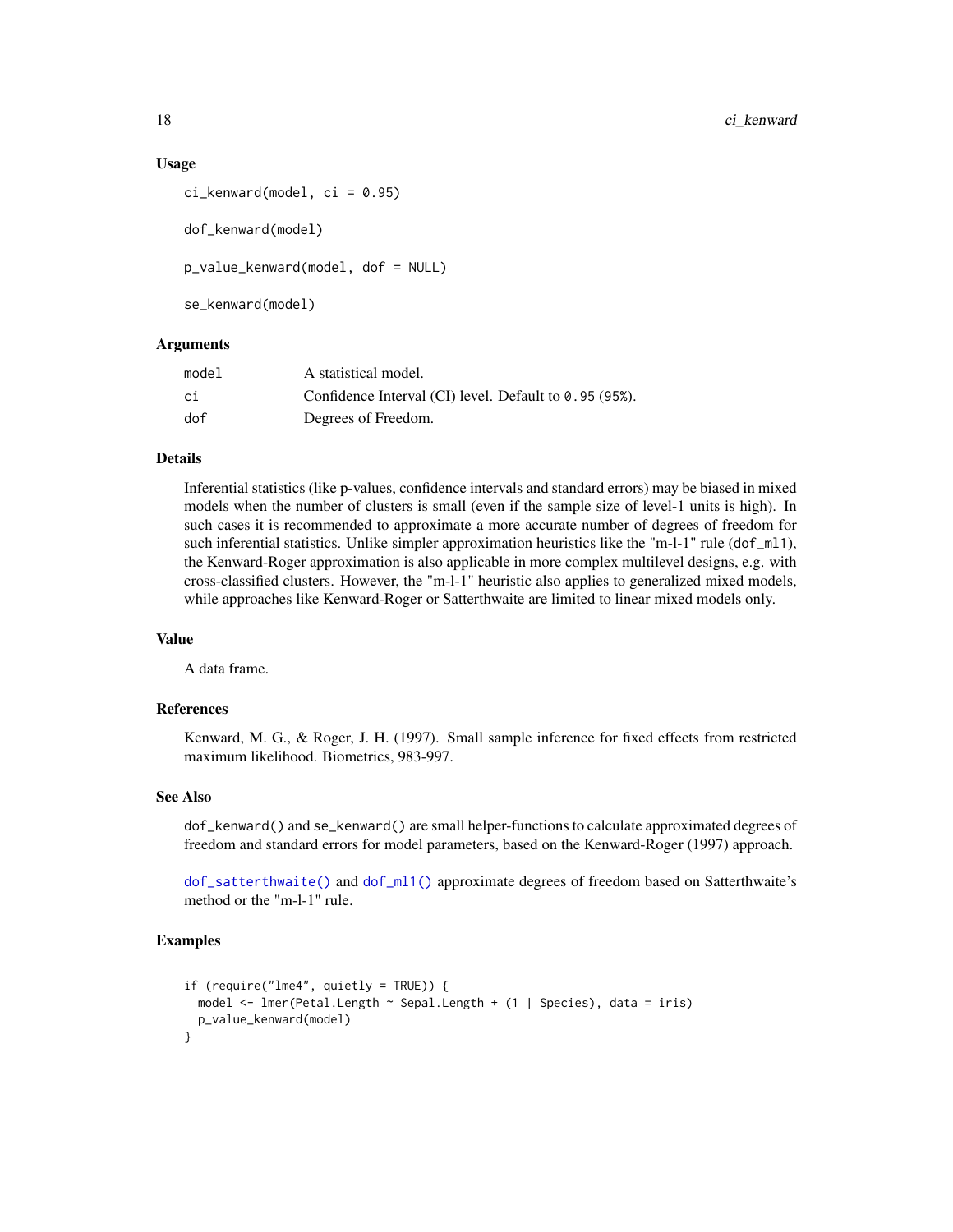<span id="page-18-1"></span><span id="page-18-0"></span>

#### <span id="page-18-2"></span>Description

Approximation of degrees of freedom based on a "m-l-1" heuristic as suggested by Elff et al. (2019).

# Usage

```
ci_m11(model, ci = 0.95, ...)dof_ml1(model)
```
 $p_value_m11(model, dof = NULL, ...)$ 

# **Arguments**

| model                   | A mixed model.                                           |
|-------------------------|----------------------------------------------------------|
| сi                      | Confidence Interval (CI) level. Default to $0.95$ (95%). |
| $\cdot$ $\cdot$ $\cdot$ | Additional arguments                                     |
| dof                     | Degrees of Freedom.                                      |

#### Details

Small Sample Cluster corrected Degrees of Freedom: Inferential statistics (like p-values, confidence intervals and standard errors) may be biased in mixed models when the number of clusters is small (even if the sample size of level-1 units is high). In such cases it is recommended to approximate a more accurate number of degrees of freedom for such inferential statistics (see Li and Redden 2015). The *m-l-1* heuristic is such an approach that uses a t-distribution with fewer degrees of freedom (dof\_ml1()) to calculate p-values (p\_value\_ml1()) and confidence intervals  $(ci(method = "m11"))$ .

Degrees of Freedom for Longitudinal Designs (Repeated Measures): In particular for repeated measure designs (longitudinal data analysis), the *m-l-1* heuristic is likely to be more accurate than simply using the residual or infinite degrees of freedom, because  $dof_m11()$  returns different degrees of freedom for within-cluster and between-cluster effects.

Limitations of the "m-l-1" Heuristic: Note that the "m-l-1" heuristic is not applicable (or at least less accurate) for complex multilevel designs, e.g. with cross-classified clusters. In such cases, more accurate approaches like the Kenward-Roger approximation (dof\_kenward()) is recommended. However, the "m-l-1" heuristic also applies to generalized mixed models, while approaches like Kenward-Roger or Satterthwaite are limited to linear mixed models only.

#### Value

A data frame.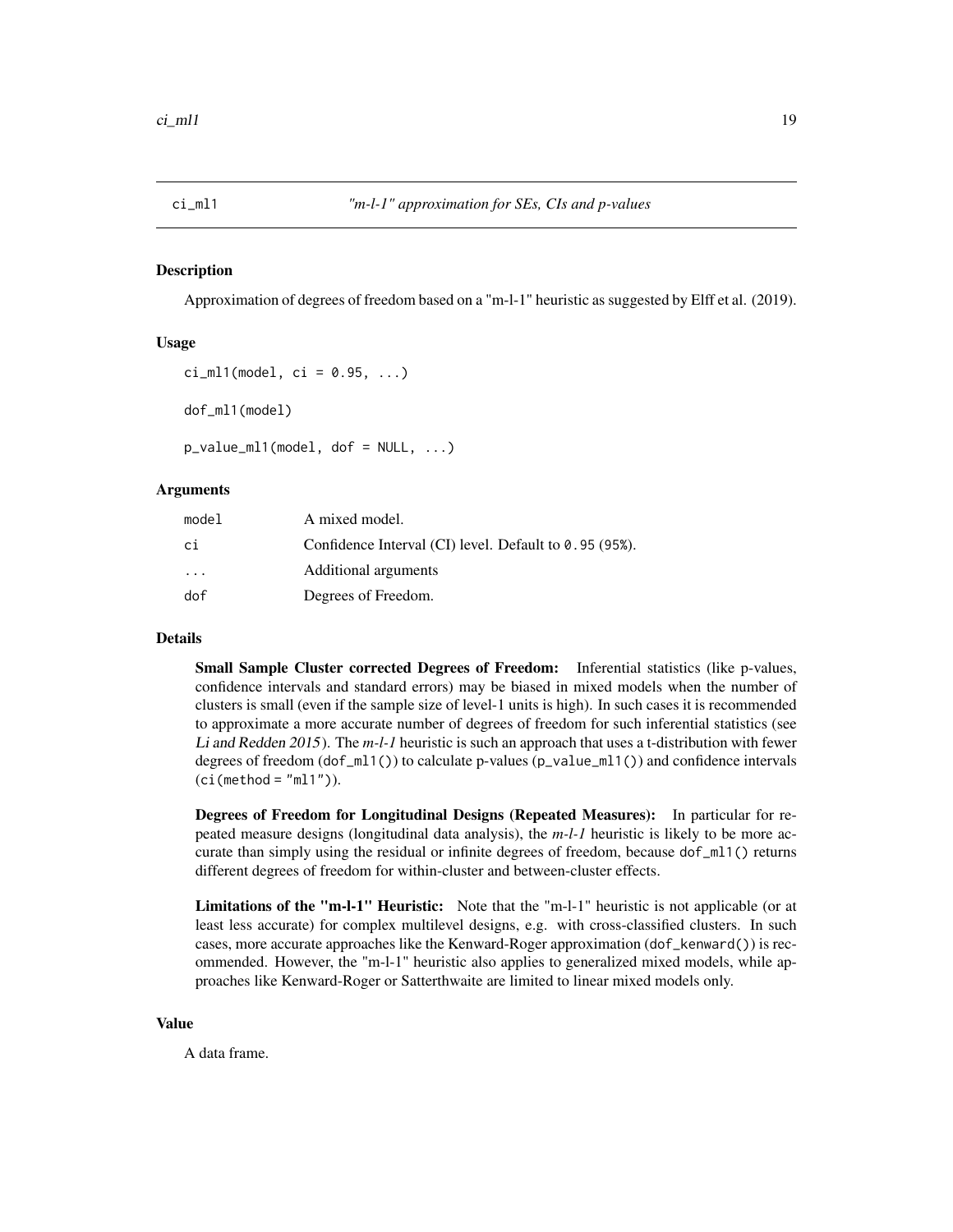# <span id="page-19-0"></span>References

- Elff, M.; Heisig, J.P.; Schaeffer, M.; Shikano, S. (2019). Multilevel Analysis with Few Clusters: Improving Likelihood-based Methods to Provide Unbiased Estimates and Accurate Inference, British Journal of Political Science.
- Li, P., Redden, D. T. (2015). Comparing denominator degrees of freedom approximations for the generalized linear mixed model in analyzing binary outcome in small sample clusterrandomized trials. BMC Medical Research Methodology, 15(1), 38. [doi:10.1186/s12874015-](https://doi.org/10.1186/s12874-015-0026-x) [0026x](https://doi.org/10.1186/s12874-015-0026-x)

# See Also

dof\_ml1() is a small helper-function to calculate approximated degrees of freedom of model parameters, based on the "m-l-1" heuristic.

#### Examples

```
if (require("lme4")) {
 model <- lmer(Petal.Length ~ Sepal.Length + (1 | Species), data = iris)
 p_value_ml1(model)
}
```
ci\_satterthwaite *Satterthwaite approximation for SEs, CIs and p-values*

# <span id="page-19-1"></span>Description

An approximate F-test based on the Satterthwaite (1946) approach.

#### Usage

```
ci_satterthwaite(model, ci = 0.95, ...)
```
dof\_satterthwaite(model)

p\_value\_satterthwaite(model, dof = NULL, ...)

se\_satterthwaite(model)

# Arguments

| model                   | A statistical model.                                     |
|-------------------------|----------------------------------------------------------|
| сi                      | Confidence Interval (CI) level. Default to $0.95$ (95%). |
| $\cdot$ $\cdot$ $\cdot$ | Additional arguments                                     |
| dof                     | Degrees of Freedom.                                      |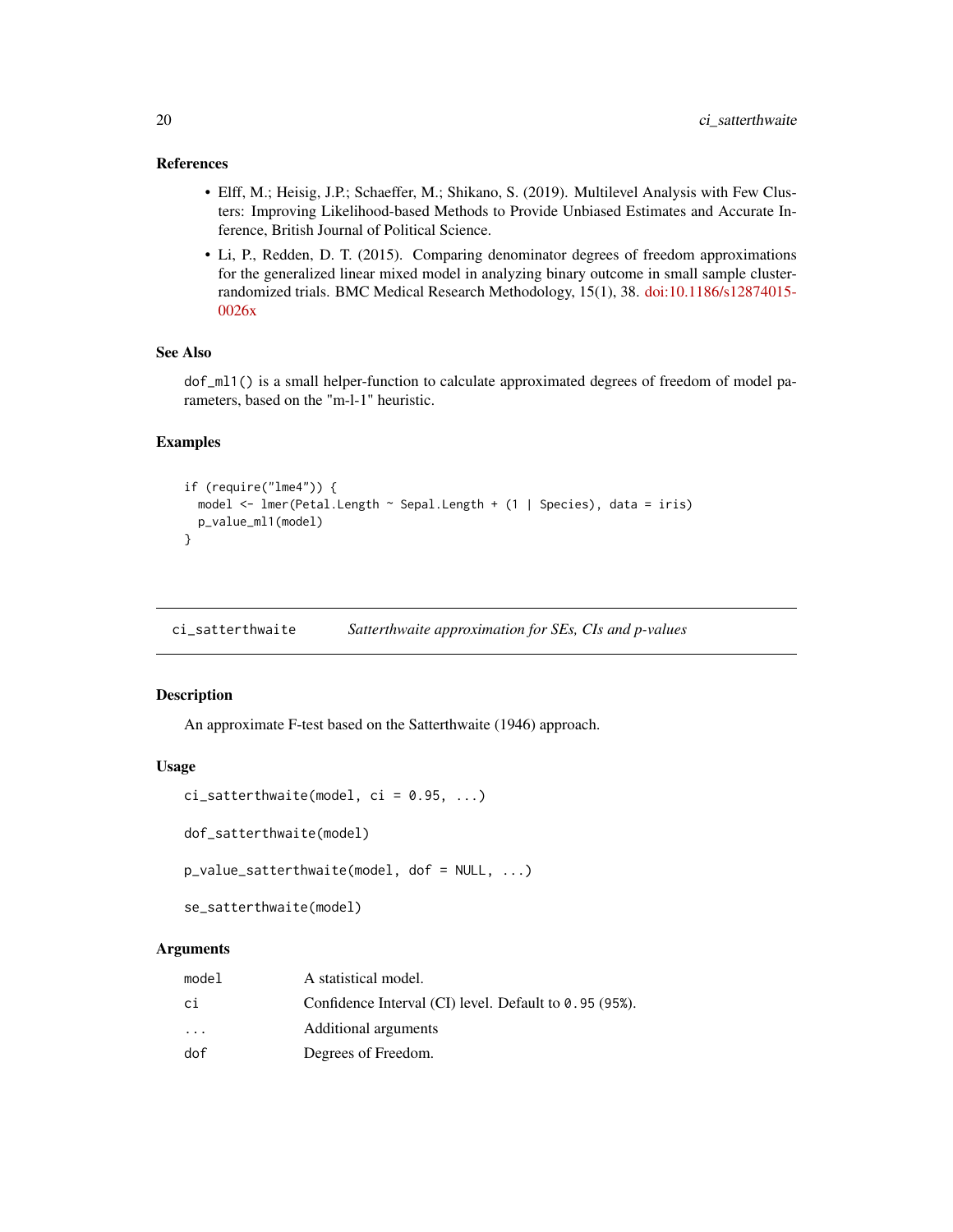#### <span id="page-20-0"></span>Details

Inferential statistics (like p-values, confidence intervals and standard errors) may be biased in mixed models when the number of clusters is small (even if the sample size of level-1 units is high). In such cases it is recommended to approximate a more accurate number of degrees of freedom for such inferential statitics. Unlike simpler approximation heuristics like the "m-l-1" rule (dof\_ml1), the Satterthwaite approximation is also applicable in more complex multilevel designs. However, the "m-l-1" heuristic also applies to generalized mixed models, while approaches like Kenward-Roger or Satterthwaite are limited to linear mixed models only.

#### Value

A data frame.

# References

Satterthwaite FE (1946) An approximate distribution of estimates of variance components. Biometrics Bulletin 2 (6):110–4.

# See Also

dof\_satterthwaite() and se\_satterthwaite() are small helper-functions to calculate approximated degrees of freedom and standard errors for model parameters, based on the Satterthwaite (1946) approach.

[dof\\_kenward\(\)](#page-16-1) and [dof\\_ml1\(\)](#page-18-2) approximate degrees of freedom based on Kenward-Roger's method or the "m-l-1" rule.

# Examples

```
if (require("lme4", quietly = TRUE)) {
 model <- lmer(Petal.Length ~ Sepal.Length + (1 | Species), data = iris)
 p_value_satterthwaite(model)
}
```
<span id="page-20-1"></span>cluster\_analysis *Cluster Analysis*

# **Description**

Compute hierarchical or kmeans cluster analysis and return the group assignment for each observation as vector.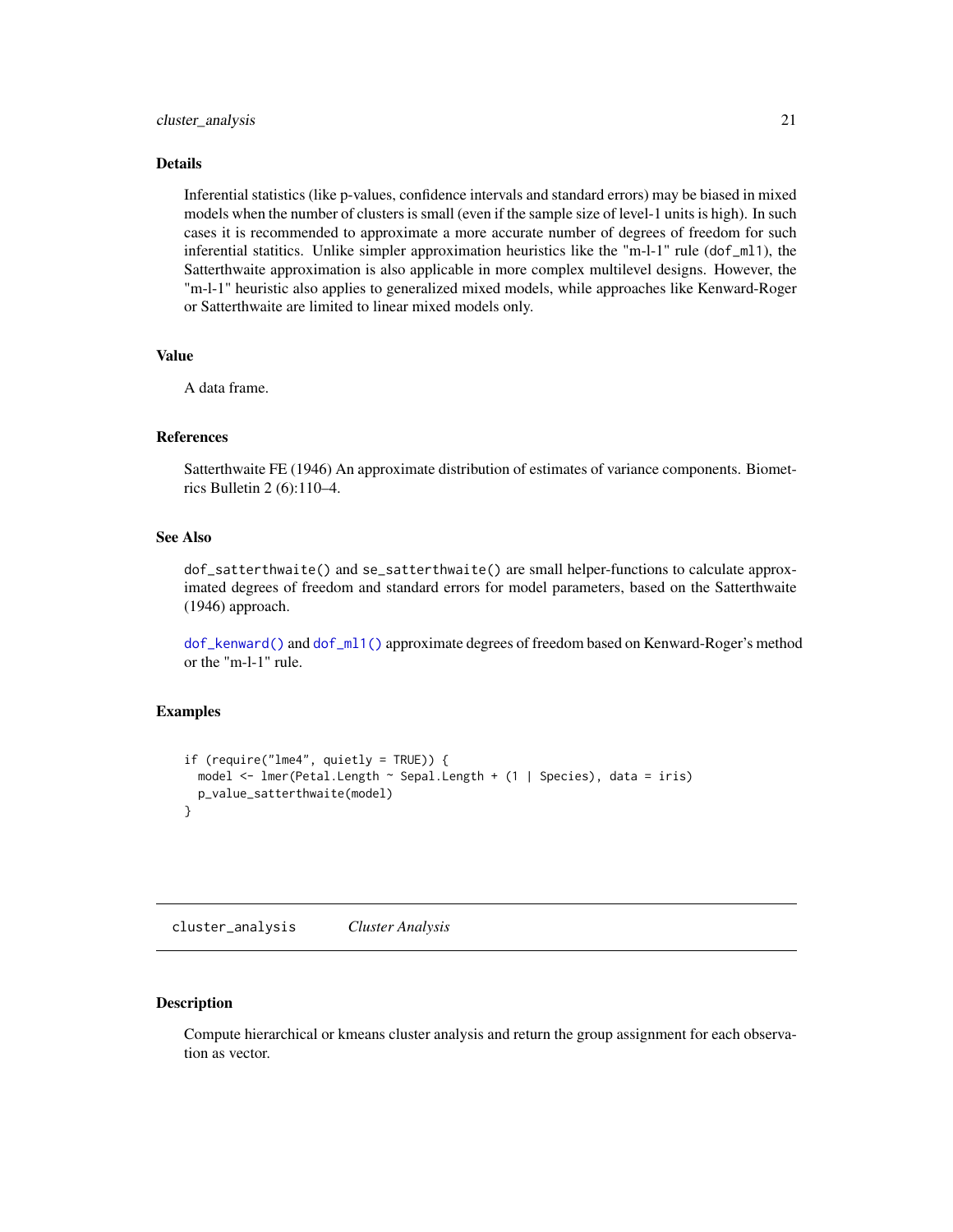# Usage

```
cluster_analysis(
  x,
  n = NULL,method = "kmeans",
  include_factors = FALSE,
  standardize = TRUE,
  verbose = TRUE,
  distance_method = "euclidean",
  hclust_method = "complete",
  kmeans_method = "Hartigan-Wong",
  dbscan_eps = 15,
  iterations = 100,
  ...
\mathcal{L}
```
# Arguments

| X               | A data frame.                                                                                                                                                                                                                                                                                                                                                                                                                                                                                                                                                            |
|-----------------|--------------------------------------------------------------------------------------------------------------------------------------------------------------------------------------------------------------------------------------------------------------------------------------------------------------------------------------------------------------------------------------------------------------------------------------------------------------------------------------------------------------------------------------------------------------------------|
| n               | Number of clusters used for supervised cluster methods. If NULL, the number of<br>clusters to extract is determined by calling n_clusters(). Note that this argu-<br>ment does not apply for unsupervised clustering methods like dbscan, hdbscan,<br>mixture, pvclust, or pamk.                                                                                                                                                                                                                                                                                         |
| method          | Method for computing the cluster analysis. Can be "kmeans" (default; k-means<br>using kmeans()), "hkmeans" (hierarchical k-means using factoextra::hkmeans()),<br>pam (K-Medoids using cluster:: pam()), pamk (K-Medoids that finds out the<br>number of clusters), "hclust" (hierarchical clustering using hclust () or pvclust::pvclust()),<br>dbscan (DBSCAN using dbscan::dbscan()), hdbscan (Hierarchical DBSCAN<br>using dbscan::hdbscan()), or mixture (Mixture modelling using mclust:: $Mclust()$ ,<br>which requires the user to run library (mclust) before). |
| include_factors |                                                                                                                                                                                                                                                                                                                                                                                                                                                                                                                                                                          |
|                 | Logical, if TRUE, factors are converted to numerical values in order to be in-<br>cluded in the data for determining the number of clusters. By default, factors<br>are removed, because most methods that determine the number of clusters need<br>numeric input only.                                                                                                                                                                                                                                                                                                  |
| standardize     | Standardize the dataframe before clustering (default).                                                                                                                                                                                                                                                                                                                                                                                                                                                                                                                   |
| verbose         | Toggle warnings and messages.                                                                                                                                                                                                                                                                                                                                                                                                                                                                                                                                            |
| distance_method |                                                                                                                                                                                                                                                                                                                                                                                                                                                                                                                                                                          |
|                 | Distance measure to be used for methods based on distances (e.g., when method<br>= "hclust" for hierarchical clustering. For other methods, such as "kmeans",<br>this argument will be ignored). Must be one of "euclidean", "maximum",<br>"manhattan", "canberra", "binary" or "minkowski". See dist() and pvclust::pvclust()<br>for more information.                                                                                                                                                                                                                  |
| hclust_method   | Agglomeration method to be used when method = "hclust" or method = "hkmeans"<br>(for hierarchical clustering). This should be one of "ward", "ward.D2", "single",<br>"complete", "average", "mcquitty", "median" or "centroid". Default is<br>"complete" (see hclust()).                                                                                                                                                                                                                                                                                                 |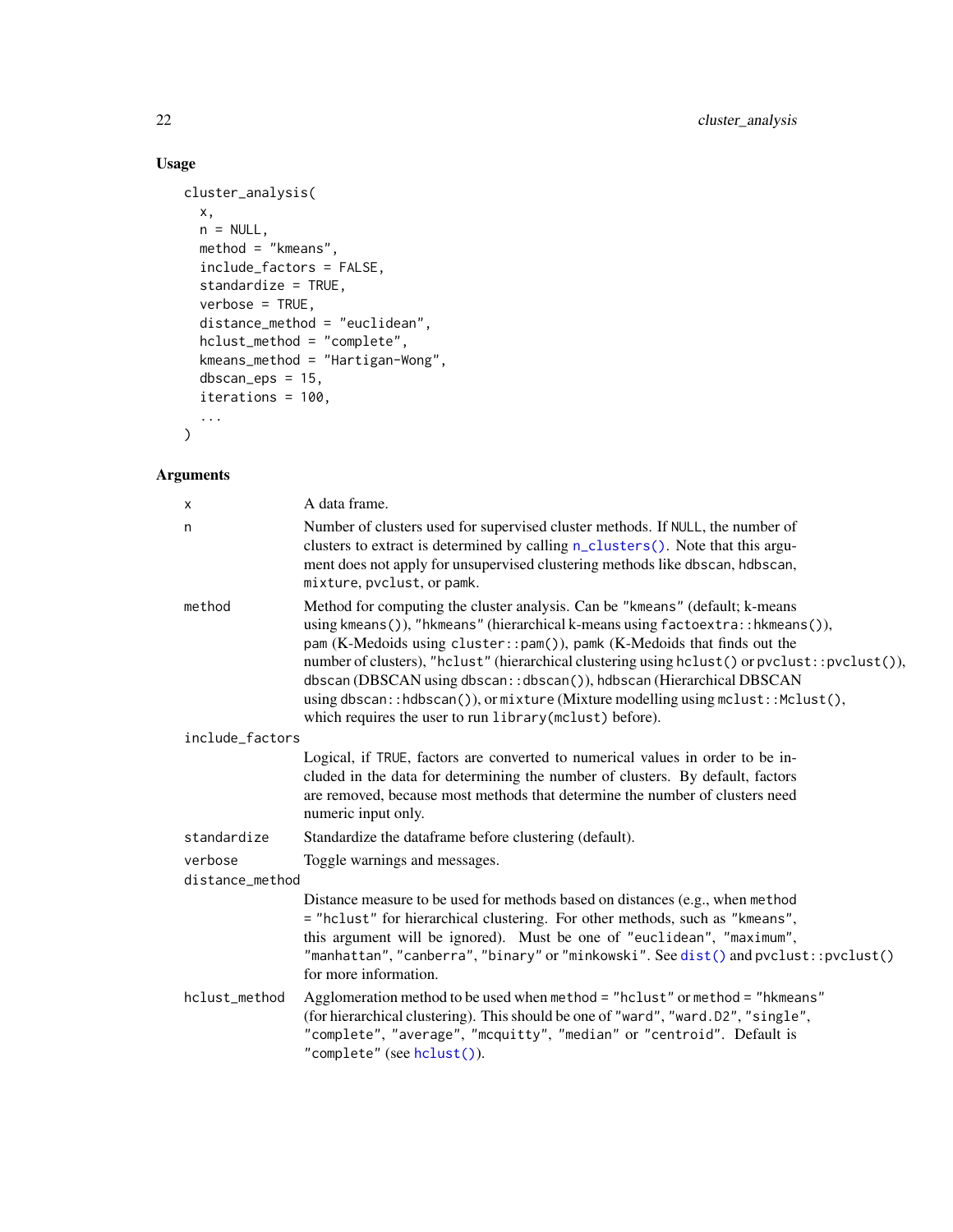| kmeans_method | Algorithm used for calculating kmeans cluster. Only applies, if method = "kmeans". |
|---------------|------------------------------------------------------------------------------------|
|               | May be one of "Hartigan-Wong" (default), "Lloyd" (used by SPSS), or "MacQueen".    |
|               | See kmeans () for details on this argument.                                        |
| dbscan_eps    | The 'eps' argument for DBSCAN method. See n_clusters_dbscan().                     |
| iterations    | The number of replications.                                                        |
| $\cdots$      | Arguments passed to or from other methods.                                         |

#### Details

The print() and plot() methods show the (standardized) mean value for each variable within each cluster. Thus, a higher absolute value indicates that a certain variable characteristic is more pronounced within that specific cluster (as compared to other cluster groups with lower absolute mean values).

# Value

The group classification for each observation as vector. The returned vector includes missing values, so it has the same length as  $nrow(x)$ .

## Note

There is also a plot ()[-method](https://easystats.github.io/see/articles/parameters.html) implemented in the see[-package.](https://easystats.github.io/see/)

# References

• Maechler M, Rousseeuw P, Struyf A, Hubert M, Hornik K (2014) cluster: Cluster Analysis Basics and Extensions. R package.

#### See Also

- [n\\_clusters\(\)](#page-111-1) to determine the number of clusters to extract, [cluster\\_discrimination\(\)](#page-24-1) to determine the accuracy of cluster group classification via linear discriminant analysis (LDA) and [check\\_clusterstructure\(\)](#page-7-1) to check suitability of data for clustering.
- https://www.datanovia.com/en/lessons/

```
set.seed(33)
# K-Means ====================================================
rez <- cluster_analysis(iris[1:4], n = 3, method = "kmeans")
rez # Show results
predict(rez) # Get clusters
summary(rez) # Extract the centers values (can use 'plot()' on that)
if (requireNamespace("MASS", quietly = TRUE)) {
  cluster_discrimination(rez) # Perform LDA
}
# Hierarchical k-means (more robust k-means)
if (require("factoextra", quietly = TRUE)) {
  rez <- cluster_analysis(iris[1:4], n = 3, method = "hkmeans")
```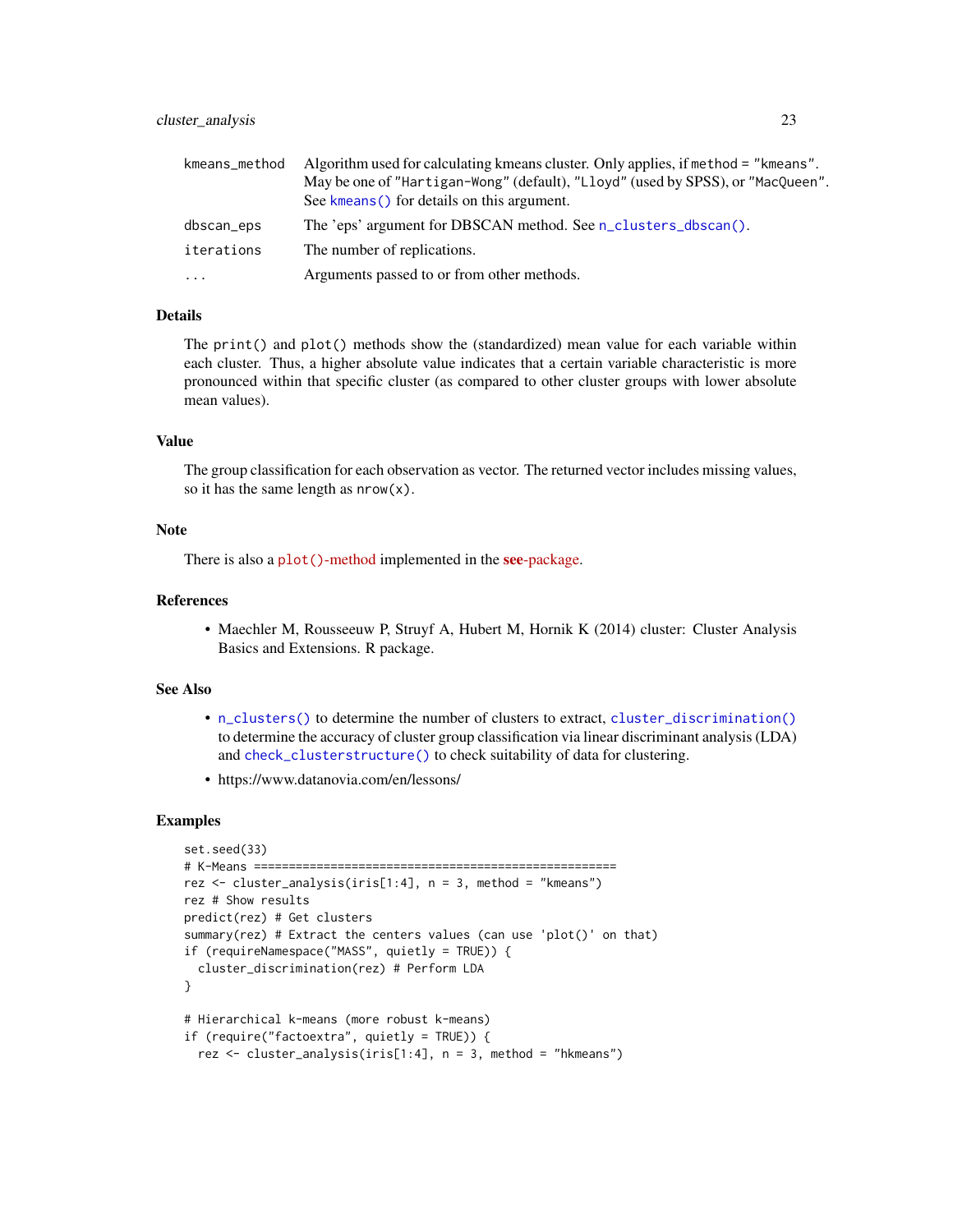```
rez # Show results
  predict(rez) # Get clusters
}
# Hierarchical Clustering (hclust) ===========================
rez <- cluster_analysis(iris[1:4], n = 3, method = "hclust")
rez # Show results
predict(rez) # Get clusters
# K-Medoids (pam) ============================================
if (require("cluster", quietly = TRUE)) {
  rez <- cluster_analysis(iris[1:4], n = 3, method = "pam")
  rez # Show results
  predict(rez) # Get clusters
}
# PAM with automated number of clusters
if (require("fpc", quietly = TRUE)) {
  rez <- cluster_analysis(iris[1:4], method = "pamk")
  rez # Show results
  predict(rez) # Get clusters
}
# DBSCAN ====================================================
if (require("dbscan", quietly = TRUE)) {
  # Note that you can assimilate more outliers (cluster 0) to neighbouring
  # clusters by setting borderPoints = TRUE.
  rez <- cluster_analysis(iris[1:4], method = "dbscan", dbscan_eps = 1.45)
  rez # Show results
  predict(rez) # Get clusters
}
# Mixture ====================================================
if (require("mclust", quietly = TRUE)) {
  library(mclust) # Needs the package to be loaded
  rez <- cluster_analysis(iris[1:4], method = "mixture")
  rez # Show results
  predict(rez) # Get clusters
}
```
cluster\_centers *Find the cluster centers in your data*

#### Description

For each cluster, computes the mean (or other indices) of the variables. Can be used to retrieve the centers of clusters. Also returns the within Sum of Squares.

```
cluster_centers(data, clusters, fun = mean, ...)
```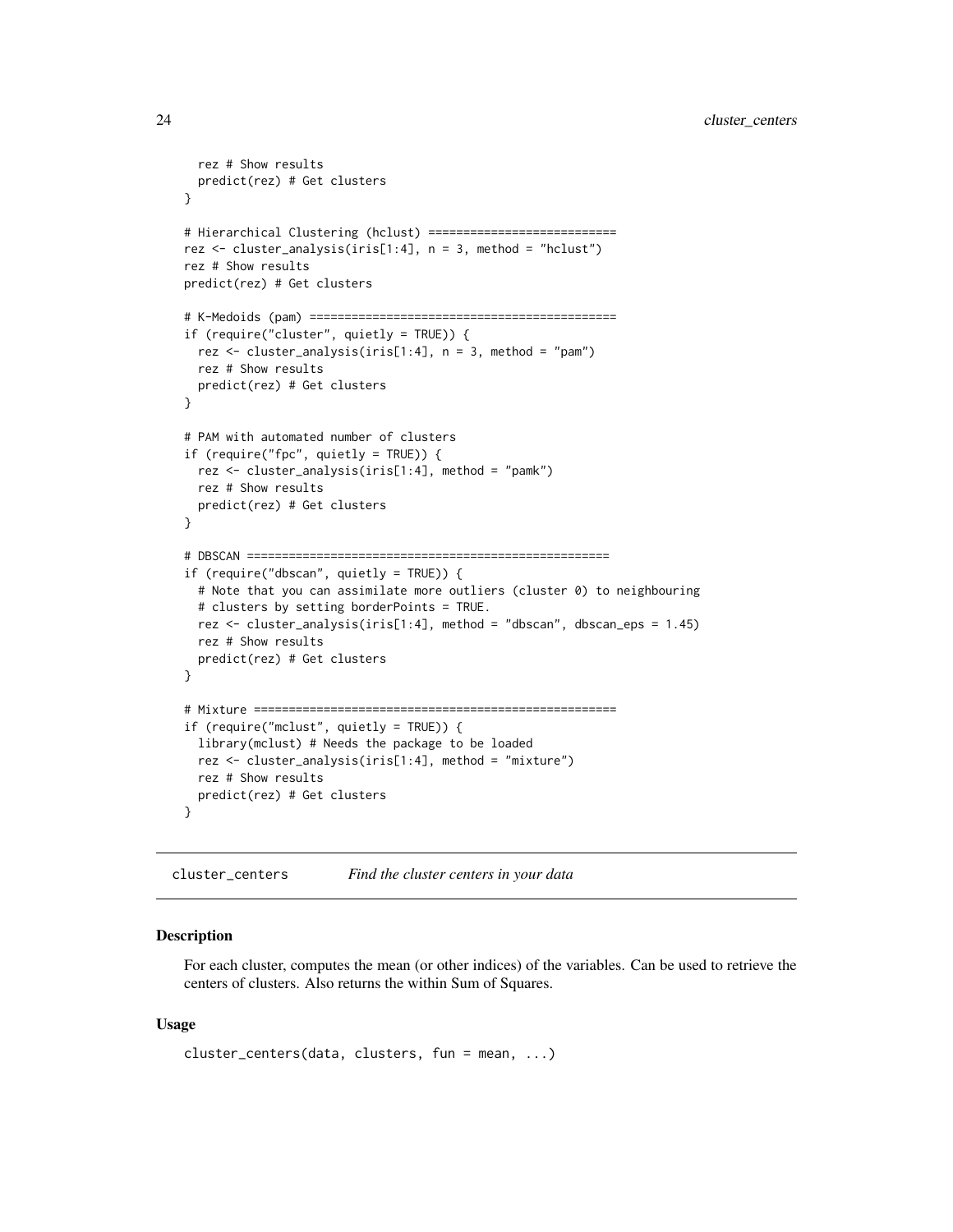#### <span id="page-24-0"></span>**Arguments**

| data     | A data.frame.                                                             |
|----------|---------------------------------------------------------------------------|
| clusters | A vector with clusters assignments (must be same length as rows in data). |
| fun      | What function to use, mean by default.                                    |
| $\cdots$ | Other arguments to be passed to or from other functions.                  |

# Value

A dataframe containing the cluster centers. Attributes include performance statistics and distance between each observation and its respective cluster centre.

# Examples

```
k \leq kmeans(iris[1:4], 3)
cluster_centers(iris[1:4], clusters = k$cluster)
cluster_centers(iris[1:4], clusters = k$cluster, fun = median)
```
<span id="page-24-1"></span>cluster\_discrimination

*Compute a linear discriminant analysis on classified cluster groups*

#### Description

Computes linear discriminant analysis (LDA) on classified cluster groups, and determines the goodness of classification for each cluster group. See MASS::lda() for details.

#### Usage

```
cluster_discrimination(x, cluster_groups = NULL, ...)
```
# Arguments

| $\mathsf{x}$ | A data frame                                                                                                                   |
|--------------|--------------------------------------------------------------------------------------------------------------------------------|
|              | cluster_groups Group classification of the cluster analysis, which can be retrieved from the<br>$cluster_analysis()$ function. |
| $\cdots$     | Other arguments to be passed to or from.                                                                                       |

# See Also

[n\\_clusters\(\)](#page-111-1) to determine the number of clusters to extract, [cluster\\_analysis\(\)](#page-20-1) to compute a cluster analysis and [check\\_clusterstructure\(\)](#page-7-1) to check suitability of data for clustering.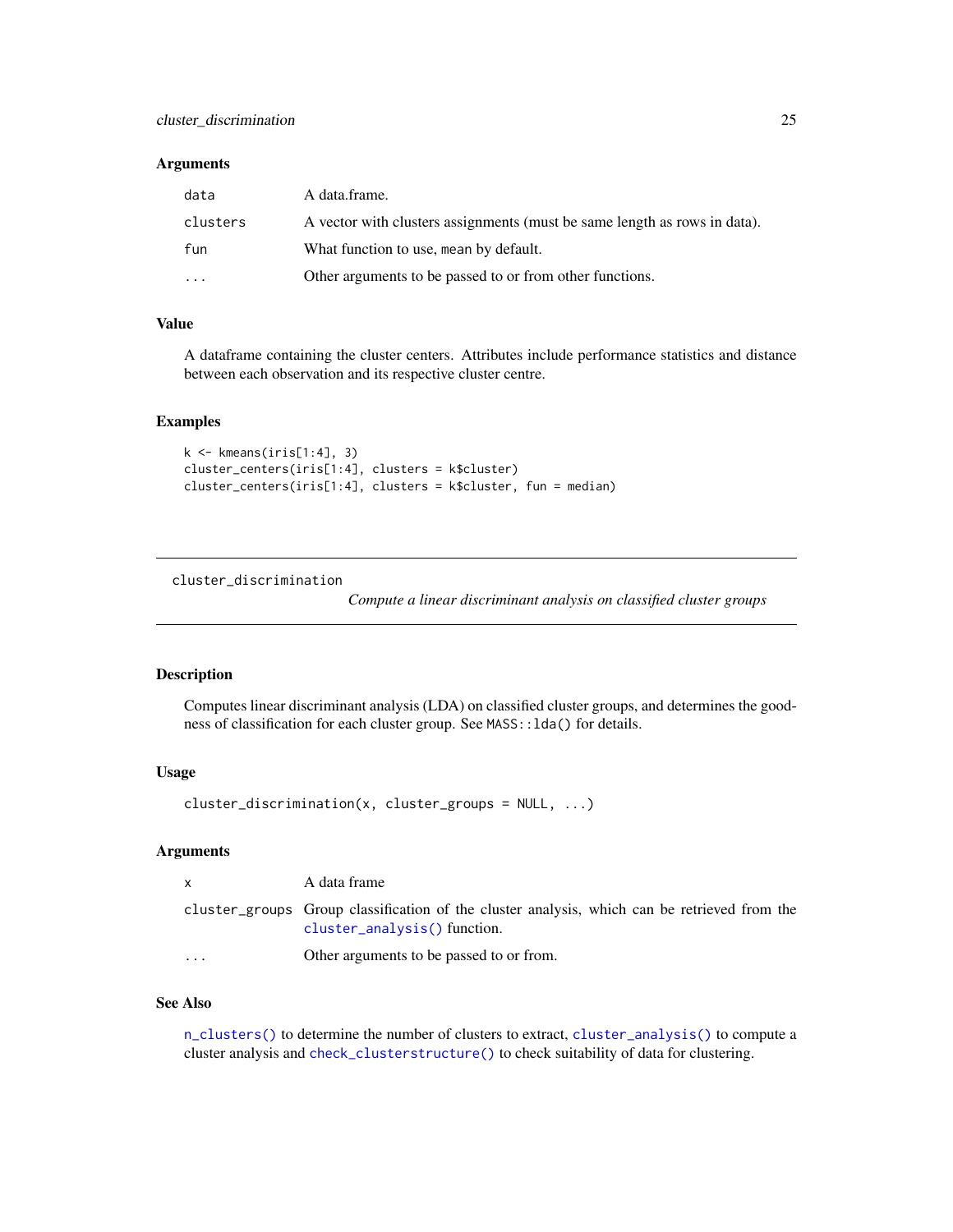#### Examples

```
if (requireNamespace("MASS", quietly = TRUE)) {
 # Retrieve group classification from hierarchical cluster analysis
 clustering <- cluster_analysis(iris[, 1:4], n = 3)
 # Goodness of group classification
 cluster_discrimination(clustering)
}
```
cluster\_meta *Metaclustering*

#### Description

One of the core "issue" of statistical clustering is that, in many cases, different methods will give different results. The metaclustering approach proposed by *easystats* (that finds echoes in *consensus clustering*; see Monti et al., 2003) consists of treating the unique clustering solutions as a ensemble, from which we can derive a probability matrix. This matrix contains, for each pair of observations, the probability of being in the same cluster. For instance, if the 6th and the 9th row of a dataframe has been assigned to a similar cluster by 5 our of 10 clustering methods, then its probability of being grouped together is 0.5.

Metaclustering is based on the hypothesis that, as each clustering algorithm embodies a different prism by which it sees the data, running an infinite amount of algorithms would result in the emergence of the "true" clusters. As the number of algorithms and parameters is finite, the probabilistic perspective is a useful proxy. This method is interesting where there is no obvious reasons to prefer one over another clustering method, as well as to investigate how robust some clusters are under different algorithms.

This metaclustering probability matrix can be transformed into a dissimilarity matrix (such as the one produced by dist()) and submitted for instance to hierarchical clustering (hclust()). See the example below.

#### Usage

```
cluster_meta(list_of_clusters, rownames = NULL, ...)
```
#### **Arguments**

| list_of_clusters |  |
|------------------|--|
|------------------|--|

|          | A list of vectors with the clustering assignments from various methods. |
|----------|-------------------------------------------------------------------------|
| rownames | An optional vector of row names for the matrix.                         |
| .        | Currently not used.                                                     |

#### Value

A matrix containing all the pairwise (between each observation) probabilities of being clustered together by the methods.

<span id="page-25-0"></span>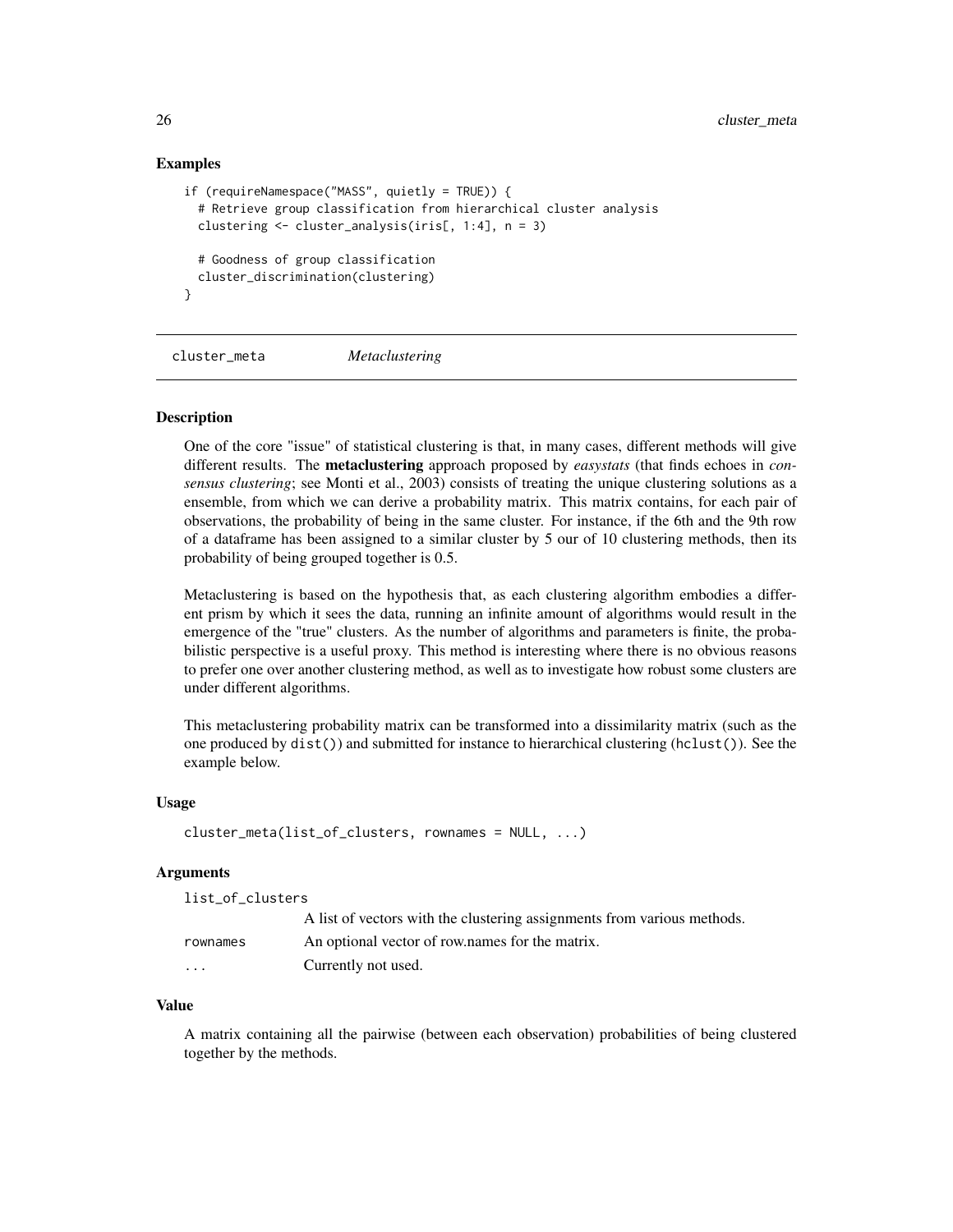# <span id="page-26-0"></span>cluster\_performance 27

#### Examples

```
## Not run:
data <- iris[1:4]
rez1 <- cluster_analysis(data, n = 2, method = "kmeans")
rez2 \le cluster_analysis(data, n = 3, method = "kmeans")
rez3 <- cluster_analysis(data, n = 6, method = "kmeans")
list_of_clusters <- list(rez1, rez2, rez3)
m <- cluster_meta(list_of_clusters)
# Visualize matrix without reordering
heatmap(m, Rowy = NA, Colv = NA, scale = "none") # Without reordering
# Reordered heatmap
heatmap(m, scale = "none")
# Convert to dissimilarity
d \leq -as.dist(abs(m - 1))model <- hclust(d)
plot(model, hang = -1)
## End(Not run)
```
cluster\_performance *Performance of clustering models*

# Description

Compute performance indices for clustering solutions.

```
cluster_performance(model, ...)
## S3 method for class 'kmeans'
cluster_performance(model, ...)
## S3 method for class 'hclust'
cluster_performance(model, data, clusters, ...)
## S3 method for class 'dbscan'
cluster_performance(model, data, ...)
## S3 method for class 'parameters_clusters'
cluster_performance(model, ...)
```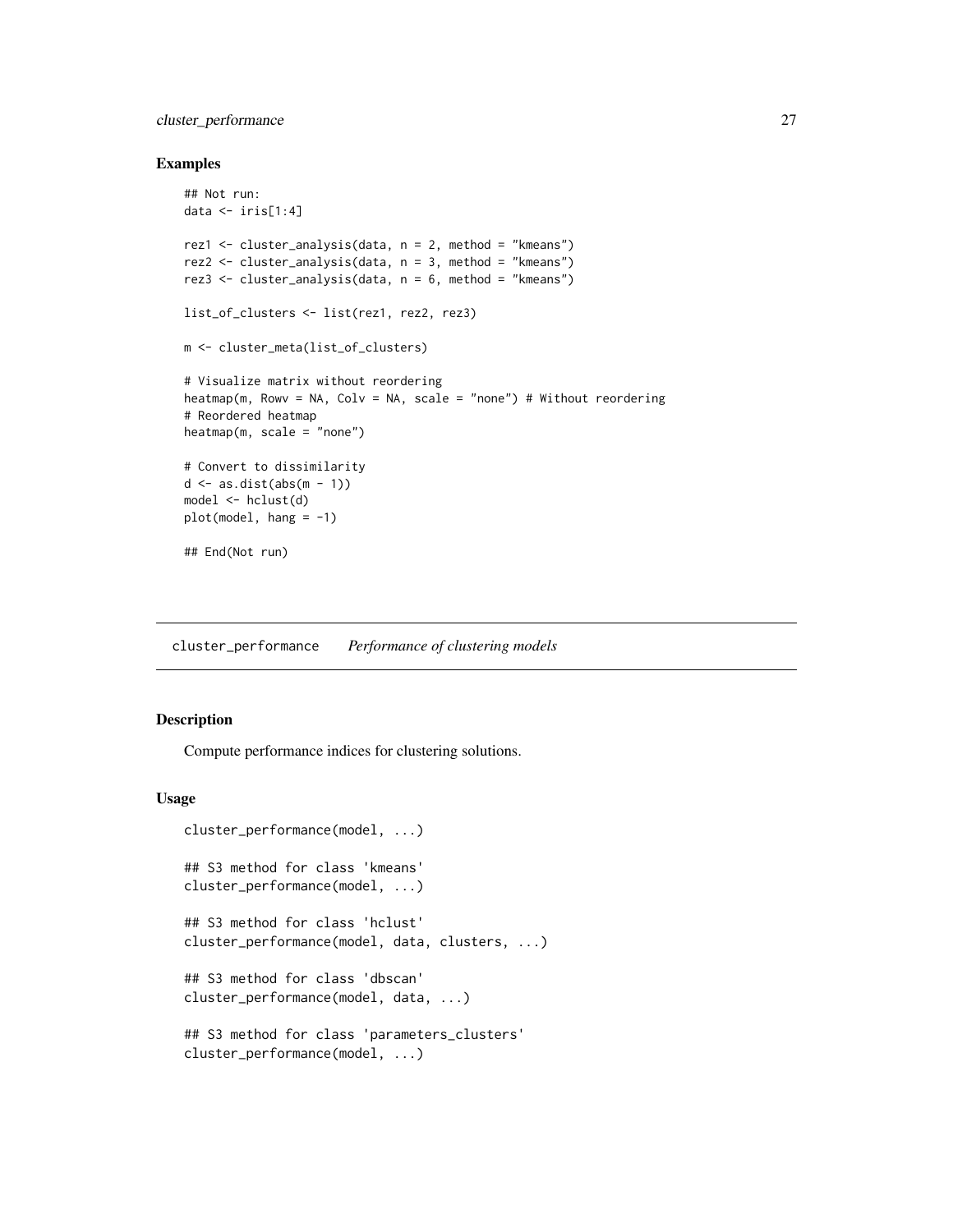#### **Arguments**

| model     | Cluster model.                                                            |
|-----------|---------------------------------------------------------------------------|
| $\ddotsc$ | Arguments passed to or from other methods.                                |
| data      | A data frame.                                                             |
| clusters  | A vector with clusters assignments (must be same length as rows in data). |

# Examples

```
# kmeans
model <- kmeans(iris[1:4], 3)
cluster_performance(model)
# hclust
data \le iris[1:4]
model <- hclust(dist(data))
clusters <- cutree(model, 3)
rez <- cluster_performance(model, data, clusters)
rez
# DBSCAN
if (require("dbscan", quietly = TRUE)) {
 model \leq dbscan::dbscan(iris[1:4], eps = 1.45, minPts = 10)
  rez <- cluster_performance(model, iris[1:4])
  rez
}
# Retrieve performance from parameters
params <- model_parameters(kmeans(iris[1:4], 3))
cluster_performance(params)
```
compare\_parameters *Compare model parameters of multiple models*

# Description

Compute and extract model parameters of multiple regression models. See [model\\_parameters\(\)](#page-49-1) for further details.

```
compare_parameters(
  ...,
  ci = 0.95,
  effects = "fixed",
  component = "conditional",
  standardize = NULL,
  exponentiate = FALSE,
  ci_method = "wald",
```
<span id="page-27-0"></span>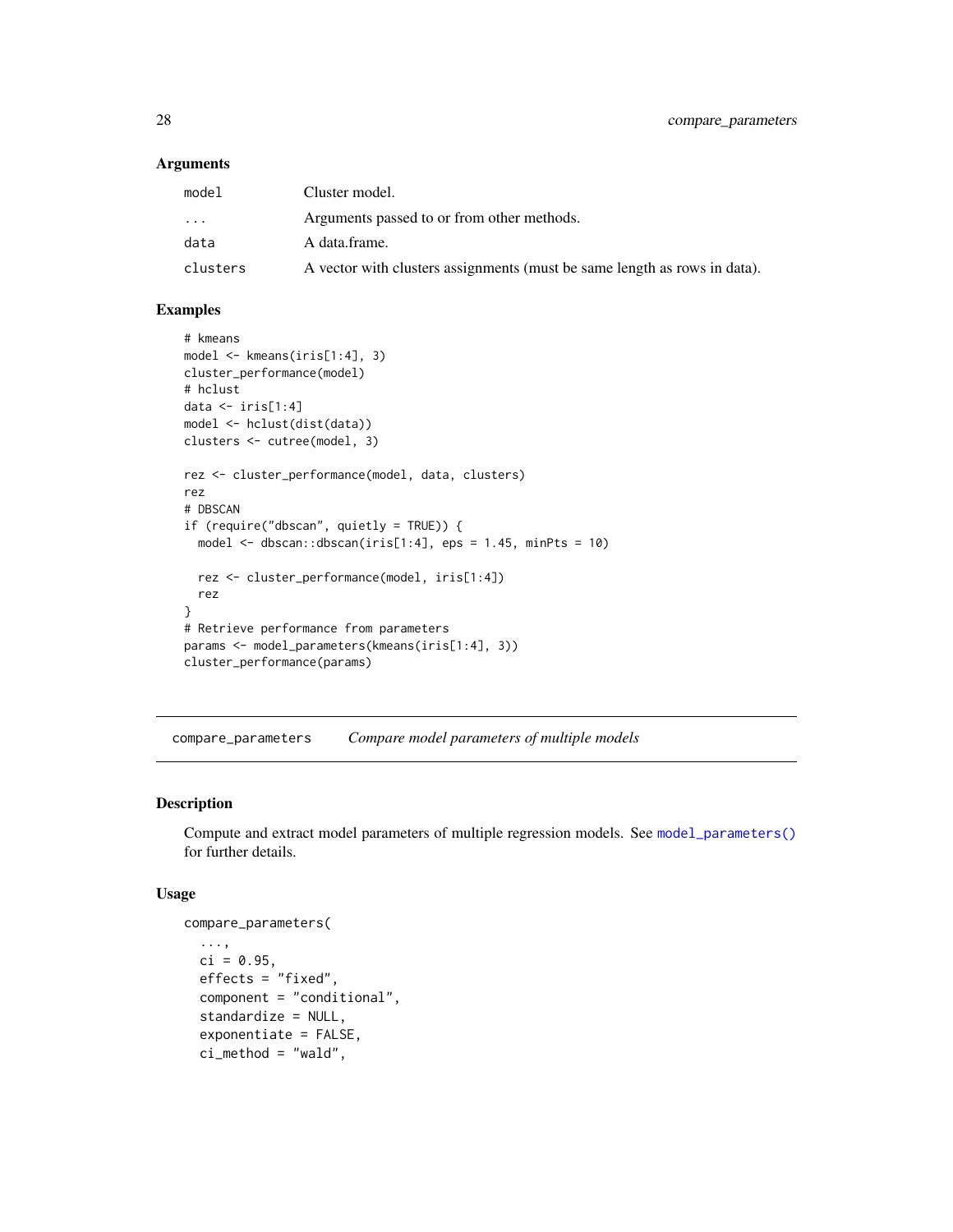```
p\_adjust = NULL,style = NULL,
 column_names = NULL,
 keep = NULL,
  drop = NULL,
 parameters = keep,
 verbose = TRUE,
 df_method = ci_method
\mathcal{L}compare_models(
  ...,
 ci = 0.95,effects = "fixed",
 component = "conditional",
  standardize = NULL,
  exponentiate = FALSE,
 ci<sup>-</sup>method = "wald",
 p\_adjust = NULL,style = NULL,
  column_names = NULL,
 keep = NULL,drop = NULL,
 parameters = keep,
 verbose = TRUE,
  df_method = ci_method
\mathcal{L}
```
# Arguments

| $\ddots$    | One or more regression model objects, or objects returned by model_parameters().<br>Regression models may be of different model types. Model objects may be<br>passed comma separated, or as a list. If model objects are passed with names or<br>the list has named elements, these names will be used as column names. |
|-------------|--------------------------------------------------------------------------------------------------------------------------------------------------------------------------------------------------------------------------------------------------------------------------------------------------------------------------|
| сi          | Confidence Interval (CI) level. Default to 0.95 (95%).                                                                                                                                                                                                                                                                   |
| effects     | Should parameters for fixed effects ("fixed"), random effects ("random"), or<br>both ("all") be returned? Only applies to mixed models. May be abbreviated.<br>If the calculation of random effects parameters takes too long, you may use<br>$effects = "fixed".$                                                       |
| component   | Model component for which parameters should be shown. See documentation<br>for related model class in model_parameters().                                                                                                                                                                                                |
| standardize | The method used for standardizing the parameters. Can be NULL (default; no<br>standardization), "refit" (for re-fitting the model on standardized data) or one<br>of "basic", "posthoc", "smart", "pseudo". See 'Details' in standardize_parameters().<br><b>Important:</b>                                              |
|             | • The "refit" method does not standardized categorical predictors (i.e. fac-<br>tors), which may be a different behaviour compared to other R packages                                                                                                                                                                   |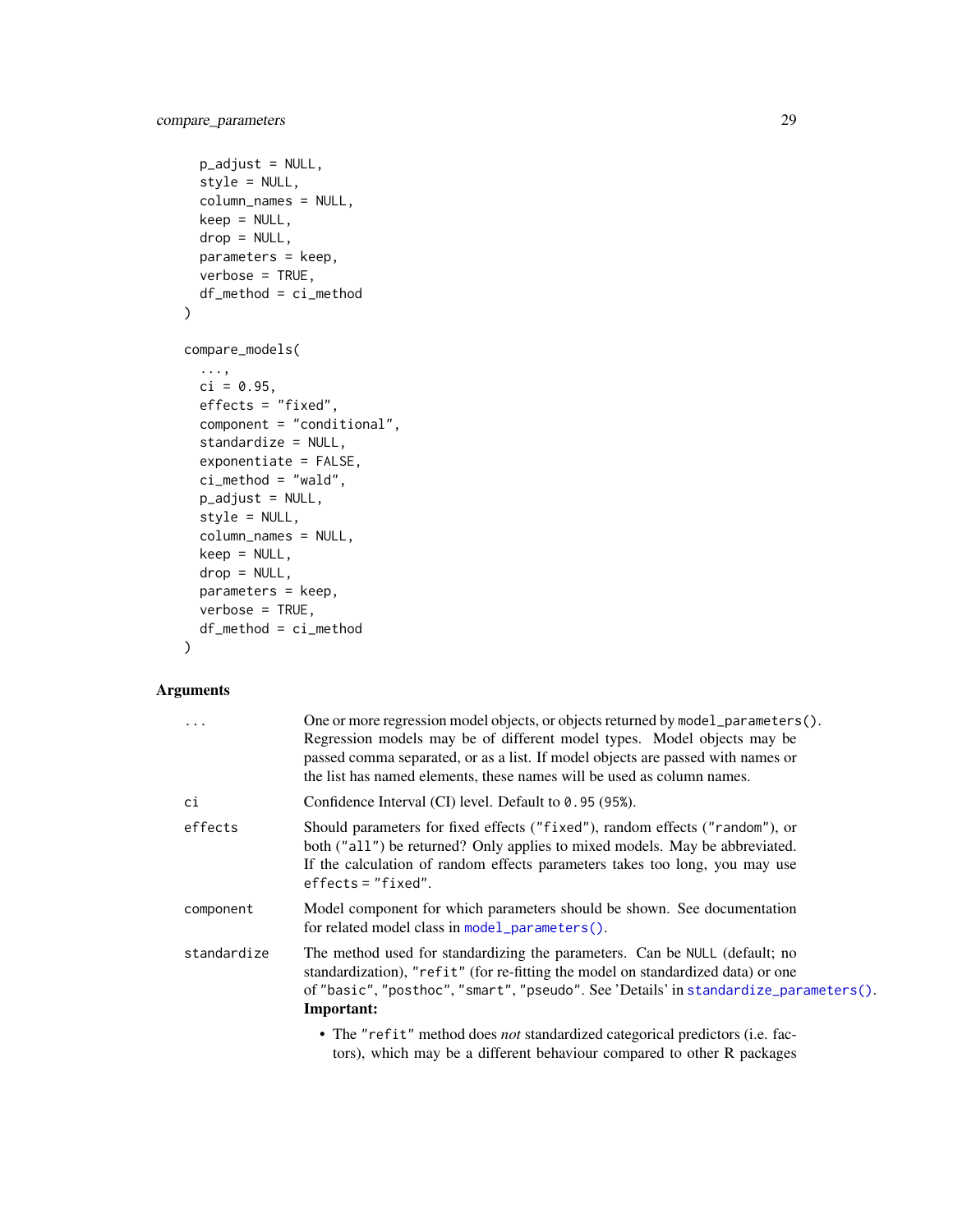|              | (such as Im.beta) or other software packages (like SPSS). to mimic such<br>behaviours, either use standardize="basic" or standardize the data with<br>datawizard::standardize(force=TRUE) before fitting the model.<br>• For mixed models, when using methods other than "refit", only the fixed<br>effects will be returned.                                                                                                                                                                                                                                                                                                                                                                                                                                                                                                                                                                                                                                                                |
|--------------|----------------------------------------------------------------------------------------------------------------------------------------------------------------------------------------------------------------------------------------------------------------------------------------------------------------------------------------------------------------------------------------------------------------------------------------------------------------------------------------------------------------------------------------------------------------------------------------------------------------------------------------------------------------------------------------------------------------------------------------------------------------------------------------------------------------------------------------------------------------------------------------------------------------------------------------------------------------------------------------------|
|              | • Robust estimation (i.e., vcov set to a value other than NULL) of standardized<br>parameters only works when standardize="refit".                                                                                                                                                                                                                                                                                                                                                                                                                                                                                                                                                                                                                                                                                                                                                                                                                                                           |
| exponentiate | Logical, indicating whether or not to exponentiate the the coefficients (and re-<br>lated confidence intervals). This is typical for logistic regression, or more gener-<br>ally speaking, for models with log or logit links. Note: Delta-method standard<br>errors are also computed (by multiplying the standard errors by the transformed<br>coefficients). This is to mimic behaviour of other software packages, such as<br>Stata, but these standard errors poorly estimate uncertainty for the transformed<br>coefficient. The transformed confidence interval more clearly captures this un-<br>certainty. For compare_parameters(), exponentiate = "nongaussian" will<br>only exponentiate coefficients from non-Gaussian families.                                                                                                                                                                                                                                                |
| ci_method    | Method for computing degrees of freedom for p-values and confidence intervals<br>(CI). See documentation for related model class in model_parameters().                                                                                                                                                                                                                                                                                                                                                                                                                                                                                                                                                                                                                                                                                                                                                                                                                                      |
| p_adjust     | Character vector, if not NULL, indicates the method to adjust p-values. See<br>stats:: p. adjust() for details. Further possible adjustment methods are "tukey",<br>"scheffe", "sidak" and "none" to explicitly disable adjustment for emmGrid<br>objects (from emmeans).                                                                                                                                                                                                                                                                                                                                                                                                                                                                                                                                                                                                                                                                                                                    |
| style        | String, indicating which style of output is requested. Following templates are<br>possible:                                                                                                                                                                                                                                                                                                                                                                                                                                                                                                                                                                                                                                                                                                                                                                                                                                                                                                  |
|              | • "ci": Estimate and confidence intervals, no asterisks for p-values.                                                                                                                                                                                                                                                                                                                                                                                                                                                                                                                                                                                                                                                                                                                                                                                                                                                                                                                        |
|              | • "se": Estimate and standard errors, no asterisks for p-values.                                                                                                                                                                                                                                                                                                                                                                                                                                                                                                                                                                                                                                                                                                                                                                                                                                                                                                                             |
|              | • "ci_p": Estimate, confidence intervals and asterisks for p-values.                                                                                                                                                                                                                                                                                                                                                                                                                                                                                                                                                                                                                                                                                                                                                                                                                                                                                                                         |
|              | • "se_p": Estimate, standard errors and asterisks for p-values.                                                                                                                                                                                                                                                                                                                                                                                                                                                                                                                                                                                                                                                                                                                                                                                                                                                                                                                              |
|              | • "ci_p2": Estimate, confidence intervals and numeric p-values, in two columns.<br>• "se_p2": Estimate, standard errors and numeric p-values, in two columns.                                                                                                                                                                                                                                                                                                                                                                                                                                                                                                                                                                                                                                                                                                                                                                                                                                |
| column_names | Character vector with strings that should be used as column headers. Must be of<br>same length as number of models in                                                                                                                                                                                                                                                                                                                                                                                                                                                                                                                                                                                                                                                                                                                                                                                                                                                                        |
| keep         | Character containing a regular expression pattern that describes the parameters<br>that should be included (for keep) or excluded (for drop) in the returned data<br>frame. keep may also be a named list of regular expressions. All non-matching<br>parameters will be removed from the output. If keep is a character vector, ev-<br>ery parameter name in the "Parameter" column that matches the regular ex-<br>pression in keep will be selected from the returned data frame (and vice versa,<br>all parameter names matching drop will be excluded). Furthermore, if keep<br>has more than one element, these will be merged with an OR operator into a<br>regular expression pattern like this: "(one two three)". If keep is a named<br>list of regular expression patterns, the names of the list-element should equal<br>the column name where selection should be applied. This is useful for model<br>objects where model_parameters() returns multiple columns with parameter |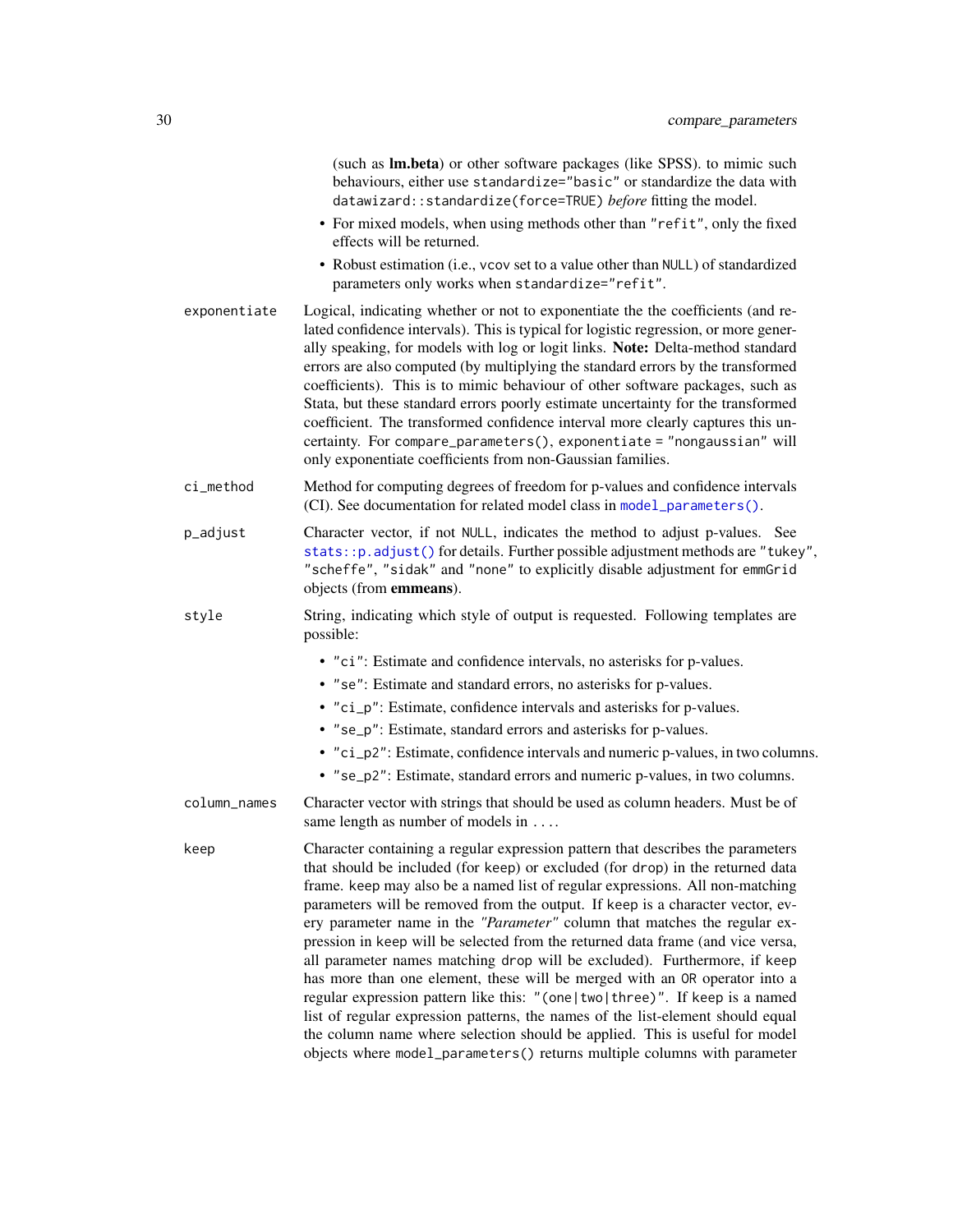|            | components, like in model_parameters.lavaan(). Note that the regular ex-<br>pression pattern should match the parameter names as they are stored in the re-<br>turned data frame, which can be different from how they are printed. Inspect the<br>\$Parameter column of the parameters table to get the exact parameter names. |
|------------|---------------------------------------------------------------------------------------------------------------------------------------------------------------------------------------------------------------------------------------------------------------------------------------------------------------------------------|
| drop       | See keep.                                                                                                                                                                                                                                                                                                                       |
| parameters | Deprecated, alias for keep.                                                                                                                                                                                                                                                                                                     |
| verbose    | Toggle warnings and messages.                                                                                                                                                                                                                                                                                                   |
| df_method  | Deprecated. Please use ci_method.                                                                                                                                                                                                                                                                                               |

#### Details

This function is in an early stage and does not yet cope with more complex models, and probably does not yet properly render all model components. It should also be noted that when including models with interaction terms, not only do the values of the parameters change, but so does their meaning (from main effects, to simple slopes), thereby making such comparisons hard. Therefore, you should not use this function to compare models with interaction terms with models without interaction terms.

#### Value

A data frame of indices related to the model's parameters.

```
data(iris)
lm1 <- lm(Sepal.Length ~ Species, data = iris)
lm2 <- lm(Sepal.Length ~ Species + Petal.Length, data = iris)
compare_parameters(lm1, lm2)
data(mtcars)
m1 \leq -\ln(mpg \sim wt, data = mtcars)m2 \leq glm(vs \sim wt + cyl, data = mtcars, family = "binomial")compare_parameters(m1, m2)
## Not run:
# exponentiate coefficients, but not for lm
compare_parameters(m1, m2, exponentiate = "nongaussian")
# change column names
compare_parameters("linear model" = m1, "logistic reg." = m2)
compare_parameters(m1, m2, column_names = c("linear model", "logistic reg."))
# or as list
compare_parameters(list(m1, m2))
compare_parameters(list("linear model" = m1, "logistic reg." = m2))
## End(Not run)
```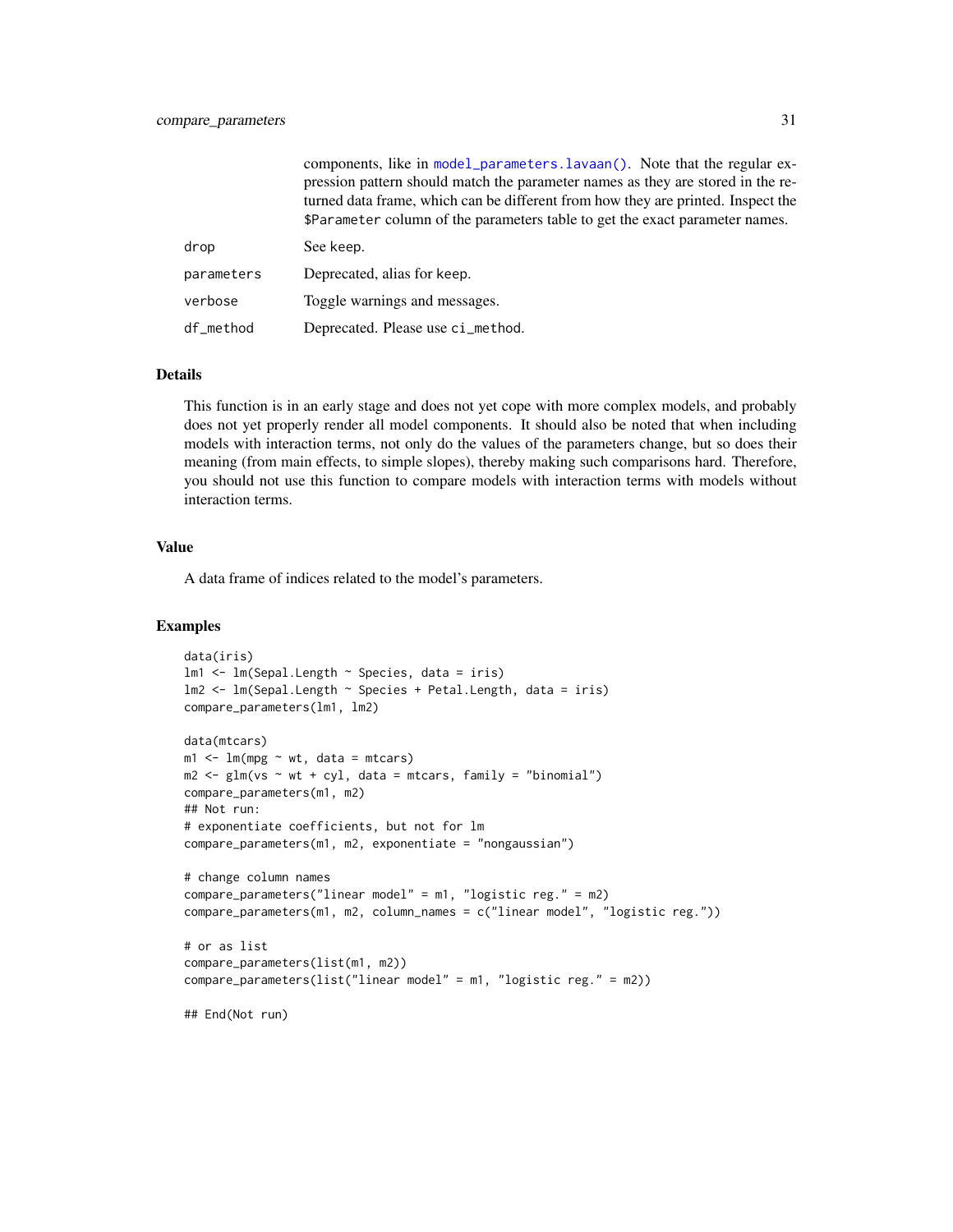<span id="page-31-0"></span>convert\_efa\_to\_cfa *Conversion between EFA results and CFA structure*

#### Description

Enables a conversion between Exploratory Factor Analysis (EFA) and Confirmatory Factor Analysis (CFA) lavaan-ready structure.

#### Usage

```
convert_efa_to_cfa(model, ...)
## S3 method for class 'fa'
convert_efa_to_cfa(model, threshold = "max", names = NULL, ...)
efa_to_cfa(model, ...)
```
# Arguments

| model               | An EFA model $(e.g., a psych:: fa object)$ .                                                                                                                                                                                                                                                       |
|---------------------|----------------------------------------------------------------------------------------------------------------------------------------------------------------------------------------------------------------------------------------------------------------------------------------------------|
| $\cdot \cdot \cdot$ | Arguments passed to or from other methods.                                                                                                                                                                                                                                                         |
| threshold           | A value between 0 and 1 indicates which (absolute) values from the loadings<br>should be removed. An integer higher than 1 indicates the n strongest loadings<br>to retain. Can also be "max", in which case it will only display the maximum<br>loading per variable (the most simple structure). |
| names               | Vector containing dimension names.                                                                                                                                                                                                                                                                 |

#### Value

Converted index.

```
library(parameters)
if (require("psych") && require("lavaan")) {
 efa <- psych::fa(attitude, nfactors = 3)
 model1 <- efa_to_cfa(efa)
 model2 <- efa_to_cfa(efa, threshold = 0.3)
 anova(
   lavaan::cfa(model1, data = attitude),
   lavaan::cfa(model2, data = attitude)
 )
}
```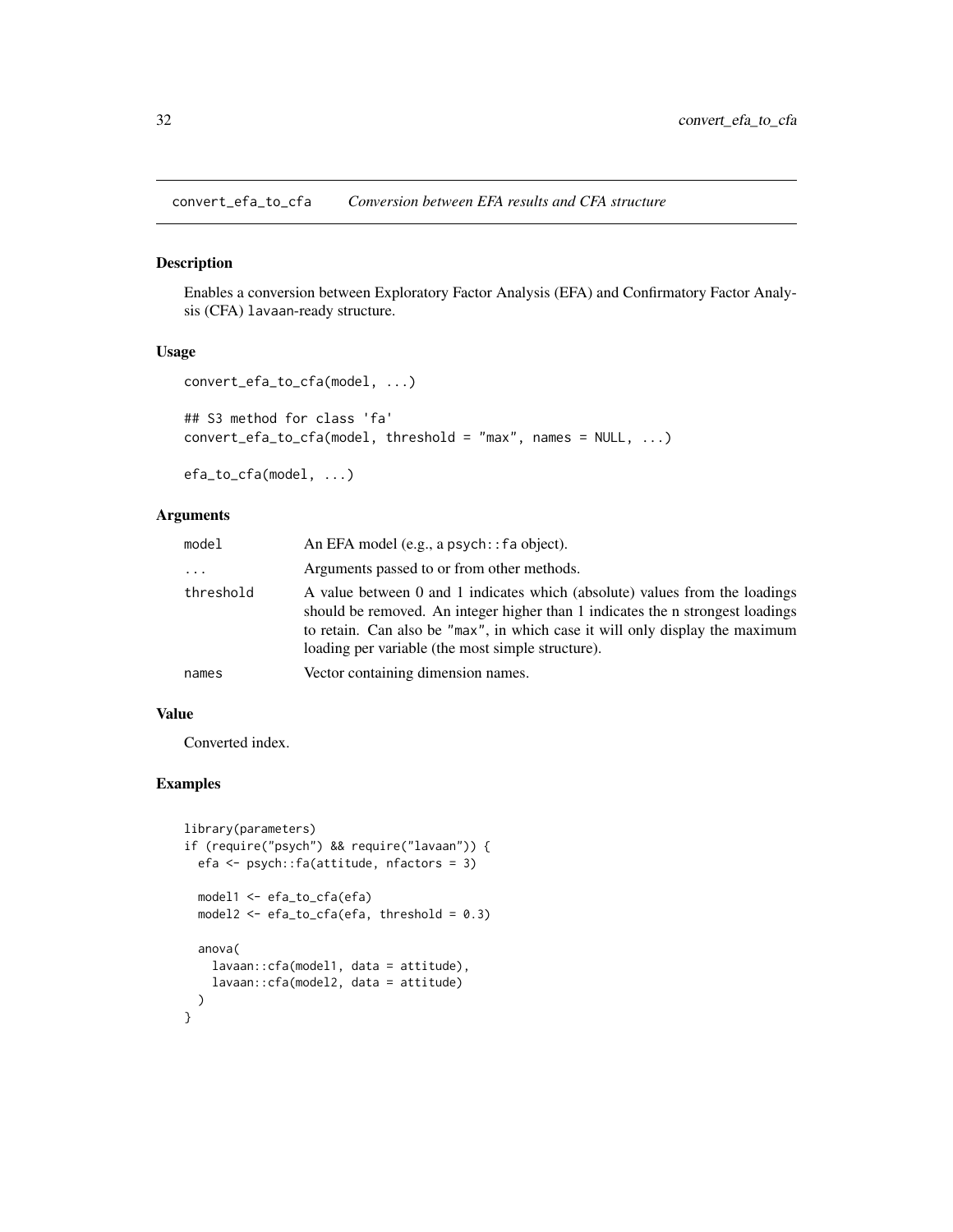#### <span id="page-32-1"></span><span id="page-32-0"></span>Description

Estimate or extract degrees of freedom of models parameters.

# Usage

```
degrees_of_freedom(model, ...)
## Default S3 method:
degrees_of_freedom(model, method = "analytical", ...)
```
dof(model, ...)

#### Arguments

| model    | A statistical model.                                                                                                                                                                                                                                                                                                                                                                                                                                                                                                                                                   |
|----------|------------------------------------------------------------------------------------------------------------------------------------------------------------------------------------------------------------------------------------------------------------------------------------------------------------------------------------------------------------------------------------------------------------------------------------------------------------------------------------------------------------------------------------------------------------------------|
| $\cdots$ | Currently not used.                                                                                                                                                                                                                                                                                                                                                                                                                                                                                                                                                    |
| method   | Can be "analytical" (default, DoFs are estimated based on the model type),<br>"residual" in which case they are directly taken from the model if available<br>(for Bayesian models, the goal (looking for help to make it happen) would be<br>to refit the model as a frequentist one before extracting the DoFs), "m11" (see<br>$dof_m1()),$ "betwithin" (see $dof_b$ etwithin()), "satterthwaite" (see $dof_s$ atterthwaite()),<br>"kenward" (see dof_kenward()) or "any", which tries to extract DoF by any<br>of those methods, whichever succeeds. See 'Details'. |

# Details

Methods for calculating degrees of freedom:

- "analytical" for models of class lmerMod, Kenward-Roger approximated degrees of freedoms are calculated, for other models, n-k (number of observations minus number of parameters).
- "residual" tries to extract residual degrees of freedom, and returns Inf if residual degrees of freedom could not be extracted.
- "any" first tries to extract residual degrees of freedom, and if these are not available, extracts analytical degrees of freedom.
- "nokr" same as "analytical", but does not Kenward-Roger approximation for models of class lmerMod. Instead, always uses n-k to calculate df for any model.
- "normal" returns Inf.
- "wald" returns residual df for models with t-statistic, and Inf for all other models.
- "kenward" calls [dof\\_kenward\(\)](#page-16-1).
- "satterthwaite" calls [dof\\_satterthwaite\(\)](#page-19-1).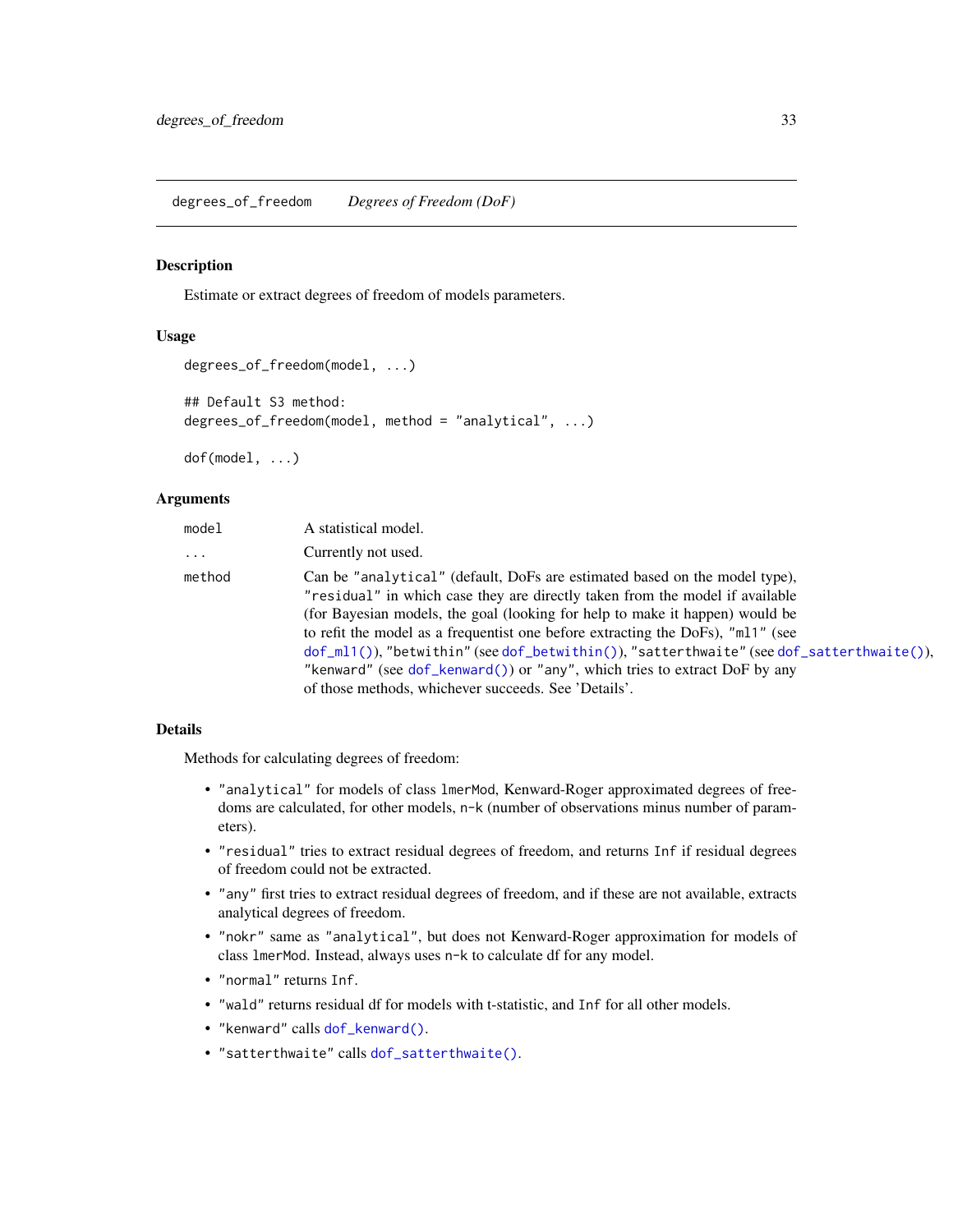- "ml1" calls [dof\\_ml1\(\)](#page-18-2).
- "betwithin" calls [dof\\_betwithin\(\)](#page-15-2).

For models with z-statistic, the returned degrees of freedom for model parameters is Inf (unless method = "ml1" or method = "betwithin"), because there is only one distribution for the related test statistic.

#### Note

In many cases, degrees\_of\_freedom() returns the same as df.residuals(), or n-k (number of observations minus number of parameters). However, degrees\_of\_freedom() refers to the model's *parameters* degrees of freedom of the distribution for the related test statistic. Thus, for models with z-statistic, results from degrees\_of\_freedom() and df.residuals() differ. Furthermore, for other approximation methods like "kenward" or "satterthwaite", each model parameter can have a different degree of freedom.

#### Examples

```
model <- lm(Sepal.Length ~ Petal.Length * Species, data = iris)
dof(model)
model \leq glm(vs \sim mpg \star cyl, data = mtcars, family = "binomial")
dof(model)
## Not run:
if (require("lme4", quietly = TRUE)) {
 model <- lmer(Sepal.Length ~ Petal.Length + (1 | Species), data = iris)
 dof(model)
}
if (require("rstanarm", quietly = TRUE)) {
 model <- stan_glm(
    Sepal.Length ~ Petal.Length * Species,
    data = iris,
    chains = 2,
    refresh = 0)
 dof(model)
}
## End(Not run)
```
display.parameters\_model

*Print tables in different output formats*

#### **Description**

Prints tables (i.e. data frame) in different output formats. print\_md() is a alias for display(format = "markdown").

<span id="page-33-0"></span>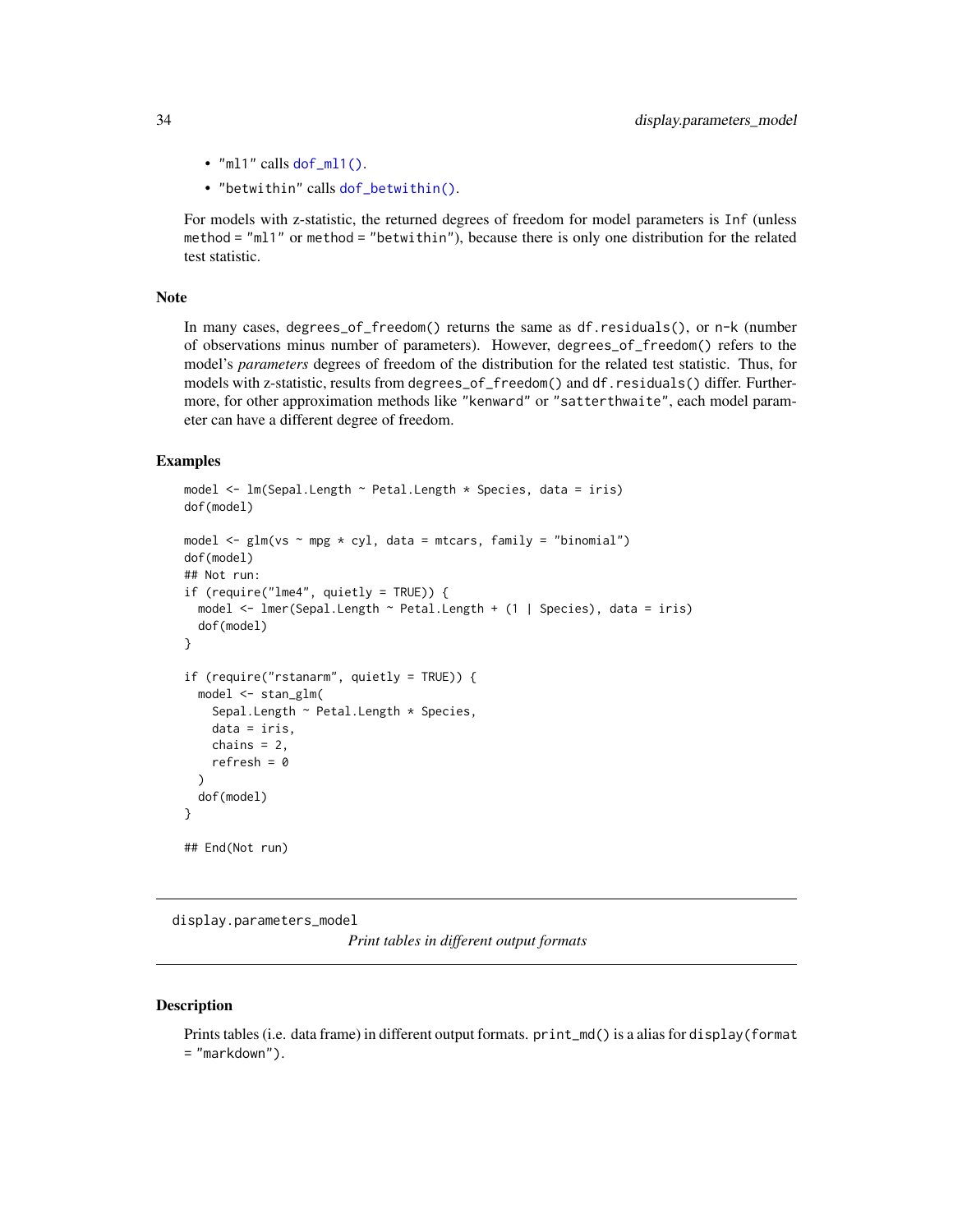```
## S3 method for class 'parameters_model'
display(
  object,
  format = "markdown",
  pretty_names = TRUE,
  split_components = TRUE,
  select = NULL,
  caption = NULL,
  subtitle = NULL,
  footer = NULL,
  align = NULL,
  digits = 2,
  ci_digits = 2,
  p\_digits = 3,
  footer_digits = 3,
  ci\_brackets = c("("", ")"),show_sigma = FALSE,
  show_formula = FALSE,
  zap\_small = FALSE,verbose = TRUE,
  ...
)
## S3 method for class 'parameters_sem'
display(
 object,
  format = "markdown",
 digits = 2,
 ci_digits = 2,
 p_digits = 3,
  ci\_brackets = c("("", ")"),...
\lambda## S3 method for class 'parameters_efa_summary'
display(object, format = "markdown", digits = 3, ...)
## S3 method for class 'parameters_efa'
display(
  object,
  format = "markdown",
  digits = 2,
  sort = FALSE,
  threshold = NULL,
 labels = NULL,
  ...
\mathcal{E}
```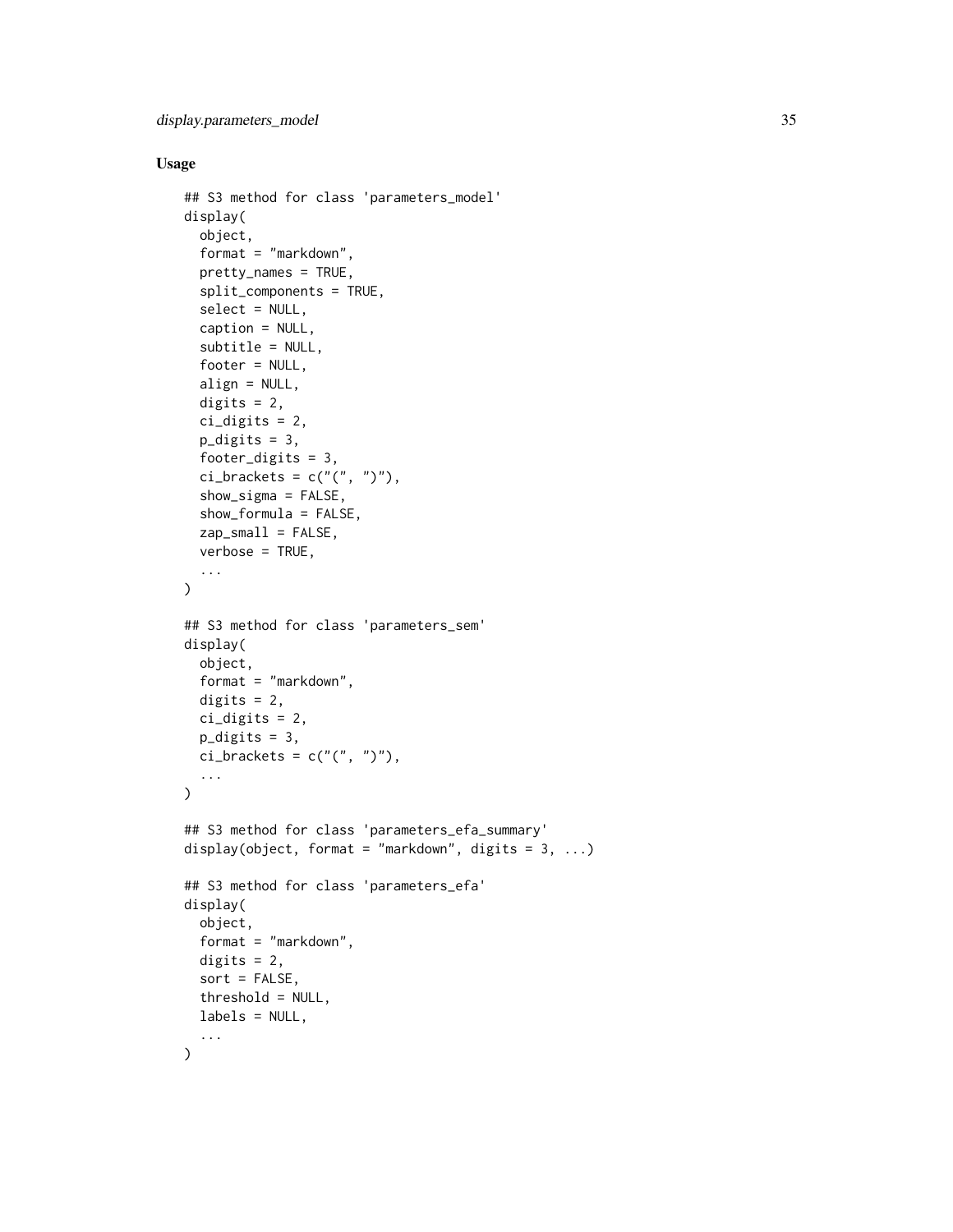```
## S3 method for class 'equivalence_test_lm'
display(object, format = "markdown", digits = 2, ...)
## S3 method for class 'parameters_model'
format(
 x,
 pretty_names = TRUE,
  split_components = TRUE,
 select = NULL,
 digits = 2,
 ci_digits = 2,
 p_digits = 3,
 ci_width = NULL,ci_brackets = NULL,
  zap_small = FALSE,
 format = NULL,groups = NULL,
  ...
\lambda## S3 method for class 'parameters_model'
print_html(
 x,
 pretty_names = TRUE,
  split_components = TRUE,
  select = NULL,caption = NULL,
  subtitle = NULL,
 footer = NULL,
 align = NULL,
 digits = 2,
 ci_digits = 2,
 p_digits = 3,
  footer_digits = 3,
 ci_brackets = c("("", ")"),
  show_sigma = FALSE,
  show_formula = FALSE,
  zap\_small = FALSE,groups = NULL,
 verbose = TRUE,
  ...
\lambda## S3 method for class 'parameters_model'
print_md(
 x,
 pretty_names = TRUE,
```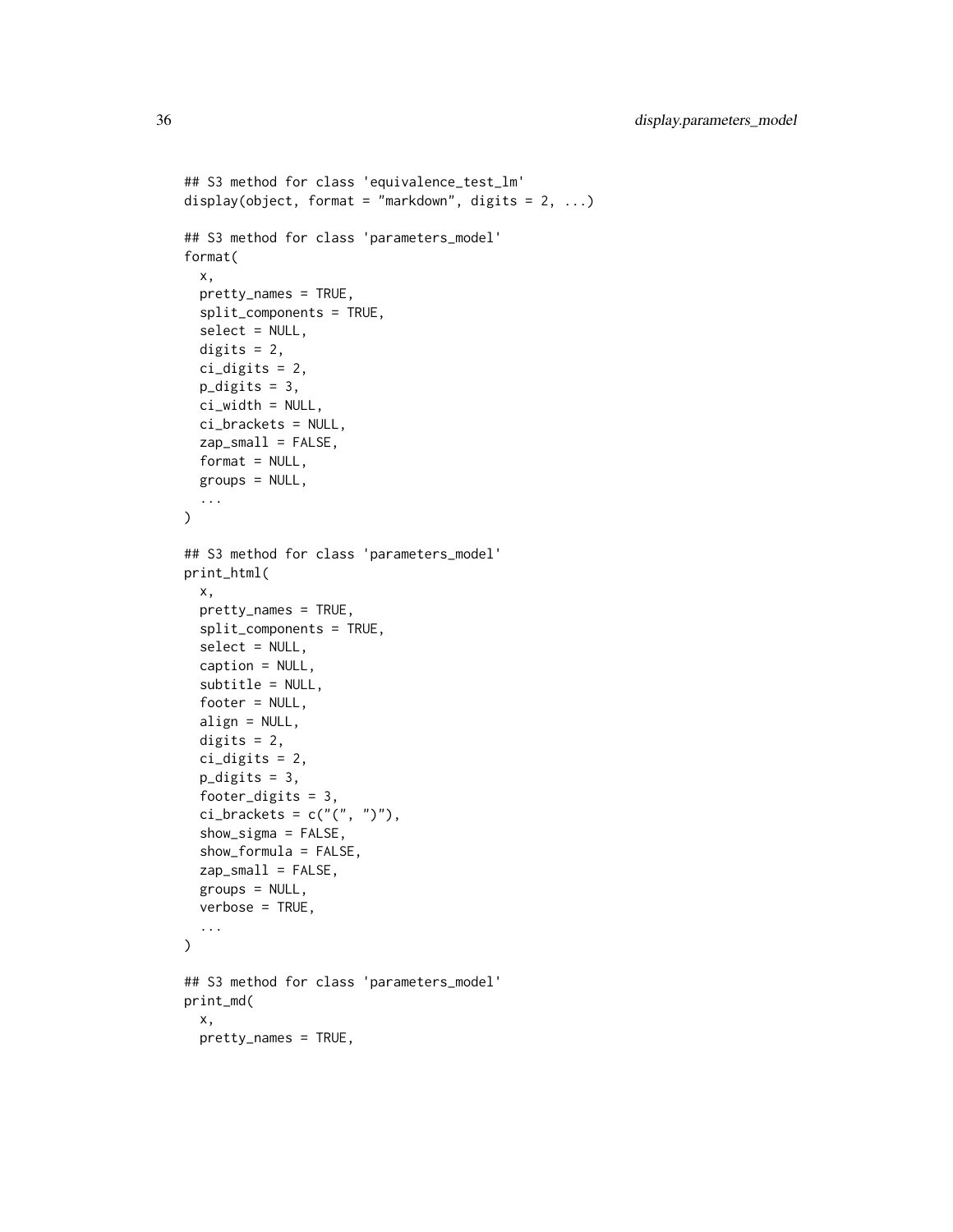```
split_components = TRUE,
  select = NULL,
 caption = NULL,
  subtitle = NULL,
  footer = NULL,
 align = NULL,
 digits = 2,
 ci_digits = 2,
 p\_digits = 3,footer_digits = 3,
 ci_brackets = c("("", ")"),show_sigma = FALSE,
 show_formula = FALSE,
 zap\_small = FALSE,groups = NULL,
 verbose = TRUE,
  ...
\mathcal{L}
```

| object                               | An object returned by model_parameters(), simulate_parameters(), equivalence_test()<br>or principal_components().                                                                                                                                                                                         |  |  |
|--------------------------------------|-----------------------------------------------------------------------------------------------------------------------------------------------------------------------------------------------------------------------------------------------------------------------------------------------------------|--|--|
| format                               | String, indicating the output format. Can be "markdown" or "html".                                                                                                                                                                                                                                        |  |  |
| pretty_names                         | Return "pretty" (i.e. more human readable) parameter names.                                                                                                                                                                                                                                               |  |  |
| split_components                     |                                                                                                                                                                                                                                                                                                           |  |  |
|                                      | Logical, if TRUE (default), For models with multiple components (zero-inflation,<br>smooth terms, ), each component is printed in a separate table. If FALSE, model<br>parameters are printed in a single table and a Component column is added to the<br>output.                                         |  |  |
| select                               | Character vector (or numeric index) of column names that should be printed.<br>If NULL (default), all columns are printed. The shortcut select = "minimal"<br>prints coefficient, confidence intervals and p-values, while select = "short"<br>prints coefficient, standard errors and p-values.          |  |  |
| caption                              | Table caption as string. If NULL, no table caption is printed.                                                                                                                                                                                                                                            |  |  |
| subtitle                             | Table title (same as caption) and subtitle, as strings. If NULL, no title or subtitle is<br>printed, unless it is stored as attributes (table_title, or its alias table_caption,<br>and table_subtitle). If x is a list of data frames, caption may be a list of ta-<br>ble captions, one for each table. |  |  |
| footer                               | Table footer, as string. For markdown-formatted tables, table footers, due to the<br>limitation in markdown rendering, are actually just a new text line under the<br>table. If x is a list of data frames, footer may be a list of table captions, one for<br>each table.                                |  |  |
| align<br>digits, ci_digits, p_digits | Only applies to HTML tables. May be one of "left", "right" or "center".                                                                                                                                                                                                                                   |  |  |
|                                      | Number of digits for rounding or significant figures. May also be "signif" to                                                                                                                                                                                                                             |  |  |
|                                      | return significant figures or "scientific" to return scientific notation. Control                                                                                                                                                                                                                         |  |  |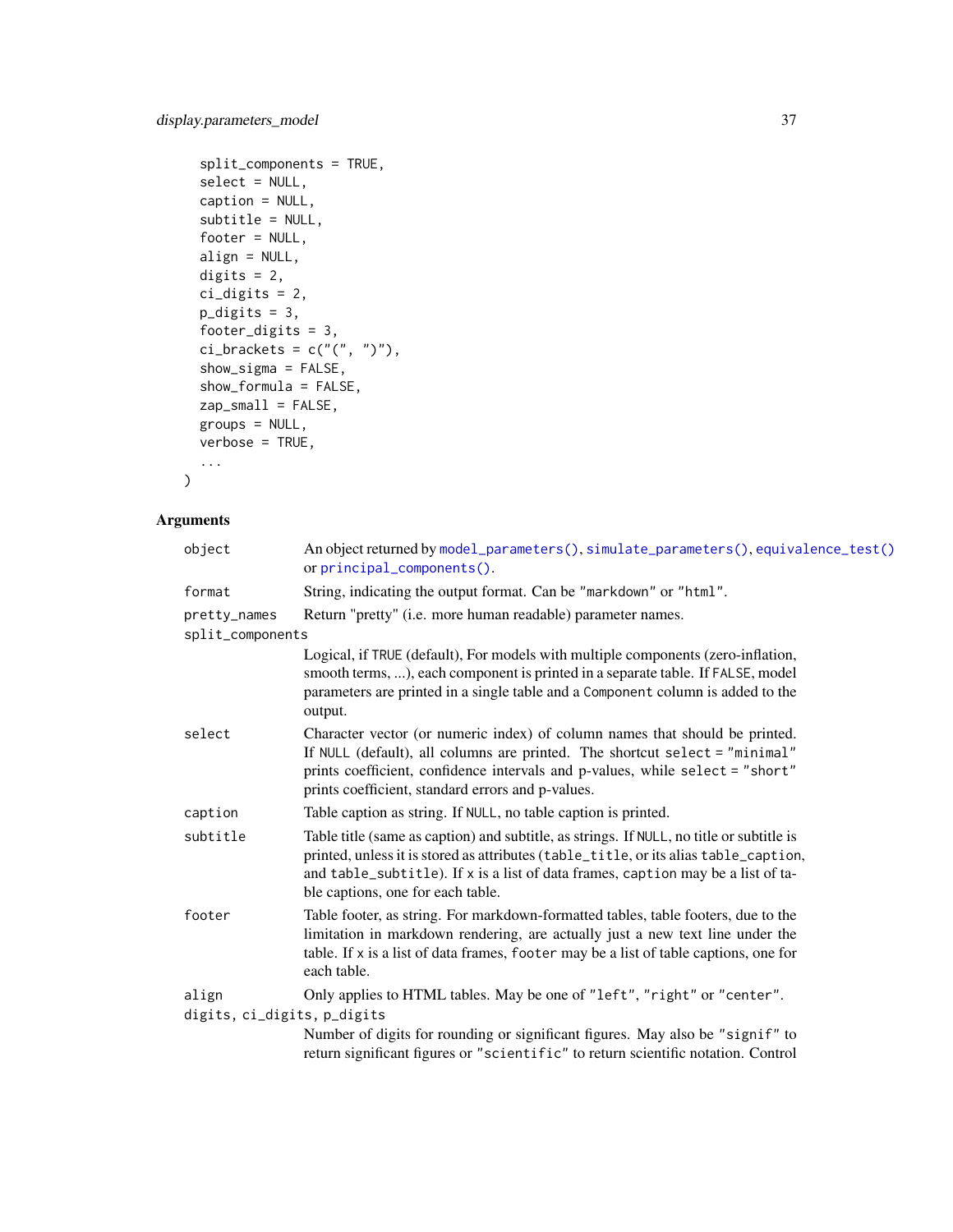| the number of digits by adding the value as suffix, e.g. digits = "scientific4"<br>to have scientific notation with 4 decimal places, or digits = "signif5" for 5<br>significant figures (see also signif()).                                                                                                                                                                                                                                                                                                                                                                                                                                 |
|-----------------------------------------------------------------------------------------------------------------------------------------------------------------------------------------------------------------------------------------------------------------------------------------------------------------------------------------------------------------------------------------------------------------------------------------------------------------------------------------------------------------------------------------------------------------------------------------------------------------------------------------------|
| Number of decimal places for values in the footer summary.                                                                                                                                                                                                                                                                                                                                                                                                                                                                                                                                                                                    |
| Logical, if TRUE (default), CI-values are encompassed in square brackets (else<br>in parentheses).                                                                                                                                                                                                                                                                                                                                                                                                                                                                                                                                            |
| Logical, if TRUE, adds information about the residual standard deviation.                                                                                                                                                                                                                                                                                                                                                                                                                                                                                                                                                                     |
| Logical, if TRUE, adds the model formula to the output.                                                                                                                                                                                                                                                                                                                                                                                                                                                                                                                                                                                       |
| Logical, if TRUE, small values are rounded after digits decimal places. If<br>FALSE, values with more decimal places than digits are printed in scientific<br>notation.                                                                                                                                                                                                                                                                                                                                                                                                                                                                       |
| Toggle messages and warnings.                                                                                                                                                                                                                                                                                                                                                                                                                                                                                                                                                                                                                 |
| Arguments passed to or from other methods.                                                                                                                                                                                                                                                                                                                                                                                                                                                                                                                                                                                                    |
| Sort the loadings.                                                                                                                                                                                                                                                                                                                                                                                                                                                                                                                                                                                                                            |
| A value between 0 and 1 indicates which (absolute) values from the loadings<br>should be removed. An integer higher than 1 indicates the n strongest loadings<br>to retain. Can also be "max", in which case it will only display the maximum<br>loading per variable (the most simple structure).                                                                                                                                                                                                                                                                                                                                            |
| A character vector containing labels to be added to the loadings data. Usually,<br>the question related to the item.                                                                                                                                                                                                                                                                                                                                                                                                                                                                                                                          |
| An object returned by model_parameters().                                                                                                                                                                                                                                                                                                                                                                                                                                                                                                                                                                                                     |
| Minimum width of the returned string for confidence intervals. If not NULL and<br>width is larger than the string's length, leading whitespaces are added to the<br>string. If width="auto", width will be set to the length of the longest string.                                                                                                                                                                                                                                                                                                                                                                                           |
| Named list, can be used to group parameters in the printed output. List elements<br>may either be character vectors that match the name of those parameters that be-<br>long to one group, or list elements can be row numbers of those parameter rows<br>that should belong to one group. The names of the list elements will be used<br>as group names, which will be inserted as "header row". A possible use case<br>might be to emphasize focal predictors and control variables, see 'Examples'.<br>Parameters will be re-ordered according to the order used in groups, while all<br>non-matching parameters will be added to the end. |
|                                                                                                                                                                                                                                                                                                                                                                                                                                                                                                                                                                                                                                               |

# Details

display() is useful when the table-output from functions, which is usually printed as formatted text-table to console, should be formatted for pretty table-rendering in markdown documents, or if knitted from rmarkdown to PDF or Word files. See [vignette](https://easystats.github.io/parameters/articles/model_parameters_formatting.html) for examples.

### Value

If format = "markdown", the return value will be a character vector in markdown-table format. If format = "html", an object of class gt\_tbl.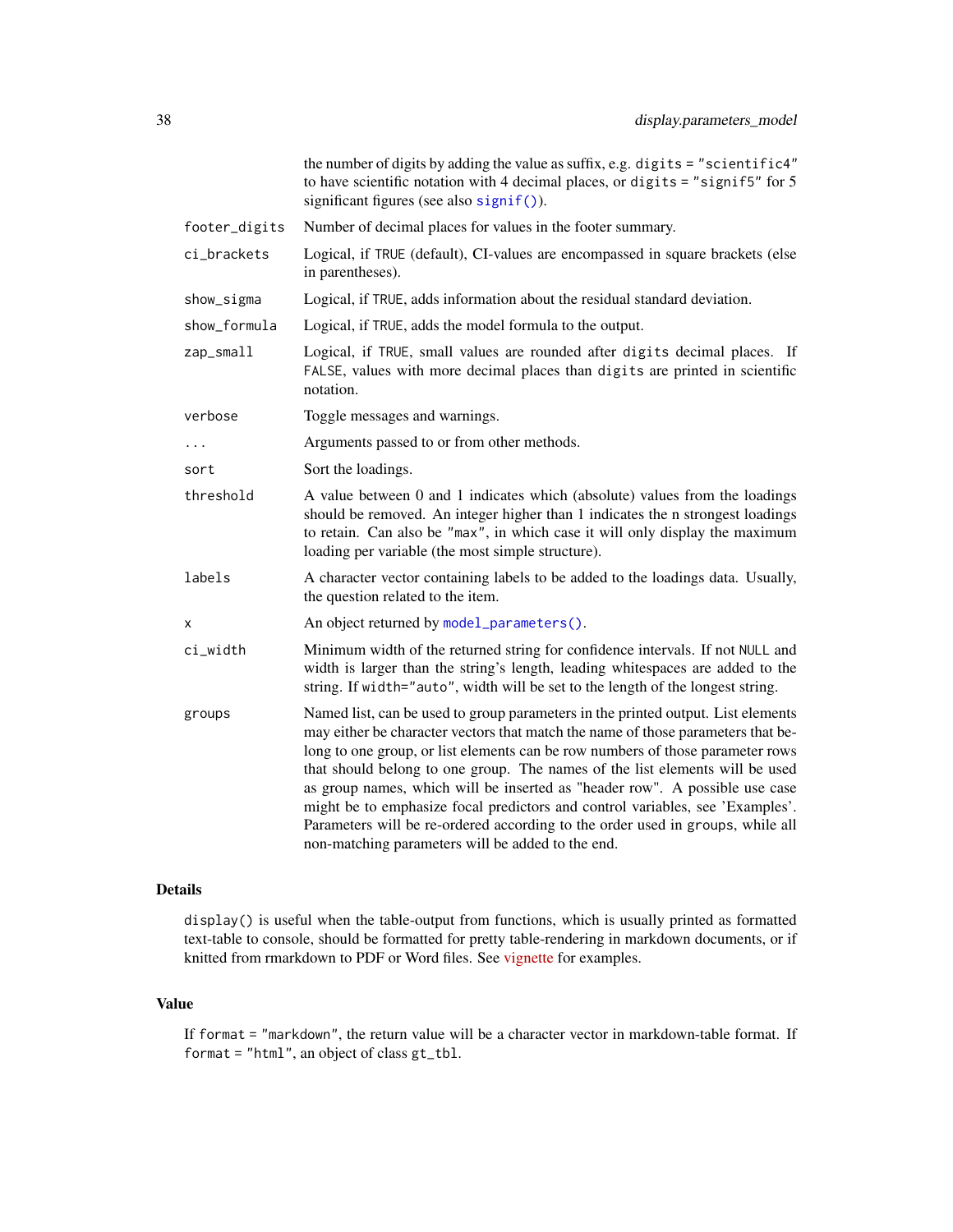# equivalence\_test.lm 39

# Examples

```
model \leq - lm(mpg \sim wt + cyl, data = mtcars)mp <- model_parameters(model)
display(mp)
```
<span id="page-38-0"></span>equivalence\_test.lm *Equivalence test*

### Description

Compute the (conditional) equivalence test for frequentist models.

# Usage

```
## S3 method for class 'lm'
equivalence_test(
 x,
 range = "default",
 ci = 0.95,
 rule = "classic",
 verbose = TRUE,
  ...
)
## S3 method for class 'merMod'
equivalence_test(
 x,
 range = "default",
 ci = 0.95,rule = "classic",
 effects = c("fixed", "random"),
 verbose = TRUE,
  ...
)
```

| $\mathsf{x}$ | A statistical model.                                                                                                                                |
|--------------|-----------------------------------------------------------------------------------------------------------------------------------------------------|
| range        | The range of practical equivalence of an effect. May be "default", to automat-<br>ically define this range based on properties of the model's data. |
| ci           | Confidence Interval (CI) level. Default to 0.95 (95%).                                                                                              |
| rule         | Character, indicating the rules when testing for practical equivalence. Can be<br>"bayes", "classic" or "cet". See 'Details'.                       |
| verbose      | Toggle warnings and messages.                                                                                                                       |
| $\cdot$      | Arguments passed to or from other methods.                                                                                                          |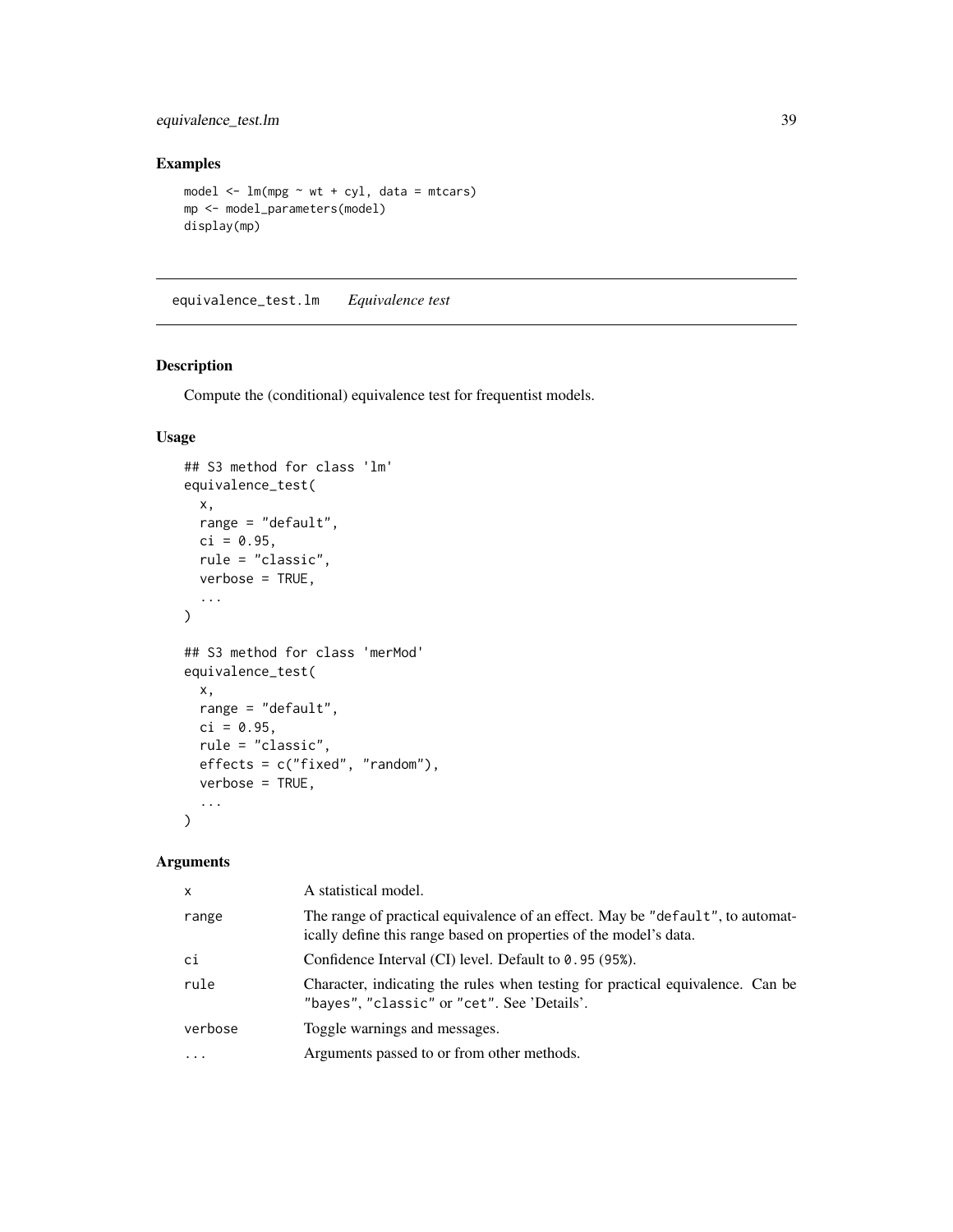effects Should parameters for fixed effects ("fixed"), random effects ("random"), or both ("all") be returned? Only applies to mixed models. May be abbreviated. If the calculation of random effects parameters takes too long, you may use effects = "fixed".

#### Details

In classical null hypothesis significance testing (NHST) within a frequentist framework, it is not possible to accept the null hypothesis, H0 - unlike in Bayesian statistics, where such probability statements are possible. ["...](#page-0-0) one can only reject the null hypothesis if the test statistics falls into the critical region(s), or fail to reject this hypothesis. In the latter case, all we can say is that no significant effect was observed, but one cannot conclude that the null hypothesis is true." (Pernet 2017). One way to address this issues without Bayesian methods is *Equivalence Testing*, as implemented in equivalence\_test(). While you either can reject the null hypothesis or claim an inconclusive result in NHST, the equivalence test adds a third category, *"accept"*. Roughly speaking, the idea behind equivalence testing in a frequentist framework is to check whether an estimate and its uncertainty (i.e. confidence interval) falls within a region of "practical equivalence". Depending on the rule for this test (see below), statistical significance does not necessarily indicate whether the null hypothesis can be rejected or not, i.e. the classical interpretation of the p-value may differ from the results returned from the equivalence test.

### Calculation of equivalence testing:

- "bayes" Bayesian rule (Kruschke 2018) This rule follows the "HDI+ROPE decision rule" (Kruschke, 2014, 2018) used for the [Bayesian counterpart\(\)](#page-0-0). This means, if the confidence intervals are completely outside the ROPE, the "null hypothesis" for this parameter is "rejected". If the ROPE completely covers the CI, the null hypothesis is accepted. Else, it's undecided whether to accept or reject the null hypothesis. Desirable results are low proportions inside the ROPE (the closer to zero the better).
- "classic" The TOST rule (Lakens 2017) This rule follows the "TOST rule", i.e. a two onesided test procedure (Lakens 2017). Following this rule, practical equivalence of an effect (i.e. H0) is *rejected*, when the coefficient is statistically significant *and* the narrow confidence intervals (i.e. 1-2\*alpha) *include* or *exceed* the ROPE boundaries. Practical equivalence is assumed (i.e. H0 accepted) when the narrow confidence intervals are completely inside the ROPE, no matter if the effect is statistically significant or not. Else, the decision whether to accept or reject H0 is undecided.
- "cet" Conditional Equivalence Testing (Campbell/Gustafson 2018) The Conditional Equivalence Testing as described by Campbell and Gustafson 2018. According to this rule, practical equivalence is rejected when the coefficient is statistically significant. When the effect is *not* significant and the narrow confidence intervals are completely inside the ROPE, we accept H0, else it is undecided.

Levels of Confidence Intervals used for Equivalence Testing: For rule = "classic", "narrow" confidence intervals are used for equivalence testing. "Narrow" means, the the intervals is not 1 - alpha, but 1 - 2 \* alpha. Thus, if ci = .95, alpha is assumed to be 0.05 and internally a ci-level of 0.90 is used. rule = "cet" uses both regular and narrow confidence intervals, while rule = "bayes" only uses the regular intervals.

p-Values: The equivalence p-value is the area of the (cumulative) confidence distribution that is outside of the region of equivalence. It can be interpreted as p-value for *rejecting* the alternative hypothesis and *accepting* the null hypothesis.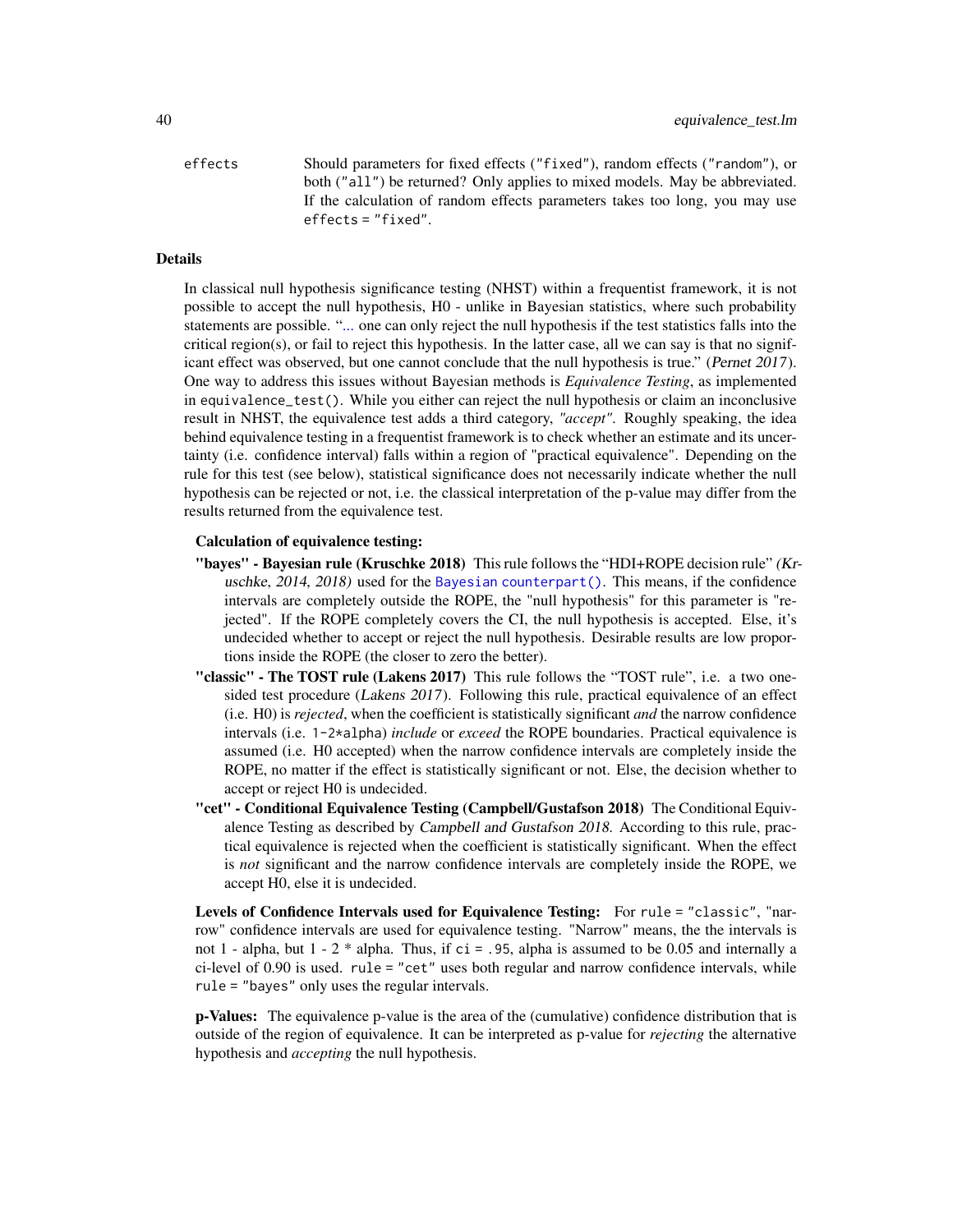Second Generation p-Value (SGPV): Second generation p-values (SGPV) were proposed as a statistic that represents "the proportion of data-supported hypotheses that are also null hypotheses" (Blume et al. 2018). This statistic is actually computed in the same way as the percentage inside the ROPE as returned by equivalence\_test() (see Lakens and Delacre 2020 for details on computation of the SGPV). Thus, the "inside ROPE" column reflects the SGPV.

ROPE range: Some attention is required for finding suitable values for the ROPE limits (argument range). See 'Details' in [bayestestR::rope\\_range\(\)](#page-0-0) for further information.

### Value

A data frame.

#### Note

There is also a plot()[-method](https://easystats.github.io/see/articles/parameters.html) implemented in the see[-package.](https://easystats.github.io/see/)

### References

- Blume, J. D., D'Agostino McGowan, L., Dupont, W. D., & Greevy, R. A. (2018). Secondgeneration p-values: Improved rigor, reproducibility, & transparency in statistical analyses. PLOS ONE, 13(3), e0188299. https://doi.org/10.1371/journal.pone.0188299
- Campbell, H., & Gustafson, P. (2018). Conditional equivalence testing: An alternative remedy for publication bias. PLOS ONE, 13(4), e0195145. doi: 10.1371/journal.pone.0195145
- Kruschke, J. K. (2014). Doing Bayesian data analysis: A tutorial with R, JAGS, and Stan. Academic Press
- Kruschke, J. K. (2018). Rejecting or accepting parameter values in Bayesian estimation. Advances in Methods and Practices in Psychological Science, 1(2), 270-280. doi: 10.1177/2515245918771304
- Lakens, D. (2017). Equivalence Tests: A Practical Primer for t Tests, Correlations, and Meta-Analyses. Social Psychological and Personality Science, 8(4), 355–362. doi: 10.1177/1948550617697177
- Lakens, D., & Delacre, M. (2020). Equivalence Testing and the Second Generation P-Value. Meta-Psychology, 4. https://doi.org/10.15626/MP.2018.933
- Pernet, C. (2017). Null hypothesis significance testing: A guide to commonly misunderstood concepts and recommendations for good practice. F1000Research, 4, 621. doi: 10.12688/f1000research.6963.5

#### See Also

For more details, see [bayestestR::equivalence\\_test\(\)](#page-0-0). Further readings can be found in the references.

#### Examples

```
data(qol_cancer)
model \leq lm(QoL \sim time + age + education, data = qol_cancer)
# default rule
equivalence_test(model)
```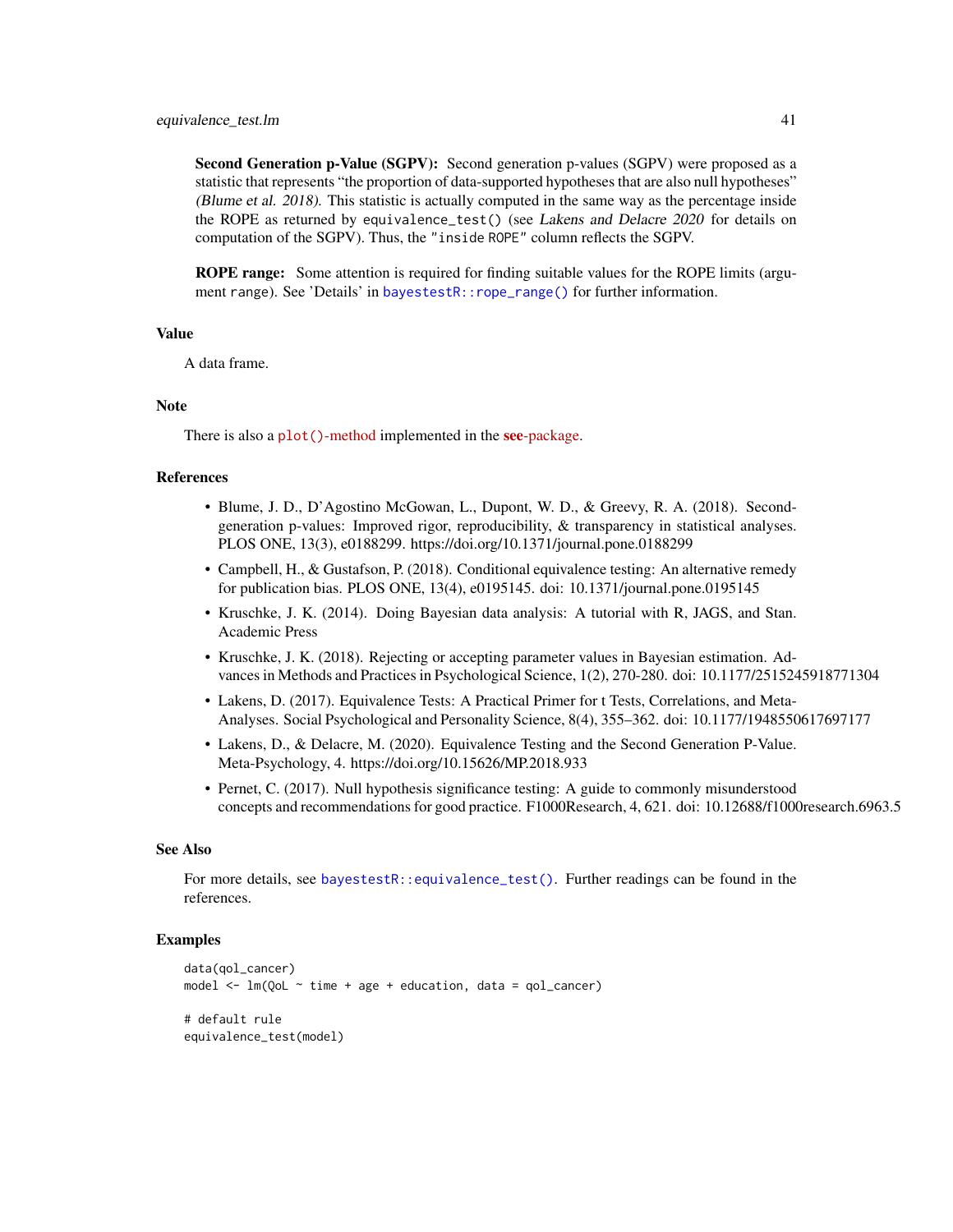```
# conditional equivalence test
equivalence_test(model, rule = "cet")
# plot method
if (require("see", quietly = TRUE)) {
 result <- equivalence_test(model)
 plot(result)
}
```
factor\_analysis *Principal Component Analysis (PCA) and Factor Analysis (FA)*

### <span id="page-41-0"></span>Description

The functions principal\_components() and factor\_analysis() can be used to perform a principal component analysis (PCA) or a factor analysis (FA). They return the loadings as a data frame, and various methods and functions are available to access / display other information (see the Details section).

# Usage

```
factor_analysis(
 x,
 n = "auto",rotation = "none",
  sort = FALSE,
  threshold = NULL,
  standardize = TRUE,
  cor = NULL,...
\mathcal{L}principal_components(
 x,
 n = "auto",rotation = "none",
  sort = FALSE,threshold = NULL,
  standardize = TRUE,
  ...
)
rotated_data(pca_results)
## S3 method for class 'parameters_efa'
predict(object, newdata = NULL, names = NULL, keep_na = TRUE, ...)
## S3 method for class 'parameters_efa'
```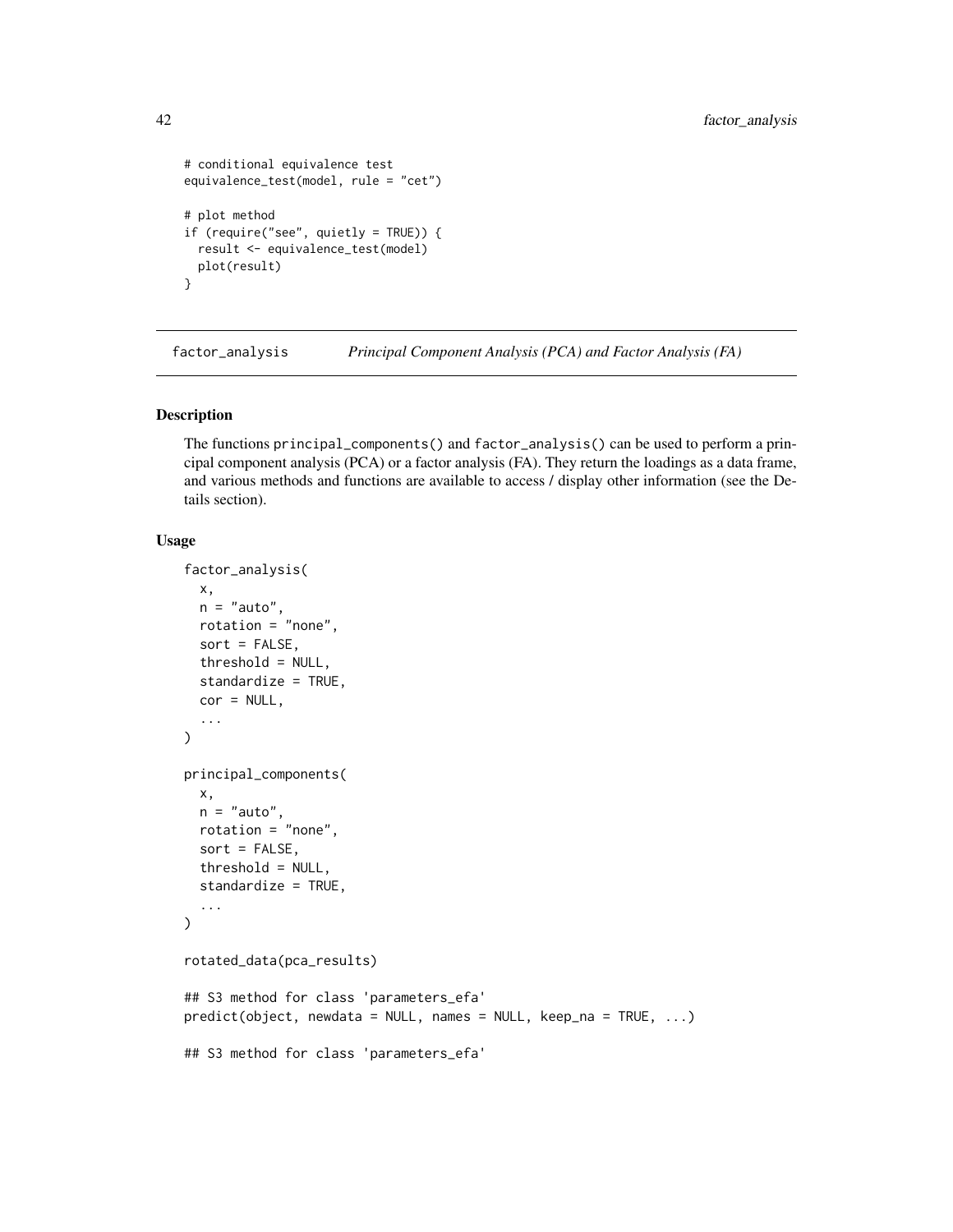# factor\_analysis 43

```
print(x, digits = 2, sort = FALSE, threshold = NULL, labels = NULL, ...)
```

```
## S3 method for class 'parameters_efa'
sort(x, ...)
```
closest\_component(pca\_results)

# Arguments

| X              | A data frame or a statistical model.                                                                                                                                                                                                                                                                                                                                                                                     |
|----------------|--------------------------------------------------------------------------------------------------------------------------------------------------------------------------------------------------------------------------------------------------------------------------------------------------------------------------------------------------------------------------------------------------------------------------|
| n              | Number of components to extract. If n="all", then n is set as the number of<br>variables minus 1 (ncol(x)-1). If $n=$ "auto" (default) or $n=$ NULL, the number<br>of components is selected through n_factors() resp. n_components(). In<br>reduce_parameters(), can also be "max", in which case it will select all the<br>components that are maximally pseudo-loaded (i.e., correlated) by at least one<br>variable. |
| rotation       | If not "none", the PCA/FA will be computed using the <b>psych</b> package. Possible<br>options include "varimax", "quartimax", "promax", "oblimin", "simplimax",<br>or "cluster" (and more). See psych::fa() for details.                                                                                                                                                                                                |
| sort           | Sort the loadings.                                                                                                                                                                                                                                                                                                                                                                                                       |
| threshold      | A value between 0 and 1 indicates which (absolute) values from the loadings<br>should be removed. An integer higher than 1 indicates the n strongest loadings<br>to retain. Can also be "max", in which case it will only display the maximum<br>loading per variable (the most simple structure).                                                                                                                       |
| standardize    | A logical value indicating whether the variables should be standardized (cen-<br>tered and scaled) to have unit variance before the analysis (in general, such<br>scaling is advisable).                                                                                                                                                                                                                                 |
| cor            | An optional correlation matrix that can be used (note that the data must still be<br>passed as the first argument). If NULL, will compute it by running cor () on the<br>passed data.                                                                                                                                                                                                                                    |
| $\cdots$       | Arguments passed to or from other methods.                                                                                                                                                                                                                                                                                                                                                                               |
| pca_results    | The output of the principal_components() function.                                                                                                                                                                                                                                                                                                                                                                       |
| object         | An object of class parameters_pca or parameters_efa                                                                                                                                                                                                                                                                                                                                                                      |
| newdata        | An optional data frame in which to look for variables with which to predict. If<br>omitted, the fitted values are used.                                                                                                                                                                                                                                                                                                  |
| names          | Optional character vector to name columns of the returned data frame.                                                                                                                                                                                                                                                                                                                                                    |
| keep_na        | Logical, if TRUE, predictions also return observations with missing values from<br>the original data, hence the number of rows of predicted data and original data<br>is equal.                                                                                                                                                                                                                                          |
| digits, labels | Arguments for print().                                                                                                                                                                                                                                                                                                                                                                                                   |

### Details

Methods and Utilities: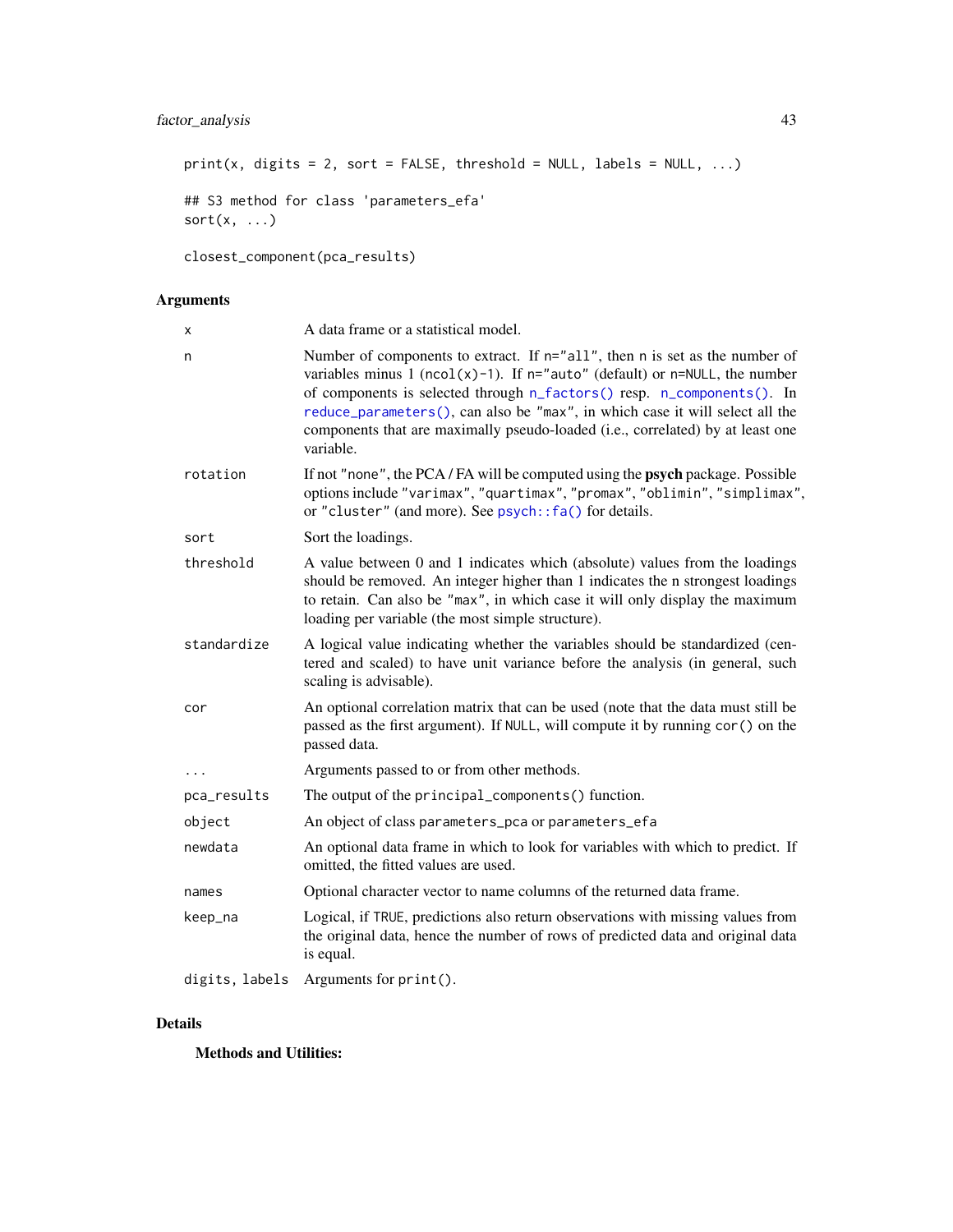- [n\\_components\(\)](#page-115-1) and [n\\_factors\(\)](#page-115-0) automatically estimates the optimal number of dimensions to retain.
- [check\\_factorstructure\(\)](#page-8-0) checks the suitability of the data for factor analysis using the [sphericity\(\)](#page-10-0) and the [sphericity\(\)](#page-9-0) KMO measure.
- [performance::check\\_itemscale\(\)](#page-0-0) computes various measures of internal consistencies applied to the (sub)scales (i.e., components) extracted from the PCA.
- Running summary returns information related to each component/factor, such as the explained variance and the Eivenvalues.
- Running [get\\_scores\(\)](#page-48-0) computes scores for each subscale.
- Running [closest\\_component\(\)](#page-41-0) will return a numeric vector with the assigned component index for each column from the original data frame.
- Running [rotated\\_data\(\)](#page-41-0) will return the rotated data, including missing values, so it matches the original data frame.
- Running [plot\(\)](https://easystats.github.io/see/articles/parameters.html#principal-component-analysis) visually displays the loadings (that requires the **see**[-package](https://easystats.github.io/see/) to work).

Complexity: Complexity represents the number of latent components needed to account for the observed variables. Whereas a perfect simple structure solution has a complexity of 1 in that each item would only load on one factor, a solution with evenly distributed items has a complexity greater than 1 (Hofman, 1978; Pettersson and Turkheimer, 2010) .

Uniqueness: Uniqueness represents the variance that is 'unique' to the variable and not shared with other variables. It is equal to 1 communality (variance that is shared with other variables). A uniqueness of 0.20 suggests that 20% or that variable's variance is not shared with other variables in the overall factor model. The greater 'uniqueness' the lower the relevance of the variable in the factor model.

MSA: MSA represents the Kaiser-Meyer-Olkin Measure of Sampling Adequacy (Kaiser and Rice, 1974) for each item. It indicates whether there is enough data for each factor give reliable results for the PCA. The value should be  $> 0.6$ , and desirable values are  $> 0.8$  (Tabachnick and Fidell, 2013).

PCA or FA?: There is a simplified rule of thumb that may help do decide whether to run a factor analysis or a principal component analysis:

- Run *factor analysis* if you assume or wish to test a theoretical model of *latent factors* causing observed variables.
- Run *principal component analysis* If you want to simply *reduce* your correlated observed variables to a smaller set of important independent composite variables.

(Source: [CrossValidated\)](https://stats.stackexchange.com/q/1576/54740)

Computing Item Scores: Use [get\\_scores\(\)](#page-48-0) to compute scores for the "subscales" represented by the extracted principal components. get\_scores() takes the results from principal\_components() and extracts the variables for each component found by the PCA. Then, for each of these "subscales", raw means are calculated (which equals adding up the single items and dividing by the number of items). This results in a sum score for each component from the PCA, which is on the same scale as the original, single items that were used to compute the PCA. One can also use predict() to back-predict scores for each component, to which one can provide newdata or a vector of names for the components.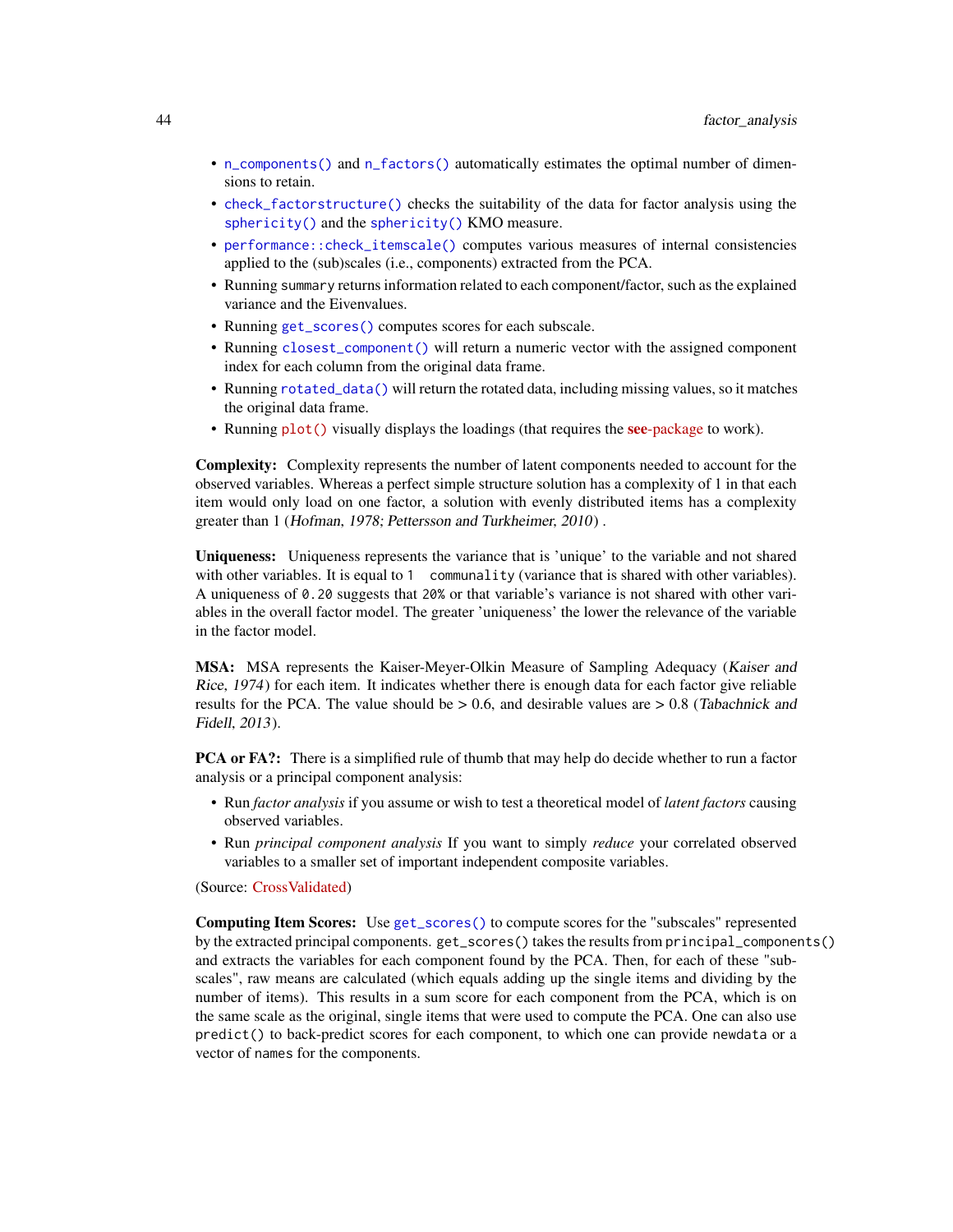Explained Variance and Eingenvalues: Use summary() to get the Eigenvalues and the explained variance for each extracted component. The eigenvectors and eigenvalues represent the "core" of a PCA: The eigenvectors (the principal components) determine the directions of the new feature space, and the eigenvalues determine their magnitude. In other words, the eigenvalues explain the variance of the data along the new feature axes.

#### Value

A data frame of loadings.

#### References

- Kaiser, H.F. and Rice. J. (1974). Little jiffy, mark iv. Educational and Psychological Measurement, 34(1):111-117
- Hofmann, R. (1978). Complexity and simplicity as objective indices descriptive of factor solutions. Multivariate Behavioral Research, 13:2, 247-250, [doi:10.1207/s15327906mbr1302\\_9](https://doi.org/10.1207/s15327906mbr1302_9)
- Pettersson, E., & Turkheimer, E. (2010). Item selection, evaluation, and simple structure in personality data. Journal of research in personality, 44(4), 407-420, [doi:10.1016/j.jrp.2010.03.002](https://doi.org/10.1016/j.jrp.2010.03.002)
- Tabachnick, B. G., and Fidell, L. S. (2013). Using multivariate statistics (6th ed.). Boston: Pearson Education.

#### Examples

```
library(parameters)
```

```
# Principal Component Analysis (PCA) -------------------
if (require("psych")) {
 principal_components(mtcars[, 1:7], n = "all", threshold = 0.2)
 principal_components(mtcars[, 1:7],
   n = 2, rotation = "oblimin"
   threshold = "max", sort = TRUE
 )
 principal_components(mtcars[, 1:7], n = 2, threshold = 2, sort = TRUE)
 pca <- principal_components(mtcars[, 1:5], n = 2, rotation = "varimax")
 pca # Print loadings
 summary(pca) # Print information about the factors
 predict(pca, names = c("Component1", "Component2")) # Back-predict scores
 # which variables from the original data belong to which extracted component?
 closest_component(pca)
 # rotated_data(pca) # TODO: doesn't work
 # Automated number of components
 principal_components(mtcars[, 1:4], n = "auto")
}
```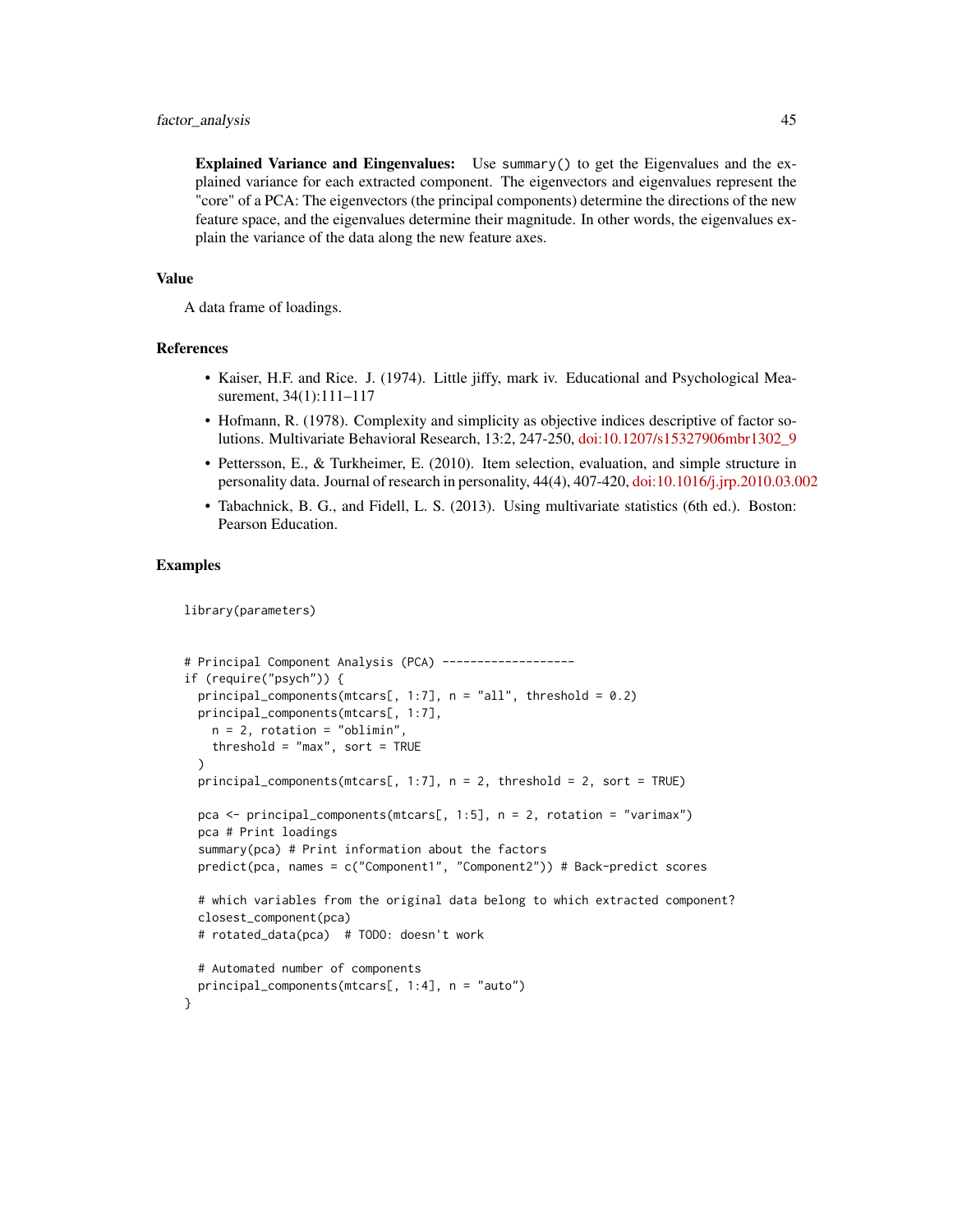```
# Factor Analysis (FA) ------------------------
if (require("psych")) {
 factor_analysis(mtcars[, 1:7], n = "all", threshold = 0.2)
 factor_analysis(mtcars[, 1:7], n = 2, rotation = "oblimin", threshold = "max", sort = TRUE)
 factor_analysis(mtcars[, 1:7], n = 2, threshold = 2, sort = TRUE)
 efa <- factor_analysis(mtcars[, 1:5], n = 2)
 summary(efa)
 predict(efa)
 # Automated number of components
 factor_analysis(mtcars[, 1:4], n = "auto")
}
```
fish *Sample data set*

### Description

A sample data set, used in tests and some examples.

format\_df\_adjust *Format the name of the degrees-of-freedom adjustment methods*

# Description

Format the name of the degrees-of-freedom adjustment methods.

### Usage

```
format_df_adjust(
 method,
  approx_string = "-approximated",
  dof_string = " degrees of freedom"
\lambda
```
### Arguments

method Name of the method. approx\_string, dof\_string Suffix added to the name of the method in the returned string.

# Value

A formatted string.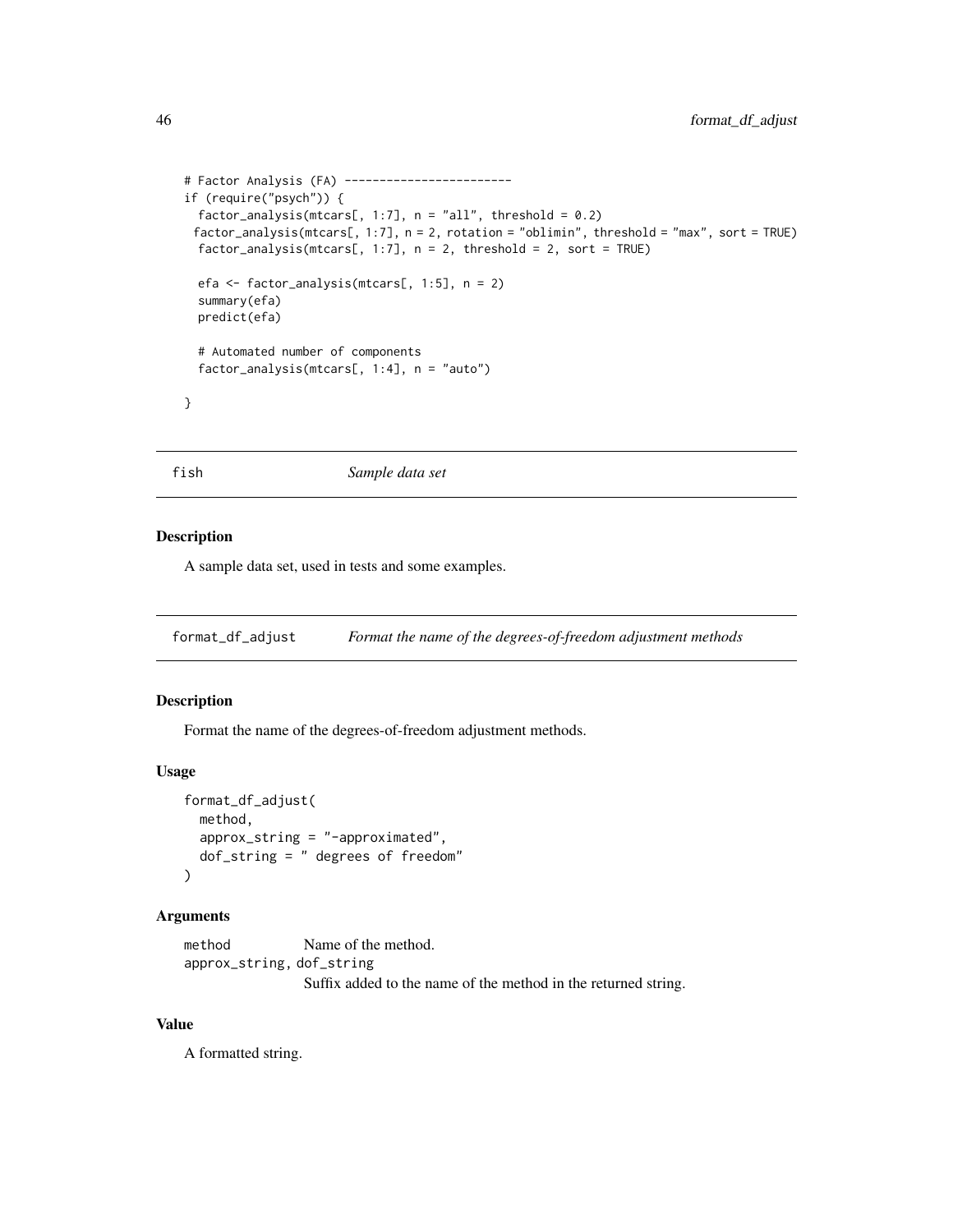# format\_order 47

# Examples

library(parameters)

```
format_df_adjust("kenward")
format_df_adjust("kenward", approx_string = "", dof_string = " DoF")
```
# format\_order *Order (first, second, ...) formatting*

# Description

Format order.

# Usage

```
format_order(order, textual = TRUE, ...)
```
### Arguments

| order                   | value or vector of orders.                                             |
|-------------------------|------------------------------------------------------------------------|
| textual                 | Return number as words. If FALSE, will run insight: : format_value().  |
| $\cdot$ $\cdot$ $\cdot$ | Arguments to be passed to insight::format_value() if textual is FALSE. |

### Value

A formatted string.

# Examples

```
format_order(2)
format_order(8)
format_order(25, textual = FALSE)
```
format\_parameters *Parameter names formatting*

# Description

This functions formats the names of model parameters (coefficients) to make them more humanreadable.

# Usage

```
format_parameters(model, ...)
## Default S3 method:
format_parameters(model, brackets = c("["", "]"), ...)
```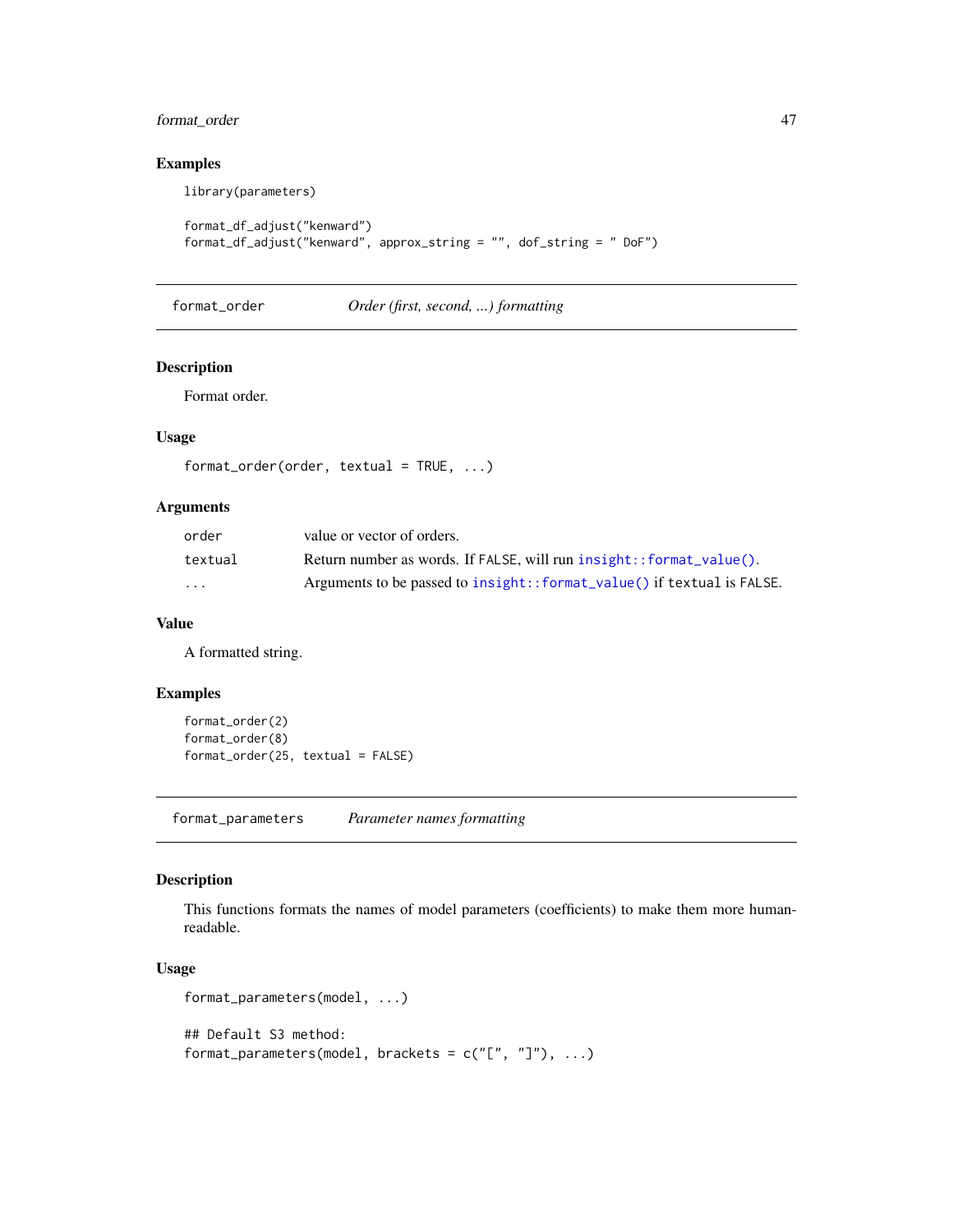| model             | A statistical model.                                                           |
|-------------------|--------------------------------------------------------------------------------|
| $\cdot\cdot\cdot$ | Currently not used.                                                            |
| brackets          | A character vector of length two, indicating the opening and closing brackets. |

# Value

A (names) character vector with formatted parameter names. The value names refer to the original names of the coefficients.

#### Interpretation of Interaction Terms

Note that the *interpretation* of interaction terms depends on many characteristics of the model. The number of parameters, and overall performance of the model, can differ *or not* between a \* b a : b, and a / b, suggesting that sometimes interaction terms give different parameterizations of the same model, but other times it gives completely different models (depending on a or b being factors of covariates, included as main effects or not, etc.). Their interpretation depends of the full context of the model, which should not be inferred from the parameters table alone rather, we recommend to use packages that calculate estimated marginal means or marginal effects, such as **[modelbased](https://CRAN.R-project.org/package=modelbased), [emmeans](https://CRAN.R-project.org/package=emmeans)** or **[ggeffects](https://CRAN.R-project.org/package=ggeffects)**. To raise awareness for this issue, you may use print(...,show\_formula=TRUE) to add the model-specification to the output of the [print\(\)](#page-121-0) method for model\_parameters().

#### Examples

```
model <- lm(Sepal.Length ~ Species * Sepal.Width, data = iris)
format_parameters(model)
model <- lm(Sepal.Length ~ Petal.Length + (Species / Sepal.Width), data = iris)
format_parameters(model)
model <- lm(Sepal.Length ~ Species + poly(Sepal.Width, 2), data = iris)
format_parameters(model)
model <- lm(Sepal.Length ~ Species + poly(Sepal.Width, 2, raw = TRUE), data = iris)
format_parameters(model)
```
format\_p\_adjust *Format the name of the p-value adjustment methods*

### **Description**

Format the name of the p-value adjustment methods.

### Usage

format\_p\_adjust(method)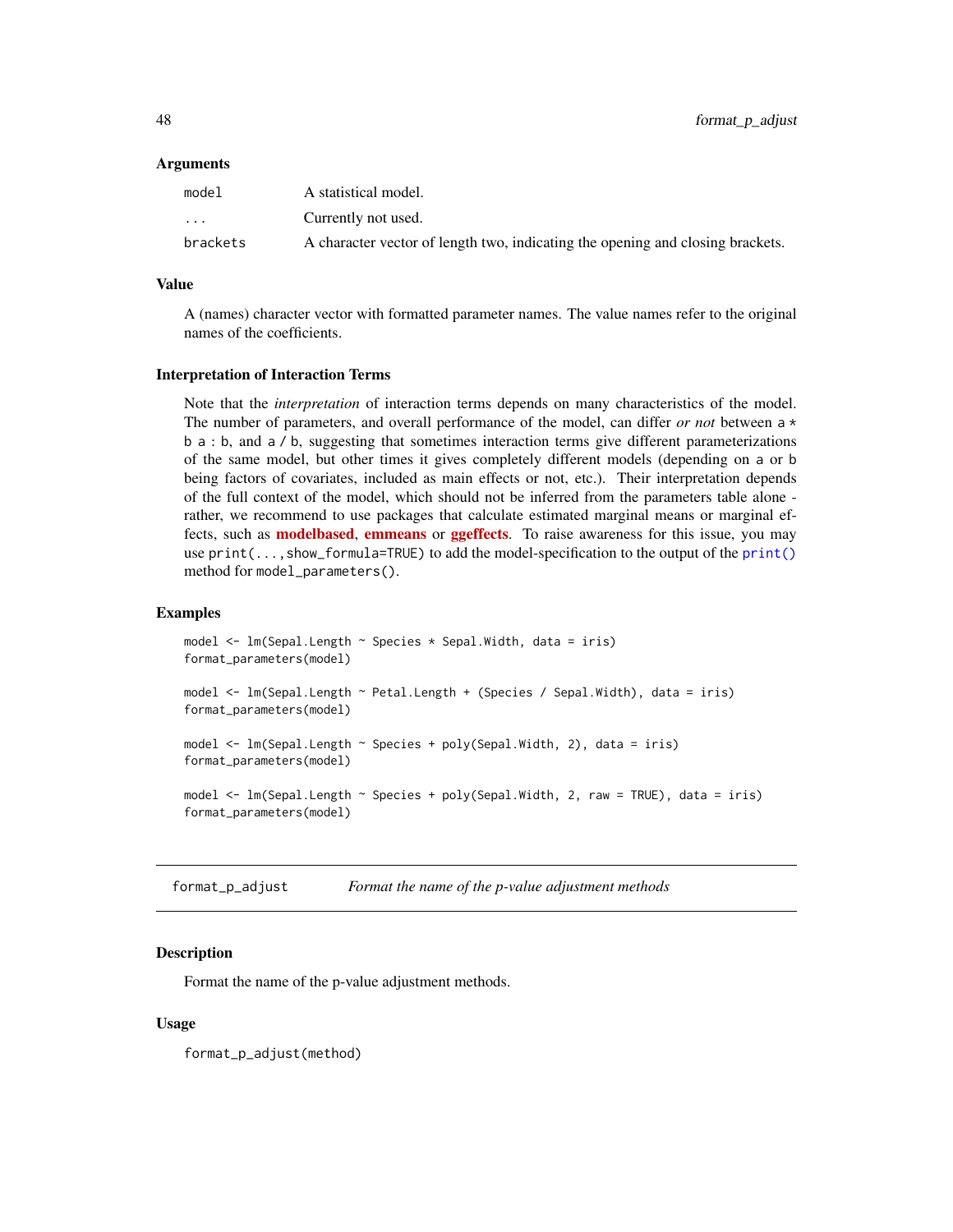# get\_scores 49

#### Arguments

method Name of the method.

# Value

A string with the full surname(s) of the author(s), including year of publication, for the adjustmentmethod.

#### Examples

```
library(parameters)
```

```
format_p_adjust("holm")
format_p_adjust("bonferroni")
```
<span id="page-48-0"></span>get\_scores *Get Scores from Principal Component Analysis (PCA)*

#### Description

get\_scores() takes n\_items amount of items that load the most (either by loading cutoff or number) on a component, and then computes their average.

#### Usage

get\_scores(x, n\_items = NULL)

#### **Arguments**

|         | An object returned by principal_components().                                            |
|---------|------------------------------------------------------------------------------------------|
| n items | Number of required ( <i>i.e.</i> non-missing) items to build the sum score. If NULL, the |
|         | value is chosen to match half of the number of columns in a data frame.                  |

### Details

get\_scores() takes the results from [principal\\_components\(\)](#page-41-0) and extracts the variables for each component found by the PCA. Then, for each of these "subscales", row means are calculated (which equals adding up the single items and dividing by the number of items). This results in a sum score for each component from the PCA, which is on the same scale as the original, single items that were used to compute the PCA.

#### Value

A data frame with subscales, which are average sum scores for all items from each component.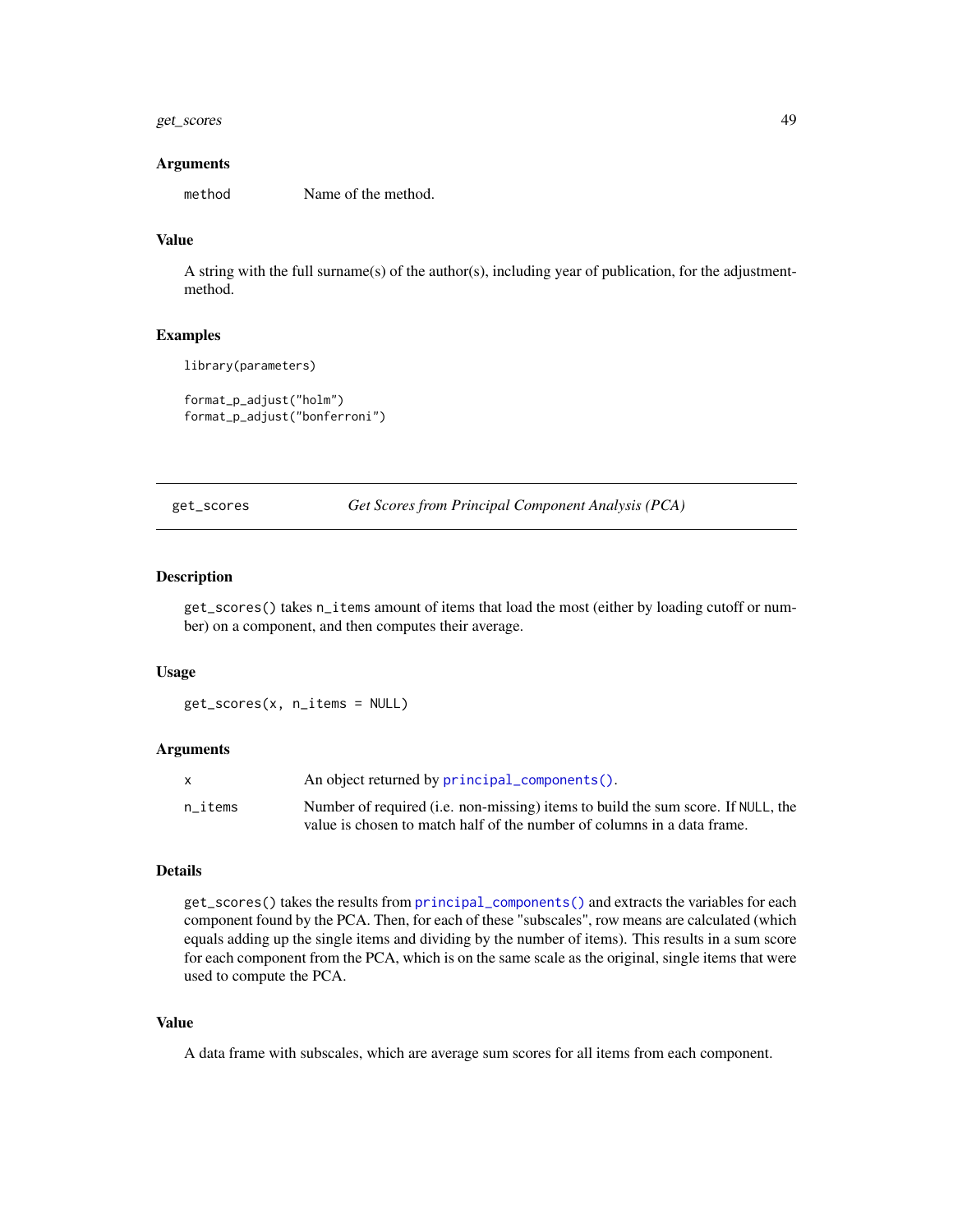# Examples

```
if (require("psych")) {
 pca \le principal_components(mtcars[, 1:7], n = 2, rotation = "varimax")
 # PCA extracted two components
 pca
 # assignment of items to each component
 closest_component(pca)
 # now we want to have sum scores for each component
 get_scores(pca)
 # compare to manually computed sum score for 2nd component, which
 # consists of items "hp" and "qsec"
  (mtcars$hp + mtcars$qsec) / 2
}
```
<span id="page-49-0"></span>model\_parameters *Model Parameters*

### **Description**

Compute and extract model parameters. See the documentation for your object's class:

- [Correlations, t-tests, ...](#page-95-0) (htest, pairwise.htest)
- [ANOVAs](#page-54-0) (aov, anova, afex, ...)
- [Regression models](#page-85-0) (1m, g1m, survey, ...)
- [Mixed models](#page-66-0) (lme4, nlme, glmmTMB, afex, ...)
- [Additive models](#page-63-0) (gam, gamm, ...)
- [Zero-inflated models](#page-108-0) (hurdle, zeroinfl, zerocount)
- [Multinomial, ordinal and cumulative link models](#page-92-0) (bracl, multinom, mlm, ordinal, ...)
- [Other special models](#page-57-0) (model.avg, betareg, glmx, ...)
- [Bayesian tests](#page-61-0) (BayesFactor)
- [Bayesian models](#page-75-0) (rstanarm, brms, MCMCglmm, blavaan, ...)
- [PCA and FA](#page-101-0) (psych)
- [CFA and SEM](#page-97-0) (lavaan)
- [Cluster models](#page-82-0) (k-means, ...)
- [Meta-Analysis via linear \(mixed\) models](#page-105-0) (rma, metaplus, metaBMA, ...)
- [Hypothesis testing](#page-104-0) (glht, PMCMRplus)
- [Robust statistical tests](#page-107-0) (WRS2)
- [Multiply imputed repeated analyses](#page-100-0) (mira)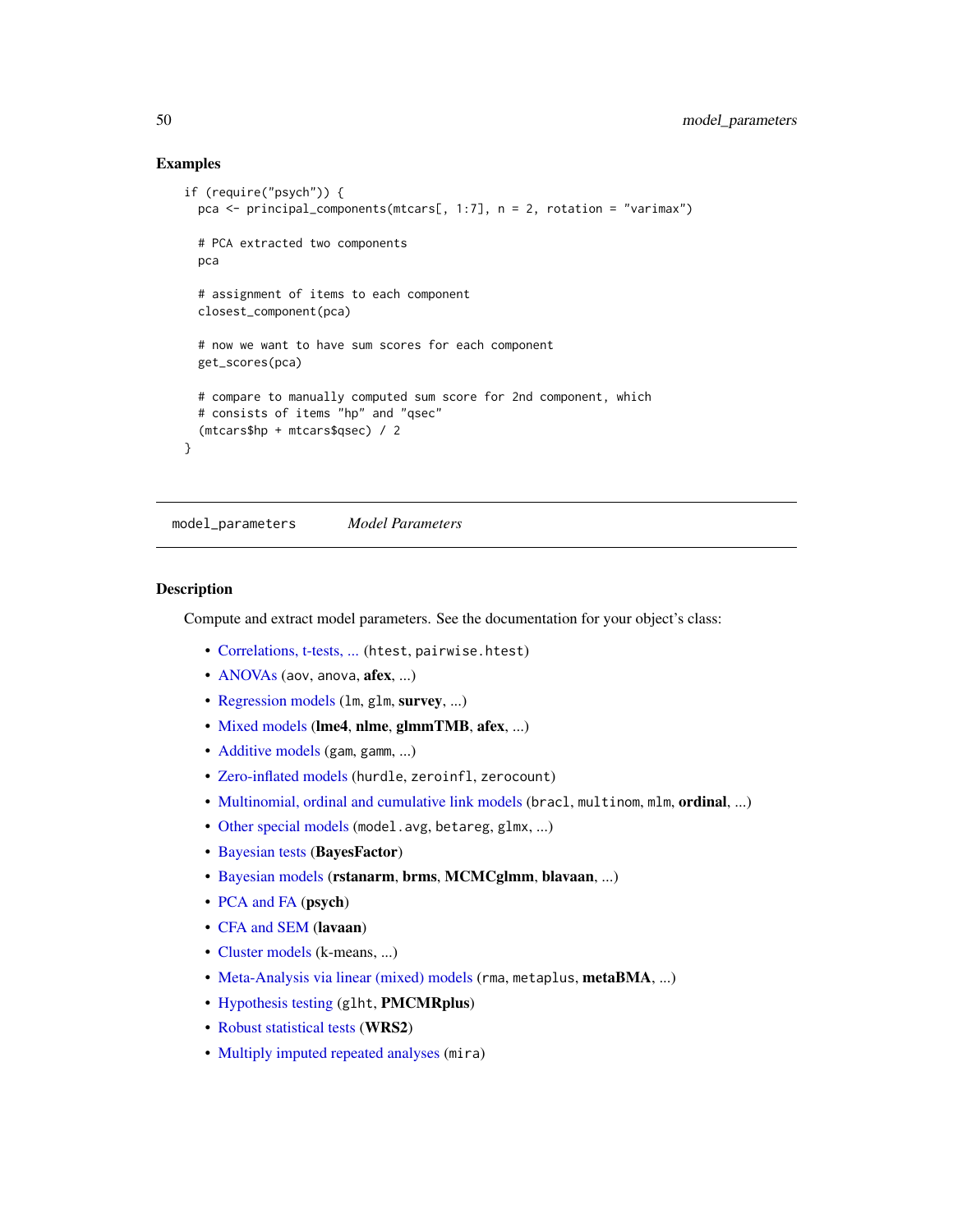#### model\_parameters 51

#### Usage

model\_parameters(model, ...)

```
parameters(model, ...)
```
#### Arguments

| model                   | Statistical Model.                                                              |
|-------------------------|---------------------------------------------------------------------------------|
| $\cdot$ $\cdot$ $\cdot$ | Arguments passed to or from other methods. Non-documented arguments are         |
|                         | digits, p_digits, ci_digits and footer_digits to set the number of digits       |
|                         | for the output. group can also be passed to the print () method. See details in |
|                         | print.parameters_model() and 'Examples' in model_parameters.default().          |

#### Value

A data frame of indices related to the model's parameters.

#### Standardization of model coefficients

Standardization is based on [standardize\\_parameters\(\)](#page-144-0). In case of standardize = "refit", the data used to fit the model will be standardized and the model is completely refitted. In such cases, standard errors and confidence intervals refer to the standardized coefficient. The default, standardize = "refit", never standardizes categorical predictors (i.e. factors), which may be a different behaviour compared to other R packages or other software packages (like SPSS). To mimic behaviour of SPSS or packages such as Im. beta, use standardize = "basic".

#### Standardization Methods

- refit: This method is based on a complete model re-fit with a standardized version of the data. Hence, this method is equal to standardizing the variables before fitting the model. It is the "purest" and the most accurate (Neter et al., 1989), but it is also the most computationally costly and long (especially for heavy models such as Bayesian models). This method is particularly recommended for complex models that include interactions or transformations (e.g., polynomial or spline terms). The robust (default to FALSE) argument enables a robust standardization of data, i.e., based on the median and MAD instead of the mean and SD. See [standardize\(\)](#page-0-0) for more details. Note that standardize\_parameters(method = "refit") may not return the same results as fitting a model on data that has been standardized with standardize(); standardize\_parameters() used the data used by the model fitting function, which might not be same data if there are missing values. see the remove\_na argument in standardize().
- posthoc: Post-hoc standardization of the parameters, aiming at emulating the results obtained by "refit" without refitting the model. The coefficients are divided by the standard deviation (or MAD if robust) of the outcome (which becomes their expression 'unit'). Then, the coefficients related to numeric variables are additionally multiplied by the standard deviation (or MAD if robust) of the related terms, so that they correspond to changes of 1 SD of the predictor (e.g., "A change in 1 SD of x is related to a change of 0.24 of the SD of y). This does not apply to binary variables or factors, so the coefficients are still related to changes in levels. This method is not accurate and tend to give aberrant results when interactions are specified.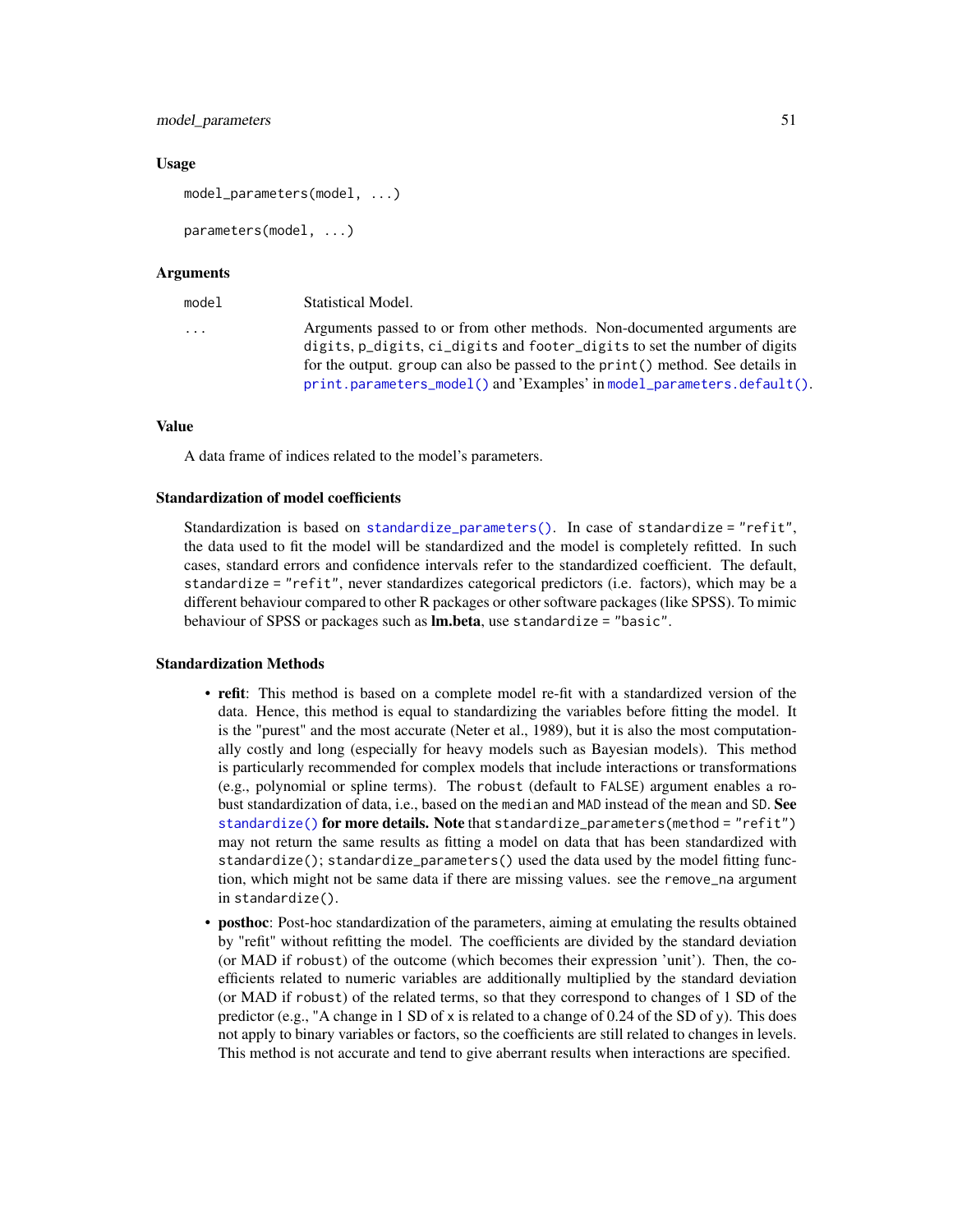- basic: This method is similar to method = "posthoc", but treats all variables as continuous: it also scales the coefficient by the standard deviation of model's matrix' parameter of factors levels (transformed to integers) or binary predictors. Although being inappropriate for these cases, this method is the one implemented by default in other software packages, such as [lm.beta::lm.beta\(\)](#page-0-0).
- smart (Standardization of Model's parameters with Adjustment, Reconnaissance and Transformation - *experimental*): Similar to method = "posthoc" in that it does not involve model refitting. The difference is that the SD (or MAD if robust) of the response is computed on the relevant section of the data. For instance, if a factor with 3 levels A (the intercept), B and C is entered as a predictor, the effect corresponding to B vs. A will be scaled by the variance of the response at the intercept only. As a results, the coefficients for effects of factors are similar to a Glass' delta.
- pseudo (*for 2-level (G)LMMs only*): In this (post-hoc) method, the response and the predictor are standardized based on the level of prediction (levels are detected with performance::check\_heterogeneity\_bias Predictors are standardized based on their SD at level of prediction (see also [datawizard::demean\(\)](#page-0-0)); The outcome (in linear LMMs) is standardized based on a fitted random-intercept-model, where sqrt(random-intercept-variance) is used for level 2 predictors, and sqrt(residual-variance) is used for level 1 predictors (Hoffman 2015, page 342). A warning is given when a withingroup variable is found to have access between-group variance.

#### Labeling the Degrees of Freedom

Throughout the parameters package, we decided to label the residual degrees of freedom *df\_error*. The reason for this is that these degrees of freedom not always refer to the residuals. For certain models, they refer to the estimate error - in a linear model these are the same, but in - for instance any mixed effects model, this isn't strictly true. Hence, we think that df\_error is the most generic label for these degrees of freedom.

#### Confidence intervals and approximation of degrees of freedom

There are different ways of approximating the degrees of freedom depending on different assumptions about the nature of the model and its sampling distribution. The ci\_method argument modulates the method for computing degrees of freedom (df) that are used to calculate confidence intervals (CI) and the related p-values. Following options are allowed, depending on the model class:

#### Classical methods:

Classical inference is generally based on the Wald method. The Wald approach to inference computes a test statistic by dividing the parameter estimate by its standard error (Coefficient / SE), then comparing this statistic against a t- or normal distribution. This approach can be used to compute CIs and p-values.

"wald":

• Applies to *non-Bayesian models*. For *linear models*, CIs computed using the Wald method (SE and a *t-distribution with residual df*); p-values computed using the Wald method with a *tdistribution with residual df*. For other models, CIs computed using the Wald method (SE and a *normal distribution*); p-values computed using the Wald method with a *normal distribution*.

"normal"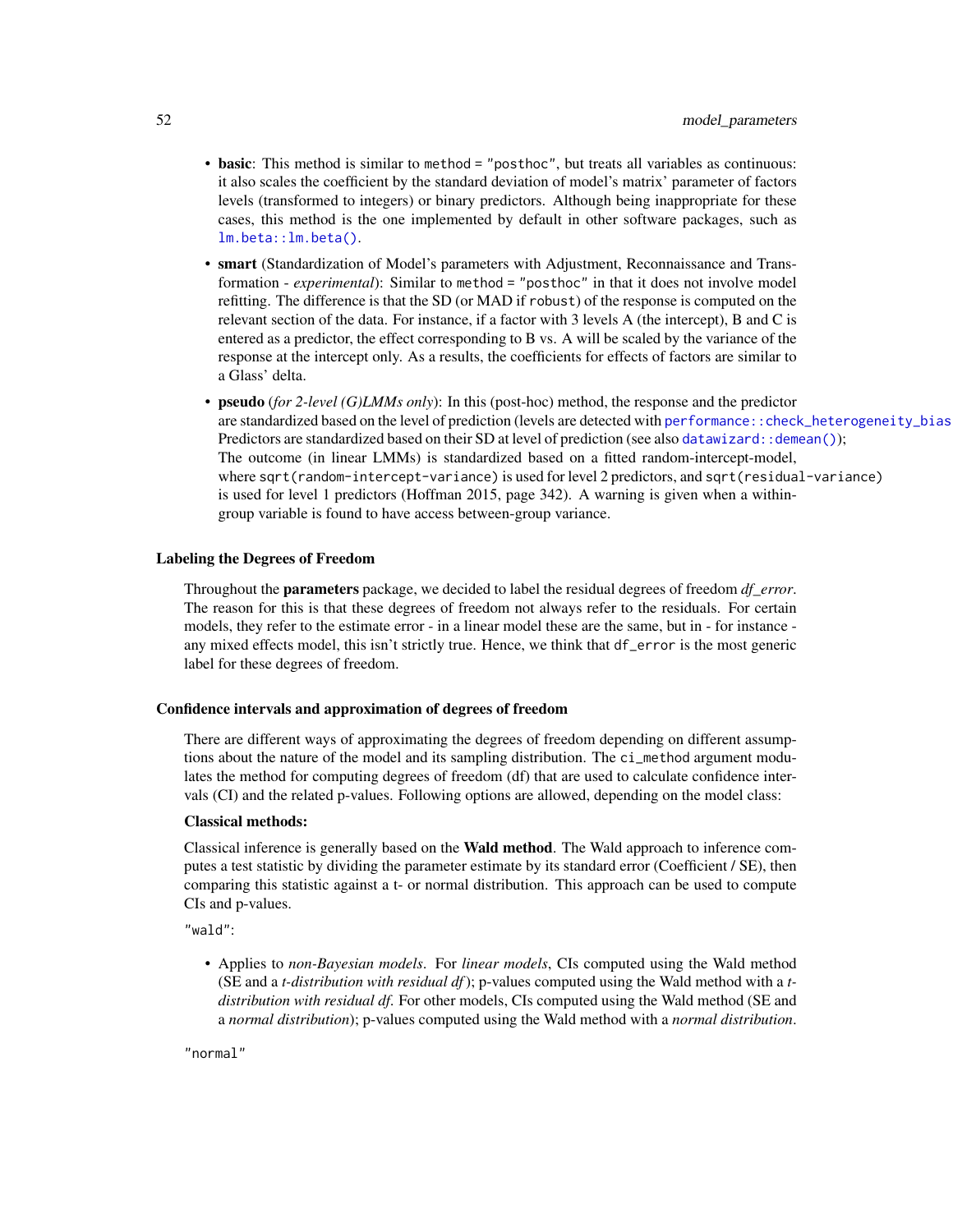#### model\_parameters 53

• Applies to *non-Bayesian models*. Compute Wald CIs and p-values, but always use a normal distribution.

"residual"

• Applies to *non-Bayesian models*. Compute Wald CIs and p-values, but always use a *t-distribution with residual df* when possible. If the residual df for a model cannot be determined, a normal distribution is used instead.

#### Methods for mixed models:

Compared to fixed effects (or single-level) models, determining appropriate df for Wald-based inference in mixed models is more difficult. See [the R GLMM FAQ](https://bbolker.github.io/mixedmodels-misc/glmmFAQ.html#what-are-the-p-values-listed-by-summaryglmerfit-etc.-are-they-reliable) for a discussion.

Several approximate methods for computing df are available, but you should also consider instead using profile likelihood ("profile") or bootstrap ("boot") CIs and p-values instead.

"satterthwaite"

• Applies to *linear mixed models*. CIs computed using the Wald method (SE and a *t-distribution with Satterthwaite df*); p-values computed using the Wald method with a *t-distribution with Satterthwaite df*.

#### "kenward"

• Applies to *linear mixed models*. CIs computed using the Wald method (*Kenward-Roger SE* and a *t-distribution with Kenward-Roger df*); p-values computed using the Wald method with *Kenward-Roger SE and t-distribution with Kenward-Roger df*.

"ml1"

• Applies to *linear mixed models*. CIs computed using the Wald method (SE and a *t-distribution with m-l-1 approximated df*); p-values computed using the Wald method with a *t-distribution with m-l-1 approximated df.* See [ci\\_ml1\(\)](#page-18-0).

"betwithin"

• Applies to *linear mixed models* and *generalized linear mixed models*. CIs computed using the Wald method (SE and a *t-distribution with between-within df*); p-values computed using the Wald method with a *t-distribution with between-within df*. See [ci\\_betwithin\(\)](#page-15-0).

#### Likelihood-based methods:

Likelihood-based inference is based on comparing the likelihood for the maximum-likelihood estimate to the the likelihood for models with one or more parameter values changed (e.g., set to zero or a range of alternative values). Likelihood ratios for the maximum-likelihood and alternative models are compared to a  $\chi$ -squared distribution to compute CIs and p-values.

"profile"

• Applies to *non-Bayesian models* of class glm, polr or glmmTMB. CIs computed by *profiling the likelihood curve for a parameter*, using linear interpolation to find where likelihood ratio equals a critical value; p-values computed using the Wald method with a *normal-distribution* (note: this might change in a future update!)

"uniroot"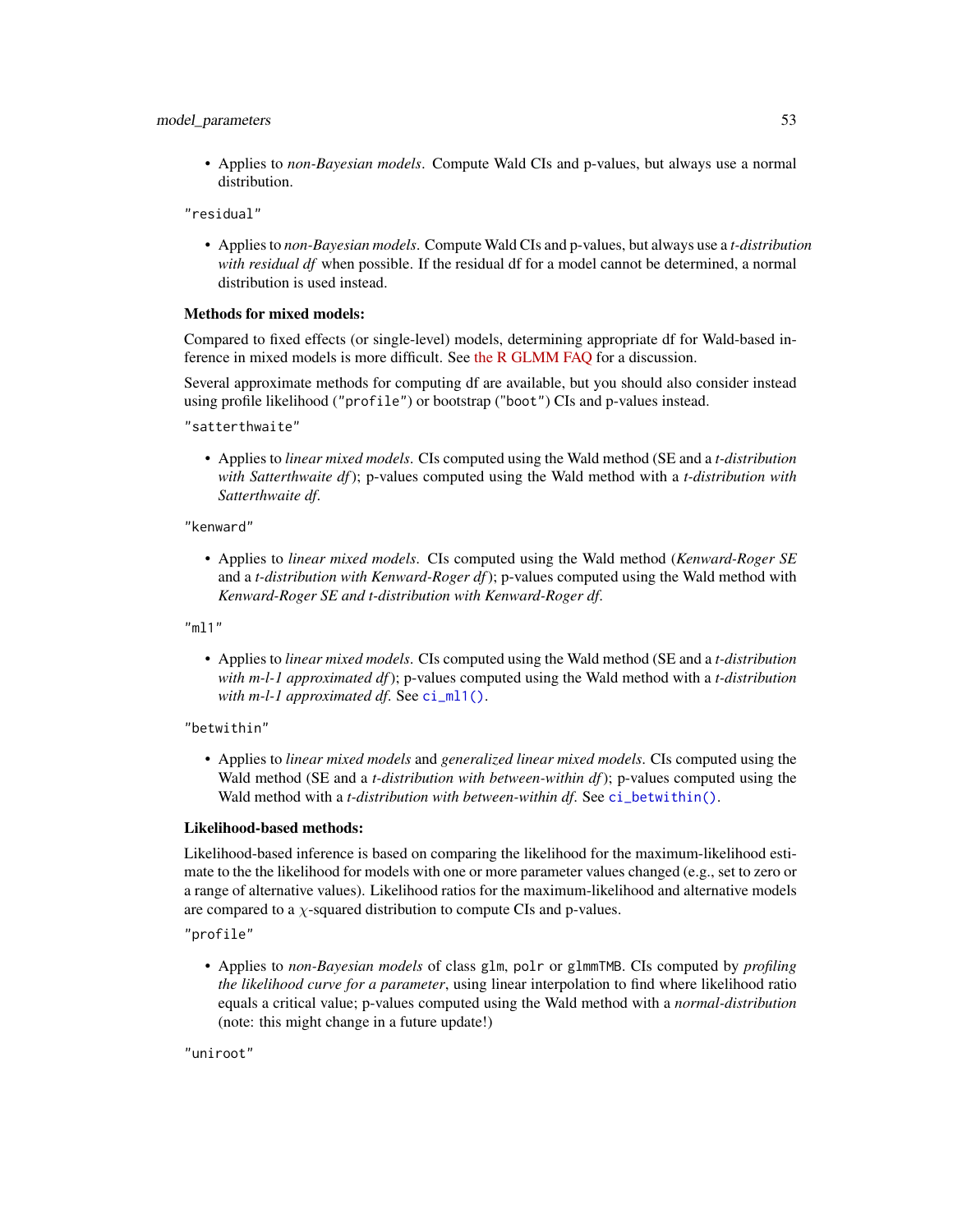• Applies to *non-Bayesian models* of class glmmTMB. CIs computed by *profiling the likelihood curve for a parameter*, using root finding to find where likelihood ratio equals a critical value; p-values computed using the Wald method with a *normal-distribution* (note: this might change in a future update!)

#### Methods for bootstrapped or Bayesian models:

Bootstrap-based inference is based on **resampling** and refitting the model to the resampled datasets. The distribution of parameter estimates across resampled datasets is used to approximate the parameter's sampling distribution. Depending on the type of model, several different methods for bootstrapping and constructing CIs and p-values from the bootstrap distribution are available.

For Bayesian models, inference is based on drawing samples from the model posterior distribution.

"quantile" (or "eti")

• Applies to *all models (including Bayesian models)*. For non-Bayesian models, only applies if bootstrap = TRUE. CIs computed as *equal tailed intervals* using the quantiles of the bootstrap or posterior samples; p-values are based on the *probability of direction*. See [bayestestR::eti\(\)](#page-0-0).

"hdi"

• Applies to *all models (including Bayesian models)*. For non-Bayesian models, only applies if bootstrap = TRUE. CIs computed as *highest density intervals* for the bootstrap or posterior samples; p-values are based on the *probability of direction*. See [bayestestR::hdi\(\)](#page-0-0).

"bci" (or "bcai")

• Applies to *all models (including Bayesian models)*. For non-Bayesian models, only applies if bootstrap = TRUE. CIs computed as *bias corrected and accelerated intervals* for the bootstrap or posterior samples; p-values are based on the *probability of direction*. See [bayestestR::bci\(\)](#page-0-0).

"si"

• Applies to *Bayesian models* with proper priors. CIs computed as *support intervals* comparing the posterior samples against the prior samples; p-values are based on the *probability of direction*. See [bayestestR::si\(\)](#page-0-0).

"boot"

• Applies to *non-Bayesian models* of class merMod. CIs computed using *parametric bootstrapping* (simulating data from the fitted model); p-values computed using the Wald method with a *normal-distribution)* (note: this might change in a future update!).

For all iteration-based methods other than "boot" ("hdi", "quantile", "ci", "eti", "si", "bci", "bcai"), p-values are based on the probability of direction (bayestestR:: $p_d$ direction()), which is converted into a p-value using [bayestestR::pd\\_to\\_p\(\)](#page-0-0).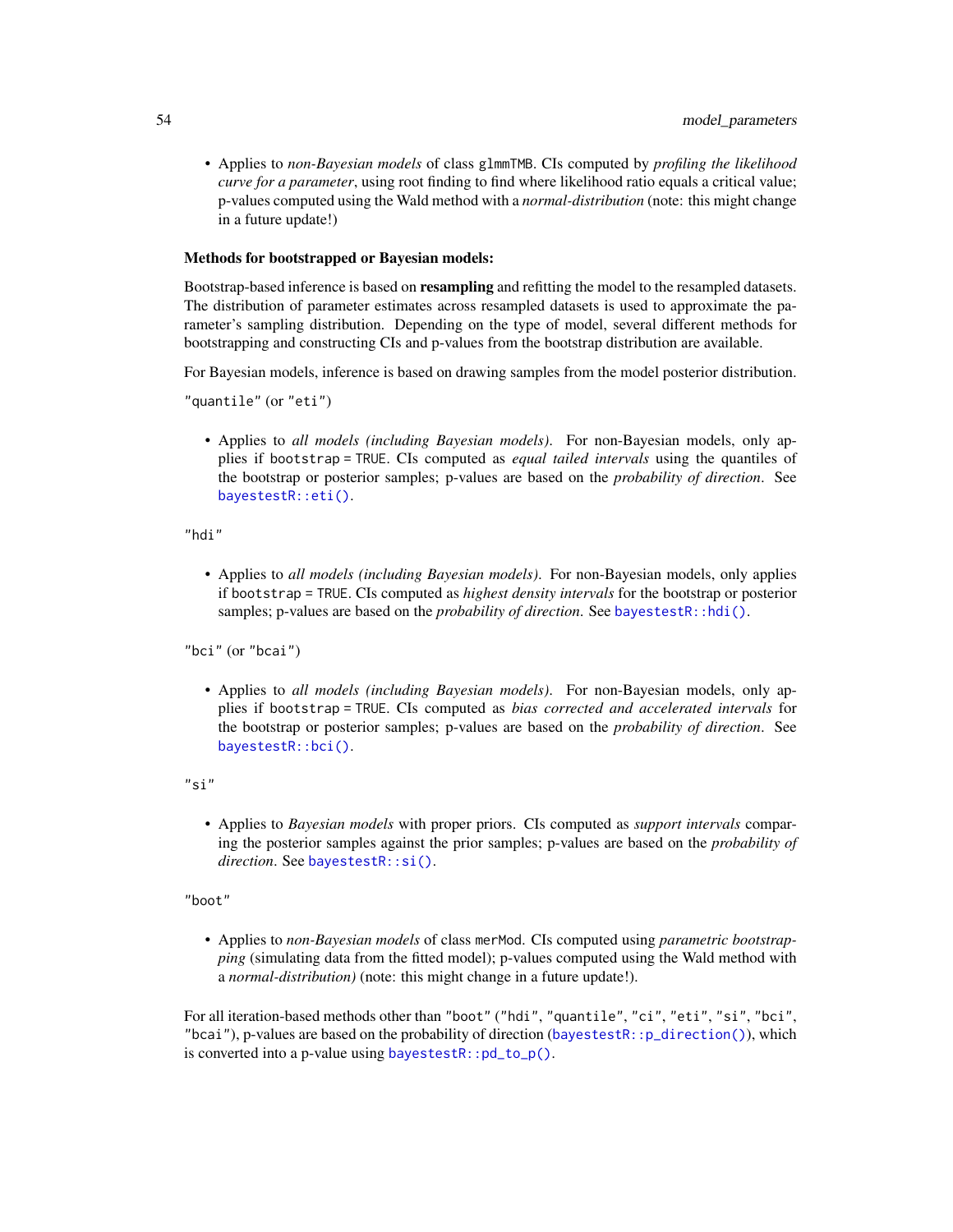#### Interpretation of Interaction Terms

Note that the *interpretation* of interaction terms depends on many characteristics of the model. The number of parameters, and overall performance of the model, can differ *or not* between a \* b a : b, and a / b, suggesting that sometimes interaction terms give different parameterizations of the same model, but other times it gives completely different models (depending on a or b being factors of covariates, included as main effects or not, etc.). Their interpretation depends of the full context of the model, which should not be inferred from the parameters table alone rather, we recommend to use packages that calculate estimated marginal means or marginal effects, such as **[modelbased](https://CRAN.R-project.org/package=modelbased), [emmeans](https://CRAN.R-project.org/package=emmeans)** or **[ggeffects](https://CRAN.R-project.org/package=ggeffects)**. To raise awareness for this issue, you may use print(...,show\_formula=TRUE) to add the model-specification to the output of the [print\(\)](#page-121-0) method for model\_parameters().

#### Note

The print () method has several arguments to tweak the output. There is also a  $plot()$ [-method](https://easystats.github.io/see/articles/parameters.html) im-plemented in the see[-package,](https://easystats.github.io/see/) and a dedicated method for use inside rmarkdown files, [print\\_md\(\)](#page-33-0).

For developers, if speed performance is an issue, you can use the (undocumented) pretty\_names argument, e.g. model\_parameters(..., pretty\_names = FALSE). This will skip the formatting of the coefficient names and make model\_parameters() faster.

# References

- Hoffman, L. (2015). Longitudinal analysis: Modeling within-person fluctuation and change. Routledge.
- Neter, J., Wasserman, W., & Kutner, M. H. (1989). Applied linear regression models.

#### See Also

[insight::standardize\\_names\(\)](#page-0-0) to rename columns into a consistent, standardized naming scheme.

<span id="page-54-0"></span>model\_parameters.aov *Parameters from ANOVAs*

#### **Description**

Parameters from ANOVAs

### Usage

```
## S3 method for class 'aov'
model_parameters(
 model,
  omega_squared = NULL,
  eta_squared = NULL,
  epsilon_squared = NULL,
  df_error = NULL,
```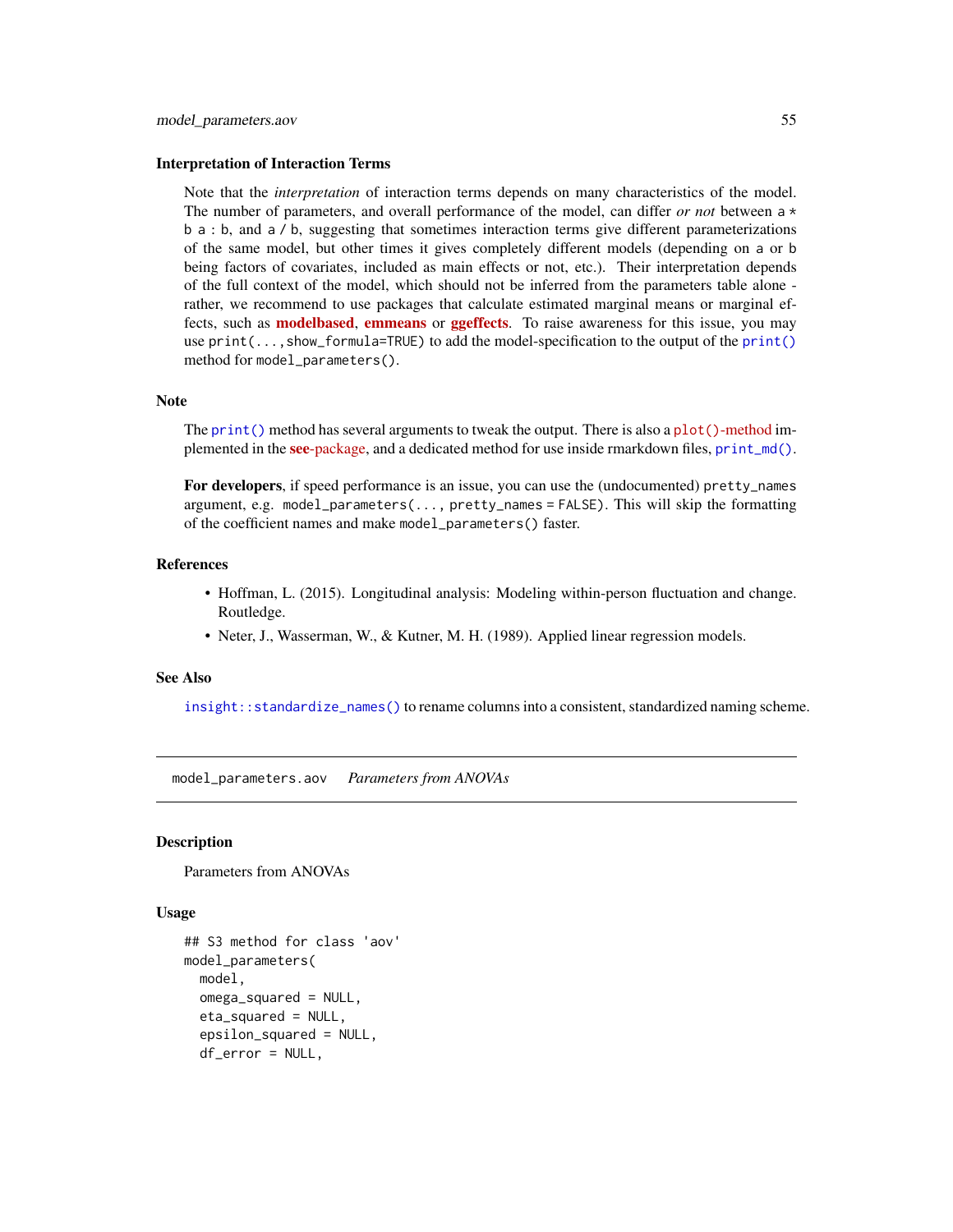```
type = NULL,
 ci = NULL,alternative = NULL,
 test = NULL,
 power = FALSE,keep = NULL,
 drop = NULL,
 parameters = keep,
  table_wide = FALSE,
 verbose = TRUE,
  ...
\mathcal{L}
```

| model           | Object of class aov(), anova(), aovlist, Gam, manova(), Anova.mlm, afex_aov<br>or maov.                                                                                                                                                                                                       |
|-----------------|-----------------------------------------------------------------------------------------------------------------------------------------------------------------------------------------------------------------------------------------------------------------------------------------------|
| omega_squared   | Compute omega squared as index of effect size. Can be "partial" (the default,<br>adjusted for effect size) or "raw".                                                                                                                                                                          |
| eta_squared     | Compute eta squared as index of effect size. Can be "partial" (the default, ad-<br>justed for effect size), "raw" or "adjusted" (the latter option only for ANOVA-<br>tables from mixed models).                                                                                              |
| epsilon_squared |                                                                                                                                                                                                                                                                                               |
|                 | Compute epsilon squared as index of effect size. Can be "partial" (the default,<br>adjusted for effect size) or "raw".                                                                                                                                                                        |
| df_error        | Denominator degrees of freedom (or degrees of freedom of the error estimate,<br>i.e., the residuals). This is used to compute effect sizes for ANOVA-tables from<br>mixed models. See 'Examples'. (Ignored for afex_aov.)                                                                     |
| type            | Numeric, type of sums of squares. May be 1, 2 or 3. If 2 or 3, ANOVA-tables<br>using car:: Anova() will be returned. (Ignored for afex_aov.)                                                                                                                                                  |
| сi              | Confidence Interval (CI) level for effect sizes omega_squared, eta_squared<br>etc. The default, NULL, will compute no confidence intervals. ci should be a<br>scalar between 0 and 1.                                                                                                         |
| alternative     | A character string specifying the alternative hypothesis; Controls the type of<br>CI returned: "two.sided" (default, two-sided CI), "greater" or "less" (one-<br>sided CI). Partial matching is allowed (e.g., "g", "1", "two"). See section<br>One-Sided CIs in the effectsize_CIs vignette. |
| test            | String, indicating the type of test for Anova.mlm to be returned. If "multivariate"<br>(or NULL), returns the summary of the multivariate test (that is also given by the<br>print-method). If test = "univariate", returns the summary of the univariate<br>test.                            |
| power           | Logical, if TRUE, adds a column with power for each parameter.                                                                                                                                                                                                                                |
| keep            | Character containing a regular expression pattern that describes the parameters<br>that should be included (for keep) or excluded (for drop) in the returned data<br>frame. keep may also be a named list of regular expressions. All non-matching                                            |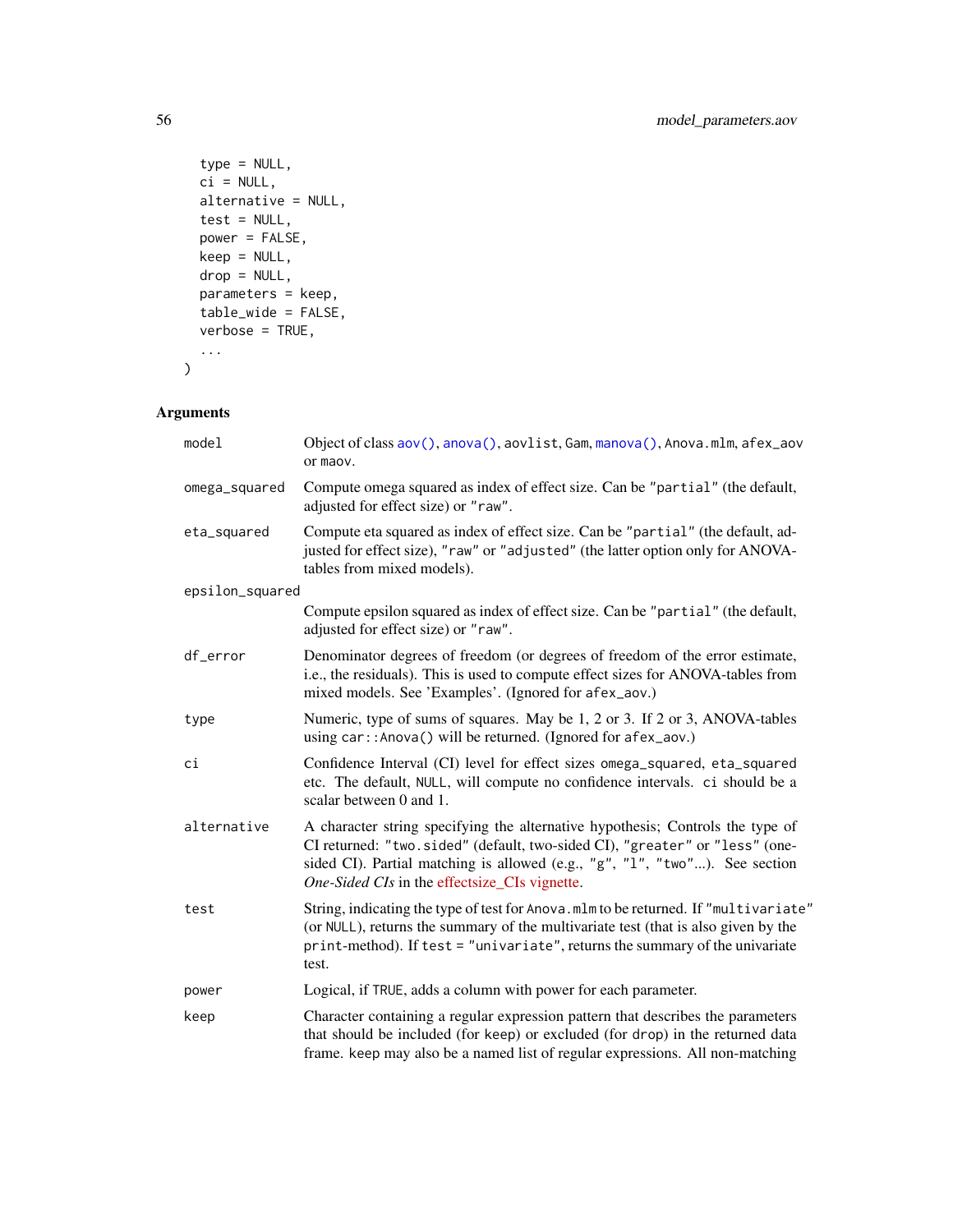|            | parameters will be removed from the output. If keep is a character vector, ev-<br>ery parameter name in the "Parameter" column that matches the regular ex-<br>pression in keep will be selected from the returned data frame (and vice versa,<br>all parameter names matching drop will be excluded). Furthermore, if keep<br>has more than one element, these will be merged with an OR operator into a<br>regular expression pattern like this: "(one   two   three)". If keep is a named<br>list of regular expression patterns, the names of the list-element should equal<br>the column name where selection should be applied. This is useful for model |
|------------|----------------------------------------------------------------------------------------------------------------------------------------------------------------------------------------------------------------------------------------------------------------------------------------------------------------------------------------------------------------------------------------------------------------------------------------------------------------------------------------------------------------------------------------------------------------------------------------------------------------------------------------------------------------|
|            | objects where model_parameters() returns multiple columns with parameter<br>components, like in model_parameters.lavaan(). Note that the regular ex-<br>pression pattern should match the parameter names as they are stored in the re-<br>turned data frame, which can be different from how they are printed. Inspect the<br>\$Parameter column of the parameters table to get the exact parameter names.                                                                                                                                                                                                                                                    |
| drop       | See keep.                                                                                                                                                                                                                                                                                                                                                                                                                                                                                                                                                                                                                                                      |
| parameters | Deprecated, alias for keep.                                                                                                                                                                                                                                                                                                                                                                                                                                                                                                                                                                                                                                    |
| table_wide | Logical that decides whether the ANOVA table should be in wide format, i.e.<br>should the numerator and denominator degrees of freedom be in the same row.<br>Default: FALSE.                                                                                                                                                                                                                                                                                                                                                                                                                                                                                  |
| verbose    | Toggle warnings and messages.                                                                                                                                                                                                                                                                                                                                                                                                                                                                                                                                                                                                                                  |
|            | Arguments passed to or from other methods.                                                                                                                                                                                                                                                                                                                                                                                                                                                                                                                                                                                                                     |
|            |                                                                                                                                                                                                                                                                                                                                                                                                                                                                                                                                                                                                                                                                |

### Value

A data frame of indices related to the model's parameters.

### Note

For ANOVA-tables from mixed models (i.e. anova(lmer())), only partial or adjusted effect sizes can be computed. Note that type 3 ANOVAs with interactions involved only give sensible and informative results when covariates are mean-centred and factors are coded with orthogonal contrasts (such as those produced by contr.sum, contr.poly, or contr.helmert, but *not* by the default contr.treatment).

### Examples

```
if (requireNamespace("effectsize", quietly = TRUE)) {
 df <- iris
 df$Sepal.Big <- ifelse(df$Sepal.Width >= 3, "Yes", "No")
 model <- aov(Sepal.Length ~ Sepal.Big, data = df)
 model_parameters(
   model,
   omega_squared = "partial",
   eta_squared = "partial",
   epsilon_squared = "partial"
 \lambdamodel_parameters(
   model,
```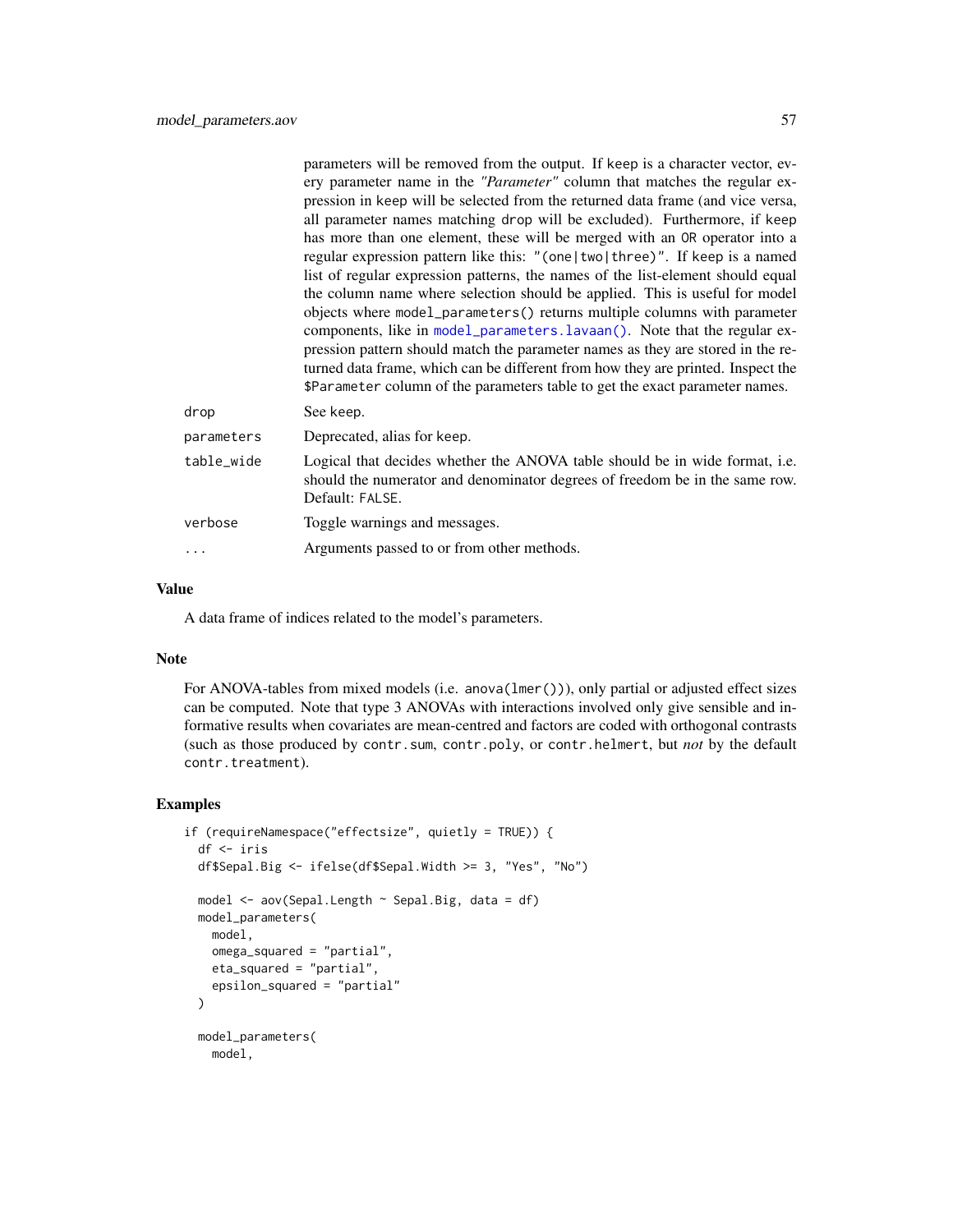```
omega_squared = "partial",
   eta_squared = "partial",
   ci = .9\lambdamodel <- anova(lm(Sepal.Length ~ Sepal.Big, data = df))
 model_parameters(model)
 model_parameters(
   model,
   omega_squared = "partial",
   eta_squared = "partial",
   epsilon_squared = "partial"
 )
 model <- aov(Sepal.Length ~ Sepal.Big + Error(Species), data = df)
 model_parameters(model)
 ## Not run:
   if (require("lme4")) {
     mm <- lmer(Sepal.Length ~ Sepal.Big + Petal.Width + (1 | Species),
       data = df
      \lambdamodel <- anova(mm)
      # simple parameters table
      model_parameters(model)
      # parameters table including effect sizes
      model_parameters(
       model,
       eta_squared = "partial",
       ci = .9,
       df_error = dof_satterthwaite(mm)[2:3]
     )
   }
## End(Not run)
}
```
<span id="page-57-0"></span>model\_parameters.averaging *Parameters from special models*

# Description

Parameters from special regression models not listed under one of the previous categories yet.

#### Usage

## S3 method for class 'averaging'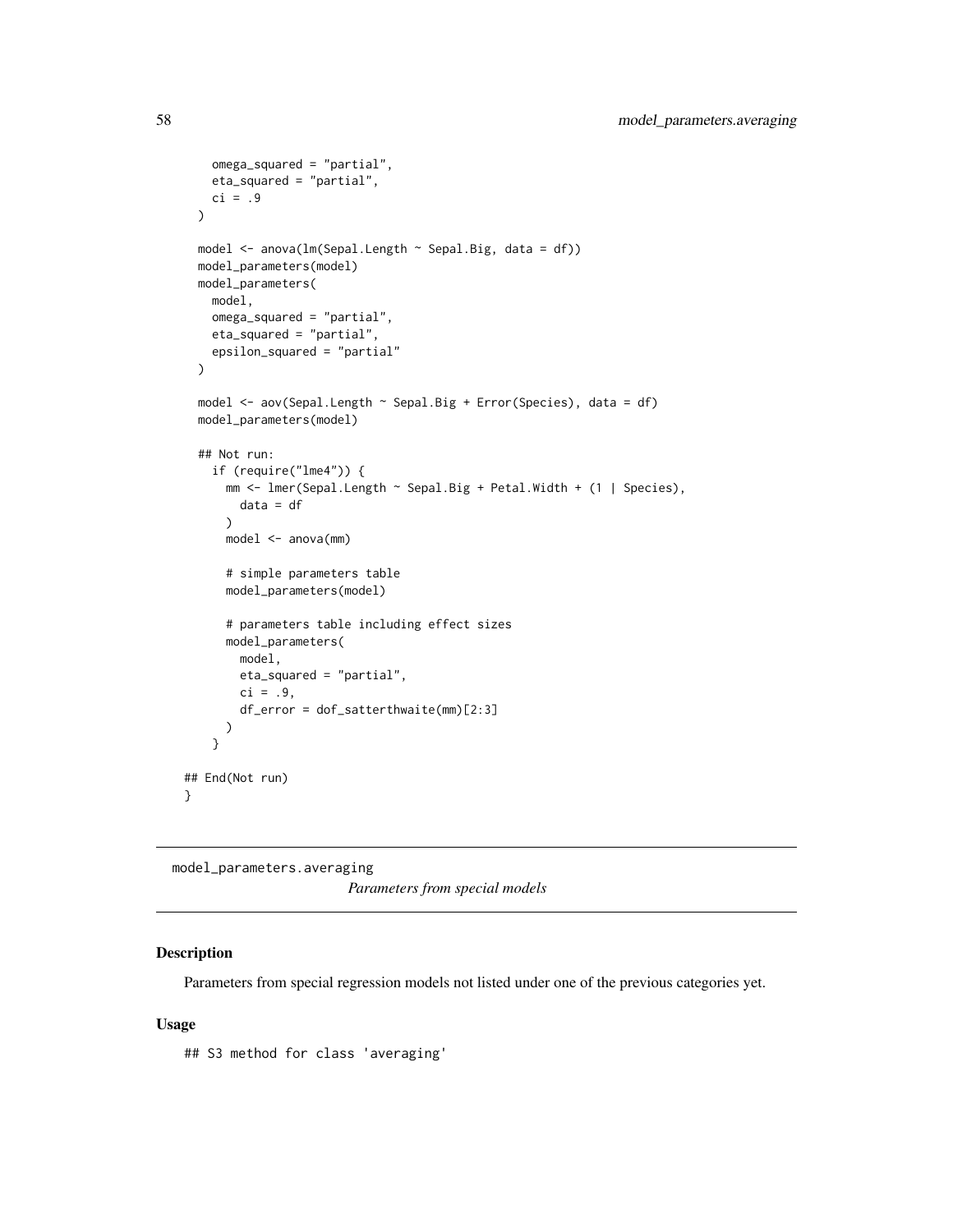```
model_parameters(
 model,
 ci = 0.95,
 component = c("conditional", "full"),
  exponentiate = FALSE,
 p_adjust = NULL,
 verbose = TRUE,
  ...
\mathcal{L}## S3 method for class 'betareg'
model_parameters(
 model,
 ci = 0.95,bootstrap = FALSE,
  iterations = 1000,
  component = c("conditional", "precision", "all"),
  standardize = NULL,
 exponentiate = FALSE,
 p_adjust = NULL,
 verbose = TRUE,
  ...
\mathcal{L}## S3 method for class 'glmx'
model_parameters(
 model,
 ci = 0.95,bootstrap = FALSE,
  iterations = 1000,
  component = c("all", "conditional", "extra"),
  standardize = NULL,
  exponentiate = FALSE,
 p_adjust = NULL,
 verbose = TRUE,
  ...
\lambda
```

| model        | Model object.                                                                                                                                                                                                                          |
|--------------|----------------------------------------------------------------------------------------------------------------------------------------------------------------------------------------------------------------------------------------|
| ci           | Confidence Interval (CI) level. Default to 0.95 (95%).                                                                                                                                                                                 |
| component    | Model component for which parameters should be shown. May be one of<br>"conditional", "precision" (betareg), "scale" (ordinal), "extra" (glmx),<br>"marginal" ( $mfx$ ), "conditional" or "full" (for MuMIn::model.avg()) or<br>"all". |
| exponentiate | Logical, indicating whether or not to exponentiate the the coefficients (and re-<br>lated confidence intervals). This is typical for logistic regression, or more gener-                                                               |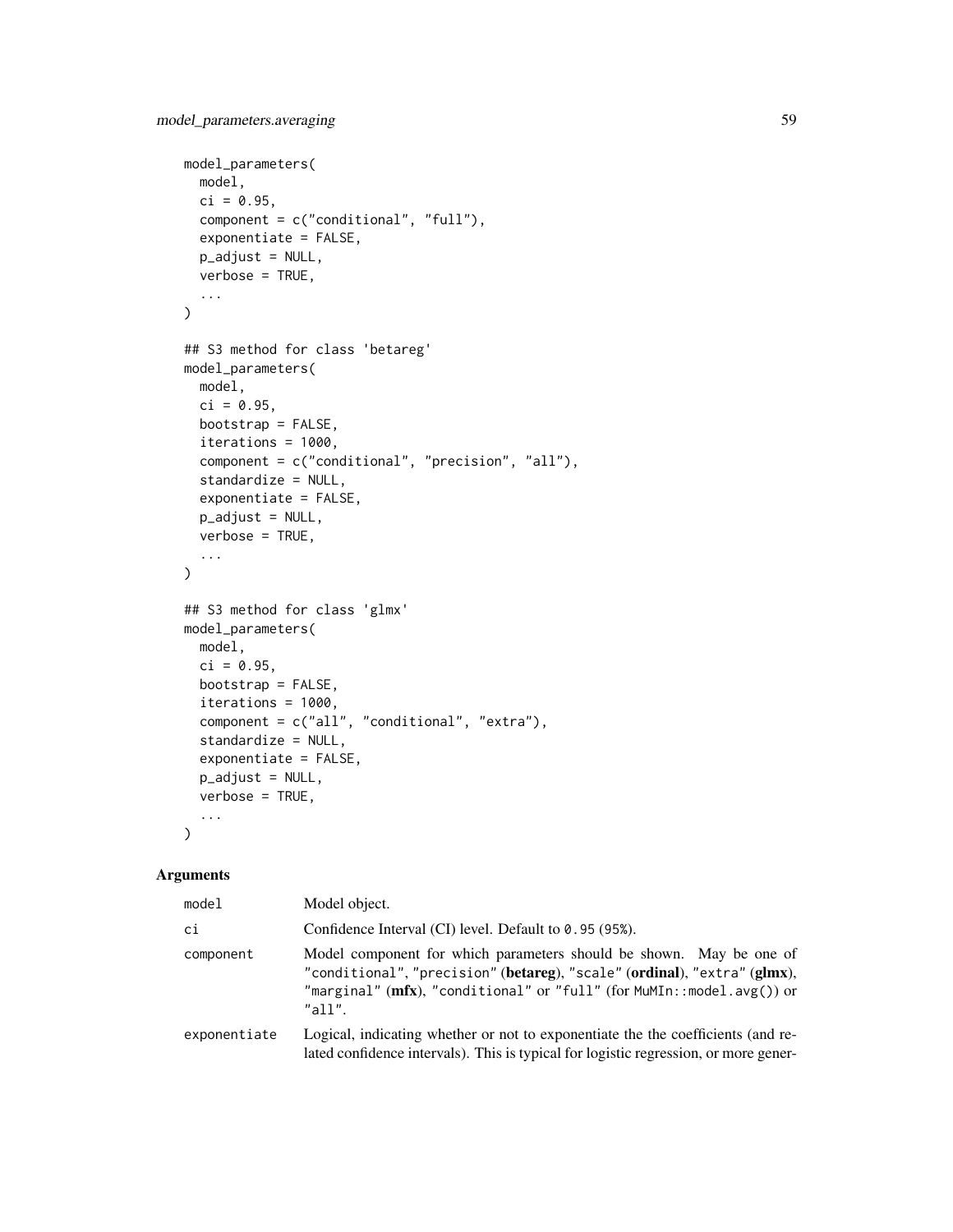| ally speaking, for models with log or logit links. Note: Delta-method standard<br>errors are also computed (by multiplying the standard errors by the transformed<br>coefficients). This is to mimic behaviour of other software packages, such as<br>Stata, but these standard errors poorly estimate uncertainty for the transformed<br>coefficient. The transformed confidence interval more clearly captures this un-<br>certainty. For compare_parameters(), exponentiate = "nongaussian" will<br>only exponentiate coefficients from non-Gaussian families.                                                             |
|-------------------------------------------------------------------------------------------------------------------------------------------------------------------------------------------------------------------------------------------------------------------------------------------------------------------------------------------------------------------------------------------------------------------------------------------------------------------------------------------------------------------------------------------------------------------------------------------------------------------------------|
| Character vector, if not NULL, indicates the method to adjust p-values. See<br>stats:: p. adjust() for details. Further possible adjustment methods are "tukey",<br>"scheffe", "sidak" and "none" to explicitly disable adjustment for emmGrid<br>objects (from emmeans).                                                                                                                                                                                                                                                                                                                                                     |
| Toggle warnings and messages.                                                                                                                                                                                                                                                                                                                                                                                                                                                                                                                                                                                                 |
| Arguments passed to or from other methods. For instance, when bootstrap =<br>TRUE, arguments like type or parallel are passed down to bootstrap_model(),<br>and arguments like ci_method are passed down to bayestestR:: describe_posterior().                                                                                                                                                                                                                                                                                                                                                                                |
| Should estimates be based on bootstrapped model? If TRUE, then arguments of<br>Bayesian regressions apply (see also bootstrap_parameters()).                                                                                                                                                                                                                                                                                                                                                                                                                                                                                  |
| The number of bootstrap replicates. This only apply in the case of bootstrapped<br>frequentist models.                                                                                                                                                                                                                                                                                                                                                                                                                                                                                                                        |
| The method used for standardizing the parameters. Can be NULL (default; no<br>standardization), "refit" (for re-fitting the model on standardized data) or one<br>of "basic", "posthoc", "smart", "pseudo". See 'Details' in standardize_parameters().<br>Important:                                                                                                                                                                                                                                                                                                                                                          |
| • The "refit" method does not standardized categorical predictors (i.e. fac-<br>tors), which may be a different behaviour compared to other R packages<br>(such as Im.beta) or other software packages (like SPSS). to mimic such<br>behaviours, either use standardize="basic" or standardize the data with<br>datawizard::standardize(force=TRUE) before fitting the model.<br>• For mixed models, when using methods other than "refit", only the fixed<br>effects will be returned.<br>• Robust estimation (i.e., vcov set to a value other than NULL) of standardized<br>parameters only works when standardize="refit". |
|                                                                                                                                                                                                                                                                                                                                                                                                                                                                                                                                                                                                                               |

# Value

A data frame of indices related to the model's parameters.

# See Also

[insight::standardize\\_names\(\)](#page-0-0) to rename columns into a consistent, standardized naming scheme.

# Examples

```
library(parameters)
if (require("brglm2", quietly = TRUE)) {
 data("stemcell")
 model <- bracl(
```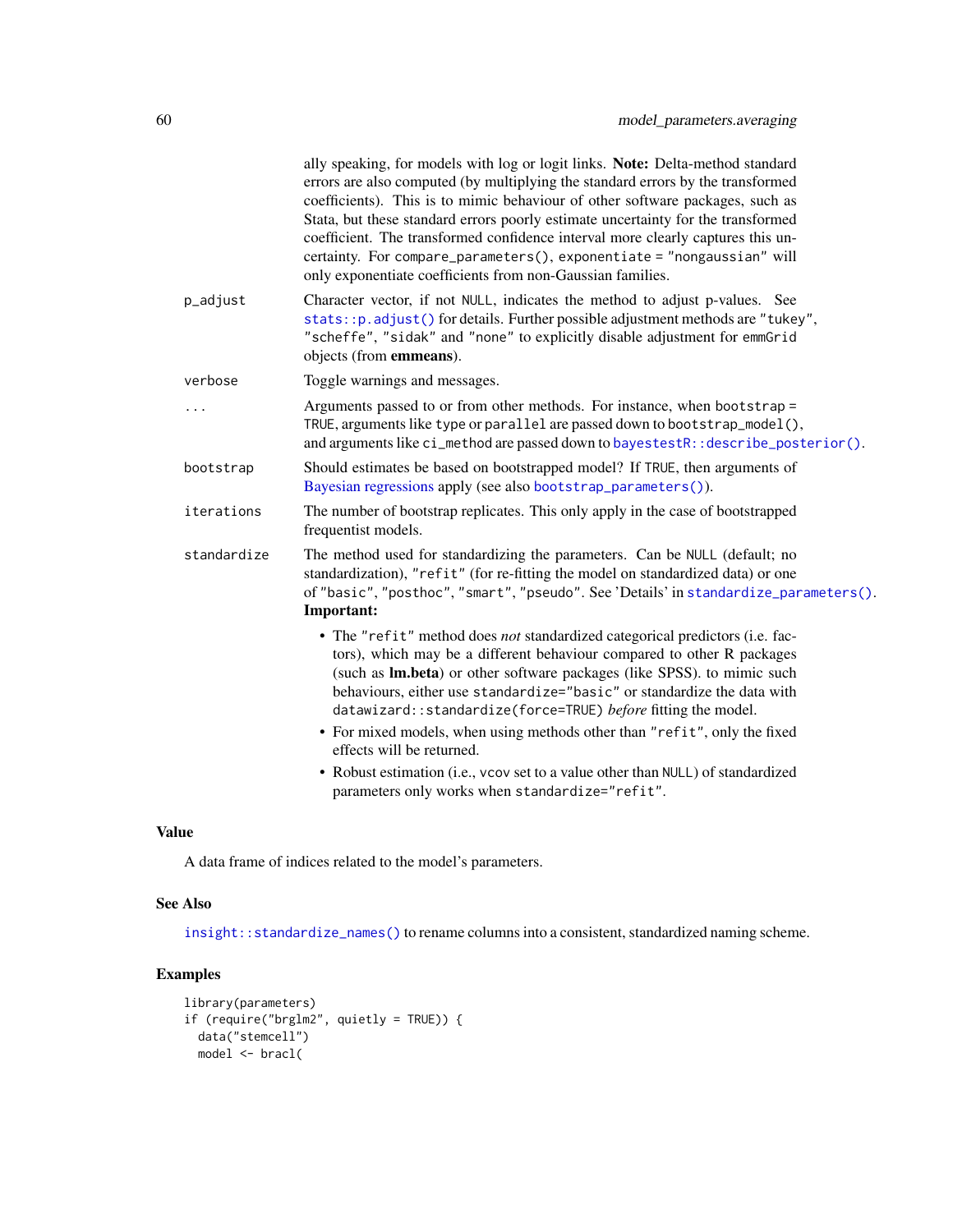```
research \sim as.numeric(religion) + gender,
   weights = frequency,
   data = stemcell,
   type = "ML")
 model_parameters(model)
}
```
model\_parameters.befa *Parameters from Bayesian Exploratory Factor Analysis*

# Description

Format Bayesian Exploratory Factor Analysis objects from the BayesFM package.

# Usage

```
## S3 method for class 'befa'
model_parameters(
 model,
 sort = FALSE,centrality = "median",
 dispersion = FALSE,
 ci = 0.95,ci_method = "eti",
  test = NULL,verbose = TRUE,
  ...
)
```

| model       | Bayesian EFA created by the BayesFM: : befa.                                                                                                                                                                                                                                                                                                                                                                        |
|-------------|---------------------------------------------------------------------------------------------------------------------------------------------------------------------------------------------------------------------------------------------------------------------------------------------------------------------------------------------------------------------------------------------------------------------|
| sort        | Sort the loadings.                                                                                                                                                                                                                                                                                                                                                                                                  |
| centrality  | The point-estimates (centrality indices) to compute. Character (vector) or list<br>with one or more of these options: "median", "mean", "MAP" or "all".                                                                                                                                                                                                                                                             |
| dispersion  | Logical, if TRUE, computes indices of dispersion related to the estimate(s) (SD<br>and MAD for mean and median, respectively).                                                                                                                                                                                                                                                                                      |
| сi          | Value or vector of probability of the CI (between 0 and 1) to be estimated. De-<br>fault to .95 (95%).                                                                                                                                                                                                                                                                                                              |
| $ci$ method | The type of index used for Credible Interval. Can be "ETI" (default, see $eti$ ),<br>"HDI" (see hdi()), "BCI" (see bci()), "SPI" (see spi()), or "SI" (see si()).                                                                                                                                                                                                                                                   |
| test        | The indices of effect existence to compute. Character (vector) or list with one or<br>more of these options: "p_direction" (or "pd"), "rope", "p_map", "equivalence_test"<br>(or "equitest"), "bayesfactor" (or "bf") or "all" to compute all tests. For<br>each "test", the corresponding <b>bayestestR</b> function is called (e.g. rope() or<br>$p\_direction()$ and its results included in the summary output. |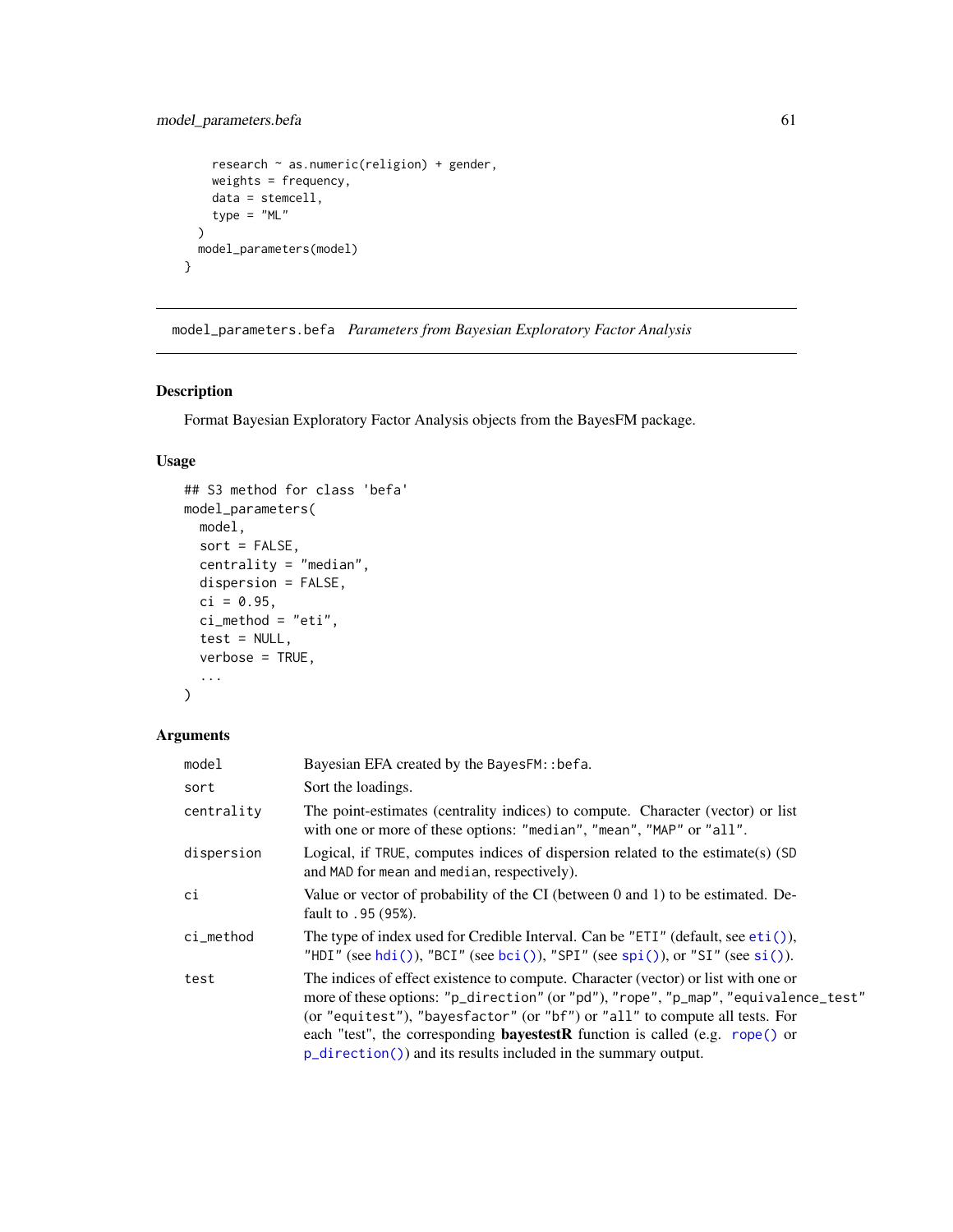| verbose  | Toggle warnings and messages.              |
|----------|--------------------------------------------|
| $\cdots$ | Arguments passed to or from other methods. |

### Value

A data frame of loadings.

# Examples

```
library(parameters)
```

```
if (require("BayesFM")) {
 efa <- BayesFM::befa(mtcars, iter = 1000)
 results <- model_parameters(efa, sort = TRUE)
 results
 efa_to_cfa(results)
}
```
<span id="page-61-0"></span>model\_parameters.BFBayesFactor

*Parameters from BayesFactor objects*

# Description

Parameters from BFBayesFactor objects from {BayesFactor} package.

### Usage

```
## S3 method for class 'BFBayesFactor'
model_parameters(
 model,
  centrality = "median",
  dispersion = FALSE,
  ci = 0.95,
  ci method = "eti",
  test = c("pd", "rope"),rope_range = "default",
  rope\_ci = 0.95,
 priors = TRUE,
  cohens_d = NULL,
  cramers_v = NULL,
  include_proportions = FALSE,
  verbose = TRUE,
  ...
\mathcal{L}
```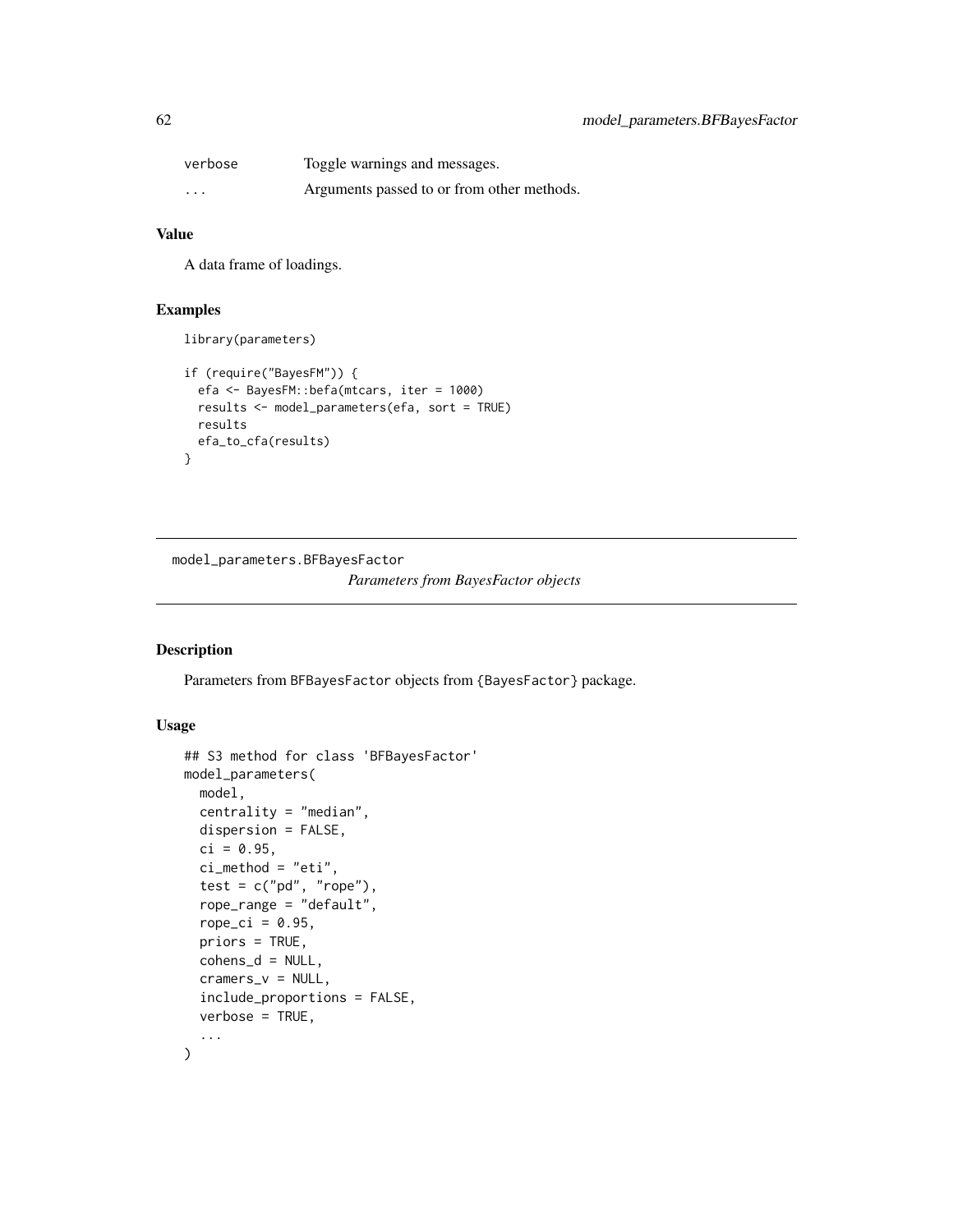| model               | Object of class BFBayesFactor.                                                                                                                                                                                                                                                                                                                                                                                    |  |
|---------------------|-------------------------------------------------------------------------------------------------------------------------------------------------------------------------------------------------------------------------------------------------------------------------------------------------------------------------------------------------------------------------------------------------------------------|--|
| centrality          | The point-estimates (centrality indices) to compute. Character (vector) or list<br>with one or more of these options: "median", "mean", "MAP" or "all".                                                                                                                                                                                                                                                           |  |
| dispersion          | Logical, if TRUE, computes indices of dispersion related to the estimate(s) (SD<br>and MAD for mean and median, respectively).                                                                                                                                                                                                                                                                                    |  |
| сi                  | Value or vector of probability of the CI (between 0 and 1) to be estimated. De-<br>fault to .95 (95%).                                                                                                                                                                                                                                                                                                            |  |
| ci_method           | The type of index used for Credible Interval. Can be "ETI" (default, see eti()),<br>"HDI" (see hdi()), "BCI" (see bci()), "SPI" (see spi()), or "SI" (see si()).                                                                                                                                                                                                                                                  |  |
| test                | The indices of effect existence to compute. Character (vector) or list with one or<br>more of these options: "p_direction" (or "pd"), "rope", "p_map", "equivalence_test"<br>(or "equitest"), "bayesfactor" (or "bf") or "all" to compute all tests. For<br>each "test", the corresponding <b>bayestestR</b> function is called (e.g. rope() or<br>p_direction()) and its results included in the summary output. |  |
| rope_range          | ROPE's lower and higher bounds. Should be a list of two values (e.g., $c(-0.1,$<br>0.1) or "default". If "default", the bounds are set to $x \leftarrow 0.1*SD(resparse)$ .                                                                                                                                                                                                                                       |  |
| rope_ci             | The Credible Interval (CI) probability, corresponding to the proportion of HDI,<br>to use for the percentage in ROPE.                                                                                                                                                                                                                                                                                             |  |
| priors              | Add the prior used for each parameter.                                                                                                                                                                                                                                                                                                                                                                            |  |
| cohens_d            | If TRUE, compute Cohens' $d$ as index of effect size. Only applies to objects from<br>ttestBF(). See effectsize::cohens_d() for details.                                                                                                                                                                                                                                                                          |  |
| cramers_v           | Compute Cramer's V or phi as index of effect size. Can be "raw" or "adjusted"<br>(effect size will be bias-corrected). Only applies to objects from chisq. test().                                                                                                                                                                                                                                                |  |
| include_proportions |                                                                                                                                                                                                                                                                                                                                                                                                                   |  |
|                     | Logical that decides whether to include posterior cell proportions/counts for<br>Bayesian contingency table analysis (from BayesFactor:: contingencyTableBF()).<br>Defaults to FALSE, as this information is often redundant.                                                                                                                                                                                     |  |
| verbose             | Toggle warnings and messages.                                                                                                                                                                                                                                                                                                                                                                                     |  |
| $\cdots$            | Additional arguments to be passed to or from methods.                                                                                                                                                                                                                                                                                                                                                             |  |
|                     |                                                                                                                                                                                                                                                                                                                                                                                                                   |  |

# Details

The meaning of the extracted parameters:

- For [BayesFactor::ttestBF\(\)](#page-0-0): Difference is the raw difference between the means.
- For [BayesFactor::correlationBF\(\)](#page-0-0): rho is the linear correlation estimate (equivalent to Pearson's *r*).
- For [BayesFactor::lmBF\(\)](#page-0-0) / [BayesFactor::generalTestBF\(\)](#page-0-0) / [BayesFactor::regressionBF\(\)](#page-0-0) / [BayesFactor::anovaBF\(\)](#page-0-0): in addition to parameters of the fixed and random effects, there are: mu is the (mean-centered) intercept; sig2 is the model's sigma; g /  $g$ <sub>-</sub> $\star$  are the *g* parameters; See the *Bayes Factors for ANOVAs* paper [\(doi:10.1016/j.jmp.2012.08.001\)](https://doi.org/10.1016/j.jmp.2012.08.001).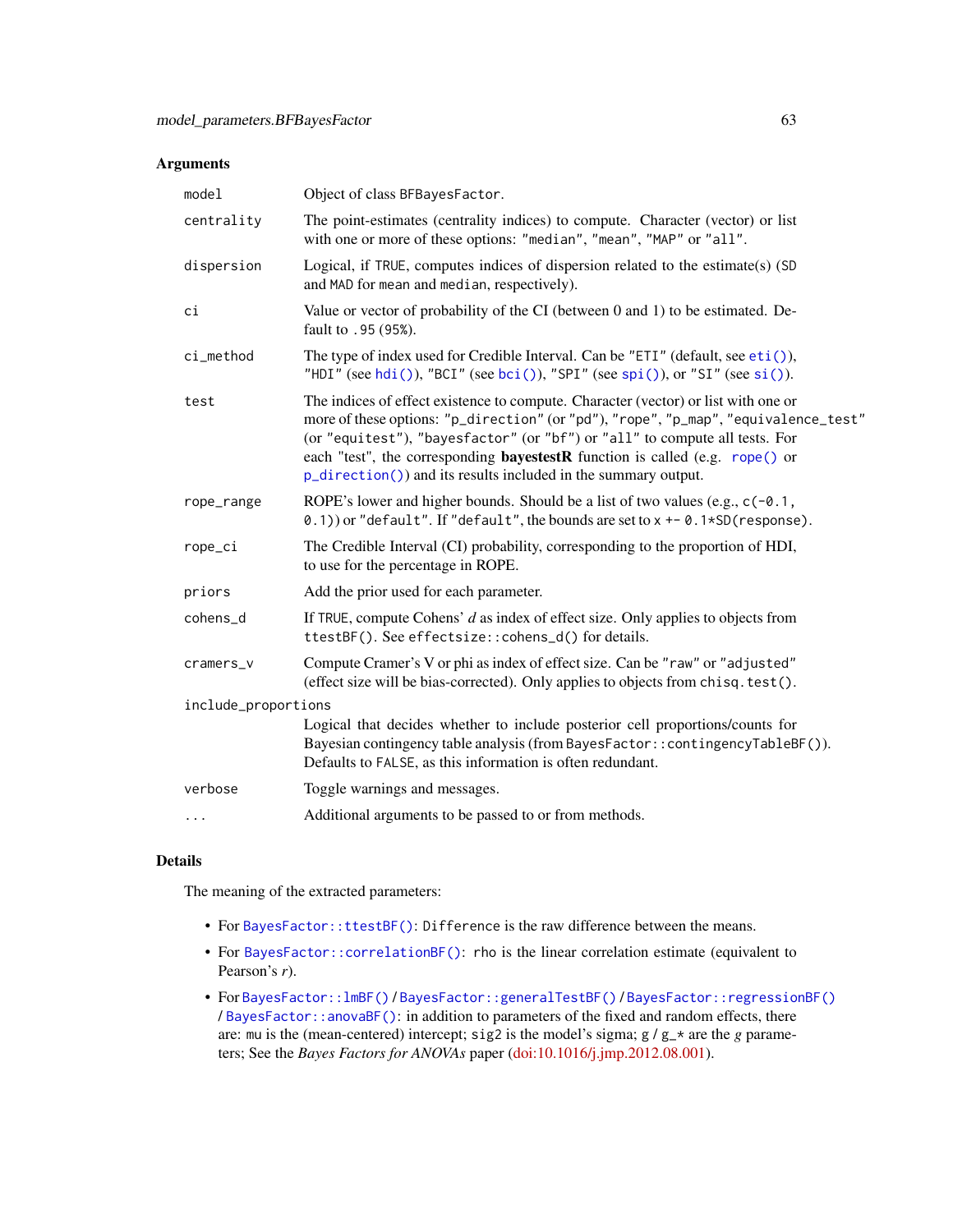### Value

A data frame of indices related to the model's parameters.

### Examples

```
if (require("BayesFactor")) {
 # Bayesian t-test
 model \leq ttestBF(x = \text{norm}(100, 1, 1))
 model_parameters(model)
 model_parameters(model, cohens_d = TRUE, ci = .9)
 # Bayesian contingency table analysis
 data(raceDolls)
 bf <- contingencyTableBF(raceDolls, sampleType = "indepMulti", fixedMargin = "cols")
 model_parameters(bf,
   centrality = "mean",
   dispersion = TRUE,
   verbose = FALSE,
   cramers_v = TRUE
 )
}
```
<span id="page-63-0"></span>model\_parameters.cgam *Parameters from Generalized Additive (Mixed) Models*

# Description

Extract and compute indices and measures to describe parameters of generalized additive models (GAM(M)s).

#### Usage

```
## S3 method for class 'cgam'
model_parameters(
 model,
 ci = 0.95,ci_method = "residual",
 bootstrap = FALSE,
  iterations = 1000,
  standardize = NULL,
  exponentiate = FALSE,p_adjust = NULL,
  keep = NULL,drop = NULL,
  parameters = keep,
  verbose = TRUE,
```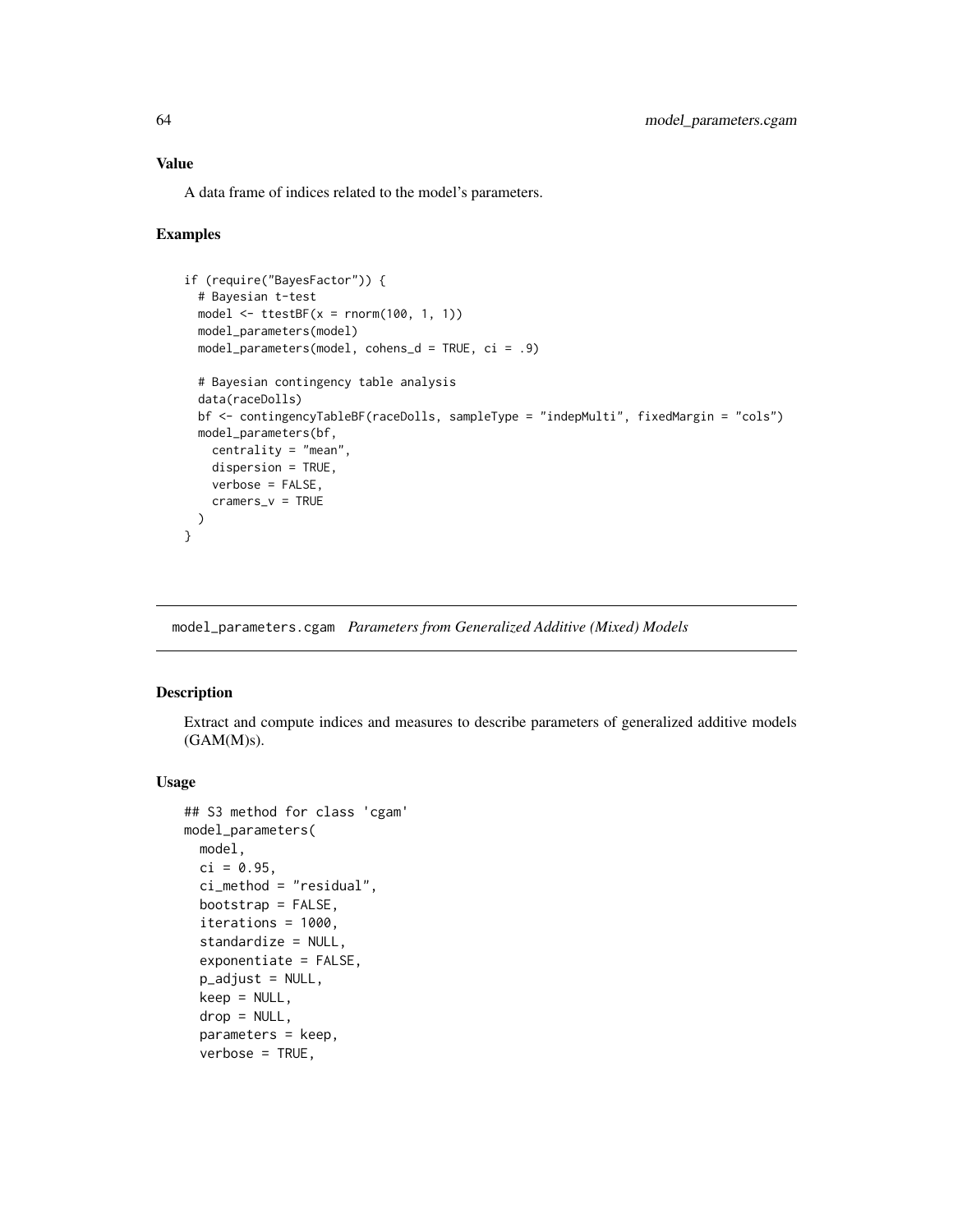```
...
\mathcal{L}## S3 method for class 'gam'
model_parameters(
 model,
 ci = 0.95,ci_method = "residual",
 bootstrap = FALSE,
  iterations = 1000,
  standardize = NULL,
  exponentiate = FALSE,
 p_adjust = NULL,
 keep = NULL,
  drop = NULL,
  parameters = keep,
  verbose = TRUE,
  ...
\mathcal{L}## S3 method for class 'rqss'
model_parameters(
 model,
 ci = 0.95,ci_method = "residual",
 bootstrap = FALSE,
  iterations = 1000,
  standardize = NULL,
  exponentiate = FALSE,
  p_adjust = NULL,
 keep = NULL,
 drop = NULL,
 parameters = keep,
  verbose = TRUE,
  ...
\mathcal{L}
```

| model     | A gam/gamm model.                                                                                                                                                                                                                                                                                                                                                                                                                                                                                                                                                         |
|-----------|---------------------------------------------------------------------------------------------------------------------------------------------------------------------------------------------------------------------------------------------------------------------------------------------------------------------------------------------------------------------------------------------------------------------------------------------------------------------------------------------------------------------------------------------------------------------------|
| ci        | Confidence Interval (CI) level. Default to 0.95 (95%).                                                                                                                                                                                                                                                                                                                                                                                                                                                                                                                    |
| ci_method | Method for computing degrees of freedom for confidence intervals (CI) and<br>the related p-values. Allowed are following options (which vary depending on<br>the model class): "residual", "normal", "likelihood", "satterthwaite",<br>"kenward", "wald", "profile", "boot", "uniroot", "ml1", "betwithin",<br>"hdi", "quantile", "ci", "eti", "si", "bci", or "bcai". See section <i>Confi</i> -<br><i>dence intervals and approximation of degrees of freedom</i> in model_parameters()<br>for further details. When ci_method=NULL, in most cases "wald" is used then. |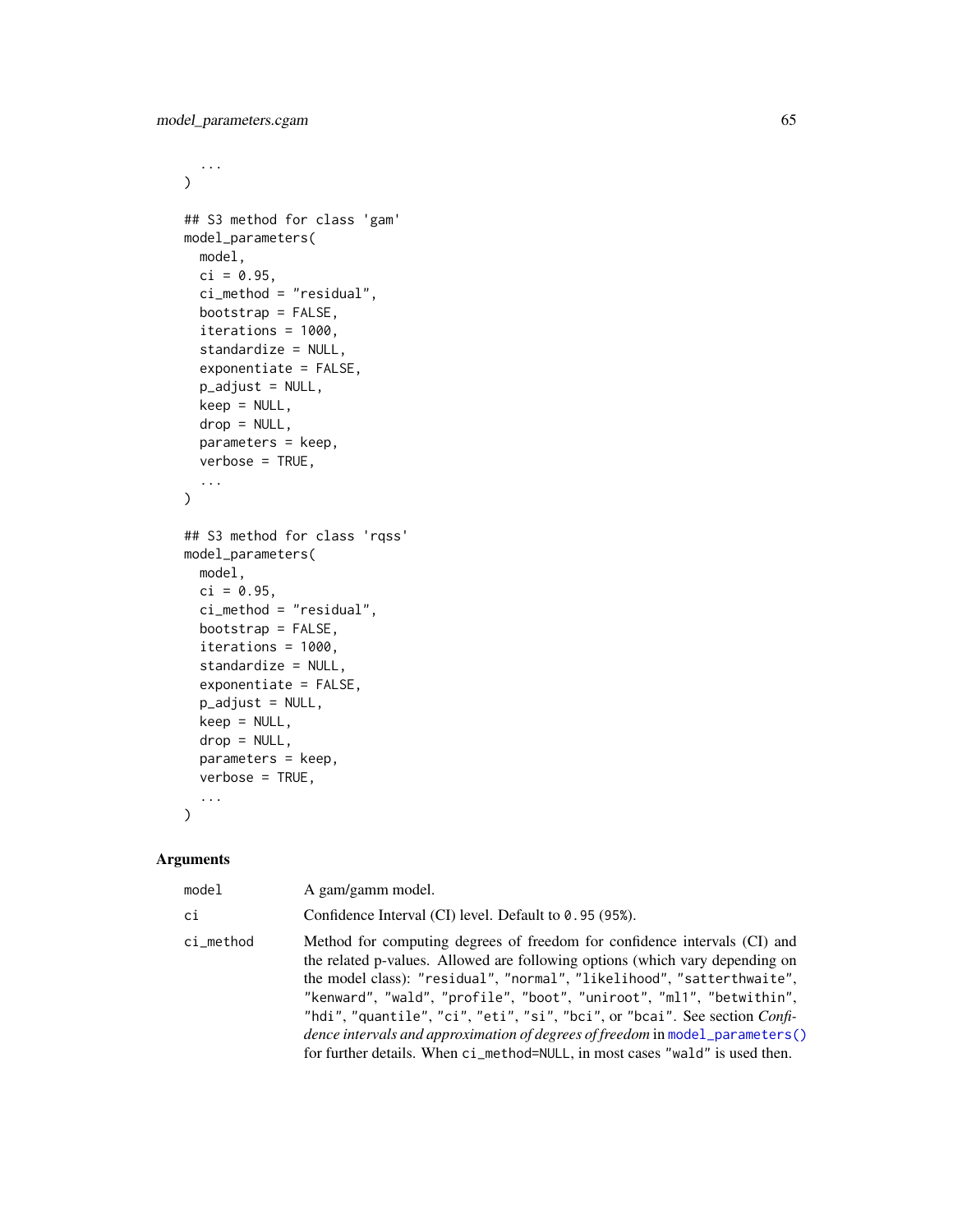| bootstrap    | Should estimates be based on bootstrapped model? If TRUE, then arguments of<br>Bayesian regressions apply (see also bootstrap_parameters()).                                                                                                                                                                                                                                                                                                                                                                                                                                                                                                                                                                                                                                                                                                                                                                                                                                                                                                                                                                                                                                                                                                                                                                                    |
|--------------|---------------------------------------------------------------------------------------------------------------------------------------------------------------------------------------------------------------------------------------------------------------------------------------------------------------------------------------------------------------------------------------------------------------------------------------------------------------------------------------------------------------------------------------------------------------------------------------------------------------------------------------------------------------------------------------------------------------------------------------------------------------------------------------------------------------------------------------------------------------------------------------------------------------------------------------------------------------------------------------------------------------------------------------------------------------------------------------------------------------------------------------------------------------------------------------------------------------------------------------------------------------------------------------------------------------------------------|
| iterations   | The number of bootstrap replicates. This only apply in the case of bootstrapped<br>frequentist models.                                                                                                                                                                                                                                                                                                                                                                                                                                                                                                                                                                                                                                                                                                                                                                                                                                                                                                                                                                                                                                                                                                                                                                                                                          |
| standardize  | The method used for standardizing the parameters. Can be NULL (default; no<br>standardization), "refit" (for re-fitting the model on standardized data) or one<br>of "basic", "posthoc", "smart", "pseudo". See 'Details' in standardize_parameters().<br>Important:                                                                                                                                                                                                                                                                                                                                                                                                                                                                                                                                                                                                                                                                                                                                                                                                                                                                                                                                                                                                                                                            |
|              | • The "refit" method does not standardized categorical predictors (i.e. fac-<br>tors), which may be a different behaviour compared to other R packages<br>(such as <b>lm.beta</b> ) or other software packages (like SPSS). to mimic such<br>behaviours, either use standardize="basic" or standardize the data with<br>datawizard:: standardize(force=TRUE) before fitting the model.                                                                                                                                                                                                                                                                                                                                                                                                                                                                                                                                                                                                                                                                                                                                                                                                                                                                                                                                          |
|              | • For mixed models, when using methods other than "refit", only the fixed<br>effects will be returned.                                                                                                                                                                                                                                                                                                                                                                                                                                                                                                                                                                                                                                                                                                                                                                                                                                                                                                                                                                                                                                                                                                                                                                                                                          |
|              | • Robust estimation (i.e., vcov set to a value other than NULL) of standardized<br>parameters only works when standardize="refit".                                                                                                                                                                                                                                                                                                                                                                                                                                                                                                                                                                                                                                                                                                                                                                                                                                                                                                                                                                                                                                                                                                                                                                                              |
| exponentiate | Logical, indicating whether or not to exponentiate the the coefficients (and re-<br>lated confidence intervals). This is typical for logistic regression, or more gener-<br>ally speaking, for models with log or logit links. Note: Delta-method standard<br>errors are also computed (by multiplying the standard errors by the transformed<br>coefficients). This is to mimic behaviour of other software packages, such as<br>Stata, but these standard errors poorly estimate uncertainty for the transformed<br>coefficient. The transformed confidence interval more clearly captures this un-<br>certainty. For compare_parameters(), exponentiate = "nongaussian" will<br>only exponentiate coefficients from non-Gaussian families.                                                                                                                                                                                                                                                                                                                                                                                                                                                                                                                                                                                   |
| p_adjust     | Character vector, if not NULL, indicates the method to adjust p-values. See<br>stats:: p. adjust() for details. Further possible adjustment methods are "tukey",<br>"scheffe", "sidak" and "none" to explicitly disable adjustment for emmGrid<br>objects (from emmeans).                                                                                                                                                                                                                                                                                                                                                                                                                                                                                                                                                                                                                                                                                                                                                                                                                                                                                                                                                                                                                                                       |
| keep         | Character containing a regular expression pattern that describes the parameters<br>that should be included (for keep) or excluded (for drop) in the returned data<br>frame. keep may also be a named list of regular expressions. All non-matching<br>parameters will be removed from the output. If keep is a character vector, ev-<br>ery parameter name in the "Parameter" column that matches the regular ex-<br>pression in keep will be selected from the returned data frame (and vice versa,<br>all parameter names matching drop will be excluded). Furthermore, if keep<br>has more than one element, these will be merged with an OR operator into a<br>regular expression pattern like this: "(one two three)". If keep is a named<br>list of regular expression patterns, the names of the list-element should equal<br>the column name where selection should be applied. This is useful for model<br>objects where model_parameters() returns multiple columns with parameter<br>components, like in model_parameters.lavaan(). Note that the regular ex-<br>pression pattern should match the parameter names as they are stored in the re-<br>turned data frame, which can be different from how they are printed. Inspect the<br>\$Parameter column of the parameters table to get the exact parameter names. |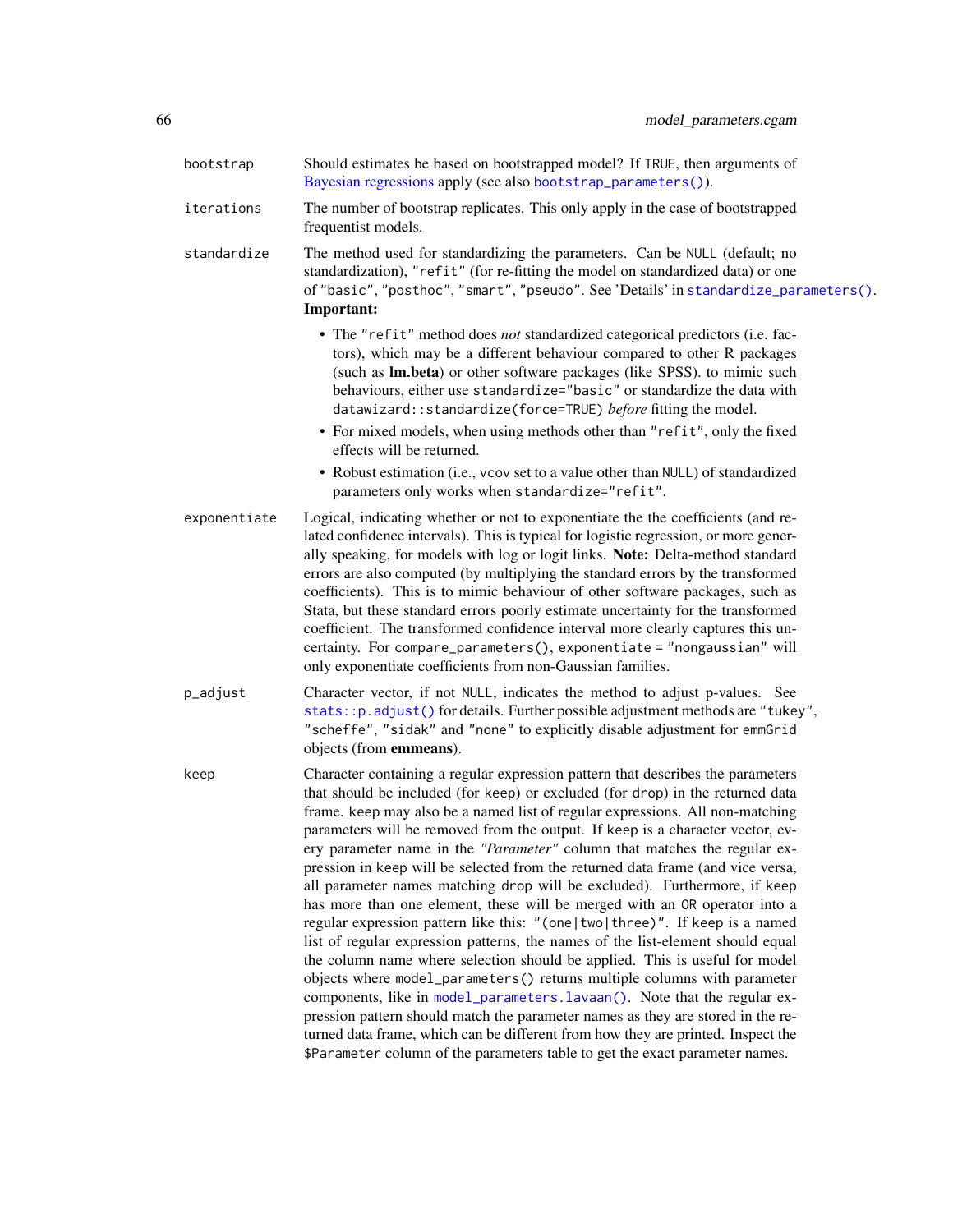# model\_parameters.cpglmm 67

| drop                | See keep.                                                                                                                                                                                                                                     |
|---------------------|-----------------------------------------------------------------------------------------------------------------------------------------------------------------------------------------------------------------------------------------------|
| parameters          | Deprecated, alias for keep.                                                                                                                                                                                                                   |
| verbose             | Toggle warnings and messages.                                                                                                                                                                                                                 |
| $\cdot \cdot \cdot$ | Arguments passed to or from other methods. For instance, when bootstrap =<br>TRUE, arguments like type or parallel are passed down to bootstrap_model(),<br>and arguments like ci_method are passed down to bayestestR::describe_posterior(). |

#### Details

The reporting of degrees of freedom *for the spline terms*slightly differs from the output of summary(model), for example in the case of mgcv::gam(). The *estimated degrees of freedom*, column edf in the summary-output, is named df in the returned data frame, while the column df\_error in the returned data frame refers to the residual degrees of freedom that are returned by df.residual(). Hence, the values in the the column df\_error differ from the column Ref.df from the summary, which is intentional, as these reference degrees of freedom "is not very interpretable" [\(web\)](https://stat.ethz.ch/pipermail/r-help/2019-March/462135.html).

#### Value

A data frame of indices related to the model's parameters.

### See Also

[insight::standardize\\_names\(\)](#page-0-0) to rename columns into a consistent, standardized naming scheme.

### Examples

```
library(parameters)
if (require("mgcv")) {
  dat \leq gamSim(1, n = 400, dist = "normal", scale = 2)
  model <- gam(y \sim s(x0) + s(x1) + s(x2) + s(x3), data = dat)
  model_parameters(model)
}
```
model\_parameters.cpglmm *Parameters from Mixed Models*

### <span id="page-66-0"></span>Description

Parameters from (linear) mixed models.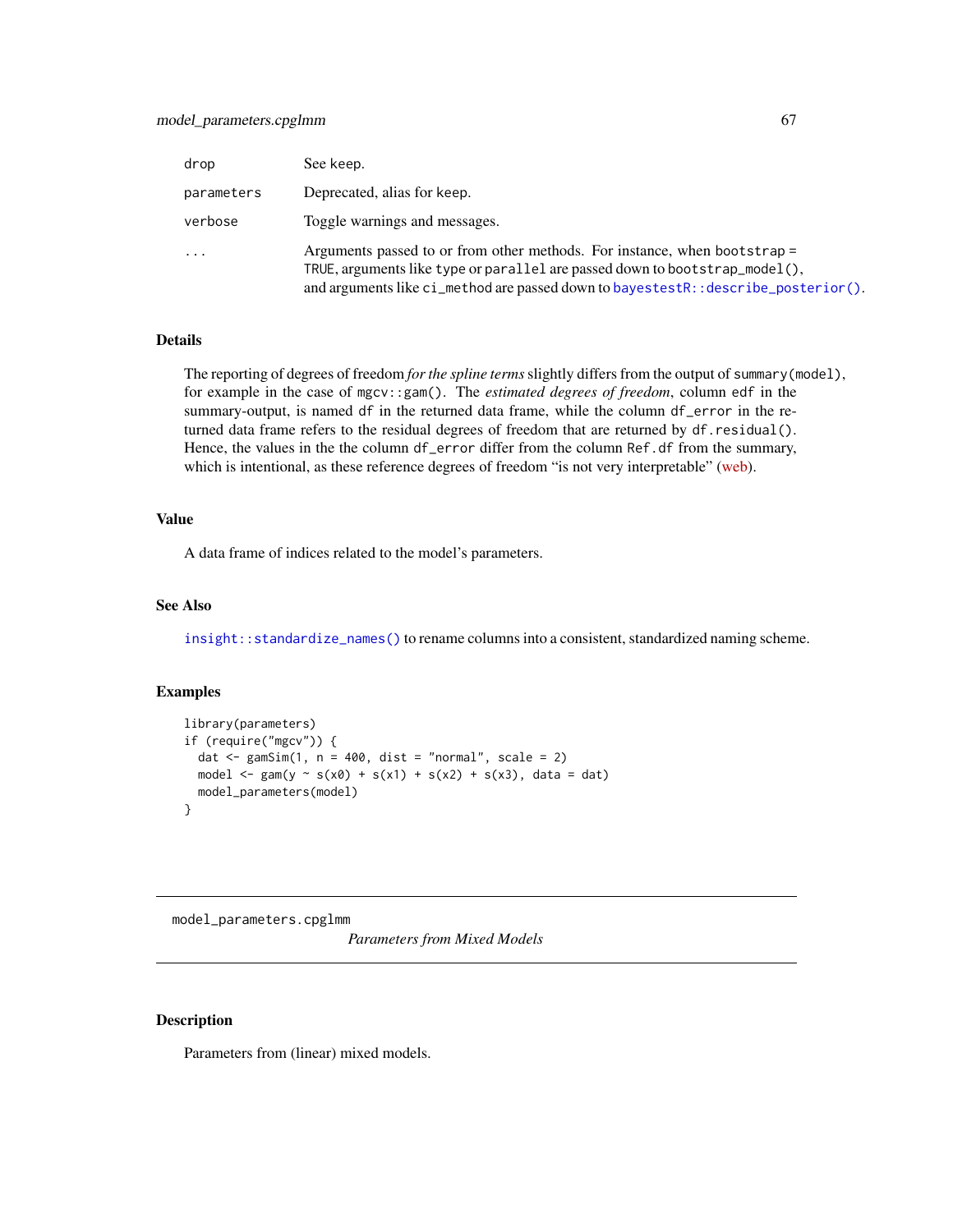### Usage

```
## S3 method for class 'cpglmm'
model_parameters(
 model,
 ci = 0.95,bootstrap = FALSE,
  iterations = 1000,
  standardize = NULL,
  effects = "all",group_level = FALSE,
  exponentiate = FALSE,ci_method = NULL,
  p_adjust = NULL,
  verbose = TRUE,
  df_method = ci_method,
  include_sigma = FALSE,
  ...
\mathcal{L}## S3 method for class 'glmmTMB'
model_parameters(
 model,
 ci = 0.95,bootstrap = FALSE,
  iterations = 1000,
  effects = "all".component = "all",group_level = FALSE,
  standardize = NULL,
  exponentiate = FALSE,
  ci_method = "wald",
  p_adjust = NULL,
  wb_{\text{component}} = TRUE,summary = getOption("parameters_mixed_summary", FALSE),
  keep = NULL,
  drop = NULL,
  parameters = keep,
  verbose = TRUE,
  df_method = ci_method,include_sigma = FALSE,
  ...
\mathcal{L}## S3 method for class 'merMod'
model_parameters(
 model,
  ci = 0.95,
 bootstrap = FALSE,
```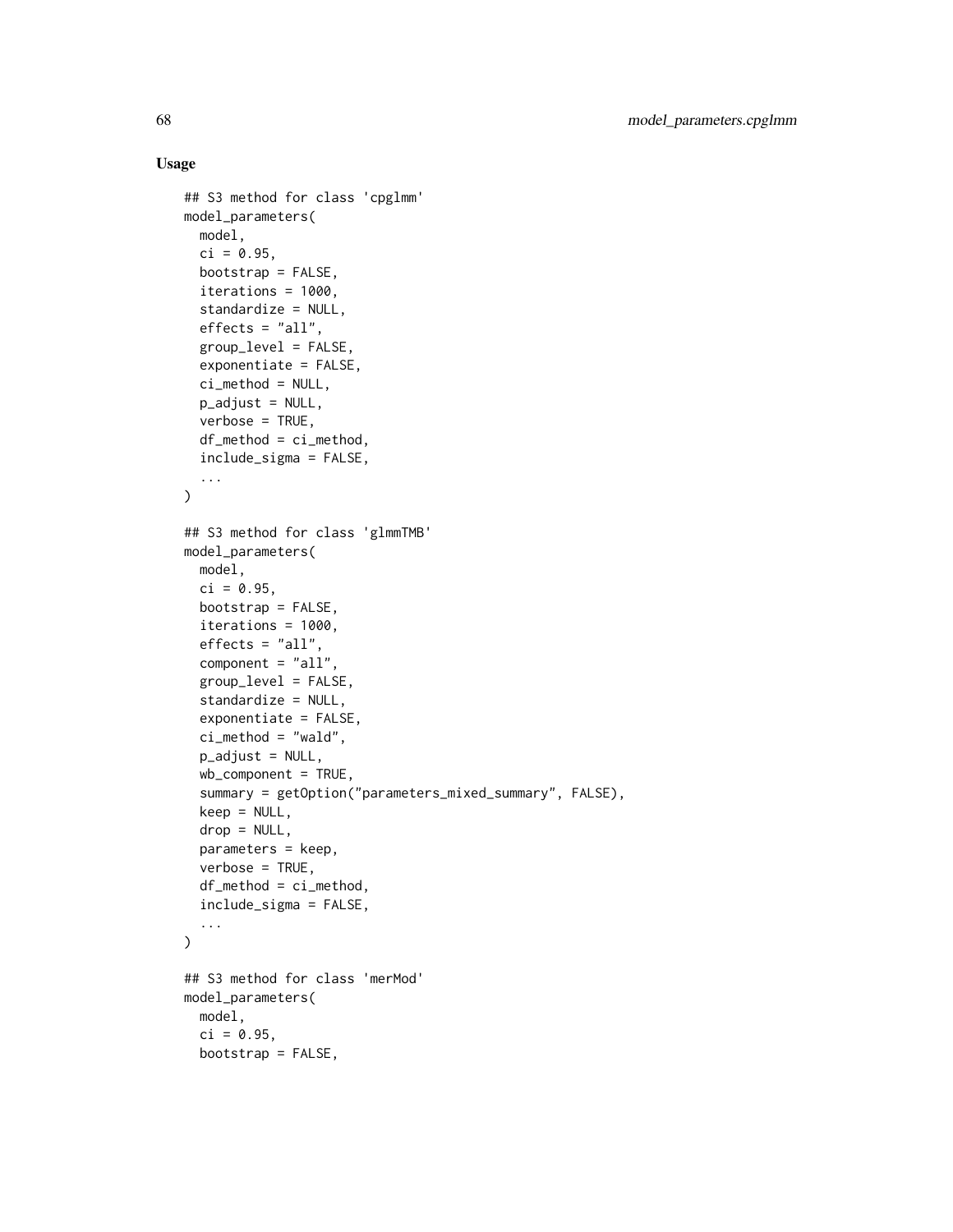```
ci_method = NULL,
  iterations = 1000,
  standardize = NULL,
  effects = "all",group_level = FALSE,
  exponentiate = FALSE,
  p_adjust = NULL,
  wb_{\text{component}} = TRUE,summary = getOption("parameters_mixed_summary", FALSE),
  keep = NULL,drop = NULL,
  parameters = keep,
  verbose = TRUE,
  df_method = ci_method,include_sigma = FALSE,
  vcov = NULL,vcov_args = NULL,
  ...
\lambda## S3 method for class 'mixor'
model_parameters(
 model,
 ci = 0.95,
 effects = "all",bootstrap = FALSE,
  iterations = 1000,
  standardize = NULL,
  exponentiate = FALSE,
  verbose = TRUE,
  include_sigma = FALSE,
  ...
\lambda## S3 method for class 'clmm'
model_parameters(
 model,
  ci = 0.95,bootstrap = FALSE,
  iterations = 1000,
  standardize = NULL,
  effects = "all",group_level = FALSE,
  exponentiate = FALSE,
  ci_method = NULL,
  p_adjust = NULL,
  verbose = TRUE,
  df_method = ci_method,
```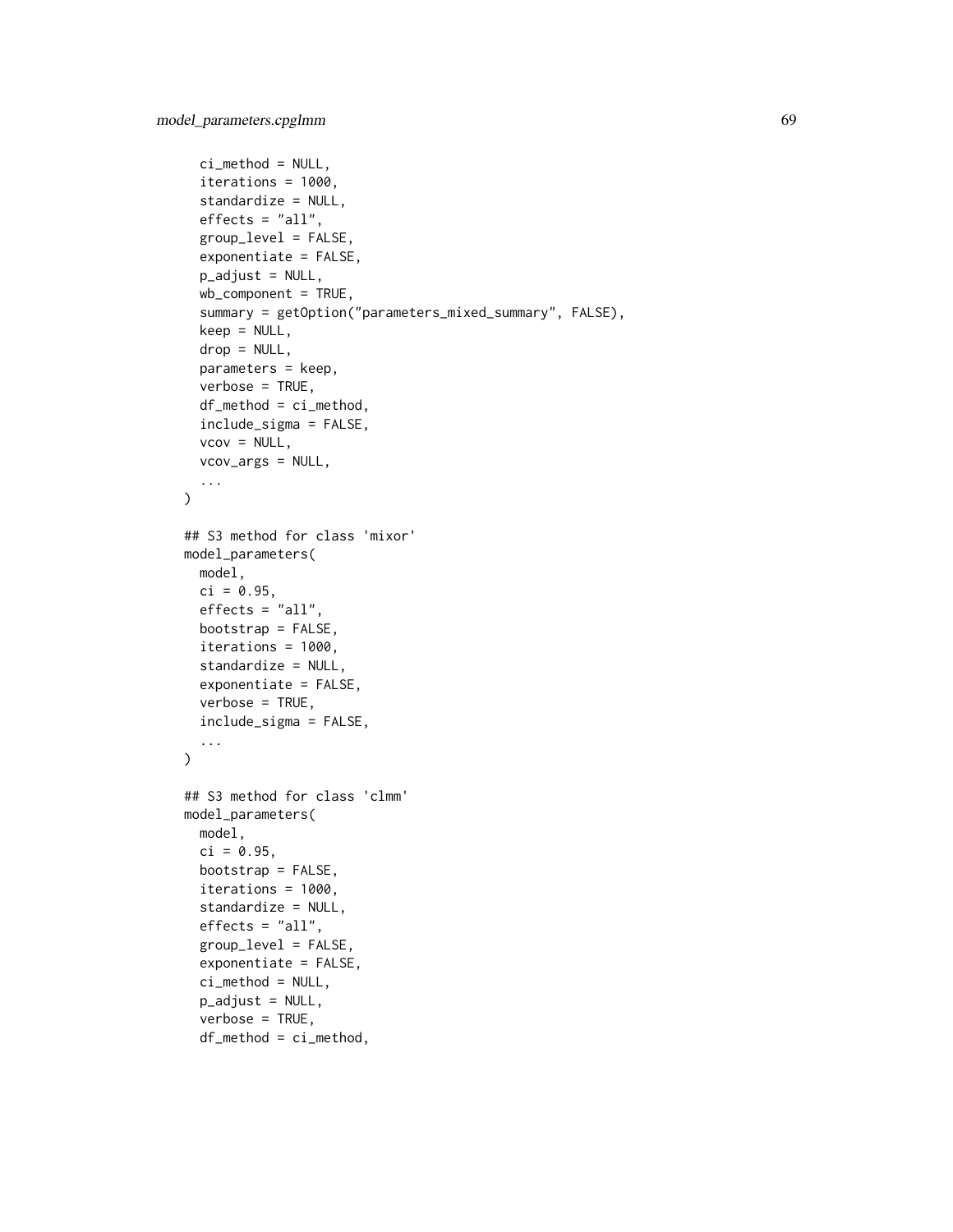```
include_sigma = FALSE,
   ...
\overline{)}
```

| model        | A mixed model.                                                                                                                                                                                                                                                                                                                                                                                                                                                                                                                                                                                                                                                                                                                                |
|--------------|-----------------------------------------------------------------------------------------------------------------------------------------------------------------------------------------------------------------------------------------------------------------------------------------------------------------------------------------------------------------------------------------------------------------------------------------------------------------------------------------------------------------------------------------------------------------------------------------------------------------------------------------------------------------------------------------------------------------------------------------------|
| сi           | Confidence Interval (CI) level. Default to 0.95 (95%).                                                                                                                                                                                                                                                                                                                                                                                                                                                                                                                                                                                                                                                                                        |
| bootstrap    | Should estimates be based on bootstrapped model? If TRUE, then arguments of<br>Bayesian regressions apply (see also bootstrap_parameters()).                                                                                                                                                                                                                                                                                                                                                                                                                                                                                                                                                                                                  |
| iterations   | The number of draws to simulate/bootstrap.                                                                                                                                                                                                                                                                                                                                                                                                                                                                                                                                                                                                                                                                                                    |
| standardize  | The method used for standardizing the parameters. Can be NULL (default; no<br>standardization), "refit" (for re-fitting the model on standardized data) or one<br>of "basic", "posthoc", "smart", "pseudo". See 'Details' in standardize_parameters().<br>Important:                                                                                                                                                                                                                                                                                                                                                                                                                                                                          |
|              | • The "refit" method does not standardized categorical predictors (i.e. fac-<br>tors), which may be a different behaviour compared to other R packages<br>(such as Im.beta) or other software packages (like SPSS). to mimic such<br>behaviours, either use standardize="basic" or standardize the data with<br>datawizard::standardize(force=TRUE) before fitting the model.<br>• For mixed models, when using methods other than "refit", only the fixed                                                                                                                                                                                                                                                                                    |
|              | effects will be returned.                                                                                                                                                                                                                                                                                                                                                                                                                                                                                                                                                                                                                                                                                                                     |
|              | • Robust estimation (i.e., vcov set to a value other than NULL) of standardized<br>parameters only works when standardize="refit".                                                                                                                                                                                                                                                                                                                                                                                                                                                                                                                                                                                                            |
| effects      | Should parameters for fixed effects ("fixed"), random effects ("random"), or<br>both ("all") be returned? Only applies to mixed models. May be abbreviated.<br>If the calculation of random effects parameters takes too long, you may use<br>$effects = "fixed".$                                                                                                                                                                                                                                                                                                                                                                                                                                                                            |
| group_level  | Logical, for multilevel models (i.e. models with random effects) and when<br>effects = "all" or effects = "random", include the parameters for each group<br>level from random effects. If group_level = FALSE (the default), only informa-<br>tion on SD and COR are shown.                                                                                                                                                                                                                                                                                                                                                                                                                                                                  |
| exponentiate | Logical, indicating whether or not to exponentiate the the coefficients (and re-<br>lated confidence intervals). This is typical for logistic regression, or more gener-<br>ally speaking, for models with log or logit links. Note: Delta-method standard<br>errors are also computed (by multiplying the standard errors by the transformed<br>coefficients). This is to mimic behaviour of other software packages, such as<br>Stata, but these standard errors poorly estimate uncertainty for the transformed<br>coefficient. The transformed confidence interval more clearly captures this un-<br>certainty. For compare_parameters(), exponentiate = "nongaussian" will<br>only exponentiate coefficients from non-Gaussian families. |
| ci_method    | Method for computing degrees of freedom for confidence intervals (CI) and<br>the related p-values. Allowed are following options (which vary depending on<br>the model class): "residual", "normal", "likelihood", "satterthwaite",<br>"kenward", "wald", "profile", "boot", "uniroot", "ml1", "betwithin",                                                                                                                                                                                                                                                                                                                                                                                                                                   |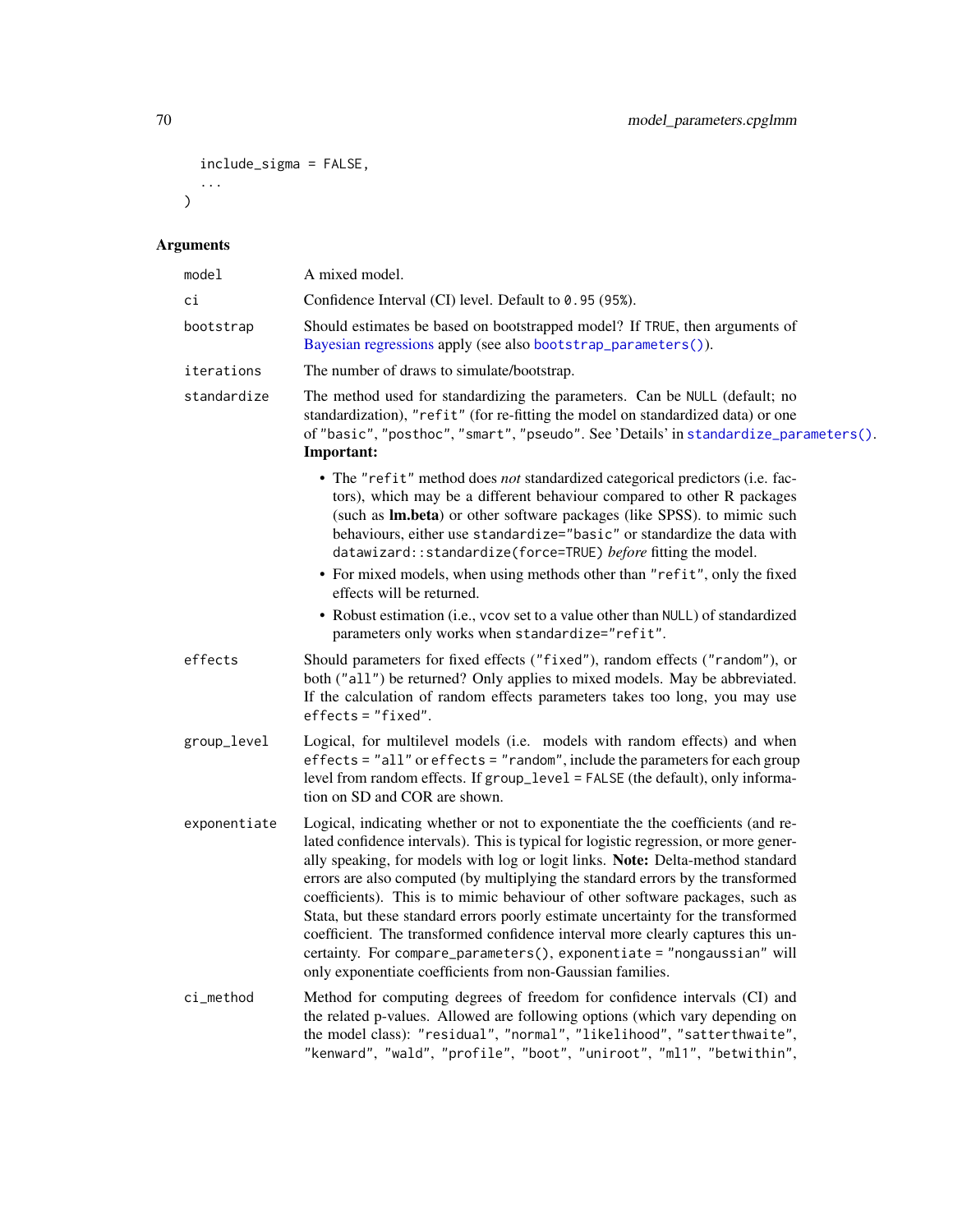|               | "hdi", "quantile", "ci", "eti", "si", "bci", or "bcai". See section Confi-<br>dence intervals and approximation of degrees of freedom in model_parameters()<br>for further details. When ci_method=NULL, in most cases "wald" is used then.                                                                                                                                                                                                                                                                                                                                                                                                                                                                                                                                                                                                                                                                                                                                                                                                                                                                                                                                                                                                                                                                                     |
|---------------|---------------------------------------------------------------------------------------------------------------------------------------------------------------------------------------------------------------------------------------------------------------------------------------------------------------------------------------------------------------------------------------------------------------------------------------------------------------------------------------------------------------------------------------------------------------------------------------------------------------------------------------------------------------------------------------------------------------------------------------------------------------------------------------------------------------------------------------------------------------------------------------------------------------------------------------------------------------------------------------------------------------------------------------------------------------------------------------------------------------------------------------------------------------------------------------------------------------------------------------------------------------------------------------------------------------------------------|
| p_adjust      | Character vector, if not NULL, indicates the method to adjust p-values. See<br>stats:: p. adjust() for details. Further possible adjustment methods are "tukey",<br>"scheffe", "sidak" and "none" to explicitly disable adjustment for emmGrid<br>objects (from <b>emmeans</b> ).                                                                                                                                                                                                                                                                                                                                                                                                                                                                                                                                                                                                                                                                                                                                                                                                                                                                                                                                                                                                                                               |
| verbose       | Toggle warnings and messages.                                                                                                                                                                                                                                                                                                                                                                                                                                                                                                                                                                                                                                                                                                                                                                                                                                                                                                                                                                                                                                                                                                                                                                                                                                                                                                   |
| df_method     | Deprecated. Please use ci_method.                                                                                                                                                                                                                                                                                                                                                                                                                                                                                                                                                                                                                                                                                                                                                                                                                                                                                                                                                                                                                                                                                                                                                                                                                                                                                               |
| include_sigma | Logical, if TRUE, includes the residual standard deviation. For mixed models,<br>this is defined as the sum of the distribution-specific variance and the variance<br>for the additive overdispersion term (see insight::get_variance() for de-<br>tails). Defaults to FALSE for mixed models due to the longer computation time.                                                                                                                                                                                                                                                                                                                                                                                                                                                                                                                                                                                                                                                                                                                                                                                                                                                                                                                                                                                               |
|               | Arguments passed to or from other methods.                                                                                                                                                                                                                                                                                                                                                                                                                                                                                                                                                                                                                                                                                                                                                                                                                                                                                                                                                                                                                                                                                                                                                                                                                                                                                      |
| component     | Should all parameters, parameters for the conditional model, for the zero-inflated<br>part of the model, or the dispersion model be returned? Applies to models<br>with zero-inflated and/or dispersion component. component may be one of<br>"conditional", "zi", "zero-inflated", "dispersion" or "all" (default).<br>May be abbreviated.                                                                                                                                                                                                                                                                                                                                                                                                                                                                                                                                                                                                                                                                                                                                                                                                                                                                                                                                                                                     |
| wb_component  | Logical, if TRUE and models contains within- and between-effects (see datawizard: : demean()),<br>the Component column will indicate which variables belong to the within-effects,<br>between-effects, and cross-level interactions. By default, the Component column<br>indicates, which parameters belong to the conditional or zero-inflated compo-<br>nent of the model.                                                                                                                                                                                                                                                                                                                                                                                                                                                                                                                                                                                                                                                                                                                                                                                                                                                                                                                                                    |
| summary       | Logical, if TRUE, prints summary information about the model (model formula,<br>number of observations, residual standard deviation and more).                                                                                                                                                                                                                                                                                                                                                                                                                                                                                                                                                                                                                                                                                                                                                                                                                                                                                                                                                                                                                                                                                                                                                                                  |
| keep          | Character containing a regular expression pattern that describes the parameters<br>that should be included (for keep) or excluded (for drop) in the returned data<br>frame. keep may also be a named list of regular expressions. All non-matching<br>parameters will be removed from the output. If keep is a character vector, ev-<br>ery parameter name in the "Parameter" column that matches the regular ex-<br>pression in keep will be selected from the returned data frame (and vice versa,<br>all parameter names matching drop will be excluded). Furthermore, if keep<br>has more than one element, these will be merged with an OR operator into a<br>regular expression pattern like this: "(one two three)". If keep is a named<br>list of regular expression patterns, the names of the list-element should equal<br>the column name where selection should be applied. This is useful for model<br>objects where model_parameters() returns multiple columns with parameter<br>components, like in model_parameters.lavaan(). Note that the regular ex-<br>pression pattern should match the parameter names as they are stored in the re-<br>turned data frame, which can be different from how they are printed. Inspect the<br>\$Parameter column of the parameters table to get the exact parameter names. |
| drop          | See keep.                                                                                                                                                                                                                                                                                                                                                                                                                                                                                                                                                                                                                                                                                                                                                                                                                                                                                                                                                                                                                                                                                                                                                                                                                                                                                                                       |
| parameters    | Deprecated, alias for keep.                                                                                                                                                                                                                                                                                                                                                                                                                                                                                                                                                                                                                                                                                                                                                                                                                                                                                                                                                                                                                                                                                                                                                                                                                                                                                                     |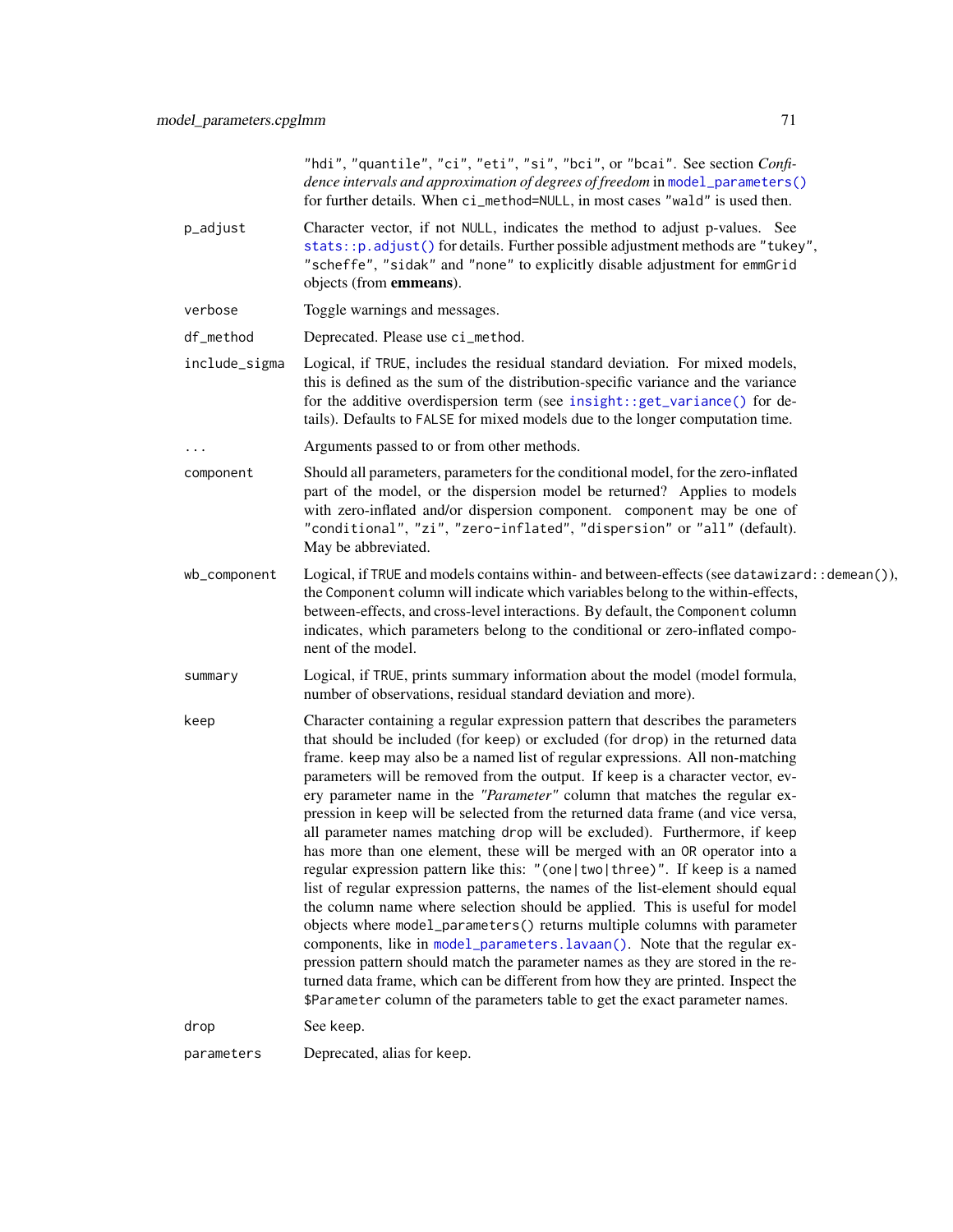| <b>VCOV</b> | Variance-covariance matrix used to compute uncertainty estimates (e.g., for ro-<br>bust standard errors). This argument accepts a covariance matrix, a function<br>which returns a covariance matrix, or a string which identifies the function to be<br>used to compute the covariance matrix. |
|-------------|-------------------------------------------------------------------------------------------------------------------------------------------------------------------------------------------------------------------------------------------------------------------------------------------------|
|             | • A covariance matrix                                                                                                                                                                                                                                                                           |
|             | • A function which returns a covariance matrix $(e.g., stats::vcov())$                                                                                                                                                                                                                          |
|             | • A string which indicates the kind of uncertainty estimates to return.                                                                                                                                                                                                                         |
|             | - Heteroskedasticity-consistent: "vcovHC", "HC", "HC0", "HC1", "HC2",<br>"HC3", "HC4", "HC4m", "HC5". See ?sandwich::vcovHC.                                                                                                                                                                    |
|             | - Cluster-robust: "vcovCR", "CR0", "CR1", "CR1p", "CR1S", "CR2", "CR3".<br>See ?clubSandwich::vcovCR.                                                                                                                                                                                           |
|             | - Bootstrap: "vcovBS", "xy", "residual", "wild", "mammen", "webb".<br>See ?sandwich:: vcovBS.                                                                                                                                                                                                   |
|             | - Other sandwich package functions: "vcovHAC", "vcovPC", "vcovCL",<br>"vcovPL".                                                                                                                                                                                                                 |
| vcov_args   | List of arguments to be passed to the function identified by the vcov argument.<br>This function is typically supplied by the <b>sandwich</b> or <b>clubSandwich</b> packages.<br>Please refer to their documentation (e.g., ?sandwich:: vcovHAC) to see the list<br>of available arguments.    |
|             |                                                                                                                                                                                                                                                                                                 |

### Value

A data frame of indices related to the model's parameters.

#### Confidence intervals for random effect variances

For models of class merMod and glmmTMB, confidence intervals for random effect variances can be calculated.

- For models of from package lme4, when ci\_method is either "profile" or "boot", and effects is either "random" or "all", profiled resp. bootstrapped confidence intervals are computed for the random effects.
- For all other options of ci\_method, and only when the **merDeriv** package is installed, confidence intervals for random effects are based on normal-distribution approximation, using the delta-method to transform standard errors for constructing the intervals around the logtransformed SD parameters. These are than back-transformed, so that random effect variances, standard errors and confidence intervals are shown on the original scale. Due to the transformation, the intervals are asymmetrical, however, they are within the correct bounds (i.e. no negative interval for the SD, and the interval for the correlations is within the range from  $-1$  to  $+1$ ).
- For models of class glmmTMB, confidence intervals for random effect variances always use a Wald t-distribution approximation.

#### Dispersion parameters in *glmmTMB*

For some models from package **glmmTMB**, both the dispersion parameter and the residual variance from the random effects parameters are shown. Usually, these are the same but presented on different scales, e.g.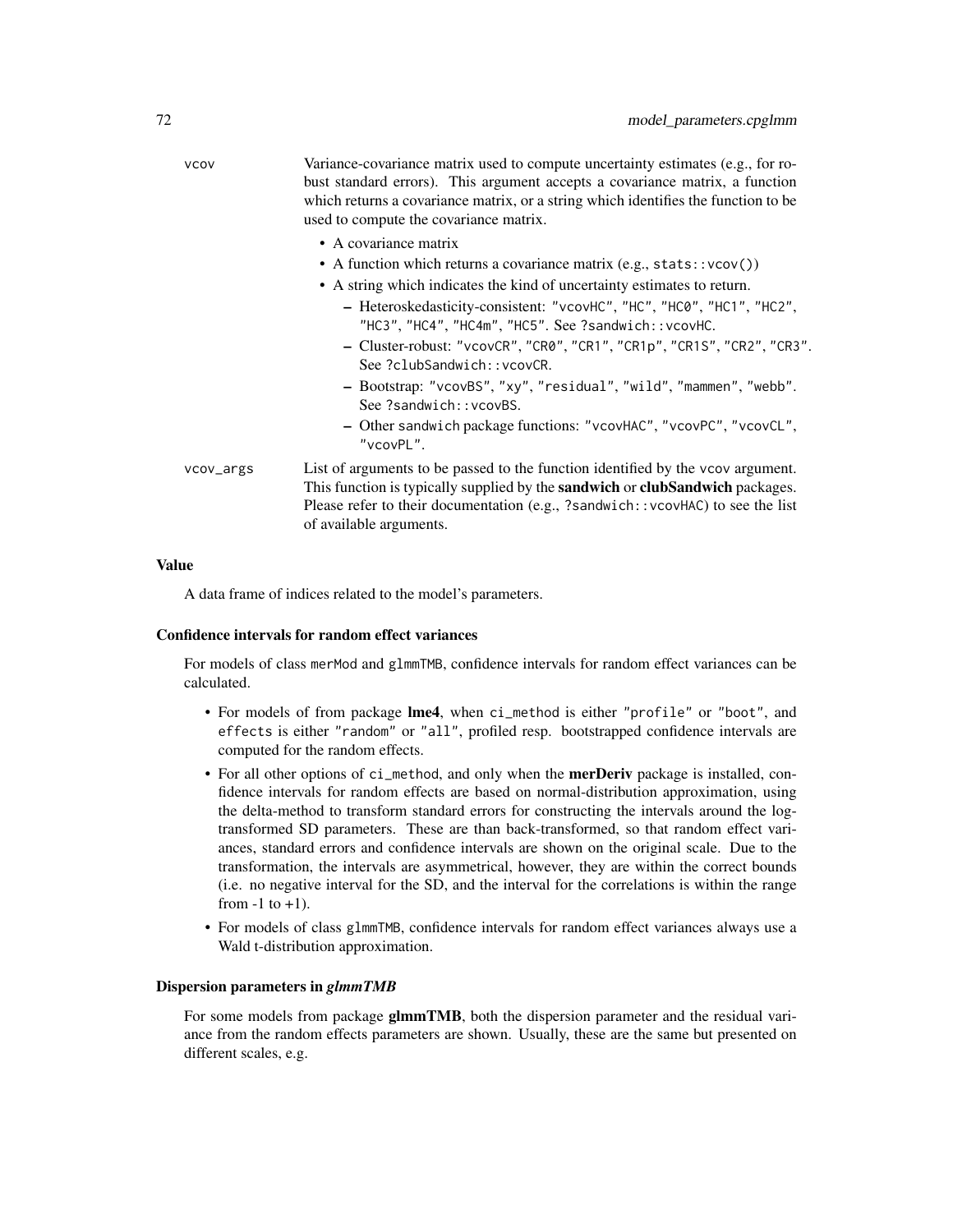```
model <- glmmTMB(Sepal.Width ~ Petal.Length + (1|Species), data = iris)
exp(fixef(model)$disp) # 0.09902987
sigma(model)^2 # 0.09902987
```
For models where the dispersion parameter and the residual variance are the same, only the residual variance is shown in the output.

### Confidence intervals and approximation of degrees of freedom

There are different ways of approximating the degrees of freedom depending on different assumptions about the nature of the model and its sampling distribution. The ci\_method argument modulates the method for computing degrees of freedom (df) that are used to calculate confidence intervals (CI) and the related p-values. Following options are allowed, depending on the model class:

### Classical methods:

Classical inference is generally based on the Wald method. The Wald approach to inference computes a test statistic by dividing the parameter estimate by its standard error (Coefficient / SE), then comparing this statistic against a t- or normal distribution. This approach can be used to compute CIs and p-values.

"wald":

• Applies to *non-Bayesian models*. For *linear models*, CIs computed using the Wald method (SE and a *t-distribution with residual df*); p-values computed using the Wald method with a *tdistribution with residual df*. For other models, CIs computed using the Wald method (SE and a *normal distribution*); p-values computed using the Wald method with a *normal distribution*.

"normal"

• Applies to *non-Bayesian models*. Compute Wald CIs and p-values, but always use a normal distribution.

### "residual"

• Applies to *non-Bayesian models*. Compute Wald CIs and p-values, but always use a *t-distribution with residual df* when possible. If the residual df for a model cannot be determined, a normal distribution is used instead.

### Methods for mixed models:

Compared to fixed effects (or single-level) models, determining appropriate df for Wald-based inference in mixed models is more difficult. See [the R GLMM FAQ](https://bbolker.github.io/mixedmodels-misc/glmmFAQ.html#what-are-the-p-values-listed-by-summaryglmerfit-etc.-are-they-reliable) for a discussion.

Several approximate methods for computing df are available, but you should also consider instead using profile likelihood ("profile") or bootstrap ("boot") CIs and p-values instead.

"satterthwaite"

• Applies to *linear mixed models*. CIs computed using the Wald method (SE and a *t-distribution with Satterthwaite df*); p-values computed using the Wald method with a *t-distribution with Satterthwaite df*.

"kenward"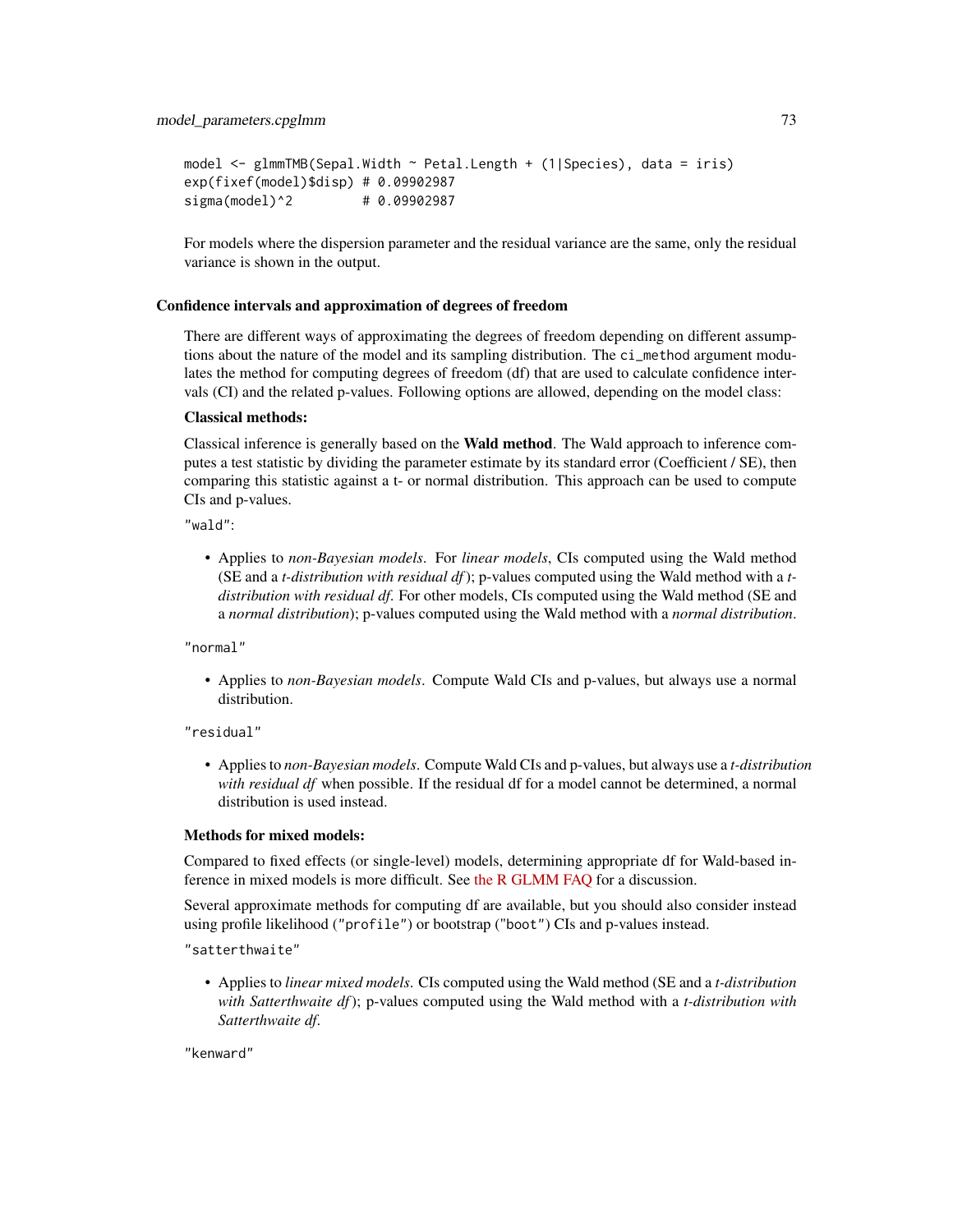• Applies to *linear mixed models*. CIs computed using the Wald method (*Kenward-Roger SE* and a *t-distribution with Kenward-Roger df*); p-values computed using the Wald method with *Kenward-Roger SE and t-distribution with Kenward-Roger df*.

"ml1"

• Applies to *linear mixed models*. CIs computed using the Wald method (SE and a *t-distribution with m-l-1 approximated df*); p-values computed using the Wald method with a *t-distribution with m-l-1 approximated df*. See [ci\\_ml1\(\)](#page-18-0).

"betwithin"

• Applies to *linear mixed models* and *generalized linear mixed models*. CIs computed using the Wald method (SE and a *t-distribution with between-within df*); p-values computed using the Wald method with a *t-distribution with between-within df*. See [ci\\_betwithin\(\)](#page-15-0).

#### Likelihood-based methods:

Likelihood-based inference is based on comparing the likelihood for the maximum-likelihood estimate to the the likelihood for models with one or more parameter values changed (e.g., set to zero or a range of alternative values). Likelihood ratios for the maximum-likelihood and alternative models are compared to a  $\chi$ -squared distribution to compute CIs and p-values.

"profile"

• Applies to *non-Bayesian models* of class glm, polr or glmmTMB. CIs computed by *profiling the likelihood curve for a parameter*, using linear interpolation to find where likelihood ratio equals a critical value; p-values computed using the Wald method with a *normal-distribution* (note: this might change in a future update!)

"uniroot"

• Applies to *non-Bayesian models* of class glmmTMB. CIs computed by *profiling the likelihood curve for a parameter*, using root finding to find where likelihood ratio equals a critical value; p-values computed using the Wald method with a *normal-distribution* (note: this might change in a future update!)

#### Methods for bootstrapped or Bayesian models:

Bootstrap-based inference is based on **resampling** and refitting the model to the resampled datasets. The distribution of parameter estimates across resampled datasets is used to approximate the parameter's sampling distribution. Depending on the type of model, several different methods for bootstrapping and constructing CIs and p-values from the bootstrap distribution are available.

For Bayesian models, inference is based on drawing samples from the model posterior distribution.

"quantile" (or "eti")

• Applies to *all models (including Bayesian models)*. For non-Bayesian models, only applies if bootstrap = TRUE. CIs computed as *equal tailed intervals* using the quantiles of the bootstrap or posterior samples; p-values are based on the *probability of direction*. See [bayestestR::eti\(\)](#page-0-0).

"hdi"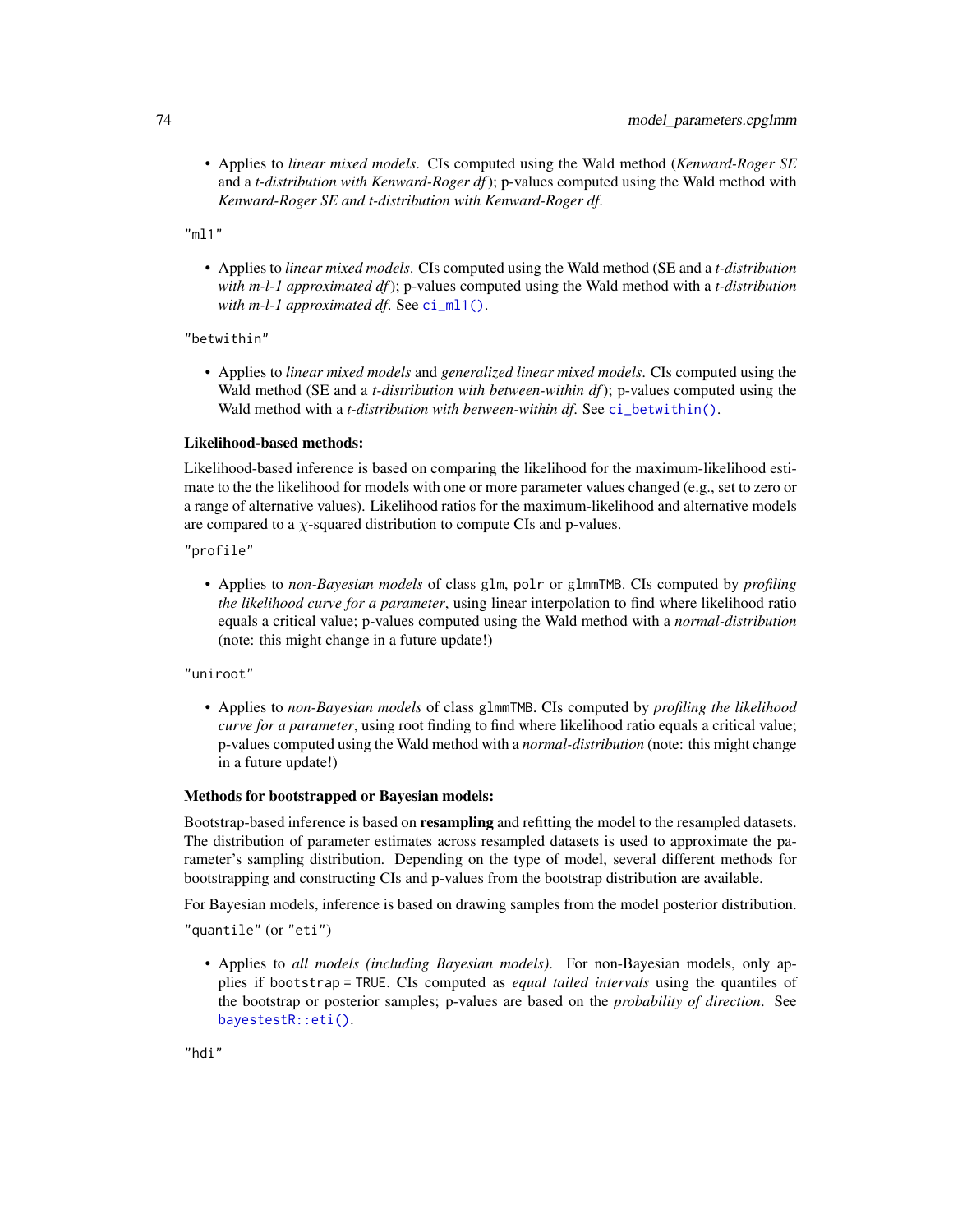• Applies to *all models (including Bayesian models)*. For non-Bayesian models, only applies if bootstrap = TRUE. CIs computed as *highest density intervals* for the bootstrap or posterior samples; p-values are based on the *probability of direction*. See [bayestestR::hdi\(\)](#page-0-0).

"bci" (or "bcai")

• Applies to *all models (including Bayesian models)*. For non-Bayesian models, only applies if bootstrap = TRUE. CIs computed as *bias corrected and accelerated intervals* for the bootstrap or posterior samples; p-values are based on the *probability of direction*. See [bayestestR::bci\(\)](#page-0-0).

"si"

• Applies to *Bayesian models* with proper priors. CIs computed as *support intervals* comparing the posterior samples against the prior samples; p-values are based on the *probability of direction*. See [bayestestR::si\(\)](#page-0-0).

#### "boot"

• Applies to *non-Bayesian models* of class merMod. CIs computed using *parametric bootstrapping* (simulating data from the fitted model); p-values computed using the Wald method with a *normal-distribution)* (note: this might change in a future update!).

For all iteration-based methods other than "boot" ("hdi", "quantile", "ci", "eti", "si", "bci", "bcai"), p-values are based on the probability of direction ([bayestestR::p\\_direction\(\)](#page-0-0)), which is converted into a p-value using [bayestestR::pd\\_to\\_p\(\)](#page-0-0).

### **Note**

If the calculation of random effects parameters takes too long, you may use effects = "fixed". There is also a plot()[-method](https://easystats.github.io/see/articles/parameters.html) implemented in the see[-package.](https://easystats.github.io/see/)

### See Also

[insight::standardize\\_names\(\)](#page-0-0) to rename columns into a consistent, standardized naming scheme.

```
library(parameters)
if (require("lme4")) {
 data(mtcars)
 model \leq lmer(mpg \sim wt + (1 | gear), data = mtcars)
 model_parameters(model)
}
if (require("glmmTMB")) {
 data(Salamanders)
 model <- glmmTMB(
   count \sim spp + mined + (1 | site),
    ziformula = \gamma mined,
    family = poisson(),
    data = Salamanders
 )
```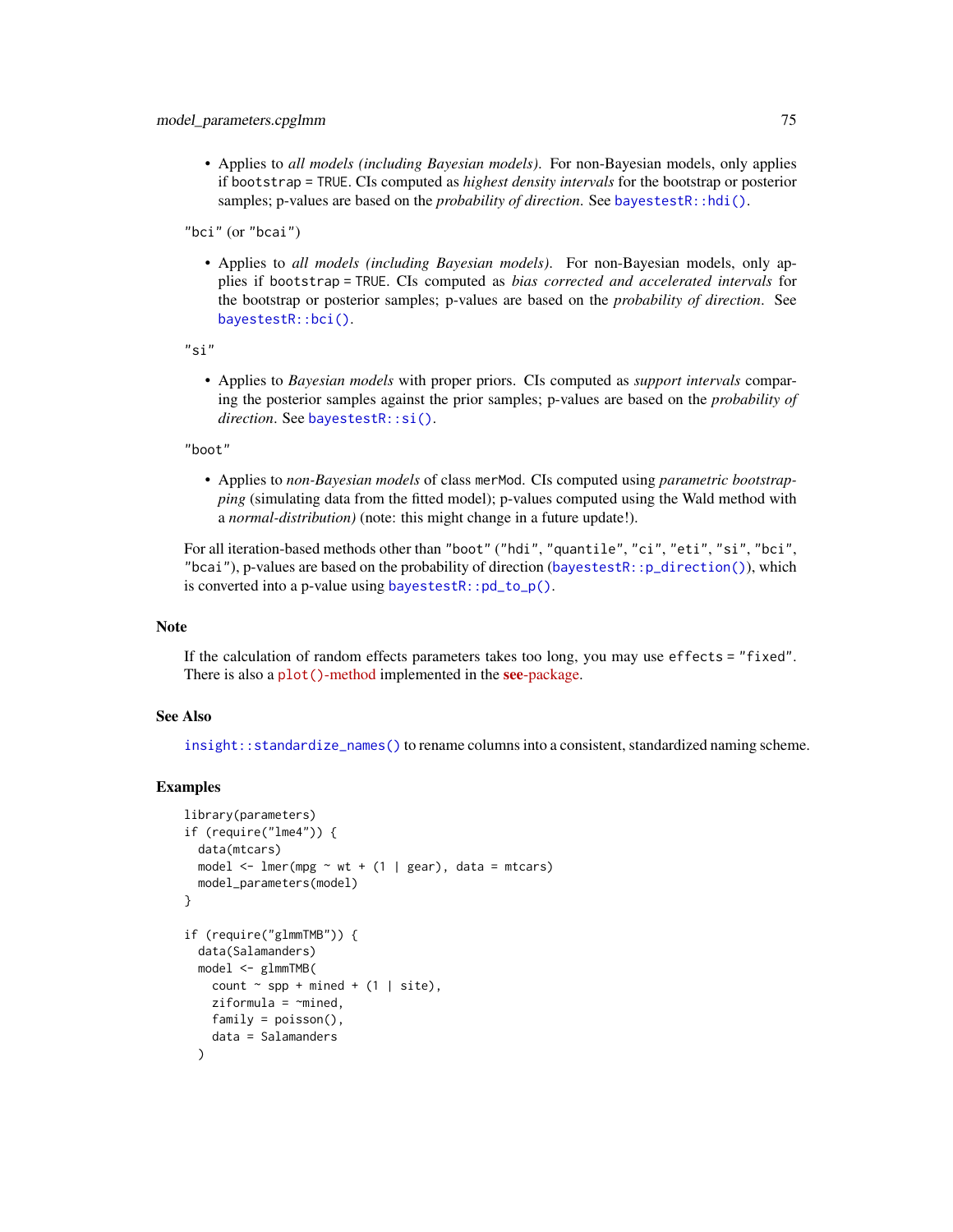```
model_parameters(model, effects = "all")
}
if (require("lme4")) {
  model \le lmer(mpg \sim wt + (1 | gear), data = mtcars)
  model_parameters(model, bootstrap = TRUE, iterations = 50)
}
```
model\_parameters.data.frame *Parameters from Bayesian Models*

## <span id="page-75-0"></span>Description

Parameters from Bayesian models.

### Usage

```
## S3 method for class 'data.frame'
model_parameters(model, as_draws = FALSE, verbose = TRUE, ...)
## S3 method for class 'brmsfit'
model_parameters(
 model,
 centrality = "median",
 dispersion = FALSE,
  ci = 0.95,ci_method = "eti",
  test = c("pd", "rope"),rope_range = "default",
  rope_ci = 0.95,
 bf_prior = NULL,
  diagnostic = c("ESS", "Rhat"),
  priors = FALSE,
  effects = "fixed",
  component = "all",exponentiate = FALSE,
  standardize = NULL,
  group_level = FALSE,
  keep = NULL,
  drop = NULL,
 parameters = keep,
  verbose = TRUE,
  ...
)
```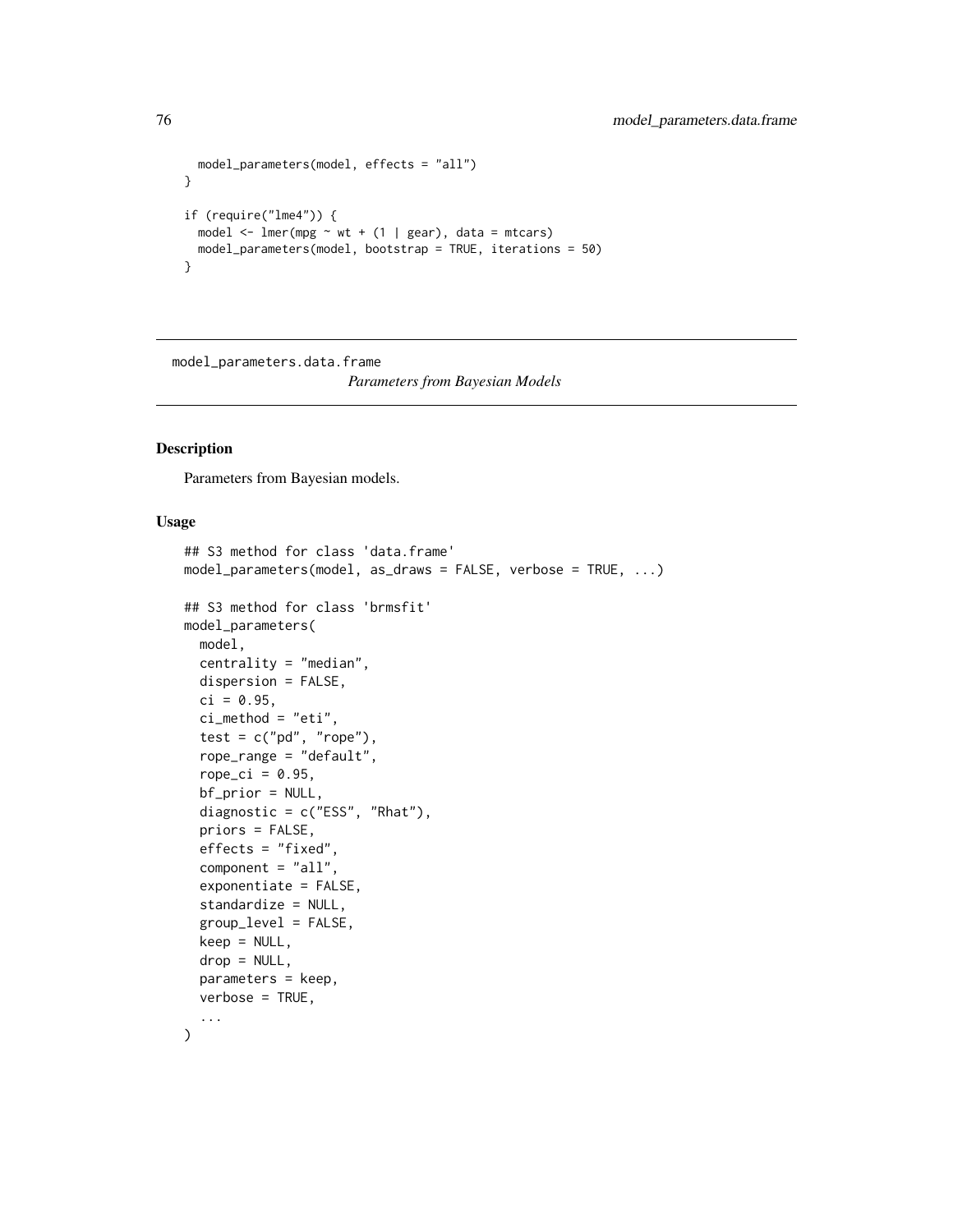```
## S3 method for class 'draws'
model_parameters(
 model,
 centrality = "median",
  dispersion = FALSE,
  ci = 0.95,ci method = "eti",
  test = c("pd", "rope"),rope_range = "default",
  rope_ci = 0.95,
  keep = NULL,
  drop = NULL,
  parameters = keep,
  verbose = TRUE,
  ...
)
## S3 method for class 'stanreg'
model_parameters(
  model,
  centrality = "median",
  dispersion = FALSE,
  ci = 0.95,ci method = "eti",
  test = c("pd", "rope"),rope_range = "default",
  rope_ci = 0.95,
  bf_prior = NULL,
  diagnostic = c("ESS", "Rhat"),
  priors = TRUE,
  effects = "fixed",
  exponentiate = FALSE,
  standardize = NULL,
  group_level = FALSE,
  keep = NULL,
  drop = NULL,
  parameters = keep,
  verbose = TRUE,
  ...
\mathcal{E}
```

| model    | Bayesian model (including SEM from <b>blayaan</b> . May also be a data frame with<br>posterior samples, however, as draws must be set to TRUE (else, for data frames<br>NULL is returned). |
|----------|--------------------------------------------------------------------------------------------------------------------------------------------------------------------------------------------|
| as draws | Logical, if TRUE and model is of class data. frame, the data frame is treated<br>as posterior samples and handled similar to Bayesian models. All arguments in                             |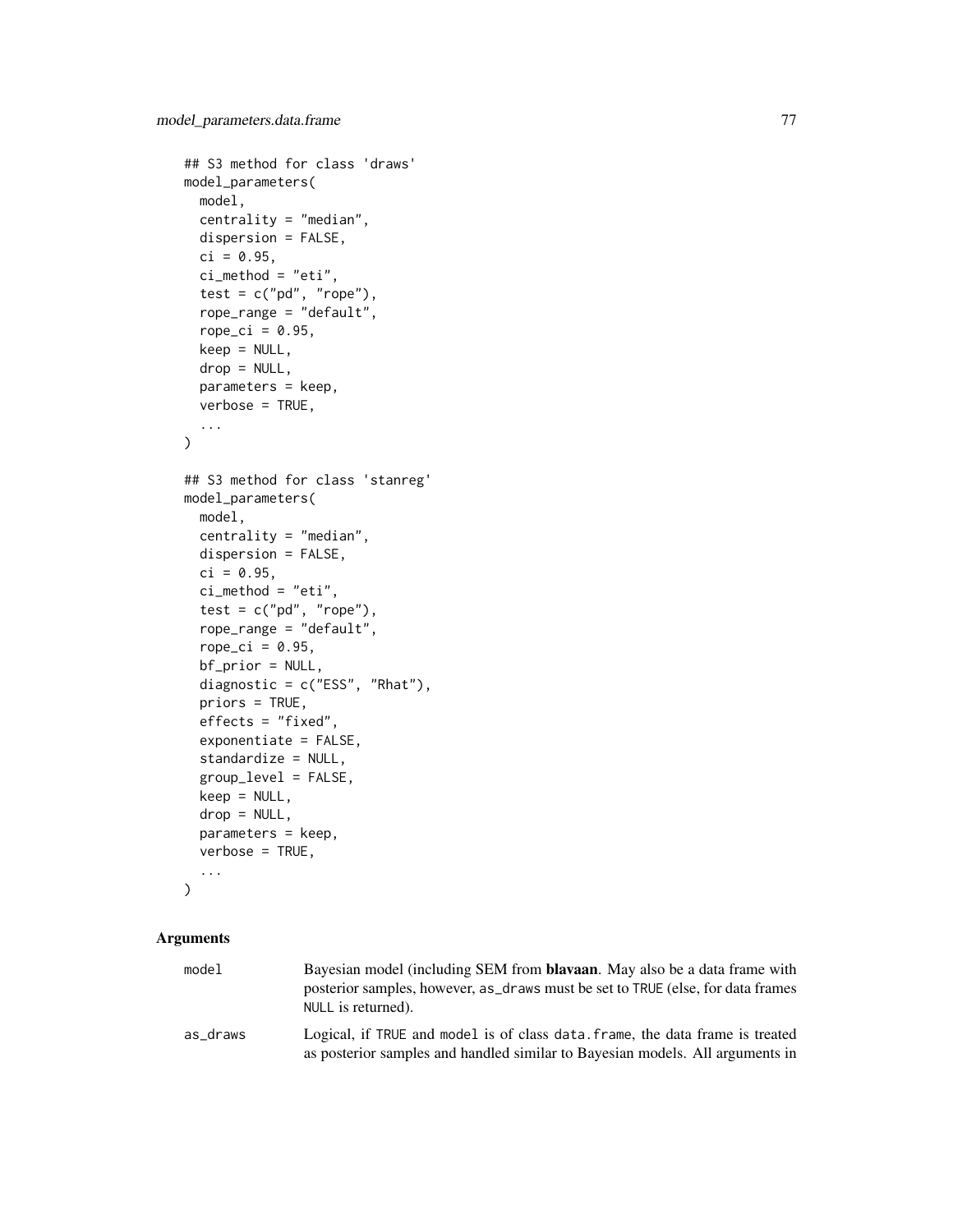|            | are passed to model_parameters.draws().                                                                                                                                                                                                                                                                                                                                                                                                                                                                                                                                                                                                                                                                                                                                                                                                                                                                                                                               |
|------------|-----------------------------------------------------------------------------------------------------------------------------------------------------------------------------------------------------------------------------------------------------------------------------------------------------------------------------------------------------------------------------------------------------------------------------------------------------------------------------------------------------------------------------------------------------------------------------------------------------------------------------------------------------------------------------------------------------------------------------------------------------------------------------------------------------------------------------------------------------------------------------------------------------------------------------------------------------------------------|
| verbose    | Toggle messages and warnings.                                                                                                                                                                                                                                                                                                                                                                                                                                                                                                                                                                                                                                                                                                                                                                                                                                                                                                                                         |
|            | Currently not used.                                                                                                                                                                                                                                                                                                                                                                                                                                                                                                                                                                                                                                                                                                                                                                                                                                                                                                                                                   |
| centrality | The point-estimates (centrality indices) to compute. Character (vector) or list<br>with one or more of these options: "median", "mean", "MAP" or "all".                                                                                                                                                                                                                                                                                                                                                                                                                                                                                                                                                                                                                                                                                                                                                                                                               |
| dispersion | Logical, if TRUE, computes indices of dispersion related to the estimate(s) (SD<br>and MAD for mean and median, respectively).                                                                                                                                                                                                                                                                                                                                                                                                                                                                                                                                                                                                                                                                                                                                                                                                                                        |
| сi         | Credible Interval (CI) level. Default to 0.95 (95%). See bayestestR::ci() for<br>further details.                                                                                                                                                                                                                                                                                                                                                                                                                                                                                                                                                                                                                                                                                                                                                                                                                                                                     |
| ci_method  | Method for computing degrees of freedom for confidence intervals (CI) and<br>the related p-values. Allowed are following options (which vary depending on<br>the model class): "residual", "normal", "likelihood", "satterthwaite",<br>"kenward", "wald", "profile", "boot", "uniroot", "ml1", "betwithin",<br>"hdi", "quantile", "ci", "eti", "si", "bci", or "bcai". See section Confi-<br>dence intervals and approximation of degrees of freedom in model_parameters()<br>for further details. When ci_method=NULL, in most cases "wald" is used then.                                                                                                                                                                                                                                                                                                                                                                                                            |
| test       | The indices of effect existence to compute. Character (vector) or list with one or<br>more of these options: "p_direction" (or "pd"), "rope", "p_map", "equivalence_test"<br>(or "equitest"), "bayesfactor" (or "bf") or "all" to compute all tests. For<br>each "test", the corresponding <b>bayestestR</b> function is called (e.g. rope() or<br>p_direction()) and its results included in the summary output.                                                                                                                                                                                                                                                                                                                                                                                                                                                                                                                                                     |
| rope_range | ROPE's lower and higher bounds. Should be a list of two values (e.g., $c(-0.1,$<br>0.1) or "default". If "default", the bounds are set to $x$ +- 0.1*SD(response).                                                                                                                                                                                                                                                                                                                                                                                                                                                                                                                                                                                                                                                                                                                                                                                                    |
| rope_ci    | The Credible Interval (CI) probability, corresponding to the proportion of HDI,<br>to use for the percentage in ROPE.                                                                                                                                                                                                                                                                                                                                                                                                                                                                                                                                                                                                                                                                                                                                                                                                                                                 |
| bf_prior   | Distribution representing a prior for the computation of Bayes factors / SI. Used<br>if the input is a posterior, otherwise (in the case of models) ignored.                                                                                                                                                                                                                                                                                                                                                                                                                                                                                                                                                                                                                                                                                                                                                                                                          |
| diagnostic | Diagnostic metrics to compute. Character (vector) or list with one or more of<br>these options: "ESS", "Rhat", "MCSE" or "all".                                                                                                                                                                                                                                                                                                                                                                                                                                                                                                                                                                                                                                                                                                                                                                                                                                       |
| priors     | Add the prior used for each parameter.                                                                                                                                                                                                                                                                                                                                                                                                                                                                                                                                                                                                                                                                                                                                                                                                                                                                                                                                |
| effects    | Should results for fixed effects, random effects or both be returned? Only applies<br>to mixed models. May be abbreviated.                                                                                                                                                                                                                                                                                                                                                                                                                                                                                                                                                                                                                                                                                                                                                                                                                                            |
| component  | Which type of parameters to return, such as parameters for the conditional<br>model, the zero-inflated part of the model, the dispersion term, or other auxiliary<br>parameters be returned? Applies to models with zero-inflated and/or dispersion<br>formula, or if parameters such as sigma should be included. May be abbrevi-<br>ated. Note that the <i>conditional</i> component is also called <i>count</i> or <i>mean</i> compo-<br>nent, depending on the model. There are three convenient shortcuts: component<br>= "all" returns all possible parameters. If component = "location", location<br>parameters such as conditional, zero_inflated, or smooth_terms, are re-<br>turned (everything that are fixed or random effects - depending on the effects<br>argument - but no auxiliary parameters). For component = "distributional"<br>(or "auxiliary"), components like sigma, dispersion, or beta (and other<br>auxiliary parameters) are returned. |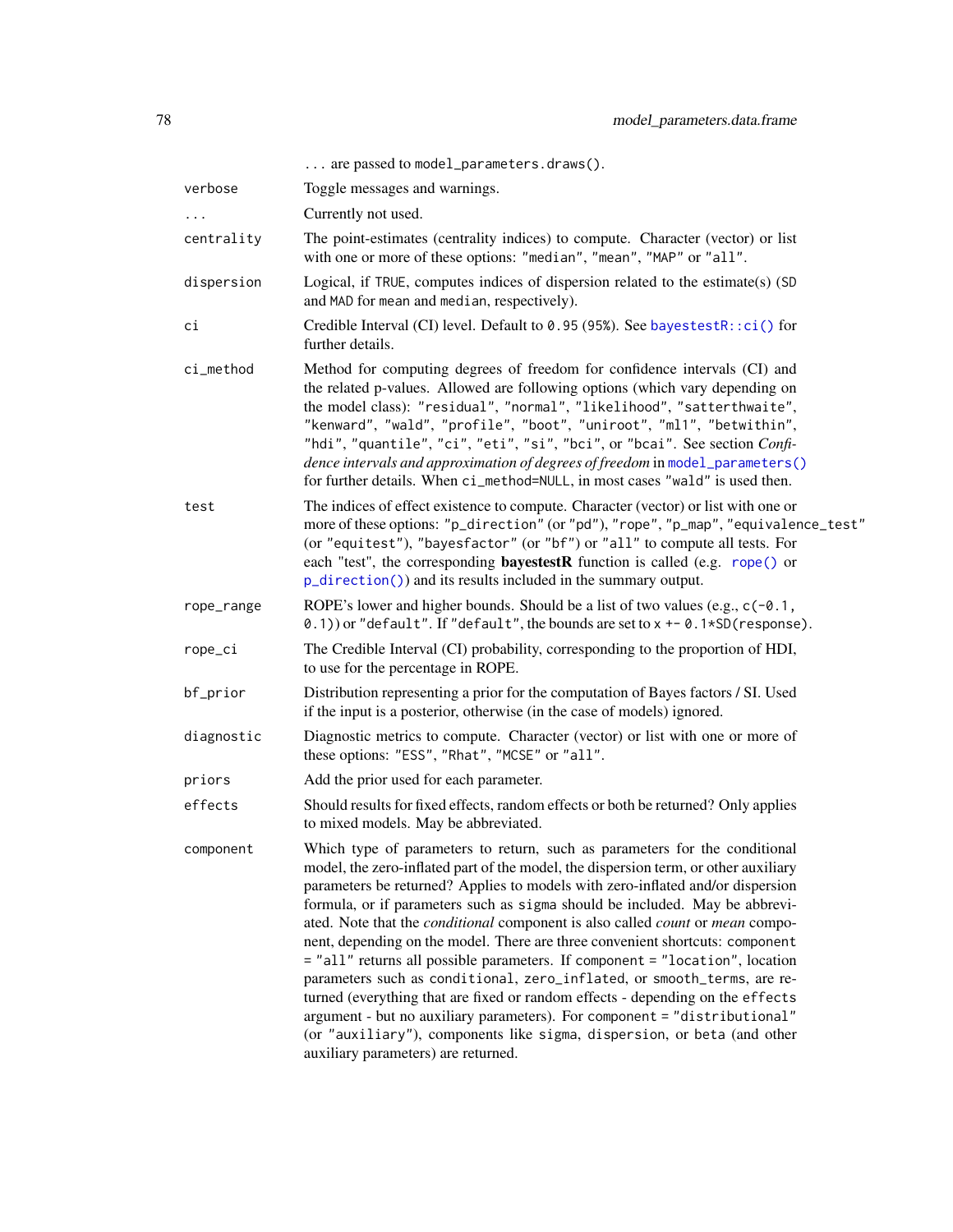| exponentiate | Logical, indicating whether or not to exponentiate the the coefficients (and re-<br>lated confidence intervals). This is typical for logistic regression, or more gener-<br>ally speaking, for models with log or logit links. Note: Delta-method standard<br>errors are also computed (by multiplying the standard errors by the transformed<br>coefficients). This is to mimic behaviour of other software packages, such as<br>Stata, but these standard errors poorly estimate uncertainty for the transformed<br>coefficient. The transformed confidence interval more clearly captures this un-<br>certainty. For compare_parameters(), exponentiate = "nongaussian" will<br>only exponentiate coefficients from non-Gaussian families.                                                                                                                                                                                                                                                                                                                                                                                                                                                                                                                                                                                   |
|--------------|---------------------------------------------------------------------------------------------------------------------------------------------------------------------------------------------------------------------------------------------------------------------------------------------------------------------------------------------------------------------------------------------------------------------------------------------------------------------------------------------------------------------------------------------------------------------------------------------------------------------------------------------------------------------------------------------------------------------------------------------------------------------------------------------------------------------------------------------------------------------------------------------------------------------------------------------------------------------------------------------------------------------------------------------------------------------------------------------------------------------------------------------------------------------------------------------------------------------------------------------------------------------------------------------------------------------------------|
| standardize  | The method used for standardizing the parameters. Can be NULL (default; no<br>standardization), "refit" (for re-fitting the model on standardized data) or one<br>of "basic", "posthoc", "smart", "pseudo". See 'Details' in standardize_parameters().<br>Important:                                                                                                                                                                                                                                                                                                                                                                                                                                                                                                                                                                                                                                                                                                                                                                                                                                                                                                                                                                                                                                                            |
|              | • The "refit" method does not standardized categorical predictors (i.e. fac-<br>tors), which may be a different behaviour compared to other R packages<br>(such as Im.beta) or other software packages (like SPSS). to mimic such<br>behaviours, either use standardize="basic" or standardize the data with<br>datawizard::standardize(force=TRUE) before fitting the model.                                                                                                                                                                                                                                                                                                                                                                                                                                                                                                                                                                                                                                                                                                                                                                                                                                                                                                                                                   |
|              | • For mixed models, when using methods other than "refit", only the fixed<br>effects will be returned.                                                                                                                                                                                                                                                                                                                                                                                                                                                                                                                                                                                                                                                                                                                                                                                                                                                                                                                                                                                                                                                                                                                                                                                                                          |
|              | • Robust estimation (i.e., vcov set to a value other than NULL) of standardized<br>parameters only works when standardize="refit".                                                                                                                                                                                                                                                                                                                                                                                                                                                                                                                                                                                                                                                                                                                                                                                                                                                                                                                                                                                                                                                                                                                                                                                              |
| group_level  | Logical, for multilevel models (i.e. models with random effects) and when<br>effects = "all" or effects = "random", include the parameters for each group<br>level from random effects. If group_level = FALSE (the default), only informa-<br>tion on SD and COR are shown.                                                                                                                                                                                                                                                                                                                                                                                                                                                                                                                                                                                                                                                                                                                                                                                                                                                                                                                                                                                                                                                    |
| keep         | Character containing a regular expression pattern that describes the parameters<br>that should be included (for keep) or excluded (for drop) in the returned data<br>frame. keep may also be a named list of regular expressions. All non-matching<br>parameters will be removed from the output. If keep is a character vector, ev-<br>ery parameter name in the "Parameter" column that matches the regular ex-<br>pression in keep will be selected from the returned data frame (and vice versa,<br>all parameter names matching drop will be excluded). Furthermore, if keep<br>has more than one element, these will be merged with an OR operator into a<br>regular expression pattern like this: "(one two three)". If keep is a named<br>list of regular expression patterns, the names of the list-element should equal<br>the column name where selection should be applied. This is useful for model<br>objects where model_parameters() returns multiple columns with parameter<br>components, like in model_parameters.lavaan(). Note that the regular ex-<br>pression pattern should match the parameter names as they are stored in the re-<br>turned data frame, which can be different from how they are printed. Inspect the<br>\$Parameter column of the parameters table to get the exact parameter names. |
| drop         | See keep.                                                                                                                                                                                                                                                                                                                                                                                                                                                                                                                                                                                                                                                                                                                                                                                                                                                                                                                                                                                                                                                                                                                                                                                                                                                                                                                       |
| parameters   | Deprecated, alias for keep.                                                                                                                                                                                                                                                                                                                                                                                                                                                                                                                                                                                                                                                                                                                                                                                                                                                                                                                                                                                                                                                                                                                                                                                                                                                                                                     |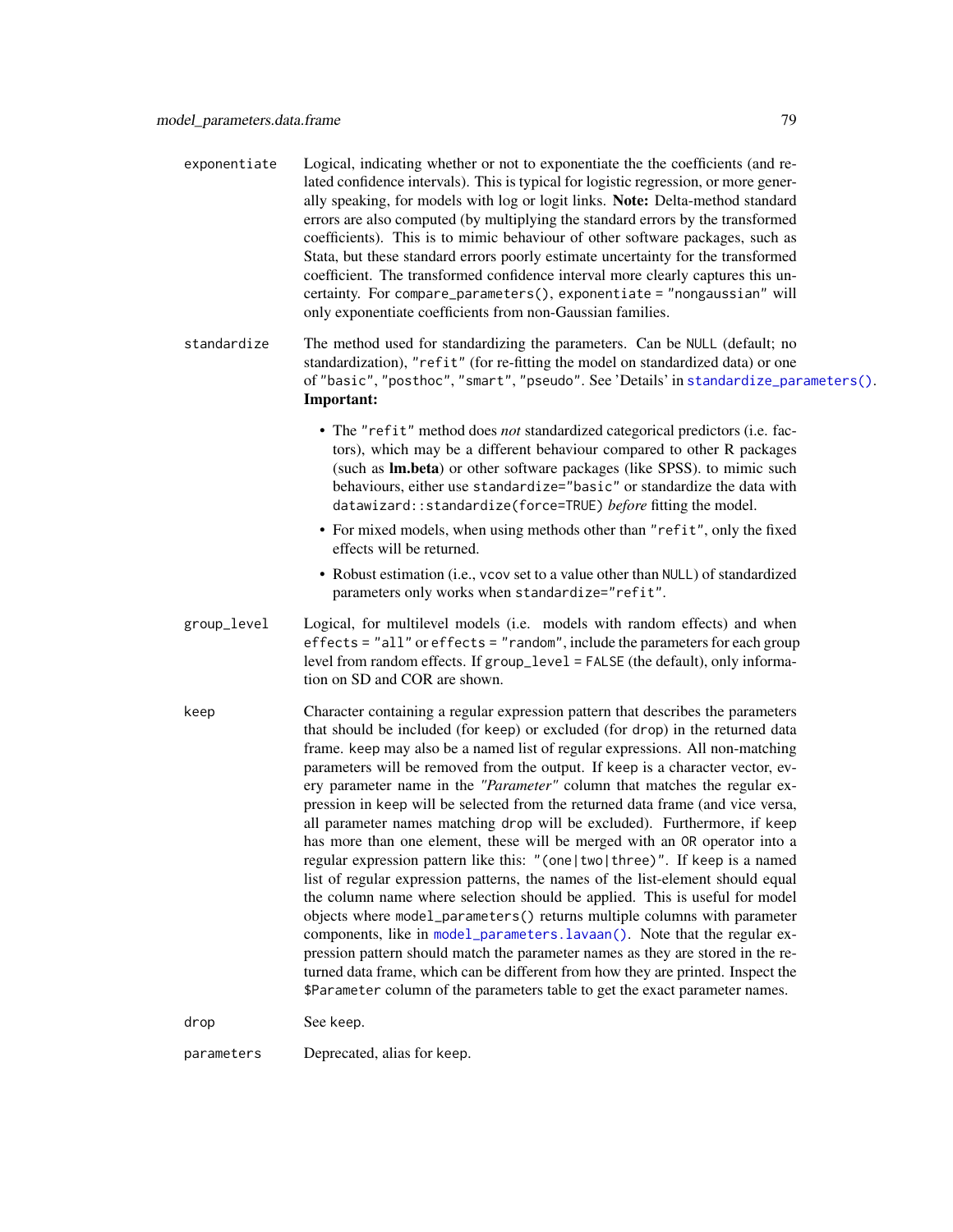### Value

A data frame of indices related to the model's parameters.

#### Confidence intervals and approximation of degrees of freedom

There are different ways of approximating the degrees of freedom depending on different assumptions about the nature of the model and its sampling distribution. The ci\_method argument modulates the method for computing degrees of freedom (df) that are used to calculate confidence intervals (CI) and the related p-values. Following options are allowed, depending on the model class:

## Classical methods:

Classical inference is generally based on the Wald method. The Wald approach to inference computes a test statistic by dividing the parameter estimate by its standard error (Coefficient / SE), then comparing this statistic against a t- or normal distribution. This approach can be used to compute CIs and p-values.

"wald":

• Applies to *non-Bayesian models*. For *linear models*, CIs computed using the Wald method (SE and a *t-distribution with residual df*); p-values computed using the Wald method with a *tdistribution with residual df*. For other models, CIs computed using the Wald method (SE and a *normal distribution*); p-values computed using the Wald method with a *normal distribution*.

"normal"

• Applies to *non-Bayesian models*. Compute Wald CIs and p-values, but always use a normal distribution.

"residual"

• Applies to *non-Bayesian models*. Compute Wald CIs and p-values, but always use a *t-distribution with residual df* when possible. If the residual df for a model cannot be determined, a normal distribution is used instead.

## Methods for mixed models:

Compared to fixed effects (or single-level) models, determining appropriate df for Wald-based inference in mixed models is more difficult. See [the R GLMM FAQ](https://bbolker.github.io/mixedmodels-misc/glmmFAQ.html#what-are-the-p-values-listed-by-summaryglmerfit-etc.-are-they-reliable) for a discussion.

Several approximate methods for computing df are available, but you should also consider instead using profile likelihood ("profile") or bootstrap ("boot") CIs and p-values instead.

"satterthwaite"

• Applies to *linear mixed models*. CIs computed using the Wald method (SE and a *t-distribution with Satterthwaite df*); p-values computed using the Wald method with a *t-distribution with Satterthwaite df*.

"kenward"

• Applies to *linear mixed models*. CIs computed using the Wald method (*Kenward-Roger SE* and a *t-distribution with Kenward-Roger df*); p-values computed using the Wald method with *Kenward-Roger SE and t-distribution with Kenward-Roger df*.

"ml1"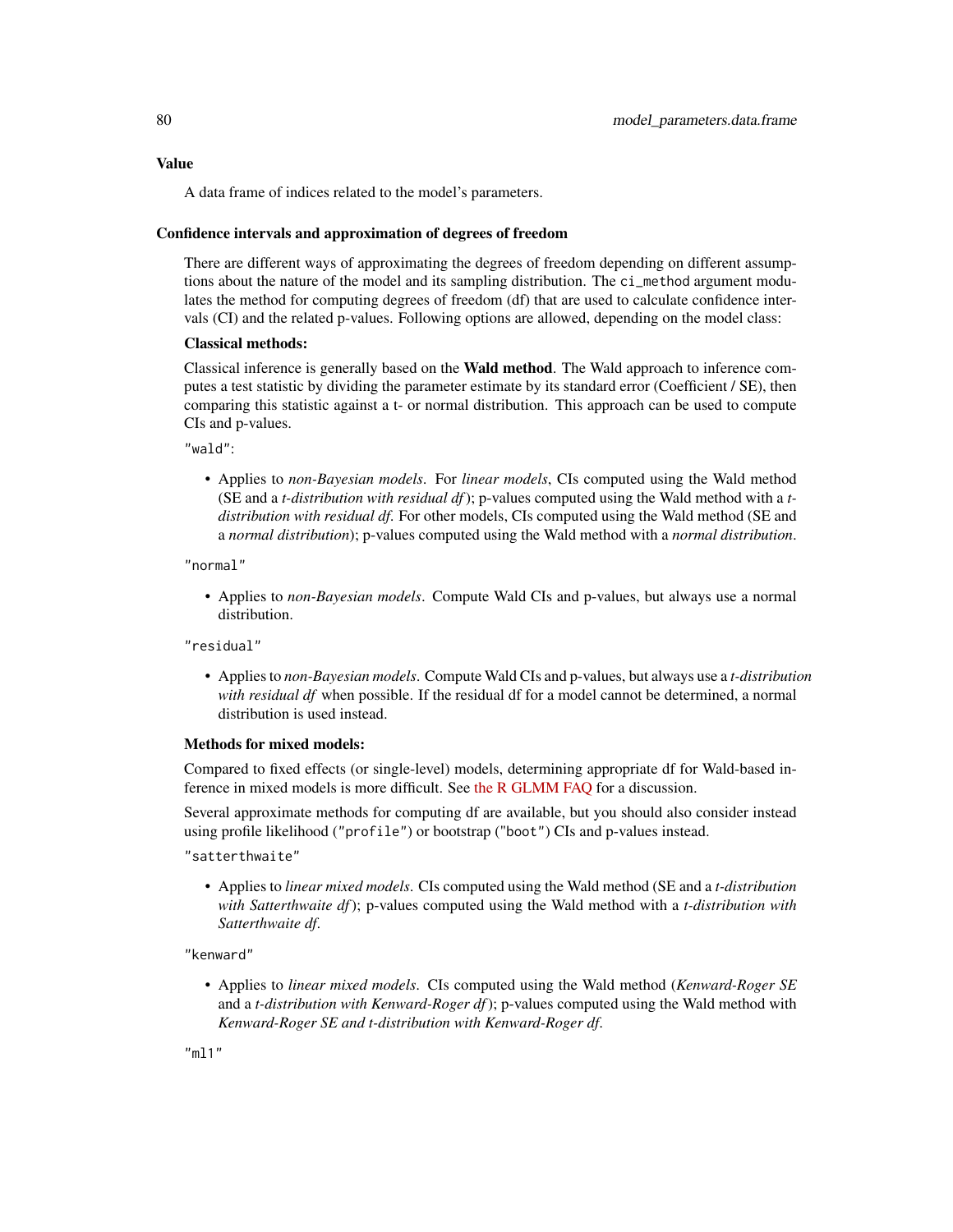• Applies to *linear mixed models*. CIs computed using the Wald method (SE and a *t-distribution with m-l-1 approximated df*); p-values computed using the Wald method with a *t-distribution with m-l-1 approximated df.* See [ci\\_ml1\(\)](#page-18-0).

"betwithin"

• Applies to *linear mixed models* and *generalized linear mixed models*. CIs computed using the Wald method (SE and a *t-distribution with between-within df*); p-values computed using the Wald method with a *t-distribution with between-within df*. See [ci\\_betwithin\(\)](#page-15-0).

#### Likelihood-based methods:

Likelihood-based inference is based on comparing the likelihood for the maximum-likelihood estimate to the the likelihood for models with one or more parameter values changed (e.g., set to zero or a range of alternative values). Likelihood ratios for the maximum-likelihood and alternative models are compared to a  $\chi$ -squared distribution to compute CIs and p-values.

"profile"

• Applies to *non-Bayesian models* of class glm, polr or glmmTMB. CIs computed by *profiling the likelihood curve for a parameter*, using linear interpolation to find where likelihood ratio equals a critical value; p-values computed using the Wald method with a *normal-distribution* (note: this might change in a future update!)

"uniroot"

• Applies to *non-Bayesian models* of class glmmTMB. CIs computed by *profiling the likelihood curve for a parameter*, using root finding to find where likelihood ratio equals a critical value; p-values computed using the Wald method with a *normal-distribution* (note: this might change in a future update!)

### Methods for bootstrapped or Bayesian models:

Bootstrap-based inference is based on **resampling** and refitting the model to the resampled datasets. The distribution of parameter estimates across resampled datasets is used to approximate the parameter's sampling distribution. Depending on the type of model, several different methods for bootstrapping and constructing CIs and p-values from the bootstrap distribution are available.

For Bayesian models, inference is based on drawing samples from the model posterior distribution.

"quantile" (or "eti")

• Applies to *all models (including Bayesian models)*. For non-Bayesian models, only applies if bootstrap = TRUE. CIs computed as *equal tailed intervals* using the quantiles of the bootstrap or posterior samples; p-values are based on the *probability of direction*. See [bayestestR::eti\(\)](#page-0-0).

"hdi"

• Applies to *all models (including Bayesian models)*. For non-Bayesian models, only applies if bootstrap = TRUE. CIs computed as *highest density intervals* for the bootstrap or posterior samples; p-values are based on the *probability of direction*. See [bayestestR::hdi\(\)](#page-0-0).

"bci" (or "bcai")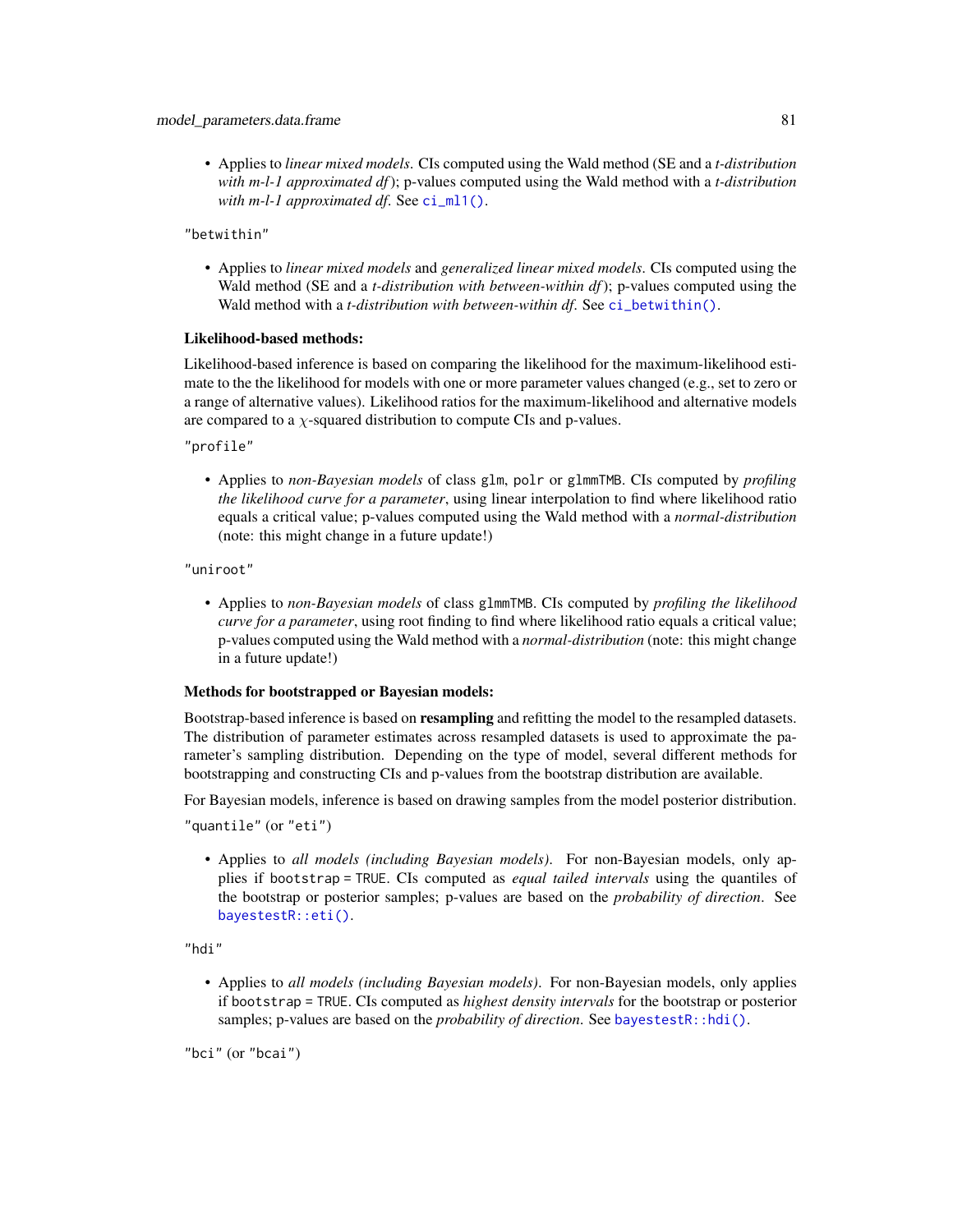• Applies to *all models (including Bayesian models)*. For non-Bayesian models, only applies if bootstrap = TRUE. CIs computed as *bias corrected and accelerated intervals* for the bootstrap or posterior samples; p-values are based on the *probability of direction*. See [bayestestR::bci\(\)](#page-0-0).

 $"$ si"

• Applies to *Bayesian models* with proper priors. CIs computed as *support intervals* comparing the posterior samples against the prior samples; p-values are based on the *probability of direction*. See [bayestestR::si\(\)](#page-0-0).

"boot"

• Applies to *non-Bayesian models* of class merMod. CIs computed using *parametric bootstrapping* (simulating data from the fitted model); p-values computed using the Wald method with a *normal-distribution)* (note: this might change in a future update!).

For all iteration-based methods other than "boot" ("hdi", "quantile", "ci", "eti", "si", "bci", "bcai"), p-values are based on the probability of direction ([bayestestR::p\\_direction\(\)](#page-0-0)), which is converted into a p-value using [bayestestR::pd\\_to\\_p\(\)](#page-0-0).

#### **Note**

When standardize = "refit", columns diagnostic, bf\_prior and priors refer to the *original* model. If model is a data frame, arguments diagnostic, bf\_prior and priors are ignored.

There is also a plot()[-method](https://easystats.github.io/see/articles/parameters.html) implemented in the see[-package.](https://easystats.github.io/see/)

## See Also

[insight::standardize\\_names\(\)](#page-0-0) to rename columns into a consistent, standardized naming scheme.

```
## Not run:
library(parameters)
if (require("rstanarm")) {
  model <- stan_glm(
    Sepal.Length ~ Petal.Length * Species,
    data = iris, iter = 500, refresh = 0)
  model_parameters(model)
}
## End(Not run)
```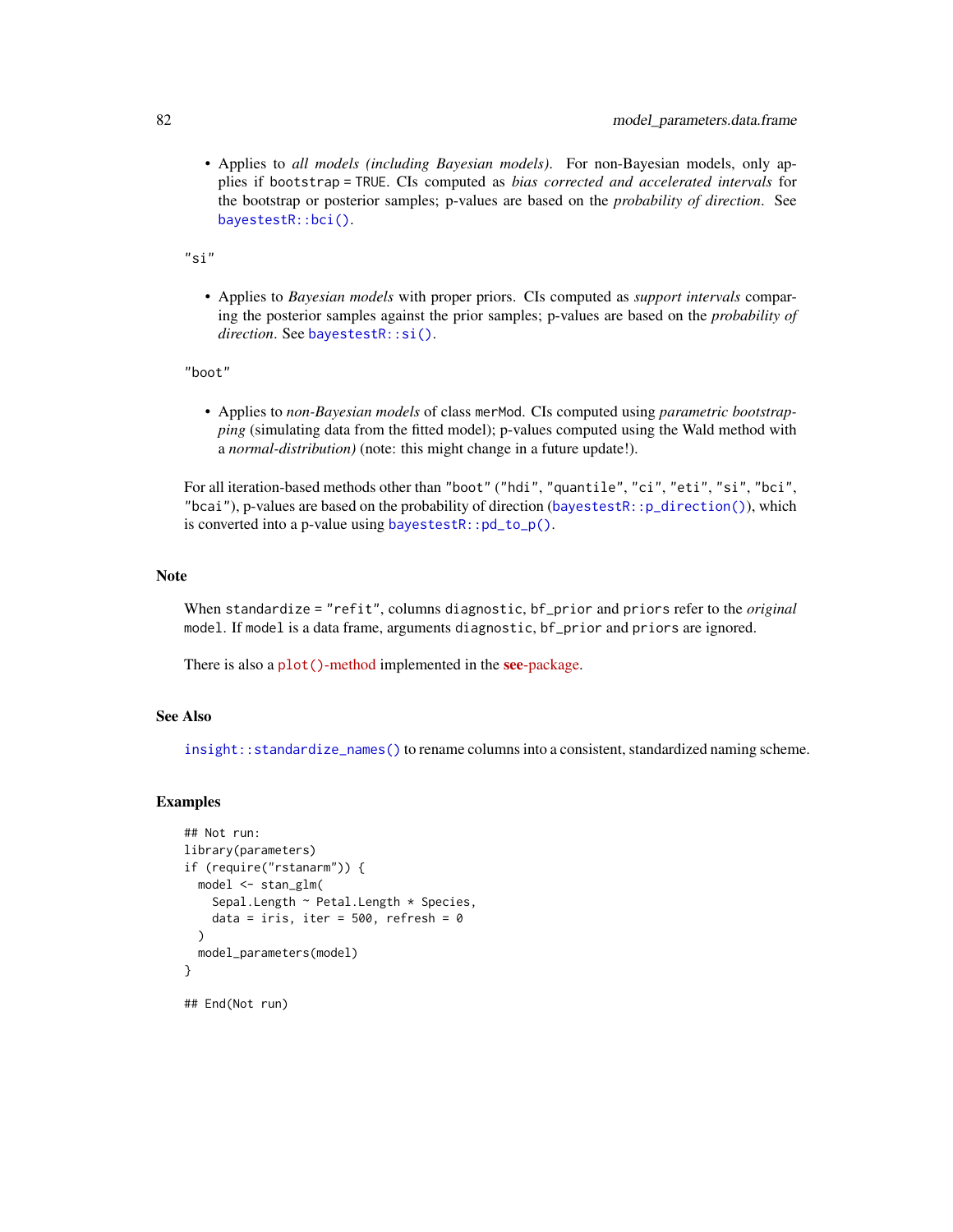model\_parameters.dbscan

*Parameters from Cluster Models (k-means, ...)*

#### Description

Format cluster models obtained for example by [kmeans\(\)](#page-0-0).

### Usage

```
## S3 method for class 'dbscan'
model_parameters(model, data = NULL, clusters = NULL, ...)
## S3 method for class 'hclust'
model_parameters(model, data = NULL, clusters = NULL, ...)
## S3 method for class 'pvclust'
model_parameters(model, data = NULL, clusters = NULL, ci = 0.95, ...)
## S3 method for class 'kmeans'
model_parameters(model, ...)
## S3 method for class 'hkmeans'
model_parameters(model, ...)
## S3 method for class 'Mclust'
model_parameters(model, data = NULL, clusters = NULL, ...)
## S3 method for class 'pam'
model_parameters(model, data = NULL, clusters = NULL, ...)
```
### **Arguments**

| model    | Cluster model.                                                            |
|----------|---------------------------------------------------------------------------|
| data     | A data.frame.                                                             |
| clusters | A vector with clusters assignments (must be same length as rows in data). |
| $\cdots$ | Arguments passed to or from other methods.                                |
| ci       | Confidence Interval (CI) level. Default to 0.95 (95%).                    |

```
# DBSCAN ---------------------------
if (require("dbscan", quietly = TRUE)) {
 model \leq dbscan:: dbscan(iris[1:4], eps = 1.45, minPts = 10)
```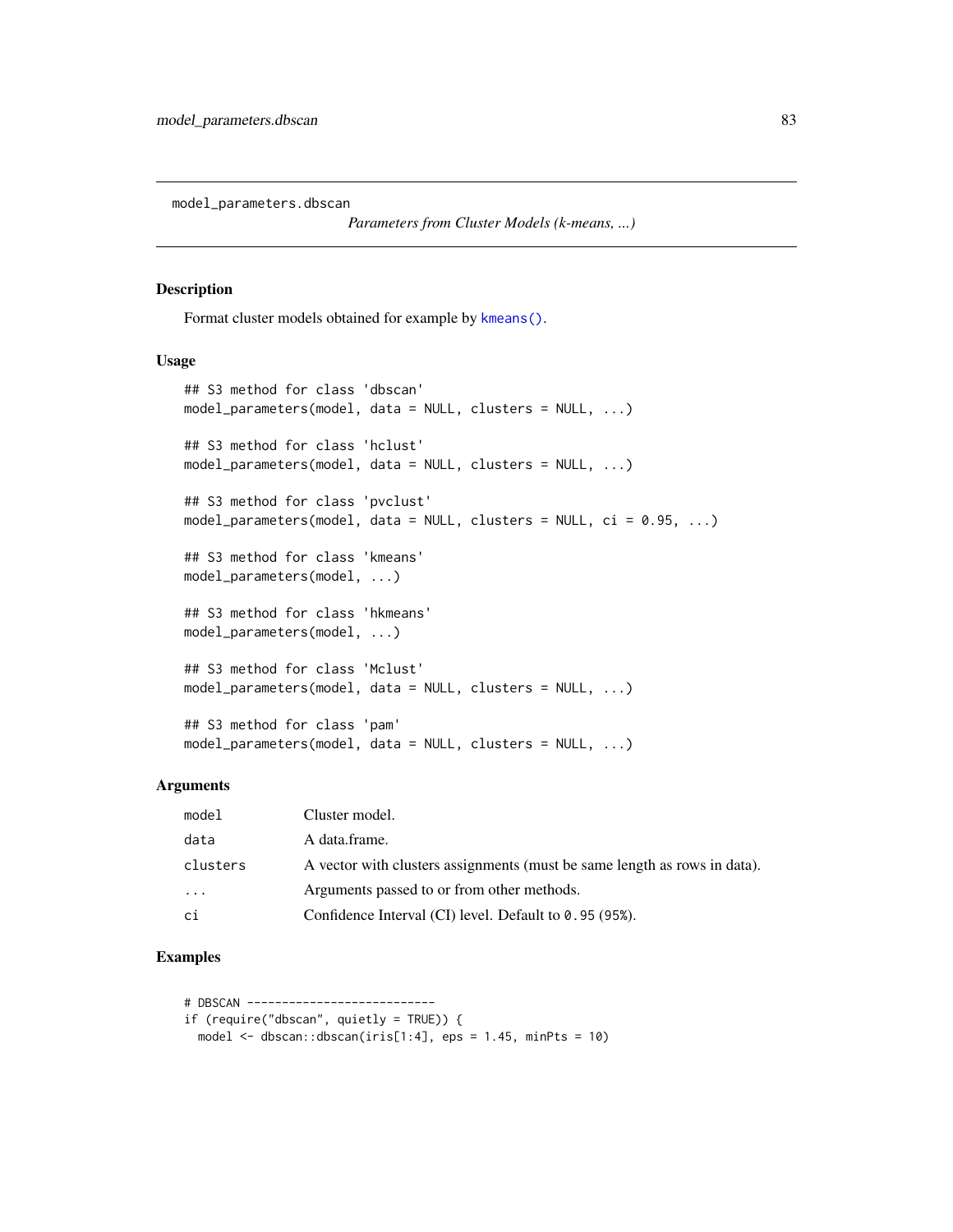84 model\_parameters.dbscan

```
rez <- model_parameters(model, iris[1:4])
  rez
  # Get clusters
  predict(rez)
  # Clusters centers in long form
  attributes(rez)$means
  # Between and Total Sum of Squares
  attributes(rez)$Sum_Squares_Total
  attributes(rez)$Sum_Squares_Between
  # HDBSCAN
  model <- dbscan::hdbscan(iris[1:4], minPts = 10)
  model_parameters(model, iris[1:4])
}
#
# Hierarchical clustering (hclust) ---------------------------
data \leftarrow iris[1:4]
model <- hclust(dist(data))
clusters <- cutree(model, 3)
rez <- model_parameters(model, data, clusters)
rez
# Get clusters
predict(rez)
# Clusters centers in long form
attributes(rez)$means
# Between and Total Sum of Squares
attributes(rez)$Total_Sum_Squares
attributes(rez)$Between_Sum_Squares
#
# pvclust (finds "significant" clusters) ---------------------------
if (require("pvclust", quietly = TRUE)) {
  data \le iris[1:4]
  # NOTE: pvclust works on transposed data
  model <- pvclust::pvclust(datawizard::data_transpose(data),
   method.dist = "euclidean",
   nboot = 50,
   quiet = TRUE
  \mathcal{L}rez <- model_parameters(model, data, ci = 0.90)
  rez
  # Get clusters
  predict(rez)
```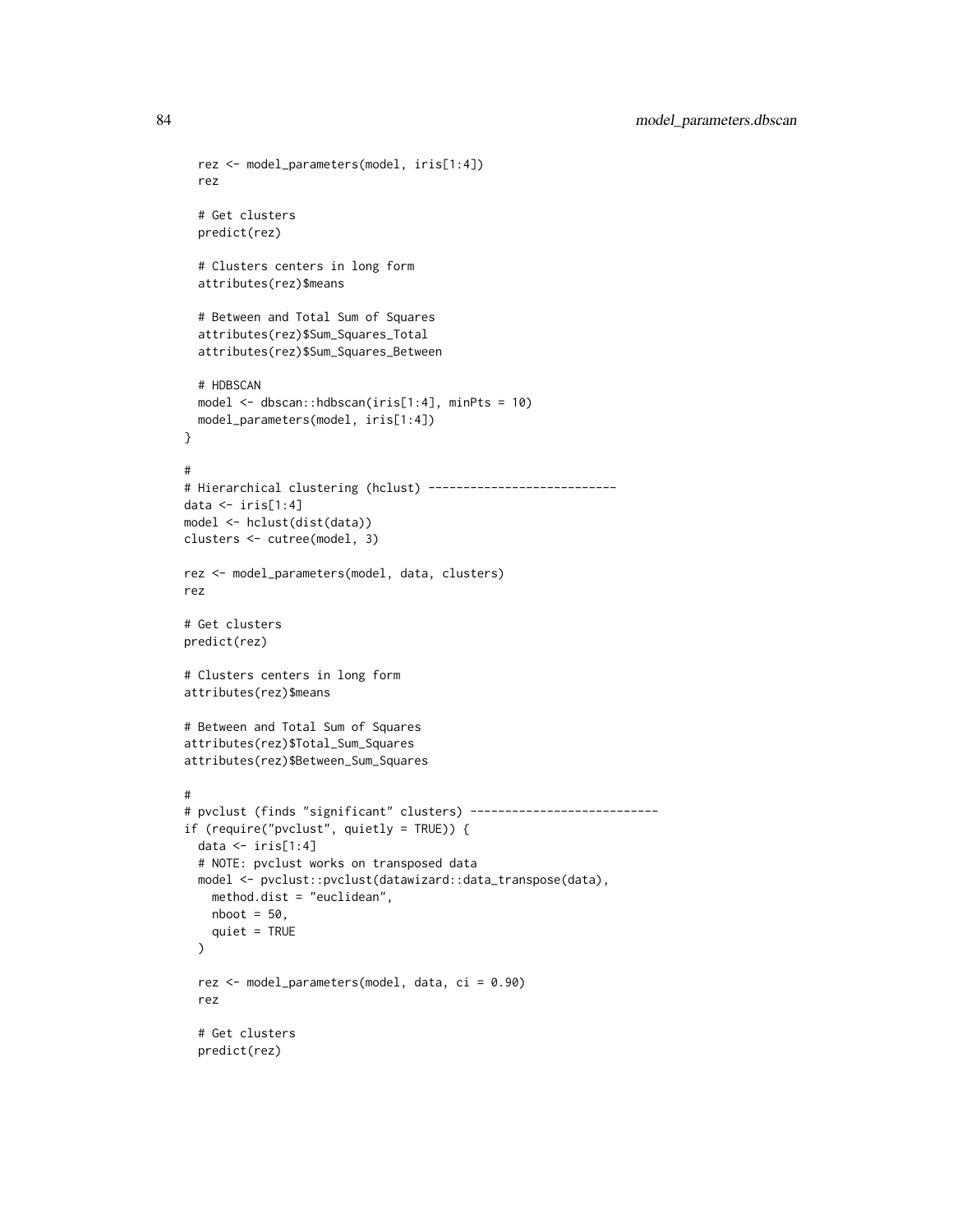```
# Clusters centers in long form
  attributes(rez)$means
  # Between and Total Sum of Squares
  attributes(rez)$Sum_Squares_Total
  attributes(rez)$Sum_Squares_Between
}
## Not run:
#
# K-means -------------------------------
model <- kmeans(iris[1:4], centers = 3)
rez <- model_parameters(model)
rez
# Get clusters
predict(rez)
# Clusters centers in long form
attributes(rez)$means
# Between and Total Sum of Squares
attributes(rez)$Sum_Squares_Total
attributes(rez)$Sum_Squares_Between
## End(Not run)
## Not run:
#
# Hierarchical K-means (factoextra::hkclust) ----------------------
if (require("factoextra", quietly = TRUE)) {
  data \leftarrow iris[1:4]
  model <- factoextra::hkmeans(data, k = 3)
  rez <- model_parameters(model)
  rez
  # Get clusters
  predict(rez)
  # Clusters centers in long form
  attributes(rez)$means
  # Between and Total Sum of Squares
  attributes(rez)$Sum_Squares_Total
  attributes(rez)$Sum_Squares_Between
}
## End(Not run)
if (require("mclust", quietly = TRUE)) {
  model <- mclust::Mclust(iris[1:4], verbose = FALSE)
  model_parameters(model)
}
```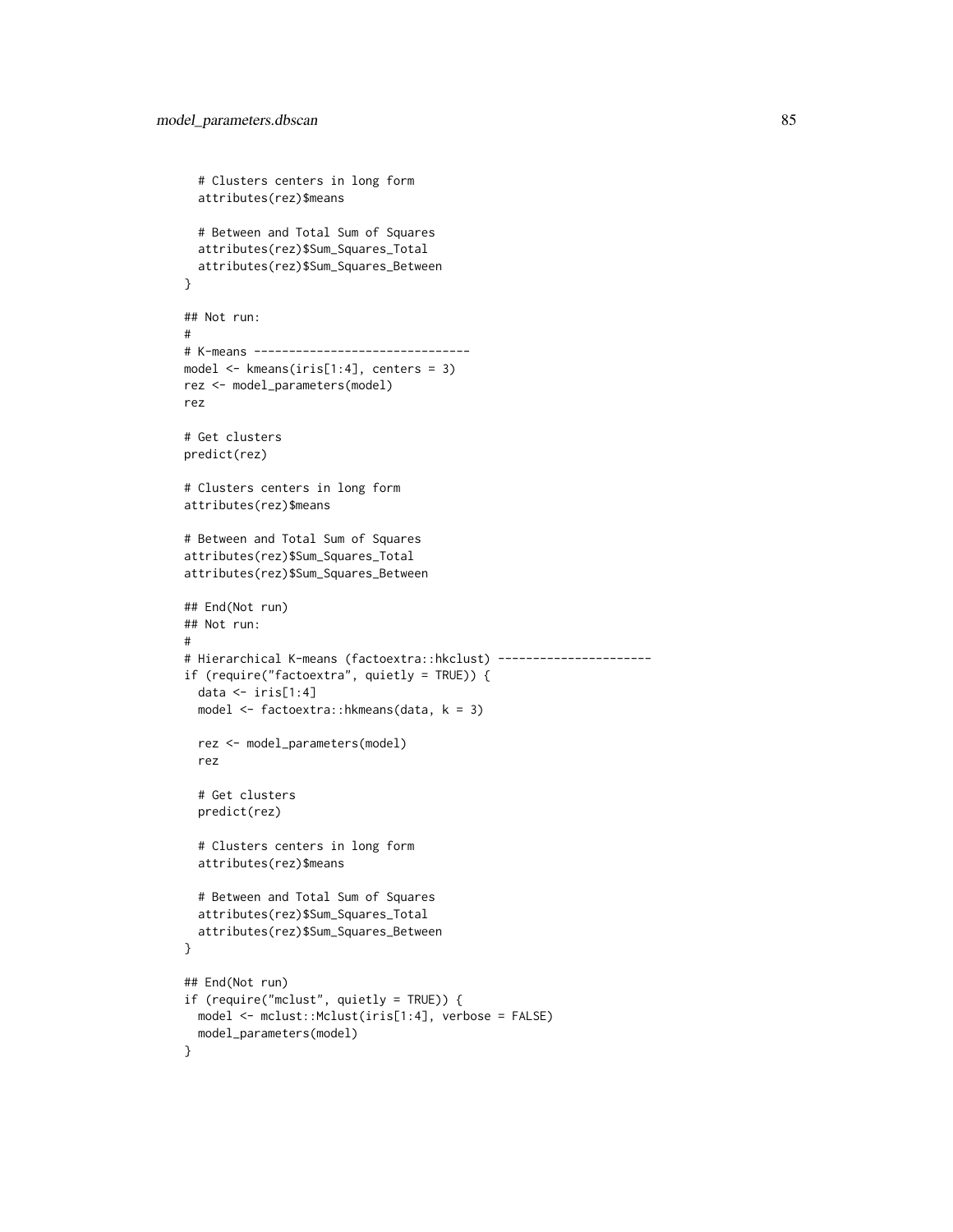```
## Not run:
#
# K-Medoids (PAM and HPAM) ==============
if (require("cluster", quietly = TRUE)) {
  model <- cluster::pam(iris[1:4], k = 3)
  model_parameters(model)
}
if (require("fpc", quietly = TRUE)) {
  model <- fpc::pamk(iris[1:4], criterion = "ch")
  model_parameters(model)
}
## End(Not run)
```
model\_parameters.default

*Parameters from (General) Linear Models*

### Description

Extract and compute indices and measures to describe parameters of (general) linear models (GLMs).

## Usage

```
## Default S3 method:
model_parameters(
 model,
  ci = 0.95,
  ci_method = NULL,
  bootstrap = FALSE,
  iterations = 1000,
  standardize = NULL,
  exponentiate = FALSE,
  p_adjust = NULL,
  summary = getOption("parameters_summary", FALSE),
  keep = NULL,
  drop = NULL,
  parameters = keep,
  verbose = TRUE,
  vcov = NULL,vcov_args = NULL,
  ...
\lambda## S3 method for class 'glm'
model_parameters(
  model,
 ci = 0.95,
```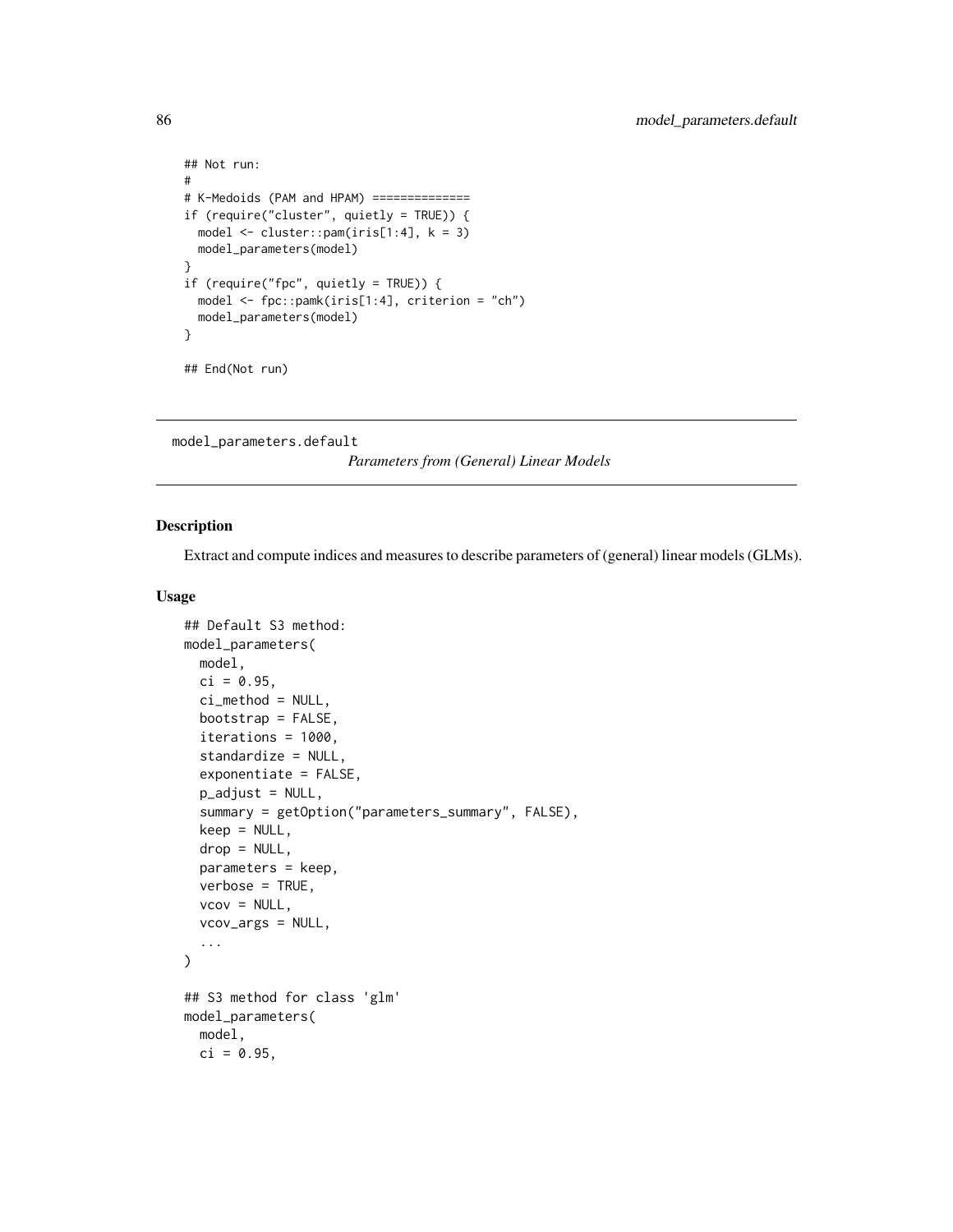```
ci_method = NULL,
  bootstrap = FALSE,
  iterations = 1000,
  standardize = NULL,
  exponentiate = FALSE,
  p_adjust = NULL,
  summary = getOption("parameters_summary", FALSE),
  df_method = ci_method,
  vcov = NULL,vcov_args = NULL,
  verbose = TRUE,
  ...
)
## S3 method for class 'logitor'
model_parameters(
 model,
 ci = 0.95,bootstrap = FALSE,
  iterations = 1000,
  standardize = NULL,
  exponentiate = TRUE,
 p_adjust = NULL,
  verbose = TRUE,
  ...
\lambda## S3 method for class 'poissonmfx'
model_parameters(
 model,
 ci = 0.95,bootstrap = FALSE,
  iterations = 1000,
  component = c("all", "conditional", "marginal"),
  standardize = NULL,
  exponentiate = FALSE,
 p_{ad}just = NULL,
 verbose = TRUE,
  ...
\mathcal{L}## S3 method for class 'betamfx'
model_parameters(
 model,
  ci = 0.95,bootstrap = FALSE,
  iterations = 1000,
  component = c("all", "conditional", "precision", "marginal"),
```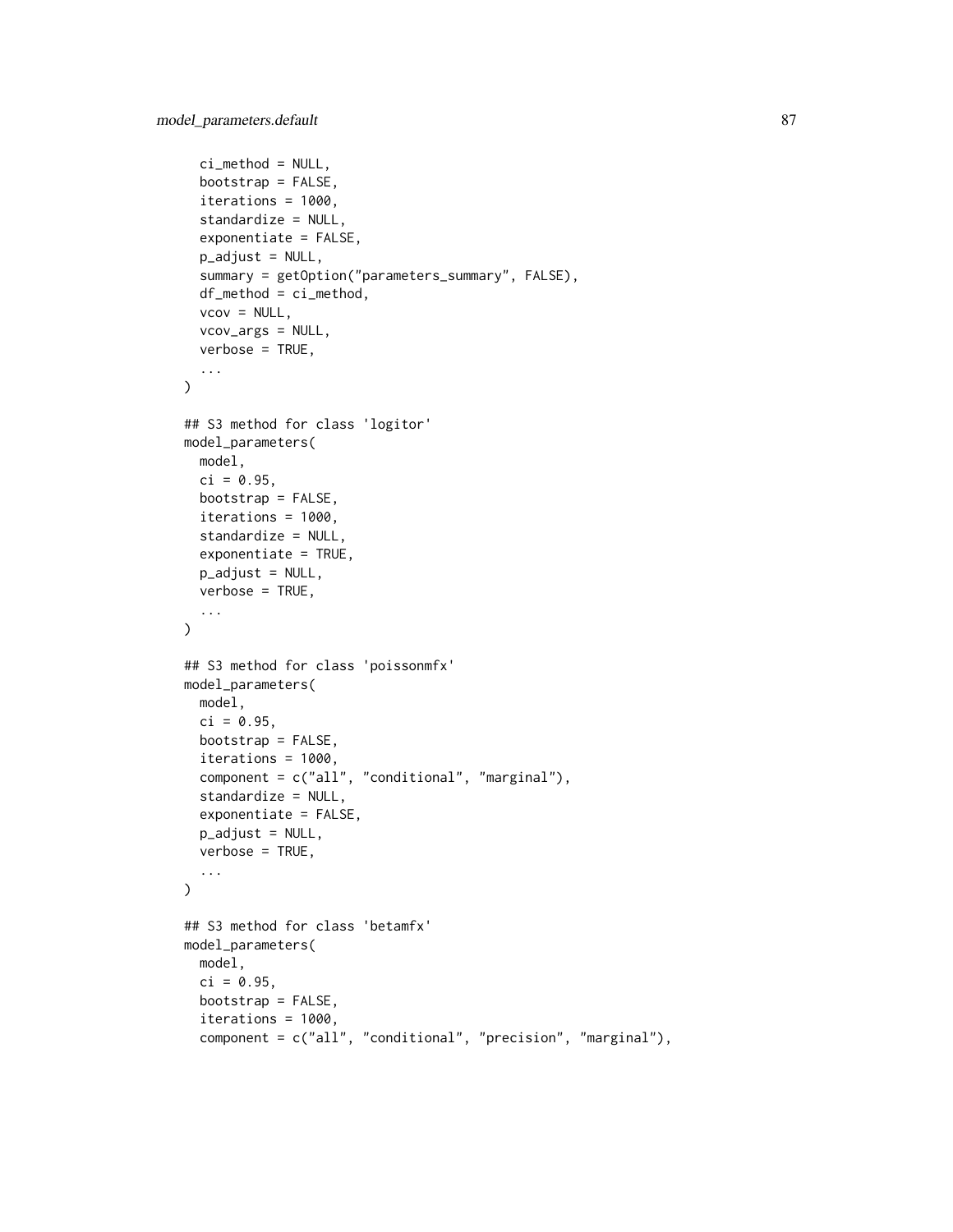```
standardize = NULL,
  exponentiate = FALSE,
 p\_adjust = NULL,verbose = TRUE,
  ...
\mathcal{L}
```

| model        | Model object.                                                                                                                                                                                                                                                                                                                                                                                                                                                                                                                                                                                                                                                                                                                                 |
|--------------|-----------------------------------------------------------------------------------------------------------------------------------------------------------------------------------------------------------------------------------------------------------------------------------------------------------------------------------------------------------------------------------------------------------------------------------------------------------------------------------------------------------------------------------------------------------------------------------------------------------------------------------------------------------------------------------------------------------------------------------------------|
| ci           | Confidence Interval (CI) level. Default to 0.95 (95%).                                                                                                                                                                                                                                                                                                                                                                                                                                                                                                                                                                                                                                                                                        |
| ci_method    | Method for computing degrees of freedom for confidence intervals (CI) and<br>the related p-values. Allowed are following options (which vary depending on<br>the model class): "residual", "normal", "likelihood", "satterthwaite",<br>"kenward", "wald", "profile", "boot", "uniroot", "ml1", "betwithin",<br>"hdi", "quantile", "ci", "eti", "si", "bci", or "bcai". See section Confi-<br>dence intervals and approximation of degrees of freedom in model_parameters()<br>for further details. When ci_method=NULL, in most cases "wald" is used then.                                                                                                                                                                                    |
| bootstrap    | Should estimates be based on bootstrapped model? If TRUE, then arguments of<br>Bayesian regressions apply (see also bootstrap_parameters()).                                                                                                                                                                                                                                                                                                                                                                                                                                                                                                                                                                                                  |
| iterations   | The number of bootstrap replicates. This only apply in the case of bootstrapped<br>frequentist models.                                                                                                                                                                                                                                                                                                                                                                                                                                                                                                                                                                                                                                        |
| standardize  | The method used for standardizing the parameters. Can be NULL (default; no<br>standardization), "refit" (for re-fitting the model on standardized data) or one<br>of "basic", "posthoc", "smart", "pseudo". See 'Details' in standardize_parameters().<br>Important:                                                                                                                                                                                                                                                                                                                                                                                                                                                                          |
|              | • The "refit" method does not standardized categorical predictors (i.e. fac-<br>tors), which may be a different behaviour compared to other R packages<br>(such as Im.beta) or other software packages (like SPSS). to mimic such<br>behaviours, either use standardize="basic" or standardize the data with<br>datawizard::standardize(force=TRUE) before fitting the model.                                                                                                                                                                                                                                                                                                                                                                 |
|              | • For mixed models, when using methods other than "refit", only the fixed<br>effects will be returned.                                                                                                                                                                                                                                                                                                                                                                                                                                                                                                                                                                                                                                        |
|              | • Robust estimation (i.e., vcov set to a value other than NULL) of standardized<br>parameters only works when standardize="refit".                                                                                                                                                                                                                                                                                                                                                                                                                                                                                                                                                                                                            |
| exponentiate | Logical, indicating whether or not to exponentiate the the coefficients (and re-<br>lated confidence intervals). This is typical for logistic regression, or more gener-<br>ally speaking, for models with log or logit links. Note: Delta-method standard<br>errors are also computed (by multiplying the standard errors by the transformed<br>coefficients). This is to mimic behaviour of other software packages, such as<br>Stata, but these standard errors poorly estimate uncertainty for the transformed<br>coefficient. The transformed confidence interval more clearly captures this un-<br>certainty. For compare_parameters(), exponentiate = "nongaussian" will<br>only exponentiate coefficients from non-Gaussian families. |
| p_adjust     | Character vector, if not NULL, indicates the method to adjust p-values. See<br>stats:: p. adjust() for details. Further possible adjustment methods are "tukey",                                                                                                                                                                                                                                                                                                                                                                                                                                                                                                                                                                              |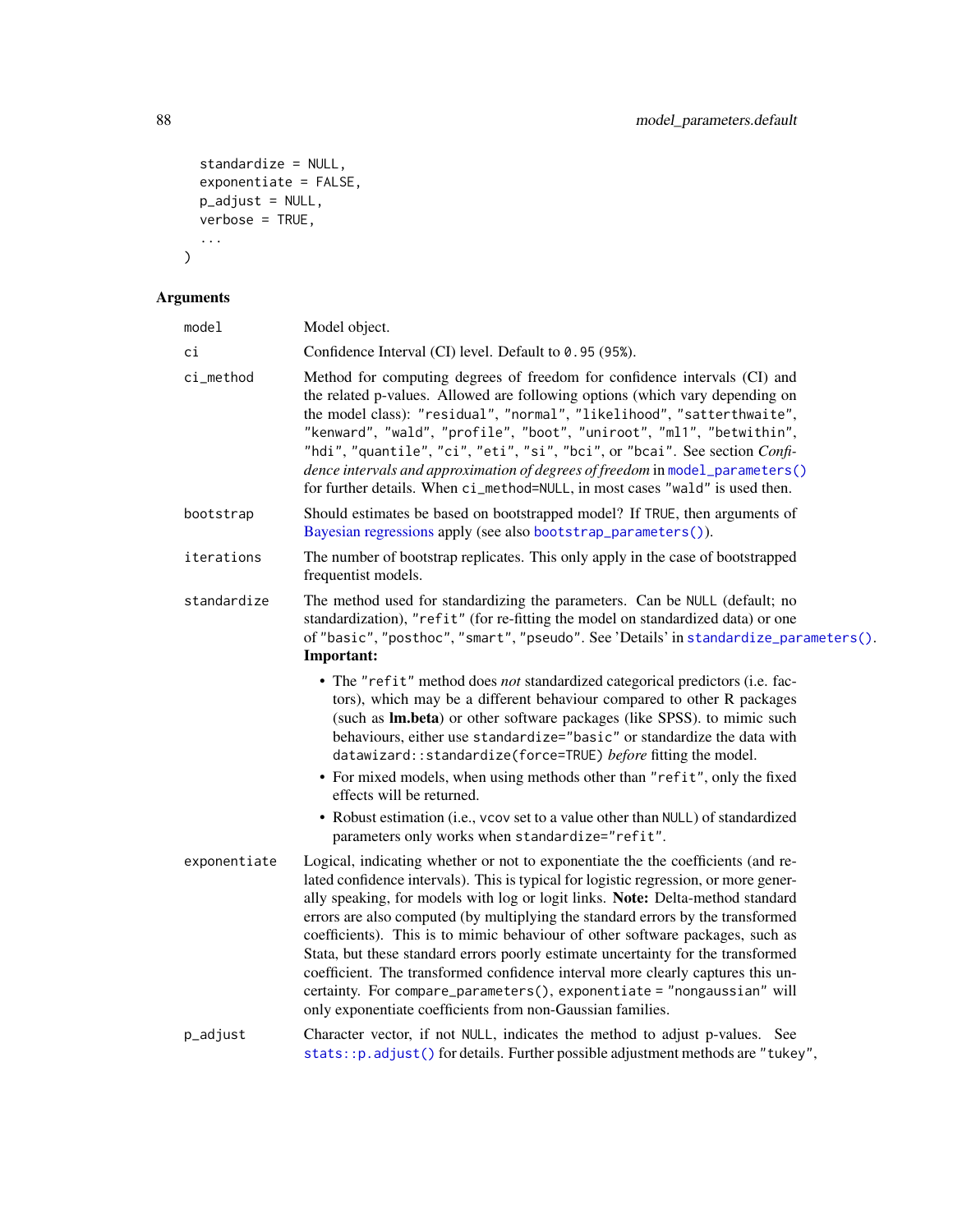"scheffe", "sidak" and "none" to explicitly disable adjustment for emmGrid objects (from emmeans).

summary Logical, if TRUE, prints summary information about the model (model formula, number of observations, residual standard deviation and more).

keep Character containing a regular expression pattern that describes the parameters that should be included (for keep) or excluded (for drop) in the returned data frame. keep may also be a named list of regular expressions. All non-matching parameters will be removed from the output. If keep is a character vector, every parameter name in the *"Parameter"* column that matches the regular expression in keep will be selected from the returned data frame (and vice versa, all parameter names matching drop will be excluded). Furthermore, if keep has more than one element, these will be merged with an OR operator into a regular expression pattern like this: "(one|two|three)". If keep is a named list of regular expression patterns, the names of the list-element should equal the column name where selection should be applied. This is useful for model objects where model\_parameters() returns multiple columns with parameter components, like in [model\\_parameters.lavaan\(\)](#page-97-0). Note that the regular expression pattern should match the parameter names as they are stored in the returned data frame, which can be different from how they are printed. Inspect the \$Parameter column of the parameters table to get the exact parameter names.

drop See keep. parameters Deprecated, alias for keep.

verbose Toggle warnings and messages.

vcov Variance-covariance matrix used to compute uncertainty estimates (e.g., for robust standard errors). This argument accepts a covariance matrix, a function which returns a covariance matrix, or a string which identifies the function to be used to compute the covariance matrix.

- A covariance matrix
- A function which returns a covariance matrix (e.g., stats::vcov())
- A string which indicates the kind of uncertainty estimates to return.
	- Heteroskedasticity-consistent: "vcovHC", "HC", "HC0", "HC1", "HC2", "HC3", "HC4", "HC4m", "HC5". See ?sandwich::vcovHC.
	- Cluster-robust: "vcovCR", "CR0", "CR1", "CR1p", "CR1S", "CR2", "CR3". See ?clubSandwich::vcovCR.
	- Bootstrap: "vcovBS", "xy", "residual", "wild", "mammen", "webb". See ?sandwich::vcovBS.
	- Other sandwich package functions: "vcovHAC", "vcovPC", "vcovCL", "vcovPL".
- vcov\_args List of arguments to be passed to the function identified by the vcov argument. This function is typically supplied by the **sandwich** or **clubSandwich** packages. Please refer to their documentation (e.g., ?sandwich::vcovHAC) to see the list of available arguments.
- Arguments passed to or from other methods. For instance, when bootstrap = TRUE, arguments like type or parallel are passed down to bootstrap\_model(), and arguments like ci\_method are passed down to [bayestestR::describe\\_posterior\(\)](#page-0-0).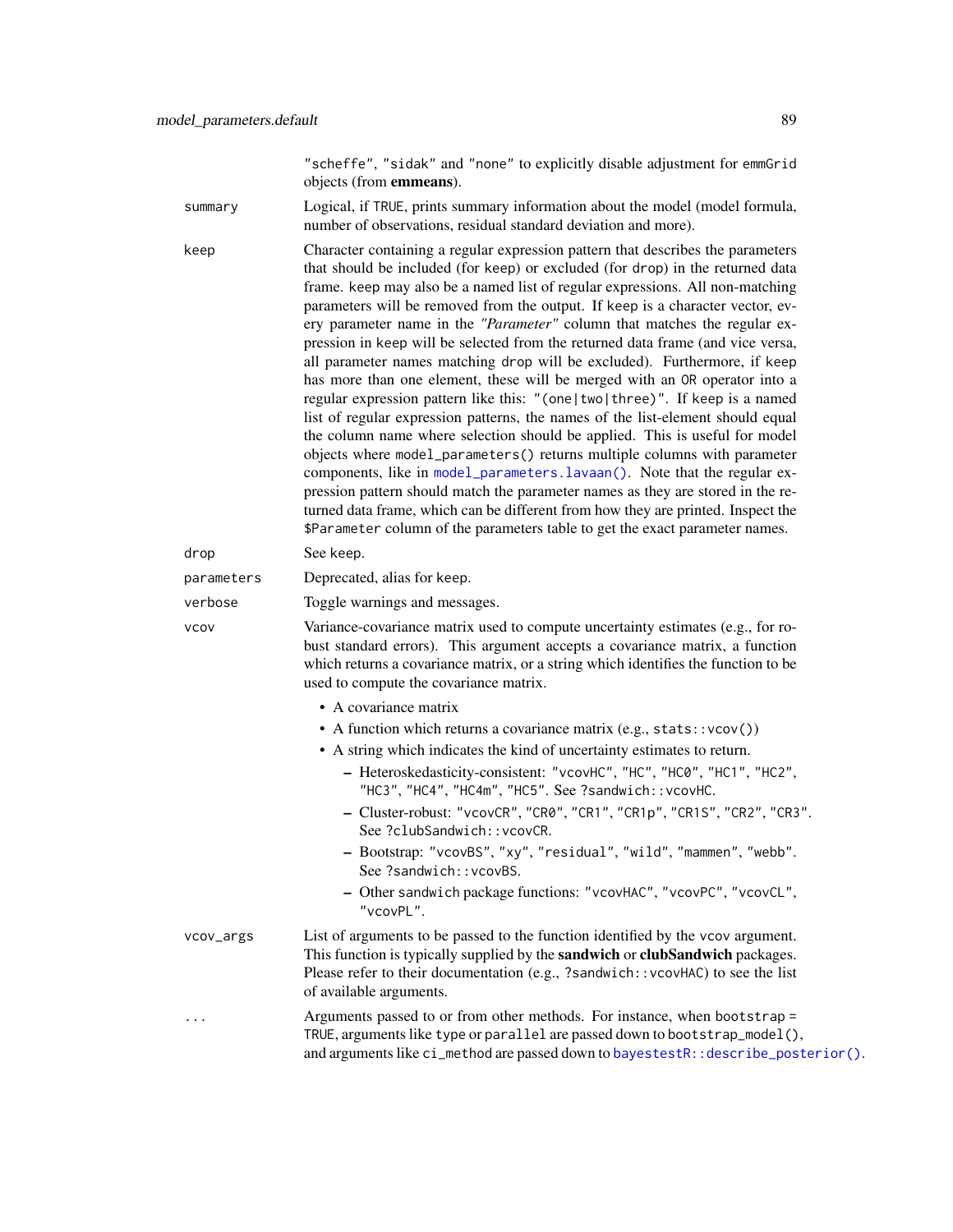| df method | Deprecated. Please use ci_method.                                                                                                                                                                                                      |
|-----------|----------------------------------------------------------------------------------------------------------------------------------------------------------------------------------------------------------------------------------------|
| component | Model component for which parameters should be shown. May be one of<br>"conditional", "precision" (betareg), "scale" (ordinal), "extra" (glmx),<br>"marginal" ( $mfx$ ), "conditional" or "full" (for MuMIn::model.avg()) or<br>"all". |

## Value

A data frame of indices related to the model's parameters.

#### Confidence intervals and approximation of degrees of freedom

There are different ways of approximating the degrees of freedom depending on different assumptions about the nature of the model and its sampling distribution. The ci\_method argument modulates the method for computing degrees of freedom (df) that are used to calculate confidence intervals (CI) and the related p-values. Following options are allowed, depending on the model class:

#### Classical methods:

Classical inference is generally based on the **Wald method**. The Wald approach to inference computes a test statistic by dividing the parameter estimate by its standard error (Coefficient / SE), then comparing this statistic against a t- or normal distribution. This approach can be used to compute CIs and p-values.

"wald":

• Applies to *non-Bayesian models*. For *linear models*, CIs computed using the Wald method (SE and a *t-distribution with residual df*); p-values computed using the Wald method with a *tdistribution with residual df*. For other models, CIs computed using the Wald method (SE and a *normal distribution*); p-values computed using the Wald method with a *normal distribution*.

"normal"

• Applies to *non-Bayesian models*. Compute Wald CIs and p-values, but always use a normal distribution.

"residual"

• Applies to *non-Bayesian models*. Compute Wald CIs and p-values, but always use a *t-distribution with residual df* when possible. If the residual df for a model cannot be determined, a normal distribution is used instead.

### Methods for mixed models:

Compared to fixed effects (or single-level) models, determining appropriate df for Wald-based inference in mixed models is more difficult. See [the R GLMM FAQ](https://bbolker.github.io/mixedmodels-misc/glmmFAQ.html#what-are-the-p-values-listed-by-summaryglmerfit-etc.-are-they-reliable) for a discussion.

Several approximate methods for computing df are available, but you should also consider instead using profile likelihood ("profile") or bootstrap ("boot") CIs and p-values instead.

"satterthwaite"

• Applies to *linear mixed models*. CIs computed using the Wald method (SE and a *t-distribution with Satterthwaite df*); p-values computed using the Wald method with a *t-distribution with Satterthwaite df*.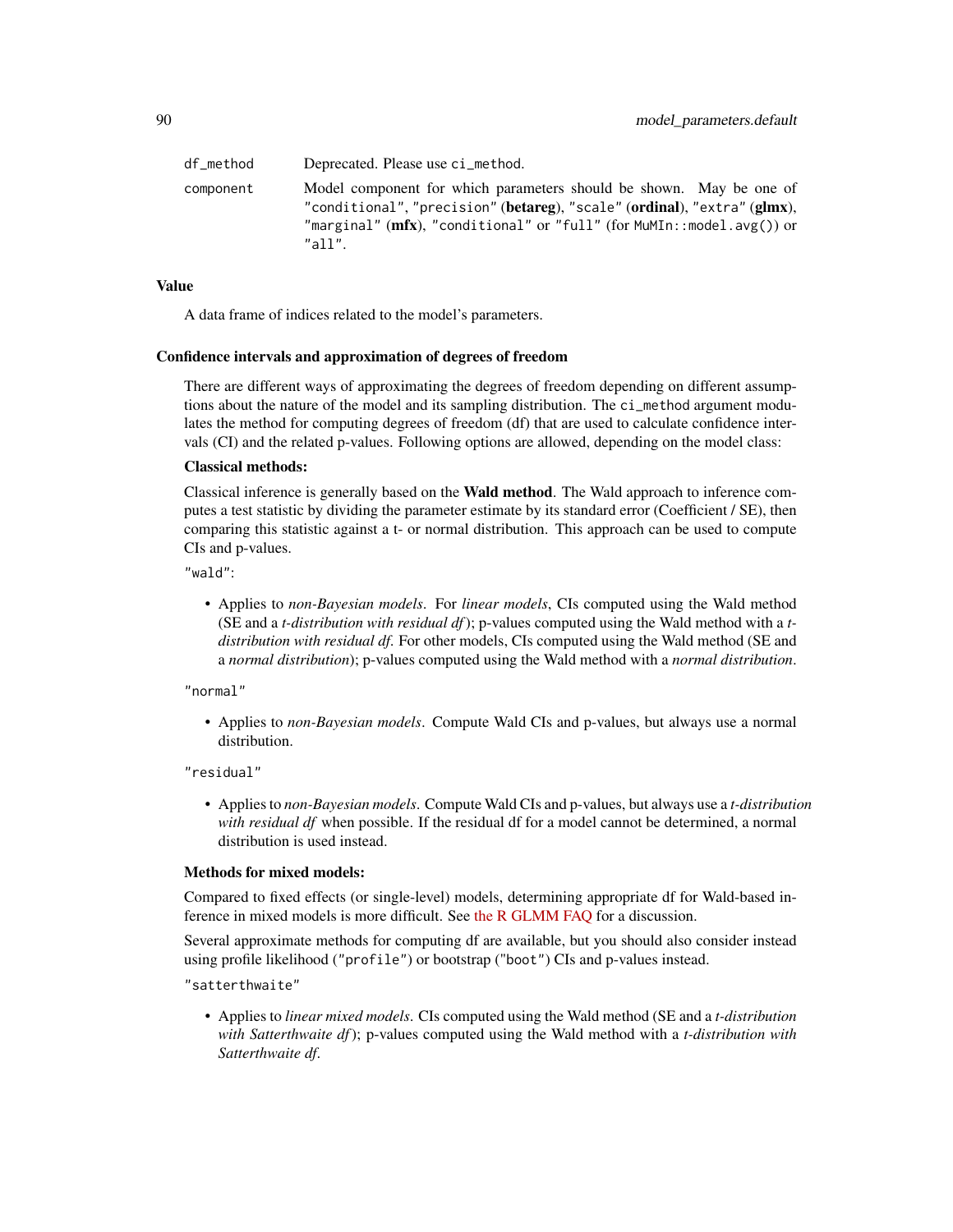"kenward"

• Applies to *linear mixed models*. CIs computed using the Wald method (*Kenward-Roger SE* and a *t-distribution with Kenward-Roger df*); p-values computed using the Wald method with *Kenward-Roger SE and t-distribution with Kenward-Roger df*.

"ml1"

• Applies to *linear mixed models*. CIs computed using the Wald method (SE and a *t-distribution with m-l-1 approximated df*); p-values computed using the Wald method with a *t-distribution with m-l-1 approximated df.* See [ci\\_ml1\(\)](#page-18-0).

"betwithin"

• Applies to *linear mixed models* and *generalized linear mixed models*. CIs computed using the Wald method (SE and a *t-distribution with between-within df*); p-values computed using the Wald method with a *t-distribution with between-within df*. See [ci\\_betwithin\(\)](#page-15-0).

#### Likelihood-based methods:

Likelihood-based inference is based on comparing the likelihood for the maximum-likelihood estimate to the the likelihood for models with one or more parameter values changed (e.g., set to zero or a range of alternative values). Likelihood ratios for the maximum-likelihood and alternative models are compared to a  $\chi$ -squared distribution to compute CIs and p-values.

"profile"

• Applies to *non-Bayesian models* of class glm, polr or glmmTMB. CIs computed by *profiling the likelihood curve for a parameter*, using linear interpolation to find where likelihood ratio equals a critical value; p-values computed using the Wald method with a *normal-distribution* (note: this might change in a future update!)

"uniroot"

• Applies to *non-Bayesian models* of class glmmTMB. CIs computed by *profiling the likelihood curve for a parameter*, using root finding to find where likelihood ratio equals a critical value; p-values computed using the Wald method with a *normal-distribution* (note: this might change in a future update!)

### Methods for bootstrapped or Bayesian models:

Bootstrap-based inference is based on **resampling** and refitting the model to the resampled datasets. The distribution of parameter estimates across resampled datasets is used to approximate the parameter's sampling distribution. Depending on the type of model, several different methods for bootstrapping and constructing CIs and p-values from the bootstrap distribution are available.

For Bayesian models, inference is based on drawing samples from the model posterior distribution.

"quantile" (or "eti")

• Applies to *all models (including Bayesian models)*. For non-Bayesian models, only applies if bootstrap = TRUE. CIs computed as *equal tailed intervals* using the quantiles of the bootstrap or posterior samples; p-values are based on the *probability of direction*. See [bayestestR::eti\(\)](#page-0-0).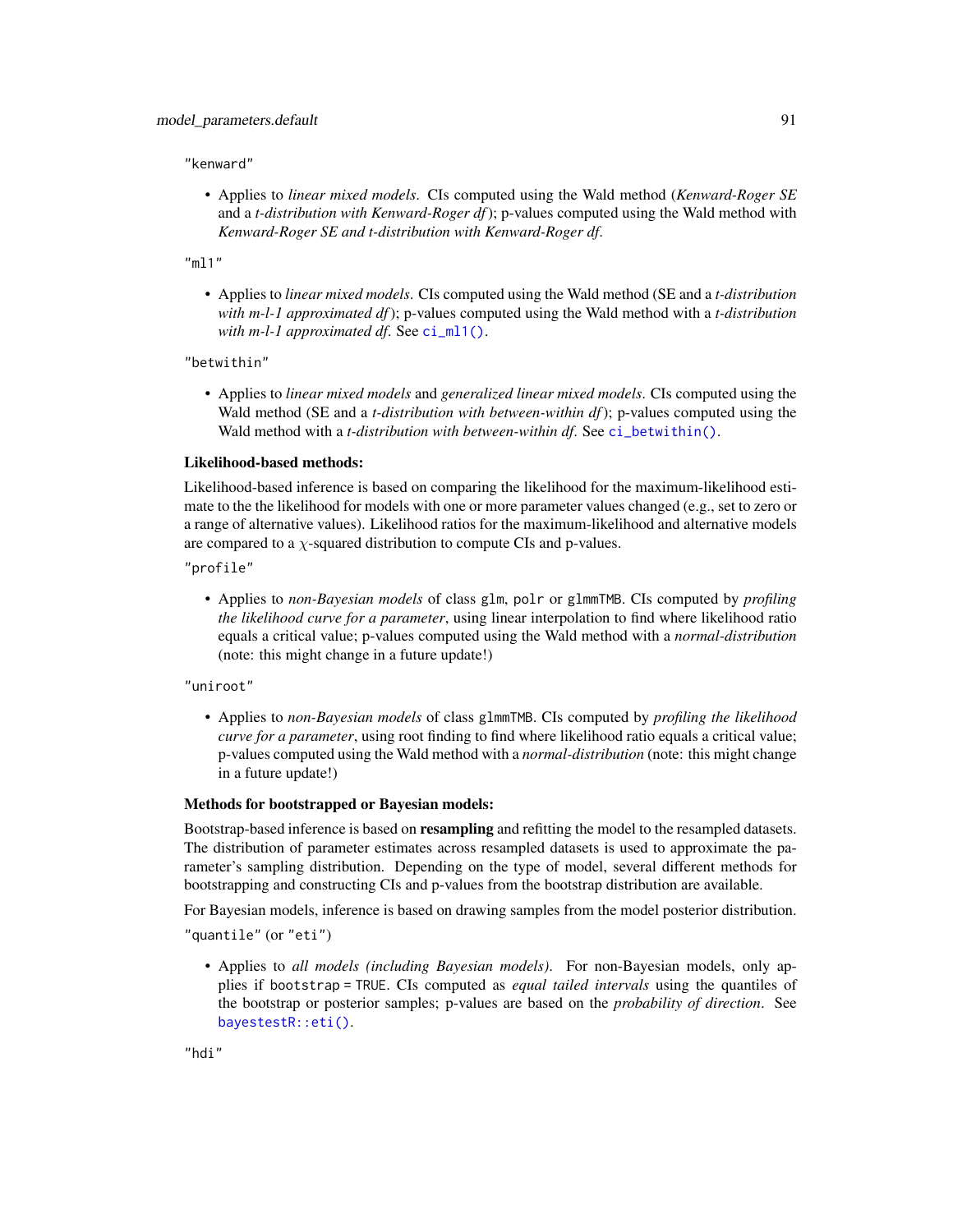• Applies to *all models (including Bayesian models)*. For non-Bayesian models, only applies if bootstrap = TRUE. CIs computed as *highest density intervals* for the bootstrap or posterior samples; p-values are based on the *probability of direction*. See [bayestestR::hdi\(\)](#page-0-0).

"bci" (or "bcai")

• Applies to *all models (including Bayesian models)*. For non-Bayesian models, only applies if bootstrap = TRUE. CIs computed as *bias corrected and accelerated intervals* for the bootstrap or posterior samples; p-values are based on the *probability of direction*. See [bayestestR::bci\(\)](#page-0-0).

"si"

• Applies to *Bayesian models* with proper priors. CIs computed as *support intervals* comparing the posterior samples against the prior samples; p-values are based on the *probability of direction*. See [bayestestR::si\(\)](#page-0-0).

"boot"

• Applies to *non-Bayesian models* of class merMod. CIs computed using *parametric bootstrapping* (simulating data from the fitted model); p-values computed using the Wald method with a *normal-distribution)* (note: this might change in a future update!).

For all iteration-based methods other than "boot" ("hdi", "quantile", "ci", "eti", "si", "bci", "bcai"), p-values are based on the probability of direction ([bayestestR::p\\_direction\(\)](#page-0-0)), which is converted into a p-value using [bayestestR::pd\\_to\\_p\(\)](#page-0-0).

### See Also

[insight::standardize\\_names\(\)](#page-0-0) to rename columns into a consistent, standardized naming scheme.

```
library(parameters)
model \leq lm(mpg \sim wt + cyl, data = mtcars)
model_parameters(model)
# bootstrapped parameters
if (require("boot", quietly = TRUE)) {
 model_parameters(model, bootstrap = TRUE)
}
# standardized parameters
model_parameters(model, standardize = "refit")
# robust, heteroskedasticity-consistent standard errors
if (require("sandwich") && require("clubSandwich")) {
 model_parameters(model, vcov = "HC3")
 model_parameters(model,
   vcov = "vcovCL",
   vcov_args = list(cluster = mtcars$cyl)
```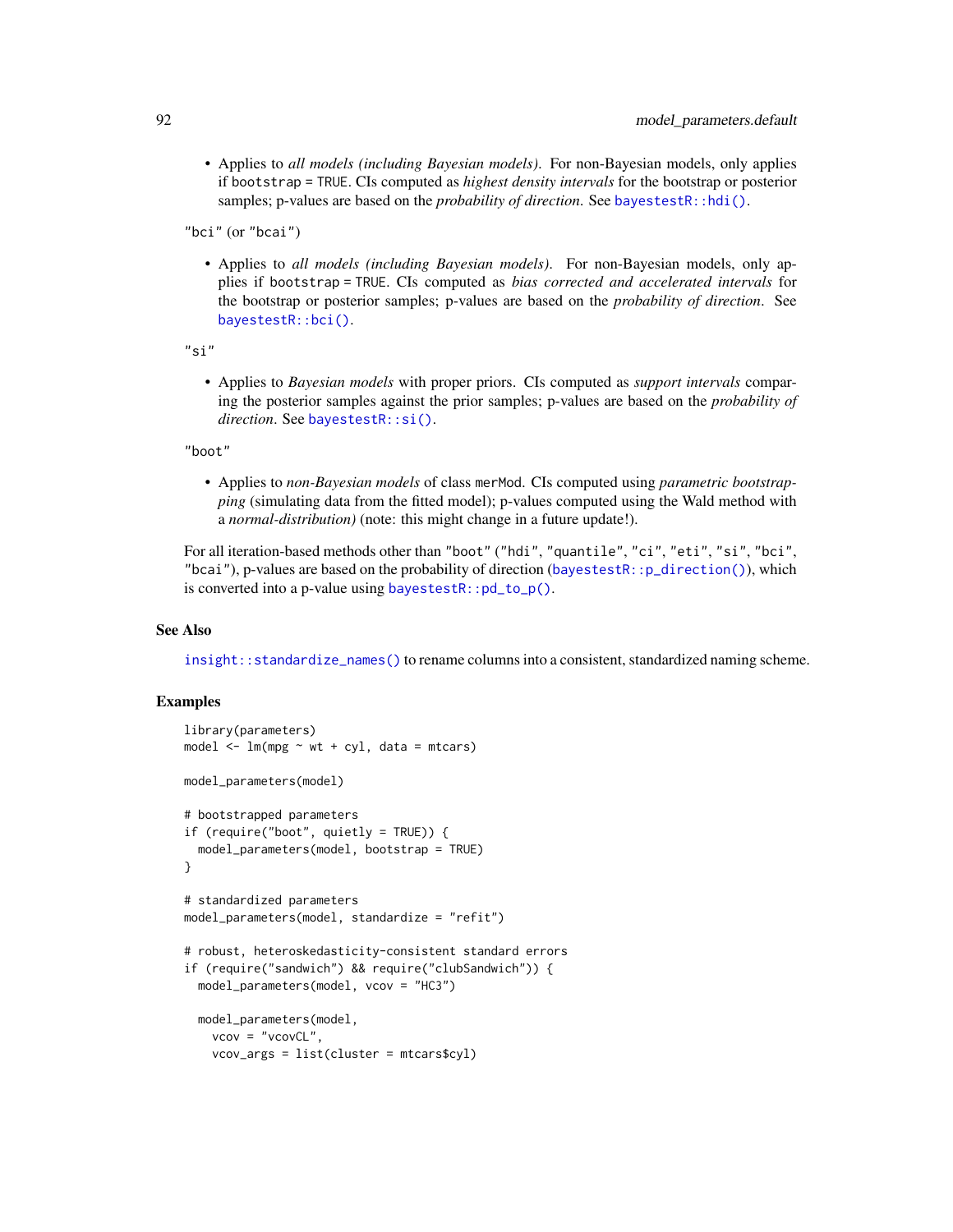```
)
}
# different p-value style in output
model_parameters(model, p_digits = 5)
model_parameters(model, digits = 3, ci_digits = 4, p_digits = "scientific")
# logistic regression model
model \leq glm(vs \sim wt + cyl, data = mtcars, family = "binomial")
model_parameters(model)
# show odds ratio / exponentiated coefficients
model_parameters(model, exponentiate = TRUE)
```
model\_parameters.DirichletRegModel *Parameters from multinomial or cumulative link models*

### Description

Parameters from multinomial or cumulative link models

### Usage

```
## S3 method for class 'DirichletRegModel'
model_parameters(
  model,
  ci = 0.95,bootstrap = FALSE,
  iterations = 1000,
  component = c("all", "conditional", "precision"),
  standardize = NULL,
  exponentiate = FALSE,
  verbose = TRUE,
  ...
\lambda## S3 method for class 'bifeAPEs'
model_parameters(model, ...)
## S3 method for class 'bracl'
model_parameters(
 model,
  ci = 0.95,
 bootstrap = FALSE,
  iterations = 1000,
  standardize = NULL,
```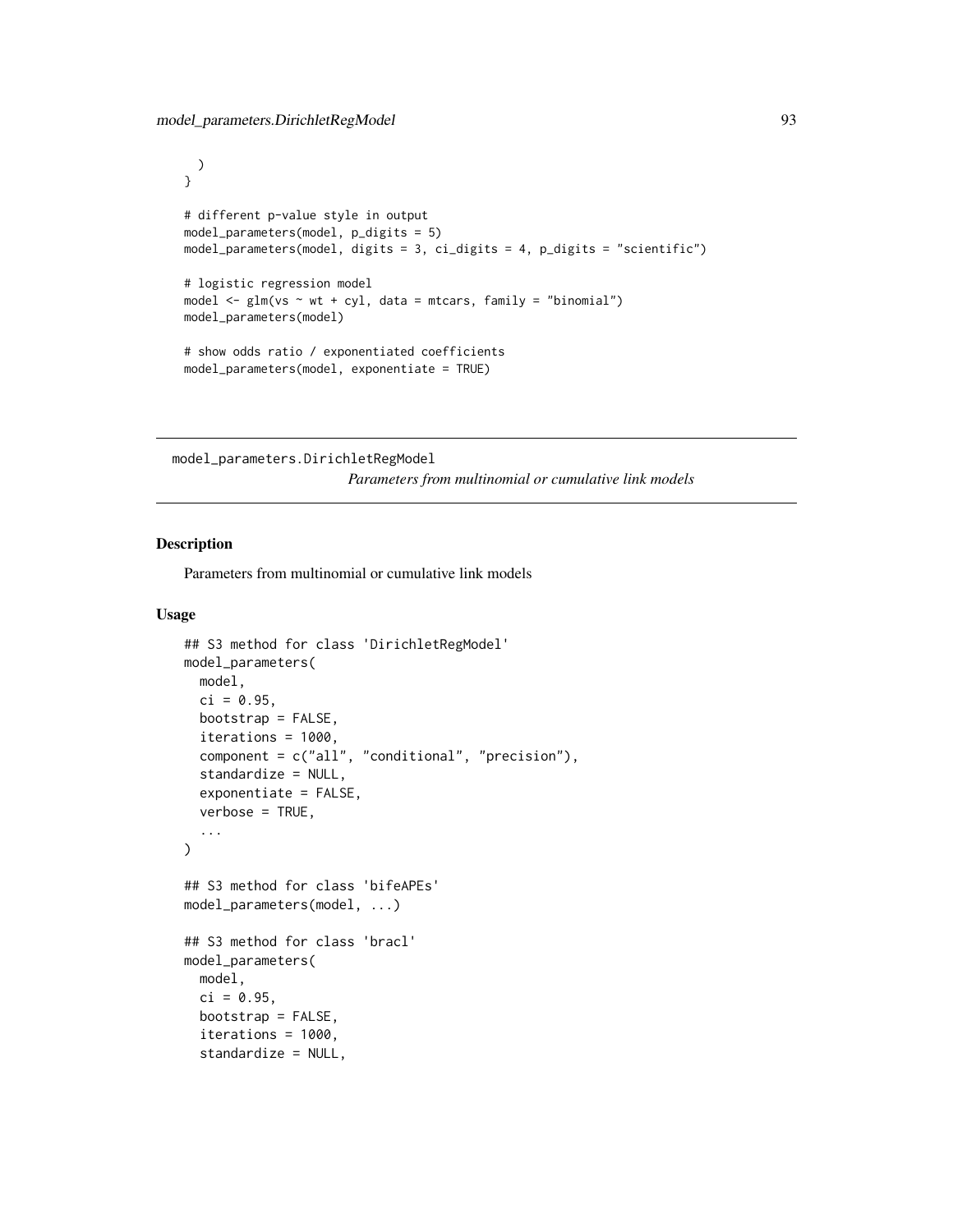```
exponentiate = FALSE,
 p_adjust = NULL,
 verbose = TRUE,
  ...
\mathcal{L}## S3 method for class 'mlm'
model_parameters(
 model,
 ci = 0.95,vcov = NULL,vcov_args = NULL,
 bootstrap = FALSE,
 iterations = 1000,
  standardize = NULL,
  exponentiate = FALSE,
 p_adjust = NULL,
 verbose = TRUE,
  ...
\mathcal{L}## S3 method for class 'clm2'
model_parameters(
 model,
 ci = 0.95,bootstrap = FALSE,
  iterations = 1000,
 component = c("all", "conditional", "scale"),
  standardize = NULL,
 exponentiate = FALSE,
 p_adjust = NULL,
 verbose = TRUE,
  ...
\mathcal{L}
```

| model      | A model with multinomial or categorical response value.                                                                                                                                                                            |
|------------|------------------------------------------------------------------------------------------------------------------------------------------------------------------------------------------------------------------------------------|
| ci         | Confidence Interval (CI) level. Default to 0.95 (95%).                                                                                                                                                                             |
| bootstrap  | Should estimates be based on bootstrapped model? If TRUE, then arguments of<br>Bayesian regressions apply (see also bootstrap_parameters()).                                                                                       |
| iterations | The number of bootstrap replicates. This only apply in the case of bootstrapped<br>frequentist models.                                                                                                                             |
| component  | Model component for which parameters should be shown. May be one of<br>"conditional", "precision" (betareg), "scale" (ordinal), "extra" (glmx),<br>"marginal" (mfx), "conditional" or "full" (for MuMIn::model.avg()) or<br>"all". |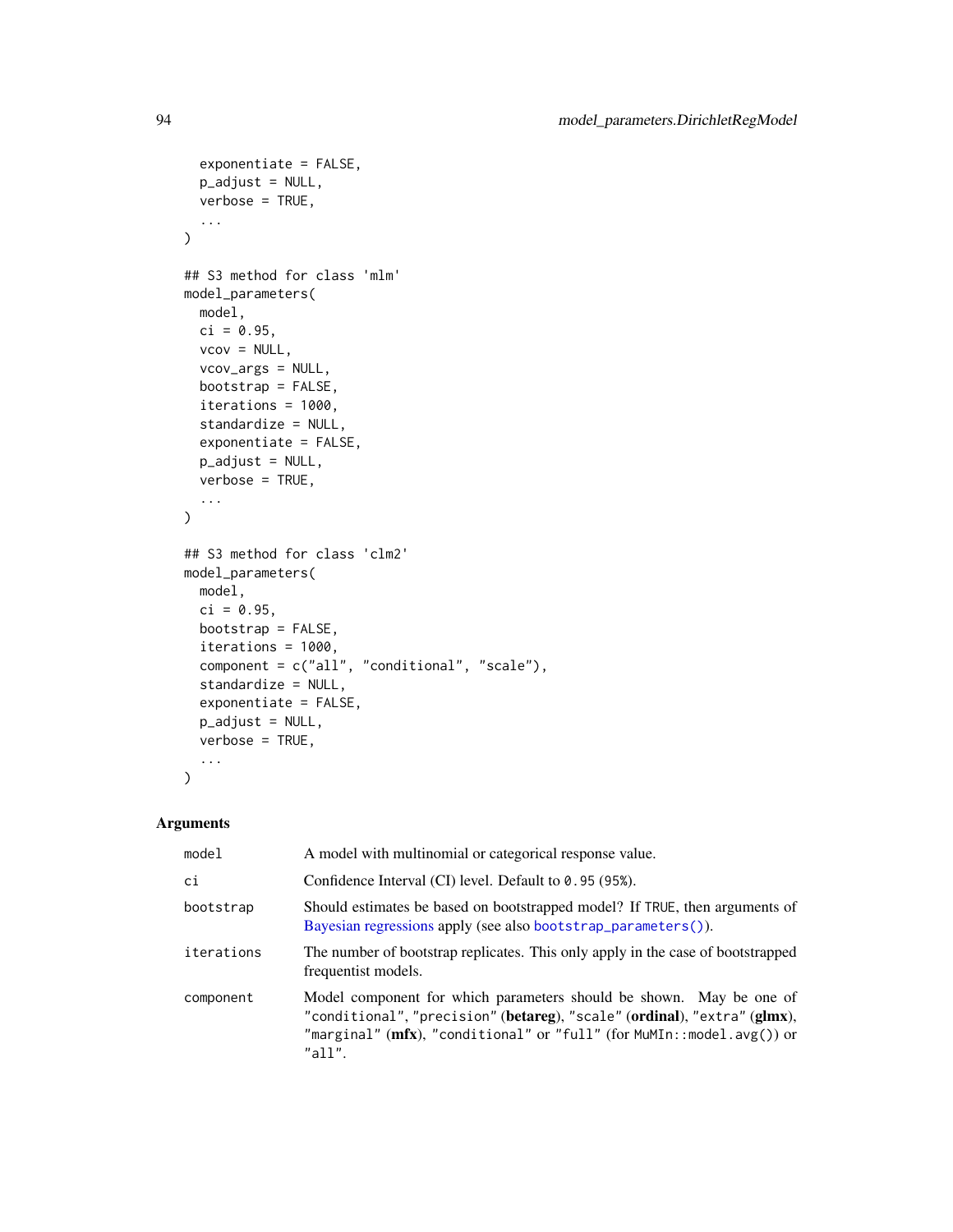| standardize  | The method used for standardizing the parameters. Can be NULL (default; no<br>standardization), "refit" (for re-fitting the model on standardized data) or one<br>of "basic", "posthoc", "smart", "pseudo". See 'Details' in standardize_parameters().<br>Important:                                                                                                                                                                                                                                                                                                                                                                                                                                                                          |
|--------------|-----------------------------------------------------------------------------------------------------------------------------------------------------------------------------------------------------------------------------------------------------------------------------------------------------------------------------------------------------------------------------------------------------------------------------------------------------------------------------------------------------------------------------------------------------------------------------------------------------------------------------------------------------------------------------------------------------------------------------------------------|
|              | • The "refit" method does not standardized categorical predictors (i.e. fac-<br>tors), which may be a different behaviour compared to other R packages<br>(such as <b>lm.beta</b> ) or other software packages (like SPSS). to mimic such<br>behaviours, either use standardize="basic" or standardize the data with<br>datawizard::standardize(force=TRUE) before fitting the model.<br>• For mixed models, when using methods other than "refit", only the fixed<br>effects will be returned.                                                                                                                                                                                                                                               |
|              | • Robust estimation (i.e., vcov set to a value other than NULL) of standardized<br>parameters only works when standardize="refit".                                                                                                                                                                                                                                                                                                                                                                                                                                                                                                                                                                                                            |
| exponentiate | Logical, indicating whether or not to exponentiate the the coefficients (and re-<br>lated confidence intervals). This is typical for logistic regression, or more gener-<br>ally speaking, for models with log or logit links. Note: Delta-method standard<br>errors are also computed (by multiplying the standard errors by the transformed<br>coefficients). This is to mimic behaviour of other software packages, such as<br>Stata, but these standard errors poorly estimate uncertainty for the transformed<br>coefficient. The transformed confidence interval more clearly captures this un-<br>certainty. For compare_parameters(), exponentiate = "nongaussian" will<br>only exponentiate coefficients from non-Gaussian families. |
| verbose      | Toggle warnings and messages.                                                                                                                                                                                                                                                                                                                                                                                                                                                                                                                                                                                                                                                                                                                 |
|              | Arguments passed to or from other methods. For instance, when bootstrap =<br>TRUE, arguments like type or parallel are passed down to bootstrap_model(),<br>and arguments like ci_method are passed down to bayestestR:: describe_posterior().                                                                                                                                                                                                                                                                                                                                                                                                                                                                                                |
| p_adjust     | Character vector, if not NULL, indicates the method to adjust p-values. See<br>stats:: p.adjust() for details. Further possible adjustment methods are "tukey",<br>"scheffe", "sidak" and "none" to explicitly disable adjustment for emmGrid<br>objects (from emmeans).                                                                                                                                                                                                                                                                                                                                                                                                                                                                      |
| <b>VCOV</b>  | Variance-covariance matrix used to compute uncertainty estimates (e.g., for ro-<br>bust standard errors). This argument accepts a covariance matrix, a function<br>which returns a covariance matrix, or a string which identifies the function to be<br>used to compute the covariance matrix.                                                                                                                                                                                                                                                                                                                                                                                                                                               |
|              | • A covariance matrix                                                                                                                                                                                                                                                                                                                                                                                                                                                                                                                                                                                                                                                                                                                         |
|              | • A function which returns a covariance matrix $(e.g., stats::vcov())$                                                                                                                                                                                                                                                                                                                                                                                                                                                                                                                                                                                                                                                                        |
|              | • A string which indicates the kind of uncertainty estimates to return.<br>- Heteroskedasticity-consistent: "vcovHC", "HC", "HC0", "HC1", "HC2",<br>"HC3", "HC4", "HC4m", "HC5". See ?sandwich:: vcovHC.                                                                                                                                                                                                                                                                                                                                                                                                                                                                                                                                      |
|              | - Cluster-robust: "vcovCR", "CR0", "CR1", "CR1p", "CR1S", "CR2", "CR3".<br>See ?clubSandwich:: vcovCR.                                                                                                                                                                                                                                                                                                                                                                                                                                                                                                                                                                                                                                        |
|              | - Bootstrap: "vcovBS", "xy", "residual", "wild", "mammen", "webb".<br>See ?sandwich:: vcovBS.                                                                                                                                                                                                                                                                                                                                                                                                                                                                                                                                                                                                                                                 |
|              | - Other sandwich package functions: "vcovHAC", "vcovPC", "vcovCL",<br>"vcovPL".                                                                                                                                                                                                                                                                                                                                                                                                                                                                                                                                                                                                                                                               |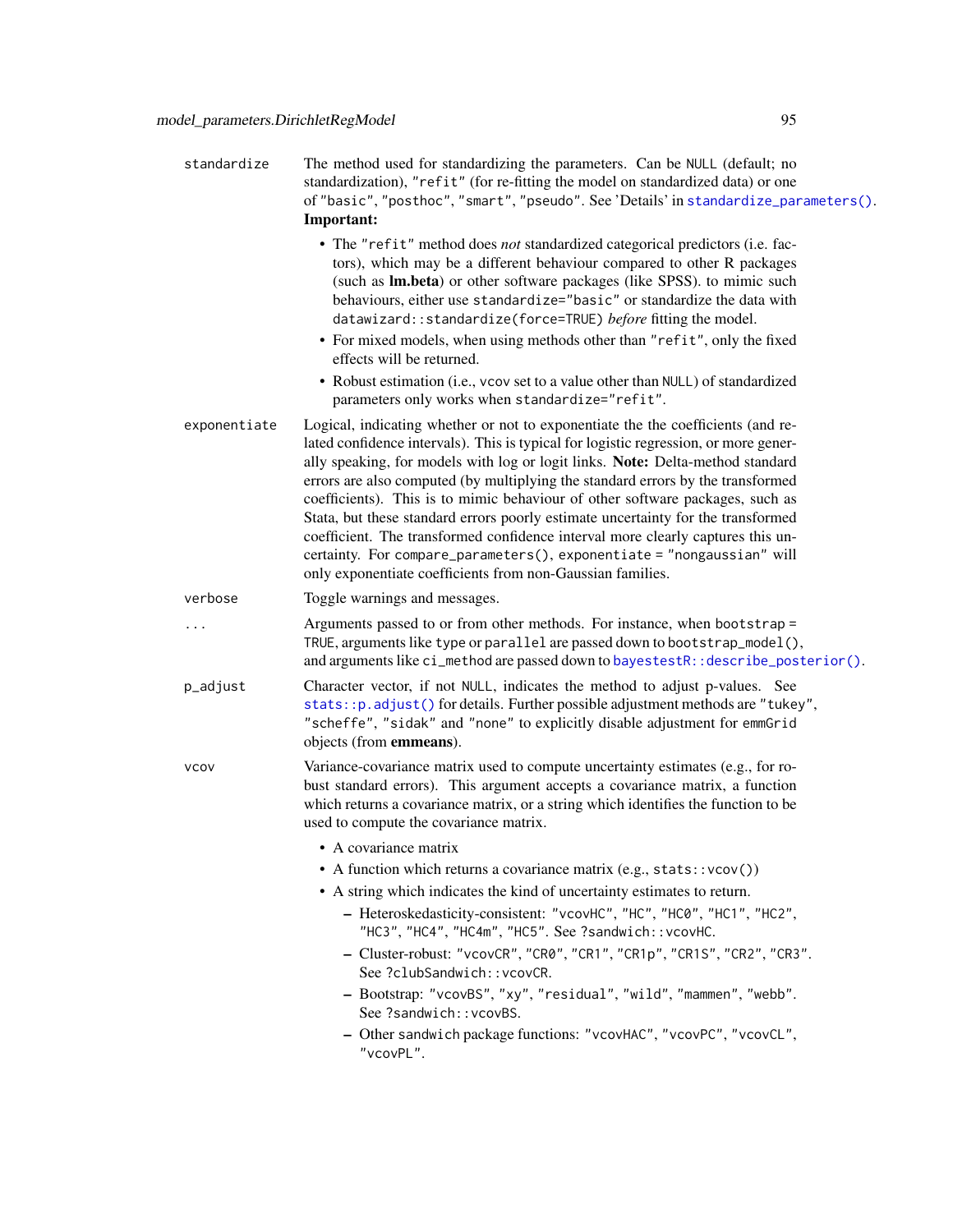| vcov_args | List of arguments to be passed to the function identified by the vcov argument.             |
|-----------|---------------------------------------------------------------------------------------------|
|           | This function is typically supplied by the <b>sandwich</b> or <b>clubSandwich</b> packages. |
|           | Please refer to their documentation (e.g., ?sandwich: : vcovHAC) to see the list            |
|           | of available arguments.                                                                     |

## Details

Multinomial or cumulative link models, i.e. models where the response value (dependent variable) is categorical and has more than two levels, usually return coefficients for each response level. Hence, the output from model\_parameters() will split the coefficient tables by the different levels of the model's response.

#### Value

A data frame of indices related to the model's parameters.

## See Also

[insight::standardize\\_names\(\)](#page-0-0) to rename columns into a consistent, standardized naming scheme.

## Examples

```
library(parameters)
if (require("brglm2", quietly = TRUE)) {
 data("stemcell")
 model <- bracl(
   research ~ as.numeric(religion) + gender,
   weights = frequency,
   data = stemcell,
   type = "ML"
 )
 model_parameters(model)
}
```
model\_parameters.htest

*Parameters from hypothesis tests*

### Description

Parameters of h-tests (correlations, t-tests, chi-squared, ...).

## Usage

```
## S3 method for class 'htest'
model_parameters(
 model,
  cramers_v = NULL,
 phi = NULL,
```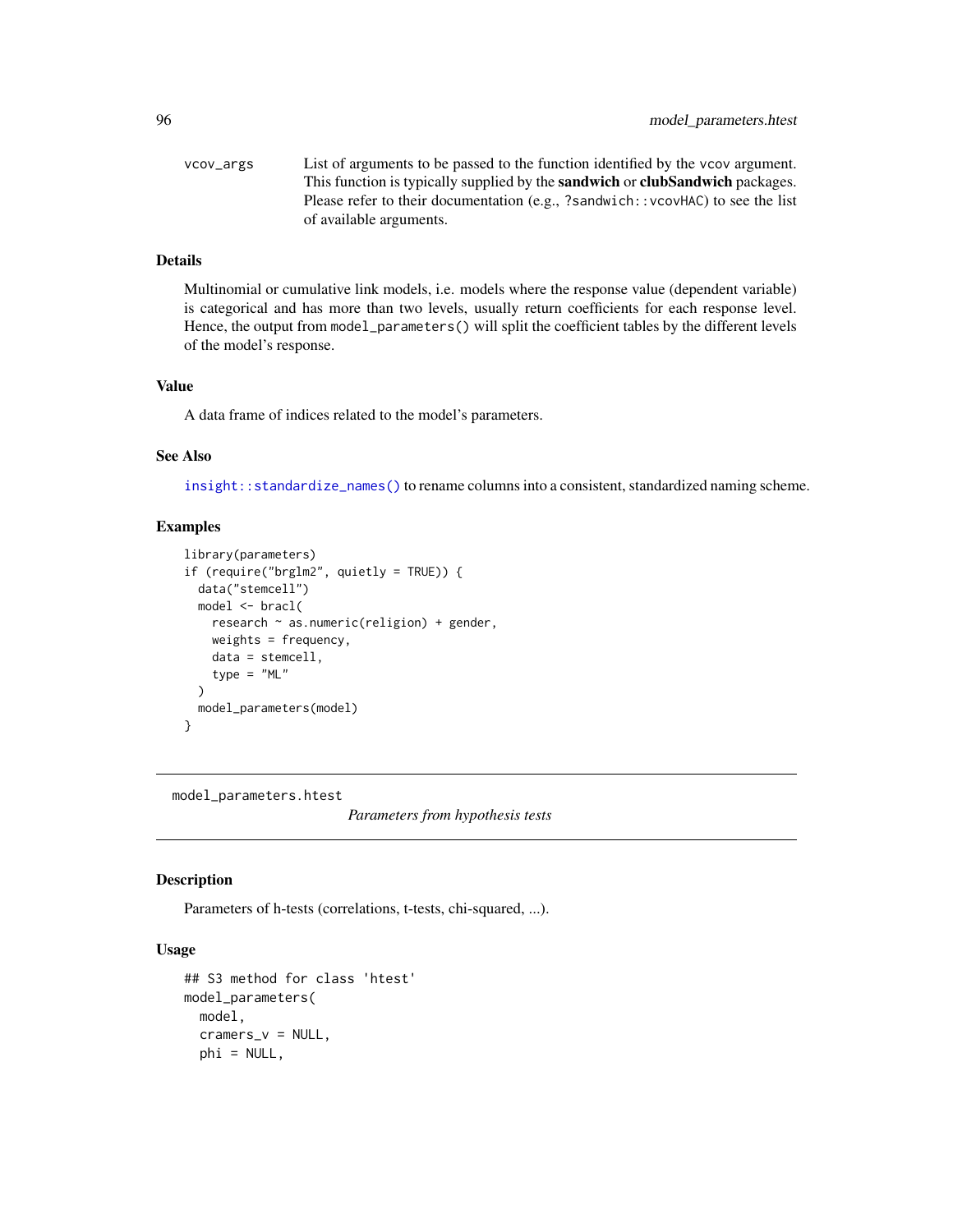```
standardized_d = NULL,
  hedges_g = NULL,
  omega_squared = NULL,
 eta_squared = NULL,
  epsilon_squared = NULL,
  cohens_g = NULL,
  rank_biserial = NULL,
  rank_epsilon_squared = NULL,
 kendalls_w = NULL,
 ci = 0.95,alternative = NULL,
 bootstrap = FALSE,
 verbose = TRUE,
  ...
\mathcal{L}
```
## S3 method for class 'pairwise.htest' model\_parameters(model, verbose = TRUE, ...)

| model                | Object of class htest or pairwise. htest.                                                                                                                                                                                                                                                     |  |
|----------------------|-----------------------------------------------------------------------------------------------------------------------------------------------------------------------------------------------------------------------------------------------------------------------------------------------|--|
| cramers_v, phi       | Compute Cramer's V or phi as index of effect size. Can be "raw" or "adjusted"<br>(effect size will be bias-corrected). Only applies to objects from chisq.test().                                                                                                                             |  |
|                      | standardized_d If TRUE, compute standardized d as index of effect size. Only applies to objects<br>from $t. \text{test}()$ . Calculation of d is based on the t-value (see effect size: : $t\_to_d()$ )<br>for details.                                                                       |  |
| hedges_g             | If TRUE, compute Hedge's g as index of effect size. Only applies to objects from<br>$t.test()$ .                                                                                                                                                                                              |  |
|                      | omega_squared, eta_squared, epsilon_squared                                                                                                                                                                                                                                                   |  |
|                      | Logical, if TRUE, returns the non-partial effect size Omega, Eta or Epsilon squared.<br>Only applies to objects from oneway. test().                                                                                                                                                          |  |
| cohens_g             | If TRUE, compute Cohen's g as index of effect size. Only applies to objects from<br>$m$ cnemar.test $()$ .                                                                                                                                                                                    |  |
| rank_biserial        | If TRUE, compute the rank-biserial correlation as effect size measure. Only ap-<br>plies to objects from wilcox.test().                                                                                                                                                                       |  |
| rank_epsilon_squared |                                                                                                                                                                                                                                                                                               |  |
|                      | If TRUE, compute the rank epsilon squared as effect size measure. Only applies<br>to objects from kruskal.test().                                                                                                                                                                             |  |
| kendalls_w           | If TRUE, compute the Kendall's coefficient of concordance as effect size measure.<br>Only applies to objects from friedman. test().                                                                                                                                                           |  |
| сi                   | Level of confidence intervals for effect size statistic. Currently only applies to<br>objects from chisq. test() or oneway. test().                                                                                                                                                           |  |
| alternative          | A character string specifying the alternative hypothesis; Controls the type of<br>CI returned: "two.sided" (default, two-sided CI), "greater" or "less" (one-<br>sided CI). Partial matching is allowed (e.g., "g", "1", "two"). See section<br>One-Sided CIs in the effectsize_CIs vignette. |  |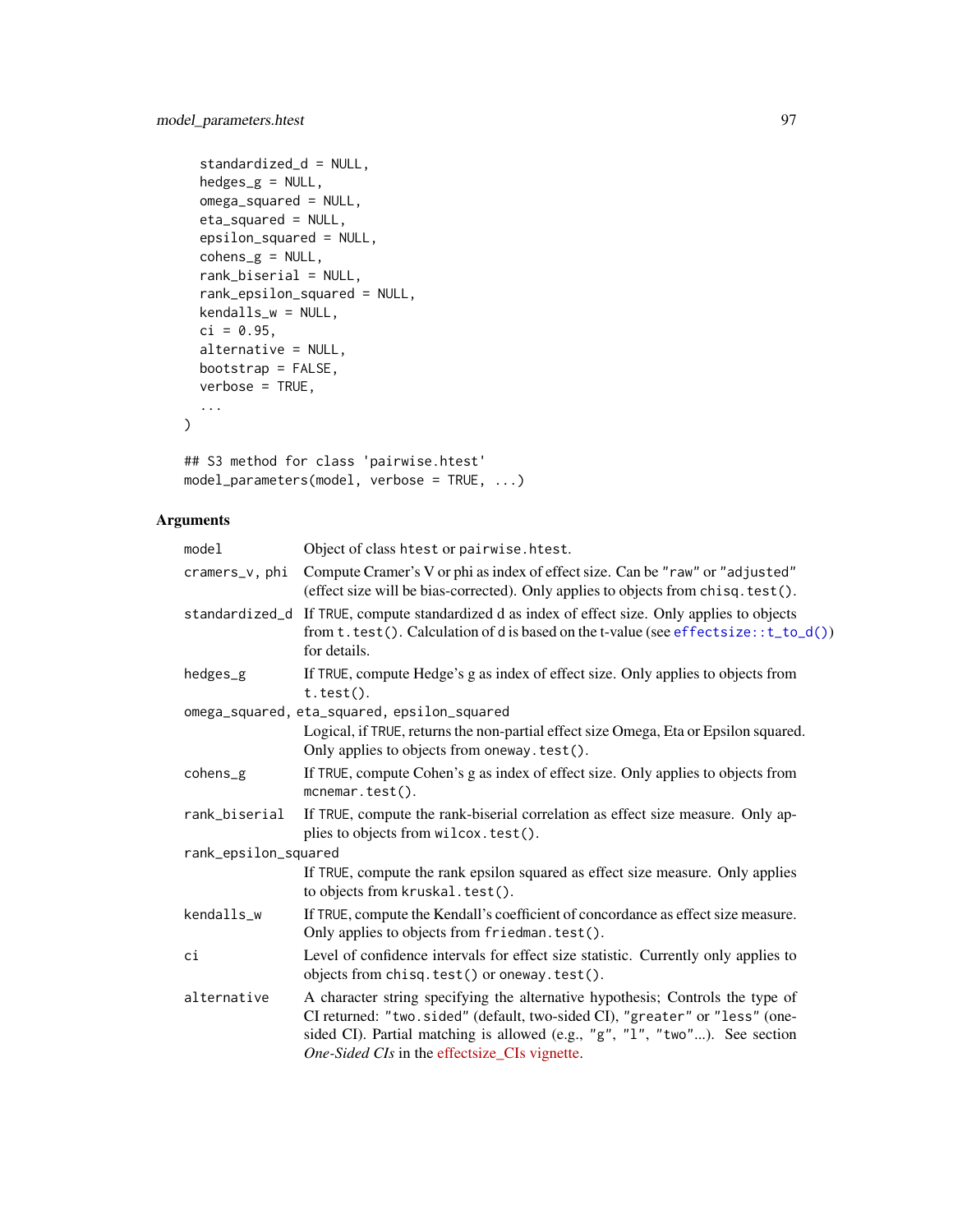| bootstrap | Should estimates be bootstrapped?          |
|-----------|--------------------------------------------|
| verbose   | Toggle warnings and messages.              |
| .         | Arguments passed to or from other methods. |

## Value

A data frame of indices related to the model's parameters.

## Examples

```
model <- cor.test(mtcars$mpg, mtcars$cyl, method = "pearson")
model_parameters(model)
model <- t.test(iris$Sepal.Width, iris$Sepal.Length)
model_parameters(model, hedges_g = TRUE)
model <- t.test(mtcars$mpg ~ mtcars$vs)
model_parameters(model, hedges_g = TRUE)
model <- t.test(iris$Sepal.Width, mu = 1)
model_parameters(model, standardized_d = TRUE)
data(airquality)
airquality$Month <- factor(airquality$Month, labels = month.abb[5:9])
model <- pairwise.t.test(airquality$Ozone, airquality$Month)
model_parameters(model)
smokers <- c(83, 90, 129, 70)
patients <- c(86, 93, 136, 82)
model <- pairwise.prop.test(smokers, patients)
model_parameters(model)
model <- stats::chisq.test(table(mtcars$am, mtcars$cyl))
model_parameters(model, cramers_v = "adjusted")
```
<span id="page-97-0"></span>model\_parameters.lavaan *Parameters from CFA/SEM models*

## Description

Format CFA/SEM objects from the lavaan package (Rosseel, 2012; Merkle and Rosseel 2018).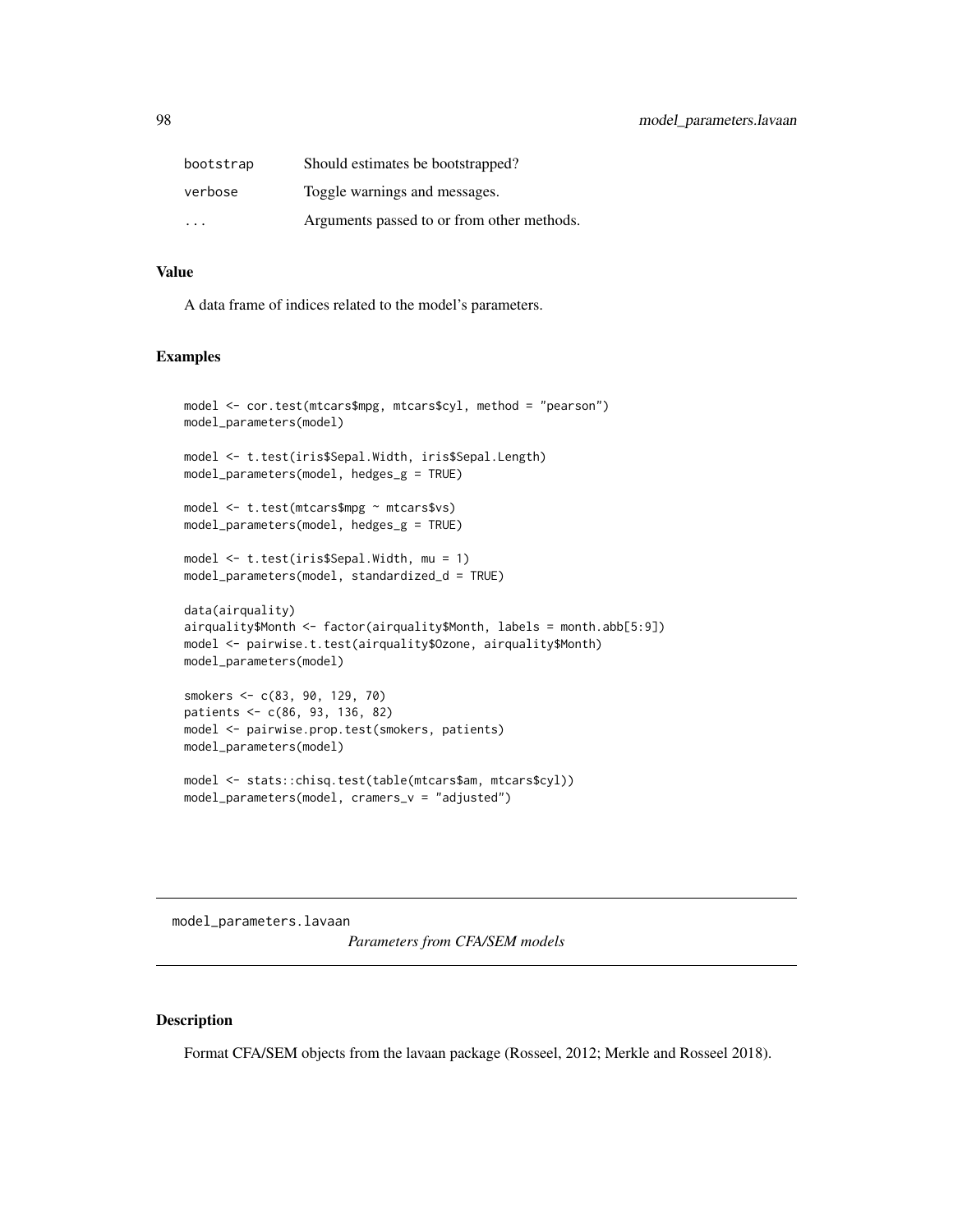# Usage

```
## S3 method for class 'lavaan'
model_parameters(
  model,
  ci = 0.95,standardize = FALSE,
  component = c("regression", "correlation", "loading", "defined"),
  keep = NULL,
  drop = NULL,
  parameters = keep,
  verbose = TRUE,
  ...
\mathcal{L}
```

| model       | CFA or SEM created by the lavaan: : cfa or lavaan: : sem functions.                                                                                                                                                                                                                                                                                                                                                                                                                                                                                                                                                                                                                                                                                                                                                                                                                                                                                                                                                                                                                                                                                                                                                                                                                                                             |
|-------------|---------------------------------------------------------------------------------------------------------------------------------------------------------------------------------------------------------------------------------------------------------------------------------------------------------------------------------------------------------------------------------------------------------------------------------------------------------------------------------------------------------------------------------------------------------------------------------------------------------------------------------------------------------------------------------------------------------------------------------------------------------------------------------------------------------------------------------------------------------------------------------------------------------------------------------------------------------------------------------------------------------------------------------------------------------------------------------------------------------------------------------------------------------------------------------------------------------------------------------------------------------------------------------------------------------------------------------|
| ci          | Confidence Interval (CI) level. Default to 0.95 (95%).                                                                                                                                                                                                                                                                                                                                                                                                                                                                                                                                                                                                                                                                                                                                                                                                                                                                                                                                                                                                                                                                                                                                                                                                                                                                          |
| standardize | Return standardized parameters (standardized coefficients). Can be TRUE (or<br>"all" or "std.all") for standardized estimates based on both the variances of<br>observed and latent variables; "latent" (or "std.lv") for standardized esti-<br>mates based on the variances of the latent variables only; or "no_exogenous"<br>(or "std.nox") for standardized estimates based on both the variances of ob-<br>served and latent variables, but not the variances of exogenous covariates. See<br>lavaan:: standardizedsolution for details.                                                                                                                                                                                                                                                                                                                                                                                                                                                                                                                                                                                                                                                                                                                                                                                   |
| component   | What type of links to return. Can be "all" or some of c("regression",<br>"correlation", "loading", "variance", "mean").                                                                                                                                                                                                                                                                                                                                                                                                                                                                                                                                                                                                                                                                                                                                                                                                                                                                                                                                                                                                                                                                                                                                                                                                         |
| keep        | Character containing a regular expression pattern that describes the parameters<br>that should be included (for keep) or excluded (for drop) in the returned data<br>frame. keep may also be a named list of regular expressions. All non-matching<br>parameters will be removed from the output. If keep is a character vector, ev-<br>ery parameter name in the "Parameter" column that matches the regular ex-<br>pression in keep will be selected from the returned data frame (and vice versa,<br>all parameter names matching drop will be excluded). Furthermore, if keep<br>has more than one element, these will be merged with an OR operator into a<br>regular expression pattern like this: "(one two three)". If keep is a named<br>list of regular expression patterns, the names of the list-element should equal<br>the column name where selection should be applied. This is useful for model<br>objects where model_parameters() returns multiple columns with parameter<br>components, like in model_parameters.lavaan(). Note that the regular ex-<br>pression pattern should match the parameter names as they are stored in the re-<br>turned data frame, which can be different from how they are printed. Inspect the<br>\$Parameter column of the parameters table to get the exact parameter names. |
| drop        | See keep.                                                                                                                                                                                                                                                                                                                                                                                                                                                                                                                                                                                                                                                                                                                                                                                                                                                                                                                                                                                                                                                                                                                                                                                                                                                                                                                       |
| parameters  | Deprecated, alias for keep.                                                                                                                                                                                                                                                                                                                                                                                                                                                                                                                                                                                                                                                                                                                                                                                                                                                                                                                                                                                                                                                                                                                                                                                                                                                                                                     |
| verbose     | Toggle warnings and messages.                                                                                                                                                                                                                                                                                                                                                                                                                                                                                                                                                                                                                                                                                                                                                                                                                                                                                                                                                                                                                                                                                                                                                                                                                                                                                                   |
| .           | Arguments passed to or from other methods.                                                                                                                                                                                                                                                                                                                                                                                                                                                                                                                                                                                                                                                                                                                                                                                                                                                                                                                                                                                                                                                                                                                                                                                                                                                                                      |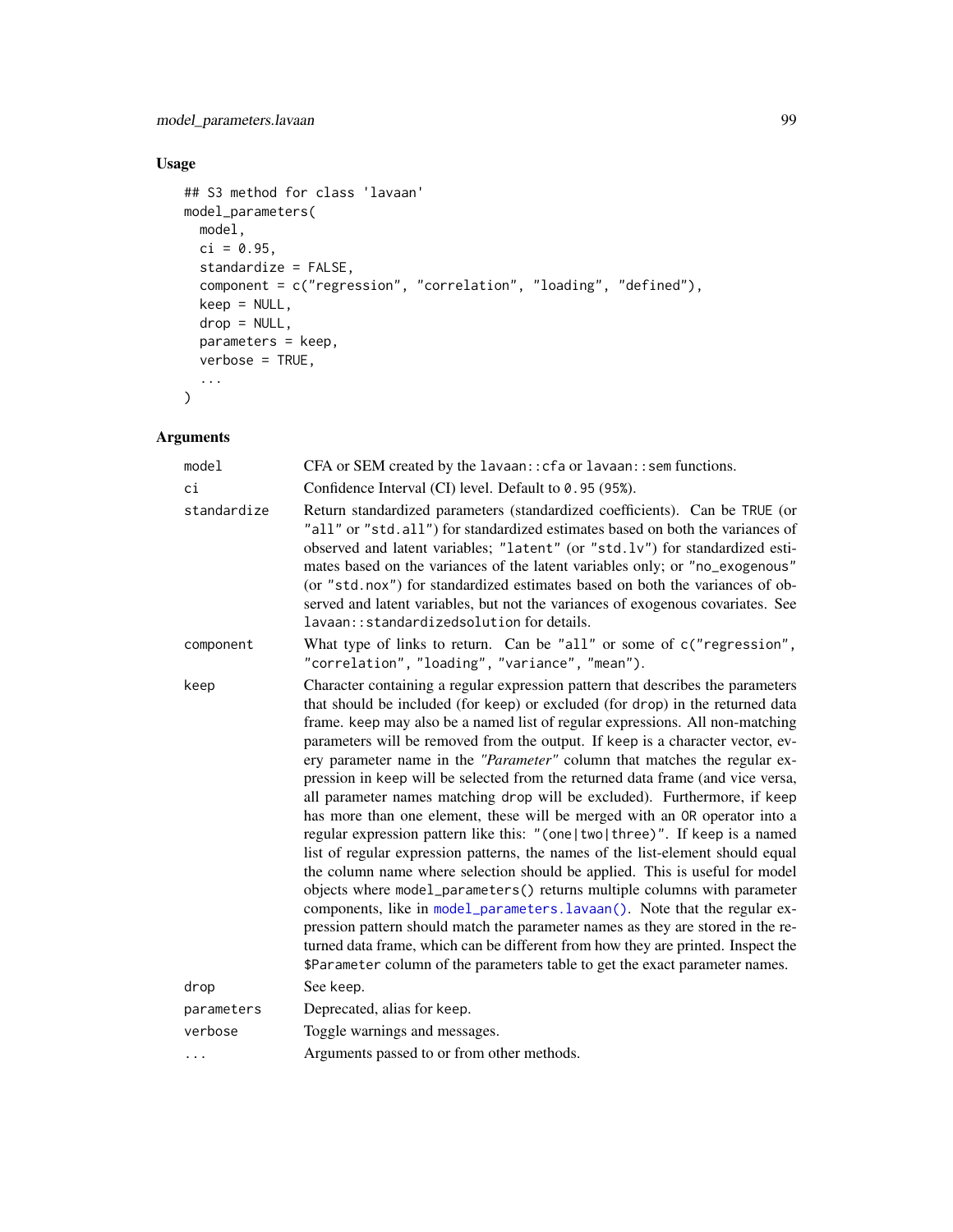## Value

A data frame of indices related to the model's parameters.

### Note

There is also a plot()[-method](https://easystats.github.io/see/articles/parameters.html) implemented in the **see**[-package.](https://easystats.github.io/see/)

## References

- Rosseel Y (2012). lavaan: An R Package for Structural Equation Modeling. Journal of Statistical Software, 48(2), 1-36.
- Merkle EC , Rosseel Y (2018). blavaan: Bayesian Structural Equation Models via Parameter Expansion. Journal of Statistical Software, 85(4), 1-30. http://www.jstatsoft.org/v85/i04/

```
library(parameters)
# lavaan -------------------------------------
if (require("lavaan", quietly = TRUE)) {
 # Confirmatory Factor Analysis (CFA) ---------
 structure <- " visual =- x1 + x2 + x3textual =~x4 + x5 + x6speed = x7 + x8 + x9 "
 model <- lavaan::cfa(structure, data = HolzingerSwineford1939)
 model_parameters(model)
 model_parameters(model, standardize = TRUE)
 # filter parameters
 model_parameters(
   model,
   parameters = list(
     To = "^(?!visual)"From = "^(?!(x7|x8))")
 \lambda# Structural Equation Model (SEM) ------------
 structure <- "
   # latent variable definitions
     ind60 = x1 + x2 + x3dem60 = \times y1 + a*y2 + b*y3 + c*y4
     dem65 = -y5 + a*y6 + b*y7 + c*y8# regressions
     dem60 ~ ind60
     dem65 ~ ind60 + dem60
    # residual correlations
     y1 \sim y5
```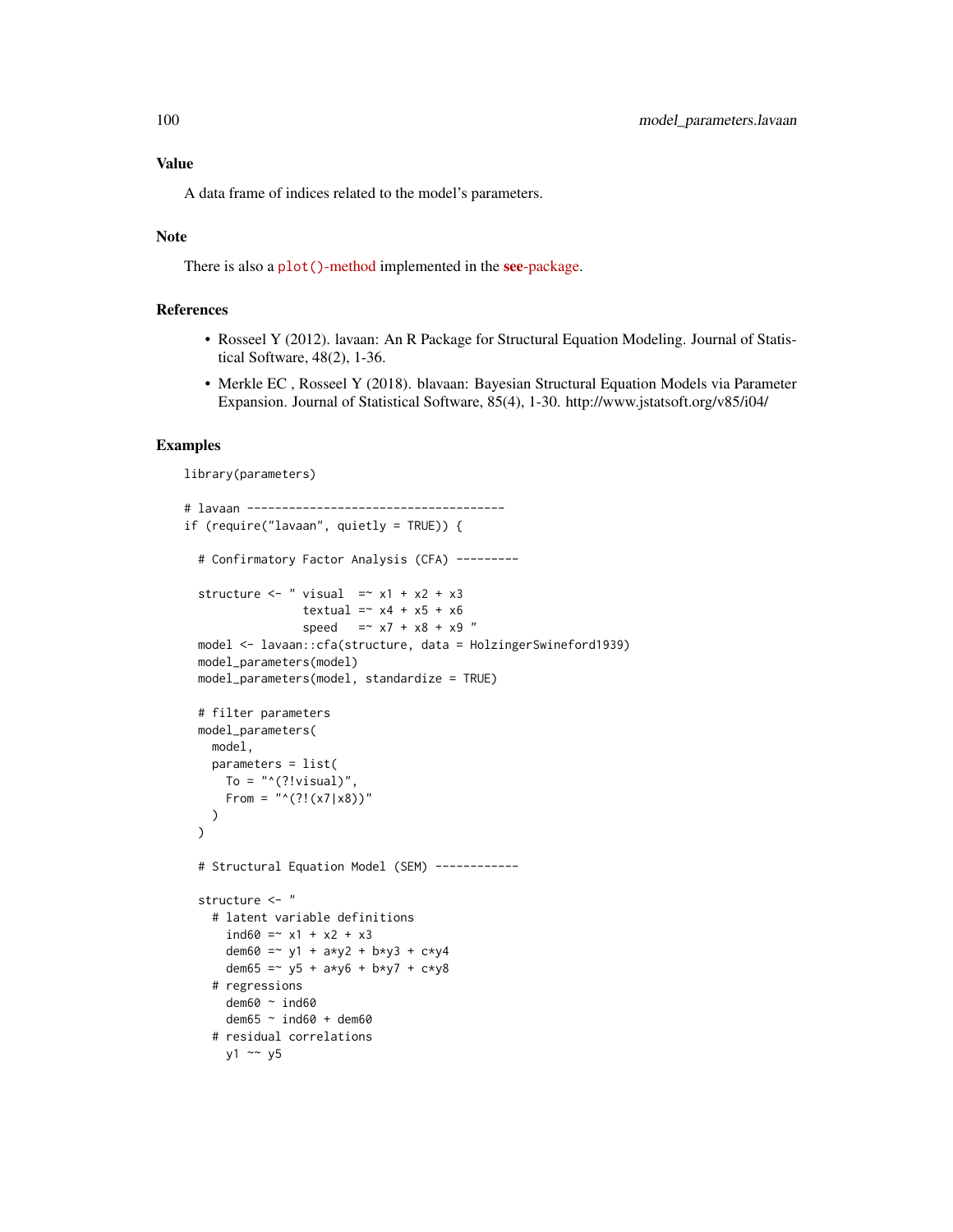## model\_parameters.mira 101

```
y2 ~~ y4 + y6
      y3 ~~ y7
      y4 ~~ y8
      y6 ~~ y8
  \overline{''}model <- lavaan::sem(structure, data = PoliticalDemocracy)
  model_parameters(model)
  model_parameters(model, standardize = TRUE)
}
```
model\_parameters.mira *Parameters from multiply imputed repeated analyses*

## Description

Format models of class mira, obtained from mice::width.mids().

## Usage

```
## S3 method for class 'mira'
model_parameters(
 model,
 ci = 0.95,exponentiate = FALSE,
 p_adjust = NULL,
 verbose = TRUE,
  ...
)
```

| model        | An object of class mira.                                                                                                                                                                                                                                                                                                                                                                                                                                                                                                                                                                                                                                                                                                                      |
|--------------|-----------------------------------------------------------------------------------------------------------------------------------------------------------------------------------------------------------------------------------------------------------------------------------------------------------------------------------------------------------------------------------------------------------------------------------------------------------------------------------------------------------------------------------------------------------------------------------------------------------------------------------------------------------------------------------------------------------------------------------------------|
| ci           | Confidence Interval (CI) level. Default to 0.95 (95%).                                                                                                                                                                                                                                                                                                                                                                                                                                                                                                                                                                                                                                                                                        |
| exponentiate | Logical, indicating whether or not to exponentiate the the coefficients (and re-<br>lated confidence intervals). This is typical for logistic regression, or more gener-<br>ally speaking, for models with log or logit links. Note: Delta-method standard<br>errors are also computed (by multiplying the standard errors by the transformed<br>coefficients). This is to mimic behaviour of other software packages, such as<br>Stata, but these standard errors poorly estimate uncertainty for the transformed<br>coefficient. The transformed confidence interval more clearly captures this un-<br>certainty. For compare_parameters(), exponentiate = "nongaussian" will<br>only exponentiate coefficients from non-Gaussian families. |
| p_adjust     | Character vector, if not NULL, indicates the method to adjust p-values. See<br>stats:: p. adjust() for details. Further possible adjustment methods are "tukey",<br>"scheffe", "sidak" and "none" to explicitly disable adjustment for emmGrid<br>objects (from <b>emmeans</b> ).                                                                                                                                                                                                                                                                                                                                                                                                                                                             |
| verbose      | Toggle warnings and messages.                                                                                                                                                                                                                                                                                                                                                                                                                                                                                                                                                                                                                                                                                                                 |
| .            | Arguments passed to or from other methods.                                                                                                                                                                                                                                                                                                                                                                                                                                                                                                                                                                                                                                                                                                    |
|              |                                                                                                                                                                                                                                                                                                                                                                                                                                                                                                                                                                                                                                                                                                                                               |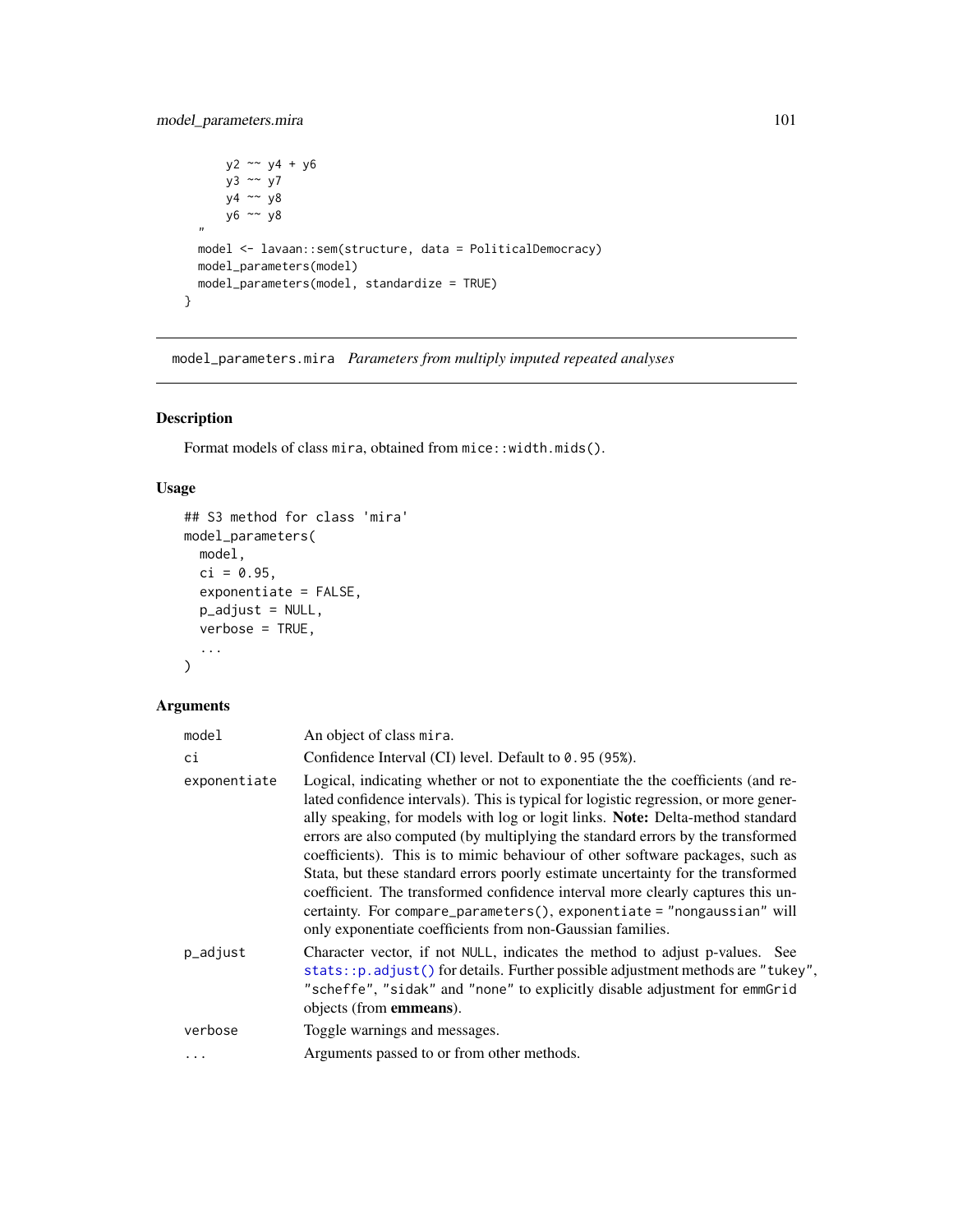## Details

model\_parameters() for objects of class mira works similar to summary(mice::pool()), i.e. it generates the pooled summary of multiple imputed repeated regression analyses.

## Examples

```
library(parameters)
if (require("mice", quietly = TRUE)) {
 data(nhanes2)
 imp <- mice(nhanes2)
 fit \le with(data = imp, exp = lm(bmi \sim age + hyp + chl))
 model_parameters(fit)
}
## Not run:
# model_parameters() also works for models that have no "tidy"-method in mice
if (require("mice", quietly = TRUE) && require("gee", quietly = TRUE)) {
 data(warpbreaks)
 set.seed(1234)
 warpbreaks$tension[sample(1:nrow(warpbreaks), size = 10)] <- NA
 imp <- mice(warpbreaks)
 fit \le with(data = imp, expr = gee(breaks \sim tension, id = wool))
 # does not work:
 # summary(pool(fit))
 model_parameters(fit)
}
## End(Not run)
# and it works with pooled results
if (require("mice")) {
 data("nhanes2")
 imp <- mice(nhanes2)
 fit \le with(data = imp, exp = lm(bmi \sim age + hyp + chl))
 pooled <- pool(fit)
 model_parameters(pooled)
}
```
model\_parameters.PCA *Parameters from Structural Models (PCA, EFA, ...)*

### Description

Format structural models from the psych or FactoMineR packages.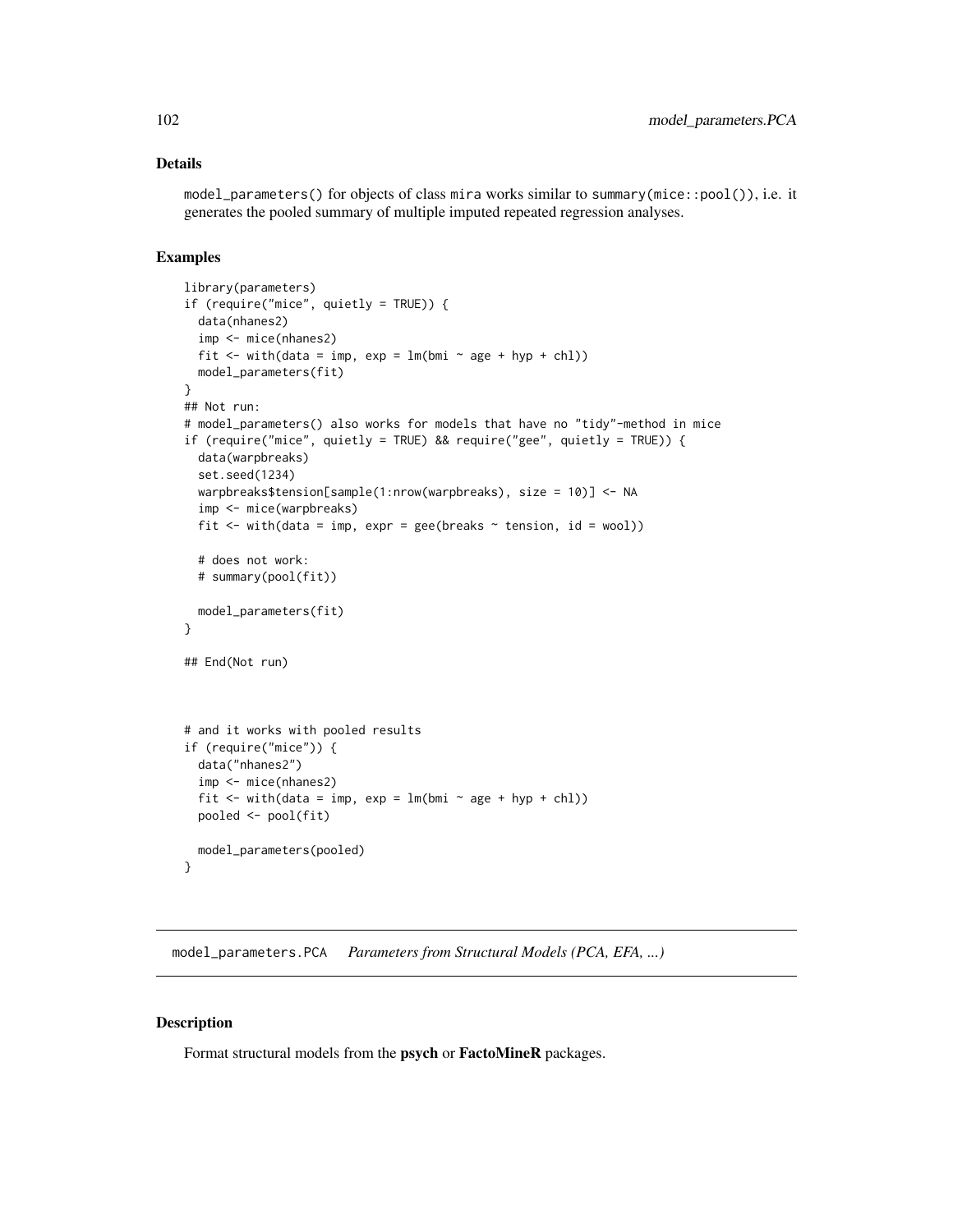## Usage

```
## S3 method for class 'PCA'
model_parameters(
 model,
  sort = FALSE,threshold = NULL,
  labels = NULL,
  verbose = TRUE,
  ...
)
## S3 method for class 'principal'
model_parameters(
  model,
  sort = FALSE,
  threshold = NULL,
  labels = NULL,
  verbose = TRUE,
  ...
)
## S3 method for class 'omega'
model_parameters(model, verbose = TRUE, ...)
```
### Arguments

| model     | PCA or FA created by the <b>psych</b> or <b>FactoMineR</b> packages (e.g. through psych: : principal,<br>psych::fa or psych::omega).                                                                                                                                                               |
|-----------|----------------------------------------------------------------------------------------------------------------------------------------------------------------------------------------------------------------------------------------------------------------------------------------------------|
| sort      | Sort the loadings.                                                                                                                                                                                                                                                                                 |
| threshold | A value between 0 and 1 indicates which (absolute) values from the loadings<br>should be removed. An integer higher than 1 indicates the n strongest loadings<br>to retain. Can also be "max", in which case it will only display the maximum<br>loading per variable (the most simple structure). |
| labels    | A character vector containing labels to be added to the loadings data. Usually,<br>the question related to the item.                                                                                                                                                                               |
| verbose   | Toggle warnings and messages.                                                                                                                                                                                                                                                                      |
| $\ddots$  | Arguments passed to or from other methods.                                                                                                                                                                                                                                                         |

## Details

For the structural models obtained with psych, the following indices are present:

• Complexity (Hoffman's, 1978; Pettersson and Turkheimer, 2010) represents the number of latent components needed to account for the observed variables. Whereas a perfect simple structure solution has a complexity of 1 in that each item would only load on one factor, a solution with evenly distributed items has a complexity greater than 1.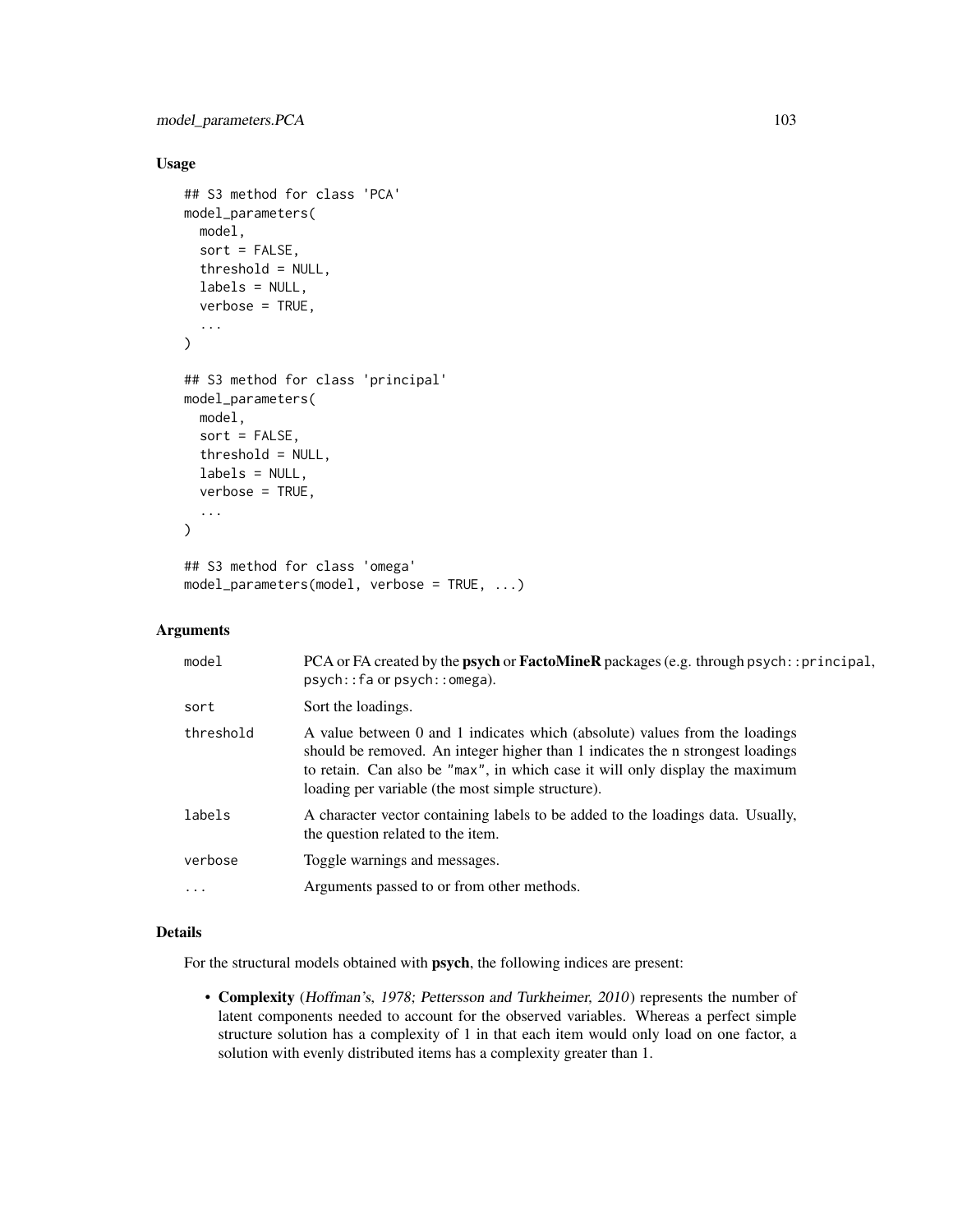- Uniqueness represents the variance that is 'unique' to the variable and not shared with other variables. It is equal to 1 communality (variance that is shared with other variables). A uniqueness of 0.20 suggests that 20% or that variable's variance is not shared with other variables in the overall factor model. The greater 'uniqueness' the lower the relevance of the variable in the factor model.
- MSA represents the Kaiser-Meyer-Olkin Measure of Sampling Adequacy (Kaiser and Rice, 1974) for each item. It indicates whether there is enough data for each factor give reliable results for the PCA. The value should be  $> 0.6$ , and desirable values are  $> 0.8$  (Tabachnick and Fidell, 2013).

### Value

A data frame of loadings.

#### References

- Kaiser, H.F. and Rice. J. (1974). Little jiffy, mark iv. Educational and Psychological Measurement, 34(1):111–117
- Pettersson, E., \& Turkheimer, E. (2010). Item selection, evaluation, and simple structure in personality data. Journal of research in personality, 44(4), 407-420.
- Revelle, W. (2016). How To: Use the psych package for Factor Analysis and data reduction.
- Tabachnick, B. G., and Fidell, L. S. (2013). Using multivariate statistics (6th ed.). Boston: Pearson Education.

```
library(parameters)
if (require("psych", quietly = TRUE)) {
 # Principal Component Analysis (PCA) ---------
 pca <- psych::principal(attitude)
 model_parameters(pca)
 pca <- psych::principal(attitude, nfactors = 3, rotate = "none")
 model_parameters(pca, sort = TRUE, threshold = 0.2)
 principal_components(attitude, n = 3, sort = TRUE, threshold = 0.2)
 # Exploratory Factor Analysis (EFA) ---------
 efa <- psych::fa(attitude, nfactors = 3)
 model_parameters(efa, threshold = "max", sort = TRUE, labels = as.character(1:ncol(attitude)))
 # Omega ---------
 omega <- psych::omega(mtcars, nfactors = 3)
 params <- model_parameters(omega)
 params
 summary(params)
}
```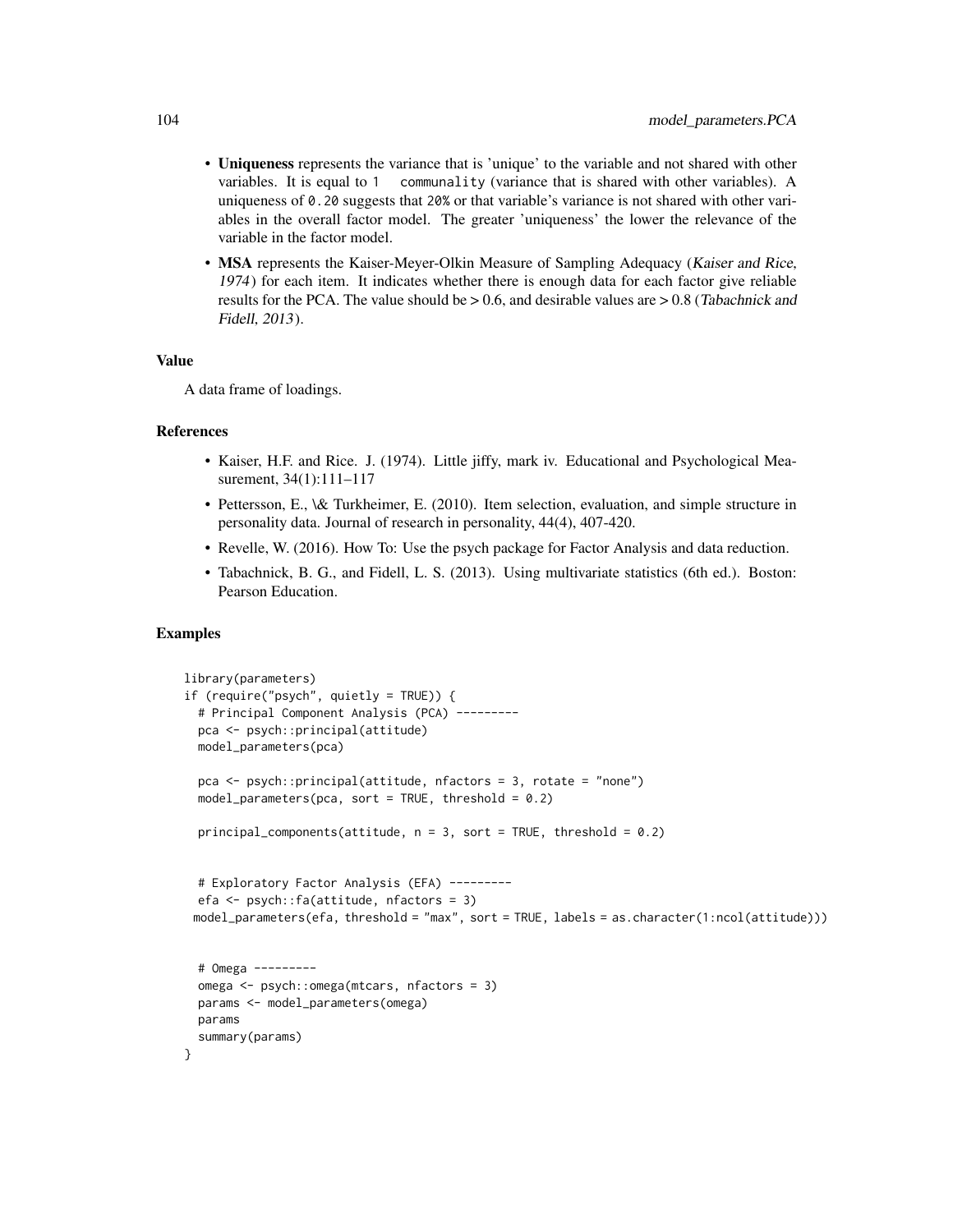## model\_parameters.PMCMR 105

```
# FactoMineR ---------
if (require("FactoMineR", quietly = TRUE)) {
 model <- FactoMineR::PCA(iris[, 1:4], ncp = 2)
  model_parameters(model)
  attributes(model_parameters(model))$scores
  model <- FactoMineR::FAMD(iris, ncp = 2)
  model_parameters(model)
}
```
model\_parameters.PMCMR

*Parameters from Hypothesis Testing*

# Description

Parameters from Hypothesis Testing.

## Usage

```
## S3 method for class 'PMCMR'
model_parameters(model, ...)
## S3 method for class 'glht'
model_parameters(model, ci = 0.95, exponentiate = FALSE, verbose = TRUE, ...)
```

| model        | Object of class multcomp:: glht() (multcomp) or of class PMCMR, trendPMCMR<br>or osrt (PMCMRplus).                                                                                                                                                                                                                                                                                                                                                                                                                                                                                                                                                                                                                                            |
|--------------|-----------------------------------------------------------------------------------------------------------------------------------------------------------------------------------------------------------------------------------------------------------------------------------------------------------------------------------------------------------------------------------------------------------------------------------------------------------------------------------------------------------------------------------------------------------------------------------------------------------------------------------------------------------------------------------------------------------------------------------------------|
|              | Arguments passed to or from other methods. For instance, when bootstrap =<br>TRUE, arguments like type or parallel are passed down to bootstrap_model(),<br>and arguments like ci_method are passed down to bayestestR::describe_posterior().                                                                                                                                                                                                                                                                                                                                                                                                                                                                                                 |
| сi           | Confidence Interval (CI) level. Default to 0.95 (95%).                                                                                                                                                                                                                                                                                                                                                                                                                                                                                                                                                                                                                                                                                        |
| exponentiate | Logical, indicating whether or not to exponentiate the the coefficients (and re-<br>lated confidence intervals). This is typical for logistic regression, or more gener-<br>ally speaking, for models with log or logit links. Note: Delta-method standard<br>errors are also computed (by multiplying the standard errors by the transformed<br>coefficients). This is to mimic behaviour of other software packages, such as<br>Stata, but these standard errors poorly estimate uncertainty for the transformed<br>coefficient. The transformed confidence interval more clearly captures this un-<br>certainty. For compare_parameters(), exponentiate = "nongaussian" will<br>only exponentiate coefficients from non-Gaussian families. |
| verbose      | Toggle warnings and messages.                                                                                                                                                                                                                                                                                                                                                                                                                                                                                                                                                                                                                                                                                                                 |
|              |                                                                                                                                                                                                                                                                                                                                                                                                                                                                                                                                                                                                                                                                                                                                               |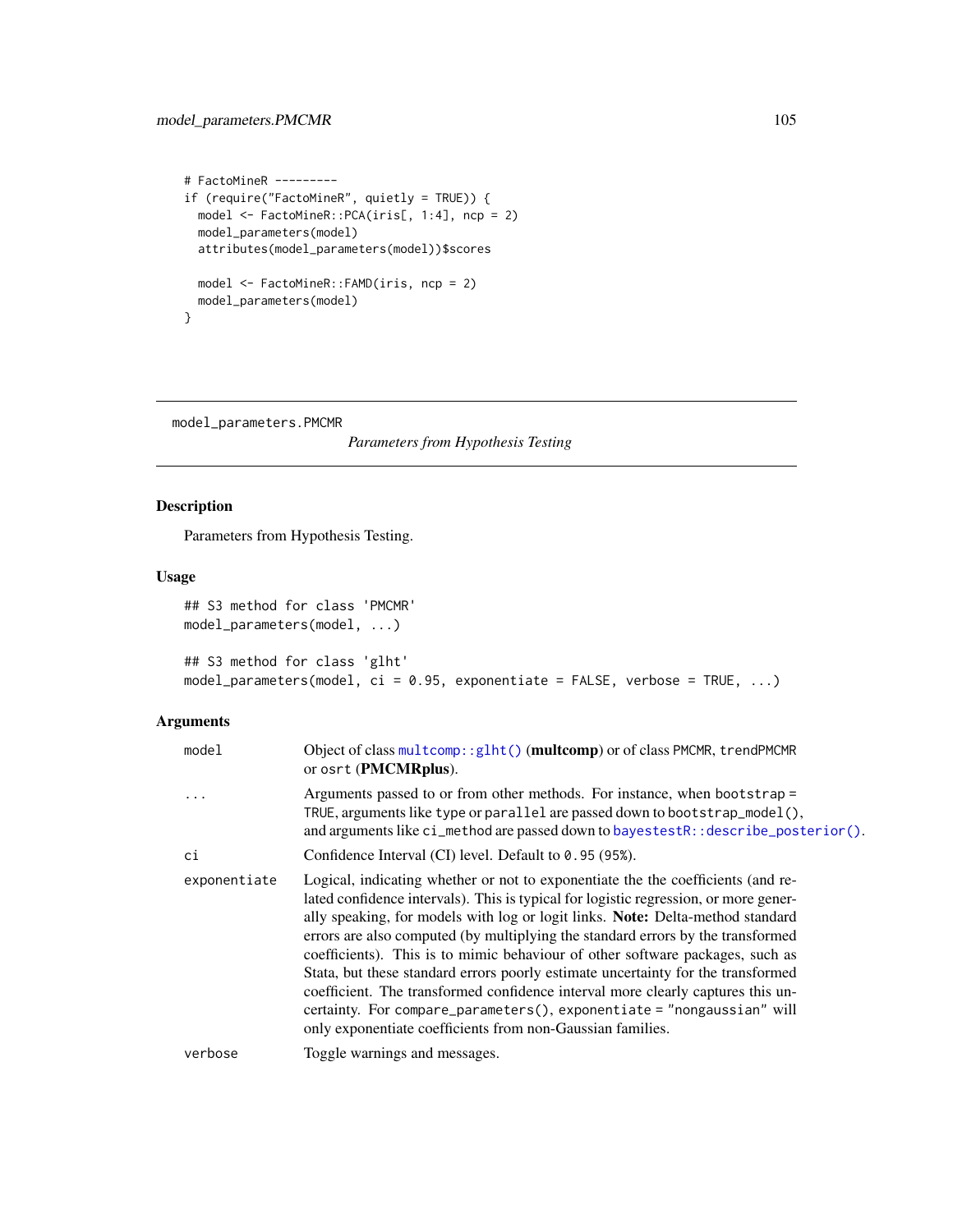## Value

A data frame of indices related to the model's parameters.

## Examples

```
if (require("multcomp", quietly = TRUE)) {
 # multiple linear model, swiss data
 lmod <- lm(Fertility ~ ., data = swiss)
 mod < -glht(
   model = lmod,linfct = c("Agriculture = 0",
     "Examination = 0",
     "Education = 0",
     "Catholic = 0",
      "Infant.Mortality = 0"
   )
 )
 model_parameters(mod)
}
if (require("PMCMRplus", quietly = TRUE)) {
 model <- kwAllPairsConoverTest(count ~ spray, data = InsectSprays)
 model_parameters(model)
}
```
model\_parameters.rma *Parameters from Meta-Analysis*

### Description

Extract and compute indices and measures to describe parameters of meta-analysis models.

## Usage

```
## S3 method for class 'rma'
model_parameters(
 model,
  ci = 0.95,bootstrap = FALSE,
  iterations = 1000,
  standardize = NULL,
  exponentiate = FALSE,
  include_studies = TRUE,
  verbose = TRUE,
  ...
)
```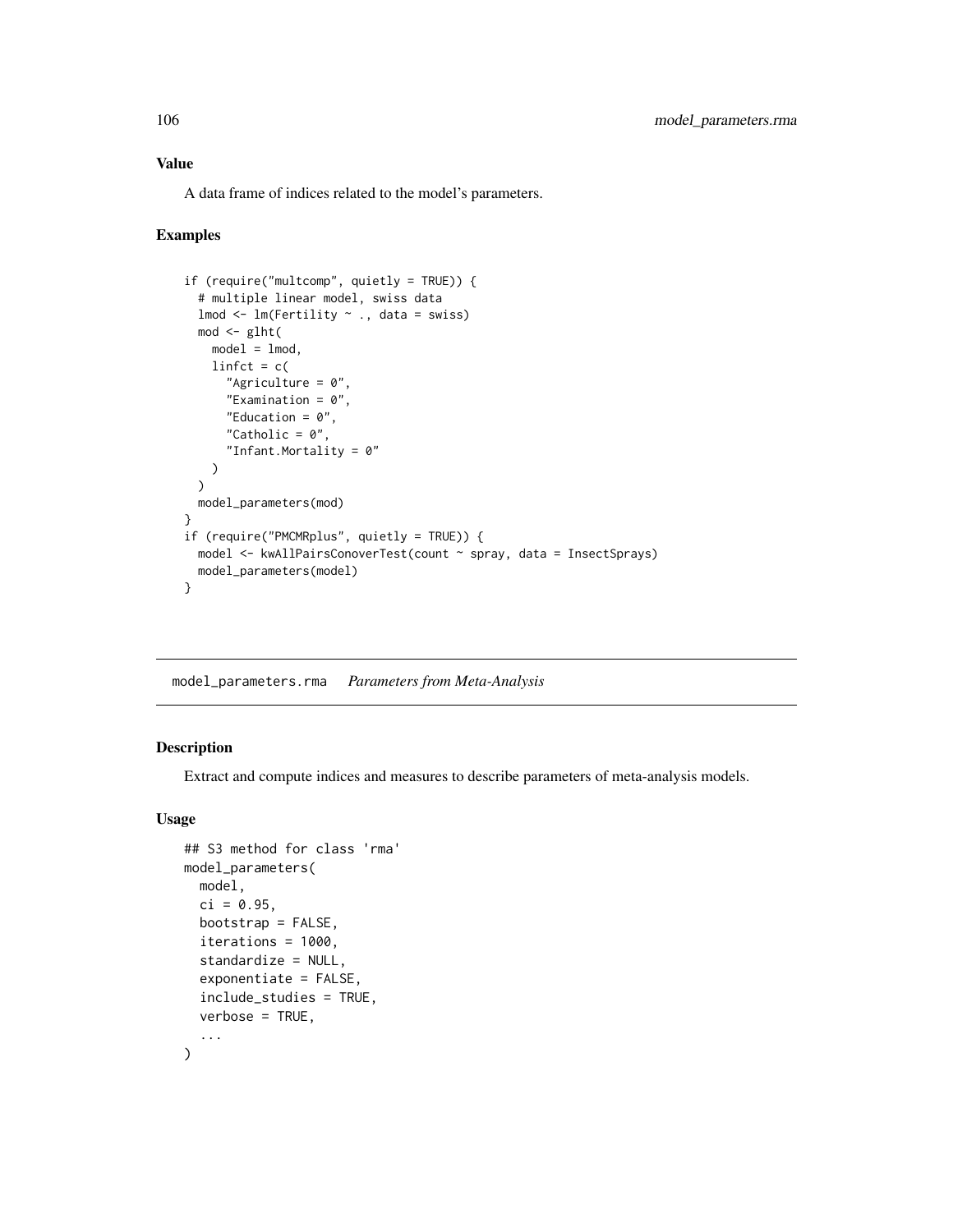## Arguments

| model           | Model object.                                                                                                                                                                                                                                                                                                                                                                                                                                                                                                                                                                                                                                                                                                                                                                                    |
|-----------------|--------------------------------------------------------------------------------------------------------------------------------------------------------------------------------------------------------------------------------------------------------------------------------------------------------------------------------------------------------------------------------------------------------------------------------------------------------------------------------------------------------------------------------------------------------------------------------------------------------------------------------------------------------------------------------------------------------------------------------------------------------------------------------------------------|
| сi              | Confidence Interval (CI) level. Default to 0.95 (95%).                                                                                                                                                                                                                                                                                                                                                                                                                                                                                                                                                                                                                                                                                                                                           |
| bootstrap       | Should estimates be based on bootstrapped model? If TRUE, then arguments of<br>Bayesian regressions apply (see also bootstrap_parameters()).                                                                                                                                                                                                                                                                                                                                                                                                                                                                                                                                                                                                                                                     |
| iterations      | The number of bootstrap replicates. This only apply in the case of bootstrapped<br>frequentist models.                                                                                                                                                                                                                                                                                                                                                                                                                                                                                                                                                                                                                                                                                           |
| standardize     | The method used for standardizing the parameters. Can be NULL (default; no<br>standardization), "refit" (for re-fitting the model on standardized data) or one<br>of "basic", "posthoc", "smart", "pseudo". See 'Details' in standardize_parameters().<br>Important:                                                                                                                                                                                                                                                                                                                                                                                                                                                                                                                             |
|                 | • The "refit" method does not standardized categorical predictors (i.e. fac-<br>tors), which may be a different behaviour compared to other R packages<br>(such as Im.beta) or other software packages (like SPSS). to mimic such<br>behaviours, either use standardize="basic" or standardize the data with<br>datawizard::standardize(force=TRUE) before fitting the model.<br>• For mixed models, when using methods other than "refit", only the fixed<br>effects will be returned.<br>• Robust estimation (i.e., vcov set to a value other than NULL) of standardized                                                                                                                                                                                                                       |
| exponentiate    | parameters only works when standardize="refit".<br>Logical, indicating whether or not to exponentiate the the coefficients (and re-<br>lated confidence intervals). This is typical for logistic regression, or more gener-<br>ally speaking, for models with log or logit links. Note: Delta-method standard<br>errors are also computed (by multiplying the standard errors by the transformed<br>coefficients). This is to mimic behaviour of other software packages, such as<br>Stata, but these standard errors poorly estimate uncertainty for the transformed<br>coefficient. The transformed confidence interval more clearly captures this un-<br>certainty. For compare_parameters(), exponentiate = "nongaussian" will<br>only exponentiate coefficients from non-Gaussian families. |
| include_studies |                                                                                                                                                                                                                                                                                                                                                                                                                                                                                                                                                                                                                                                                                                                                                                                                  |
|                 | Logical, if TRUE (default), includes parameters for all studies. Else, only param-<br>eters for overall-effects are shown.                                                                                                                                                                                                                                                                                                                                                                                                                                                                                                                                                                                                                                                                       |
| verbose         | Toggle warnings and messages.                                                                                                                                                                                                                                                                                                                                                                                                                                                                                                                                                                                                                                                                                                                                                                    |
|                 | Arguments passed to or from other methods. For instance, when bootstrap =<br>TRUE, arguments like type or parallel are passed down to bootstrap_model(),<br>and arguments like ci_method are passed down to bayestestR:: describe_posterior().                                                                                                                                                                                                                                                                                                                                                                                                                                                                                                                                                   |

# Value

A data frame of indices related to the model's parameters.

```
library(parameters)
mydat <<- data.frame(
 effectsize = c(-0.393, 0.675, 0.282, -1.398),
```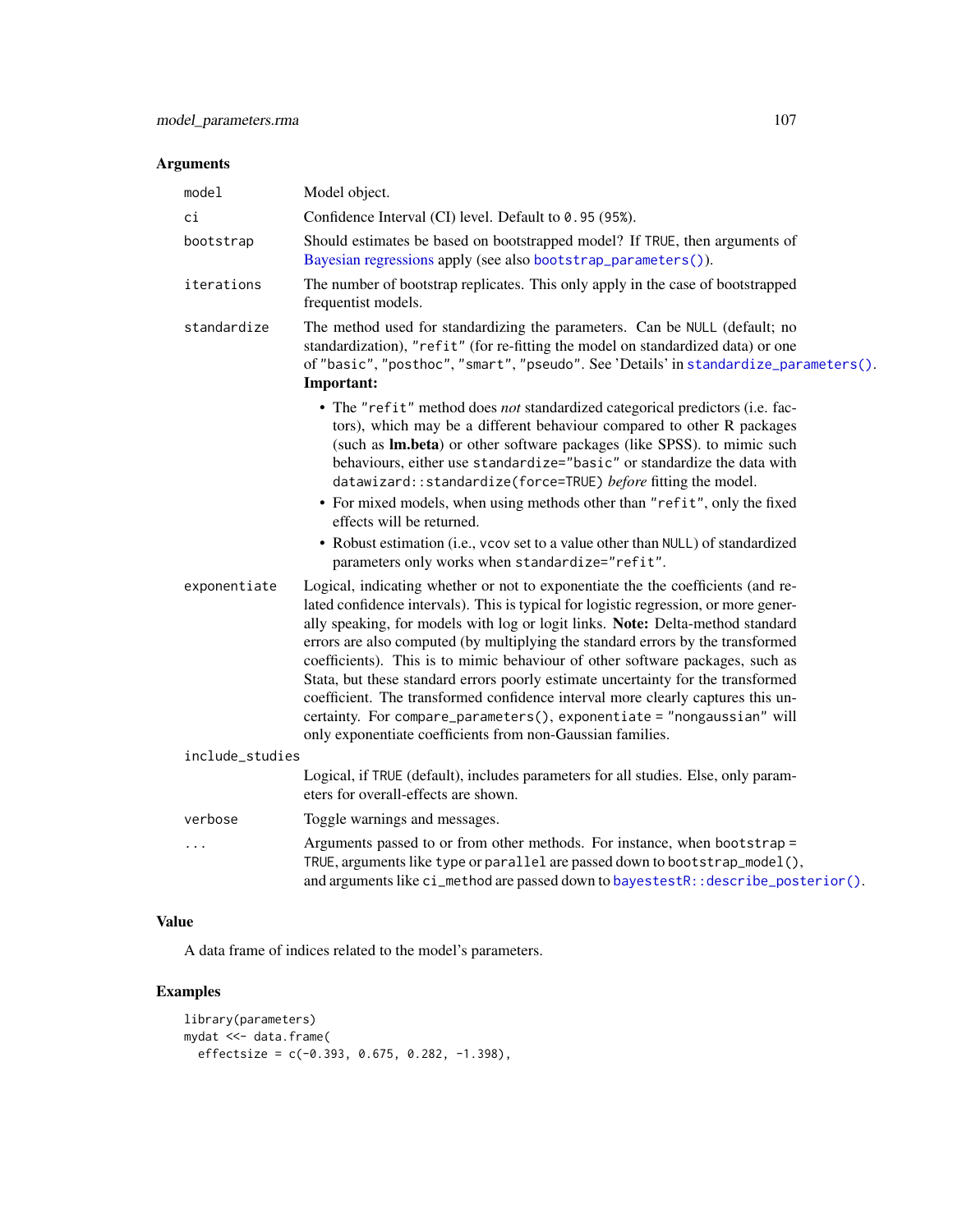```
stderr = c(0.317, 0.317, 0.13, 0.36)
)
if (require("metafor", quietly = TRUE)) {
  model <- rma(yi = effectsize, sei = stderr, method = "REML", data = mydat)
  model_parameters(model)
}
## Not run:
# with subgroups
if (require("metafor", quietly = TRUE)) {
  data(dat.bcg)
  dat <- escalc(
   measure = "RR",
   ai = tpos,
   bi = tneg,ci = cpos,
   di = cneg,
   data = dat.bcg)
  dat$alloc <- ifelse(dat$alloc == "random", "random", "other")
  model \le - rma(yi, vi, mods = \simalloc, data = dat, digits = 3, slab = author)
  model_parameters(model)
}
if (require("metaBMA", quietly = TRUE)) {
  data(towels)
  m <- meta_random(logOR, SE, study, data = towels)
  model_parameters(m)
}
## End(Not run)
```
model\_parameters.t1way

*Parameters from robust statistical objects in* WRS2

### Description

Parameters from robust statistical objects in WRS2

### Usage

```
## S3 method for class 't1way'
model_parameters(model, keep = NULL, verbose = TRUE, ...)
```
#### Arguments

model Object from WRS2 package.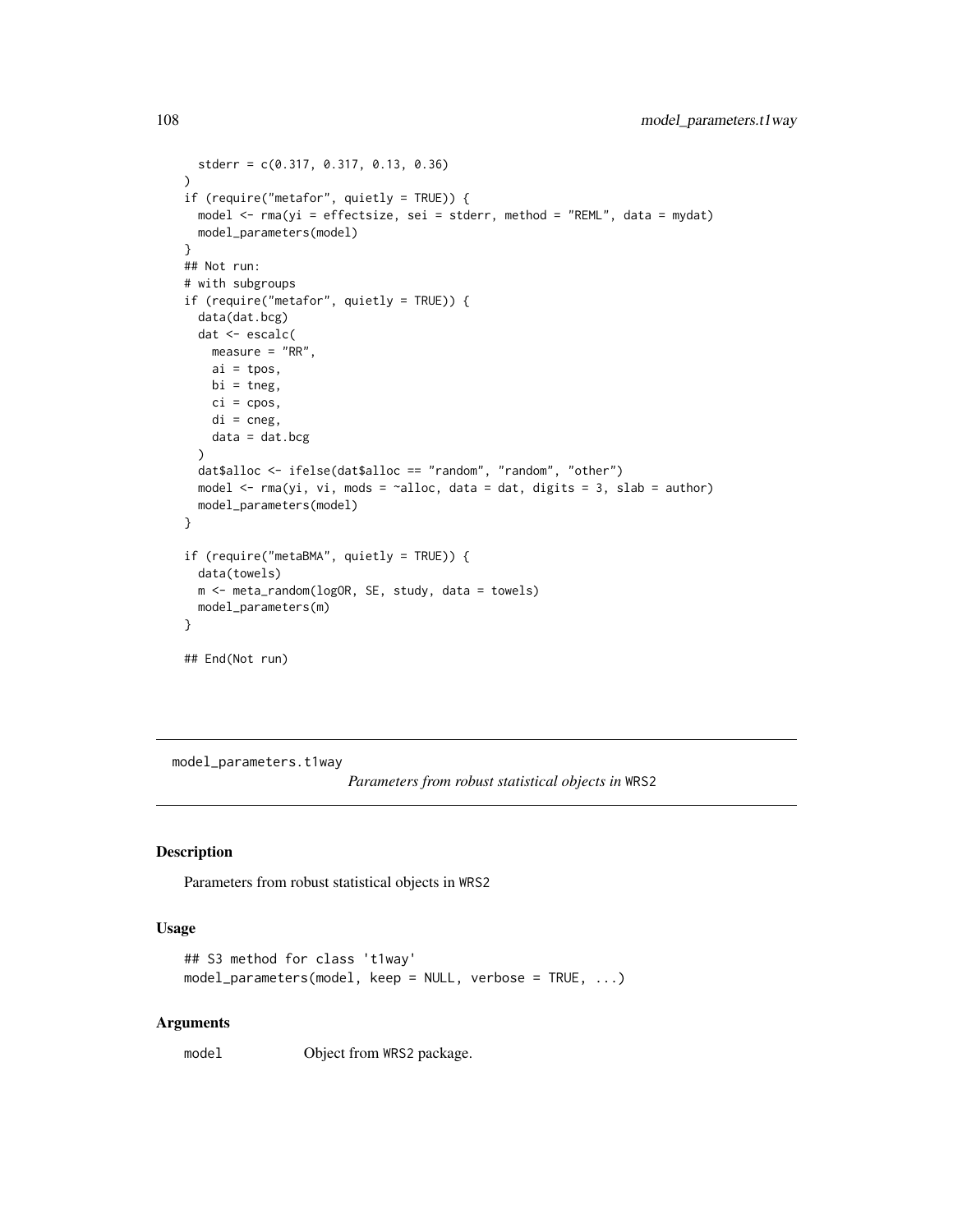| keep     | Character containing a regular expression pattern that describes the parameters<br>that should be included (for keep) or excluded (for drop) in the returned data<br>frame. keep may also be a named list of regular expressions. All non-matching<br>parameters will be removed from the output. If keep is a character vector, ev-<br>ery parameter name in the " <i>Parameter</i> " column that matches the regular ex-<br>pression in keep will be selected from the returned data frame (and vice versa,<br>all parameter names matching drop will be excluded). Furthermore, if keep<br>has more than one element, these will be merged with an OR operator into a<br>regular expression pattern like this: "(one   two   three)". If keep is a named<br>list of regular expression patterns, the names of the list-element should equal<br>the column name where selection should be applied. This is useful for model<br>objects where model_parameters() returns multiple columns with parameter<br>components, like in model_parameters.lavaan(). Note that the regular ex-<br>pression pattern should match the parameter names as they are stored in the re-<br>turned data frame, which can be different from how they are printed. Inspect the<br>\$Parameter column of the parameters table to get the exact parameter names. |
|----------|----------------------------------------------------------------------------------------------------------------------------------------------------------------------------------------------------------------------------------------------------------------------------------------------------------------------------------------------------------------------------------------------------------------------------------------------------------------------------------------------------------------------------------------------------------------------------------------------------------------------------------------------------------------------------------------------------------------------------------------------------------------------------------------------------------------------------------------------------------------------------------------------------------------------------------------------------------------------------------------------------------------------------------------------------------------------------------------------------------------------------------------------------------------------------------------------------------------------------------------------------------------------------------------------------------------------------------------------|
| verbose  | Toggle warnings and messages.                                                                                                                                                                                                                                                                                                                                                                                                                                                                                                                                                                                                                                                                                                                                                                                                                                                                                                                                                                                                                                                                                                                                                                                                                                                                                                                |
| $\cdots$ | Arguments passed to or from other methods.                                                                                                                                                                                                                                                                                                                                                                                                                                                                                                                                                                                                                                                                                                                                                                                                                                                                                                                                                                                                                                                                                                                                                                                                                                                                                                   |

#### Value

A data frame of indices related to the model's parameters.

### Examples

```
if (require("WRS2") && packageVersion("WRS2") >= "1.1.3") {
  model <- t1way(libido ~ dose, data = viagra)
  model_parameters(model)
}
```
model\_parameters.zcpglm

*Parameters from Zero-Inflated Models*

### Description

Parameters from zero-inflated models (from packages like pscl, cplm or countreg).

#### Usage

```
## S3 method for class 'zcpglm'
model_parameters(
 model,
 ci = 0.95,
 bootstrap = FALSE,
  iterations = 1000,
  component = c("all", "conditional", "zi", "zero_inflated"),
```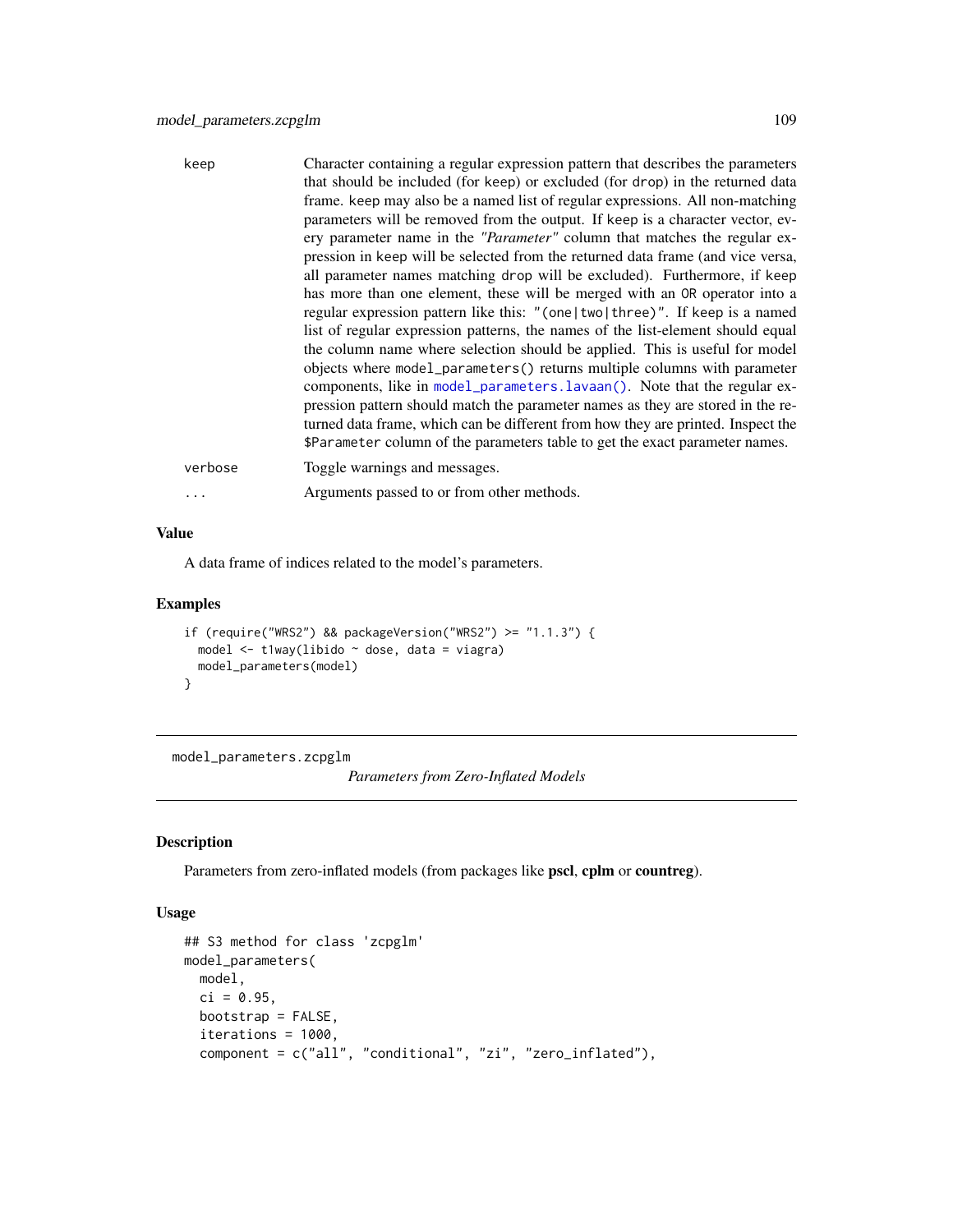```
standardize = NULL,
 exponentiate = FALSE,
 p_adjust = NULL,
 keep = NULL,
 drop = NULL,parameters = keep,
 summary = getOption("parameters_summary", FALSE),
 verbose = TRUE,
  ...
\mathcal{L}
```

| model        | A model with zero-inflation component.                                                                                                                                                                                                                                                                                                                                                                                                                                                                                                                                                                                                                                                                                                        |
|--------------|-----------------------------------------------------------------------------------------------------------------------------------------------------------------------------------------------------------------------------------------------------------------------------------------------------------------------------------------------------------------------------------------------------------------------------------------------------------------------------------------------------------------------------------------------------------------------------------------------------------------------------------------------------------------------------------------------------------------------------------------------|
| сi           | Confidence Interval (CI) level. Default to 0.95 (95%).                                                                                                                                                                                                                                                                                                                                                                                                                                                                                                                                                                                                                                                                                        |
| bootstrap    | Should estimates be based on bootstrapped model? If TRUE, then arguments of<br>Bayesian regressions apply (see also bootstrap_parameters()).                                                                                                                                                                                                                                                                                                                                                                                                                                                                                                                                                                                                  |
| iterations   | The number of bootstrap replicates. This only apply in the case of bootstrapped<br>frequentist models.                                                                                                                                                                                                                                                                                                                                                                                                                                                                                                                                                                                                                                        |
| component    | Model component for which parameters should be shown. May be one of<br>"conditional", "precision" (betareg), "scale" (ordinal), "extra" (glmx),<br>"marginal" (mfx), "conditional" or "full" (for MuMIn::model.avg()) or<br>"all".                                                                                                                                                                                                                                                                                                                                                                                                                                                                                                            |
| standardize  | The method used for standardizing the parameters. Can be NULL (default; no<br>standardization), "refit" (for re-fitting the model on standardized data) or one<br>of "basic", "posthoc", "smart", "pseudo". See 'Details' in standardize_parameters().<br>Important:                                                                                                                                                                                                                                                                                                                                                                                                                                                                          |
|              | • The "refit" method does not standardized categorical predictors (i.e. fac-<br>tors), which may be a different behaviour compared to other R packages<br>(such as Im.beta) or other software packages (like SPSS). to mimic such<br>behaviours, either use standardize="basic" or standardize the data with<br>datawizard::standardize(force=TRUE) before fitting the model.                                                                                                                                                                                                                                                                                                                                                                 |
|              | • For mixed models, when using methods other than "refit", only the fixed<br>effects will be returned.<br>• Robust estimation (i.e., vcov set to a value other than NULL) of standardized<br>parameters only works when standardize="refit".                                                                                                                                                                                                                                                                                                                                                                                                                                                                                                  |
| exponentiate | Logical, indicating whether or not to exponentiate the the coefficients (and re-<br>lated confidence intervals). This is typical for logistic regression, or more gener-<br>ally speaking, for models with log or logit links. Note: Delta-method standard<br>errors are also computed (by multiplying the standard errors by the transformed<br>coefficients). This is to mimic behaviour of other software packages, such as<br>Stata, but these standard errors poorly estimate uncertainty for the transformed<br>coefficient. The transformed confidence interval more clearly captures this un-<br>certainty. For compare_parameters(), exponentiate = "nongaussian" will<br>only exponentiate coefficients from non-Gaussian families. |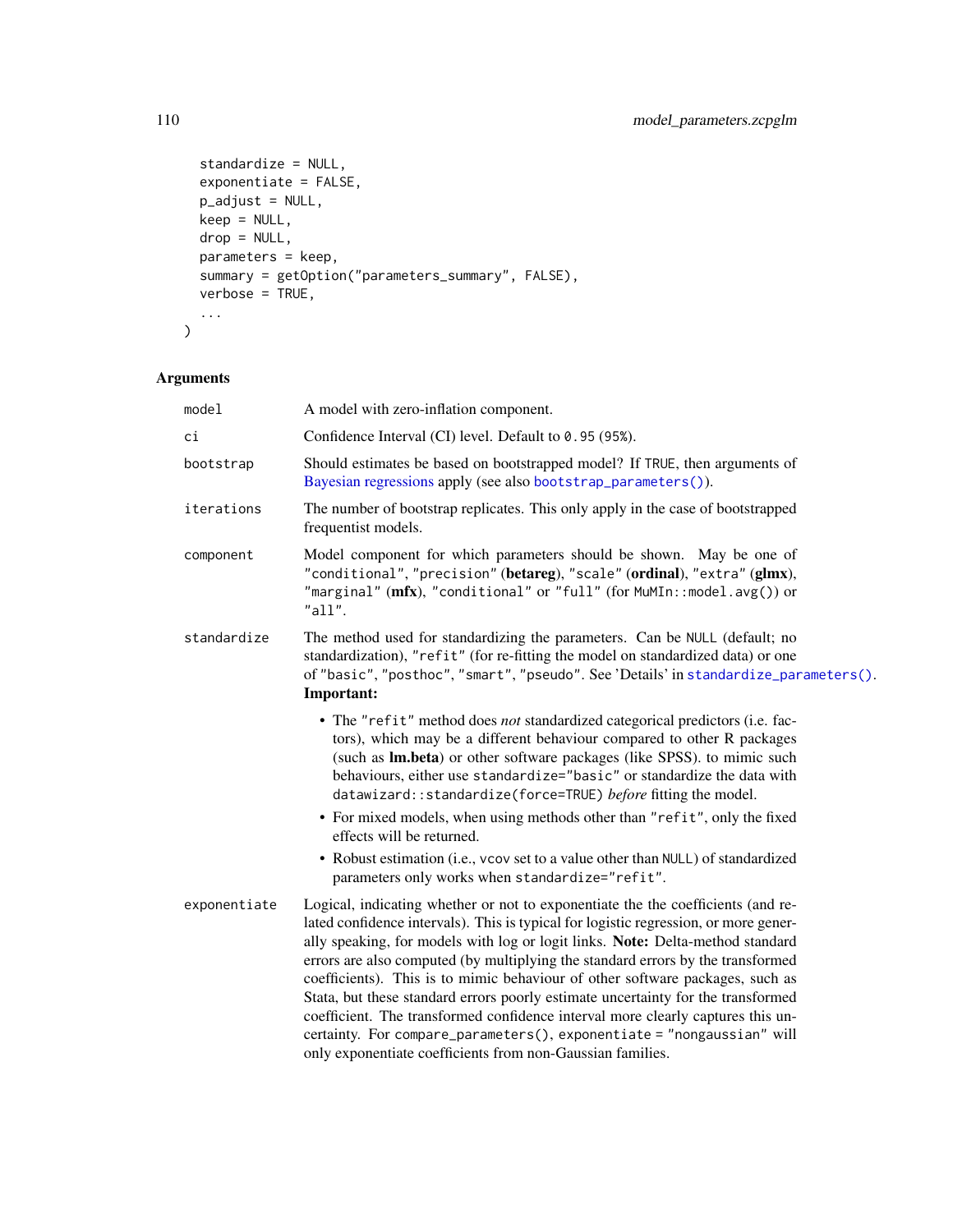- p\_adjust Character vector, if not NULL, indicates the method to adjust p-values. See  $stats::p.addjust()$  for details. Further possible adjustment methods are "tukey", "scheffe", "sidak" and "none" to explicitly disable adjustment for emmGrid objects (from emmeans).
- keep Character containing a regular expression pattern that describes the parameters that should be included (for keep) or excluded (for drop) in the returned data frame. keep may also be a named list of regular expressions. All non-matching parameters will be removed from the output. If keep is a character vector, every parameter name in the *"Parameter"* column that matches the regular expression in keep will be selected from the returned data frame (and vice versa, all parameter names matching drop will be excluded). Furthermore, if keep has more than one element, these will be merged with an OR operator into a regular expression pattern like this: "(one|two|three)". If keep is a named list of regular expression patterns, the names of the list-element should equal the column name where selection should be applied. This is useful for model objects where model\_parameters() returns multiple columns with parameter components, like in [model\\_parameters.lavaan\(\)](#page-97-0). Note that the regular expression pattern should match the parameter names as they are stored in the returned data frame, which can be different from how they are printed. Inspect the \$Parameter column of the parameters table to get the exact parameter names. drop See keep. parameters Deprecated, alias for keep. summary Logical, if TRUE, prints summary information about the model (model formula,
- number of observations, residual standard deviation and more). verbose Toggle warnings and messages. ... Arguments passed to or from other methods. For instance, when bootstrap = TRUE, arguments like type or parallel are passed down to bootstrap\_model(),

and arguments like ci\_method are passed down to bayestestR:: describe\_posterior().

#### Value

A data frame of indices related to the model's parameters.

### See Also

[insight::standardize\\_names\(\)](#page-0-0) to rename columns into a consistent, standardized naming scheme.

```
library(parameters)
if (require("pscl")) {
 data("bioChemists")
 model \le zeroinfl(art \sim fem + mar + kid5 + ment | kid5 + phd, data = bioChemists)
 model_parameters(model)
}
```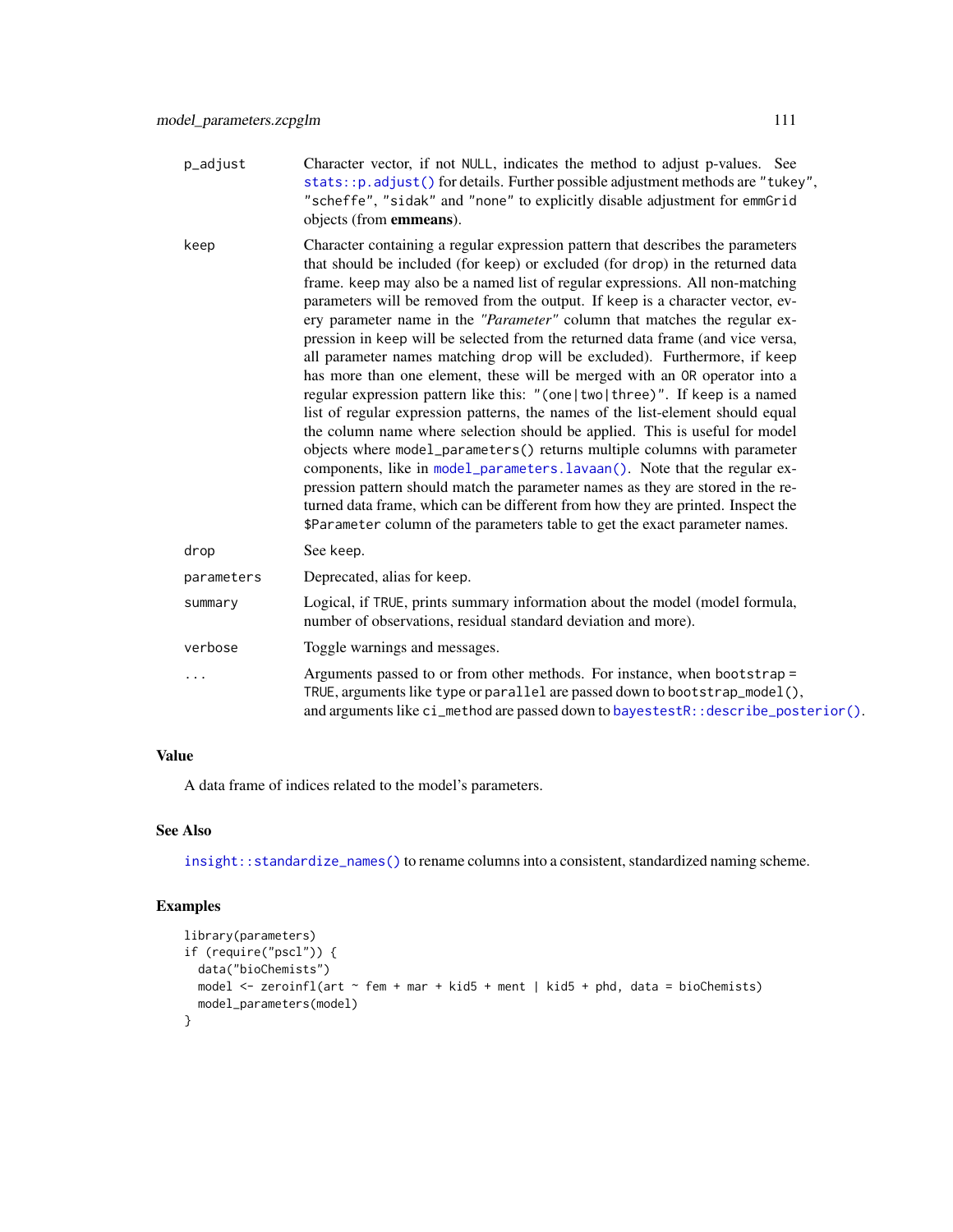### Description

Similarly to  $n_f$  actors () for factor / principal component analysis, n<sub>c</sub>clusters is the main function to find out the optimal numbers of clusters present in the data based on the maximum consensus of a large number of methods.

Essentially, there exist many methods to determine the optimal number of clusters, each with pros and cons, benefits and limitations. The main n\_clusters function proposes to run all of them, and find out the number of clusters that is suggested by the majority of methods (in case of ties, it will select the most parsimonious solution with fewer clusters).

Note that we also implement some specific, commonly used methods, like the Elbow or the Gap method, with their own visualization functionalities. See the examples below for more details.

### Usage

```
n_clusters(
  x,
  standardize = TRUE,
  include_factors = FALSE,
  package = c("easystats", "NbClust", "mclust"),
  fast = TRUE,nbclust_method = "kmeans",
  n_{max} = 10,
  ...
\lambdan_clusters_elbow(
  x,
  standardize = TRUE,
  include_factors = FALSE,
  clustering_function = stats::kmeans,
  n_{max} = 10,
  ...
\lambdan_clusters_gap(
  x,
  standardize = TRUE,
  include_factors = FALSE,
  clustering_function = stats::kmeans,
  n_{max} = 10,
  gap_method = "firstSEmax",
  ...
)
```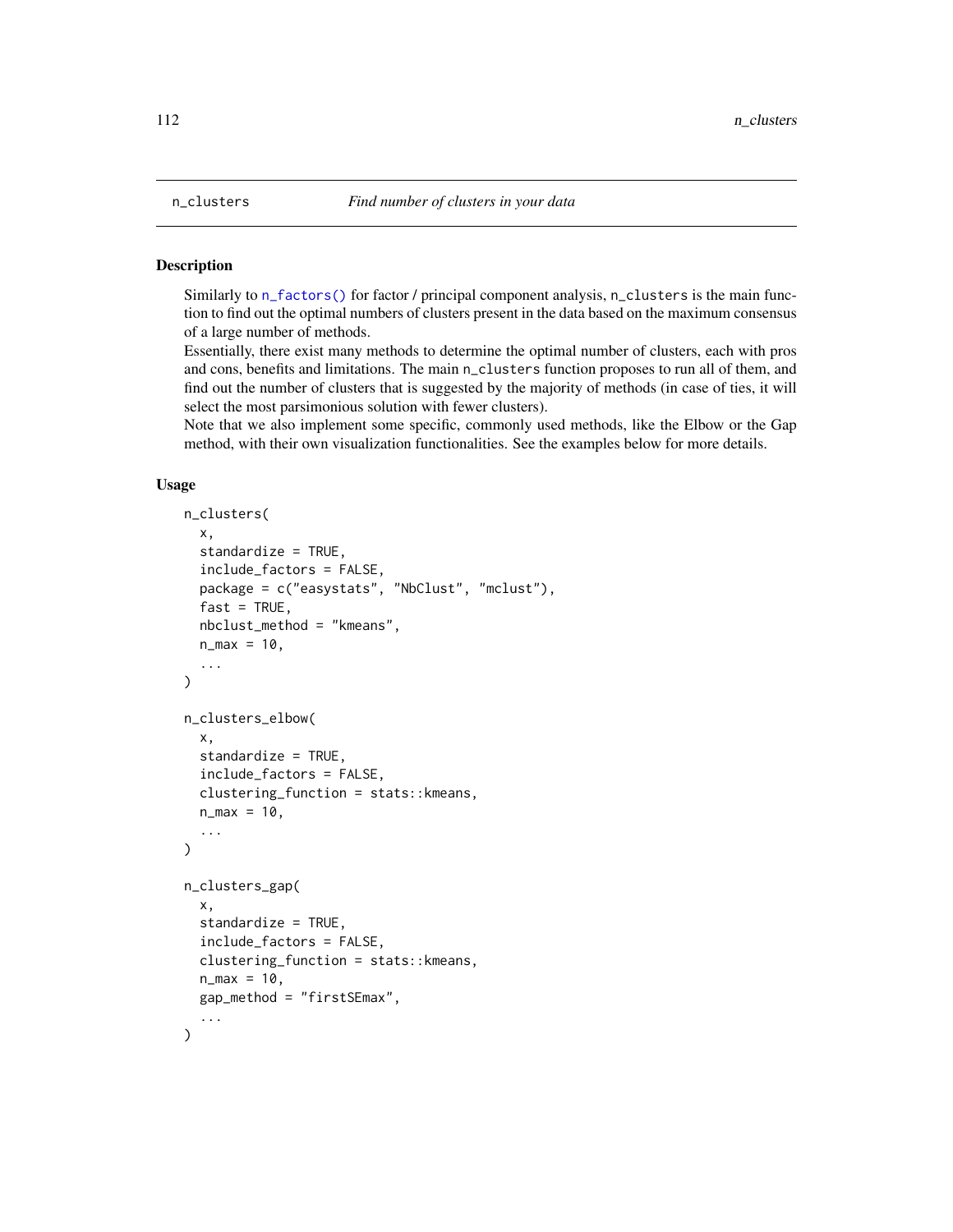```
n_clusters_silhouette(
 x,
 standardize = TRUE,
 include_factors = FALSE,
 clustering_function = stats::kmeans,
 n_{max} = 10,
  ...
\mathcal{L}n_clusters_dbscan(
 x,
 standardize = TRUE,
 include_factors = FALSE,
 method = c("kNN", "SS"),min\_size = 0.1,
 eps_n = 50,
 eps_range = c(0.1, 3),...
\mathcal{L}n_clusters_hclust(
 x,
  standardize = TRUE,
  include_factors = FALSE,
 distance_method = "correlation",
 hclust_method = "average",
 ci = 0.95,iterations = 100,
  ...
)
```

| x               | A data frame.                                                                                                                                                                                                                                                           |
|-----------------|-------------------------------------------------------------------------------------------------------------------------------------------------------------------------------------------------------------------------------------------------------------------------|
| standardize     | Standardize the dataframe before clustering (default).                                                                                                                                                                                                                  |
| include_factors |                                                                                                                                                                                                                                                                         |
|                 | Logical, if TRUE, factors are converted to numerical values in order to be in-<br>cluded in the data for determining the number of clusters. By default, factors<br>are removed, because most methods that determine the number of clusters need<br>numeric input only. |
| package         | Package from which methods are to be called to determine the number of clus-<br>ters. Can be "all" or a vector containing "easystats", "NbClust", "mclust",<br>and "M3C".                                                                                               |
| fast            | If FALSE, will compute 4 more indices (sets index = "allong" in NbClust).<br>This has been deactivated by default as it is computationally heavy.                                                                                                                       |
|                 | nbclust_method The clustering method (passed to NbClust::NbClust() as method).                                                                                                                                                                                          |
| n_max           | Maximal number of clusters to test.                                                                                                                                                                                                                                     |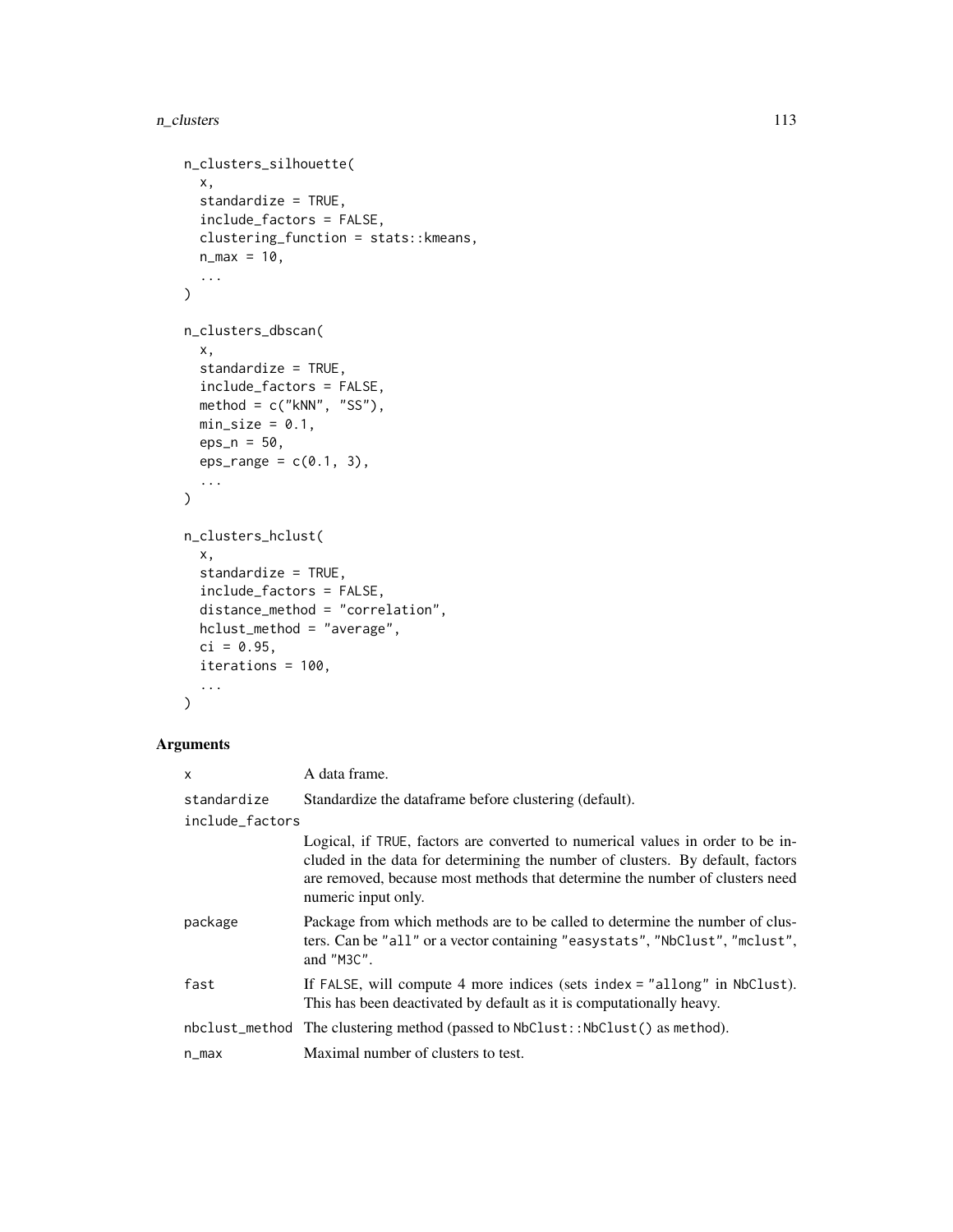| $\ddots$                           | Arguments passed to or from other methods.                                                                                                                                                                                                                                                          |
|------------------------------------|-----------------------------------------------------------------------------------------------------------------------------------------------------------------------------------------------------------------------------------------------------------------------------------------------------|
|                                    | clustering_function, gap_method                                                                                                                                                                                                                                                                     |
|                                    | Other arguments passed to other functions. clustering_function is used by<br>fviz_nbclust and can be kmeans, codecluster::pam, codecluster::clara, codeclus-<br>ter::fanny, and more. gap_method is used by cluster::maxSE to extract the<br>optimal numbers of clusters (see its method argument). |
| method, min_size, eps_n, eps_range |                                                                                                                                                                                                                                                                                                     |
|                                    | Arguments for DBSCAN algorithm.                                                                                                                                                                                                                                                                     |
| distance method                    |                                                                                                                                                                                                                                                                                                     |
|                                    | The distance method (passed to $dist()$ ). Used by algorithms relying on the<br>distance matrix, such as heligt or dbscan.                                                                                                                                                                          |
| hclust_method                      | The hierarchical clustering method (passed to $hclust()$ ).                                                                                                                                                                                                                                         |
| сi                                 | Confidence Interval (CI) level. Default to 0.95 (95%).                                                                                                                                                                                                                                              |
| iterations                         | The number of bootstrap replicates. This only apply in the case of bootstrapped<br>frequentist models.                                                                                                                                                                                              |

### Note

There is also a plot ()[-method](https://easystats.github.io/see/articles/parameters.html) implemented in the see[-package.](https://easystats.github.io/see/)

```
## Not run:
library(parameters)
# The main 'n_clusters' function ===============================
if (require("mclust", quietly = TRUE) && require("NbClust", quietly = TRUE) &&
  require("cluster", quietly = TRUE) && require("see", quietly = TRUE)) {
  n <- n_clusters(iris[, 1:4], package = c("NbClust", "mclust")) # package can be "all"
  n
  summary(n)
  as.data.frame(n) # Duration is the time elapsed for each method in seconds
  plot(n)
  # The following runs all the method but it significantly slower
  # n_clusters(iris[1:4], standardize = FALSE, package = "all", fast = FALSE)
}
## End(Not run)
#
# Specific Methods =========================
# Elbow method --------------------
if (require("openxlsx", quietly = TRUE) &&
  require("see", quietly = TRUE) &&
  require("factoextra", quietly = TRUE)) {
  x <- n_clusters_elbow(iris[1:4])
  x
  as.data.frame(x)
  plot(x)
```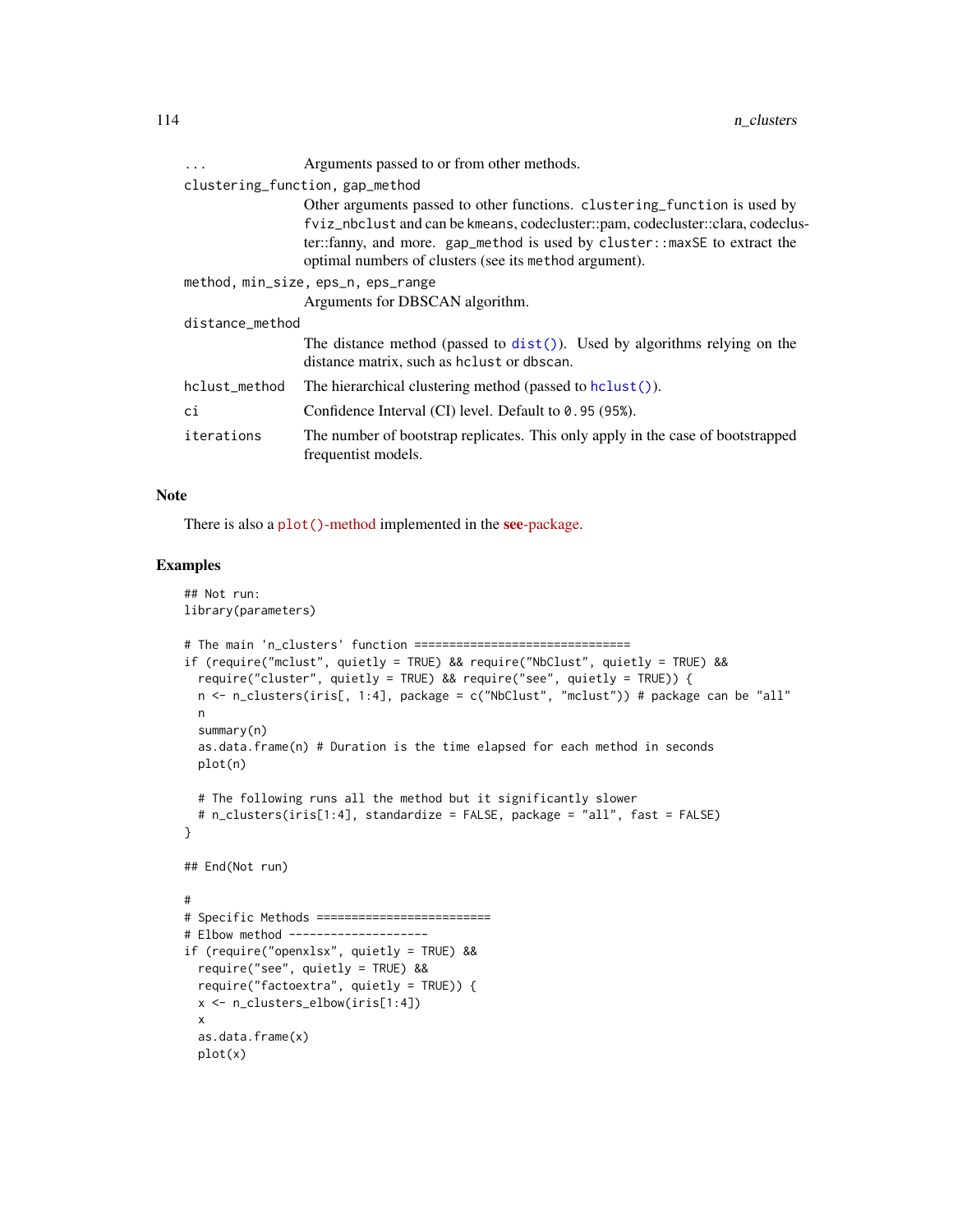```
}
#
# Gap method --------------------
if (require("see", quietly = TRUE) &&
 require("cluster", quietly = TRUE) &&
 require("factoextra", quietly = TRUE)) {
 x <- n_clusters_gap(iris[1:4])
 x
 as.data.frame(x)
 plot(x)
}
#
# Silhouette method --------------------------
if (require("factoextra", quietly = TRUE)) {
 x <- n_clusters_silhouette(iris[1:4])
 x
 as.data.frame(x)
 plot(x)
}
#
if (require("dbscan", quietly = TRUE)) {
 # DBSCAN method -------------------------
 # NOTE: This actually primarily estimates the 'eps' parameter, the number of
 # clusters is a side effect (it's the number of clusters corresponding to
 # this 'optimal' EPS parameter).
 x <- n_clusters_dbscan(iris[1:4], method = "kNN", min_size = 0.05) # 5 percent
 x
 head(as.data.frame(x))
 plot(x)
 x \le n_{\text{clusters\_dbscan}}(iris[1:4], method = "SS", eps_n = 100, eps\_range = c(0.1, 2))x
 head(as.data.frame(x))
 plot(x)
}
#
# hclust method -------------------------------
if (require("pvclust", quietly = TRUE) &&
 getRversion() >= "3.6.0") {
 # iterations should be higher for real analyses
 x \leq -n_{\text{clusters\_hclust}(iris[1:4], iterations = 50, ci = 0.90)x
 head(as.data.frame(x), n = 10) # Print 10 first rows
 plot(x)
}
```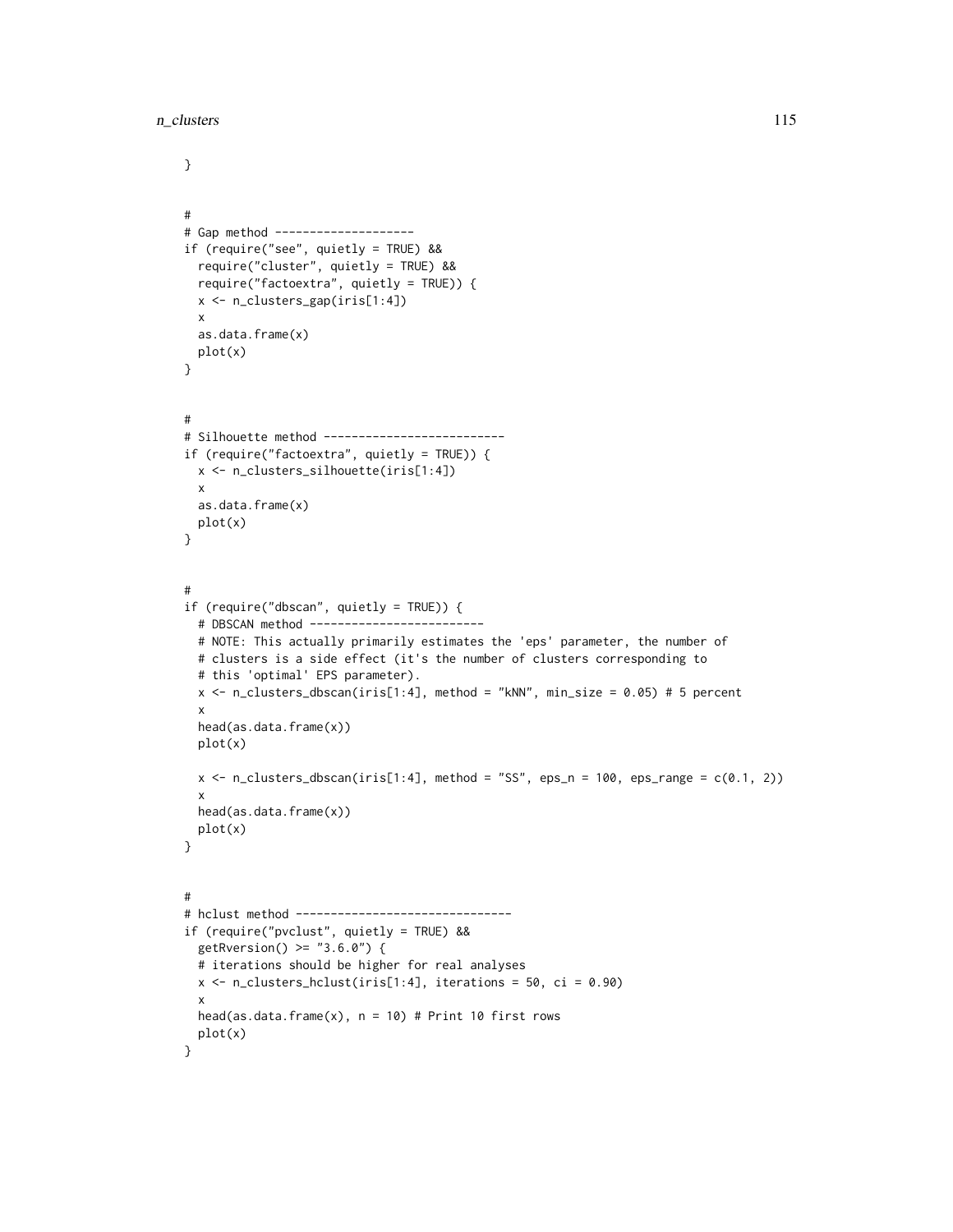#### <span id="page-115-0"></span>n\_factors *Number of components/factors to retain in PCA/FA*

# <span id="page-115-1"></span>Description

This function runs many existing procedures for determining how many factors to retain/extract from factor analysis (FA) or dimension reduction (PCA). It returns the number of factors based on the maximum consensus between methods. In case of ties, it will keep the simplest model and select the solution with the fewer factors.

# Usage

```
n_factors(
  x,
  type = "FA",rotation = "varimax",
  algorithm = "default",
  package = c("nFactors", "psych"),
  cor = NULL,safe = TRUE,n_{max} = NULL,
  ...
)
n_components(
  x,
  type = "PCA",rotation = "varimax",
  algorithm = "default",
  package = c("nFactors", "psych"),
  cor = NULL,safe = TRUE,
  ...
\mathcal{L}
```

| <b>X</b> | A data frame.                                                                                                                                                                                                                                                                                                                                                |
|----------|--------------------------------------------------------------------------------------------------------------------------------------------------------------------------------------------------------------------------------------------------------------------------------------------------------------------------------------------------------------|
| type     | Can be "FA" or "PCA", depending on what you want to do.                                                                                                                                                                                                                                                                                                      |
| rotation | Only used for VSS (Very Simple Structure criterion, see psych:: VSS()). The<br>rotation to apply. Can be "none", "varimax", "quartimax", "bentlerT",<br>"equamax", "varimin", "geomint" and "bifactor" for orthogonal rotations,<br>and "promax", "oblimin", "simplimax", "bentlerQ", "geominQ", "biquartimin"<br>and "cluster" for oblique transformations. |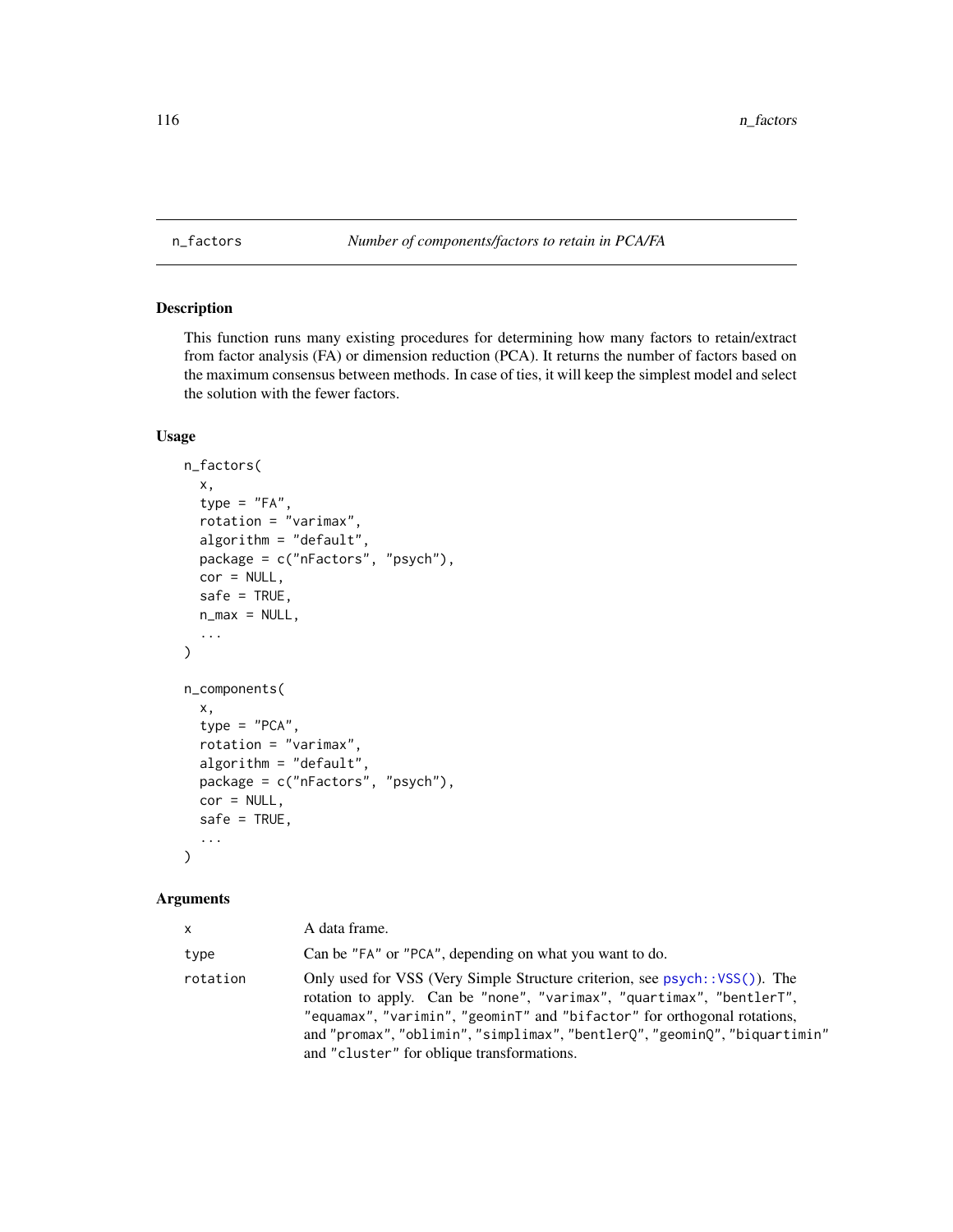#### n\_factors 117

| algorithm | Factoring method used by VSS. Can be "pa" for Principal Axis Factor Analysis,<br>"minres" for minimum residual (OLS) factoring, "mle" for Maximum Likeli-<br>hood FA and "pc" for Principal Components. "default" will select "minres"<br>if type = "FA" and "pc" if type = "PCA".                                                                                                                      |
|-----------|---------------------------------------------------------------------------------------------------------------------------------------------------------------------------------------------------------------------------------------------------------------------------------------------------------------------------------------------------------------------------------------------------------|
| package   | Package from which respective methods are used. Can be "all" or a vector<br>containing "nFactors", "psych", "PCDimension", "fit" or "EGAnet". Note<br>that "fit" (which actually also relies on the psych package) and "EGAnet" can<br>be very slow for bigger datasets. Thus, the default is $c$ ("nFactors", "psych").<br>You must have the respective packages installed for the methods to be used. |
| cor       | An optional correlation matrix that can be used (note that the data must still be<br>passed as the first argument). If NULL, will compute it by running cor() on the<br>passed data.                                                                                                                                                                                                                    |
| safe      | If TRUE, the function will run all the procedures in try blocks, and will only<br>return those that work and silently skip the ones that may fail.                                                                                                                                                                                                                                                      |
| n_max     | If set to a value (e.g., 10), will drop from the results all methods that suggest a<br>higher number of components. The interpretation becomes 'from all the meth-<br>ods that suggested a number lower than n_max, the results are '.                                                                                                                                                                  |
|           | Arguments passed to or from other methods.                                                                                                                                                                                                                                                                                                                                                              |

### Details

n\_components is actually an alias for n\_factors, with different defaults for the function arguments.

#### Value

A data frame.

#### Note

There is also a plot()[-method](https://easystats.github.io/see/articles/parameters.html) implemented in the **see**[-package.](https://easystats.github.io/see/). n\_components() is a convenient short for n\_factors(type = "PCA").

### References

- Bartlett, M. S. (1950). Tests of significance in factor analysis. British Journal of statistical psychology, 3(2), 77-85.
- Bentler, P. M., & Yuan, K. H. (1996). Test of linear trend in eigenvalues of a covariance matrix with application to data analysis. British Journal of Mathematical and Statistical Psychology, 49(2), 299-312.
- Cattell, R. B. (1966). The scree test for the number of factors. Multivariate behavioral research, 1(2), 245-276.
- Finch, W. H. (2019). Using Fit Statistic Differences to Determine the Optimal Number of Factors to Retain in an Exploratory Factor Analysis. Educational and Psychological Measurement.
- Zoski, K. W., & Jurs, S. (1996). An objective counterpart to the visual scree test for factor analysis: The standard error scree. Educational and Psychological Measurement, 56(3), 443- 451.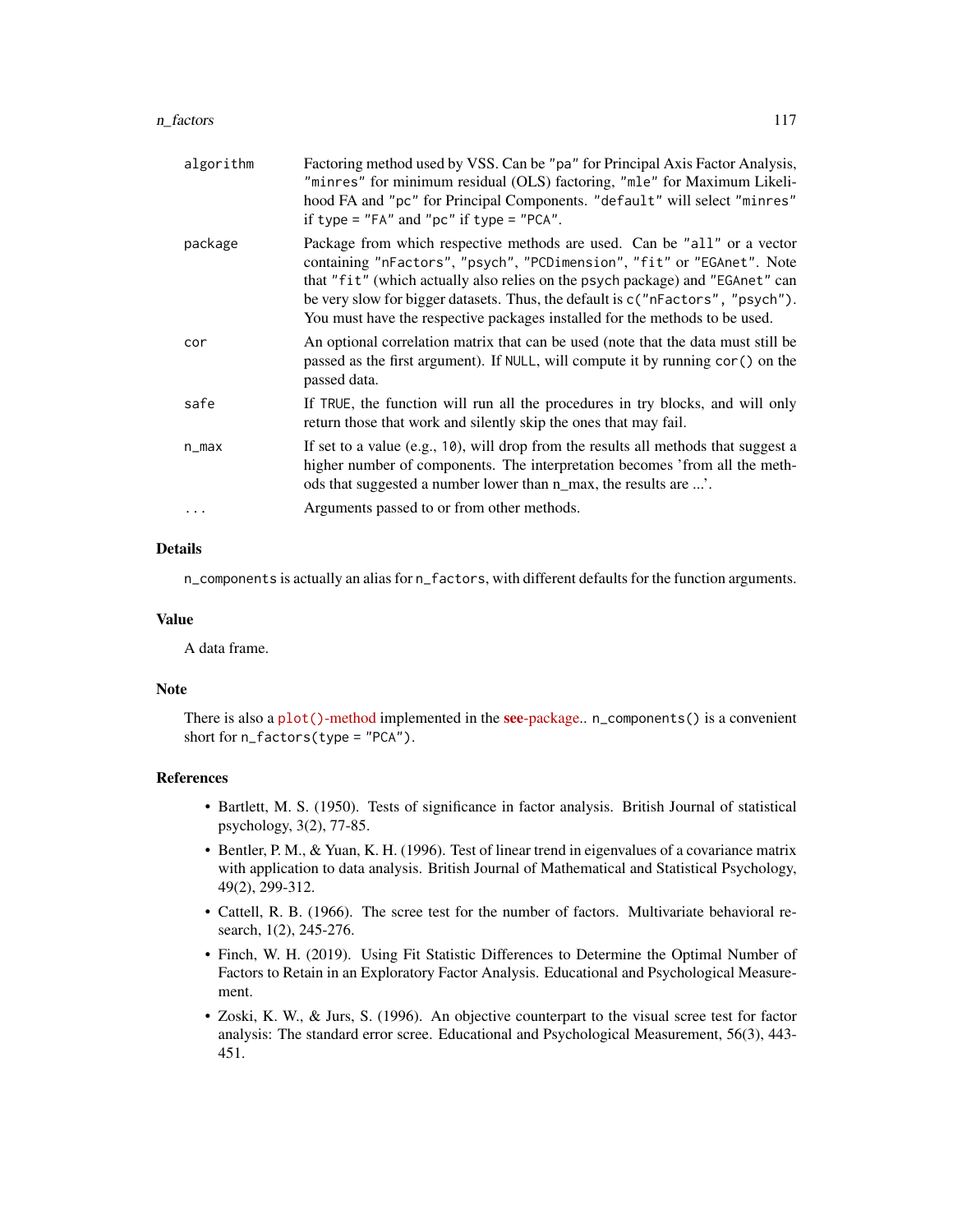- Zoski, K., & Jurs, S. (1993). Using multiple regression to determine the number of factors to retain in factor analysis. Multiple Linear Regression Viewpoints, 20(1), 5-9.
- Nasser, F., Benson, J., & Wisenbaker, J. (2002). The performance of regression-based variations of the visual scree for determining the number of common factors. Educational and psychological measurement, 62(3), 397-419.
- Golino, H., Shi, D., Garrido, L. E., Christensen, A. P., Nieto, M. D., Sadana, R., & Thiyagarajan, J. A. (2018). Investigating the performance of Exploratory Graph Analysis and traditional techniques to identify the number of latent factors: A simulation and tutorial.
- Golino, H. F., & Epskamp, S. (2017). Exploratory graph analysis: A new approach for estimating the number of dimensions in psychological research. PloS one, 12(6), e0174035.
- Revelle, W., & Rocklin, T. (1979). Very simple structure: An alternative procedure for estimating the optimal number of interpretable factors. Multivariate Behavioral Research, 14(4), 403-414.
- Velicer, W. F. (1976). Determining the number of components from the matrix of partial correlations. Psychometrika, 41(3), 321-327.

### Examples

```
library(parameters)
if (require("nFactors", quietly = TRUE) && require("EGAnet", quietly = TRUE)) {
 n_factors(mtcars, type = "PCA")
 result <- n_factors(mtcars[1:5], type = "FA")
 as.data.frame(result)
 summary(result)
 ## Not run:
 if (require("PCDimension", quietly = TRUE)) {
   # Setting package = 'all' will increase the number of methods (but is slow)
   n_factors(mtcars, type = "PCA", package = "all")
   n_factors(mtcars, type = "FA", algorithm = "mle", package = "all")
 }
## End(Not run)
}
```
<span id="page-117-0"></span>parameters\_type *Type of model parameters*

#### **Description**

In a regression model, the parameters do not all have the meaning. For instance, the intercept has to be interpreted as theoretical outcome value under some conditions (when predictors are set to 0), whereas other coefficients are to be interpreted as amounts of change. Others, such as interactions, represent changes in another of the parameter. The parameters\_type function attempts to retrieve information and meaning of parameters. It outputs a dataframe of information for each parameters, such as the Type (whether the parameter corresponds to a factor or a numeric predictor, or whether it is a (regular) interaction or a nested one), the Link (whether the parameter can be interpreted as a mean value, the slope of an association or a difference between two levels) and, in the case of interactions, which other parameters is impacted by which parameter.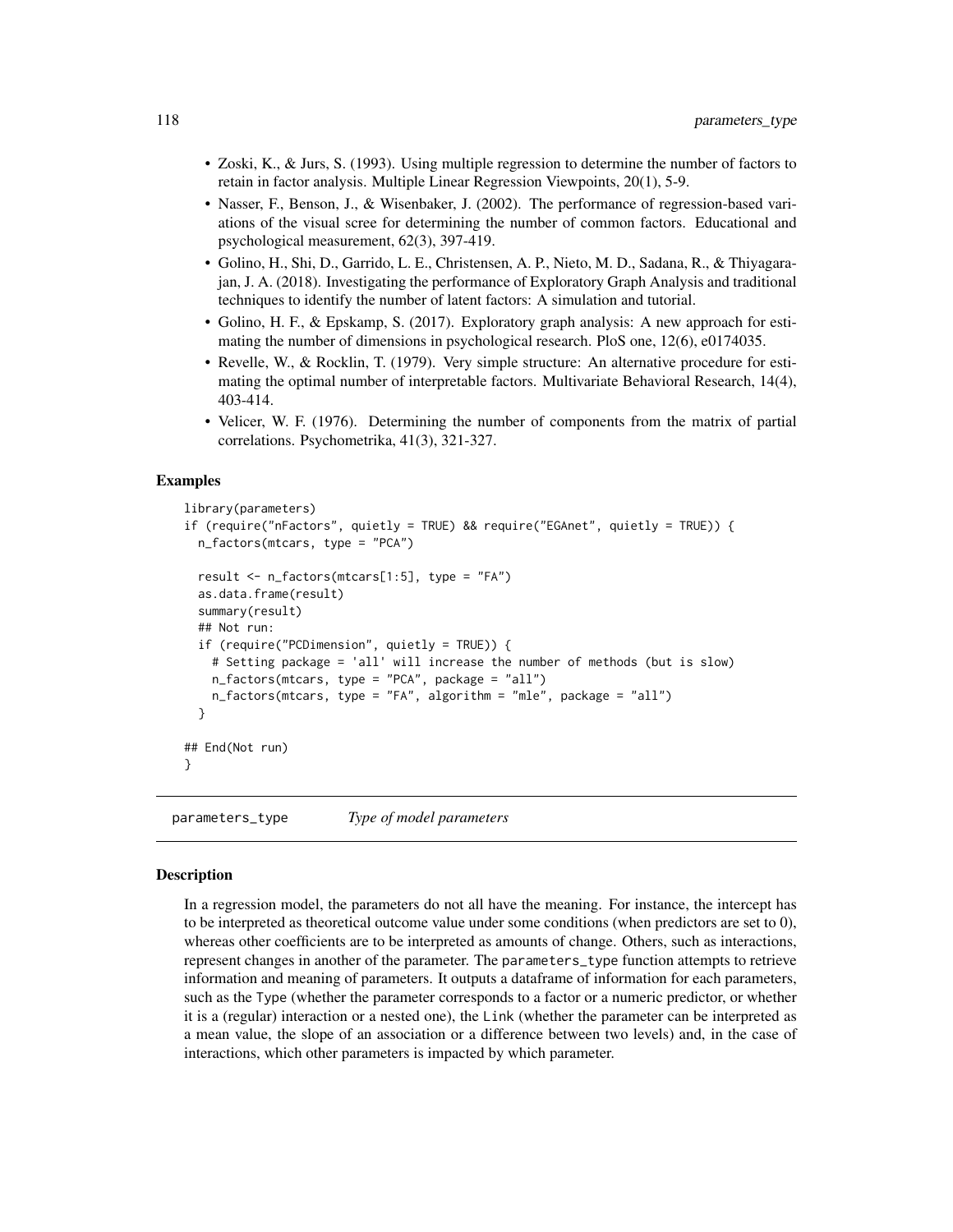# parameters\_type 119

### Usage

```
parameters_type(model, ...)
```
#### Arguments

| model | A statistical model.                       |
|-------|--------------------------------------------|
| .     | Arguments passed to or from other methods. |

### Value

A data frame.

### Examples

library(parameters) model <- lm(Sepal.Length ~ Petal.Length + Species, data = iris) parameters\_type(model) model <- lm(Sepal.Length ~ Species + poly(Sepal.Width, 2), data = iris) parameters\_type(model) model <- lm(Sepal.Length ~ Species + poly(Sepal.Width, 2, raw = TRUE), data = iris) parameters\_type(model) # Interactions model  $\leq$  lm(Sepal.Length  $\sim$  Sepal.Width  $\star$  Species, data = iris) parameters\_type(model) model <- lm(Sepal.Length ~ Sepal.Width \* Species \* Petal.Length, data = iris) parameters\_type(model) model <- lm(Sepal.Length ~ Species \* Sepal.Width, data = iris) parameters\_type(model) model <- lm(Sepal.Length ~ Species / Sepal.Width, data = iris) parameters\_type(model) # Complex interactions data <- iris data\$fac2 <- ifelse(data\$Sepal.Width > mean(data\$Sepal.Width), "A", "B") model <- lm(Sepal.Length ~ Species / fac2 / Petal.Length, data = data) parameters\_type(model) model <- lm(Sepal.Length ~ Species / fac2 \* Petal.Length, data = data) parameters\_type(model)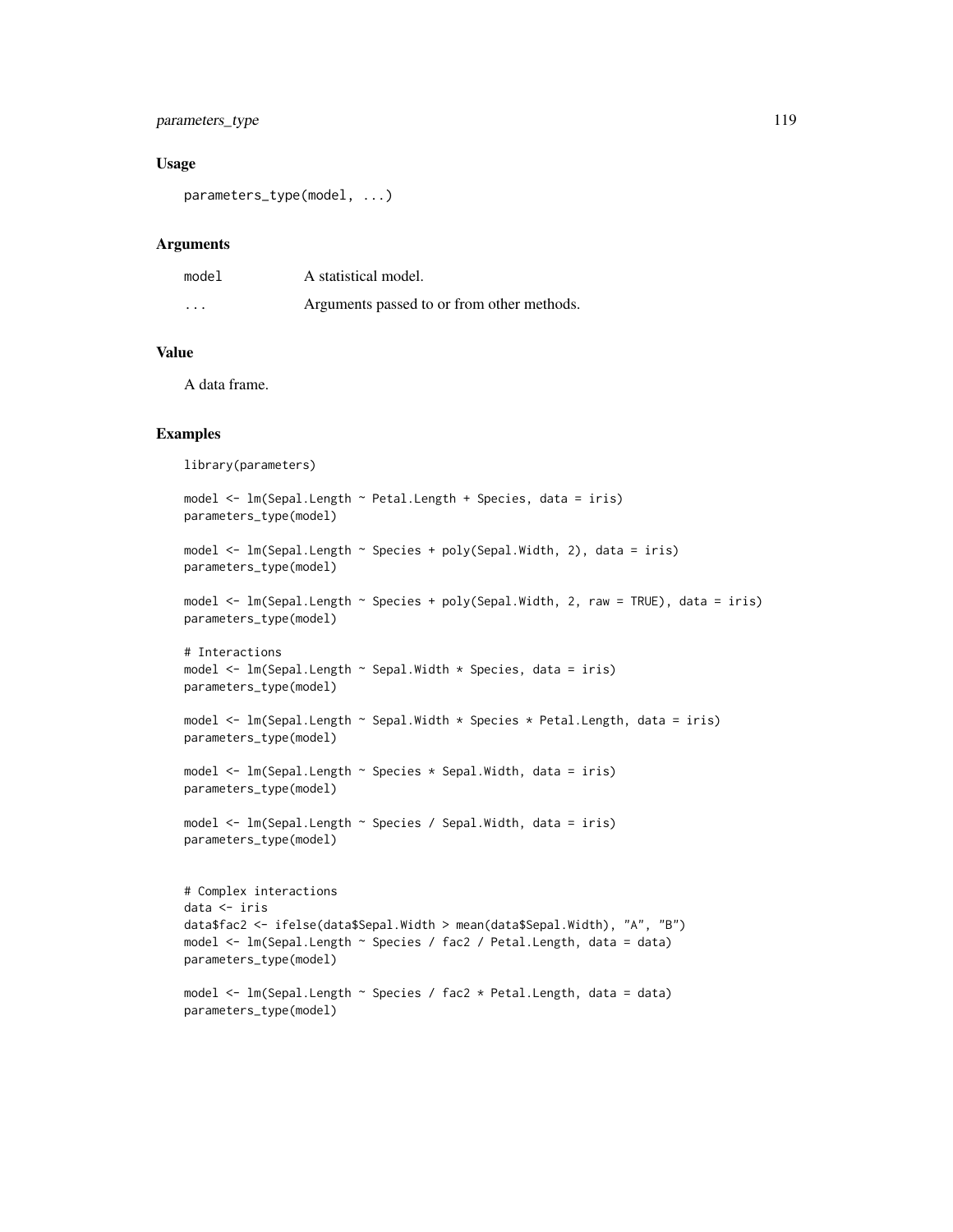pool\_parameters *Pool Model Parameters*

# Description

This function "pools" (i.e. combines) model parameters in a similar fashion as mice::pool(). However, this function pools parameters from parameters\_model objects, as returned by [model\\_parameters\(\)](#page-49-0).

### Usage

```
pool_parameters(
  x,
  exponentiate = FALSE,
  effects = "fixed",
  component = "conditional",
  verbose = TRUE,
  ...
\mathcal{L}
```
# Arguments

| X            | A list of parameters_model objects, as returned by model_parameters(), or<br>a list of model-objects that is supported by model_parameters().                                                                                                                                                                                                                                                                                                                                                                                                                                                                                                                                                                                                 |
|--------------|-----------------------------------------------------------------------------------------------------------------------------------------------------------------------------------------------------------------------------------------------------------------------------------------------------------------------------------------------------------------------------------------------------------------------------------------------------------------------------------------------------------------------------------------------------------------------------------------------------------------------------------------------------------------------------------------------------------------------------------------------|
| exponentiate | Logical, indicating whether or not to exponentiate the the coefficients (and re-<br>lated confidence intervals). This is typical for logistic regression, or more gener-<br>ally speaking, for models with log or logit links. Note: Delta-method standard<br>errors are also computed (by multiplying the standard errors by the transformed<br>coefficients). This is to mimic behaviour of other software packages, such as<br>Stata, but these standard errors poorly estimate uncertainty for the transformed<br>coefficient. The transformed confidence interval more clearly captures this un-<br>certainty. For compare_parameters(), exponentiate = "nongaussian" will<br>only exponentiate coefficients from non-Gaussian families. |
| effects      | Should parameters for fixed effects ("fixed"), random effects ("random"), or<br>both ("all") be returned? Only applies to mixed models. May be abbreviated.<br>If the calculation of random effects parameters takes too long, you may use<br>$effects = "fixed".$                                                                                                                                                                                                                                                                                                                                                                                                                                                                            |
| component    | Model component for which parameters should be shown. May be one of<br>"conditional", "precision" (betareg), "scale" (ordinal), "extra" (glmx),<br>"marginal" $(mfx)$ , "conditional" or "full" (for MuMIn::model.avg()) or<br>"all".                                                                                                                                                                                                                                                                                                                                                                                                                                                                                                         |
| verbose      | Toggle warnings and messages.                                                                                                                                                                                                                                                                                                                                                                                                                                                                                                                                                                                                                                                                                                                 |
|              | Currently not used.                                                                                                                                                                                                                                                                                                                                                                                                                                                                                                                                                                                                                                                                                                                           |
|              |                                                                                                                                                                                                                                                                                                                                                                                                                                                                                                                                                                                                                                                                                                                                               |

### Details

Averaging of parameters follows Rubin's rules (Rubin, 1987, p. 76). The pooled degrees of freedom is based on the Barnard-Rubin adjustment for small samples (Barnard and Rubin, 1999).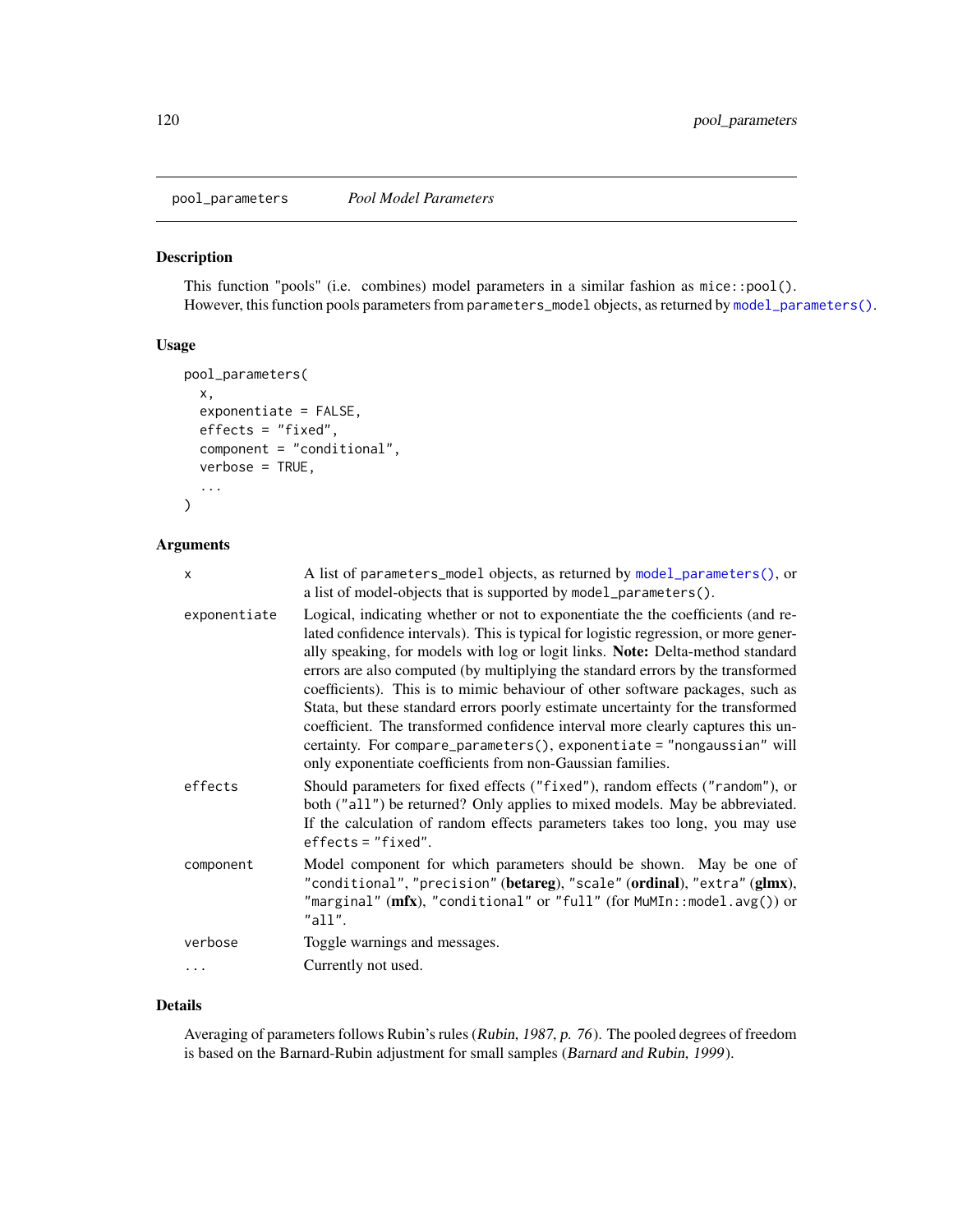### Value

A data frame of indices related to the model's parameters.

### Note

Models with multiple components, (for instance, models with zero-inflation, where predictors appear in the count and zero-inflated part) may fail in case of identical names for coefficients in the different model components, since the coefficient table is grouped by coefficient names for pooling. In such cases, coefficients of count and zero-inflated model parts would be combined. Therefore, the component argument defaults to "conditional" to avoid this.

### References

Barnard, J. and Rubin, D.B. (1999). Small sample degrees of freedom with multiple imputation. Biometrika, 86, 948-955. Rubin, D.B. (1987). Multiple Imputation for Nonresponse in Surveys. New York: John Wiley and Sons.

### Examples

```
# example for multiple imputed datasets
if (require("mice")) {
 data("nhanes2")
 imp <- mice(nhanes2, printFlag = FALSE)
 models <- lapply(1:5, function(i) {
   lm(bmi \sim age + hyp + chl, data = complete(imp, action = i))})
 pool_parameters(models)
 # should be identical to:
 m \le - with(data = imp, exp = lm(bmi \sim age + hyp + chl))
 summary(pool(m))
}
```
predict.parameters\_clusters

```
Predict method for parameters_clusters objects
```
# **Description**

Predict method for parameters\_clusters objects

### Usage

```
## S3 method for class 'parameters_clusters'
predict(object, newdata = NULL, names = NULL, ...)
```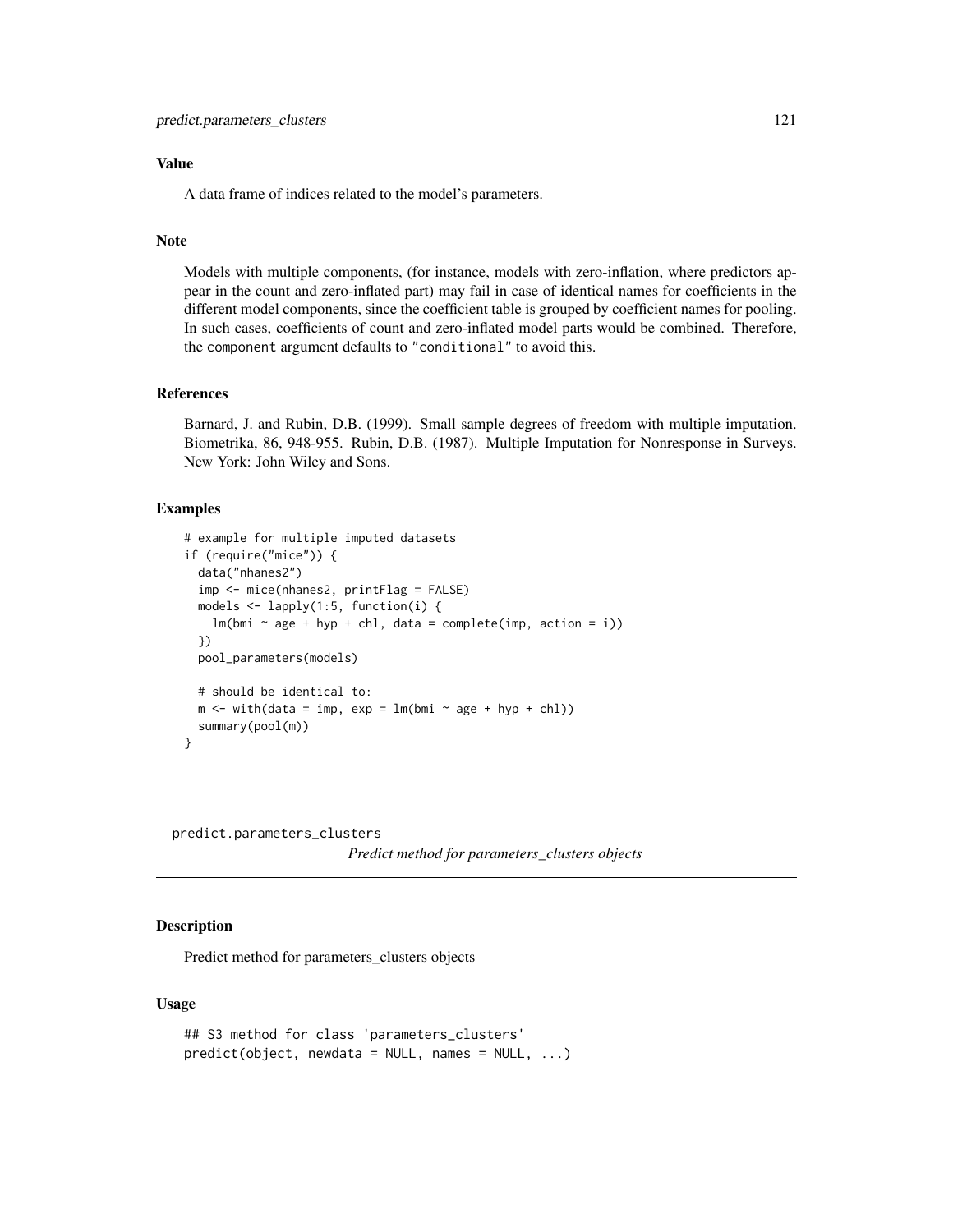## Arguments

| object  | a model object for which prediction is desired.          |
|---------|----------------------------------------------------------|
| newdata | data.frame                                               |
| names   | character vector or list                                 |
|         | additional arguments affecting the predictions produced. |

<span id="page-121-0"></span>print.parameters\_model

*Print model parameters*

# Description

A print()-method for objects from [model\\_parameters\(\)](#page-49-0).

# Usage

```
## S3 method for class 'parameters_model'
print(
  x,
 pretty_names = TRUE,
  split_components = TRUE,
  select = NULL,caption = NULL,
  digits = 2,
  ci_digits = 2,
 p_digits = 3,
  footer_digits = 3,
  show_sigma = FALSE,
  show_formula = FALSE,
  zap_small = FALSE,
  groups = NULL,
  column_width = NULL,
 ci\_brackets = c("['', '']"),...
\mathcal{L}## S3 method for class 'parameters_model'
```
# summary(object, ...)

| x, object    | An object returned by model_parameters().                           |
|--------------|---------------------------------------------------------------------|
| pretty_names | Return "pretty" ( <i>i.e.</i> more human readable) parameter names. |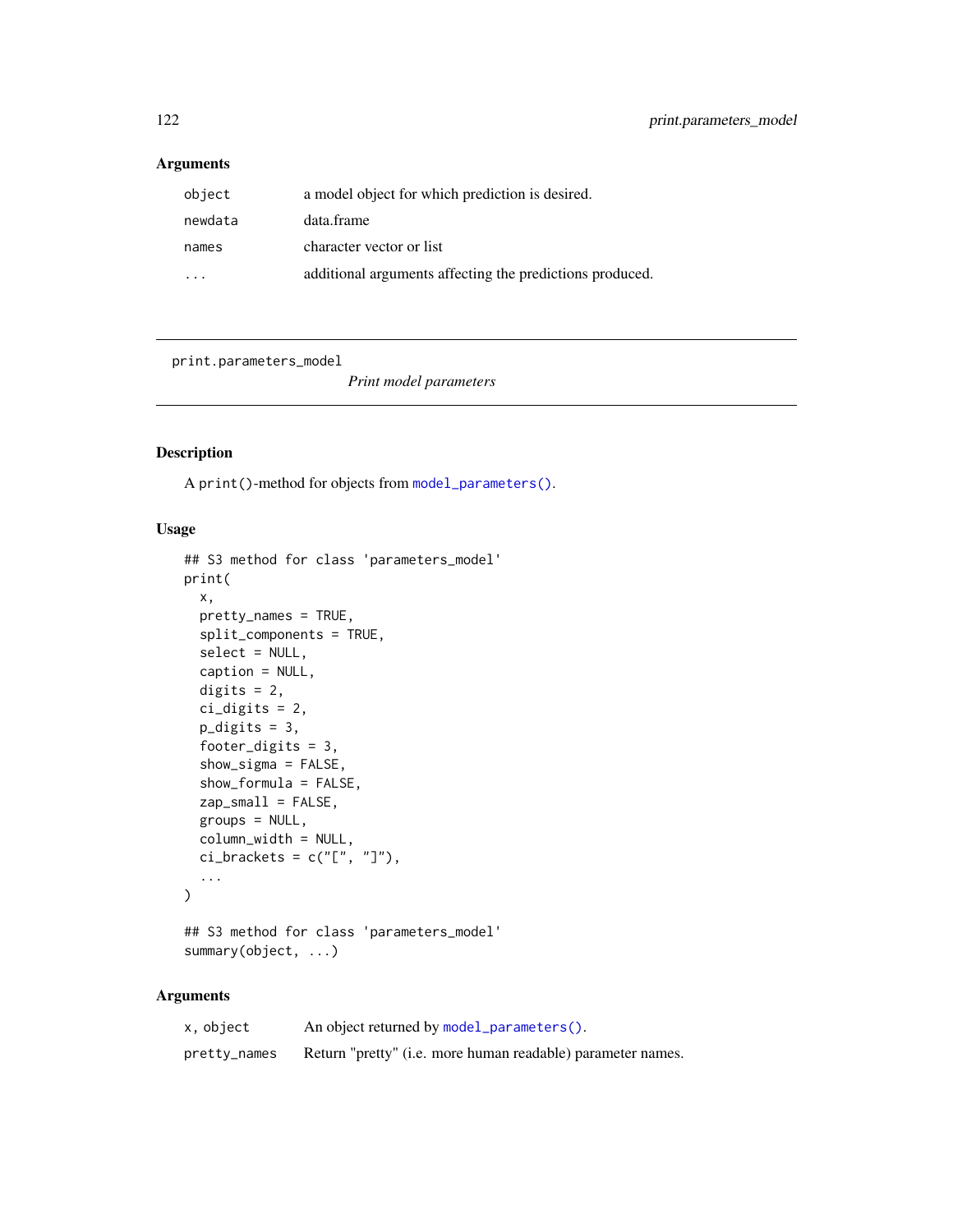#### split\_components

Logical, if TRUE (default), For models with multiple components (zero-inflation, smooth terms, ...), each component is printed in a separate table. If FALSE, model parameters are printed in a single table and a Component column is added to the output.

- select Character vector (or numeric index) of column names that should be printed. If NULL (default), all columns are printed. The shortcut select = "minimal" prints coefficient, confidence intervals and p-values, while select = "short" prints coefficient, standard errors and p-values.
- caption Table caption as string. If NULL, no table caption is printed.

digits, ci\_digits, p\_digits

- Number of digits for rounding or significant figures. May also be "signif" to return significant figures or "scientific" to return scientific notation. Control the number of digits by adding the value as suffix, e.g. digits = "scientific4" to have scientific notation with 4 decimal places, or digits = "signif5" for 5 significant figures (see also [signif\(\)](#page-0-0)).
- footer\_digits Number of decimal places for values in the footer summary.
- show\_sigma Logical, if TRUE, adds information about the residual standard deviation.
- show\_formula Logical, if TRUE, adds the model formula to the output.
- zap\_small Logical, if TRUE, small values are rounded after digits decimal places. If FALSE, values with more decimal places than digits are printed in scientific notation.
- groups Named list, can be used to group parameters in the printed output. List elements may either be character vectors that match the name of those parameters that belong to one group, or list elements can be row numbers of those parameter rows that should belong to one group. The names of the list elements will be used as group names, which will be inserted as "header row". A possible use case might be to emphasize focal predictors and control variables, see 'Examples'. Parameters will be re-ordered according to the order used in groups, while all non-matching parameters will be added to the end.
- column\_width Width of table columns. Can be either NULL, a named numeric vector, or "fixed". If NULL, the width for each table column is adjusted to the minimum required width. If a named numeric vector, value names are matched against column names, and for each match, the specified width is used. If "fixed", and table is split into multiple components, columns across all table components are adjusted to have the same width.
- ci\_brackets Logical, if TRUE (default), CI-values are encompassed in square brackets (else in parentheses).
- ... Arguments passed to or from other methods.

### Details

summary() is a convenient shortcut for print(object, select = "minimal", show\_sigma = TRUE, show\_formula = TRUE).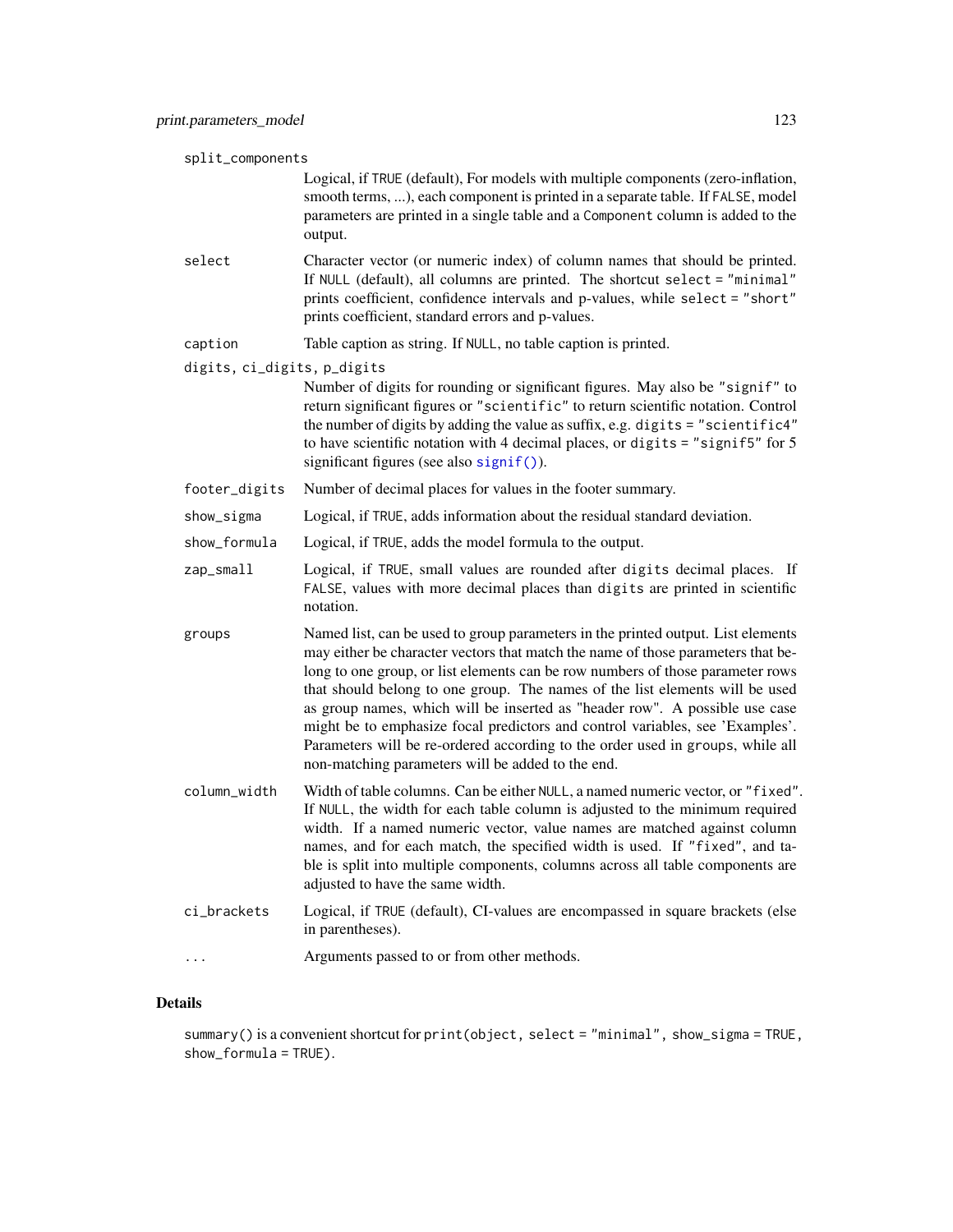#### Value

Invisibly returns the original input object.

#### Interpretation of Interaction Terms

Note that the *interpretation* of interaction terms depends on many characteristics of the model. The number of parameters, and overall performance of the model, can differ *or not* between a \* b a : b, and a / b, suggesting that sometimes interaction terms give different parameterizations of the same model, but other times it gives completely different models (depending on a or b being factors of covariates, included as main effects or not, etc.). Their interpretation depends of the full context of the model, which should not be inferred from the parameters table alone rather, we recommend to use packages that calculate estimated marginal means or marginal effects, such as **[modelbased](https://CRAN.R-project.org/package=modelbased), [emmeans](https://CRAN.R-project.org/package=emmeans)** or **[ggeffects](https://CRAN.R-project.org/package=ggeffects)**. To raise awareness for this issue, you may use print(...,show\_formula=TRUE) to add the model-specification to the output of the [print\(\)](#page-121-0) method for model\_parameters().

#### Labeling the Degrees of Freedom

Throughout the parameters package, we decided to label the residual degrees of freedom *df\_error*. The reason for this is that these degrees of freedom not always refer to the residuals. For certain models, they refer to the estimate error - in a linear model these are the same, but in - for instance any mixed effects model, this isn't strictly true. Hence, we think that df\_error is the most generic label for these degrees of freedom.

### See Also

There is a dedicated method to use inside rmarkdown files, [print\\_md\(\)](#page-33-0).

```
library(parameters)
if (require("glmmTMB", quietly = TRUE)) {
 model <- glmmTMB(
    count \sim spp + mined + (1 | site),
   ziformula = \text{~mined},family = poisson(),
    data = Salamanders
 )
 mp <- model_parameters(model)
 print(mp, pretty_names = FALSE)
 print(mp, split_components = FALSE)
 print(mp, select = c("Parameter", "Coefficient", "SE"))
 print(mp, select = "minimal")
}
```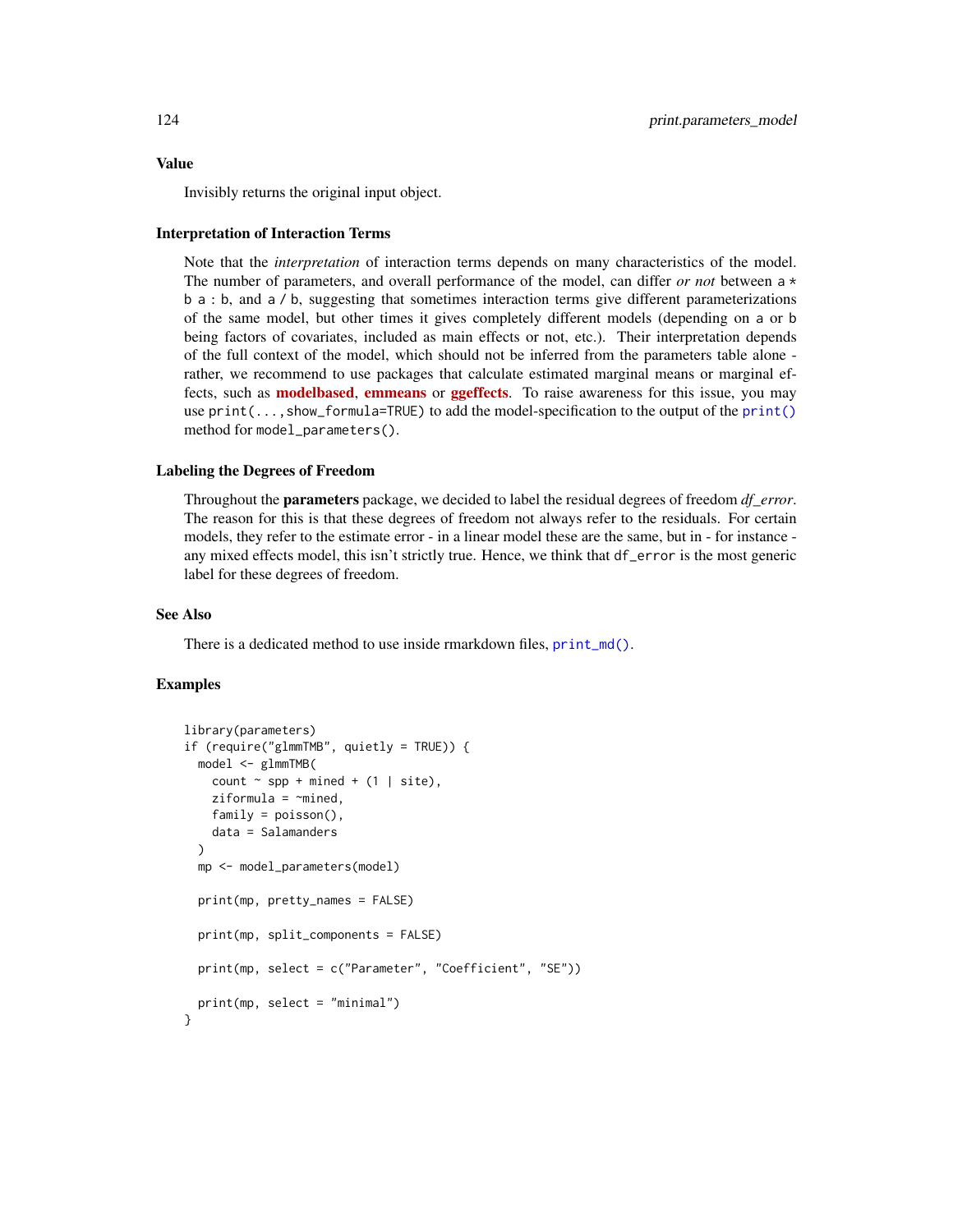#### $p$ \_value 125

```
# group parameters ------
data(iris)
model \leq Im(Sepal.Width ~ Sepal.Length + Species + Petal.Length,
  data = iris
)
# don't select "Intercept" parameter
mp \le - model_parameters(model, parameters = "^(?!\\(Intercept)")
groups <- list(
  "Focal Predictors" = c("Speciesversicolor", "Speciesvirginica"),
  "Controls" = c("Sepal.Length", "Petal.Length")
)
print(mp, groups = groups)
# or use row indices
print(mp, groups = list(
  "Focal Predictors" = c(1, 4),
  "Controls" = c(2, 3)))
# only show coefficients, CI and p,
# put non-matched parameters to the end
data(mtcars)
mtcars$cyl <- as.factor(mtcars$cyl)
mtcars$gear <- as.factor(mtcars$gear)
model \leq lm(mpg \sim hp + gear \star vs + cyl + drat, data = mtcars)
# don't select "Intercept" parameter
mp <- model_parameters(model, parameters = "^(?!\\(Intercept)")
print(mp, groups = list(
  "Engine" = c("cyl6", "cyl8", "vs", "hp"),
  "Interactions" = c("year4:vs", "gear5:vs")))
```
<span id="page-124-0"></span>p\_value *p-values*

### Description

This function attempts to return, or compute, p-values of a model's parameters. See the documentation for your object's class:

- [Bayesian models](#page-129-0) (rstanarm, brms, MCMCglmm, ...)
- [Zero-inflated models](#page-131-0) (hurdle, zeroinfl, zerocount, ...)
- [Marginal effects models](#page-130-0) (mfx)
- [Models with special components](#page-129-1) (DirichletRegModel, clm2, cgam, ...)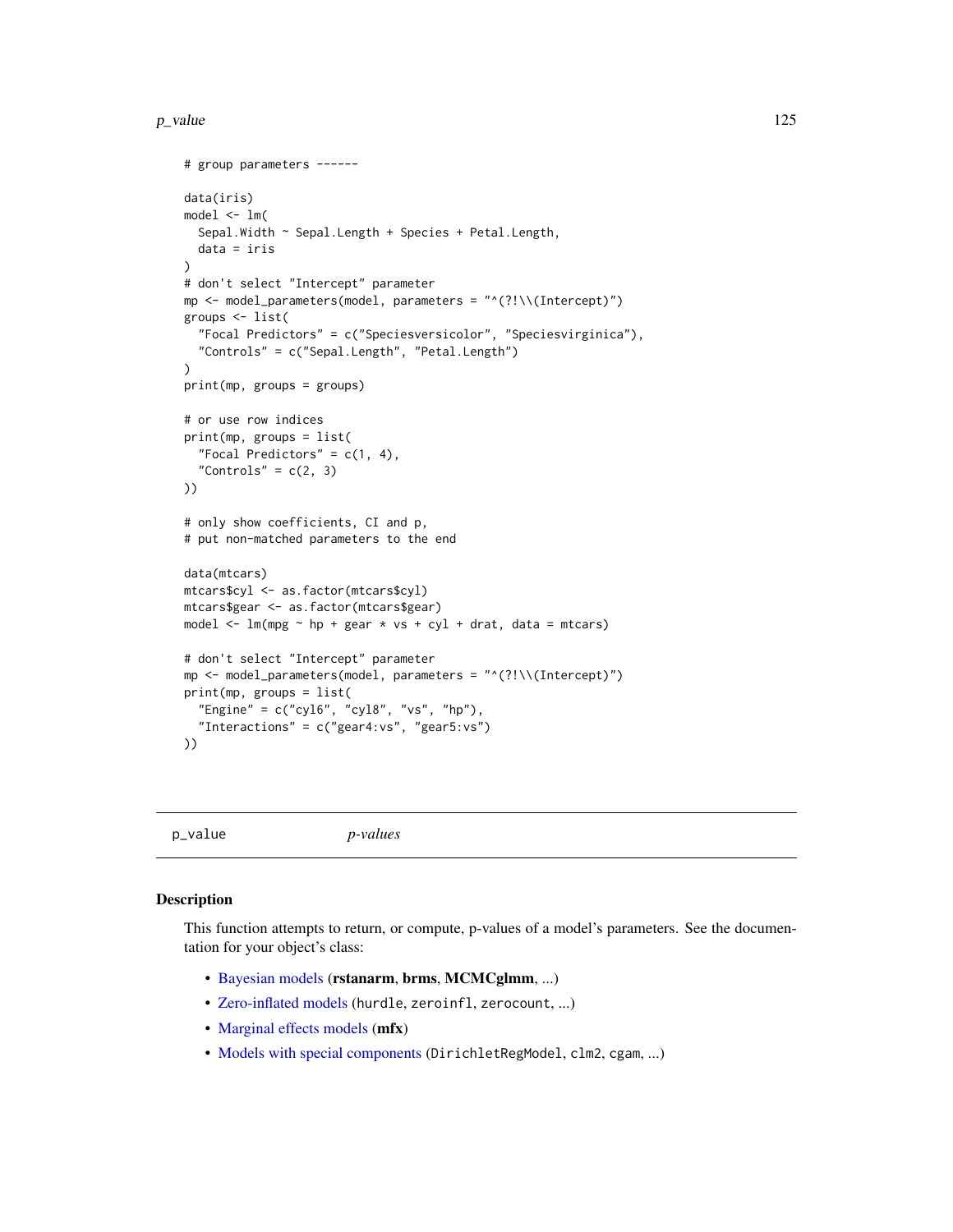# Usage

```
p_value(model, ...)
## Default S3 method:
p_value(
  model,
  dof = NULL,method = NULL,component = "all",vcov = NULL,vcov_args = NULL,
  verbose = TRUE,
  ...
\mathcal{L}## S3 method for class 'emmGrid'
p_value(model, ci = 0.95, adjust = "none", ...)
```

| model       | A statistical model.                                                                                                                                                                                                                                                                                                                                                                                                                                                                               |
|-------------|----------------------------------------------------------------------------------------------------------------------------------------------------------------------------------------------------------------------------------------------------------------------------------------------------------------------------------------------------------------------------------------------------------------------------------------------------------------------------------------------------|
| $\cdots$    | Additional arguments                                                                                                                                                                                                                                                                                                                                                                                                                                                                               |
| dof         | Number of degrees of freedom to be used when calculating confidence intervals.<br>If NULL (default), the degrees of freedom are retrieved by calling degrees_of_freedom()<br>with approximation method defined in method. If not NULL, use this argument<br>to override the default degrees of freedom used to compute confidence intervals.                                                                                                                                                       |
| method      | Method for computing degrees of freedom for confidence intervals (CI) and<br>the related p-values. Allowed are following options (which vary depending on<br>the model class): "residual", "normal", "likelihood", "satterthwaite",<br>"kenward", "wald", "profile", "boot", "uniroot", "ml1", "betwithin",<br>"hdi", "quantile", "ci", "eti", "si", "bci", or "bcai". See section Confi-<br>dence intervals and approximation of degrees of freedom in model_parameters()<br>for further details. |
| component   | Model component for which parameters should be shown. See the documenta-<br>tion for your object's class in model_parameters() or p_value() for further<br>details.                                                                                                                                                                                                                                                                                                                                |
| <b>VCOV</b> | Variance-covariance matrix used to compute uncertainty estimates (e.g., for ro-<br>bust standard errors). This argument accepts a covariance matrix, a function<br>which returns a covariance matrix, or a string which identifies the function to be<br>used to compute the covariance matrix.                                                                                                                                                                                                    |
|             | • A covariance matrix                                                                                                                                                                                                                                                                                                                                                                                                                                                                              |
|             | • A function which returns a covariance matrix $(e.g., stats::vcov())$                                                                                                                                                                                                                                                                                                                                                                                                                             |
|             | • A string which indicates the kind of uncertainty estimates to return.                                                                                                                                                                                                                                                                                                                                                                                                                            |
|             | - Heteroskedasticity-consistent: "vcovHC", "HC", "HC0", "HC1", "HC2",<br>"HC3", "HC4", "HC4m", "HC5". See ?sandwich:: vcovHC.                                                                                                                                                                                                                                                                                                                                                                      |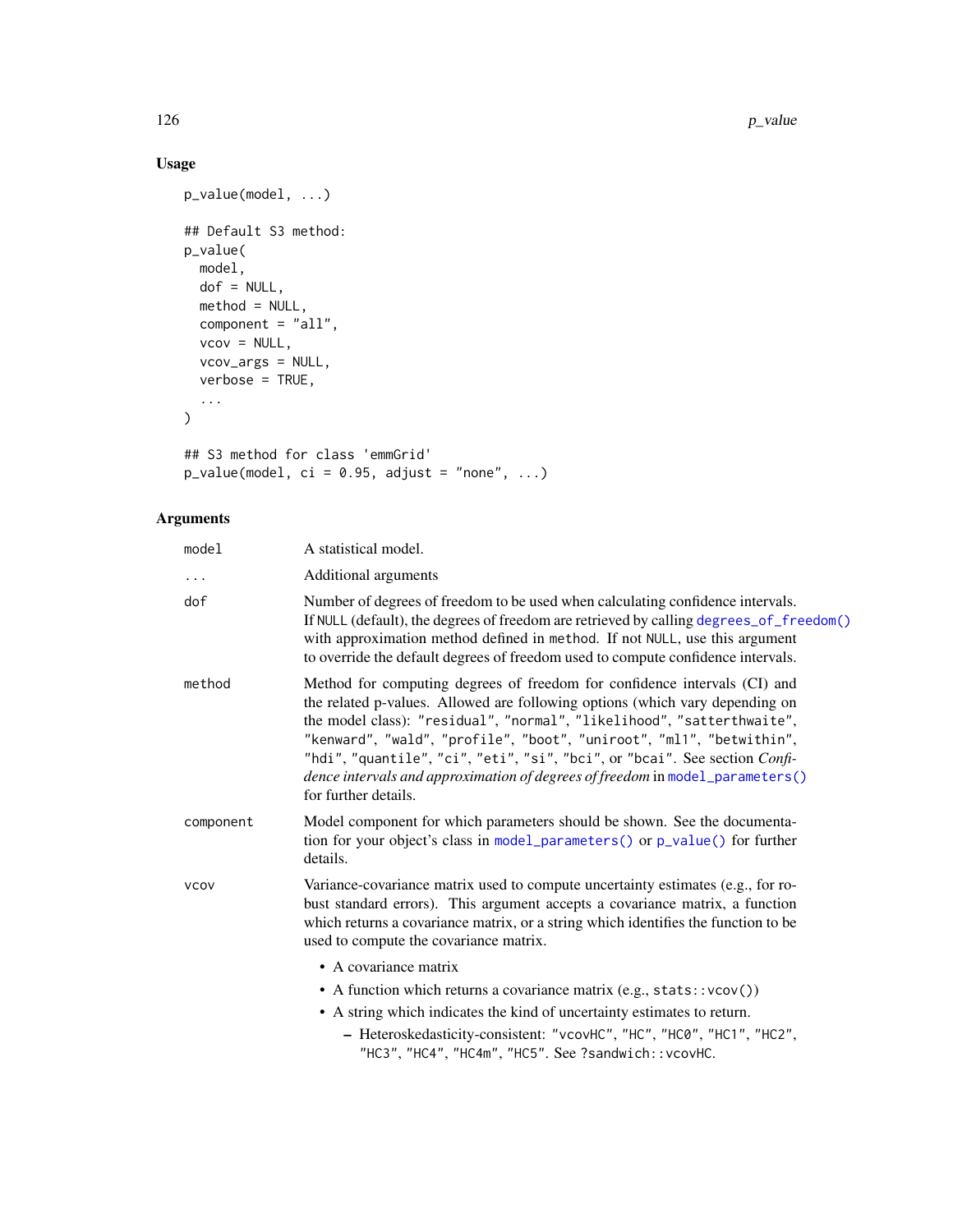### $p$ \_value  $127$

|           | - Cluster-robust: "vcovCR", "CR0", "CR1", "CR1p", "CR1S", "CR2", "CR3".<br>See ?clubSandwich::vcovCR.                                                                                                                                                                                       |
|-----------|---------------------------------------------------------------------------------------------------------------------------------------------------------------------------------------------------------------------------------------------------------------------------------------------|
|           | - Bootstrap: "vcovBS", "xy", "residual", "wild", "mammen", "webb".<br>See ?sandwich:: vcovBS.                                                                                                                                                                                               |
|           | - Other sandwich package functions: "vcovHAC", "vcovPC", "vcovCL",<br>"vcovPL".                                                                                                                                                                                                             |
| vcov_args | List of arguments to be passed to the function identified by the vcov argument.<br>This function is typically supplied by the <b>sandwich</b> or <b>clubSandwich</b> packages.<br>Please refer to their documentation (e.g., ?sandwich::vcovHAC) to see the list<br>of available arguments. |
| verbose   | Toggle warnings and messages.                                                                                                                                                                                                                                                               |
| сi        | Confidence Interval (CI) level. Default to 0.95 (95%).                                                                                                                                                                                                                                      |
| adjust    | Character value naming the method used to adjust p-values or confidence inter-<br>vals. See ?emmeans::summary.emmGrid for details.                                                                                                                                                          |

### Value

A data frame with at least two columns: the parameter names and the p-values. Depending on the model, may also include columns for model components etc.

### Confidence intervals and approximation of degrees of freedom

There are different ways of approximating the degrees of freedom depending on different assumptions about the nature of the model and its sampling distribution. The ci\_method argument modulates the method for computing degrees of freedom (df) that are used to calculate confidence intervals (CI) and the related p-values. Following options are allowed, depending on the model class:

#### Classical methods:

Classical inference is generally based on the Wald method. The Wald approach to inference computes a test statistic by dividing the parameter estimate by its standard error (Coefficient / SE), then comparing this statistic against a t- or normal distribution. This approach can be used to compute CIs and p-values.

"wald":

• Applies to *non-Bayesian models*. For *linear models*, CIs computed using the Wald method (SE and a *t-distribution with residual df*); p-values computed using the Wald method with a *tdistribution with residual df*. For other models, CIs computed using the Wald method (SE and a *normal distribution*); p-values computed using the Wald method with a *normal distribution*.

"normal"

• Applies to *non-Bayesian models*. Compute Wald CIs and p-values, but always use a normal distribution.

"residual"

• Applies to *non-Bayesian models*. Compute Wald CIs and p-values, but always use a *t-distribution with residual df* when possible. If the residual df for a model cannot be determined, a normal distribution is used instead.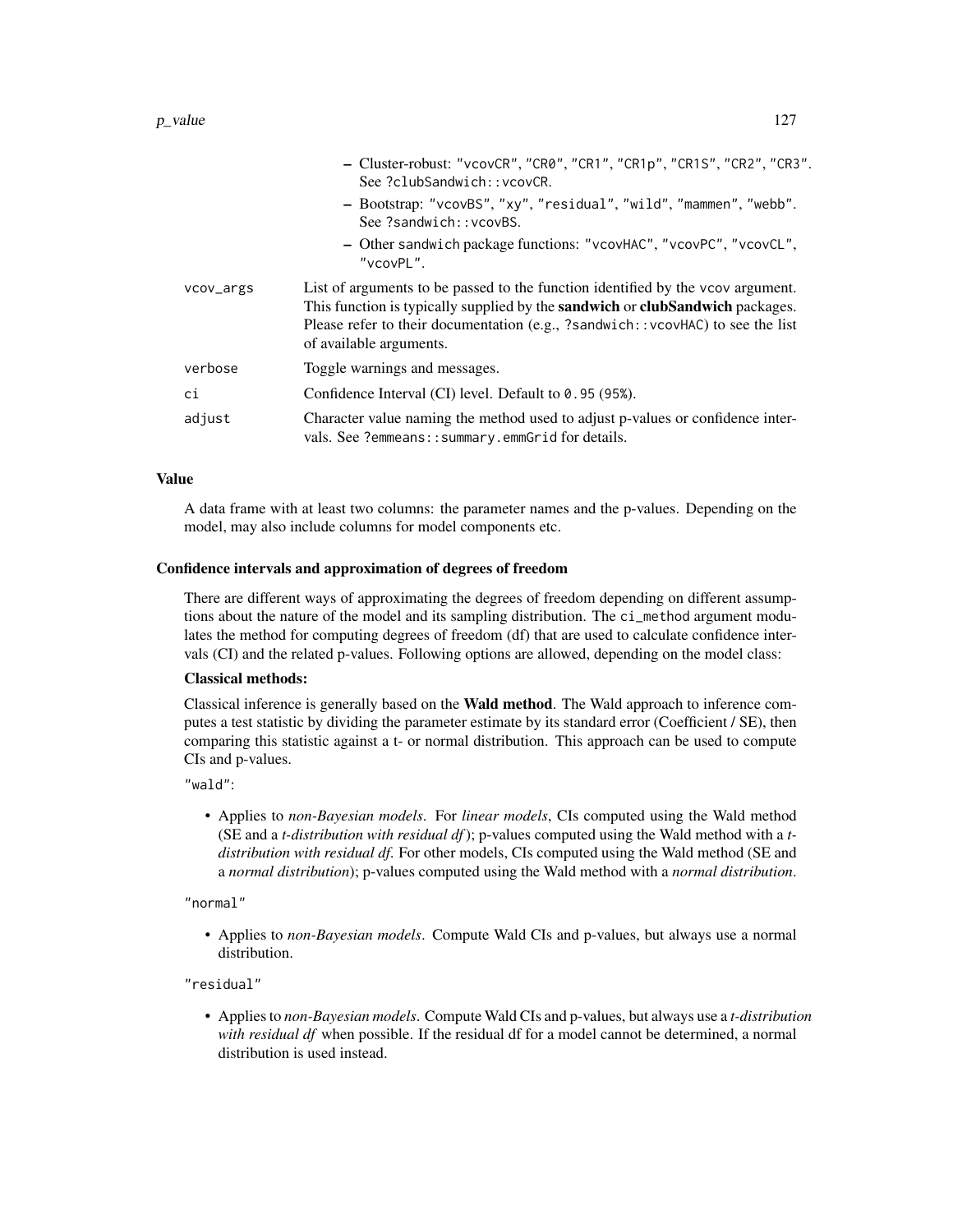### Methods for mixed models:

Compared to fixed effects (or single-level) models, determining appropriate df for Wald-based inference in mixed models is more difficult. See [the R GLMM FAQ](https://bbolker.github.io/mixedmodels-misc/glmmFAQ.html#what-are-the-p-values-listed-by-summaryglmerfit-etc.-are-they-reliable) for a discussion.

Several approximate methods for computing df are available, but you should also consider instead using profile likelihood ("profile") or bootstrap ("boot") CIs and p-values instead.

"satterthwaite"

• Applies to *linear mixed models*. CIs computed using the Wald method (SE and a *t-distribution with Satterthwaite df*); p-values computed using the Wald method with a *t-distribution with Satterthwaite df*.

### "kenward"

• Applies to *linear mixed models*. CIs computed using the Wald method (*Kenward-Roger SE* and a *t-distribution with Kenward-Roger df*); p-values computed using the Wald method with *Kenward-Roger SE and t-distribution with Kenward-Roger df*.

"ml1"

• Applies to *linear mixed models*. CIs computed using the Wald method (SE and a *t-distribution with m-l-1 approximated df*); p-values computed using the Wald method with a *t-distribution with m-l-1 approximated df*. See [ci\\_ml1\(\)](#page-18-0).

### "betwithin"

• Applies to *linear mixed models* and *generalized linear mixed models*. CIs computed using the Wald method (SE and a *t-distribution with between-within df*); p-values computed using the Wald method with a *t-distribution with between-within df*. See [ci\\_betwithin\(\)](#page-15-0).

#### Likelihood-based methods:

Likelihood-based inference is based on comparing the likelihood for the maximum-likelihood estimate to the the likelihood for models with one or more parameter values changed (e.g., set to zero or a range of alternative values). Likelihood ratios for the maximum-likelihood and alternative models are compared to a  $\chi$ -squared distribution to compute CIs and p-values.

"profile"

• Applies to *non-Bayesian models* of class glm, polr or glmmTMB. CIs computed by *profiling the likelihood curve for a parameter*, using linear interpolation to find where likelihood ratio equals a critical value; p-values computed using the Wald method with a *normal-distribution* (note: this might change in a future update!)

"uniroot"

• Applies to *non-Bayesian models* of class glmmTMB. CIs computed by *profiling the likelihood curve for a parameter*, using root finding to find where likelihood ratio equals a critical value; p-values computed using the Wald method with a *normal-distribution* (note: this might change in a future update!)

#### Methods for bootstrapped or Bayesian models: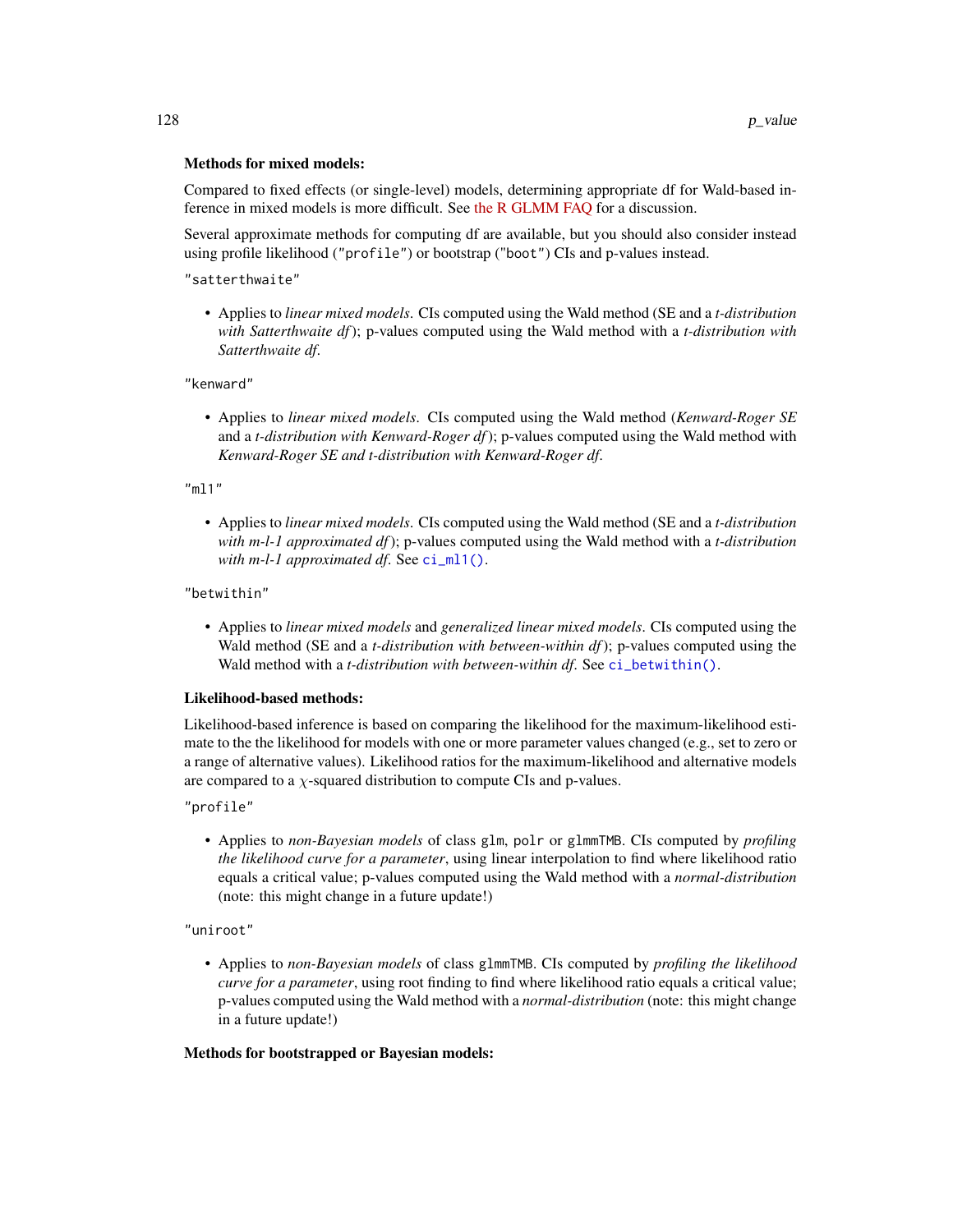#### $p$ \_value 129

Bootstrap-based inference is based on **resampling** and refitting the model to the resampled datasets. The distribution of parameter estimates across resampled datasets is used to approximate the parameter's sampling distribution. Depending on the type of model, several different methods for bootstrapping and constructing CIs and p-values from the bootstrap distribution are available.

For Bayesian models, inference is based on drawing samples from the model posterior distribution.

"quantile" (or "eti")

• Applies to *all models (including Bayesian models)*. For non-Bayesian models, only applies if bootstrap = TRUE. CIs computed as *equal tailed intervals* using the quantiles of the bootstrap or posterior samples; p-values are based on the *probability of direction*. See [bayestestR::eti\(\)](#page-0-0).

"hdi"

• Applies to *all models (including Bayesian models)*. For non-Bayesian models, only applies if bootstrap = TRUE. CIs computed as *highest density intervals* for the bootstrap or posterior samples; p-values are based on the *probability of direction*. See [bayestestR::hdi\(\)](#page-0-0).

"bci" (or "bcai")

• Applies to *all models (including Bayesian models)*. For non-Bayesian models, only applies if bootstrap = TRUE. CIs computed as *bias corrected and accelerated intervals* for the bootstrap or posterior samples; p-values are based on the *probability of direction*. See [bayestestR::bci\(\)](#page-0-0).

"si"

• Applies to *Bayesian models* with proper priors. CIs computed as *support intervals* comparing the posterior samples against the prior samples; p-values are based on the *probability of direction*. See [bayestestR::si\(\)](#page-0-0).

"boot"

• Applies to *non-Bayesian models* of class merMod. CIs computed using *parametric bootstrapping* (simulating data from the fitted model); p-values computed using the Wald method with a *normal-distribution)* (note: this might change in a future update!).

For all iteration-based methods other than "boot" ("hdi", "quantile", "ci", "eti", "si", "bci", "bcai"), p-values are based on the probability of direction ([bayestestR::p\\_direction\(\)](#page-0-0)), which is converted into a p-value using [bayestestR::pd\\_to\\_p\(\)](#page-0-0).

```
data(iris)
model <- lm(Petal.Length ~ Sepal.Length + Species, data = iris)
p_value(model)
```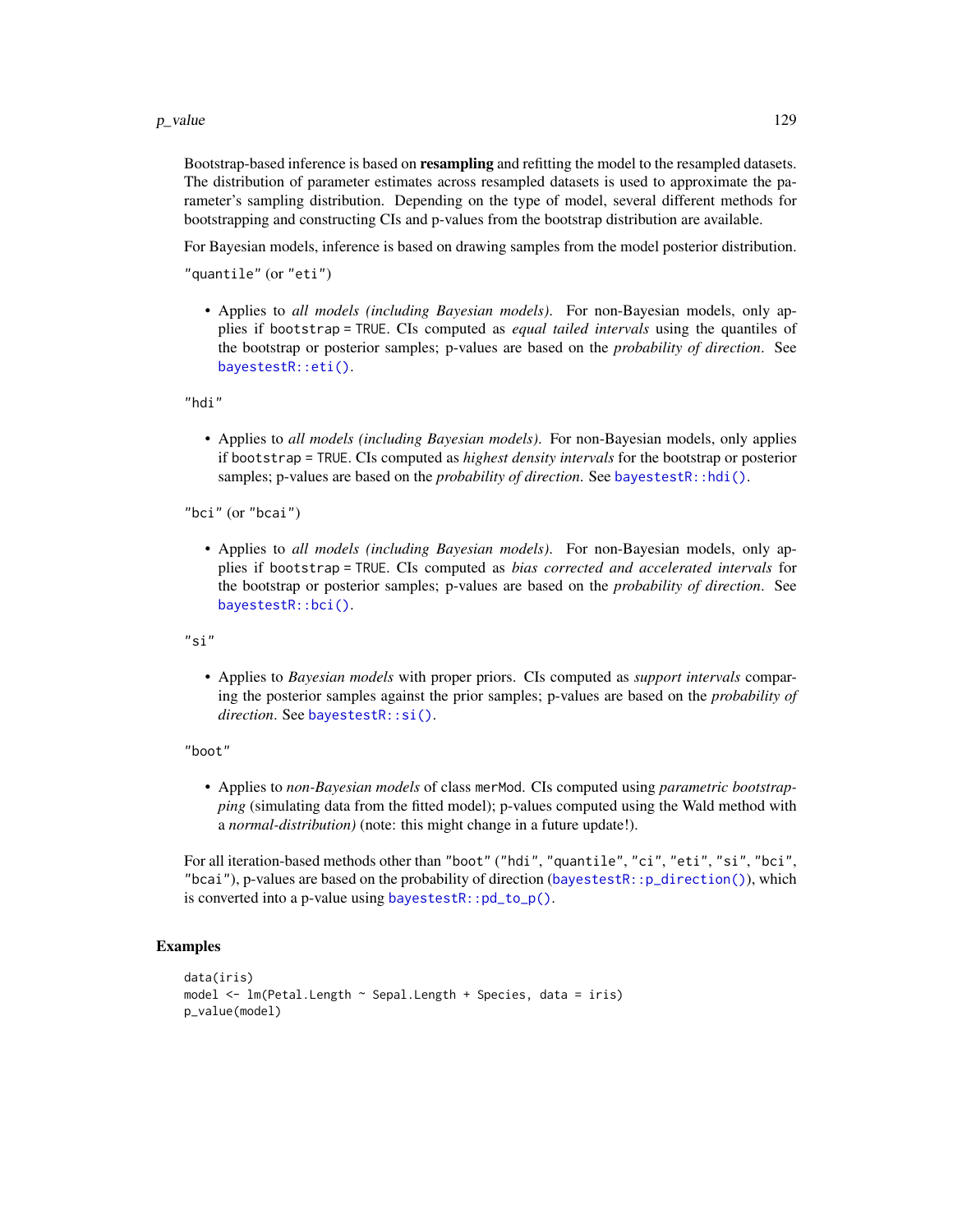<span id="page-129-0"></span>p\_value.BFBayesFactor *p-values for Bayesian Models*

### Description

This function attempts to return, or compute, p-values of Bayesian models.

### Usage

```
## S3 method for class 'BFBayesFactor'
p_value(model, ...)
```
### Arguments

| model                   | A statistical model. |
|-------------------------|----------------------|
| $\cdot$ $\cdot$ $\cdot$ | Additional arguments |

### Details

For Bayesian models, the p-values corresponds to the *probability of direction* ([bayestestR::p\\_direction\(\)](#page-0-0)), which is converted to a p-value using bayestestR::convert\_pd\_to\_p().

### Value

The p-values.

### Examples

```
data(iris)
model <- lm(Petal.Length ~ Sepal.Length + Species, data = iris)
p_value(model)
```
<span id="page-129-1"></span>p\_value.DirichletRegModel

*p-values for Models with Special Components*

### Description

This function attempts to return, or compute, p-values of models with special model components.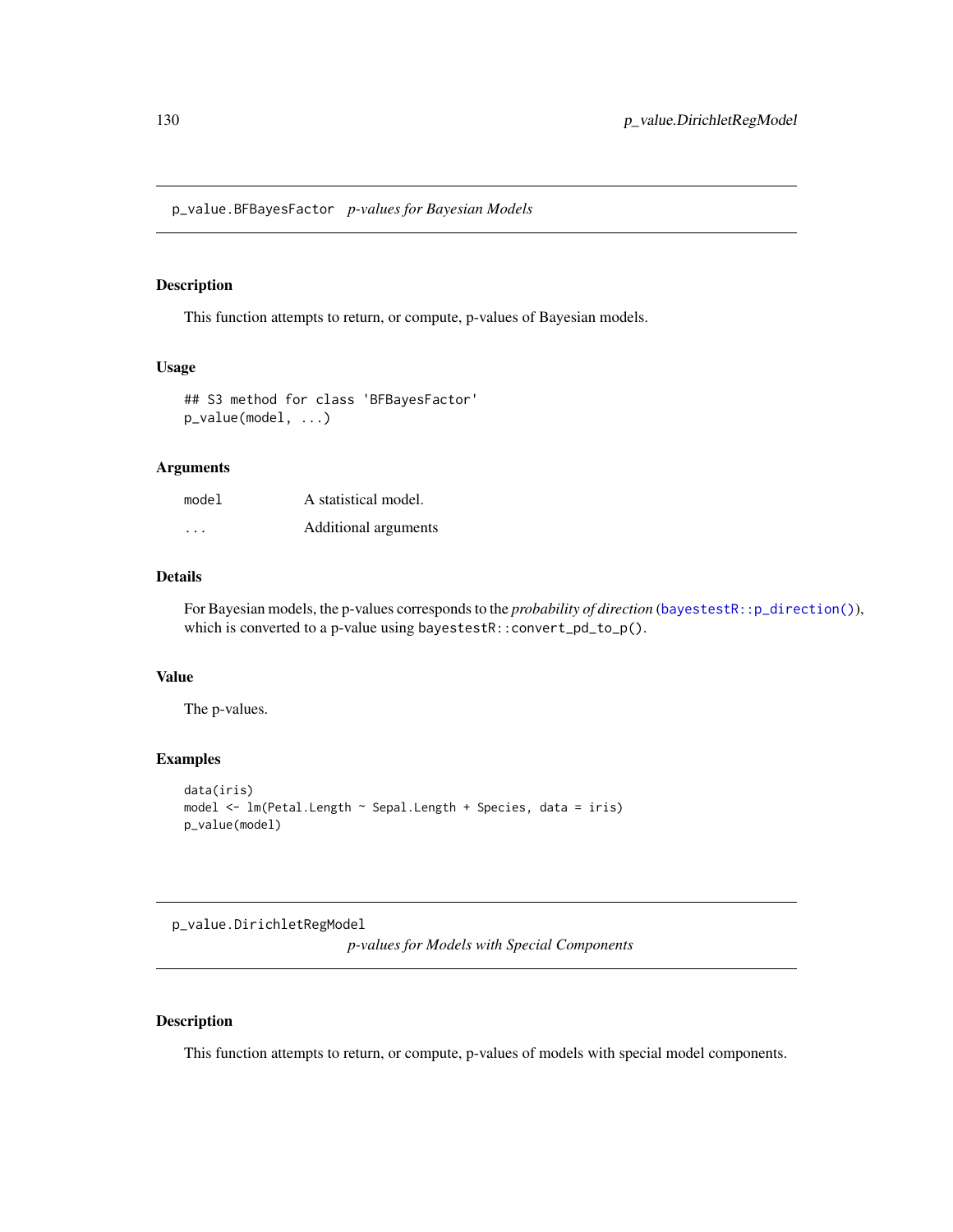# p\_value.poissonmfx 131

# Usage

```
## S3 method for class 'DirichletRegModel'
p_value(model, component = c("all", "conditional", "precision"), ...)
## S3 method for class 'averaging'
p_value(model, component = c("conditional", "full"), ...)
## S3 method for class 'betareg'
p_value(
 model,
  component = c("all", "conditional", "precision"),
  verbose = TRUE,
  ...
\mathcal{L}## S3 method for class 'cgam'
p_value(model, component = c("all", "conditional", "smooth_tterms"), ...)## S3 method for class 'clm2'
p_value(model, component = c("all", "conditional", "scale"), ...)
```
# Arguments

| model     | A statistical model.                                                                                                                                                                                                                   |
|-----------|----------------------------------------------------------------------------------------------------------------------------------------------------------------------------------------------------------------------------------------|
| component | Should all parameters, parameters for the conditional model, precision- or scale-<br>component or smooth_terms be returned? component may be one of "conditional",<br>"precision", "scale", "smooth_terms", "full" or "all" (default). |
| $\ddots$  | Additional arguments                                                                                                                                                                                                                   |
| verbose   | Toggle warnings and messages.                                                                                                                                                                                                          |
|           |                                                                                                                                                                                                                                        |

### Value

The p-values.

<span id="page-130-0"></span>p\_value.poissonmfx *p-values for Marginal Effects Models*

# Description

This function attempts to return, or compute, p-values of marginal effects models from package mfx.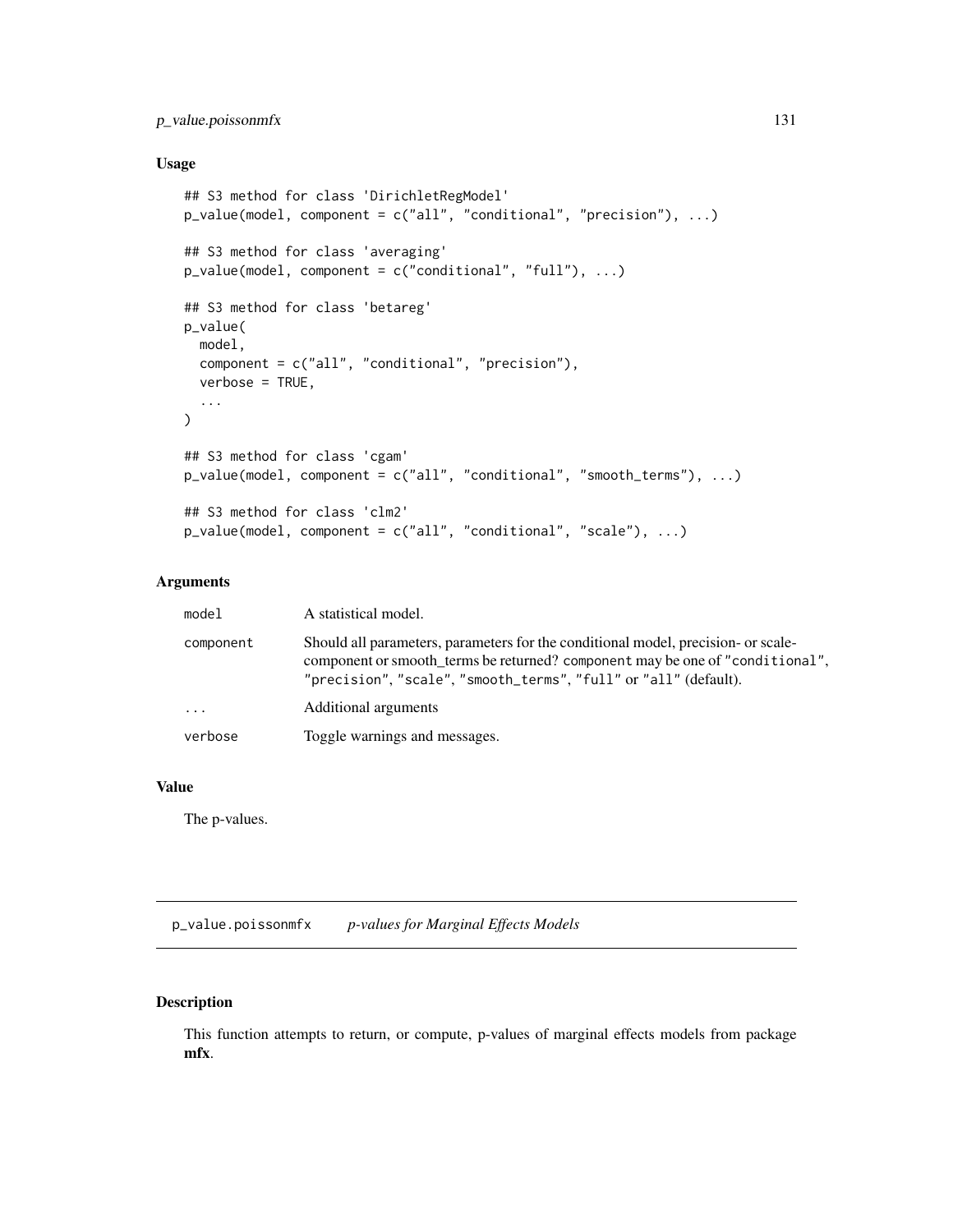# Usage

```
## S3 method for class 'poissonmfx'
p_value(model, component = c("all", "conditional", "marginal"), ...)
## S3 method for class 'betaor'
p_value(model, component = c("all", "conditional", "precision"), ...)
## S3 method for class 'betamfx'
p_value(
 model,
  component = c("all", "conditional", "precision", "marginal"),
  ...
\lambda
```
### Arguments

| model     | A statistical model.                                                                                                                                                                                       |
|-----------|------------------------------------------------------------------------------------------------------------------------------------------------------------------------------------------------------------|
| component | Should all parameters, parameters for the conditional model, precision-component<br>or marginal effects be returned? component may be one of "conditional".<br>"precision", "marginal" or "all" (default). |
| .         | Currently not used.                                                                                                                                                                                        |

# Value

A data frame with at least two columns: the parameter names and the p-values. Depending on the model, may also include columns for model components etc.

#### Examples

```
if (require("mfx", quietly = TRUE)) {
  set.seed(12345)
  n < - 1000x \leftarrow \text{rnorm}(n)y <- rnegbin(n, mu = exp(1 + 0.5 * x), theta = 0.5)
  d \leq - data.frame(y, x)
  model \leq poissonmfx(y \sim x, data = d)
  p_value(model)
  p_value(model, component = "marginal")
}
```
p\_value.zcpglm *p-values for Models with Zero-Inflation*

### <span id="page-131-0"></span>Description

This function attempts to return, or compute, p-values of hurdle and zero-inflated models.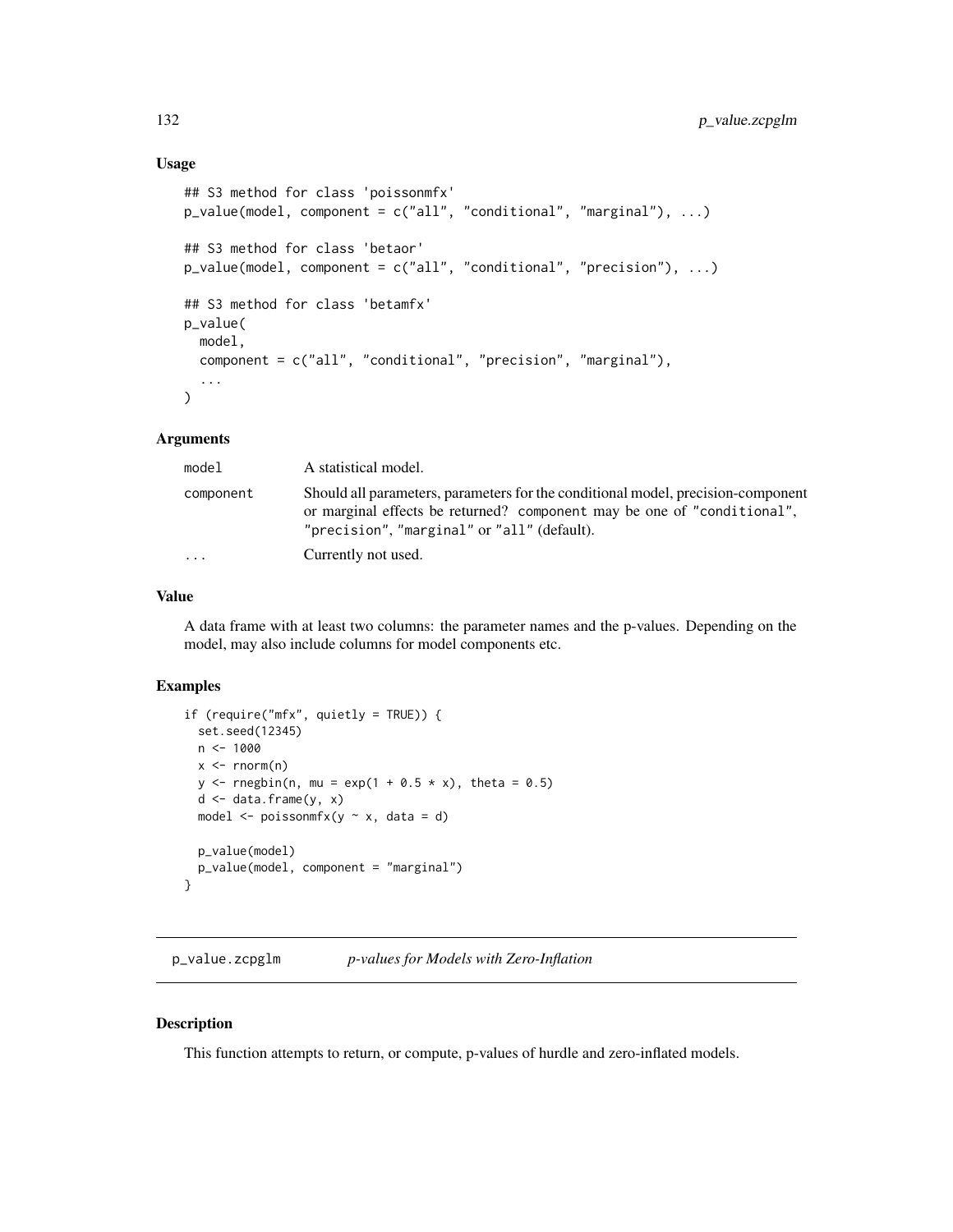# p\_value.zcpglm 133

# Usage

```
## S3 method for class 'zcpglm'
p_value(model, component = c("all", "conditional", "zi", "zero_inflated"), ...)
## S3 method for class 'zeroinfl'
p_value(
 model,
 component = c("all", "conditional", "zi", "zero_inflated"),
 method = NULL,
 verbose = TRUE,
  ...
\mathcal{L}
```
# Arguments

| model     | A statistical model.                                                                                                                                                                                                                                                                                                                                                                                                                                                                                              |
|-----------|-------------------------------------------------------------------------------------------------------------------------------------------------------------------------------------------------------------------------------------------------------------------------------------------------------------------------------------------------------------------------------------------------------------------------------------------------------------------------------------------------------------------|
| component | Model component for which parameters should be shown. See the documenta-<br>tion for your object's class in model_parameters() or p_value() for further<br>details.                                                                                                                                                                                                                                                                                                                                               |
|           | Additional arguments                                                                                                                                                                                                                                                                                                                                                                                                                                                                                              |
| method    | Method for computing degrees of freedom for confidence intervals (CI) and<br>the related p-values. Allowed are following options (which vary depending on<br>the model class): "residual", "normal", "likelihood", "satterthwaite",<br>"kenward", "wald", "profile", "boot", "uniroot", "ml1", "betwithin",<br>"hdi", "quantile", "ci", "eti", "si", "bci", or "bcai". See section <i>Confi</i> -<br><i>dence intervals and approximation of degrees of freedom</i> in model_parameters()<br>for further details. |
| verbose   | Toggle warnings and messages.                                                                                                                                                                                                                                                                                                                                                                                                                                                                                     |

### Value

A data frame with at least two columns: the parameter names and the p-values. Depending on the model, may also include columns for model components etc.

```
if (require("pscl", quietly = TRUE)) {
  data("bioChemists")
  model <- zeroinfl(art ~ fem + mar + kid5 | kid5 + phd, data = bioChemists)
 p_value(model)
  p_value(model, component = "zi")
}
```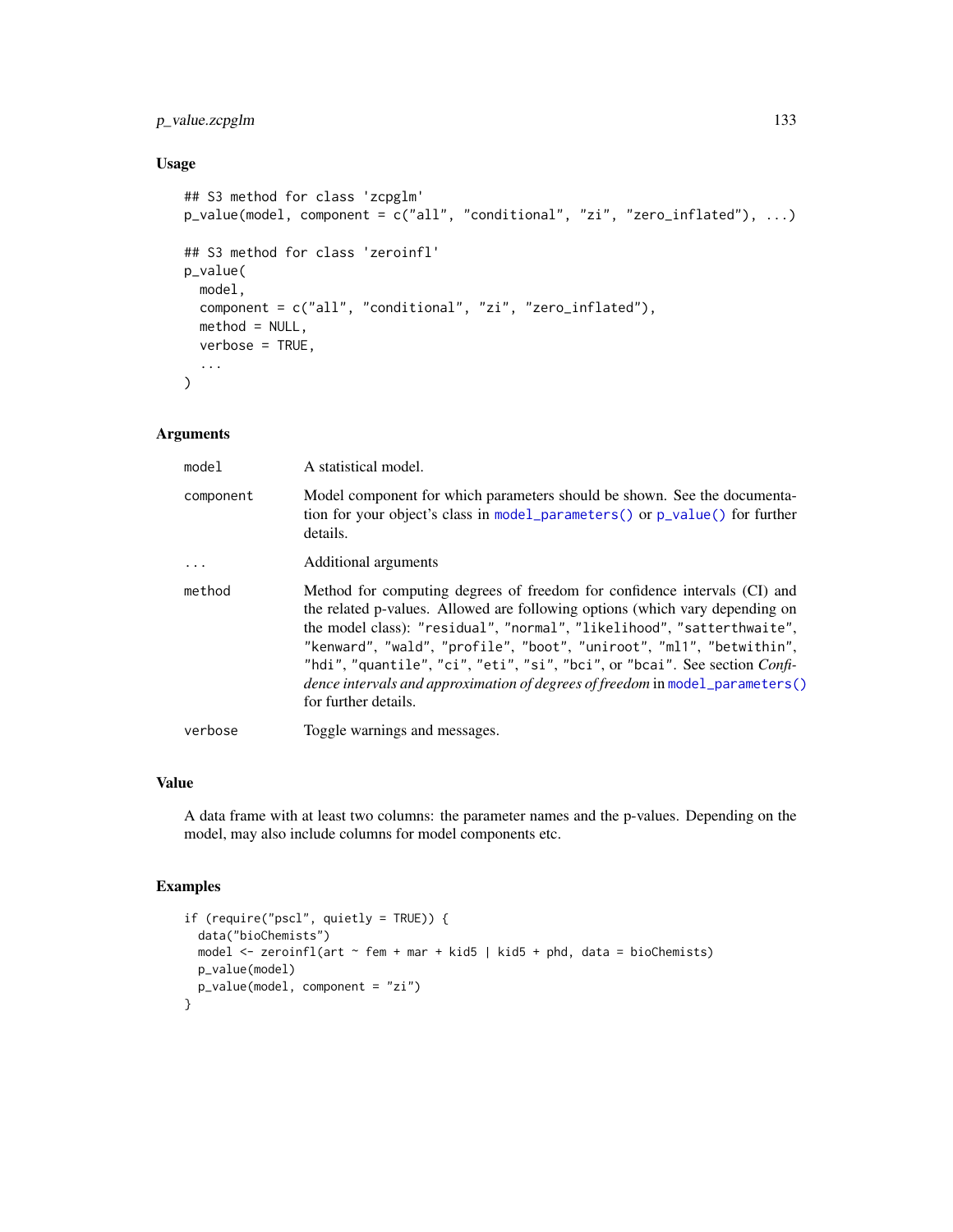# Description

A sample data set with longitudinal data, used in the vignette describing the datawizard: : demean() function. Health-related quality of life from cancer-patients was measured at three time points (presurgery, 6 and 12 months after surgery).

### Format

A data frame with 564 rows and 7 variables:

ID Patient ID

QoL Quality of Life Score

time Timepoint of measurement

age Age in years

phq4 Patients' Health Questionnaire, 4-item version

hospital Hospital ID, where patient was treated

education Patients' educational level

random\_parameters *Summary information from random effects*

## Description

This function extracts the different variance components of a mixed model and returns the result as a data frame.

### Usage

```
random_parameters(model, component = "conditional")
```

| model     | A mixed effects model (including stanreg models).                                                                                                                                                                                                                                                                                           |
|-----------|---------------------------------------------------------------------------------------------------------------------------------------------------------------------------------------------------------------------------------------------------------------------------------------------------------------------------------------------|
| component | Should all parameters, parameters for the conditional model, for the zero-inflated<br>part of the model, or the dispersion model be returned? Applies to models<br>with zero-inflated and/or dispersion component. component may be one of<br>"conditional", "zi", "zero-inflated", "dispersion" or "all" (default).<br>May be abbreviated. |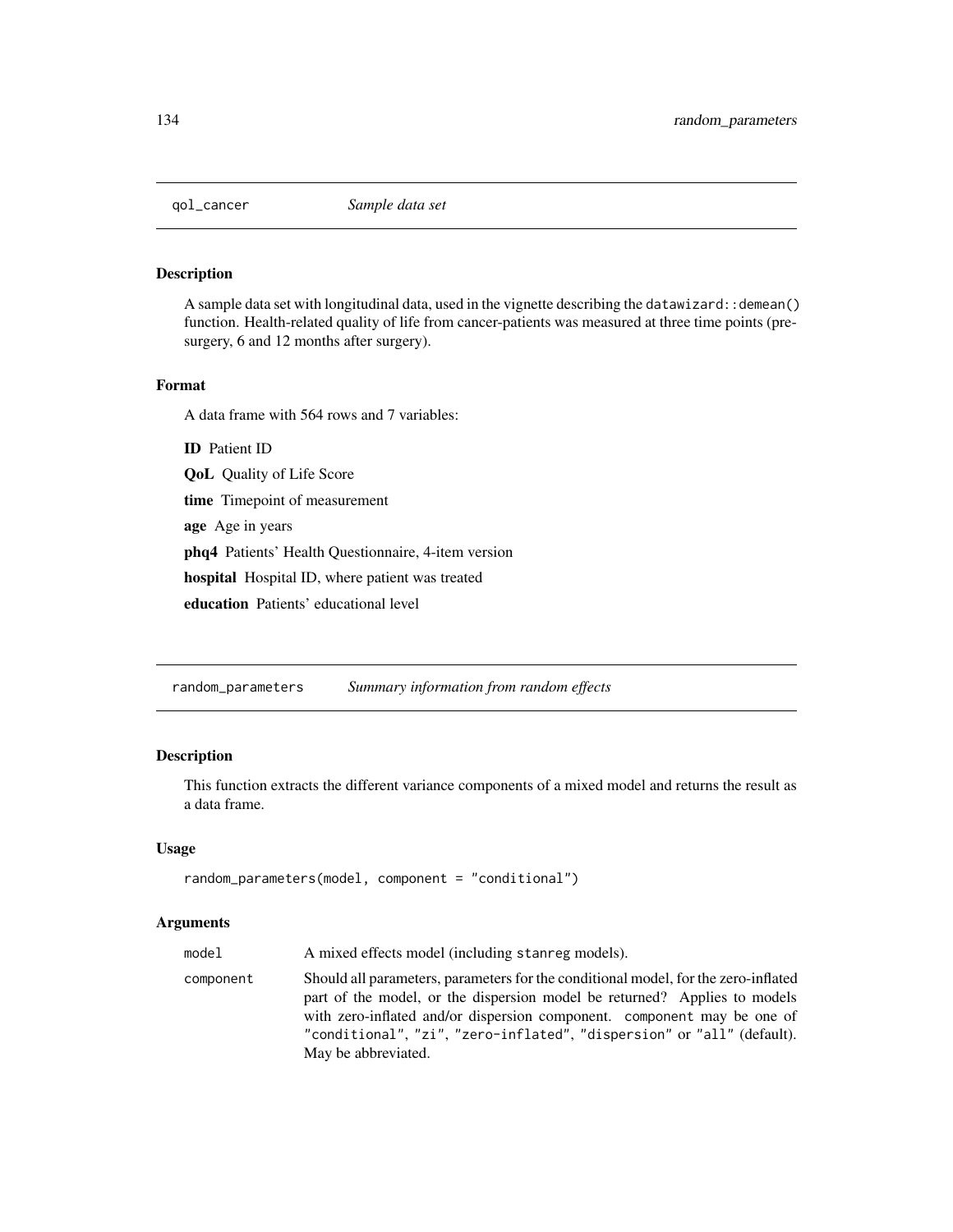#### Details

The variance components are obtained from [insight::get\\_variance\(\)](#page-0-0) and are denoted as following:

**Within-group (or residual) variance:** The residual variance,  $\sigma_{\epsilon}^2$ , is the sum of the distributionspecific variance and the variance due to additive dispersion. It indicates the *within-group variance*.

Between-group random intercept variance: The random intercept variance, or *between-group* variance for the intercept  $(\tau_{00})$ , is obtained from VarCorr(). It indicates how much groups or subjects differ from each other.

Between-group random slope variance: The random slope variance, or *between-group* variance for the slopes ( $\tau_{11}$ ) is obtained from VarCorr(). This measure is only available for mixed models with random slopes. It indicates how much groups or subjects differ from each other according to their slopes.

**Random slope-intercept correlation:** The random slope-intercept correlation ( $\rho_{01}$ ) is obtained from VarCorr(). This measure is only available for mixed models with random intercepts and slopes.

Note: For the within-group and between-group variance, variance and standard deviations (which are simply the square root of the variance) are shown.

#### Value

A data frame with random effects statistics for the variance components, including number of levels per random effect group, as well as complete observations in the model.

### Examples

```
if (require("lme4")) {
 data(sleepstudy)
 model <- lmer(Reaction ~ Days + (1 + Days | Subject), data = sleepstudy)
 random_parameters(model)
}
```
<span id="page-134-0"></span>reduce\_parameters *Dimensionality reduction (DR) / Features Reduction*

### Description

This function performs a reduction in the parameter space (the number of variables). It starts by creating a new set of variables, based on the given method (the default method is "PCA", but other are available via the method argument, such as "cMDS", "DRR" or "ICA"). Then, it names this new dimensions using the original variables that correlates the most with it. For instance, a variable named 'V1\_0.97/V4\_-0.88' means that the V1 and the V4 variables correlate maximally (with respective coefficients of .97 and -.88) with this dimension. Although this function can be useful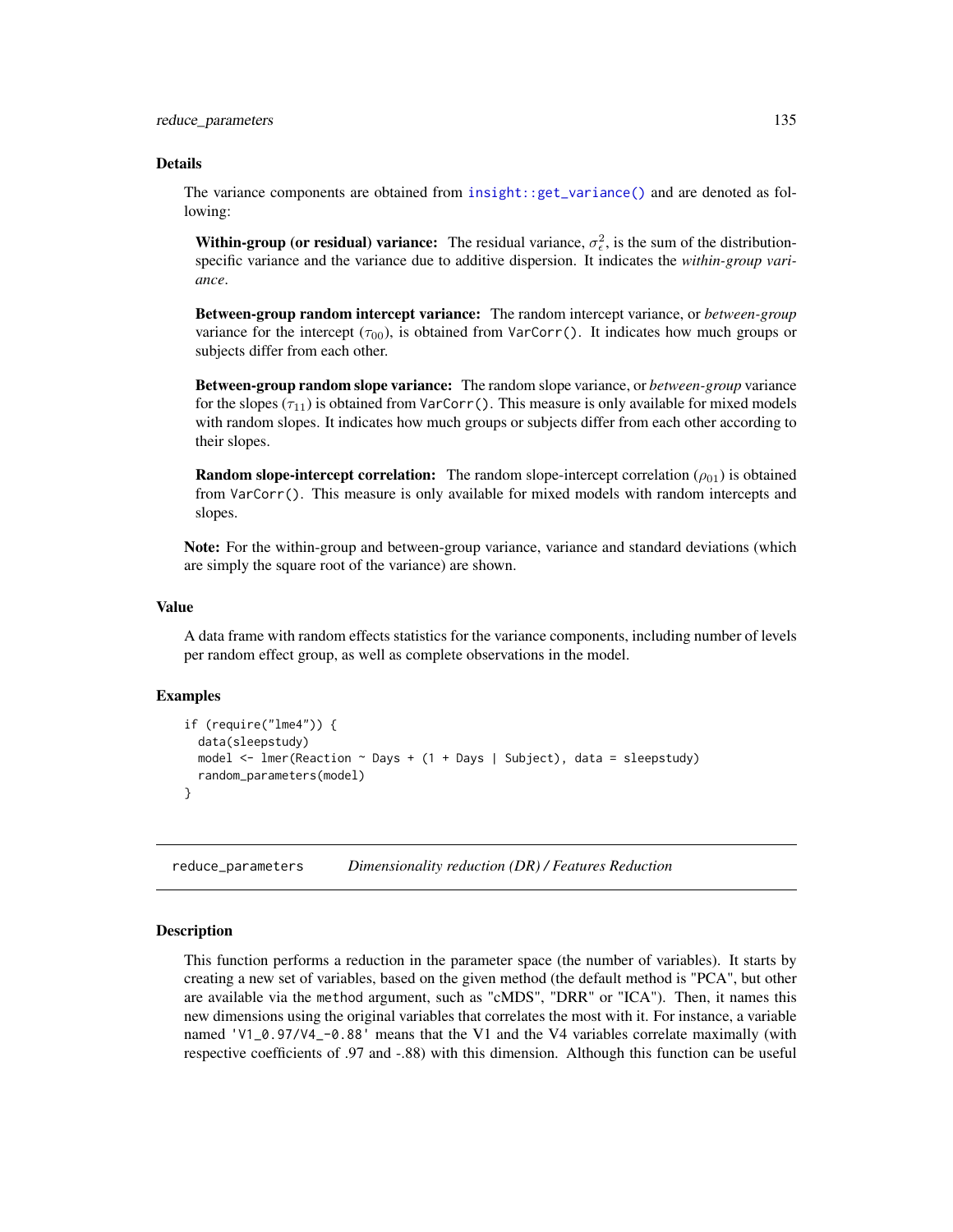in exploratory data analysis, it's best to perform the dimension reduction step in a separate and dedicated stage, as this is a very important process in the data analysis workflow. reduce\_data() is an alias for reduce\_parameters.data.frame().

### Usage

```
reduce_parameters(x, method = "PCA", n = "max", distance = "euclidean", ...)
reduce_data(x, method = "PCA", n = "max", distance = "euclidean", ...)
```
#### Arguments

| X        | A data frame or a statistical model.                                                                                                                                                                                                                                                                                                                                                                                            |
|----------|---------------------------------------------------------------------------------------------------------------------------------------------------------------------------------------------------------------------------------------------------------------------------------------------------------------------------------------------------------------------------------------------------------------------------------|
| method   | The feature reduction method. Can be one of "PCA", "cMDS", "DRR", "ICA" (see<br>the 'Details' section).                                                                                                                                                                                                                                                                                                                         |
| n        | Number of components to extract. If $n = "all",$ then n is set as the number of<br>variables minus 1 (ncol(x)-1). If $n =$ "auto" (default) or $n = NULL$ , the number<br>of components is selected through n_factors() resp. n_components(). In<br>reduce_parameters(), can also be "max", in which case it will select all the<br>components that are maximally pseudo-loaded (i.e., correlated) by at least one<br>variable. |
| distance | The distance measure to be used. Only applies when method = "cMDS". This<br>must be one of "euclidean", "maximum", "manhattan", "canberra", "binary"<br>or "minkowski". Any unambiguous substring can be given.                                                                                                                                                                                                                 |
|          | Arguments passed to or from other methods.                                                                                                                                                                                                                                                                                                                                                                                      |

### Details

The different methods available are described below:

#### Supervised Methods:

- PCA: See [principal\\_components\(\)](#page-41-0).
- cMDS / PCoA: Classical Multidimensional Scaling (cMDS) takes a set of dissimilarities (i.e., a distance matrix) and returns a set of points such that the distances between the points are approximately equal to the dissimilarities.
- DRR: Dimensionality Reduction via Regression (DRR) is a very recent technique extending PCA (*Laparra et al., 2015*). Starting from a rotated PCA, it predicts redundant information from the remaining components using non-linear regression. Some of the most notable advantages of performing DRR are avoidance of multicollinearity between predictors and overfitting mitigation. DRR tends to perform well when the first principal component is enough to explain most of the variation in the predictors. Requires the DRR package to be installed.
- ICA: Performs an Independent Component Analysis using the FastICA algorithm. Contrary to PCA, which attempts to find uncorrelated sources (through least squares minimization), ICA attempts to find independent sources, i.e., the source space that maximizes the "nongaussianity" of all sources. Contrary to PCA, ICA does not rank each source, which makes it a poor tool for dimensionality reduction. Requires the fastICA package to be installed.

See also [package vignette.](https://easystats.github.io/parameters/articles/parameters_reduction.html)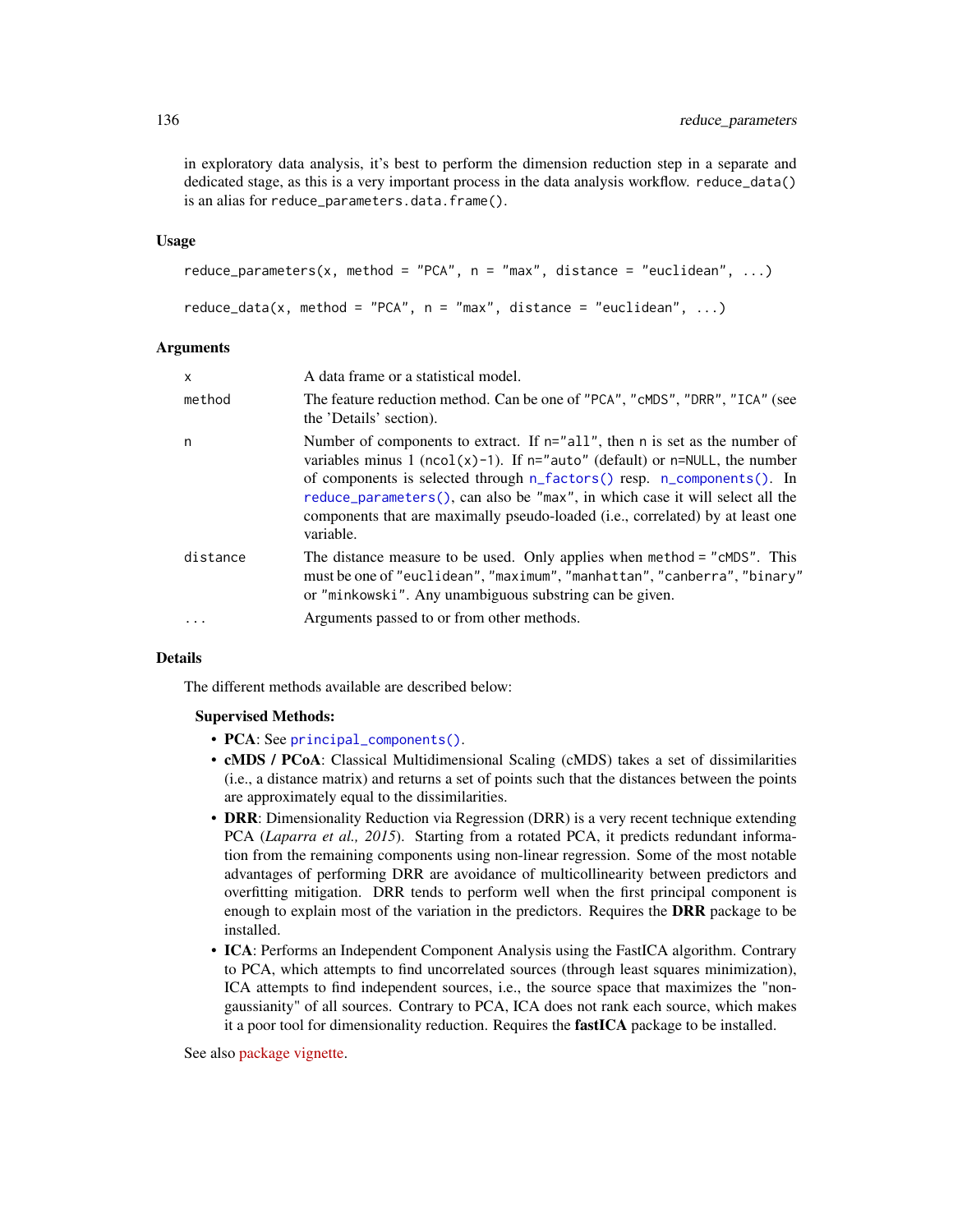### References

- Nguyen, L. H., \& Holmes, S. (2019). Ten quick tips for effective dimensionality reduction. PLOS Computational Biology, 15(6).
- Laparra, V., Malo, J., & Camps-Valls, G. (2015). Dimensionality reduction via regression in hyperspectral imagery. IEEE Journal of Selected Topics in Signal Processing, 9(6), 1026- 1036.

# Examples

```
data(iris)
model <- lm(Sepal.Width ~ Species * Sepal.Length + Petal.Width, data = iris)
model
reduce_parameters(model)
out <- reduce_data(iris, method = "PCA", n = "max")
head(out)
```
reshape\_loadings *Reshape loadings between wide/long formats*

### Description

Reshape loadings between wide/long formats.

#### Usage

```
reshape_loadings(x, ...)
## S3 method for class 'parameters_efa'
reshape\_loadings(x, threshold = NULL, ...)## S3 method for class 'data.frame'
reshape\_loadings(x, threshold = NULL, loadings\_columns = NULL, ...)
```
### Arguments

| x                                      | A data frame or a statistical model.                                                                                                                                                                                                                                                               |
|----------------------------------------|----------------------------------------------------------------------------------------------------------------------------------------------------------------------------------------------------------------------------------------------------------------------------------------------------|
| $\cdots$                               | Arguments passed to or from other methods.                                                                                                                                                                                                                                                         |
| threshold                              | A value between 0 and 1 indicates which (absolute) values from the loadings<br>should be removed. An integer higher than 1 indicates the n strongest loadings<br>to retain. Can also be "max", in which case it will only display the maximum<br>loading per variable (the most simple structure). |
| المستشر الممالي المستمر فالمستمر المنا |                                                                                                                                                                                                                                                                                                    |

loadings\_columns

Vector indicating the columns corresponding to loadings.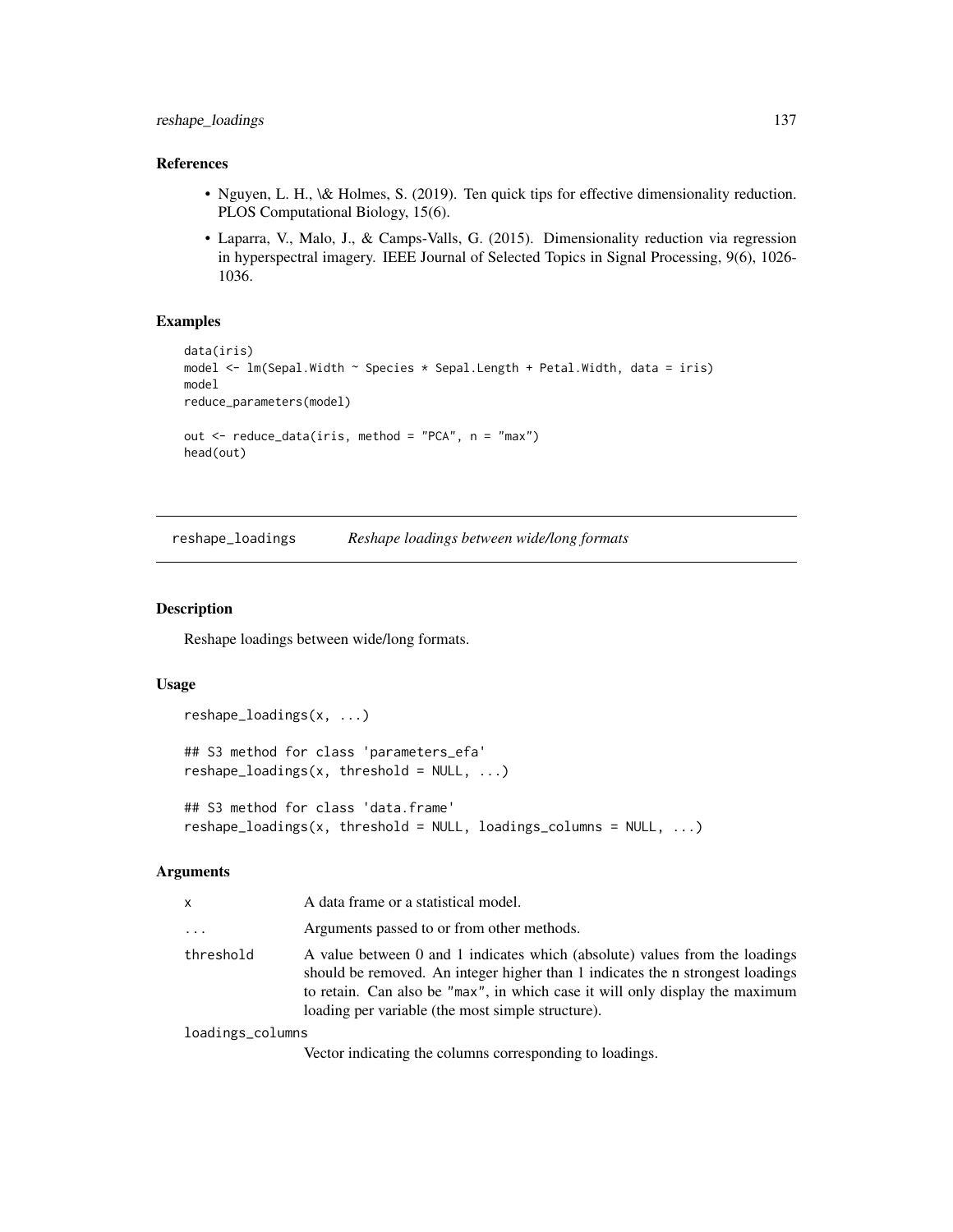### Examples

```
if (require("psych")) {
 pca <- model_parameters(psych::fa(attitude, nfactors = 3))
 loadings <- reshape_loadings(pca)
 loadings
 reshape_loadings(loadings)
}
```
select\_parameters *Automated selection of model parameters*

#### Description

This function performs an automated selection of the 'best' parameters, updating and returning the "best" model.

### Usage

```
select_parameters(model, ...)
## S3 method for class 'lm'
select_parameters(model, direction = "both", steps = 1000, k = 2, ...)
## S3 method for class 'merMod'
select_parameters(model, direction = "backward", steps = 1000, ...)
```
### Arguments

| model     | A statistical model (of class 1m, g1m, or merMod).                                                                                                                                                                |
|-----------|-------------------------------------------------------------------------------------------------------------------------------------------------------------------------------------------------------------------|
| $\ddots$  | Arguments passed to or from other methods.                                                                                                                                                                        |
| direction | the mode of stepwise search, can be one of "both", "backward", or "forward",<br>with a default of "both". If the scope argument is missing the default for<br>direction is "backward". Values can be abbreviated. |
| steps     | the maximum number of steps to be considered. The default is 1000 (essentially<br>as many as required). It is typically used to stop the process early.                                                           |
| k         | the multiple of the number of degrees of freedom used for the penalty. Only $k =$<br>2 gives the genuine AIC: $k = log(n)$ is sometimes referred to as BIC or SBC.                                                |

#### Details

Classical lm and glm: For frequentist GLMs, select\_parameters() performs an AIC-based stepwise selection.

Mixed models: For mixed-effects models of class merMod, stepwise selection is based on [cAIC4::stepcAIC\(\)](#page-0-0). This step function only searches the "best" model based on the randomeffects structure, i.e. select\_parameters() adds or excludes random-effects until the cAIC can't be improved further.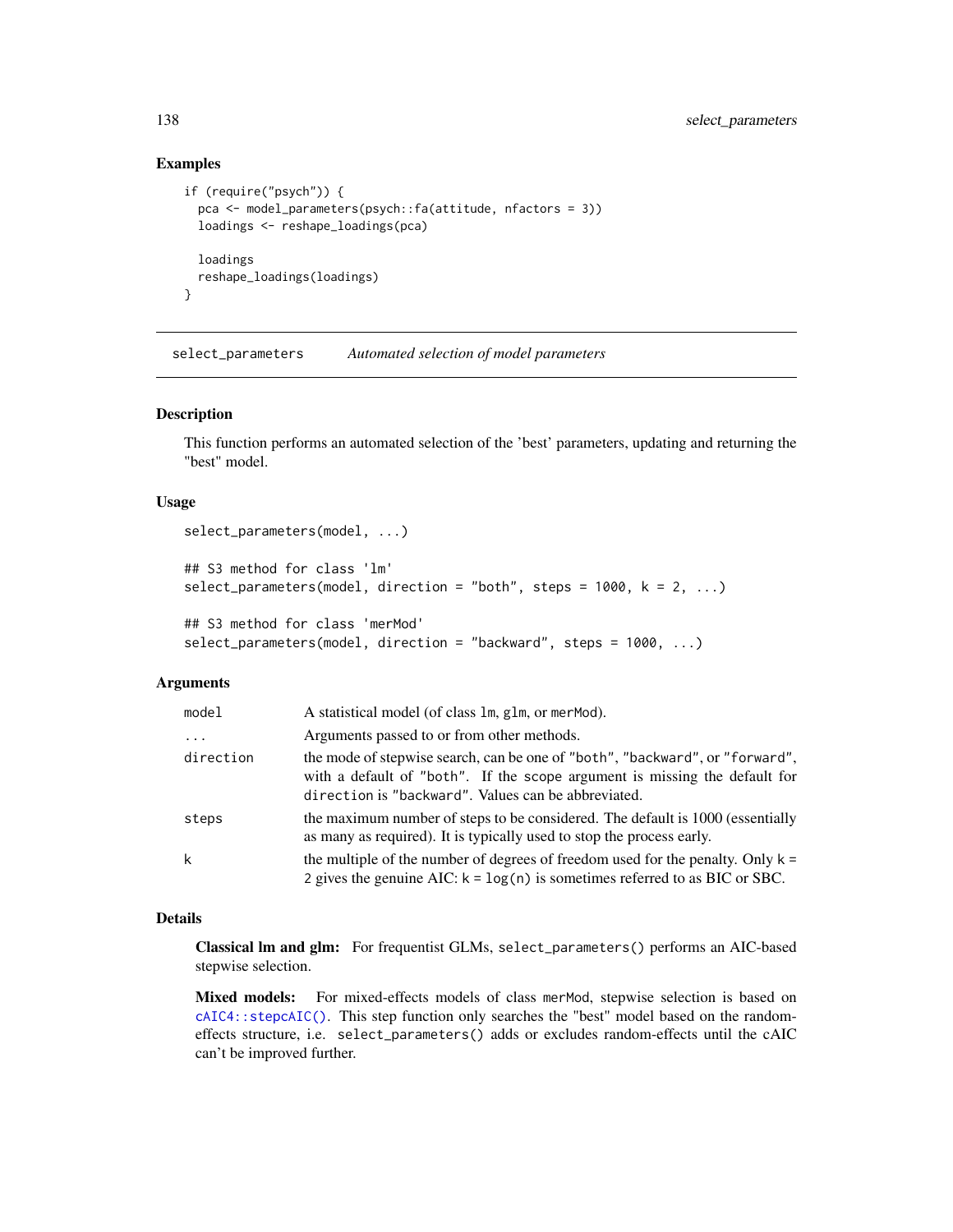# simulate\_model 139

### Value

The model refitted with optimal number of parameters.

### Examples

```
model <- lm(mpg ~ ., data = mtcars)
select_parameters(model)
model \leq lm(mpg \sim cyl \star disp \star hp \star wt, data = mtcars)
select_parameters(model)
# lme4 -------------------------------------------
if (require("lme4")) {
  model <- lmer(
    Sepal.Width ~ Sepal.Length * Petal.Width * Petal.Length + (1 | Species),
    data = iris
  )
  select_parameters(model)
}
```
<span id="page-138-0"></span>simulate\_model *Simulated draws from model coefficients*

### Description

Simulate draws from a statistical model to return a data frame of estimates.

# Usage

```
simulate_model(model, iterations = 1000, ...)
## S3 method for class 'glmmTMB'
simulate_model(
 model,
 iterations = 1000,
 component = c("all", "conditional", "zi", "zero_inflated", "dispersion"),
 verbose = FALSE,
  ...
)
```

| model                   | Statistical model (no Bayesian models).    |
|-------------------------|--------------------------------------------|
| iterations              | The number of draws to simulate/bootstrap. |
| $\cdot$ $\cdot$ $\cdot$ | Arguments passed to or from other methods. |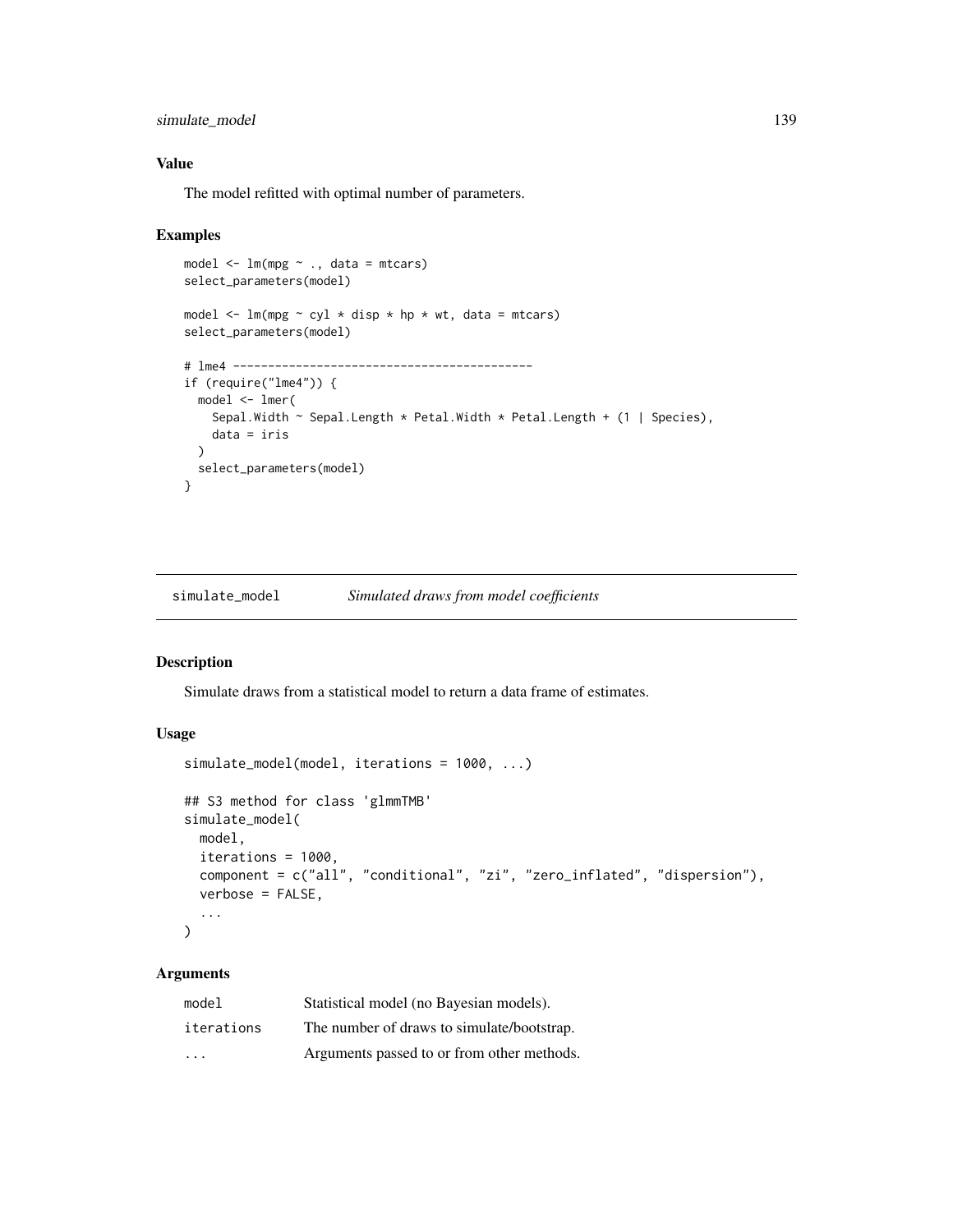| component | Should all parameters, parameters for the conditional model, for the zero-inflated |
|-----------|------------------------------------------------------------------------------------|
|           | part of the model, or the dispersion model be returned? Applies to models          |
|           | with zero-inflated and/or dispersion component. component may be one of            |
|           | "conditional", "zi", "zero-inflated", "dispersion" or "all" (default).             |
|           | May be abbreviated.                                                                |
| verbose   | Toggle warnings and messages.                                                      |

# Details

Technical Details: simulate\_model() is a computationally faster alternative to bootstrap\_model(). Simulated draws for coefficients are based on a multivariate normal distribution (MASS:: mvrnorm()) with mean mu = coef(model) and variance Sigma = vcov(model).

Models with Zero-Inflation Component: For models from packages glmmTMB, pscl, GLM-Madaptive and countreg, the component argument can be used to specify which parameters should be simulated. For all other models, parameters from the conditional component (fixed effects) are simulated. This may include smooth terms, but not random effects.

# Value

A data frame.

### See Also

[simulate\\_parameters\(\)](#page-140-0), [bootstrap\\_model\(\)](#page-3-0), [bootstrap\\_parameters\(\)](#page-5-0)

```
model \leq - lm(Sepal.Length \sim Species \star Petal.Width + Petal.Length, data = iris)
head(simulate_model(model))
if (require("glmmTMB", quietly = TRUE)) {
  model <- glmmTMB(
    count \sim spp + mined + (1 | site),
    ziformula = \gamma^mined,
    family = poisson(),
    data = Salamanders
  \lambdahead(simulate_model(model))
  head(simulate_model(model, component = "zero_inflated"))
}
```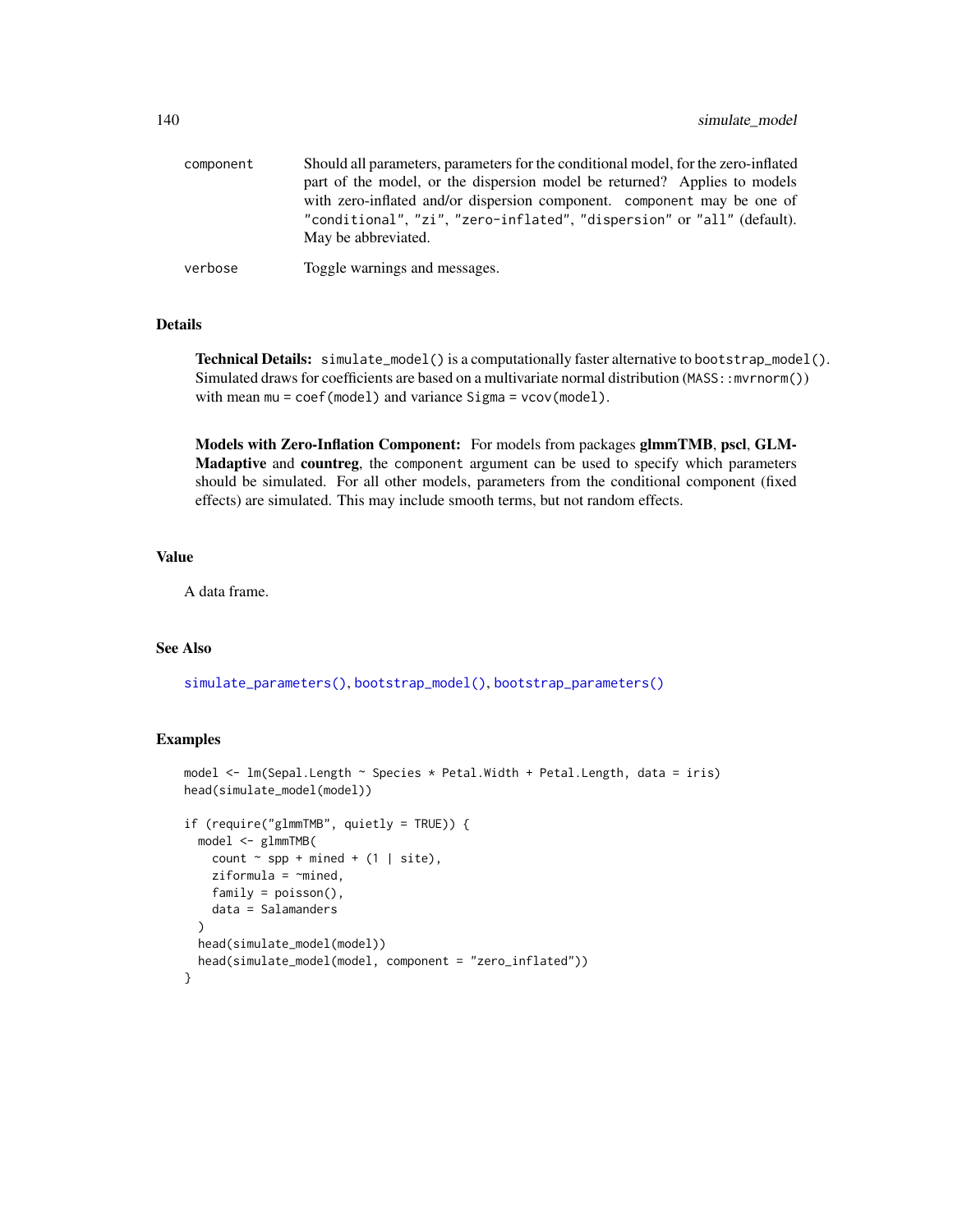simulate\_parameters.glmmTMB

*Simulate Model Parameters*

# <span id="page-140-0"></span>Description

Compute simulated draws of parameters and their related indices such as Confidence Intervals (CI) and p-values. Simulating parameter draws can be seen as a (computationally faster) alternative to bootstrapping.

### Usage

```
## S3 method for class 'glmmTMB'
simulate_parameters(
 model,
 iterations = 1000,
 centrality = "median",
 ci = 0.95,ci_method = "quantile",
  test = "p-value",...
)
simulate_parameters(model, ...)
## Default S3 method:
simulate_parameters(
 model,
 iterations = 1000,
 centrality = "median",
 ci = 0.95,
 ci_method = "quantile",
 test = "p-value",...
\mathcal{L}
```

| model      | Statistical model (no Bayesian models).                                                                                                                           |
|------------|-------------------------------------------------------------------------------------------------------------------------------------------------------------------|
| iterations | The number of draws to simulate/bootstrap.                                                                                                                        |
| centrality | The point-estimates (centrality indices) to compute. Character (vector) or list<br>with one or more of these options: "median", "mean", "MAP" or "all".           |
| ci         | Value or vector of probability of the CI (between 0 and 1) to be estimated. De-<br>fault to .95 (95%).                                                            |
| ci_method  | The type of index used for Credible Interval. Can be "ETI" (default, see $eti$ ),<br>"HDI" (see hdi()), "BCI" (see bci()), "SPI" (see spi()), or "SI" (see si()). |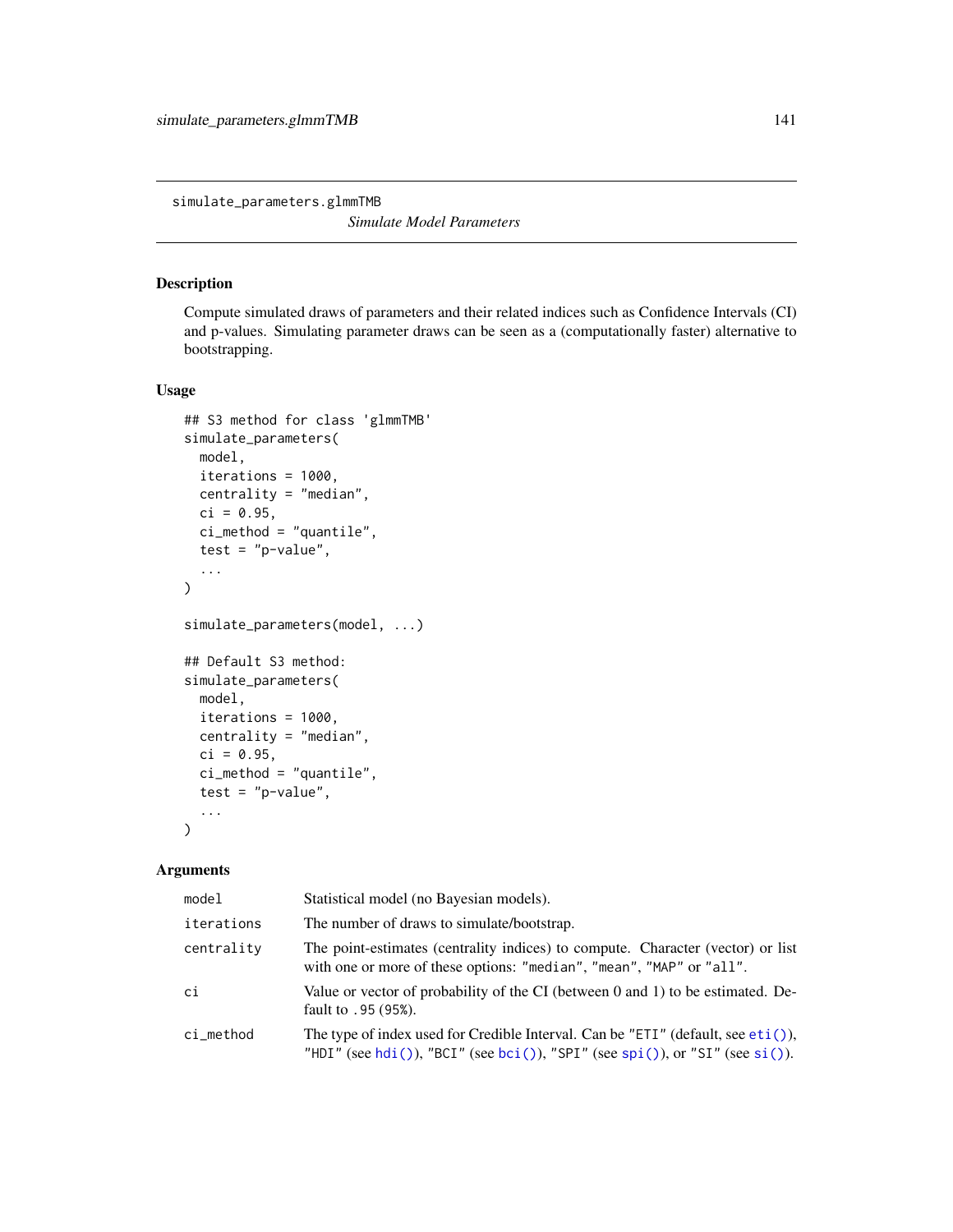| test     | The indices of effect existence to compute. Character (vector) or list with one or  |
|----------|-------------------------------------------------------------------------------------|
|          | more of these options: "p_direction" (or "pd"), "rope", "p_map", "equivalence_test" |
|          | (or "equitest"), "bayesfactor" (or "bf") or "all" to compute all tests. For         |
|          | each "test", the corresponding <b>bayestestR</b> function is called (e.g. rope() or |
|          | $p_{\text{d}}$ direction()) and its results included in the summary output.         |
| $\cdots$ | Arguments passed to or from other methods.                                          |

### Details

Technical Details: simulate\_parameters() is a computationally faster alternative to bootstrap\_parameters(). Simulated draws for coefficients are based on a multivariate normal distribution (MASS:: mvrnorm()) with mean mu = coef(model) and variance Sigma = vcov(model).

Models with Zero-Inflation Component: For models from packages glmmTMB, pscl, GLM-Madaptive and countreg, the component argument can be used to specify which parameters should be simulated. For all other models, parameters from the conditional component (fixed effects) are simulated. This may include smooth terms, but not random effects.

### Value

A data frame with simulated parameters.

### Note

There is also a plot ()[-method](https://easystats.github.io/see/articles/parameters.html) implemented in the **see**[-package.](https://easystats.github.io/see/)

#### References

Gelman A, Hill J. Data analysis using regression and multilevel/hierarchical models. Cambridge; New York: Cambridge University Press 2007: 140-143

### See Also

[bootstrap\\_model\(\)](#page-3-0), [bootstrap\\_parameters\(\)](#page-5-0), [simulate\\_model\(\)](#page-138-0)

```
model <- lm(Sepal.Length ~ Species * Petal.Width + Petal.Length, data = iris)
simulate_parameters(model)
## Not run:
if (require("glmmTMB", quietly = TRUE)) {
 model <- glmmTMB(
   count \sim spp + mined + (1 | site),
    ziformula = \text{~mined},family = poisson(),
    data = Salamanders
 \lambdasimulate_parameters(model, centrality = "mean")
 simulate_parameters(model, ci = c(.8, .95), component = "zero_inflated")
}
```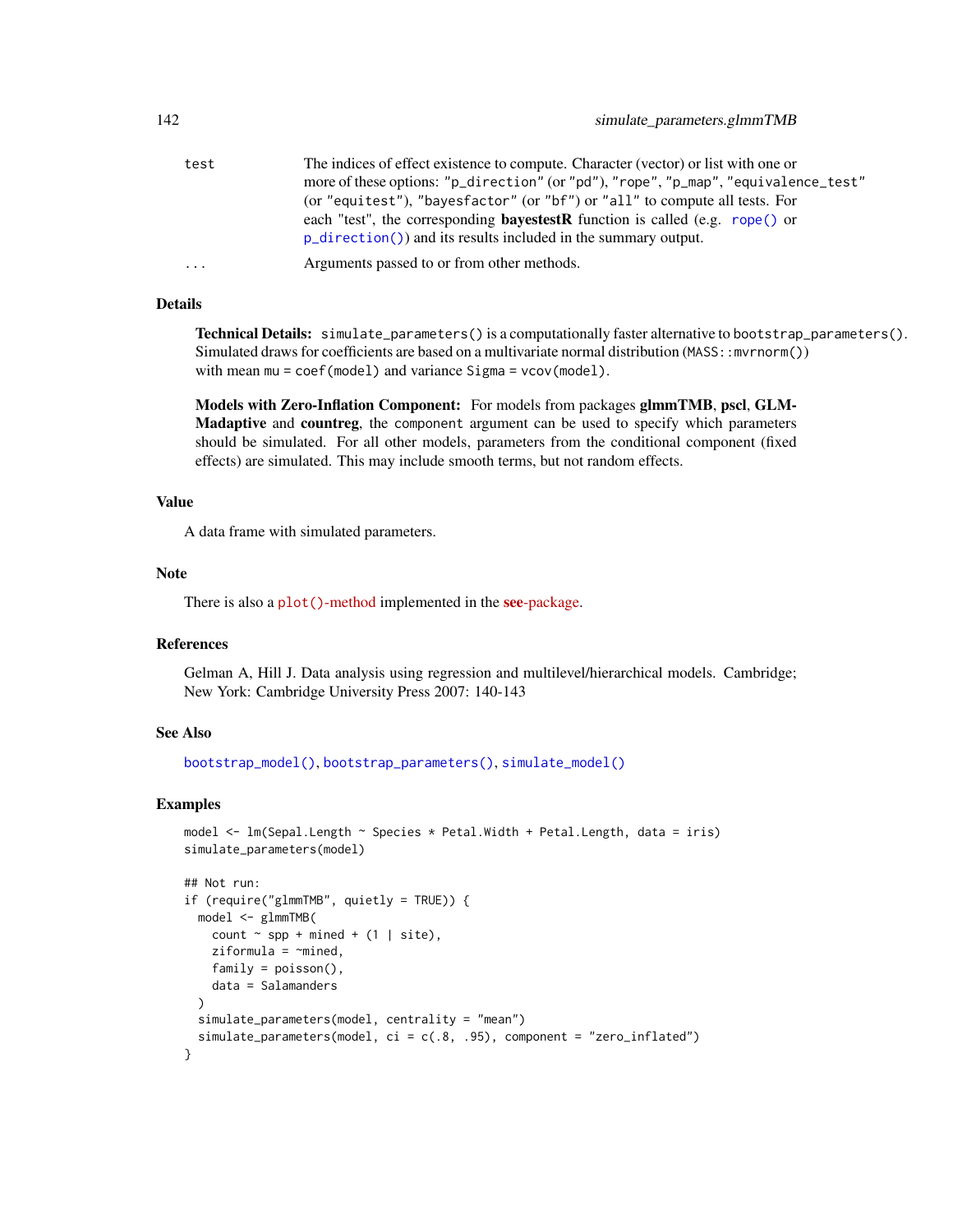## End(Not run)

sort\_parameters *Sort parameters by coefficient values*

# Description

Sort parameters by coefficient values

#### Usage

```
sort_parameters(x, ...)
## Default S3 method:
sort_parameters(x, sort = "none", column = "Coefficient", ...)
```
### Arguments

| x        | A data frame or a parameters_model object.                                                                                                                      |
|----------|-----------------------------------------------------------------------------------------------------------------------------------------------------------------|
| $\cdots$ | Arguments passed to or from other methods.                                                                                                                      |
| sort     | If "none" (default) do not sort, "ascending" sort by increasing coefficient<br>value, or "descending" sort by decreasing coefficient value.                     |
| column   | The column containing model parameter estimates. This will be "Coefficient"<br>(default) in <i>easystats</i> packages, "estimate" in <i>broom</i> package, etc. |

### Value

A sorted data frame or original object.

```
# creating object to sort (can also be a regular data frame)
mod <- model_parameters(stats::lm(wt ~ am * cyl, data = mtcars))
# original output
mod
# sorted outputs
sort_parameters(mod, sort = "ascending")
sort_parameters(mod, sort = "descending")
```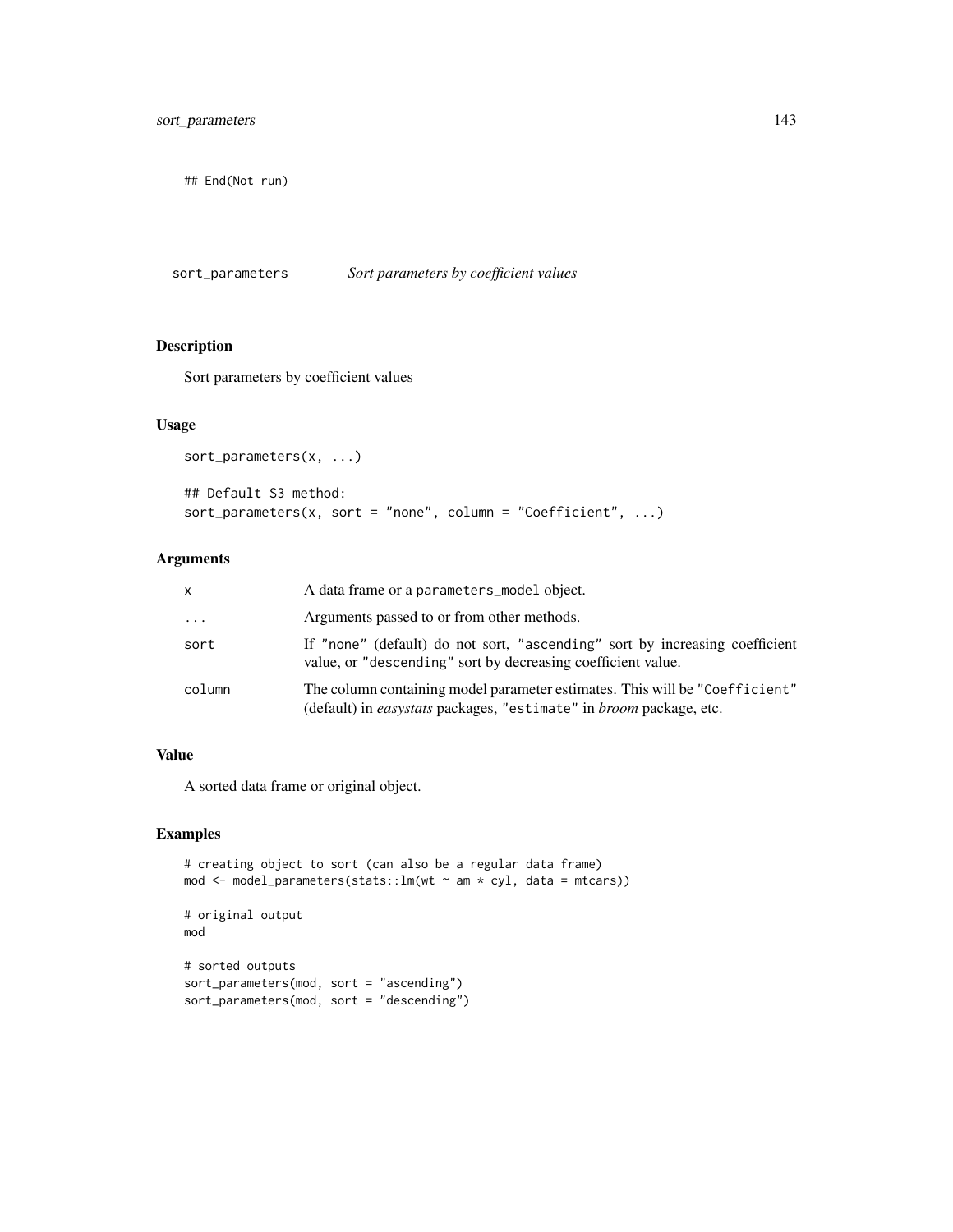standardize\_info *Get Standardization Information*

# Description

This function extracts information, such as the deviations (SD or MAD) from parent variables, that are necessary for post-hoc standardization of parameters. This function gives a window on how standardized are obtained, i.e., by what they are divided. The "basic" method of standardization uses.

### Usage

```
standardize_info(
 model,
  robust = FALSE,two_s d = FALSE,include_pseudo = FALSE,
  ...
)
```
### Arguments

| model  | A statistical model.                                                                                                                                                                                                                                                                                                      |
|--------|---------------------------------------------------------------------------------------------------------------------------------------------------------------------------------------------------------------------------------------------------------------------------------------------------------------------------|
| robust | Logical, if TRUE, centering is done by subtracting the median from the variables<br>and dividing it by the median absolute deviation (MAD). If FALSE, variables are<br>standardized by subtracting the mean and dividing it by the standard deviation<br>(SD).                                                            |
| two_sd | If TRUE, the variables are scaled by two times the deviation (SD or MAD de-<br>pending on robust). This method can be useful to obtain model coefficients of<br>continuous parameters comparable to coefficients related to binary predictors,<br>when applied to <b>the predictors</b> (not the outcome) (Gelman, 2008). |
|        | include_pseudo (For (G)LMMs) Should Pseudo-standardized information be included?                                                                                                                                                                                                                                          |
|        | Arguments passed to or from other methods.                                                                                                                                                                                                                                                                                |

### Value

A data frame with information on each parameter (see [parameters\\_type\(\)](#page-117-0)), and various standardization coefficients for the post-hoc methods (see [standardize\\_parameters\(\)](#page-144-0)) for the predictor and the response.

### See Also

Other standardize: [standardize\\_parameters\(](#page-144-0))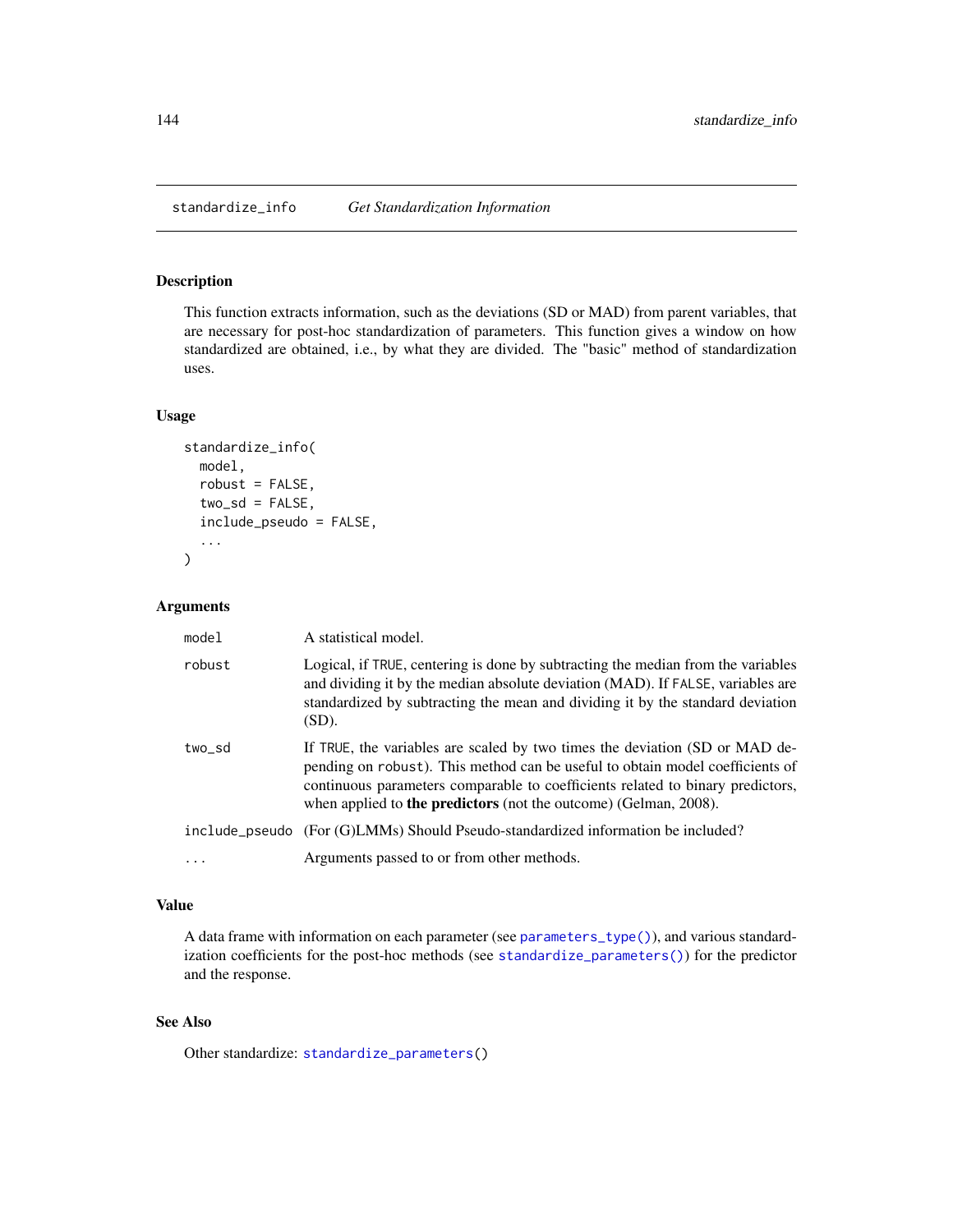## <span id="page-144-0"></span>standardize\_parameters 145

# Examples

```
model \leq - \ln(mpg \sim ., \text{ data = mtears})standardize_info(model)
standardize_info(model, robust = TRUE)
standardize_info(model, two_sd = TRUE)
```
standardize\_parameters

*Parameters standardization*

# Description

Compute standardized model parameters (coefficients).

# Usage

```
standardize_parameters(
 model,
 method = "refit",ci = 0.95,
 robust = FALSE,two_s d = FALSE,include_response = TRUE,
  verbose = TRUE,
  ...
\mathcal{L}standardize_posteriors(
 model,
 method = "refit",robust = FALSE,two_s d = FALSE,
  include_response = TRUE,
  verbose = TRUE,
  ...
)
```
## Arguments

| model  | A statistical model.                                                                                                                                                                                                                                           |
|--------|----------------------------------------------------------------------------------------------------------------------------------------------------------------------------------------------------------------------------------------------------------------|
| method | The method used for standardizing the parameters. Can be "refit" (default),<br>"posthoc", "smart", "basic" or "pseudo". See 'Details'.                                                                                                                         |
| сi     | Confidence Interval (CI) level                                                                                                                                                                                                                                 |
| robust | Logical, if TRUE, centering is done by subtracting the median from the variables<br>and dividing it by the median absolute deviation (MAD). If FALSE, variables are<br>standardized by subtracting the mean and dividing it by the standard deviation<br>(SD). |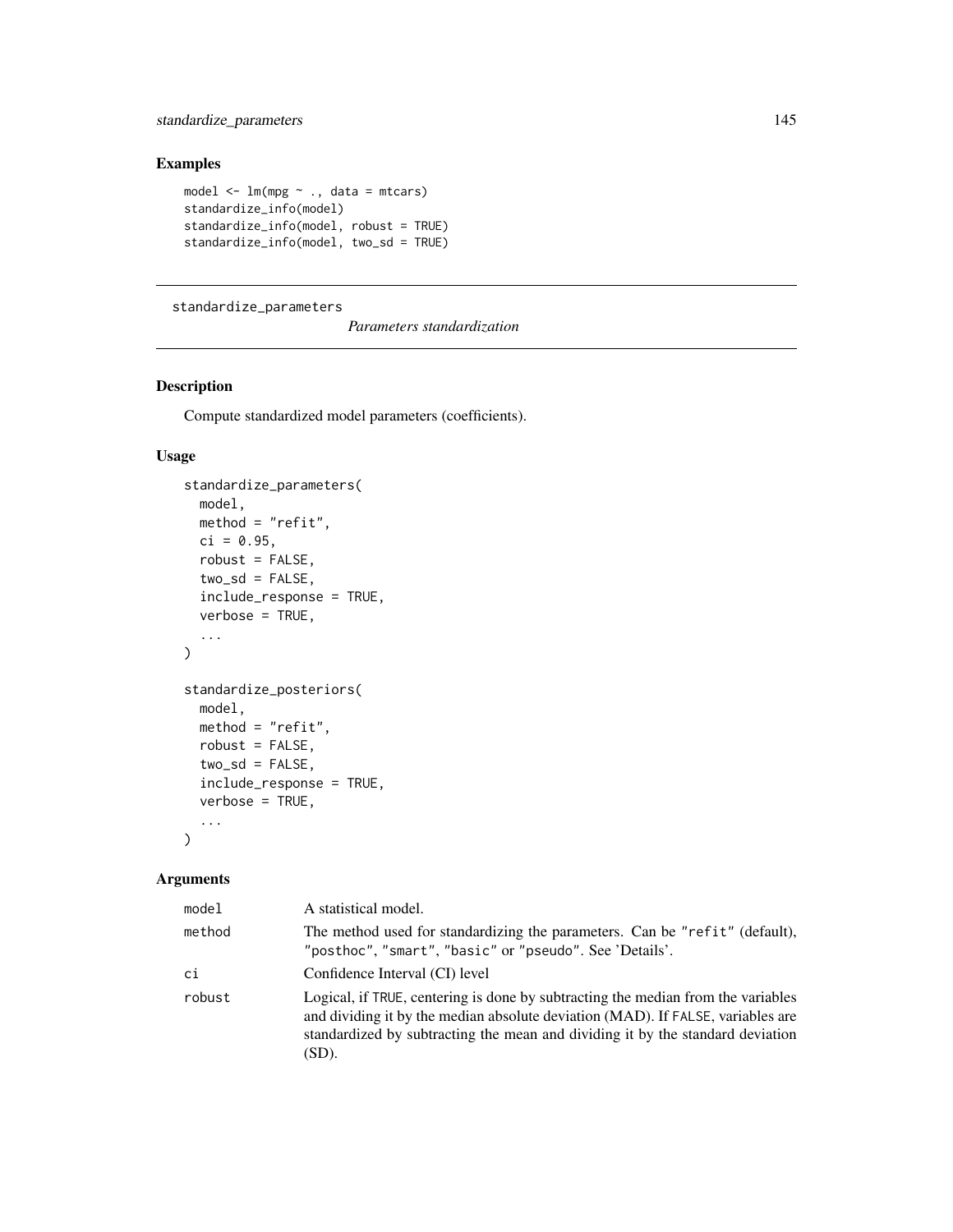<span id="page-145-0"></span>

| two_sd           | If TRUE, the variables are scaled by two times the deviation (SD or MAD de-<br>pending on robust). This method can be useful to obtain model coefficients of<br>continuous parameters comparable to coefficients related to binary predictors,<br>when applied to <b>the predictors</b> (not the outcome) (Gelman, 2008). |
|------------------|---------------------------------------------------------------------------------------------------------------------------------------------------------------------------------------------------------------------------------------------------------------------------------------------------------------------------|
| include_response |                                                                                                                                                                                                                                                                                                                           |
|                  | If TRUE (default), the response value will also be standardized. If FALSE, only<br>the predictors will be standardized. For GLMs the response value will never be<br>standardized (see <i>Generalized Linear Models</i> section).                                                                                         |
| verbose          | Toggle warnings and messages on or off.                                                                                                                                                                                                                                                                                   |
| $\ddots$         | For standardize_parameters(), arguments passed to model_parameters(),<br>such as:                                                                                                                                                                                                                                         |
|                  | • ci_method, centrality for Mixed models and Bayesian models<br>• exponentiate,                                                                                                                                                                                                                                           |
|                  | $\bullet$ etc.                                                                                                                                                                                                                                                                                                            |

#### Value

A data frame with the standardized parameters  $(Std<sub>–</sub>*)$ , depending on the model type) and their CIs (CI\_low and CI\_high). Where applicable, standard errors (SEs) are returned as an attribute (attr(x, "standard\_error")).

## Standardization Methods

- refit: This method is based on a complete model re-fit with a standardized version of the data. Hence, this method is equal to standardizing the variables before fitting the model. It is the "purest" and the most accurate (Neter et al., 1989), but it is also the most computationally costly and long (especially for heavy models such as Bayesian models). This method is particularly recommended for complex models that include interactions or transformations (e.g., polynomial or spline terms). The robust (default to FALSE) argument enables a robust standardization of data, i.e., based on the median and MAD instead of the mean and SD. See [standardize\(\)](#page-0-0) for more details.
	- Note that standardize\_parameters(method = "refit") may not return the same results as fitting a model on data that has been standardized with standardize(); standardize\_parameters() used the data used by the model fitting function, which might not be same data if there are missing values. see the remove\_na argument in standardize().
- posthoc: Post-hoc standardization of the parameters, aiming at emulating the results obtained by "refit" without refitting the model. The coefficients are divided by the standard deviation (or MAD if robust) of the outcome (which becomes their expression 'unit'). Then, the coefficients related to numeric variables are additionally multiplied by the standard deviation (or MAD if robust) of the related terms, so that they correspond to changes of 1 SD of the predictor (e.g., "A change in 1 SD of  $x$  is related to a change of 0.24 of the SD of y). This does not apply to binary variables or factors, so the coefficients are still related to changes in levels. This method is not accurate and tend to give aberrant results when interactions are specified.
- basic: This method is similar to method = "posthoc", but treats all variables as continuous: it also scales the coefficient by the standard deviation of model's matrix' parameter of factors levels (transformed to integers) or binary predictors. Although being inappropriate for these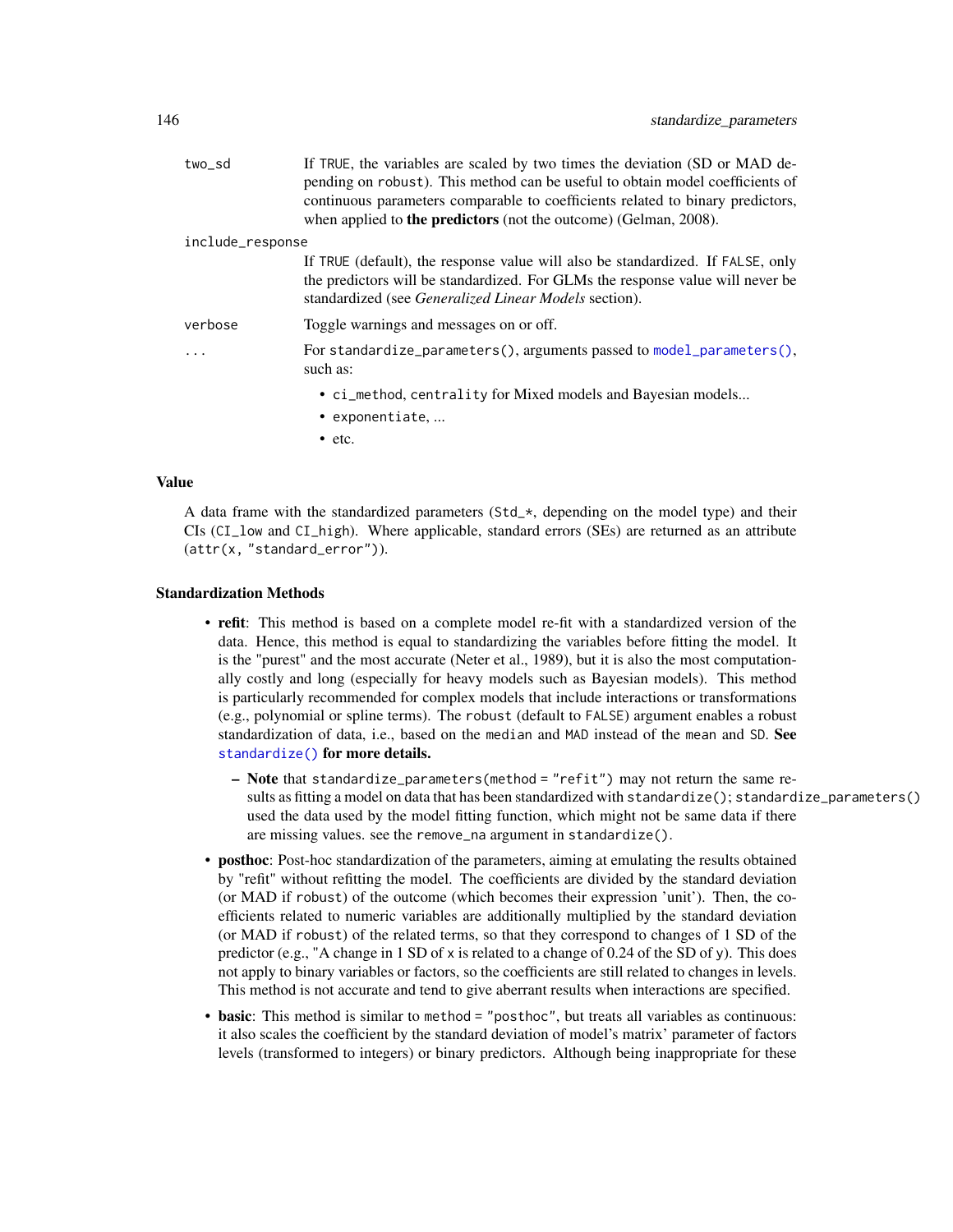<span id="page-146-0"></span>cases, this method is the one implemented by default in other software packages, such as [lm.beta::lm.beta\(\)](#page-0-0).

- smart (Standardization of Model's parameters with Adjustment, Reconnaissance and Transformation - *experimental*): Similar to method = "posthoc" in that it does not involve model refitting. The difference is that the SD (or MAD if robust) of the response is computed on the relevant section of the data. For instance, if a factor with 3 levels A (the intercept), B and C is entered as a predictor, the effect corresponding to B vs. A will be scaled by the variance of the response at the intercept only. As a results, the coefficients for effects of factors are similar to a Glass' delta.
- pseudo (*for 2-level (G)LMMs only*): In this (post-hoc) method, the response and the predictor are standardized based on the level of prediction (levels are detected with performance::check\_heterogeneity\_bias Predictors are standardized based on their SD at level of prediction (see also [datawizard::demean\(\)](#page-0-0)); The outcome (in linear LMMs) is standardized based on a fitted random-intercept-model, where sqrt(random-intercept-variance) is used for level 2 predictors, and sqrt(residual-variance) is used for level 1 predictors (Hoffman 2015, page 342). A warning is given when a withingroup varialbe is found to have access between-group variance.

## Transformed Variables

When the model's formula contains transformations (e.g.  $y \sim \exp(X)$ ) method = "refit" will give different results compared to method = "basic" ("posthoc" and "smart" do not support such transformations): While "refit" standardizes the data *prior* to the transformation (e.g. equivalent to  $exp(scale(X))$ , the "basic" method standardizes the transformed data (e.g. equivalent to scale(exp(X))).

See the *Transformed Variables* section in standardize.default () for more details on how different transformations are dealt with when method = "refit".

#### Confidence Intervals

The returned confidence intervals are re-scaled versions of the unstandardized confidence intervals, and not "true" confidence intervals of the standardized coefficients (cf. Jones & Waller, 2015).

#### Generalized Linear Models

Standardization for generalized linear models (GLM, GLMM, etc) is done only with respect to the predictors (while the outcome remains as-is, unstandardized) - maintaining the interpretability of the coefficients (e.g., in a binomial model: the exponent of the standardized parameter is the OR of a change of 1 SD in the predictor, etc.)

#### Dealing with Factors

standardize(model) or standardize\_parameters(model, method = "refit") do *not* standardize categorical predictors (i.e. factors) / their dummy-variables, which may be a different behaviour compared to other R packages (such as  $lm,beta$ ) or other software packages (like SPSS). To mimic such behaviours, either use standardize\_parameters(model, method = "basic") to obtain posthoc standardized parameters, or standardize the data with datawizard::standardize(data, force = TRUE) *before* fitting the model.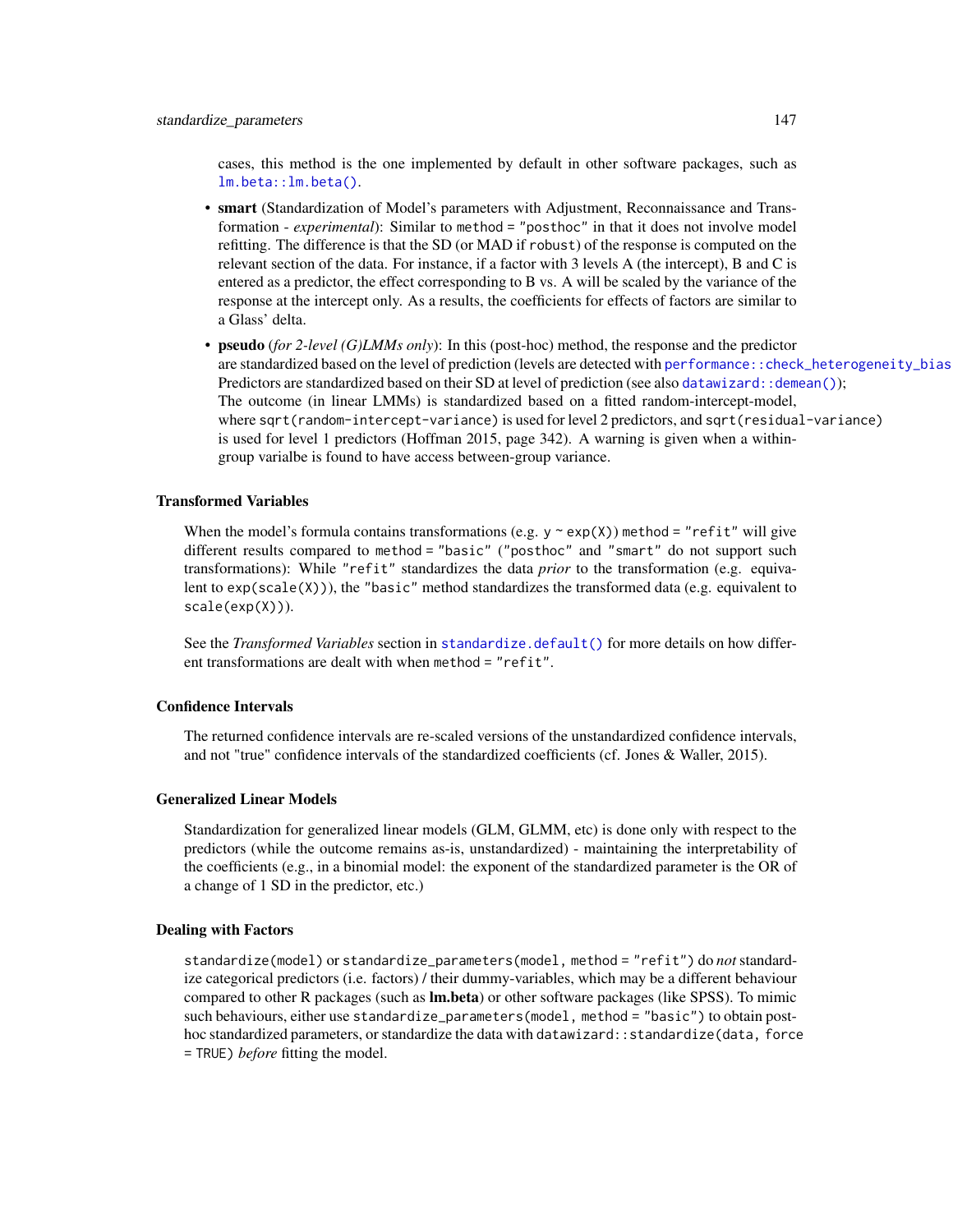#### <span id="page-147-0"></span>References

- Hoffman, L. (2015). Longitudinal analysis: Modeling within-person fluctuation and change. Routledge.
- Jones, J. A., & Waller, N. G. (2015). The normal-theory and asymptotic distribution-free (ADF) covariance matrix of standardized regression coefficients: theoretical extensions and finite sample behavior. Psychometrika, 80(2), 365-378.
- Neter, J., Wasserman, W., & Kutner, M. H. (1989). Applied linear regression models.
- Gelman, A. (2008). Scaling regression inputs by dividing by two standard deviations. Statistics in medicine, 27(15), 2865-2873.

#### See Also

Other standardize: [standardize\\_info\(](#page-143-0))

### Examples

```
model \leq - lm(len \sim supp * dose, data = ToothGrowth)standardize_parameters(model, method = "refit")
standardize_parameters(model, method = "posthoc")
standardize_parameters(model, method = "smart")
standardize_parameters(model, method = "basic")
# Robust and 2 SD
standardize_parameters(model, robust = TRUE)
standardize_parameters(model, two_sd = TRUE)
model \leq glm(am \sim cyl \star mpg, data = mtcars, family = "binomial")
standardize_parameters(model, method = "refit")
standardize_parameters(model, method = "posthoc")
standardize_parameters(model, method = "basic", exponentiate = TRUE)
if (require("lme4")) {
 m \le -1me4::lmer(mpg ~ cyl + am + vs + (1 | cyl), mtcars)
 standardize_parameters(m, method = "pseudo", ci_method = "satterthwaite")
}
## Not run:
if (require("rstanarm")) {
 model \leq rstanarm::stan_glm(rating \sim critical + privileges, data = attitude, refresh = 0)
 standardize_posteriors(model, method = "refit")
 standardize_posteriors(model, method = "posthoc")
 standardize_posteriors(model, method = "smart")
 head(standardize_posteriors(model, method = "basic"))
}
```
## End(Not run)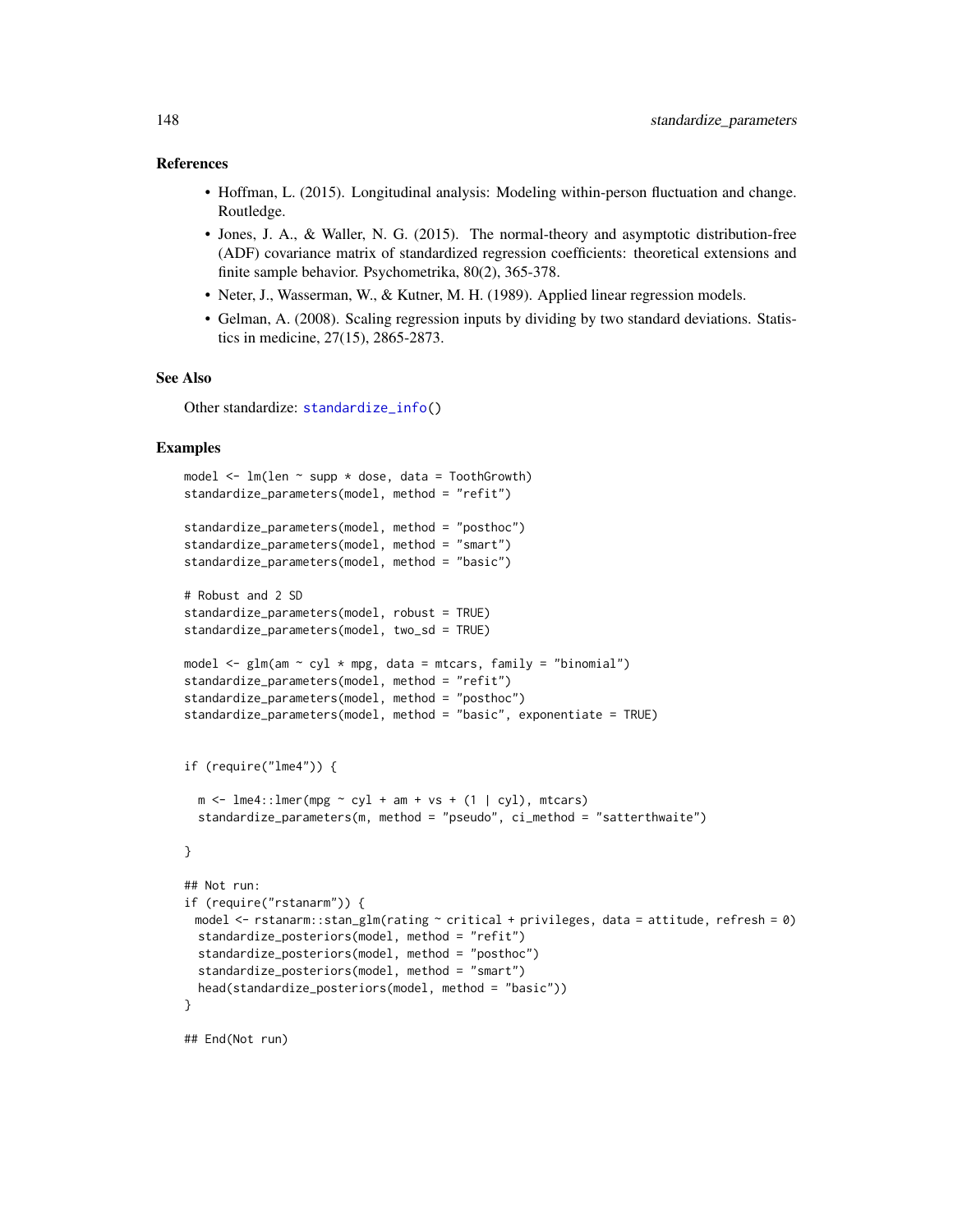<span id="page-148-0"></span>standard\_error *Standard Errors*

## Description

standard\_error() attempts to return standard errors of model parameters

# Usage

```
standard_error(model, ...)
## Default S3 method:
standard_error(
 model,
 component = "all",
 vcov = NULL,vcov_args = NULL,
 verbose = TRUE,
  ...
\overline{)}## S3 method for class 'factor'
standard_error(model, force = FALSE, verbose = TRUE, ...)
## S3 method for class 'glmmTMB'
standard_error(
 model,
 effects = "fixed",
 component = "all",
 verbose = TRUE,
  ...
)
## S3 method for class 'merMod'
standard_error(
 model,
 effects = "fixed",
 method = NULL,
 vcov = NULL,vcov_args = NULL,
  ...
\mathcal{L}
```
## Arguments

| model                   | A model.                                   |
|-------------------------|--------------------------------------------|
| $\cdot$ $\cdot$ $\cdot$ | Arguments passed to or from other methods. |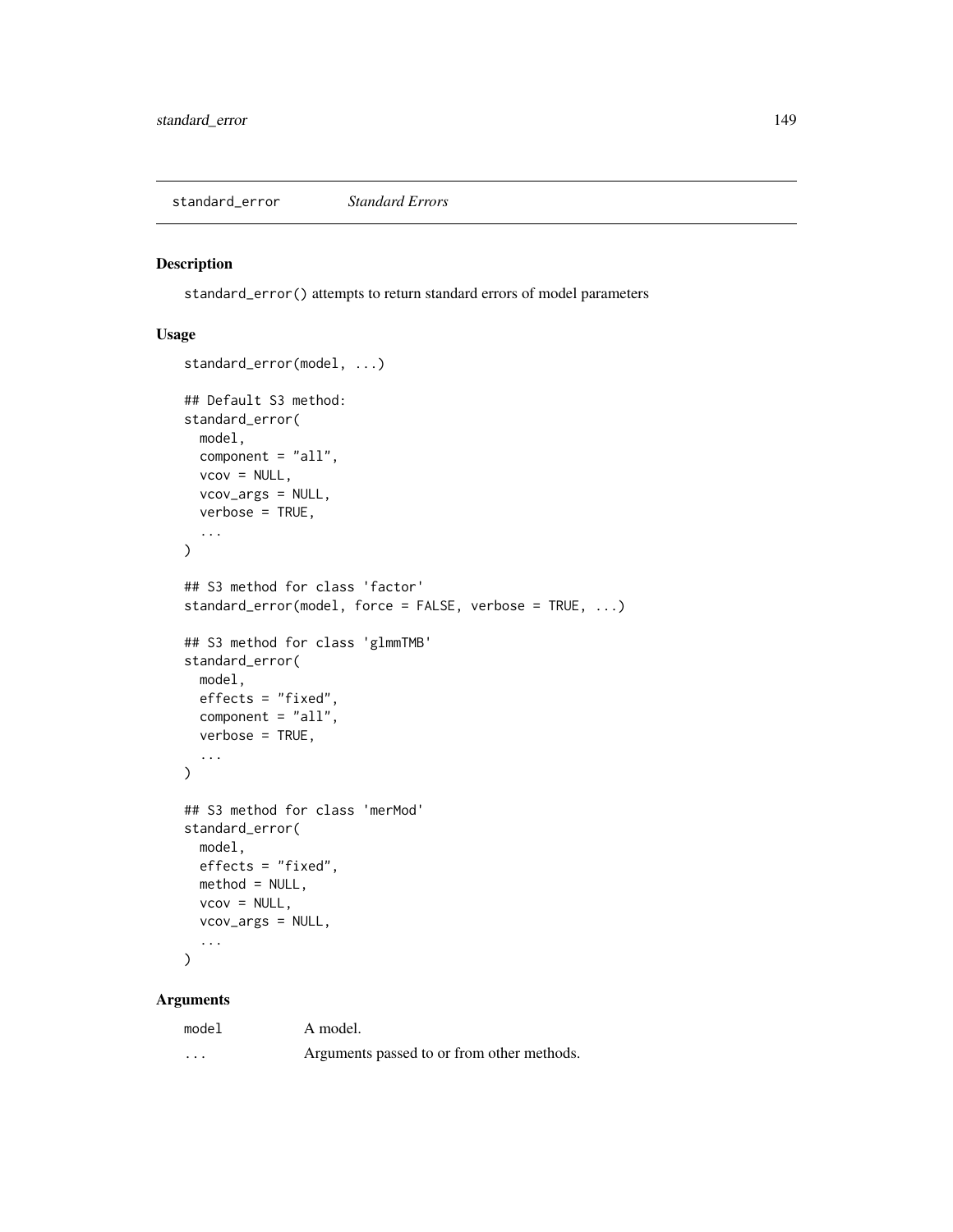<span id="page-149-0"></span>

| component   | Model component for which standard errors should be shown. See the documen-<br>tation for your object's class in model_parameters() or p_value() for further<br>details.                                                                                                                                                                                                                                                                                                                           |
|-------------|----------------------------------------------------------------------------------------------------------------------------------------------------------------------------------------------------------------------------------------------------------------------------------------------------------------------------------------------------------------------------------------------------------------------------------------------------------------------------------------------------|
| <b>VCOV</b> | Variance-covariance matrix used to compute uncertainty estimates (e.g., for ro-<br>bust standard errors). This argument accepts a covariance matrix, a function<br>which returns a covariance matrix, or a string which identifies the function to be<br>used to compute the covariance matrix.                                                                                                                                                                                                    |
|             | • A covariance matrix                                                                                                                                                                                                                                                                                                                                                                                                                                                                              |
|             | • A function which returns a covariance matrix (e.g., stats:: vcov())                                                                                                                                                                                                                                                                                                                                                                                                                              |
|             | • A string which indicates the kind of uncertainty estimates to return.                                                                                                                                                                                                                                                                                                                                                                                                                            |
|             | - Heteroskedasticity-consistent: "vcovHC", "HC", "HC0", "HC1", "HC2",<br>"HC3", "HC4", "HC4m", "HC5". See ?sandwich:: vcovHC.                                                                                                                                                                                                                                                                                                                                                                      |
|             | - Cluster-robust: "vcovCR", "CR0", "CR1", "CR1p", "CR1S", "CR2", "CR3".<br>See ?clubSandwich:: vcovCR.                                                                                                                                                                                                                                                                                                                                                                                             |
|             | - Bootstrap: "vcovBS", "xy", "residual", "wild", "mammen", "webb".<br>See ?sandwich:: vcovBS.                                                                                                                                                                                                                                                                                                                                                                                                      |
|             | - Other sandwich package functions: "vcovHAC", "vcovPC", "vcovCL",<br>"vcovPL".                                                                                                                                                                                                                                                                                                                                                                                                                    |
| vcov_args   | List of arguments to be passed to the function identified by the vcov argument.<br>This function is typically supplied by the sandwich or clubSandwich packages.<br>Please refer to their documentation (e.g., ?sandwich:: vcovHAC) to see the list<br>of available arguments.                                                                                                                                                                                                                     |
| verbose     | Toggle warnings and messages.                                                                                                                                                                                                                                                                                                                                                                                                                                                                      |
| force       | Logical, if TRUE, factors are converted to numerical values to calculate the stan-<br>dard error, with the lowest level being the value 1 (unless the factor has numeric<br>levels, which are converted to the corresponding numeric value). By default, NA<br>is returned for factors or character vectors.                                                                                                                                                                                       |
| effects     | Should standard errors for fixed effects ("fixed"), random effects ("random"),<br>or both ("all") be returned? Only applies to mixed models. May be abbrevi-<br>ated. When standard errors for random effects are requested, for each grouping<br>factor a list of standard errors (per group level) for random intercepts and slopes<br>is returned.                                                                                                                                              |
| method      | Method for computing degrees of freedom for confidence intervals (CI) and<br>the related p-values. Allowed are following options (which vary depending on<br>the model class): "residual", "normal", "likelihood", "satterthwaite",<br>"kenward", "wald", "profile", "boot", "uniroot", "ml1", "betwithin",<br>"hdi", "quantile", "ci", "eti", "si", "bci", or "bcai". See section Confi-<br>dence intervals and approximation of degrees of freedom in model_parameters()<br>for further details. |

# Value

A data frame with at least two columns: the parameter names and the standard errors. Depending on the model, may also include columns for model components etc.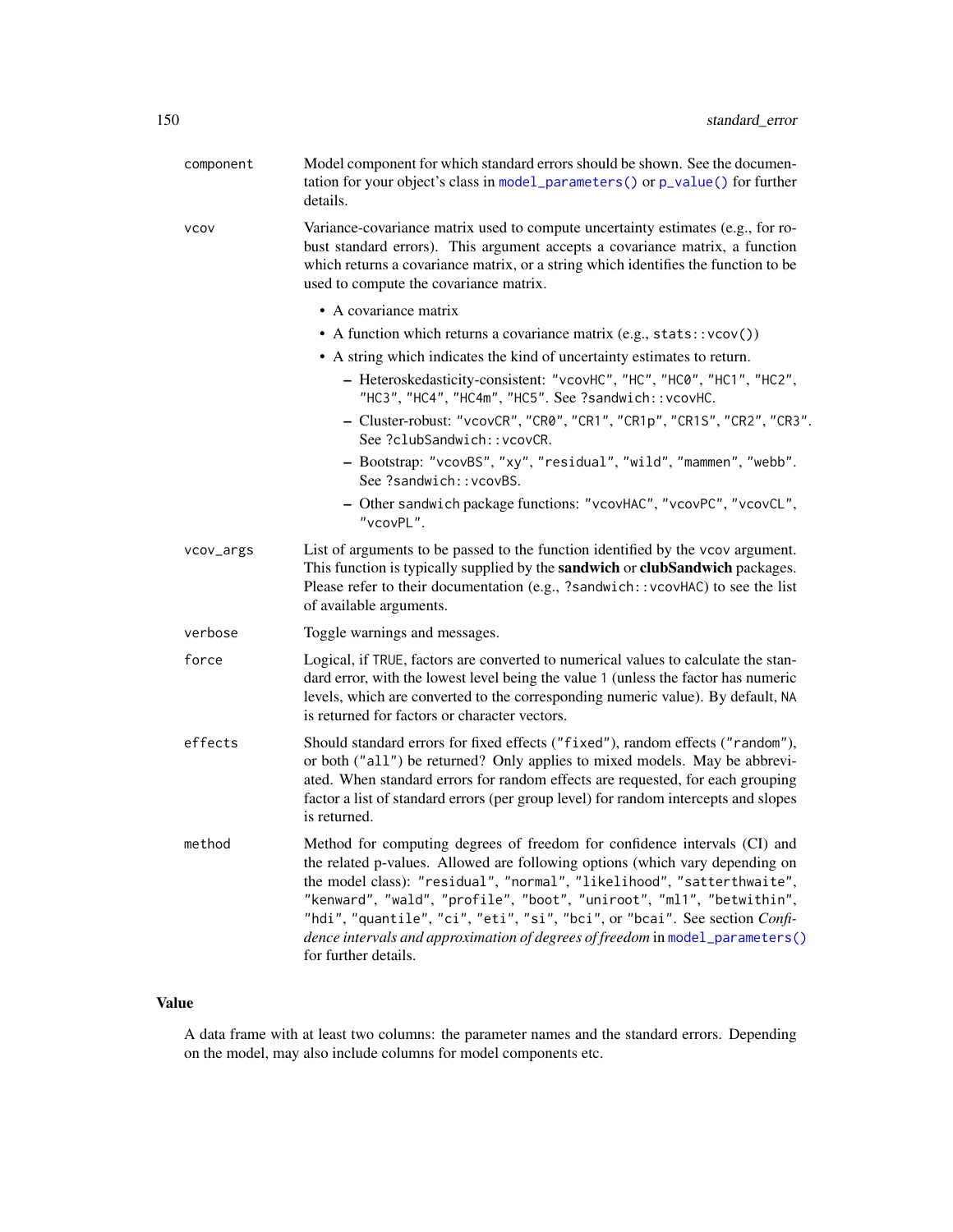#### <span id="page-150-0"></span>Note

For Bayesian models (from **rstanarm** or **brms**), the standard error is the SD of the posterior samples.

## Examples

```
model <- lm(Petal.Length ~ Sepal.Length * Species, data = iris)
standard_error(model)
if (require("sandwich") && require("clubSandwich")) {
 standard_error(model, vcov = "HC3")
 standard_error(model,
   vcov = "vcovCL",vcov_args = list(cluster = iris$Species)
 )
}
```
standard\_error\_robust *Robust standard errors.* Superseded by the vcov\* arguments in standard\_error()

## Description

Robust standard errors. Superseded by the vcov\* arguments in standard\_error()

## Usage

```
standard_error_robust(
 model,
 vcov = "HC3",vcov_args = NULL,
  component = "conditional",
  ...
)
```
## Arguments

#### model A model.

vcov Variance-covariance matrix used to compute uncertainty estimates (e.g., for robust standard errors). This argument accepts a covariance matrix, a function which returns a covariance matrix, or a string which identifies the function to be used to compute the covariance matrix.

- A covariance matrix
- A function which returns a covariance matrix (e.g., stats::vcov())
- A string which indicates the kind of uncertainty estimates to return.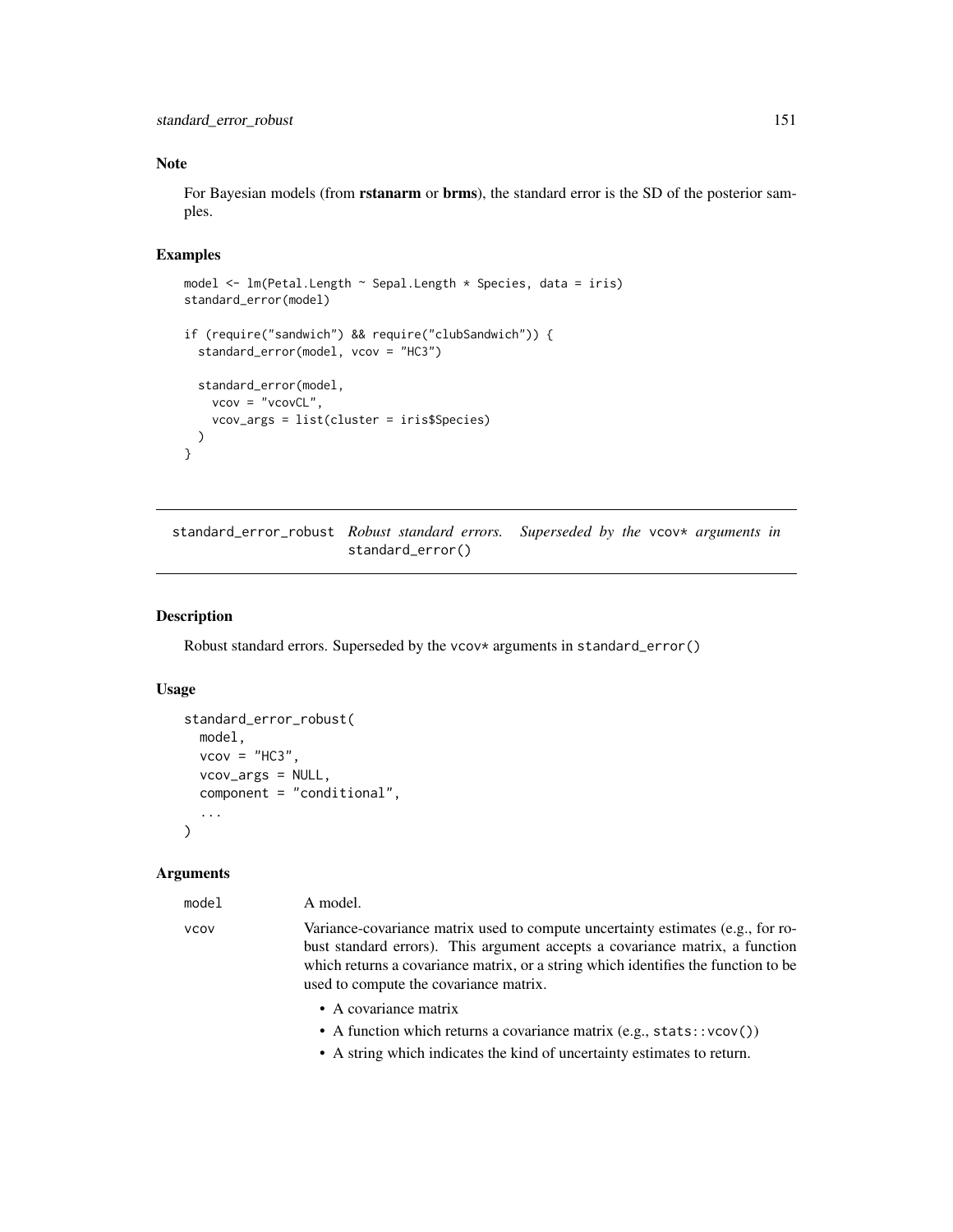<span id="page-151-0"></span>

|           | - Heteroskedasticity-consistent: "vcovHC", "HC", "HC0", "HC1", "HC2",<br>"HC3", "HC4", "HC4m", "HC5". See ?sandwich:: vcovHC.                                                                                                                                                               |
|-----------|---------------------------------------------------------------------------------------------------------------------------------------------------------------------------------------------------------------------------------------------------------------------------------------------|
|           | - Cluster-robust: "vcovCR", "CR0", "CR1", "CR1p", "CR1S", "CR2", "CR3".<br>See ?clubSandwich::vcovCR.                                                                                                                                                                                       |
|           | - Bootstrap: "vcovBS", "xy", "residual", "wild", "mammen", "webb".<br>See ?sandwich:: vcovBS.                                                                                                                                                                                               |
|           | - Other sandwich package functions: "vcovHAC", "vcovPC", "vcovCL",<br>"vcovPL".                                                                                                                                                                                                             |
| vcov_args | List of arguments to be passed to the function identified by the vcov argument.<br>This function is typically supplied by the <b>sandwich</b> or <b>clubSandwich</b> packages.<br>Please refer to their documentation (e.g., ?sandwich::vcovHAC) to see the list<br>of available arguments. |
| component | Model component for which standard errors should be shown. See the documen-<br>tation for your object's class in model_parameters() or $p_value()$ for further<br>details.                                                                                                                  |
| .         | Arguments passed to or from other methods.                                                                                                                                                                                                                                                  |
|           |                                                                                                                                                                                                                                                                                             |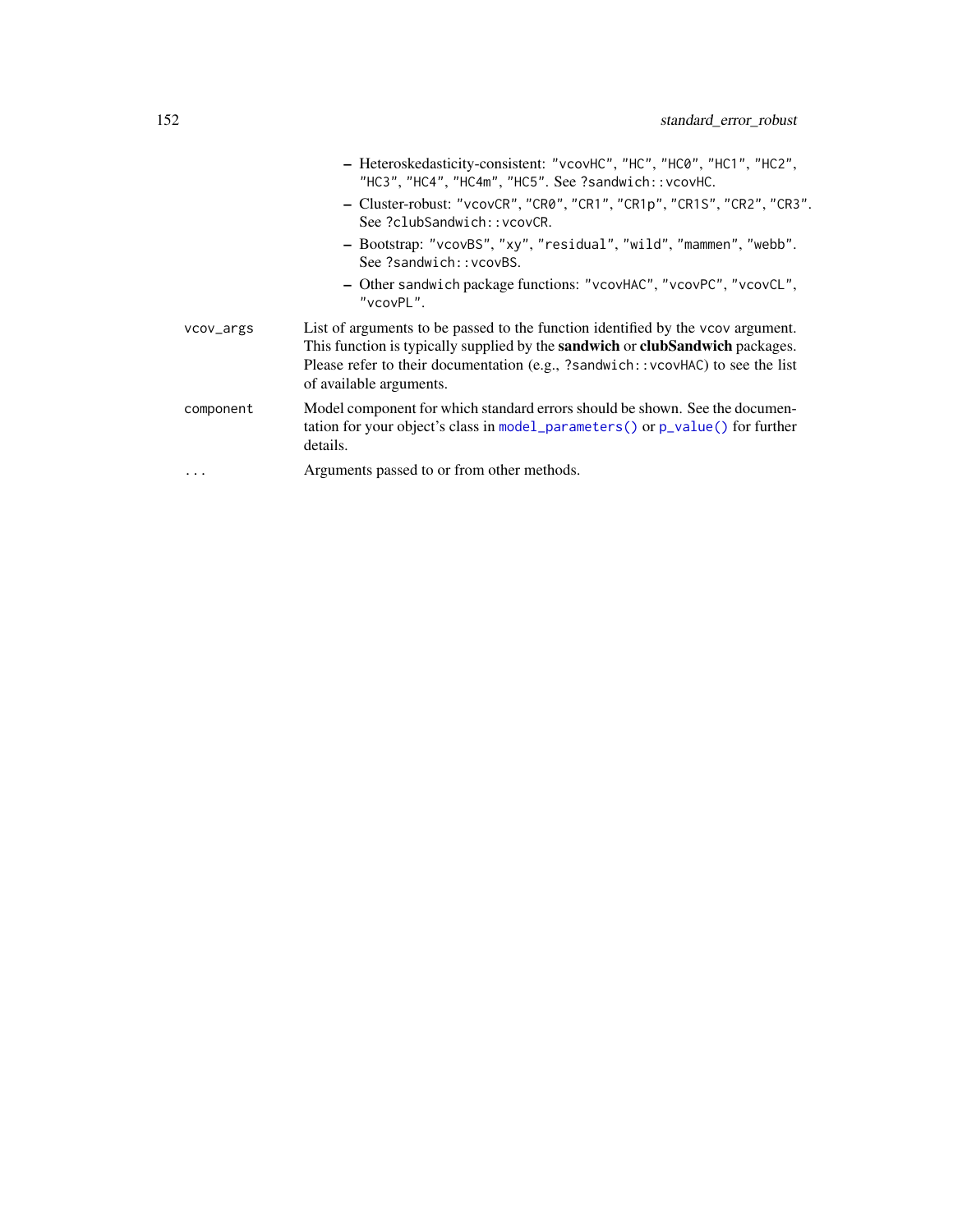# **Index**

∗ data fish, [46](#page-45-0) qol\_cancer, [134](#page-133-0) ∗ effect size indices standardize\_parameters, [145](#page-144-0) ∗ standardize standardize\_info, [144](#page-143-1) standardize\_parameters, [145](#page-144-0) ..., *[40](#page-39-0)* Additive models, *[50](#page-49-1)* anova(), *[56](#page-55-0)* ANOVAs, *[50](#page-49-1)* aov(), *[56](#page-55-0)* Bartlett's Test of Sphericity, *[9](#page-8-0)* BayesFactor::anovaBF(), *[63](#page-62-0)* BayesFactor::correlationBF(), *[63](#page-62-0)* BayesFactor::generalTestBF(), *[63](#page-62-0)* BayesFactor::lmBF(), *[63](#page-62-0)* BayesFactor::regressionBF(), *[63](#page-62-0)* BayesFactor::ttestBF(), *[63](#page-62-0)* Bayesian models, *[50](#page-49-1)*, *[125](#page-124-1)* Bayesian regressions, *[60](#page-59-0)*, *[66](#page-65-0)*, *[70](#page-69-0)*, *[88](#page-87-0)*, *[94](#page-93-0)*, *[107](#page-106-0)*, *[110](#page-109-0)* Bayesian tests, *[50](#page-49-1)* bayestestR::bci(), *[15](#page-14-0)*, *[54](#page-53-0)*, *[75](#page-74-0)*, *[82](#page-81-0)*, *[92](#page-91-0)*, *[129](#page-128-0)* bayestestR::ci(), *[78](#page-77-0)* bayestestR::describe\_posterior(), *[7](#page-6-0)*, *[60](#page-59-0)*, *[67](#page-66-0)*, *[89](#page-88-0)*, *[95](#page-94-0)*, *[105](#page-104-0)*, *[107](#page-106-0)*, *[111](#page-110-0)* bayestestR::equivalence\_test(), *[41](#page-40-0)* bayestestR::eti(), *[15](#page-14-0)*, *[54](#page-53-0)*, *[74](#page-73-0)*, *[81](#page-80-0)*, *[91](#page-90-0)*, *[129](#page-128-0)* bayestestR::hdi(), *[15](#page-14-0)*, *[54](#page-53-0)*, *[75](#page-74-0)*, *[81](#page-80-0)*, *[92](#page-91-0)*, *[129](#page-128-0)* bayestestR::p\_direction(), *[6](#page-5-0)*, *[15](#page-14-0)*, *[54](#page-53-0)*, *[75](#page-74-0)*, *[82](#page-81-0)*, *[92](#page-91-0)*, *[129,](#page-128-0) [130](#page-129-0)* bayestestR::pd\_to\_p(), *[15](#page-14-0)*, *[54](#page-53-0)*, *[75](#page-74-0)*, *[82](#page-81-0)*, *[92](#page-91-0)*, *[129](#page-128-0)* bayestestR::rope(), *[6](#page-5-0)* bayestestR::rope\_range(), *[41](#page-40-0)* bayestestR::si(), *[15](#page-14-0)*, *[54](#page-53-0)*, *[75](#page-74-0)*, *[82](#page-81-0)*, *[92](#page-91-0)*, *[129](#page-128-0)*

bci(), *[6](#page-5-0)*, *[61](#page-60-0)*, *[63](#page-62-0)*, *[141](#page-140-0)* bootstrap\_model, [4](#page-3-0) bootstrap\_model(), *[7](#page-6-0)*, *[140](#page-139-0)*, *[142](#page-141-0)* bootstrap\_parameters, [6](#page-5-0) bootstrap\_parameters(), *[5](#page-4-0)*, *[60](#page-59-0)*, *[66](#page-65-0)*, *[70](#page-69-0)*, *[88](#page-87-0)*, *[94](#page-93-0)*, *[107](#page-106-0)*, *[110](#page-109-0)*, *[140](#page-139-0)*, *[142](#page-141-0)* cAIC4::stepcAIC(), *[138](#page-137-0)* CFA and SEM, *[50](#page-49-1)* check\_clusterstructure, [8](#page-7-0) check\_clusterstructure(), *[9](#page-8-0)*, *[23](#page-22-0)*, *[25](#page-24-0)* check\_factorstructure, [9](#page-8-0) check\_factorstructure(), *[8](#page-7-0)*, *[44](#page-43-0)* check\_heterogeneity, [10](#page-9-0) check\_kmo, [10](#page-9-0) check\_kmo(), *[8,](#page-7-0) [9](#page-8-0)* check\_sphericity\_bartlett, [11](#page-10-0) check\_sphericity\_bartlett(), *[8,](#page-7-0) [9](#page-8-0)* ci.default, [12](#page-11-0) ci.glmmTMB *(*ci.default*)*, [12](#page-11-0) ci.merMod *(*ci.default*)*, [12](#page-11-0) ci\_betwithin, [16](#page-15-0) ci\_betwithin(), *[14](#page-13-0)*, *[53](#page-52-0)*, *[74](#page-73-0)*, *[81](#page-80-0)*, *[91](#page-90-0)*, *[128](#page-127-0)* ci\_kenward, [17](#page-16-0) ci\_ml1, [19](#page-18-0) ci\_ml1(), *[14](#page-13-0)*, *[53](#page-52-0)*, *[74](#page-73-0)*, *[81](#page-80-0)*, *[91](#page-90-0)*, *[128](#page-127-0)* ci\_satterthwaite, [20](#page-19-0) closest\_component *(*factor\_analysis*)*, [42](#page-41-0) closest\_component(), *[44](#page-43-0)* Cluster models, *[50](#page-49-1)* cluster\_analysis, [21](#page-20-0) cluster\_analysis(), *[25](#page-24-0)* cluster\_centers, [24](#page-23-0) cluster\_discrimination, [25](#page-24-0) cluster\_discrimination(), *[23](#page-22-0)* cluster\_meta, [26](#page-25-0) cluster\_performance, [27](#page-26-0) compare\_models *(*compare\_parameters*)*, [28](#page-27-0) compare\_parameters, [28](#page-27-0) convert\_efa\_to\_cfa, [32](#page-31-0)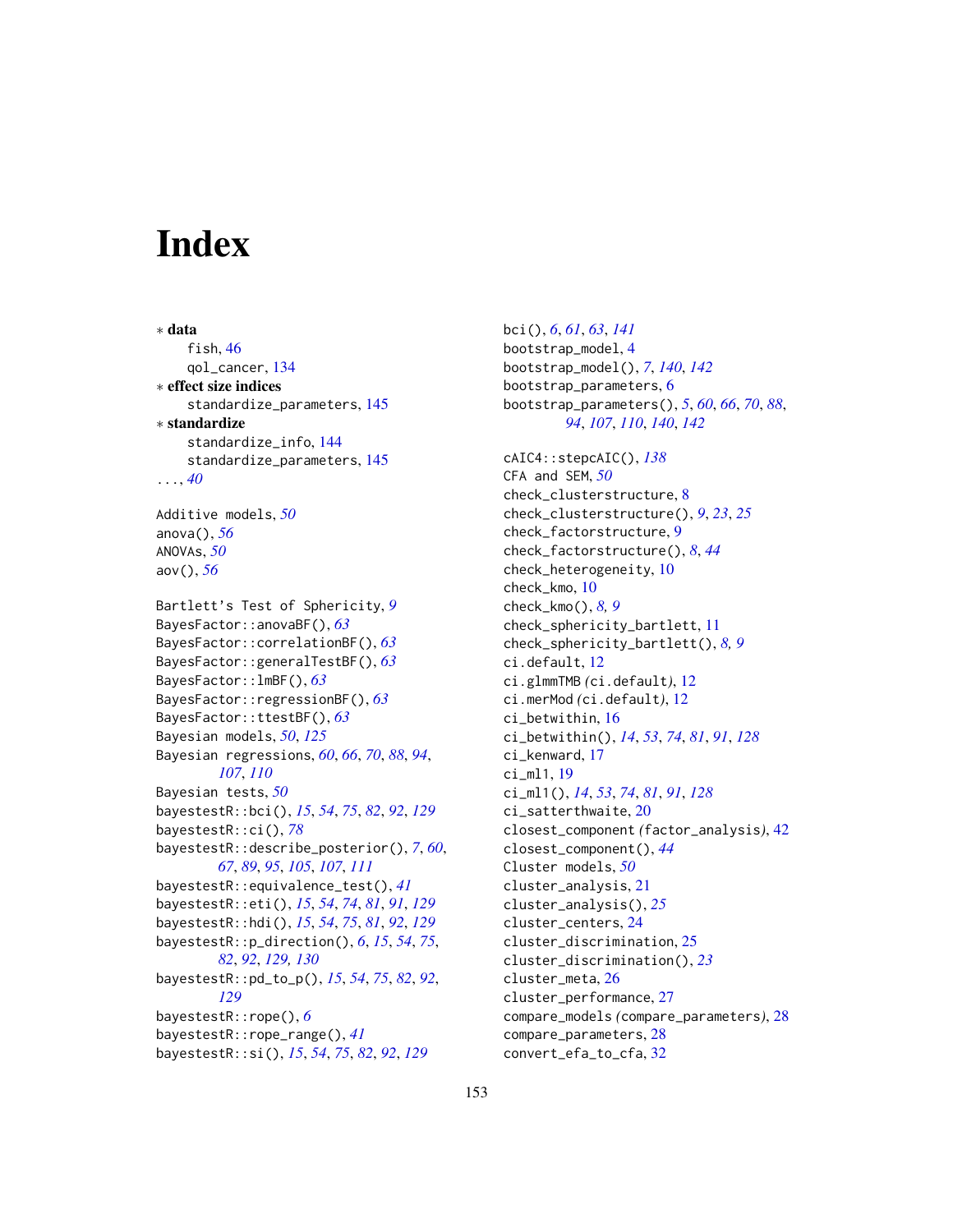```
Correlations, t-tests, ..., 50
datawizard::demean(), 52, 147
degrees_of_freedom, 33
degrees_of_freedom(), 13, 126
display.equivalence_test_lm
        (display.parameters_model), 34
display.parameters_efa
        (display.parameters_model), 34
display.parameters_efa_summary
        (display.parameters_model), 34
display.parameters_model, 34
display.parameters_sem
        (display.parameters_model), 34
dist(), 22, 114
dof (degrees_of_freedom), 33
dof_betwithin (ci_betwithin), 16
dof_betwithin(), 33, 34
dof_kenward (ci_kenward), 17
dof_kenward(), 21, 33
dof_ml1 (ci_ml1), 19
dof_ml1(), 18, 21, 33, 34
dof_satterthwaite (ci_satterthwaite), 20
dof_satterthwaite(), 18, 33
```

```
efa_to_cfa (convert_efa_to_cfa), 32
effectsize::t_to_d(), 97
equivalence_test(), 37
equivalence_test.lm, 39
equivalence_test.merMod
        (equivalence_test.lm), 39
eti(), 6, 61, 63, 141
```
factor\_analysis, [42](#page-41-0) fish, [46](#page-45-0) format.parameters\_model *(*display.parameters\_model*)*, [34](#page-33-0) format\_df\_adjust, [46](#page-45-0) format\_order, [47](#page-46-0) format\_p\_adjust, [48](#page-47-0) format\_parameters, [47](#page-46-0)

get\_scores, [49](#page-48-0) get\_scores(), *[44](#page-43-0)*

hclust(), *[22](#page-21-0)*, *[114](#page-113-0)* hdi(), *[6](#page-5-0)*, *[61](#page-60-0)*, *[63](#page-62-0)*, *[141](#page-140-0)* Hypothesis testing, *[50](#page-49-1)*

```
insight::format_value(), 47
```
insight::get\_variance(), *[71](#page-70-0)*, *[135](#page-134-0)* insight::standardize\_names(), *[55](#page-54-0)*, *[60](#page-59-0)*, *[67](#page-66-0)*, *[75](#page-74-0)*, *[82](#page-81-0)*, *[92](#page-91-0)*, *[96](#page-95-0)*, *[111](#page-110-0)* Kaiser, Meyer, Olkin (KMO) Measure of Sampling Adequacy (MSA), *[9](#page-8-0)* kmeans(), *[23](#page-22-0)*, *[83](#page-82-0)* lm.beta::lm.beta(), *[52](#page-51-0)*, *[147](#page-146-0)* manova(), *[56](#page-55-0)* Marginal effects models, *[125](#page-124-1)* Meta-Analysis via linear (mixed) models, *[50](#page-49-1)* Mixed models, *[50](#page-49-1)* model\_parameters, [50](#page-49-1) model\_parameters(), *[13](#page-12-0)*, *[28](#page-27-0)[–30](#page-29-0)*, *[37,](#page-36-0) [38](#page-37-0)*, *[65](#page-64-0)*, *[71](#page-70-0)*, *[78](#page-77-0)*, *[88](#page-87-0)*, *[120](#page-119-0)*, *[122](#page-121-0)*, *[126](#page-125-0)*, *[133](#page-132-0)*, *[146](#page-145-0)*, *[150](#page-149-0)*, *[152](#page-151-0)* model\_parameters.aov, [55](#page-54-0) model\_parameters.averaging, [58](#page-57-0) model\_parameters.befa, [61](#page-60-0) model\_parameters.betamfx *(*model\_parameters.default*)*, [86](#page-85-0) model\_parameters.betareg *(*model\_parameters.averaging*)*, [58](#page-57-0) model\_parameters.BFBayesFactor, [62](#page-61-0) model\_parameters.bifeAPEs *(*model\_parameters.DirichletRegModel*)*, [93](#page-92-0) model\_parameters.bracl *(*model\_parameters.DirichletRegModel*)*, [93](#page-92-0) model\_parameters.brmsfit *(*model\_parameters.data.frame*)*, [76](#page-75-0) model\_parameters.cgam, [64](#page-63-0) model\_parameters.clm2 *(*model\_parameters.DirichletRegModel*)*, [93](#page-92-0) model\_parameters.clmm *(*model\_parameters.cpglmm*)*, [67](#page-66-0) model\_parameters.cpglmm, [67](#page-66-0) model\_parameters.data.frame, [76](#page-75-0) model\_parameters.dbscan, [83](#page-82-0) model\_parameters.default, [86](#page-85-0) model\_parameters.default(), *[51](#page-50-0)* model\_parameters.DirichletRegModel, [93](#page-92-0)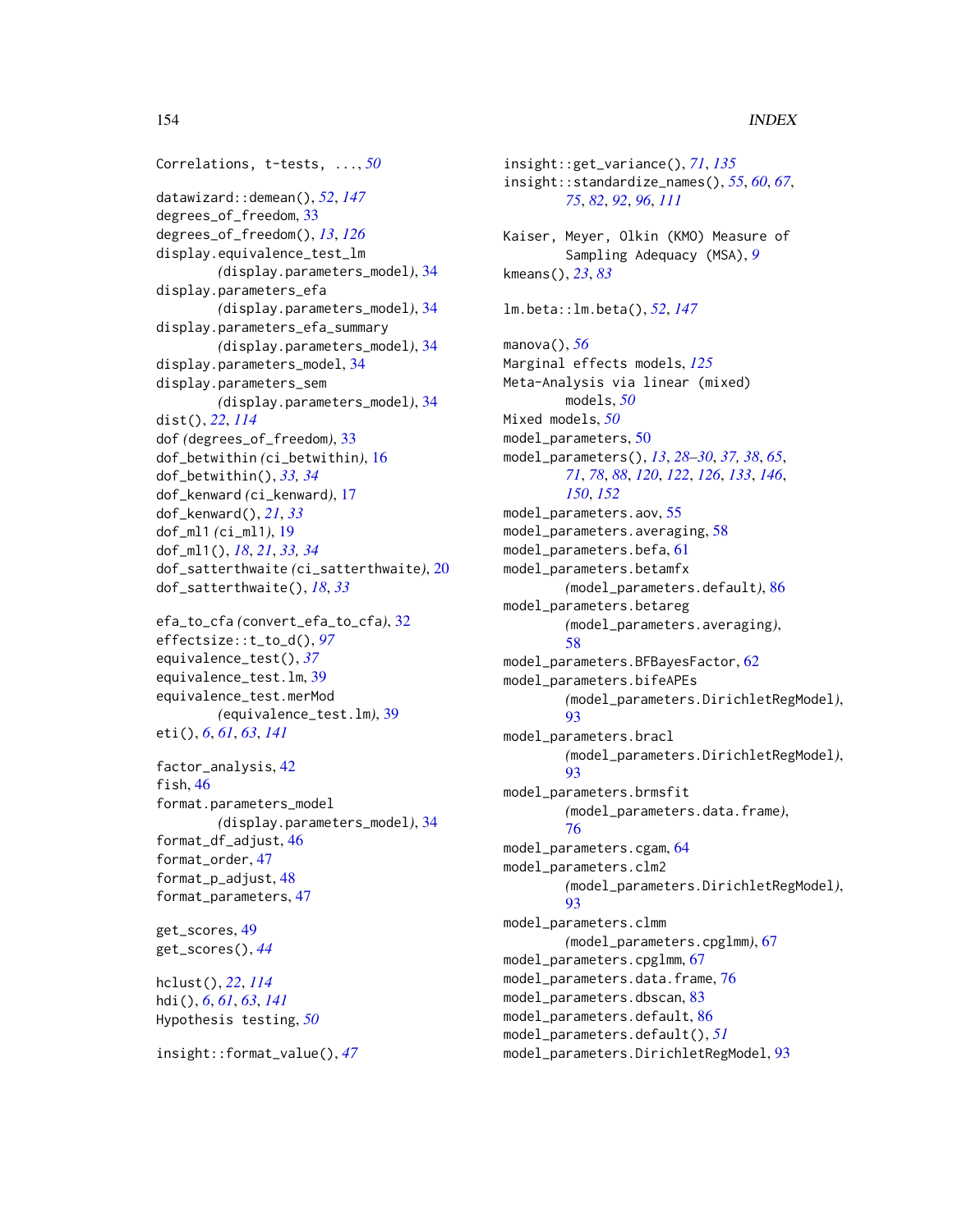#### INDEX 155

model\_parameters.draws *(*model\_parameters.data.frame*)*, [76](#page-75-0) model\_parameters.gam *(*model\_parameters.cgam*)*, [64](#page-63-0) model\_parameters.glht *(*model\_parameters.PMCMR*)*, [105](#page-104-0) model\_parameters.glm *(*model\_parameters.default*)*, [86](#page-85-0) model\_parameters.glmmTMB *(*model\_parameters.cpglmm*)*, [67](#page-66-0) model\_parameters.glmx *(*model\_parameters.averaging*)*, [58](#page-57-0) model\_parameters.hclust *(*model\_parameters.dbscan*)*, [83](#page-82-0) model\_parameters.hkmeans *(*model\_parameters.dbscan*)*, [83](#page-82-0) model\_parameters.htest, [96](#page-95-0) model\_parameters.kmeans *(*model\_parameters.dbscan*)*, [83](#page-82-0) model\_parameters.lavaan, [98](#page-97-0) model\_parameters.lavaan(), *[31](#page-30-0)*, *[57](#page-56-0)*, *[66](#page-65-0)*, *[71](#page-70-0)*, *[79](#page-78-0)*, *[89](#page-88-0)*, *[99](#page-98-0)*, *[109](#page-108-0)*, *[111](#page-110-0)* model\_parameters.logitor *(*model\_parameters.default*)*, [86](#page-85-0) model\_parameters.Mclust *(*model\_parameters.dbscan*)*, [83](#page-82-0) model\_parameters.merMod *(*model\_parameters.cpglmm*)*, [67](#page-66-0) model\_parameters.mira, [101](#page-100-0) model\_parameters.mixor *(*model\_parameters.cpglmm*)*, [67](#page-66-0) model\_parameters.mlm *(*model\_parameters.DirichletRegModel*)*, [93](#page-92-0) model\_parameters.omega *(*model\_parameters.PCA*)*, [102](#page-101-0) model\_parameters.pairwise.htest *(*model\_parameters.htest*)*, [96](#page-95-0) model\_parameters.pam *(*model\_parameters.dbscan*)*, [83](#page-82-0) model\_parameters.PCA, [102](#page-101-0) model\_parameters.PMCMR, [105](#page-104-0) model\_parameters.poissonmfx *(*model\_parameters.default*)*, [86](#page-85-0) model\_parameters.principal *(*model\_parameters.PCA*)*, [102](#page-101-0)

model\_parameters.pvclust *(*model\_parameters.dbscan*)*, [83](#page-82-0) model\_parameters.rma, [106](#page-105-0) model\_parameters.rqss *(*model\_parameters.cgam*)*, [64](#page-63-0) model\_parameters.stanreg *(*model\_parameters.data.frame*)*, [76](#page-75-0) model\_parameters.t1way, [108](#page-107-0) model\_parameters.zcpglm, [109](#page-108-0) Models with special components, *[125](#page-124-1)* multcomp::glht(), *[105](#page-104-0)* Multinomial, ordinal and cumulative link models, *[50](#page-49-1)* Multiply imputed repeated analyses, *[50](#page-49-1)* n\_clusters, [112](#page-111-0) n\_clusters(), *[22,](#page-21-0) [23](#page-22-0)*, *[25](#page-24-0)* n\_clusters\_dbscan *(*n\_clusters*)*, [112](#page-111-0) n\_clusters\_dbscan(), *[23](#page-22-0)* n\_clusters\_elbow *(*n\_clusters*)*, [112](#page-111-0) n\_clusters\_gap *(*n\_clusters*)*, [112](#page-111-0) n\_clusters\_hclust *(*n\_clusters*)*, [112](#page-111-0) n\_clusters\_silhouette *(*n\_clusters*)*, [112](#page-111-0) n\_components *(*n\_factors*)*, [116](#page-115-0) n\_components(), *[43,](#page-42-0) [44](#page-43-0)*, *[136](#page-135-0)* n\_factors, [116](#page-115-0) n\_factors(), *[43,](#page-42-0) [44](#page-43-0)*, *[112](#page-111-0)*, *[136](#page-135-0)* Other special models, *[50](#page-49-1)* p\_direction(), *[61](#page-60-0)*, *[63](#page-62-0)*, *[78](#page-77-0)*, *[142](#page-141-0)* p\_value, [125](#page-124-1) p\_value(), *[13](#page-12-0)*, *[126](#page-125-0)*, *[133](#page-132-0)*, *[150](#page-149-0)*, *[152](#page-151-0)* p\_value.averaging *(*p\_value.DirichletRegModel*)*, [130](#page-129-0) p\_value.betamfx *(*p\_value.poissonmfx*)*, [131](#page-130-0) p\_value.betaor *(*p\_value.poissonmfx*)*, [131](#page-130-0) p\_value.betareg *(*p\_value.DirichletRegModel*)*, [130](#page-129-0) p\_value.BFBayesFactor, [130](#page-129-0) p\_value.cgam *(*p\_value.DirichletRegModel*)*, [130](#page-129-0) p\_value.clm2 *(*p\_value.DirichletRegModel*)*, [130](#page-129-0)